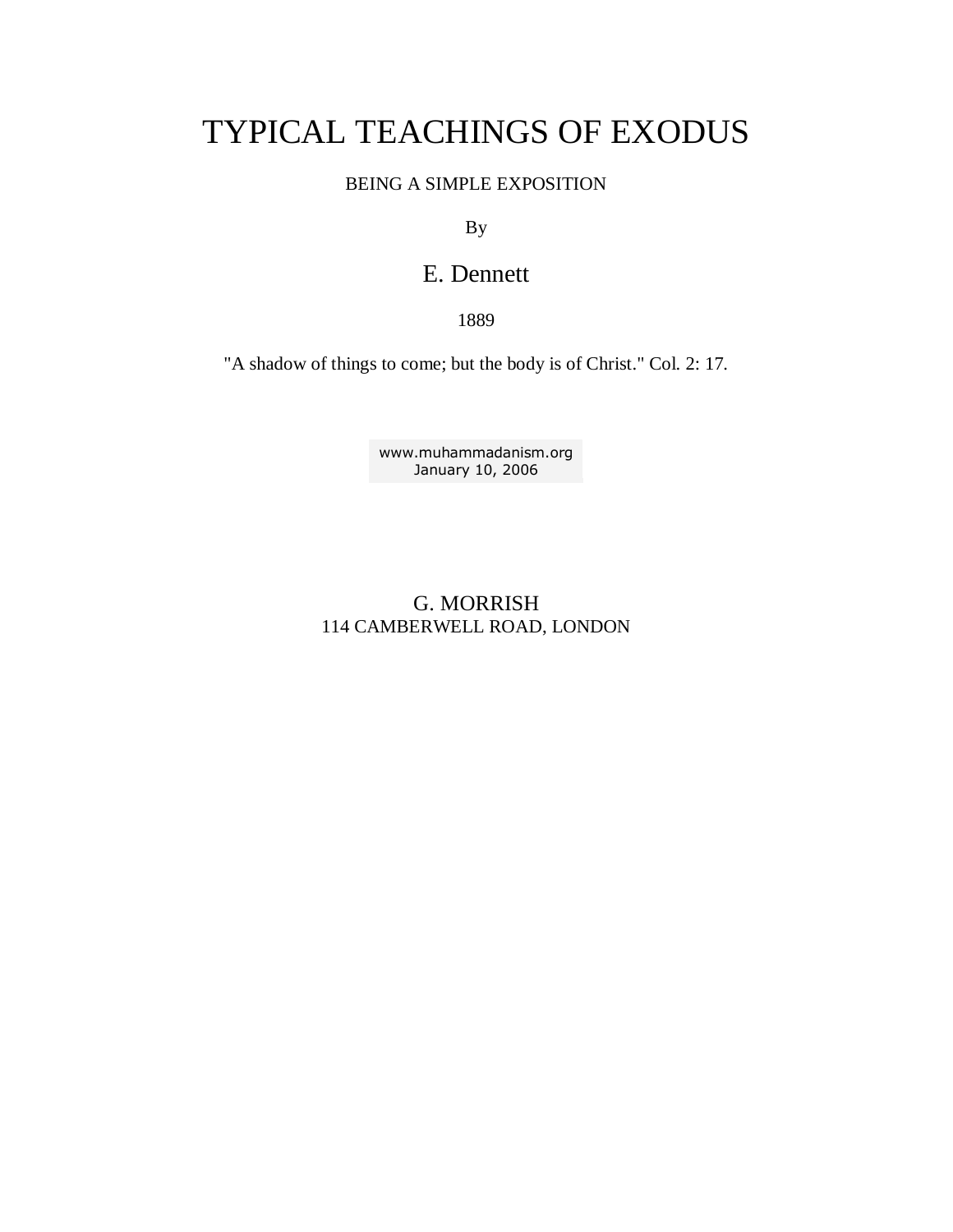#### MADE AND PRINTED IN GREAT BRITAIN BY BILLING AND SONS LTD., GUILFORD AND ESHER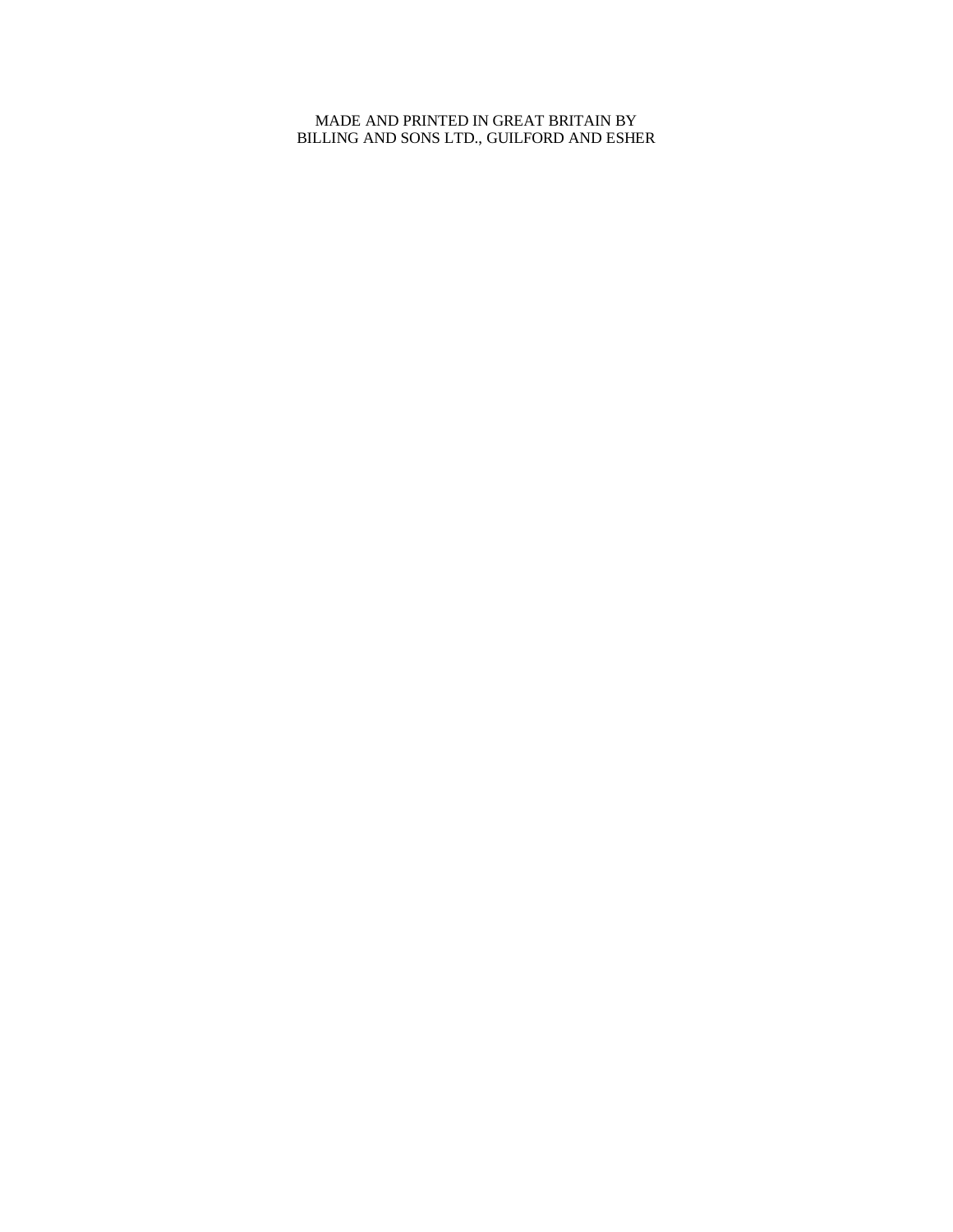# **CONTENTS**

| <b>CHAPTER</b> |                                                  | PAGE         |
|----------------|--------------------------------------------------|--------------|
| I.             | ISRAEL IN EGYPT (Exodus i.)                      | $\mathbf{1}$ |
| П.             | THE BIRTH OF MOSES (Exodus ii.)                  | 6            |
| Ш.             | THE COMMISSION OF MOSES (Exodus iii., iv.)       | 15           |
| IV.            | FIRST MESSAGE TO PHARAOH (Exodus v., vi.)        | 34           |
| V.             | JUDGMENTS UPON EGYPT (Exodus vii.-xi.)           | 44           |
| VI.            | THE PASSOVER LAMB (Exodus xii.)                  | 64           |
| VII.           | GOD'S CLAIMS (Exodus xiii.)                      | 86           |
| VIII.          | GOD AS THE DELIVERER OR HIS PEOPLE (Exodus xiv.) | 96           |
| IX.            | THE SONG OF REDEMPTION (Exodus xv. 1-21)         | 110          |
| Х.             | MARAH AND ELAM (Exodus xv. 22-27)                | 123          |
| XI.            | THE MANNA. (Exodus xvi.)                         | 129          |
| XII.           | REPHIDIM AND AMALEK (Exodus xvii.)               | 143          |
| XIII.          | MILLENNIAL BLESSING (Exodus xviii.)              | 154          |
| XIV.           | SINAI (Exodus xix., xx.)                         | 163          |
| XV.            | JUDGMENTS (Exodus xxi.-xxiii.)                   | 180          |
| XVI.           | THE RATIFICATION OF THE COVENANT (Exodus xxiv.)  | 206          |
| XVII.          | THE TABERNACLE (Exodus xxv. 1-9)                 | 215          |
| XVIII.         | THE ARK WITH THE MERCY-SEAT (Exodus xxv. 10-22)  | 221          |
| XIX.           | THE TABLE OR SHEWBREAD (Exodus xxv. 23-30)       | 230          |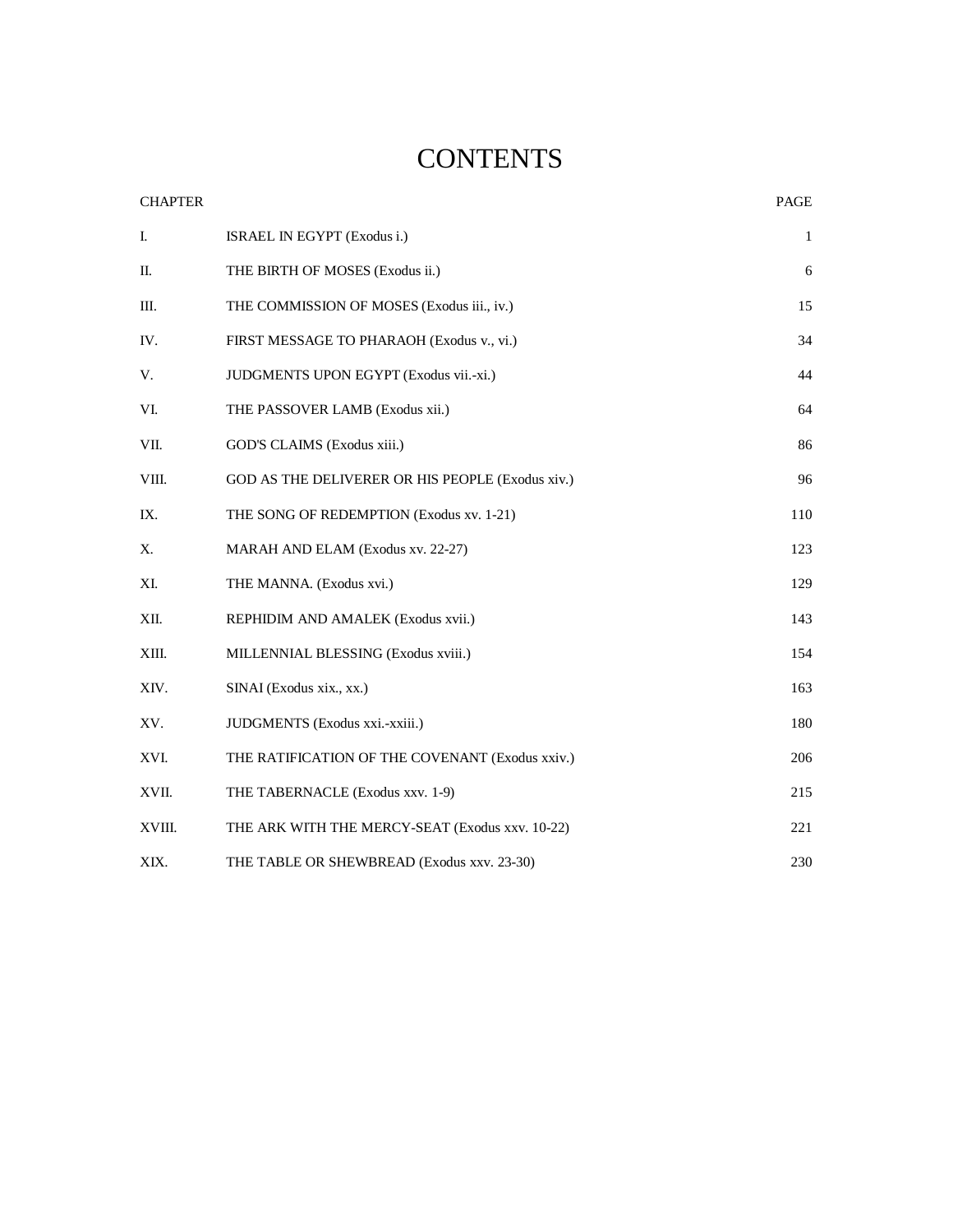iv. CONTENTS

| <b>CHAPTER</b> |                                                                 | PAGE |
|----------------|-----------------------------------------------------------------|------|
| XX.            | THE CANDLESTICK OF PURE GOLD (Exodus xxv. 31-40)                | 237  |
| XXI.           | THE CURTAINS OF THE TABERNACLE (Exodus xxvi. 1-14)              | 243  |
| XXII.          | THE FRAMEWORK OF THE TABERNACLE (Exodus xxvi. 15-30)            | 251  |
| XXIII.         | THE BEAUTIFUL VEIL. (Exodus xxvi. 31-37)                        | 256  |
| XXIV.          | THE BRAZEN ALTAR (Exodus xxvii. 1-8)                            | 265  |
| XXV.           | THE COURT OF THE TABERNACLE (Exodus xxvii. 9-19)                | 272  |
| XXVI.          | THE PRIESTHOOD (Exodus xxviii.)                                 | 279  |
| XXVII.         | THE CONSECRATION OF THE PRIESTS (Exodus xxix. 1-35)             | 295  |
| XXVIII.        | THE CONTINUAL BURNT-OFFERING (Exodus xxix. 38-46)               | 309  |
| <b>XXIX</b>    | THE ALTAR OF INCENSE (Exodus xxx. 1-10)                         | 316  |
| XXX.           | THE ATONEMENT MONEY (Exodus xxx. 11-16)                         | 325  |
| XXXI.          | THE LAVER (Exodus xxx. 17-21)                                   | 331  |
| XXXII.         | THE HOLY ANOINTING OIL AND THE SWEET SPICES (Exodus xxx. 22-38) | 339  |
| XXXIII.        | <b>QUALIFICATIONS FOR SERVICE (Exodus xxxi.)</b>                | 345  |
| XXXIV.         | APOSTASY, MEDIATION, AND RESTORATION (Exodus xxxii.-xxxiv.)     | 352  |
| XXXV.          | DEVOTEDNESS AND OBEDIENCE (Exodus xxxv.-xl.)                    | 388  |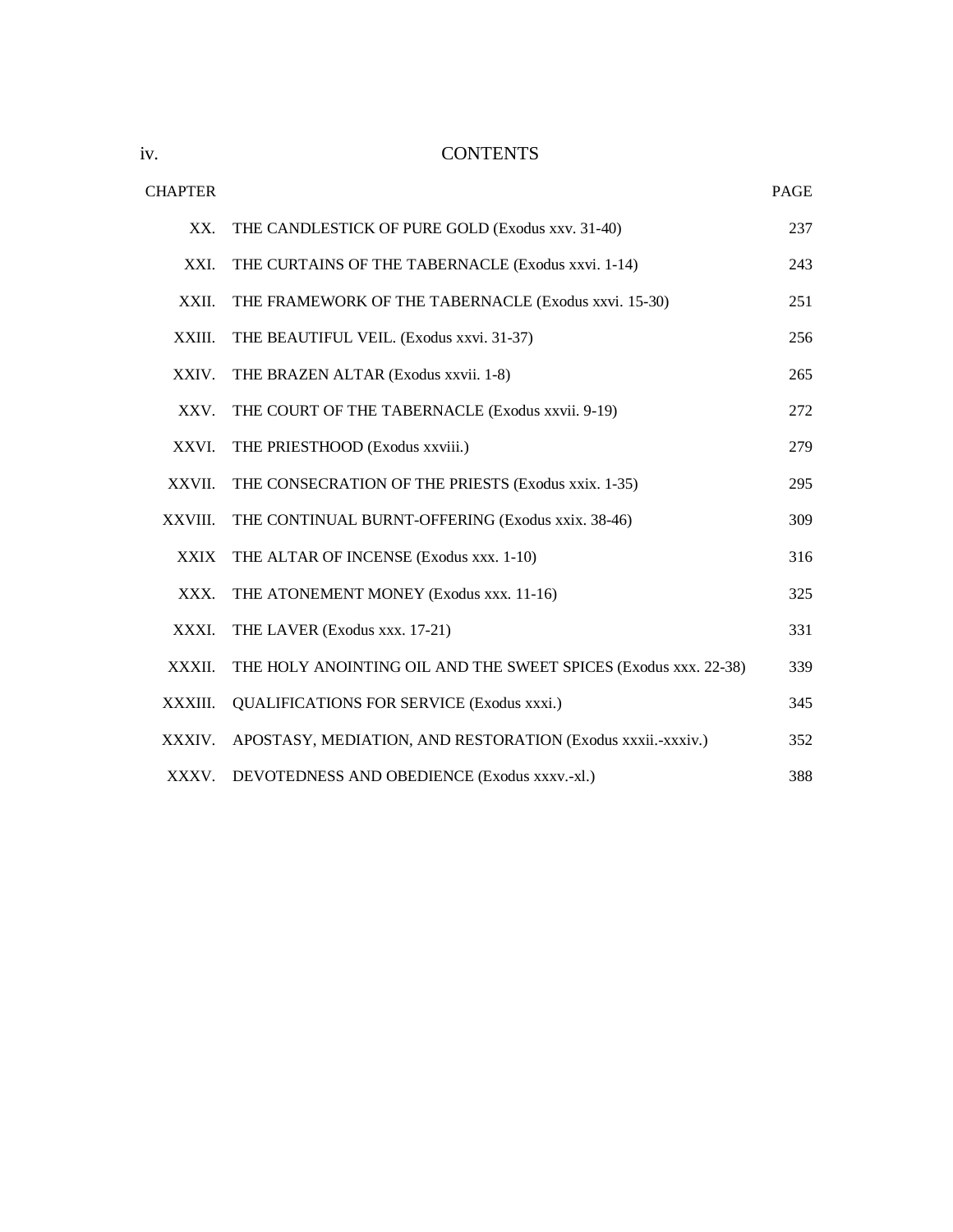## PREFATORY.

THE following chapters are very simple and purely expository. In dealing with the Tabernacle and its sacred vessels, the subject might have been made more attractive if embellished with illustrations. It may be questioned, however, if pictorial representations, though they may have their value in an educational point of view, whether for the young or for the student, do not really hinder rather than aid in the apprehension of spiritual teaching. Now that the veil is rent, and believers have access, in virtue of the precious blood of Christ, into the holiest, into the immediate presence of God, the meaning of the Tabernacle is best understood by looking *back* upon it through the light of the fulfilment of all in Christ. For He, and He alone, is the key wherewith to unlock these sacred mysteries. In a word, it is Christ who explains the Tabernacle, and not the Tabernacle which explains Christ. The Tabernacle indeed was not a type, but an antitype, and was only "a figure for the time then present," "the Holy Ghost this signifying, that the way into the holiest of all was not yet made manifest, while as the first tabernacle was yet standing." (Heb. 9: 8.) It is therefore the earnest hope and prayer of the writer that the perusal of these pages may, by the blessing of God, help the reader to discover more of the beauties and the excellencies of the person of Christ, and to understand more fully the nature and perfection of His work, as well as the blessed place of privilege and grace into which believers have consequently been brought.

E. D., LONDON, 1882.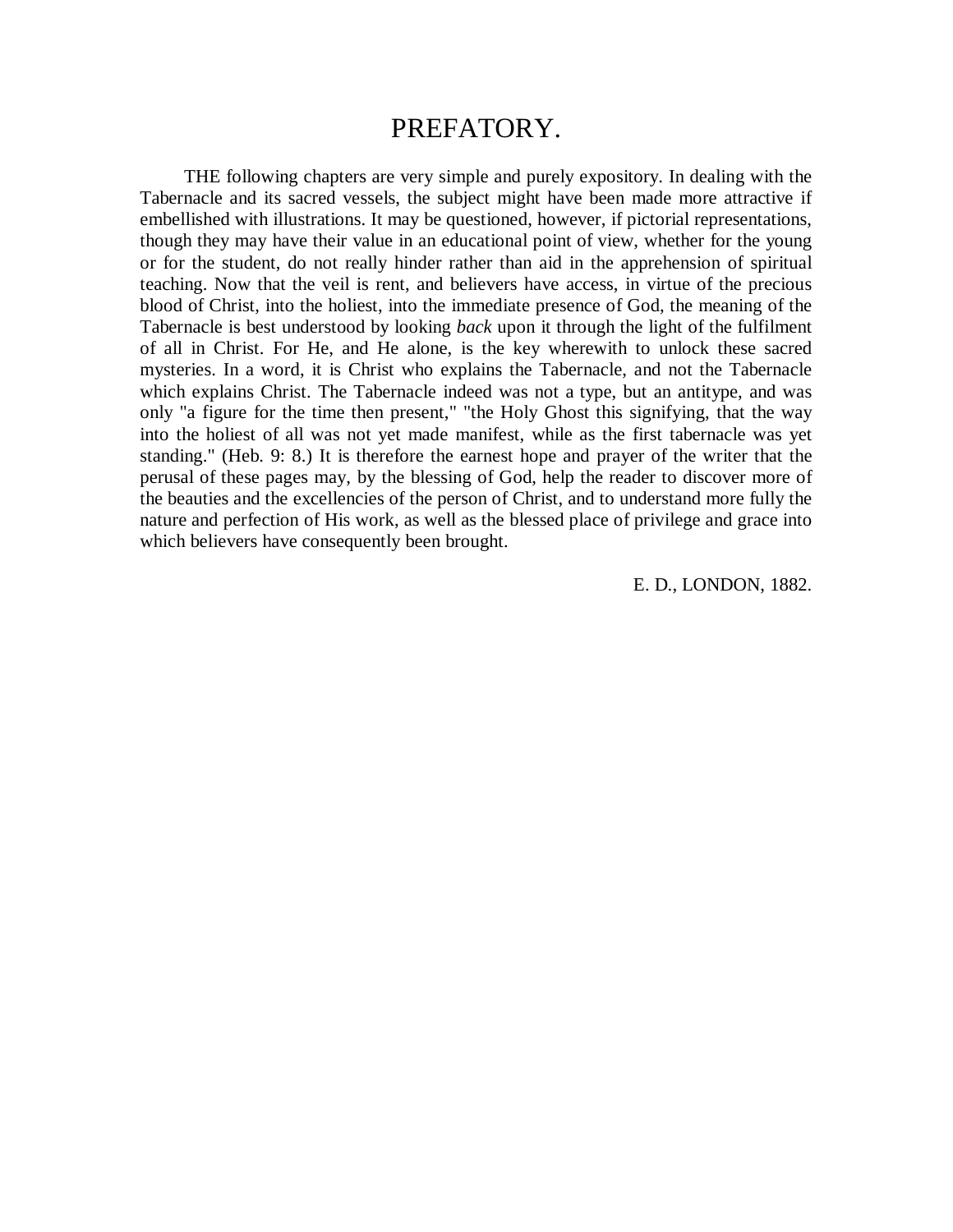# EXODUS

## CHAPTER I.

## ISRAEL IN EGYPT.

#### EXODUS i.

THE grand subject of the book of Exodus is that of redemption. In Genesis we have creation, and then, after the fall, and the announcement of a Deliverer in the seed of the woman, who should bruise the serpent's head (Gen. 3: 15) — the revelation, in fact, of the second Man, of whom Adam was a figure (Rom. 5: 14), and in whom all God's counsels should be established — "all the great elementary principles which find their development in the history of the relationships of God with man, which is recorded in the following books." The book of Genesis has therefore been aptly termed the seed-plot of the Bible. But in Exodus the subject is one — redemption with its consequences, consequences in grace, and when the people, showing their insensibility to grace, as well as ignorance of their own condition, had put themselves under law, consequences of government. Still the grand result of redemption, the establishment of a people before God, in relationship with Him, is achieved; and this it is that lends such an interest to the book, and makes it so instructive for the Christian reader.

The first five verses contain a brief statement of the names of Jacob's sons who came into Egypt with their father — they and their households, numbering, together with Joseph and his house already in Egypt, seventy souls. The particulars, of which this is a brief summary, are found in Genesis 46. The immediate occasion of their going down to Egypt was the famine; but by the famine, as by the wickedness of Jacob's sons in selling their brother to the Ishmaelites (Gen. 37: 28), God was but accomplishing the fulfilment of His own purposes. Long ere this He had said unto Abram, "Know of a surety that thy seed shall be a stranger in a land that is not theirs, and shall serve them; and they shall afflict them four hundred years: and also that nation, whom they shall serve, will I judge: and afterward shall they come out with great substance." (Gen. 15: 13, 14.) This is the history of the first twelve chapters in Exodus; and it fills us with admiration to reflect that, whatever the actings of men even in wickedness and high-handed rebellion, they are made subservient to the establishment of the divine counsels of grace and love. As Peter indeed said, on the day of Pentecost, concerning Christ, "Him, being delivered by the determinate counsel and foreknowledge of God, ye have taken, and by wicked hands have crucified and slain." (Acts 2: 23.) Thus even the wrath of man is yoked to the chariot wheels of God's decrees.

There is undoubtedly a reason for the children of Israel being shown to us, at the opening of the book, in Egypt. In Scripture Egypt is a type of the world, and hence Israel in Egypt becomes a figure of man's natural condition. Thus, after the statement that "Joseph died, and all his brethren, and all that generation" (v. 6), the narrative passes rapidly on to describe their circumstances and condition. First, their increase and, indeed,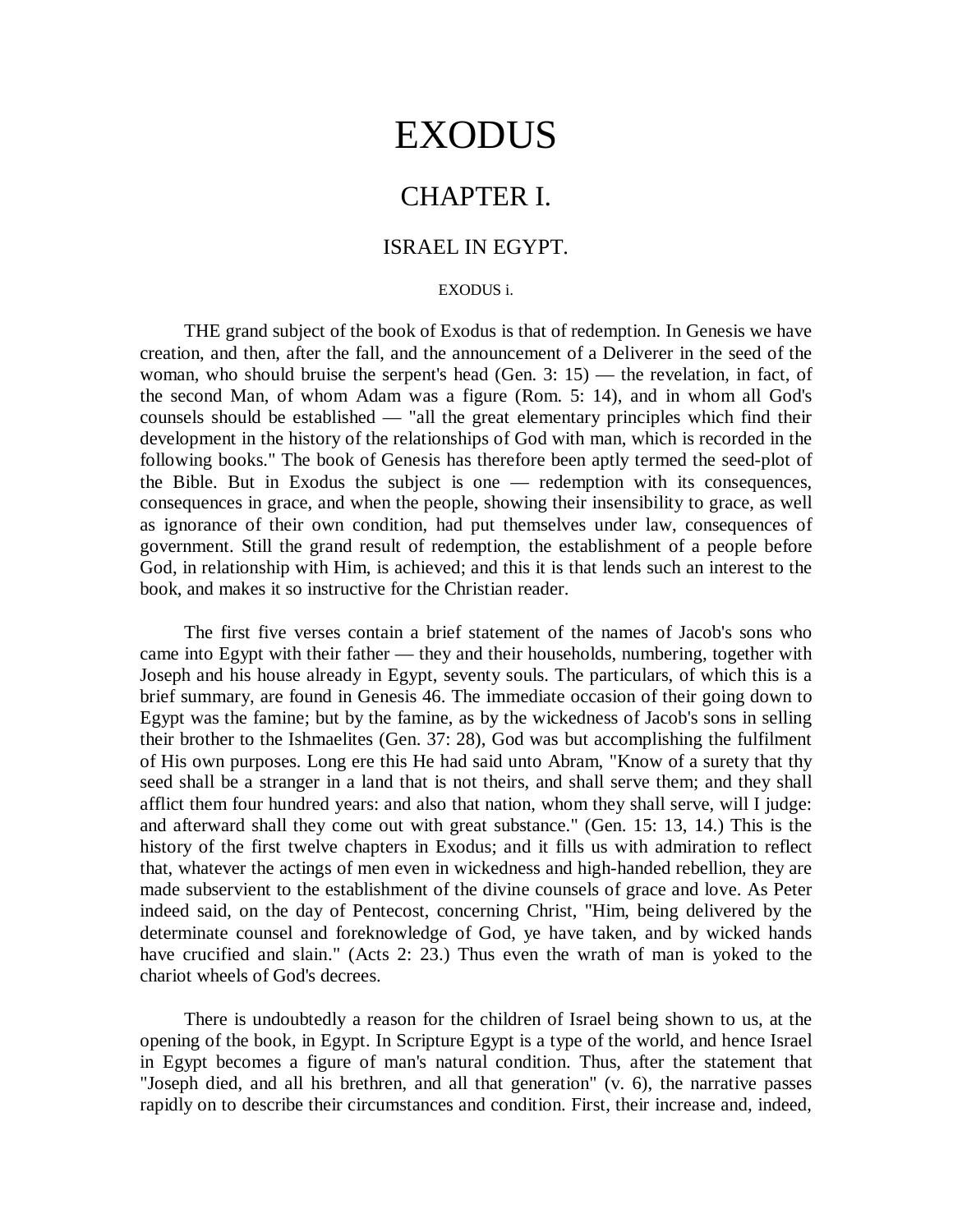prosperity are indicated. They" were fruitful, and increased abundantly, and multiplied, and waxed exceeding mighty; and the land was filled with them." (v. 7.) They were the children of promise, albeit in Egypt, and as such God's favour was resting upon them. Hence this picture of earthly prosperity. God never forgets His people, although they may forget Him.

Now another figure appears on the scene — "a new king over Egypt, which knew not Joseph." (v. 8.) The statement that he "knew not Joseph" is exceeding significant. Joseph in Egypt was a type of Christ in His earthly glory, and consequently not to know him is characteristic of a moral state. Pharaoh in fact is the god of this world, and as such must of necessity be in antagonism to the Lord's people. Accordingly we read at once of his crafty devices and malicious designs to destroy their prosperity, and to reduce them to helpless and hopeless bondage. (vv. 9-12.) And what was his motive? "Lest they multiply, and it come to pass, that, when there falleth out any war, they join also unto our enemies, and fight against us, and so get them up out of the land." (v. 10.) Satan knows, what we are apt to forget, that the world must hate the children of God, and that they, if faithful, must be in antagonism to the world, and hence he in the person of Pharaoh seems to provide for the contingency of war, and to prevent their deliverance. He therefore "set over them taskmasters to afflict them with their burdens. And they built for Pharaoh treasure cities, Pithom and Raamses."  $1$  Thereby they are brought under bondage to the world, "and the Egyptians made the children of Israel to serve with rigour: and they made their lives bitter with hard bondage." (vv. 13, 14.) The other side of the picture is, "The more they afflicted them, the more they multiplied and grew." (v. 12.) This arose from the fact already pointed out, that, whatever their condition, they were the people of promise, embraced in the purposes of God, and as such were watched over, shielded, and blessed; so that Pharaoh, as the god of this world, was powerless to accomplish their destruction. The real question was, as the issue shows, between God and Pharaoh; and the king of Egypt was, in his schemes against the children of Israel, fighting against God. Hence his failure on every side. On the other hand, the condition of the Israelites portrays most strikingly the condition of the sinner — the sinner rather who has been made to feel the iron yoke of his slavery to sin and Satan. As with the prodigal, who falls lower and lower, until he is at the point of death and in utter degradation, before he comes to himself, so here God makes the children of Israel feel the weight of their burdens, and to taste the bitterness of their vile servitude, to awaken in them a desire for deliverance before He commences to act on their behalf. There is such a thing as the sinner being insensible to his degradation, and contented, if not happy, in his alienation from God; but if he is to be saved he must pass through the experience which is foreshadowed by this account of the condition of the Israelites. Until then, he never knows his real state, or desires deliverance.

The rest of the chapter (vv. 15-22) is taken up with a description of another attempt to enfeeble, and in time to destroy, the children of Israel. But again there is the activity of another on their behalf. Pharaoh was an absolute king, and none of his subjects dared to oppose his will; but even these feeble women are sustained in their disobedience, because

 $\overline{a}$ 

<sup>&</sup>lt;sup>1</sup> Not even the site of these cities — although many conjectures are offered — can with any certainty be now identified.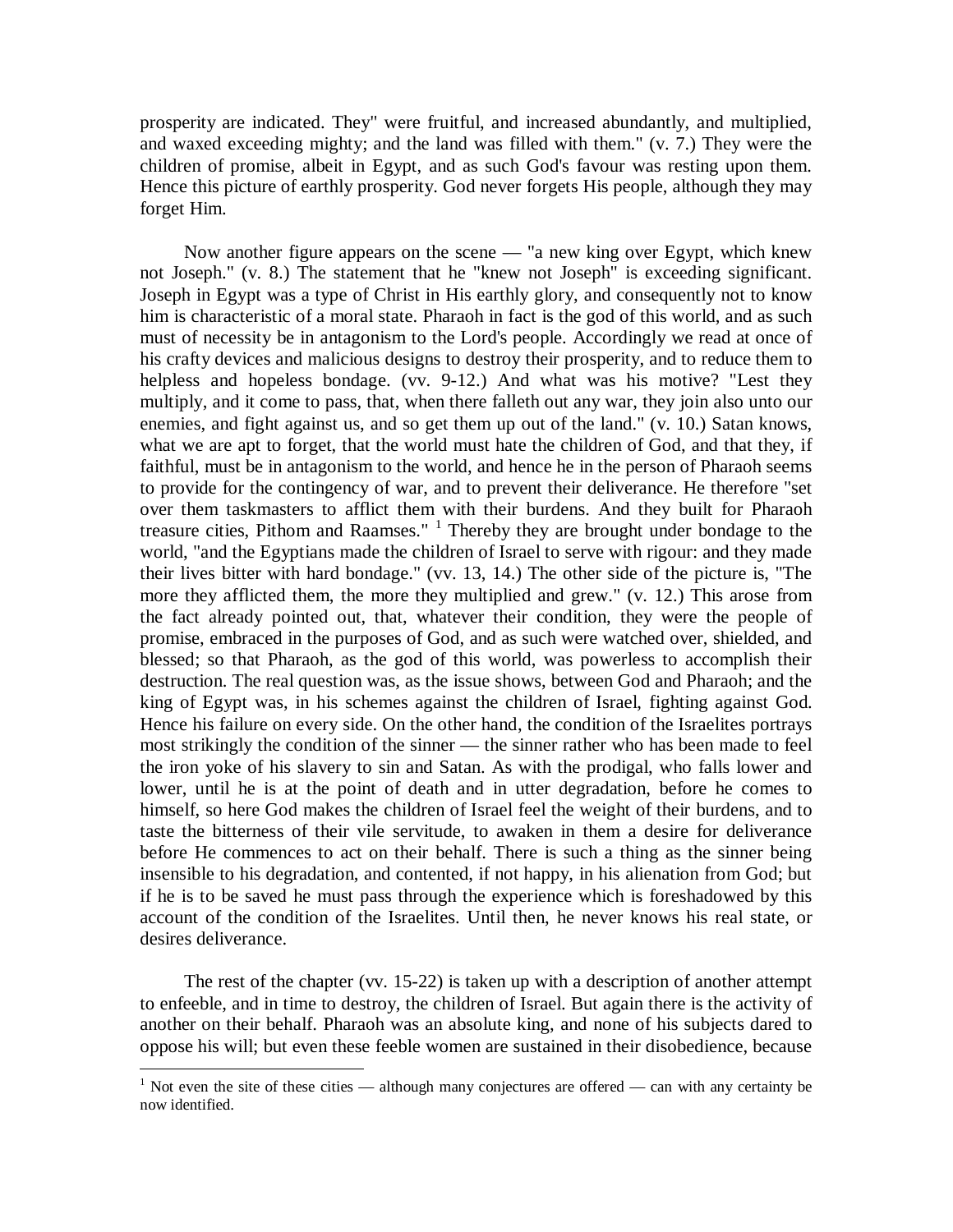they judged it their first duty to fear God. The mightiest monarch in the world is powerless as against God, and equally so against those who are identified with God and His people. Hence Shiphrah and Puah "did not as the king of Egypt commanded" (v. 17), and God dealt well with them, and because they feared God, He made them houses. (vv. 17-21.) "If God be for us, who can be against us (Rom. 8: 31.) We may therefore learn, first, the utter impotence of the enemy to frustrate the purposes of God; secondly, the invincibility of those who are connected with His purposes; thirdly, how the fear of God can lift the feeblest and humblest above the fear of man; and then, last of all, how grateful to the heart of God is every sign of fidelity to Him in the midst of a scene where Satan reigns, as the god of this world, and oppresses and seeks to destroy His people.

But Pharaoh's enmity increases, and he "charged all his people, saying, Every son that is born ye shall cast into the river, and every daughter ye shall save alive." (v. 22.) The next chapter will show us how God used this very decree of the king to prepare a deliverer for His people.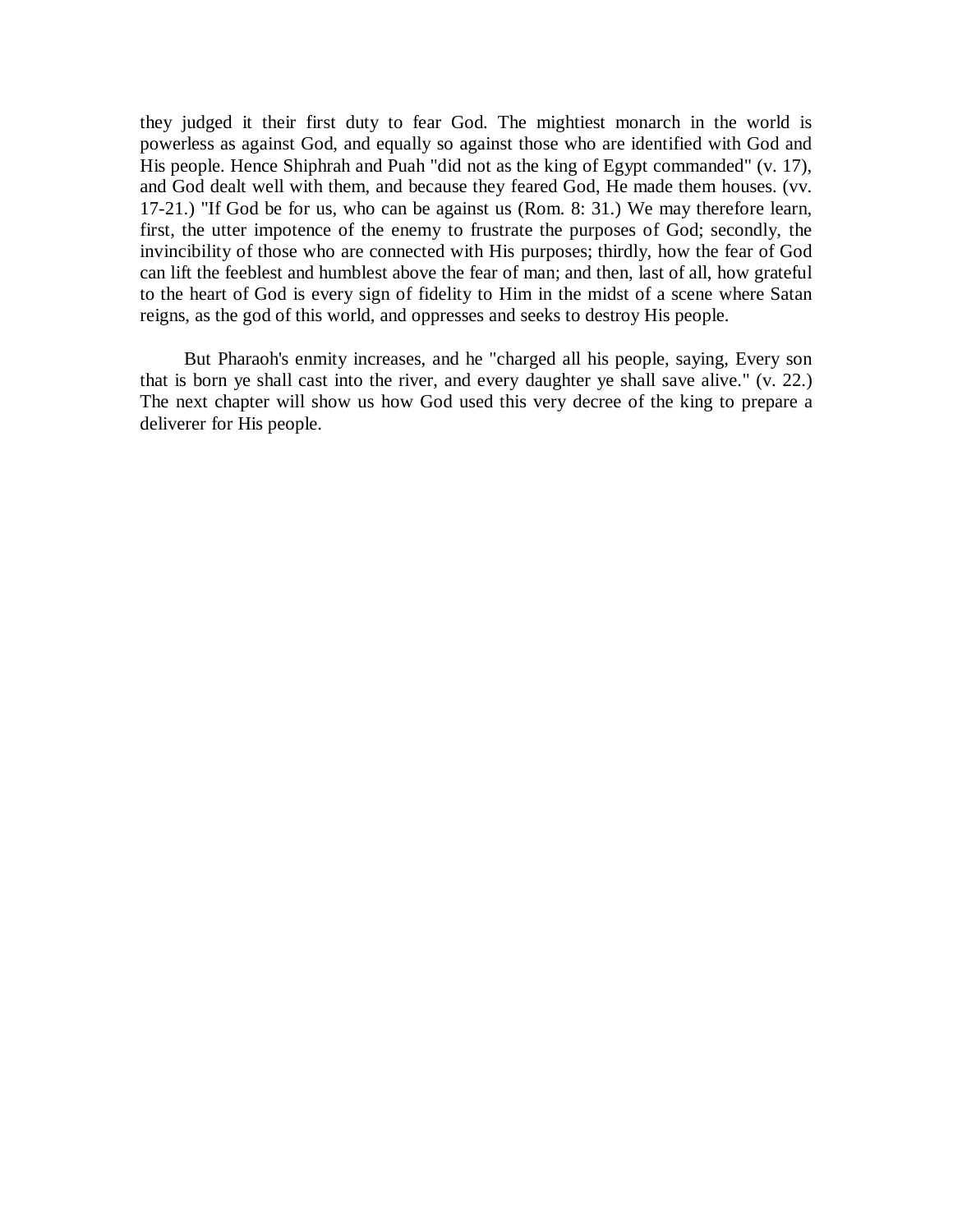# CHAPTER II.

## THE BIRTH OF MOSES.

#### EXODUS ii.

THIS chapter, full of interest, is made more attractive to the spiritual mind by the divine commentary which is given in Hebrews 11 upon its main incidents. Here it is a simple record of the human side of the actions recorded; there it is rather the divine side, or the estimate which God formed of the deeds of His people. It is only, therefore, by the combination of these two aspects that we can glean the instruction which is thus afforded. As in the case of the birth of our blessed Lord at Bethlehem, so here, little did the parents or the world around understand the significance of the birth of the son of Amram and Jochebed. It is thus that God always works, noiselessly laying the foundation of His purposes, and preparing His instruments until the moment, before determined, arrives for action, and then He makes bare His arm in the display of His presence and power in the face of the world.

But we must trace the events of the chapter. "And there went a man of the house of Levi, and took to wife a daughter of Levi. And the woman conceived and bare a son; and when she saw him that he was a goodly child, she hid him three months." (vv. 1, 2.) How simply beautiful this natural scene! And how well our hearts can enter into the feelings of this Jewish mother! The king had commanded that every son that was born should be cast into the river (Ex. 1: 22); but what mother could consent to give up her child to death? All the affections of her heart would revolt from it. But, alas! there was the inexorable decree of this despotic king; and how could she, a poor, feeble woman, and a feeble woman of a despised race, resist the will of an absolute monarch? Turn to the inspired comment in the New Testament: "By faith Moses, when he was born, was hid three months of his parents, because they saw he was a proper child; and they were not afraid of the king's commandment." (Heb. 11: 23) True, they owed allegiance to their earthly sovereign, but they also owed allegiance to the Lord of lords, and trusting in Him they were lifted above all fear of the king's commandment, and concealed their child — the child whom God had given to them — for three months. They counted upon God, and they were not confounded; for He never leaves or forsakes them that put their trust in Him. This is a most blessed action of faith, — and in a twofold way. With their eye upon God, they dared to be disobedient to the king's wicked command, and they were fearless of the consequences. Like Shadrach, Meshach, and Abednego in a later age, they believed that the God whom they served was able to deliver them out of the king's hand. (Daniel 3: 16, 17.) The rulers of this world are powerless in the presence of those who are linked with God by the exercise of faith.

The time, however, came when this "proper child could no longer be hid (v. 2); showing the increasing vigilance of the enemy of God and His people. But faith is never wanting in resources. We accordingly find that "she took for him an ark of bulrushes, and daubed it with slime and with pitch, and put the child therein; and she laid it in the flags by the river's brink. And his sister stood afar off, to wit what would be done to him." (vv.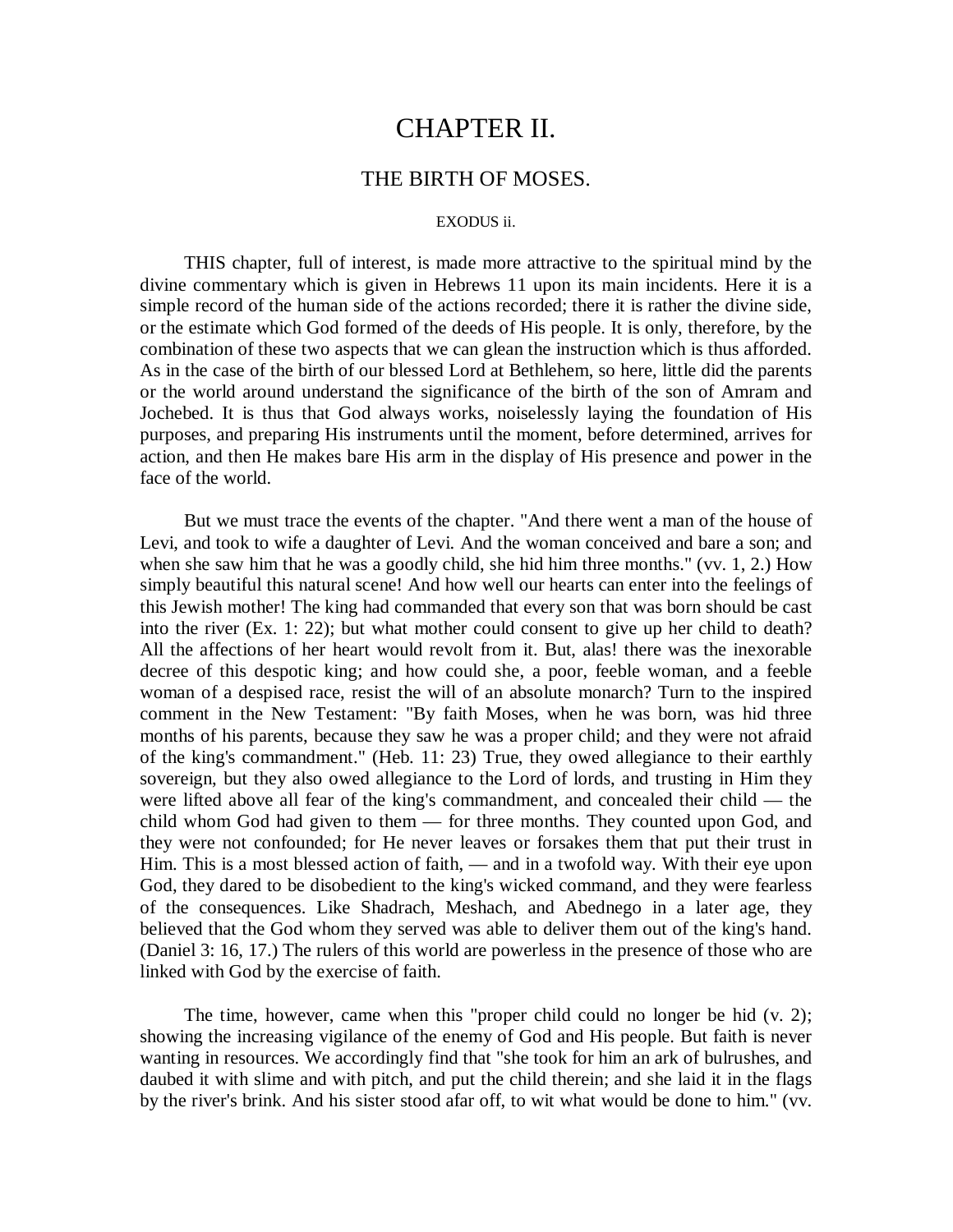3,4.) As with Isaac and Samuel, so likewise with Moses, death must be known, at least in figure, by the parents, both for themselves and for their child before he can become an instrument in service for God. It is not a little remarkable, in this connection, that the word here used for ark is not found elsewhere in the Scriptures, except for the ark in which Noah and his house were brought through the flood. There is another resemblance. The ark of Noah was pitched within and without with pitch. Jochebed daubs this ark with slime and pitch. Noah acted under divine direction, and hence the word there used for pitch means also a ransom (Exodus 30: 12; Job 33: 24, etc.), shadowing forth the truth that a ransom must be found to deliver from the waters of judgment; but this Hebrew mother used pitch of another kind, and therefore did not know the full truth — Yet she thereby confessed the need of redemption, her faith owned it, and thus her ark of bulrushes, containing its precious freight, floated in safety amid the flags upon this river of death. There may not have been divine intelligence, but there was true faith, and this ever finds a response in the heart of God. Remark, also, that the sister, and not the mother, watches for the issue. This might easily be explained on human grounds, but is there not another solution? The mother believed, and could consequently rest in peace, although the child, dearer to her than life itself, was exposed upon the river. In like manner, Mary, the sister of Lazarus, is not found at the sepulchre in which the Lord of glory lay, because she had entered into the mystery of His death. (John 12: 7.)

We now pass on to consider the action of God in response to the faith of His people. "And the daughter of Pharaoh came down to wash herself at the river; and her maidens walked along by the river's side; and when she saw the ark among the flags, she sent her maid to fetch it," etc. (v. 5.) It is exceedingly beautiful and instructive to see God thus behind the scene arranging all for His own glory. The daughter of Pharaoh was acting from her own inclination, and for her own pleasure, and knew not that she was an instrument of the divine will. But everything — her going down to the river to bathe, the time of her doing so — all was according to the purpose of God in respect of the child who was to be the deliverer of His people. Accordingly she saw the ark, had it fetched, opened it, and saw the child; "and, behold, the babe wept." (v. 6.) Even the tears of the babe had their object, and they were not shed in vain; they excited the compassion of this royal woman, as she said, comprehending the secret, "This is one of the Hebrews' children." (v. 6.) The sister who had been anxiously watching to see what might become of her baby-brother, receives the word of wisdom at this critical juncture, and said, "Shall I go and call to thee a nurse of the Hebrew women, that she may nurse the child for thee? And Pharaoh's daughter said to her, Go. And the maid went and called the child's mother." (vv. 7, 8.) The child Moses, who had been exposed on the river in consequence of the king of Egypt's decree, is thus restored to his mother under the protection of Pharaoh's daughter. And there he remained until he had grown, and then Jochebed "brought him unto Pharaoh's daughter, and he became her son. And she called his name Moses: and she said, Because I drew him out of the water." (v. 10.) His very name shall declare the power of Him who had saved him from death, brought him out of the waters of judgment in His sovereign grace and love. Thus the man of God's choice, the one He had marked out as His chosen instrument for the deliverance of His people, and to become the mediator of His covenant with them, finds shelter under the roof of Pharaoh.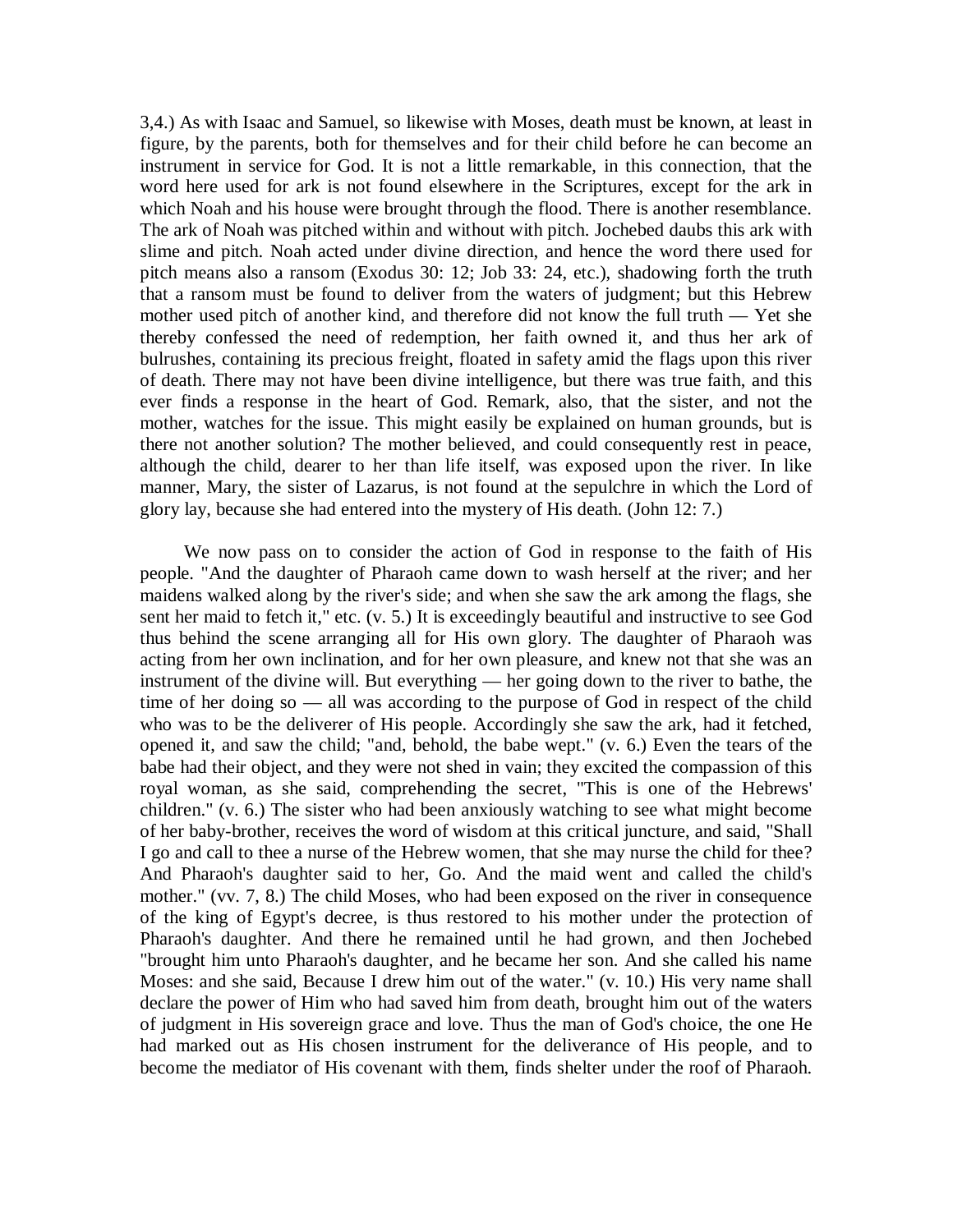During this period he became learned in all the wisdom of the Egyptians, and was mighty in words and in deeds." (Acts 7: 22.)

Another epoch of his life is now presented to us. Forty years had passed away before the incident occurred which is described in the eleventh and following verses. "And it came to pass in those days, when Moses was grown, that he went out unto his brethren, and looked on their burdens: and he spied an Egyptian smiting an Hebrew, one of his brethren. And he looked this way and that way, and, when he saw that there was no man, he slew the Egyptian and hid him in the sand. And when he went out the second day, behold, two men of the Hebrews strove together: and he said to him that did the wrong, Wherefore smitest thou thy fellow? And he said, Who made thee a prince and a judge over us? intendest thou to kill me, as thou killedst the Egyptian? And Moses feared, and said, Surely this thing is known. Now when Pharaoh heard this thing, he sought to slay Moses. But Moses fled from the face of Pharaoh, and dwelt in the land of Midian: and he sat down by a well." (vv. 11-15; see also Acts 7: 23.) As we read this narrative, it might be supposed that the act of Moses, in killing the Egyptian, was nothing beyond the impulse of a generous heart, feeling the injustice which was done, and interfering to avenge it. But what is the interpretation of this act by the Spirit of God? "By faith Moses, when he was come to years, refused to be called the son of Pharaoh's daughter; choosing rather to suffer affliction with the people of God, than to enjoy the pleasures of sin for a season; esteeming the reproach of Christ greater riches than the treasures in Egypt: for he had respect unto the recompence of the reward. By faith he forsook Egypt, not fearing the wrath of the king: for he endured, as seeing Him who is invisible." (Heb. 11: 24-27.)

We must, however, carefully guard ourselves from concluding that the Spirit of God *endorses* all that the narrative records in Exodus. No doubt Moses acted in the energy of the flesh; but though he had not as yet learned his own nothingness and incompetency, he yet desired to act for God; and it is from the epistle to the Hebrews we learn the true character of his actions before God. That there was failure is clear; but it was the failure of a man of faith, whose actions were precious in the sight of God, because he was enabled, in the exercise of faith, to refuse all that might have tempted the natural man, and to identify himself with the interests of God's people. But this passage in his life demands a more particular notice. First, then, it was by faith that he refused to be called the son of Pharaoh's daughter. What else, indeed, could have led to the renunciation of such a splendid position? Besides, he might have argued, he had been placed in it by a most singular and striking providence. Might it not be therefore that he should occupy it, and use the influence connected with it, on behalf of his downtrodden brethren? Why, he might succeed in securing the whole influence of the court on behalf of his nation; would it not be, then, to fly in the face of Providence, to forsake such a vantage-ground? But Providence, as has been often remarked, is no guide to faith. Faith deals with things not seen, and hence seldom agrees with the conclusions that are drawn from providential events and circumstances. No; the influence of the god of this world (Pharaoh) can never be employed to deliver the Lord's people; and faith can never be sheltered by or identified with it. Faith has God for its object, and must therefore be identified with what belongs to God, and be in antagonism with all that is opposed to God. As another has said, "How many reasons might have induced Moses to remain in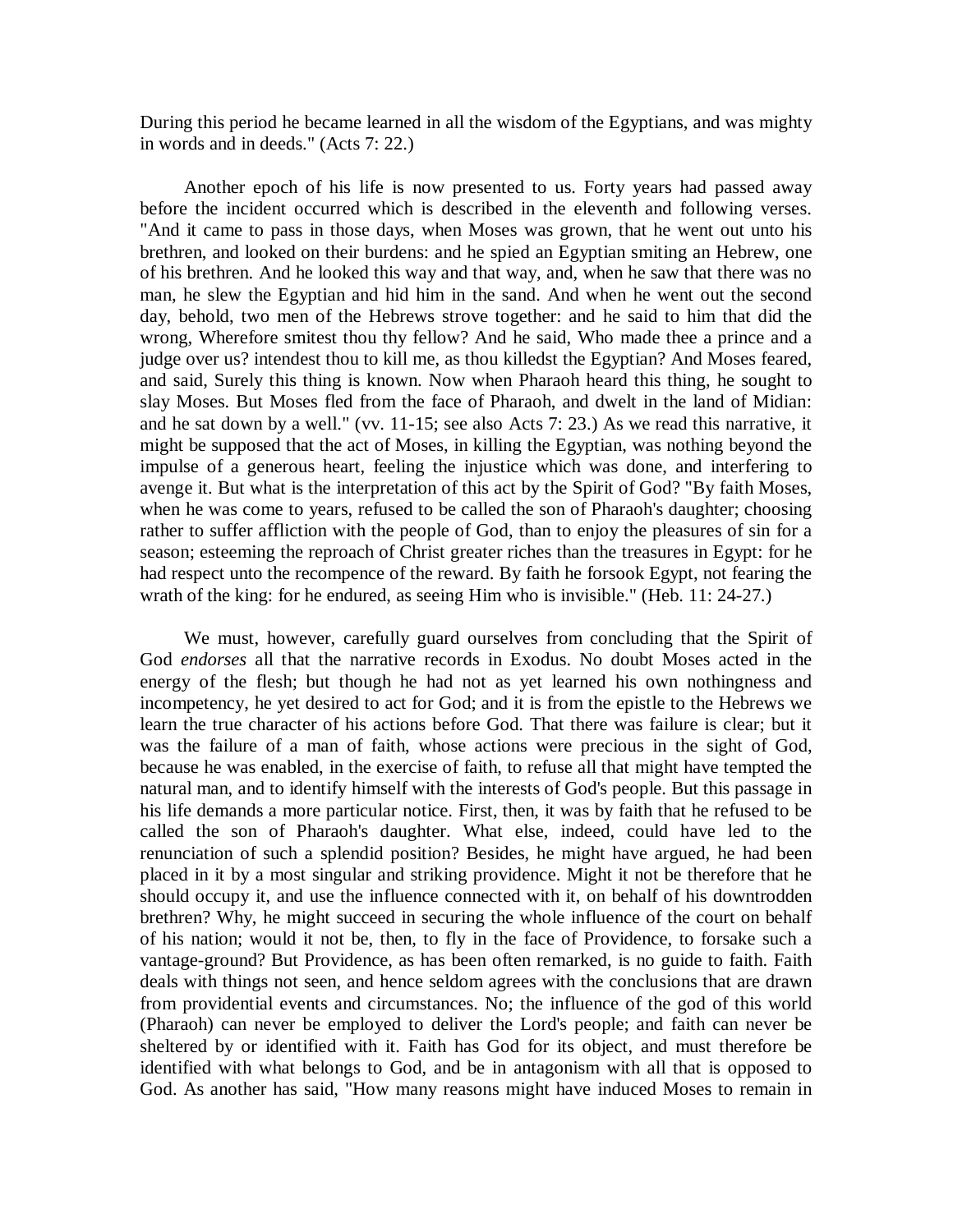the position where he was, and this even under the pretext of being able to do more for the people; but this would have been leaning on the power of Pharaoh, instead of recognizing the bond between the people and God: it might have resulted in a relief which the world would have granted, but not in a deliverance by God, accomplished in His love and in His power. Moses would have been spared much affliction, but lost his true glory; Pharaoh flattered, and *his authority over the people of God recognized;* and Israel would have remained in captivity, leaning on Pharaoh, instead of recognizing God in the precious and even glorious relationship of His people with Him. God would not have been glorified; yet all human reasoning, and all reasoning connected with providential ways, would have induced Moses to remain in his position; *faith* made him give it up." And giving it up, he chose rather to suffer affliction with the people of God. Identification with them had more attractions for his faithful heart than the pleasures of sin; for faith views everything in the light of God's presence. Yea, he rose still higher; he esteemed the *reproach* of Christ — the reproach arising from identification with Israel greater riches than the treasures in Egypt; for he had respect unto the recompence of the reward. Faith thus lives in the future, as well as in the unseen. It is the assurance of things hoped for, and the conviction of things not seen; and hence it governed, controlled, the heart and path of Moses.

It was faith, then, that actuated him when "he went out unto his brethren, and looked on their burdens." (v. 11) And even when, stirred by "seeing one of them suffer wrong, he defended him, and avenged him that was oppressed, and smote the Egyptian," he "supposed his brethren would have understood how that God by his hand would deliver them." (Acts 7: 24,25.) And so it was to be, but the time had not yet arrived, nor could God yet employ Moses — precious as his faith was in His sight. As Peter had to learn that he could not follow Christ in the energy of nature, whatever the affections of his heart (John 13: 36), so Moses had to be taught that no weapon could be employed in the deliverance of Israel save the power of God. When, therefore, he went out the second day, and seeing two Hebrews striving together, sought to reconcile them, he is taunted with killing the Egyptian, and is himself rejected. (vv. 13, 14.) Pharaoh too heard of what he had done, and sought to slay him. He is thus rejected by his brethren, and persecuted by the world.

From this point he becomes a type of Christ in his rejection; for he is rejected by the people whom he loved, and becomes in his flight separated from his brethren. "By faith he forsook Egypt, not fearing the wrath of the king: for he endured, as seeing Him who is invisible." He still trod the path of faith, though that path led him into the desert amongst a strange people. But God provided His servant a home, and a wife in one of the daughters of Jethro (Reuel). Zipporah is thus in figure a type of the church, for she is associated with Moses during the time of his rejection by Israel. But the heart of Moses is still with his people, and hence he names his son Gershom; "for he said, I have been a stranger in a strange land." (v. 22.) Joseph, on the other hand, names his sons Manasseh — "for God hath made me forget all my toil, and all my father's house;" and Ephraim — "for God hath caused me to be fruitful in the land of my affliction." The comparison is most instructive, and shows in what special aspects Joseph and Moses are types of Christ. If Joseph presents us with Christ as raised through death to the right hand of the throne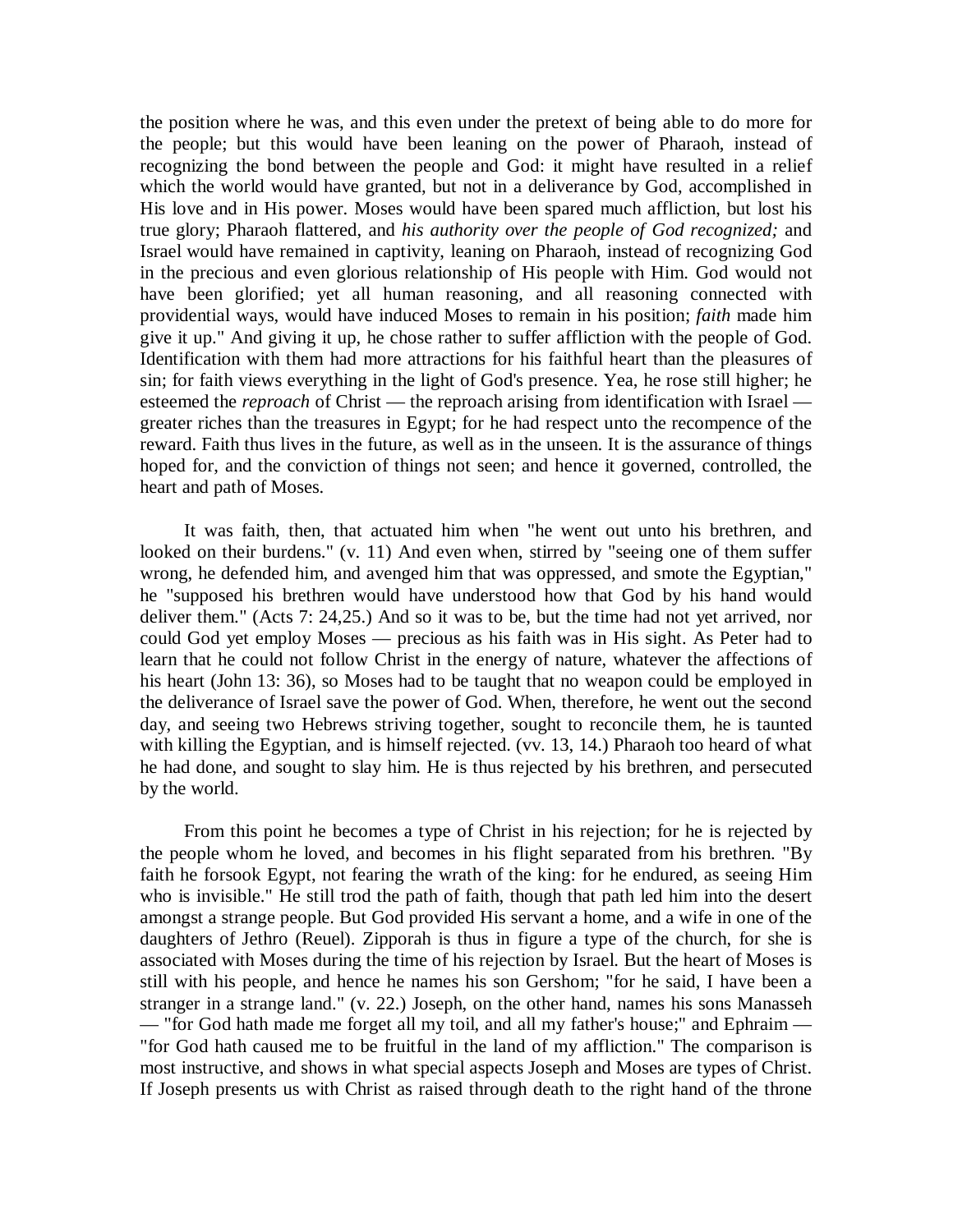over the Gentiles, and thereon disclosing Himself to, and receiving His brethren, Moses gives us Christ more exclusively as the Redeemer of Israel; and hence, though he marries during the time of his rejection, and is thus in some sort a figure of Christ and the church in this dispensation, his heart is still with the children of Israel, and therefore he is a stranger in a strange land.

The last three verses bring before us the condition of the people, and reveal at the same time the faithfulness and compassion of God. They belong rather to the next chapter.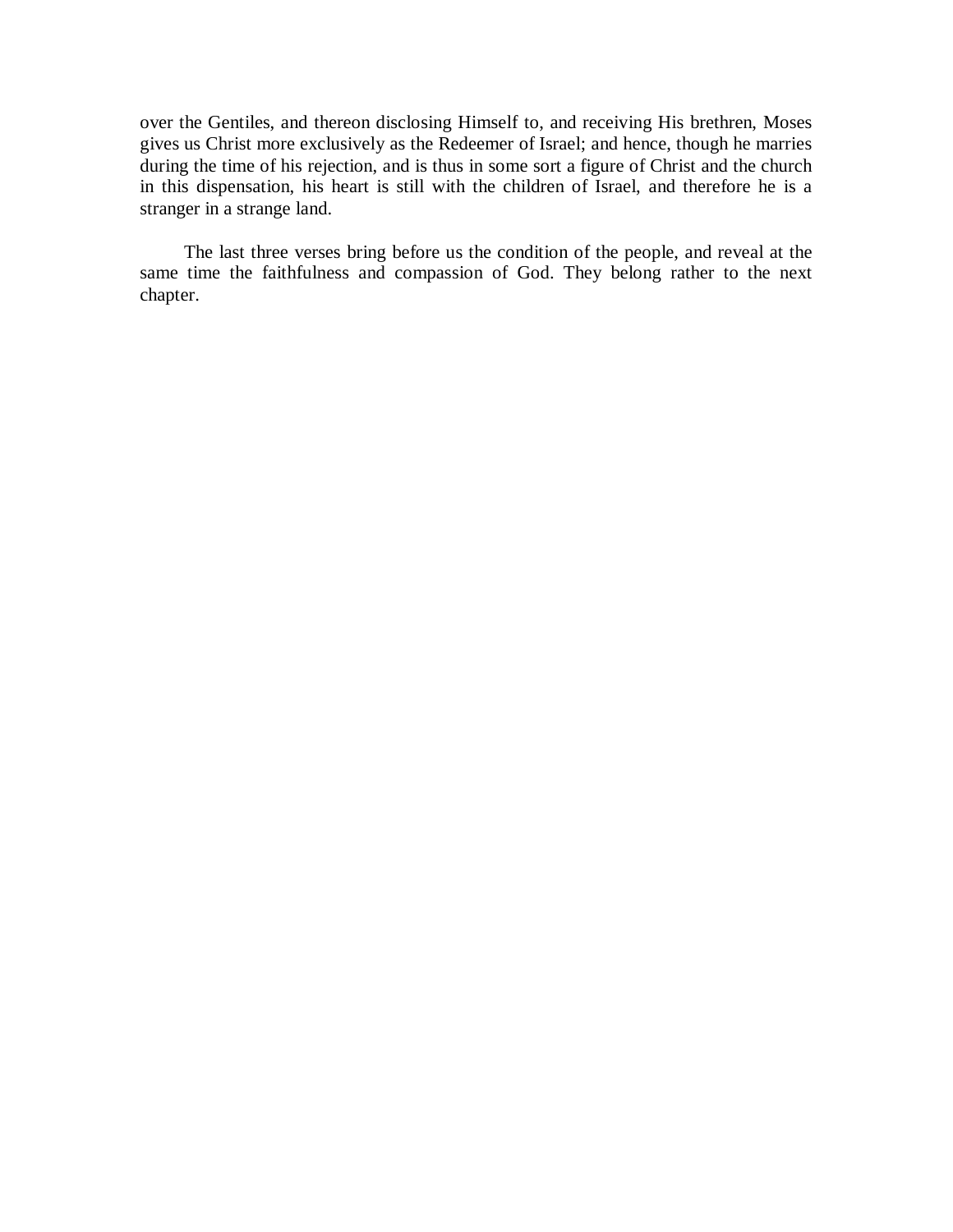## CHAPTER III.

### THE COMMISSION OF MOSES.

#### EXODUS 3, 4.

MOSES was no less than forty years in the wilderness, learning the lessons he needed for his future work, and being qualified to act for God as the deliverer of His people. What a contrast to his former life at the court of Pharaoh. There he was surrounded with all the luxury and refinement of his age; here he is a simple shepherd, keeping the flock of Jethro, his father-in-law. Forty is the number of probation, as seen, for example, in the forty years in the wilderness of the children of Israel; also in the forty days' temptation of our blessed Lord. It was therefore a time of testing — testing what Moses was, as well as a time for him to prove what God was; and these two things must ever be learnt before we are qualified for service. Hence God always sends His servants into the wilderness before employing them for the accomplishment of His purposes. Nowhere else can we be brought so fully into the presence of God. It is there, alone with Him, that we discover the utter vanity of human resources, and our entire dependence upon Himself. And very blessed is it to be withdrawn from the busy haunts of men, and to be shut in, as it were, with God, to learn in communion with Himself His own thoughts concerning ourselves, concerning His interests and service. Indeed it is a continual necessity for every true servant to be much alone with God; and where this is forgotten, God often brings it about, in the tenderness of His heart, by the disciplinary dealings of His hand.

The time at length arrives when God can begin to interfere for His people. But let us recall the connection. In the first chapter the people are seen in their bondage; in the second, Moses is born, and introduced into the house of Pharaoh. Then he casts in his lot with the people of God, and in the warmth of his affection seeks to remedy their wrongs; but, rejected, he flees into the desert. After forty years, being now eighty years old, he is to be sent back into Egypt. The third and fourth chapters contain the account of his mission from God, and of his unwillingness to be thus employed. But before this is reached, there is a short preface at the end of the second chapter — which really belongs to the third as to its connection — which reveals the ground on which God was acting for the redemption of His people. First, it tells us that the king of Egypt died, but his death brought no alleviation of the condition of the children of Israel. On the other hand, they "sighed by reason of the bondage, and they cried, and their cry came up unto God, by reason of the bondage." They were thus reduced to the lowest extremity. But God was not insensible, for He "heard their groaning, and God remembered His covenant with Abraham, with Isaac, and with Jacob. And God looked upon the children of Israel, and God had respect unto them." (Ex. 2: 23-25.) Their condition touched the heart of God, drew forth His pitying mercies, but the ground on which He acted was His own sovereign grace, as expressed in the covenant He had made with their fathers. It was this same mercy, and His faithfulness to His word, which both Mary and Zacharias celebrated in their songs of praise in connection with the birth of the Saviour, and of His forerunner John. "He hath holpen His servant Israel, in remembrance of His mercy; as He spake to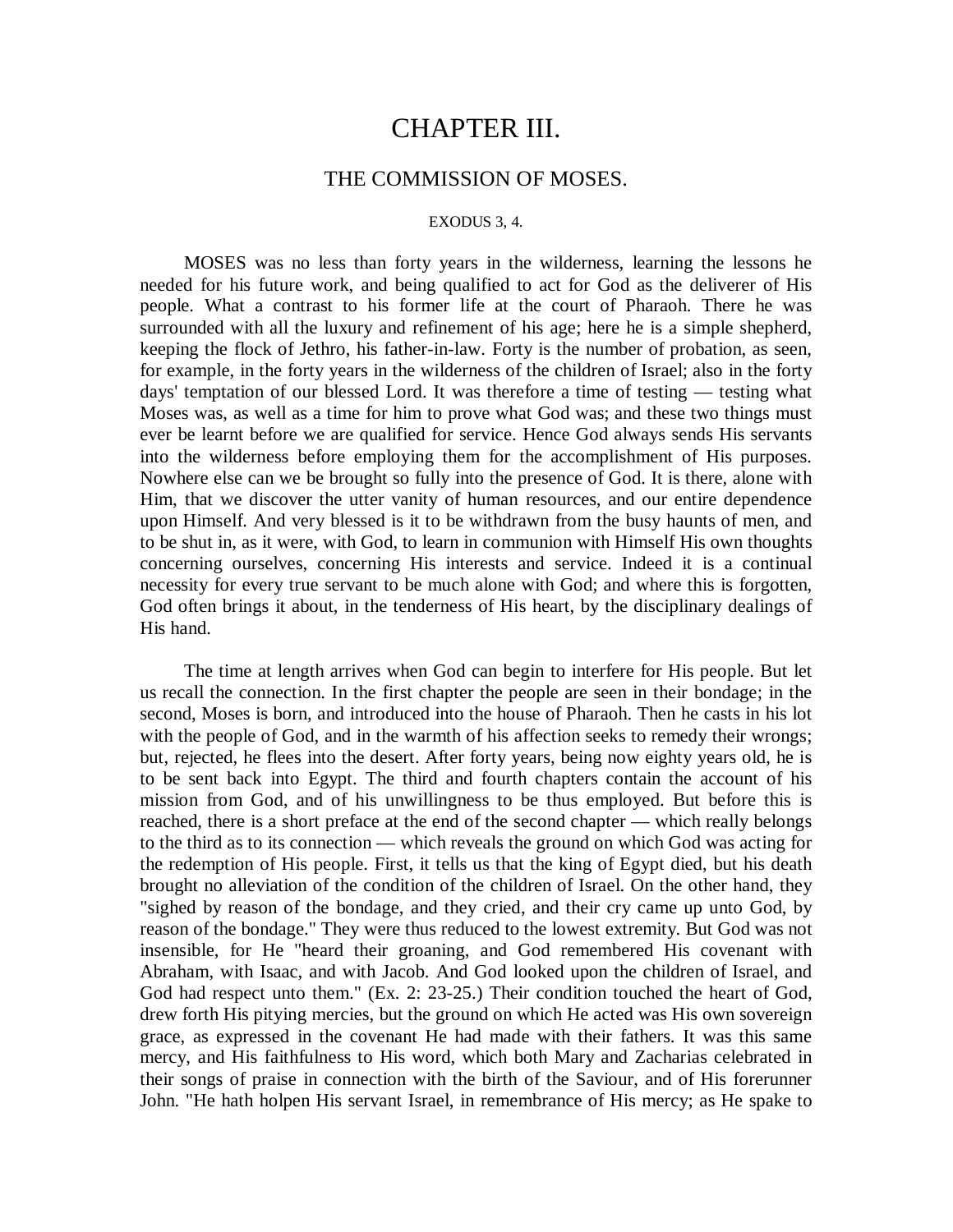our fathers, to Abraham, and to his seed for ever." And again, He "hath raised up an horn of salvation for us . . . to perform the mercy promised to our fathers, and to remember His holy covenant; the oath which He sware to our father Abraham," etc. (Luke 1: 54, 55, 68-73.) It is impossible that God should forget His word, and if He delay to accomplish it, it is only for the brighter display of His unchanging grace and love.

Having, then, laid the foundation in these few words, the next scene brings before us the dealings of God with Moses.

"Now Moses kept the flock of Jethro his father-in-law, the priest of Midian, and he led the flock to the backside of the desert, and came to the mountain of God, even to Horeb. And the angel of the Lord appeared unto him in a flame of fire out of the midst of a bush: and he looked, and, behold, the bush burned with fire, and the bush was not consumed." (Ex. 3: 1, 2.)

It is most interesting to trace the appearings of God to His people, and to note how the manner of each is related to the special circumstances of the case. (See Gen. 12, 18, 32; Joshua 5, etc.) Here it is strikingly significant as connected with the mission on which Moses was about to be sent. There are three parts to the vision thus vouchsafed — the Lord, the flame of fire, and the bush. Observe, first, that it is said the angel of the Lord appeared unto Moses (v. 2); and then *the Lord* saw that he turned aside, and *God* called unto him out of the midst of the bush. (v. 4. Compare Gen. 22: 15, 16.) The angel of the Lord is thus identified with Jehovah, yea, with God Himself; and there is no doubt that in all these appearings of the angel of the Lord in the Old Testament Scriptures, we behold the shadowing forth of the coming incarnation of the Son of God, and hence that, in all these cases, it is the Second Person of the Blessed Trinity — God the Son. The flame of fire is a symbol of the holiness of God. This is shown in various ways, especially in the fire on the altar, which consumed the sacrifices; and in the epistle to the Hebrews we have the express statement that "our God is a consuming fire;" i.e. testing everything according to His holiness, and thus consuming everything which does not answer its requirements. The bush was meant to be a figure of Israel. There is nothing more easily consumed by fire than a bush; and it was chosen on this very account to represent the nation of Israel — the nation of Israel in the furnace of Egypt — the fire burning fiercely round about it, and yet not destroying it. It was therefore a consolatory assurance to the heart of Moses — if he could read it aright — that his nation would be preserved however fiercely the fire might burn. In the language of another, "it was meant to be an image of that which was presented to the spirit of Moses — a bush in a desert, burning, but unconsumed. It was no doubt thus that God was about to work in the midst of Israel. Moses and they must know it. They too would be the chosen vessel of His power in their weakness, and this for ever in His mercy. Their God, as ours, would prove Himself a consuming fire. Solemn, but infinite favour! For, on the one hand, as surely as He is a consuming fire, so on the other the bush, weak as it is, and ready to vanish away, nevertheless remains to prove that, whatever may be the siftings and judicial dealings of God, whatever the trials and searchings of man, yet where He reveals Himself in pitifulness, as well as in power (and such it certainly was here), He sustains the object,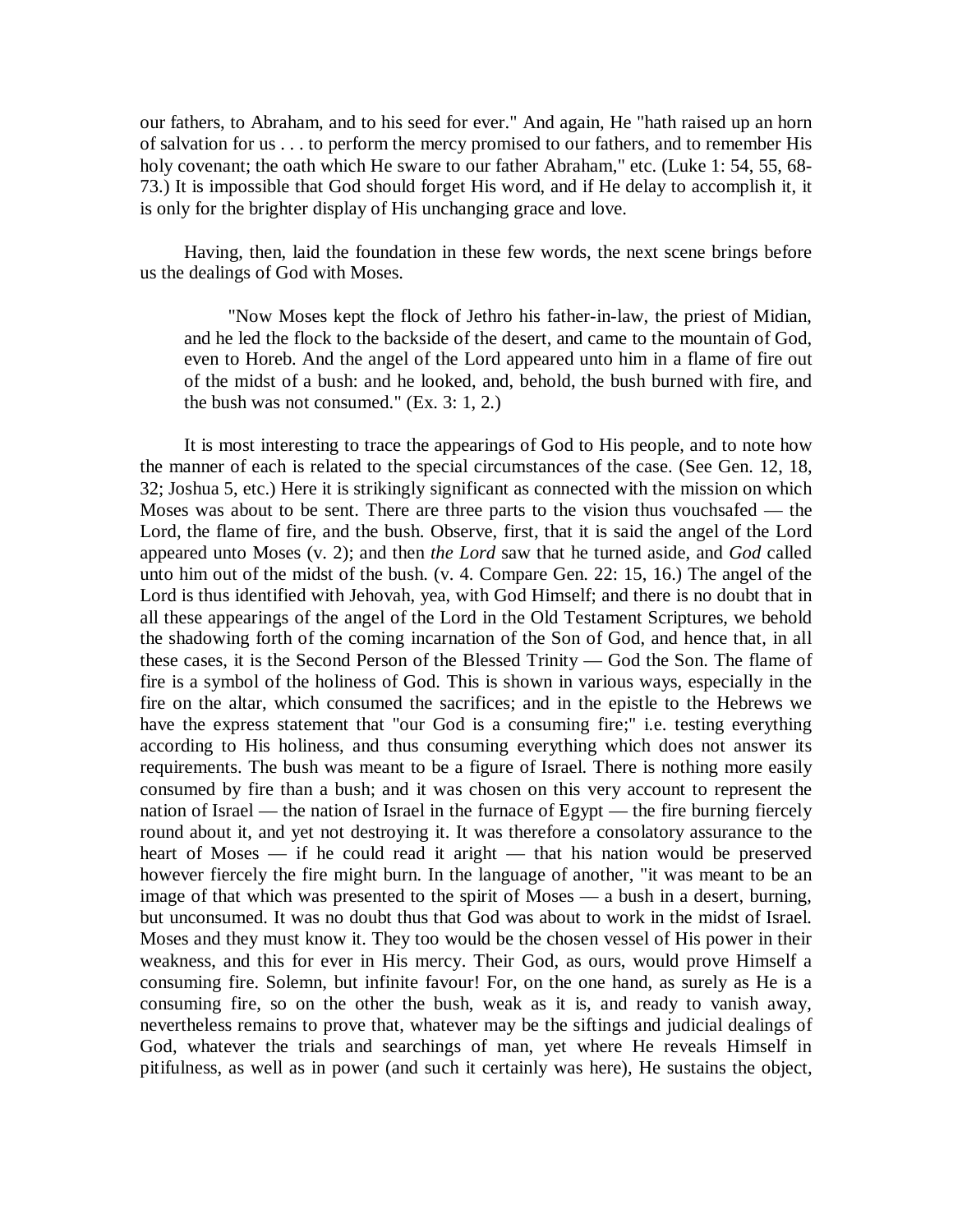and uses the trial for nothing but good, no doubt for His own glory, but consequently for the very best interests of those that are His."

Moses was attracted, as well he might be, by "this great sight," and "he turned aside to see." (v. 4.) Then it was that God called to him out of the bush, and called him by name. But he must be reminded of the holiness of the divine presence. "Draw not nigh hither: put off thy shoes from off thy feet, for the place whereon thou standest is holy ground." (v. 5. Compare Numbers 5: 1-3; Joshua 5: 15, etc.) This is the first lesson which all who approach God must learn — the recognition of His holiness. True, He is a God of grace, of mercy, and also that He is love; but He is all these because He is a holy God, and He could never have manifested Himself in these blessed characters, had it not been that in the cross of our Lord Jesus Christ mercy and truth met together, and righteousness and peace kissed each other. But unless our feet are unshod — remembering the holiness of Him with whom we have to do — we can never receive the gracious communications of His mind and will. Hence the very next thing we find here is that He reveals Himself to Moses as the "God of thy father, the God of Abraham, the God of Isaac and the God of Jacob." (v. 6.) This revelation was designed to act upon the soul of Moses, and it does for he is bowed in heart before Him who spake — and he "hid his face; for he was afraid to look upon God." (See 1 Kings 19: 13.) Thereon Jehovah announces the purpose of His manifestation to Moses.

"And the Lord said, I have surely seen the affliction of My people which are in Egypt, and have heard their cry by reason of their taskmasters: for I know their sorrows; and I am come down to deliver them out of the hand of the Egyptians, and to bring them up out of that land unto a good land and a large, unto a land flowing with milk and honey; unto the place of the Canaanites, and the Hittites, and the Amorites, and the Perizzites, and the Hivites, and the Jebusites. Now therefore, behold, the cry of the children of Israel is come unto Me: and I have also seen the oppression wherewith the Egyptians oppress them. Come now therefore, and I will send thee unto Pharaoh, that thou mayest bring forth My people, the children of Israel, out of Egypt." (vv. 7-10.)

The order of this communication is most instructive. (1) God reveals Himself as the God of Abraham, of Isaac, and of Jacob. His own character is the foundation of all His actings. It is exceedingly strengthening to the soul to learn this lesson — that God ever finds His motive within Himself. It is on the ground of what He is, and not on the ground of what we are. (Compare Eph. 1: 3-6; 2 Tim. 1: 9, 10.) (2) The occasion of His action was the condition of His people. "And the Lord said, I have surely seen the affliction of My people which are in Egypt, and have heard their cry by reason of their taskmasters; for I know their sorrows," etc. (v. 7 *seq*.) What infinite tenderness! There is not a word to show that the children of Israel had cried to the Lord. They had sighed and cried by reason of their bondage, but it does not appear that their hearts had turned to the Lord. But their misery had touched His heart, He "knew their sorrows, and was come down to deliver them." So "God commendeth His love toward us, in that, while we were yet sinners, Christ died for us." (Rom. 5: 8.) (3) His purpose was to deliver them out of Egypt, "and to bring them up out of that land unto a good land and a large, unto a land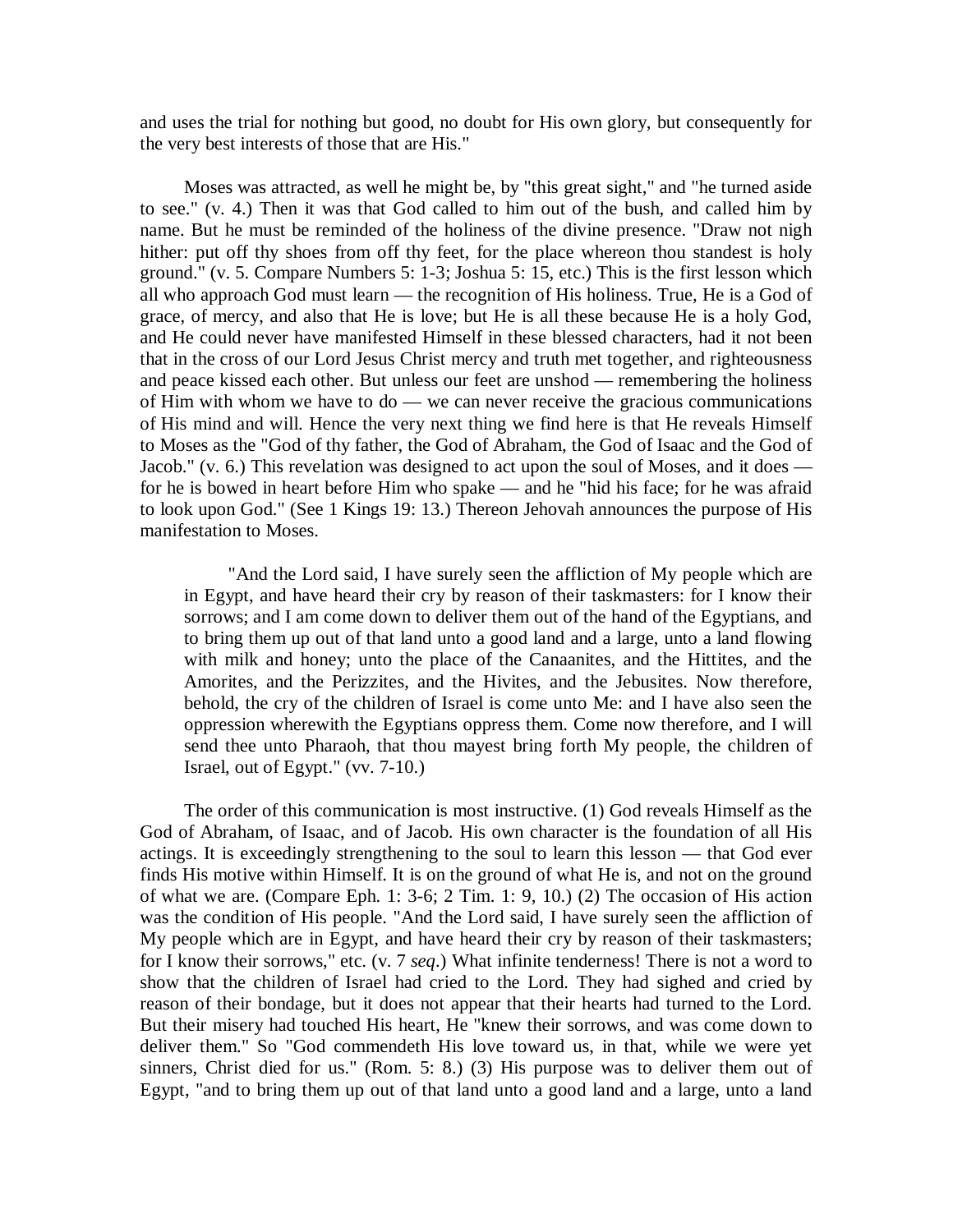flowing with milk and honey; unto the place of the Canaanites, and the Hittites, and the Amorites, and the Perizzites, and the Hivites, and the Jebusites." (v. 8.) There is nothing here between Egypt and Canaan. The wilderness does not appear. In like manner, in Romans we read, "Whom He justified, them He also glorified." We thus learn, as has been often remarked, that the wilderness is no part of the purpose of God. It belongs to His ways, and not to His purposes; for it is in the wilderness that the flesh is tested, that we learn what we are as well as what God is. (See Deut. 8) But as far as God's purposes are concerned, there is nothing between redemption and glory. So in the actual fact, there were only eleven days' journey from Horeb to Kadesh-barnea (Deut. 1: 2), but the children of Israel were forty years through their unbelief in accomplishing the distance. (4) Moses is thereon commissioned as their deliverer. The Lord had heard the cry of the people, though not addressed to Himself, and seen their oppression, and therefore He will send Moses unto Pharaoh that he may bring them forth out of Egypt. (vv. 9, 10,)

We now come to a most sad exhibition of failure on the part of Moses. When in Egypt he ran before he was sent; he thought that, in the energy of his own will, he could emancipate his brethren, or at least redress their wrongs. But now, after forty years spent in "the flesh-subduing solitudes" of the desert, he not only is unwilling. to be employed upon the magnificent mission with which the Lord would entrust him, but he raises objection after objection until he wearies the tender patience and long-suffering of Jehovah, and His anger is kindled against Moses. (Ex. 4: 14.) But every fresh failure of Moses proves the occasion for the display of greater grace — even though in the event Moses suffered through his whole life from his backwardness in obeying the voice of the Lord. Miserable history of the flesh! Now it is too forward, and now it is too backward. There is only One who was ever found equal to all God's will — who always did the things that pleased Him — and that was the perfect servant, the Lord Jesus Christ. Let us glance at this series of difficulties which Moses raises.

"And Moses said unto God, Who am I, that I should go unto Pharaoh, and that I should bring forth the children of Israel out of Egypt?" (v. 11.)

Who am *I*?" It is quite right that we should have the sense of our own utter nothingness; for we surely are not sufficient of ourselves to think anything as of ourselves. But it is also right that we should think much of God. For when He sends it is not a question of what we are, but of what He is — and it is no small thing to be invested with His authority and power. David had learnt this lesson when he advanced against Goliath; for, in reply to his taunts, he said, "I come to thee in the name of the Lord of hosts, the God of the armies of Israel, whom thou hast defied." (1 Sam. 17: 45.) This objection therefore was nothing but distrust. This is distinctly shown out in the answer he received, "CERTAINLY I WILL BE WITH THEE: and this shall be a token unto thee, that I have sent thee: When thou hast brought forth the people out of Egypt, ye shall serve God upon this mountain." (v. 12.) The presence of the Lord was to be both the warrant for his mission and the source of his strength. As the Lord said in after days to Joshua, "I will not fail thee, nor forsake thee. Be strong and of a good courage." (Joshua 1: 5, 6.) The Lord knows the need of His servant, and provides for his weakness by giving a token which should reassure him — should the subtlety of his heart lead him into doubt, — so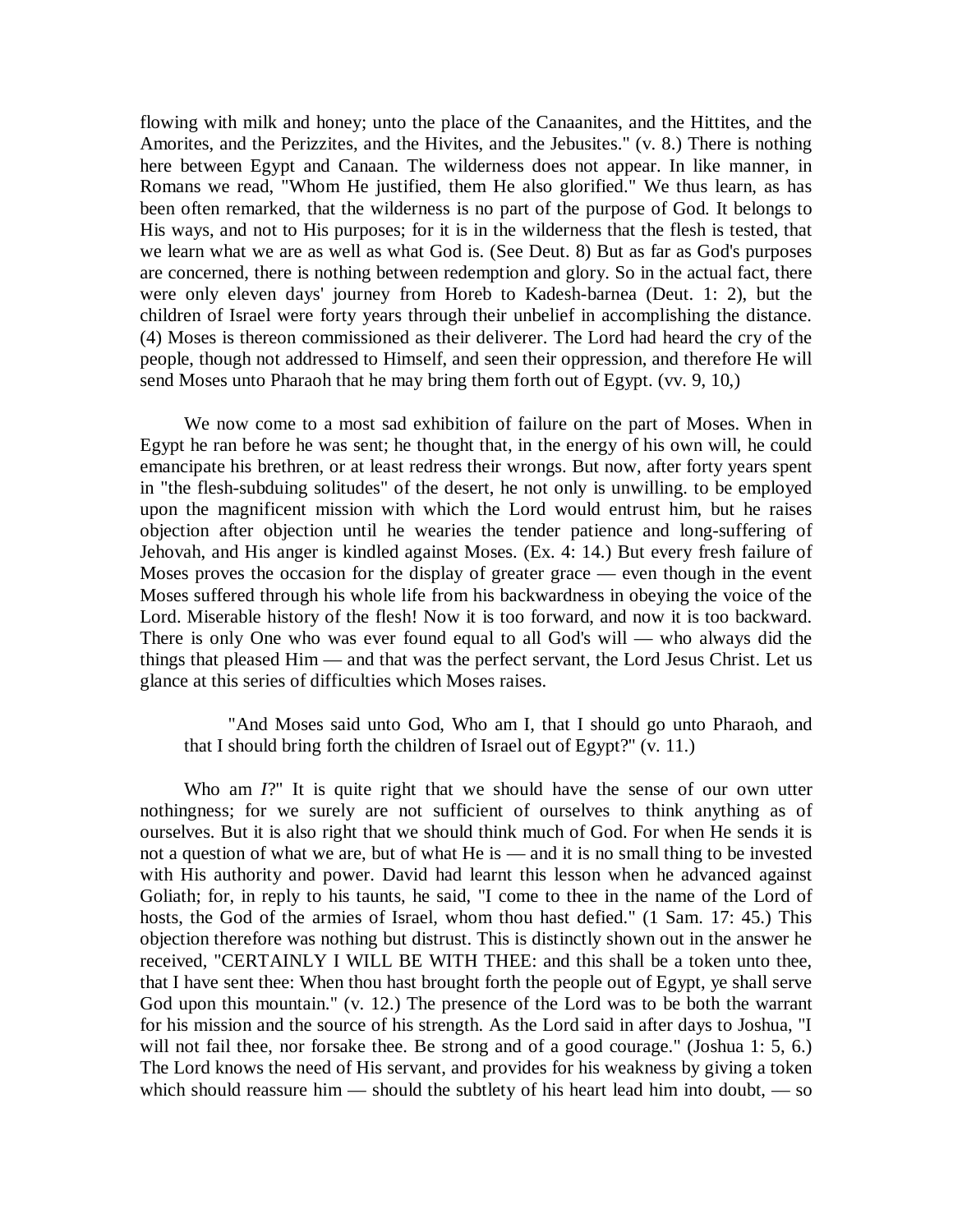that he might be able to say, "Now I have a proof of my divine mission." Surely this was enough to scatter his hesitation and fear. Listen to his answer:

"And Moses said unto God, Behold, when I come unto the children of Israel, and shall say unto them, The God of your fathers hath sent me unto you; and they shall say to me, What is His name? what shall I say unto them?" (v. 13.)

God had already revealed Himself to Moses as the God of his fathers — and this might have been enough, but nothing can ever satisfy doubts and fears. And what an incidental glimpse is thus given of the condition of Israel, so as to render the supposition possible that they might not know the name of the God of Abraham, of Isaac, and of Jacob! God bears in grace with his feeble, hesitant servant, and replies, "I AM THAT I AM: and He said, Thus shalt thou say unto the children of Israel, I AM hath sent me unto you." (v. 14.) This is the expression of the essential being of God — His name as the selfexistent One; and thereby affirms His eternal being. It was this name the Lord Jesus claimed when He said to the unbelieving Jews, "Before Abraham was, I AM." (John 8: 58.) But this is not all. Having revealed Himself as to His essential existence, He adds, "Thus shalt thou say unto the children of Israel, The Lord God of your fathers, the God of Abraham, the God of Isaac, and the God of Jacob, hath sent me unto you: this is My name for ever, and this is My memorial unto all generations." (v. 15.) This is pure grace on the part of God. "I AM, is His own essential name; but as regards His government of, and relationship with, the earth, His name — that by which He is to be remembered to all generations — is the God of Abraham, of Isaac, and of Jacob. This gave Israel, now visited and taken up of God under His name, a very peculiar place." It points indeed to their election by the sovereign grace of God, and to their being beloved for their fathers' sake; and at the same time reveals the fact that Israel shall be for ever the centre of God's ways, and the key to His purposes upon the earth. Hence, as long as Israel is under judgment, scattered throughout the world, the period of earthly blessing is still postponed.

It was consequently in this name that God was come down to deliver; for as soon as He assumes it, He graciously allows that the people, whom He has thus brought into relationship with Himself, have a claim upon His mercy and compassion. Hence the detailed instructions which are now given to Moses (vv. 16-22), in which the whole history of God's controversy with Pharaoh is given, with its final issue in the redemption of His people. First, Moses is enjoined to assemble the elders of Israel, that he may announce to them, that the Lord God of their fathers had appeared to him, and communicated to him the purposes of His grace towards them, in bringing them up out of the affliction of Egypt unto a land flowing with milk and honey. (vv. 16, 17.) He is foretold that they would hearken to his voice, and that he and they should go together unto Pharaoh, to ask for permission to go three days' journey into the wilderness, that they might sacrifice unto the Lord their God. (v. 18.) He then is forewarned of the stubborn opposition of Pharaoh; but he is likewise told that God would Himself deal with the Egyptian king, and compel him to let them go; and, furthermore, that when they went out they should not go empty, but that they should spoil the Egyptians. (vv. 19-22.)  $^2$ 

 $\overline{a}$ 

 $2^2$  As there has been some controversy upon the statement, here and in Ex. 11: 2, that the Israelites were commanded to borrow the valuables of the Egyptians on the eve of their exodus, it may be well to point out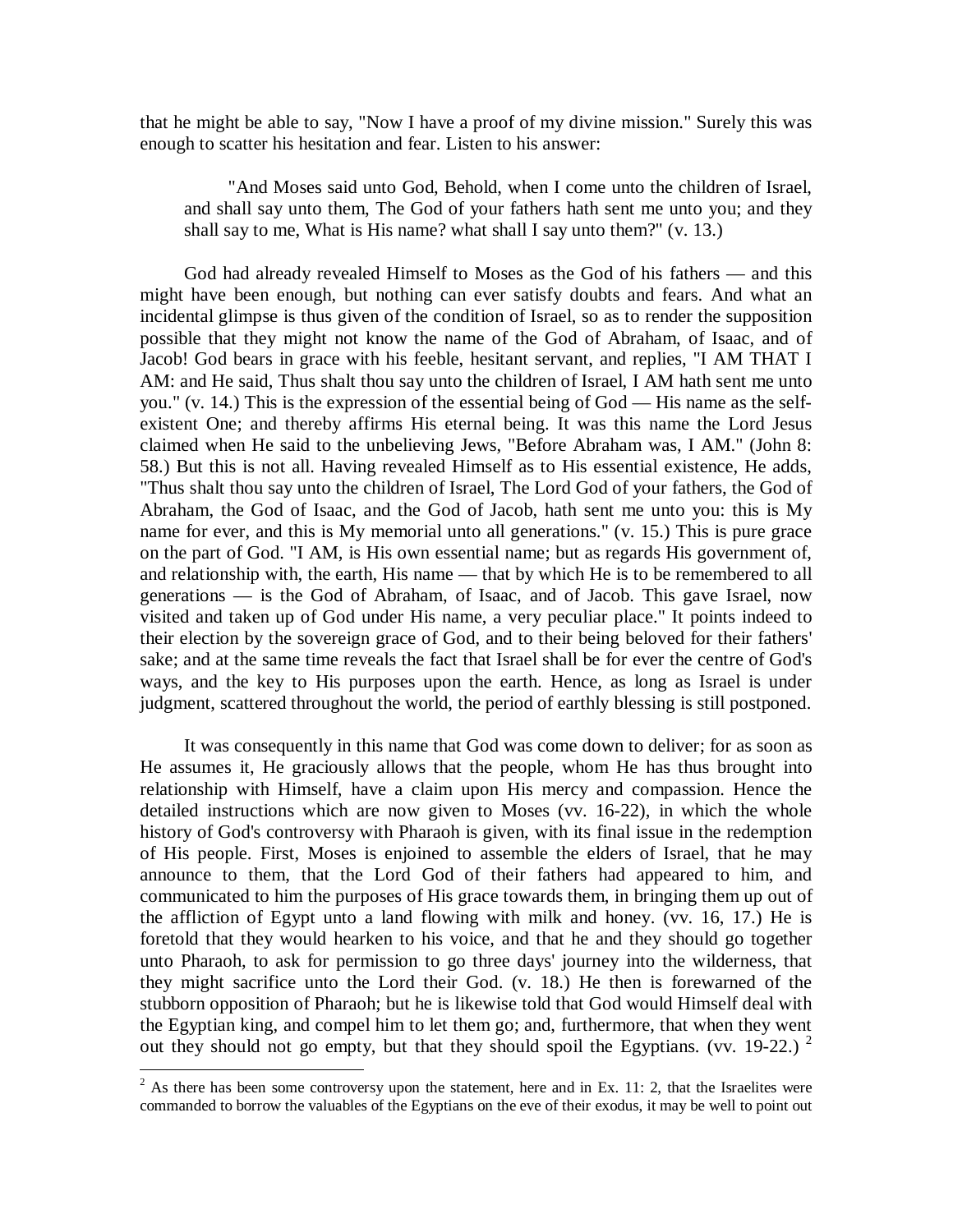These instructions are important for all time; for they place beyond a doubt the exact foreknowledge of God. He knew with whom He had to deal, the resistance to be met with, and how it was to be overcome. He saw all things from the beginning to the end. How consolatory to our feeble hearts! Not a difficulty or trial can befall us which has not been foreseen by our God, and for which in His grace provision has not been made! Everything has been prearranged in view of our final triumph, and of our victorious exit from this scene, through the display of His redeeming power, to he for ever with the Lord! Surely Moses might now have been contented.

"And Moses answered and said, But, behold, they will not believe me, nor hearken unto my voice: for they will say, The Lord hath not appeared unto thee." (Ex. 4: 1.)

Could unbelief be more presumptuous? The Lord had said, "They shall hearken to thy voice." Moses replies, "They will not believe me." What wonder if the Lord had utterly rejected His servant when he thus dared to contradict Him to His face? But He is slow to anger and of great mercy; and truly this scene is full of beauty as revealing the depths of the tenderness and long-suffering of His patient heart. He will therefore bear with His servant, condescend still more, and give even miraculous signs to strengthen him in his weakness, and to dispel his unbelief. "And the Lord said unto him, What is that in thine hand? And he said, A rod. And He said, Cast it on the ground. And he cast it on the ground, and it became a serpent; and Moses fled from before it. And the Lord said unto Moses, Put forth thine hand, and take it by the tail. And he put forth his hand, and caught it, and it became a rod in his hand: that they may believe that the Lord God of their fathers, the God of Abraham, the God of Isaac, and the God of Jacob, hath appeared unto thee." (Ex. 4: 2-5.) Two more signs are even added. His hand, on putting it into his bosom and taking it out, became "leprous as snow;" and on repeating the act "it was turned again as his other flesh." (vv. 6, 7.). Then, in case they should not hearken to the first, or to the second sign, a third was added. He was to take water out of the river, and pour it upon the dry ground, and it should become blood upon the dry land. (v. 9.) These signs are significant, and especially so, it should be observed, in relation to the matter in hand. A rod in Scripture is the symbol of authority — power. Cast down, it became a serpent. A serpent is the well-known emblem of Satan; and hence it was power become Satanic, and this was exactly what was seen in Egypt in the oppression of the children of Israel. But Moses puts forth his hand, at the word of the Lord, and takes the serpent by the tail, and again it becomes a rod. The power that had thus become Satanic, resumed by God, becomes a rod of chastening or judgment. Hence this rod, in the hands of Moses, becomes henceforward the rod of God's authority and judicial power. Leprosy is a figure of sin in its defilement, sin in the flesh breaking out and defiling, with its pollutions, the whole man. The second sign therefore presents us with sin and its healing, effected, as we know, only by the death of Christ. The blood of Jesus Christ, God's Son, cleanseth from

 $\overline{a}$ 

that the word has been wrongly translated. There is no idea of "borrowing" in it. It means simply "to ask." The context shows that owing to God's manifest interposition the children of Israel would be in "favour in the sight of the Egyptians;" and being made to feel that they had suffered wrong at their hands, they gladly gave them whatever they desired — it may be as a kind of propitiation — with the full knowledge that they would see the Israelites no more. *What they gave was therefore an unconditional gift.*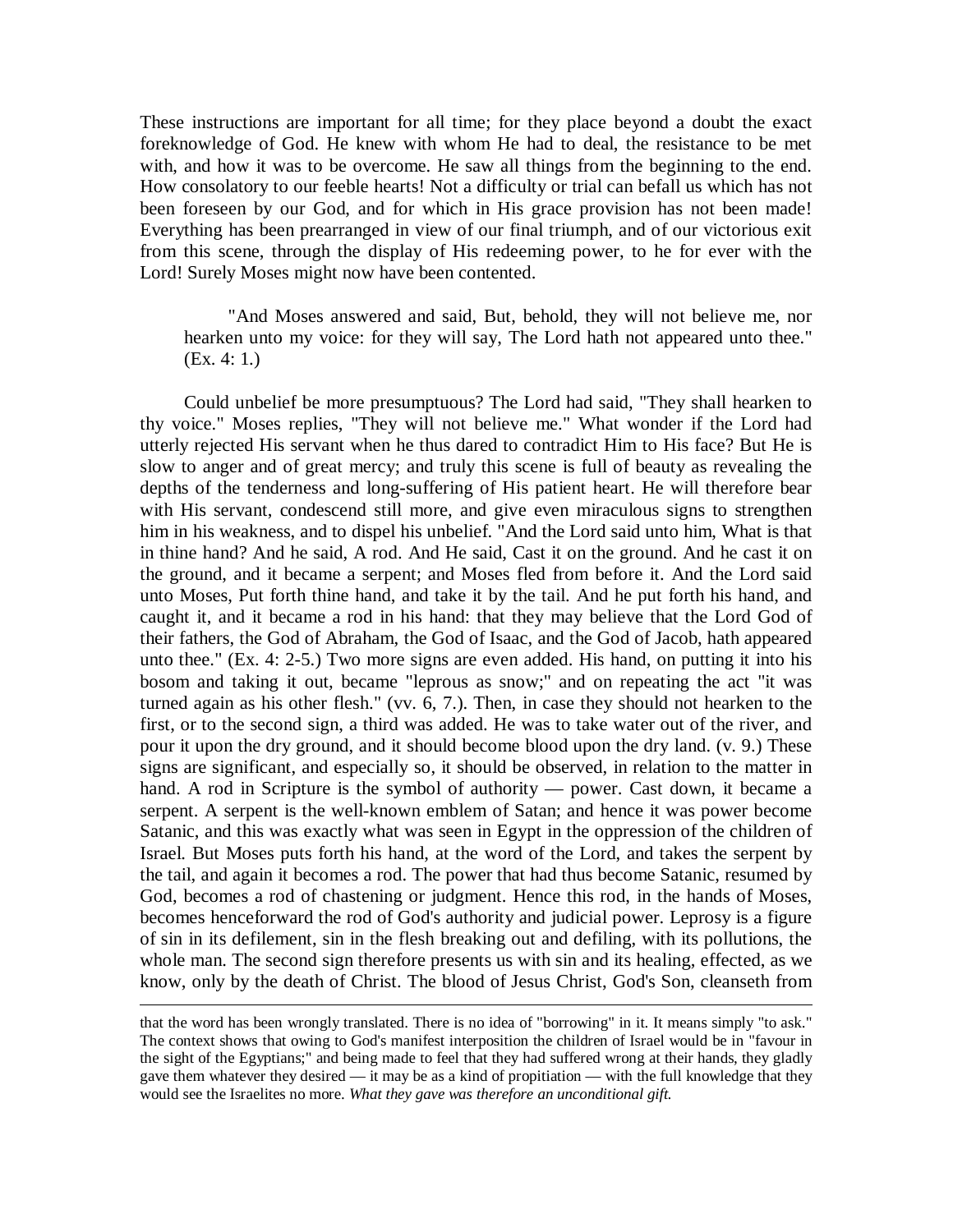all sin. Water represents that which refreshes — source of life and refreshment as coming from God; but, as poured out on the earth, become judgment and death. Armed with such signs, Moses might surely return and convince the most hardened doubter. Nay, he is not yet himself convinced; and hence he now replies,

"O my Lord, I am not eloquent, neither heretofore, nor since Thou hast spoken unto Thy servant: but I am slow of speech, and of a slow tongue." (v. 10.)

This objection shows most conclusively that self was the beam in his eye that obstructed the vision of faith. For was it his eloquence or the Lord's power that would effect the emancipation of Israel? He speaks as if all depended upon the suasive words of human wisdom, as if his appeal was to be made by human art to the natural man. How common the mistake, even in the Church of God! Hence eloquence is that which even Christians desire — giving it a place beyond the power of God. The pulpits of Christendom are thus filled with men who are not of a slow tongue, and even the saints who in theory know the truth are beguiled and attracted by splendid gifts, and take pleasure in their exercise apart from the truth communicated. How different was the thought of Paul. "And I, brethren, when I came to you, came not with excellency of speech or of wisdom, declaring unto you the testimony of God." And again, My speech and my preaching was not with enticing words of man's wisdom, but in demonstration of the Spirit and of power." (1 Cor. 2: 1, 4.) It is on this account that God often uses the "slow of speech" far more than those who are eloquent; for there is no temptation in such cases to lean upon the wisdom of men, all beholding that it is the power of God. It is this lesson — a lesson which contains at the same time a withering rebuke — that Jehovah now teaches Moses. ""Who hath made man's mouth? or who maketh the dumb, or deaf, or the seeing, or the blind? have not I the Lord? Now therefore go, and I will be with thy mouth, and teach thee what thou shalt say." (vv. 11, 12.) The servant could not require more; but the danger lies in forgetting that the mode in which the Lord may employ us may not bring honour to ourselves. On the contrary, we may be regarded as the apostle was, as weak in bodily presence, and in speech contemptible (2 Cor. 10: 10); but what of this if we are made the vehicles of the power of God? The servant must learn to be nothing that the Lord alone may be exalted. But Moses evidently desired to be something, himself, and overwhelmed by the prospect, and, it may also be, borne down by the sense of his incompetency, notwithstanding all the grace and condescension of the Lord, he desires to be excused from so difficult a mission. He therefore says,

"O my Lord, send, I pray Thee, by the hand of whom Thou wilt send." (v. 13.)

That is, "Send any one, but not me." Five times did he thus raise objections to the Lord's commands, presuming upon His forbearance and long-suffering. But now "the anger of the Lord was kindled against Moses; and He said, Is not Aaron the Levite thy brother? I know that he can speak well. And also, behold, he cometh forth to meet thee; and when he seeth thee, he will be glad in his heart. And thou shalt speak unto him, and put words in his mouth: and I will be with thy mouth, and with his mouth, and will teach you what ye shall do. And he shall be thy spokesman unto the people: and he shall be,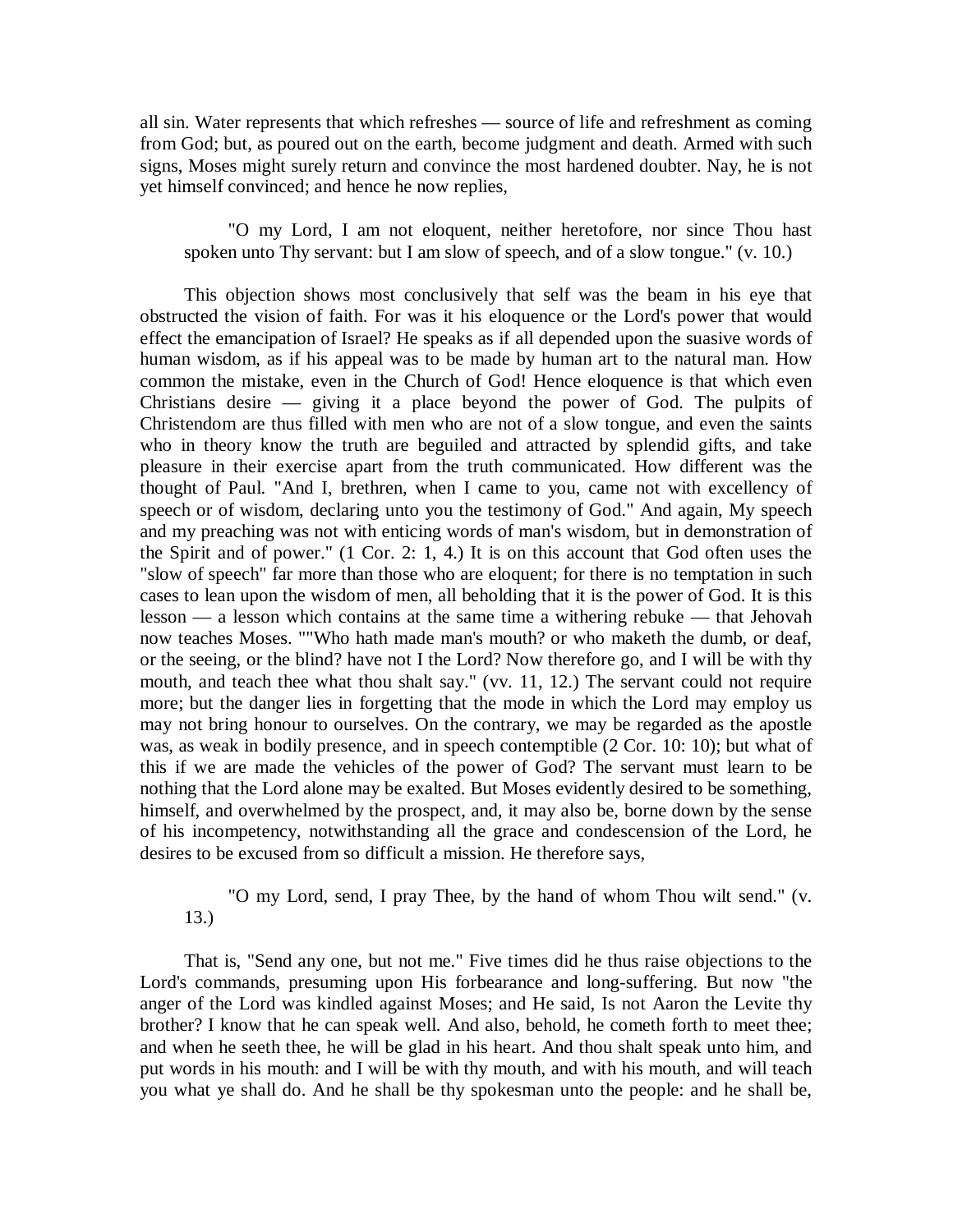even he shall be to thee instead of a mouth, and thou shalt be to him instead of God. And thou shalt take this rod in thine hand, wherewith thou shalt do signs." (vv. 14-17.) Thus the halting of Moses was overcome, but not until the anger of the Lord was kindled against him on account of his unwillingness to obey His word; but he lost much. Aaron was henceforward to be associated with him, and indeed was to have the most prominent place before man; for he was to be the spokesman of his brother. In tender grace, however, the Lord reserves to His servant Moses the chief place before Him, giving him the honour and privilege of being the medium of communication between Himself and Aaron. Aaron was to be a "mouth" for Moses; Moses was to be to Aaron "instead of God;" i.e. he was to impart to Aaron the message to be delivered. The purposes of God cannot be frustrated; but we may suffer from our obstinacy and disobedience. It was so with Moses. How many times afterwards, during the forty years' sojourn in the wilderness, must he have bewailed the unbelief that led him to refuse the trust which the Lord desired to commit to his hands alone! Finally, the rod of authority is given to Moses — the rod wherewith he was to display the power of God in miraculous signs as an attestation of his mission. This rod plays a most important part throughout the career of Moses, and it is most instructive to trace the occasions of its appearance and use. Here it becomes, as it were, the seal of his mission, as well as the sign of his office; for in very truth he was invested with the authority of God to lead His people out of the land of Egypt.

Moses now returns to seek the permission of Jethro to return into Egypt. God had prepared the way, and hence Jethro consents, saying to Moses, "Go in peace." (v. 18.) The Lord watches over His servant, notes the feelings of his heart, and even anticipates his fears by saying, "Go, return into Egypt: for all the men are dead which sought thy life." (Compare Matt. 2: 20.) "And Moses took his wife and his sons, and set them upon an ass, and he returned to the land of Egypt: and Moses took the rod of God in his hand." (v. 19, 20.) Thereupon the Lord further instructs him, and even reveals to him the character of the final judgment through which He would compel Pharaoh to let His people go. Even more: He now teaches him the true relationship into which He had by grace taken Israel. For the first time is this revelation made: "Israel is My son, even My firstborn;" and it is this which decides the character of the stroke which should fall upon Egypt. "And I say unto thee, Let My son go, that he may serve Me: and if thou refuse to let him go, *behold, I will stay thy son, even thy firstborn*." (vv. 22, 23; compare Num. 8: 14-18.)

One thing now only remains to qualify Moses for his mission. There must be faithfulness within the circle of his own responsibility before he can be made the channel of divine power. Obedience at home must precede the display of power to the world. This explains the following incident: "And it came to pass, by the way in the inn, that the Lord met him, and sought to kill him. Then Zipporah took a, sharp stone, and cut off the foreskin of her son, and cast it at his feet, and said, Surely a bloody husband art thou to me. *So He let him go:* then she said, A bloody husband thou art, because of the circumcision." (vv. 24-26.) Moses had neglected, from what cause we know not  $-$  it may be through the influence of his wife — the circumcision of his child; and hence the Lord had a personal controversy with him, which must be settled before he could appear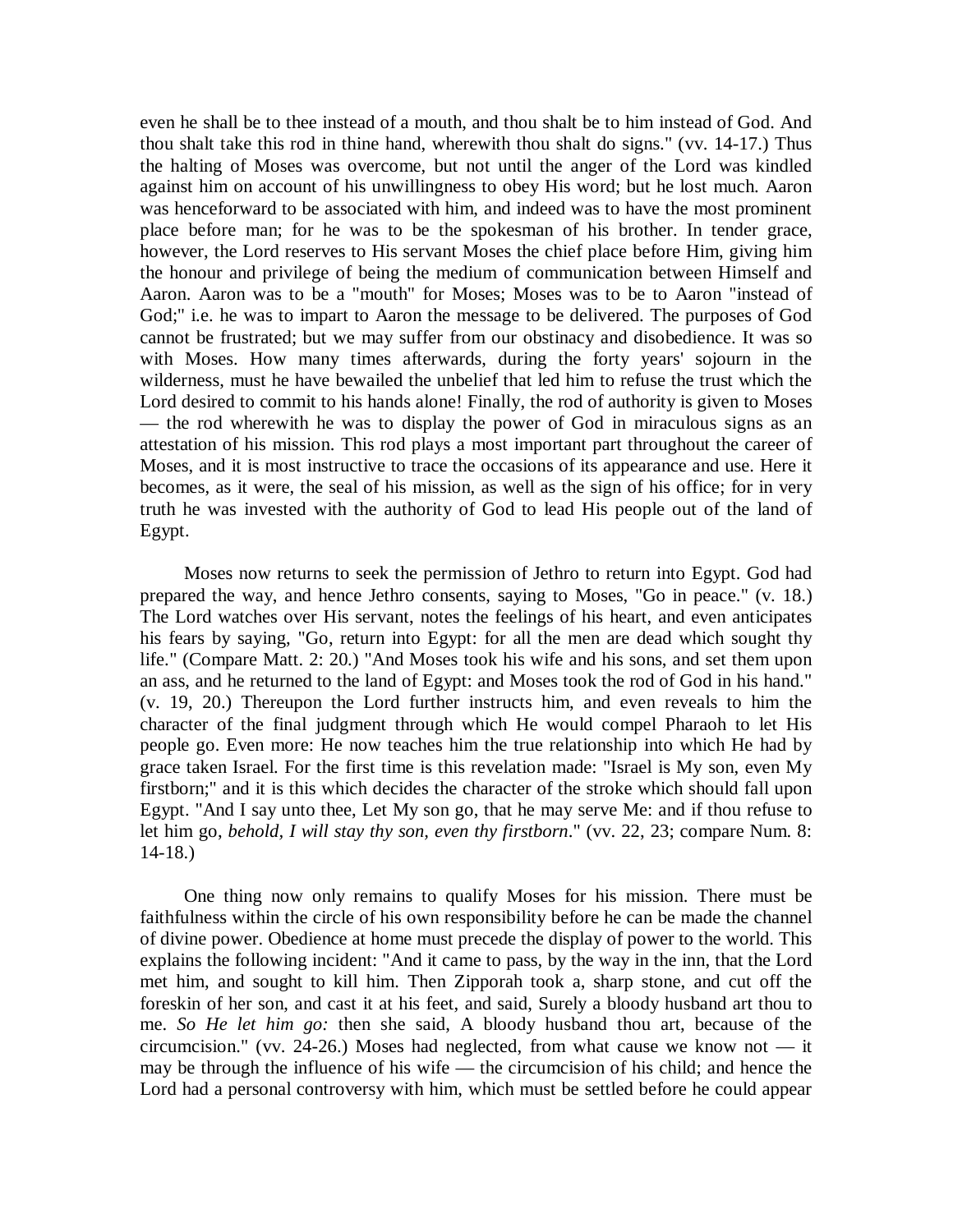before Pharaoh with divine authority. The Lord thus laid him low, dealt with him, brought his failure to remembrance that he might judge it, and return to the path of obedience. To borrow the language of another: "God was going to put honour on Moses; but there was a dishonour to Him in the house of Moses already. How came it that the sons of Moses were not circumcised? How came it that there lacked that which typifies the mortifying the flesh in those who were nearest to Moses? How came it that God's glory was forgotten in that which ought to have been prominent in a father's heart? It appears that the wife had something to do with the matter. . . . In fact she at last was obliged to do what she most hated, as she herself said in her son's case. But more than that, it endangered Moses; for God had the controversy with him, not with his wife. *Moses was the responsible person, and God held to His order."* The words we have ventured to italicise convey a most important principle, and explain fully the ground of God's dealing with Moses. But he received grace to bow before His chastening hand; and most blessed is it where we are enabled to acknowledge with Paul, "We had the sentence of death in ourselves, that we should not trust in ourselves, but in God which raiseth the dead." (2 Cor. 1: 9.) The two parts of Moses' qualification, then, were divine authority and personal condition; and these two ought never to be disjoined. For all who would speak in the name of the Lord, or be employed by Him in any service whatever, it is of the utmost importance that they should remember this. Nothing can compensate for the lack of condition of soul. Herein lies in fact the secret of our feebleness in service. If our ways, or, as in the case of Moses, our houses, are unjudged, the Spirit of God is grieved, And as a consequence we are not used for blessing. It is not enough therefore to have the words of God in our mouth; but we must be walking with their power in our own souls, if we are to speak with the demonstration of the Spirit and of power.

All is now ready; and accordingly we have a beautiful scene at the end of the chapter — a scene which must have gladdened the heart of Moses, and, with the blessing of God, nerved him for the arduous path on which he had entered. First, however, the Lord sent Aaron "into the wilderness to meet Moses. And he went, and met him in the mount of God, and kissed him. And Moses told Aaron all the words of the Lord who had sent him, and all the signs which He had commanded him." (vv. 27, 28.) The place of their meeting is most significant. It was in the mount of God (Ex. 3: 1), i.e. Horeb, that the Lord appeared to Moses; here now Aaron meets him; and it was in this same place that Moses afterwards received the two tables of stone, with the Ten Commandments written with the finger of God. Leaving this, however, now, it may be remarked — for it contains a most practical lesson — that it is ever most blessed when relatives can meet in the mount of God. Then, as with Moses and Aaron, the conversation will be upon "the words of the Lord," and the meeting will issue in blessing. If, on the other hand, we descend to a lower level, as is too often the case, our communications will be rather concerning ourselves and our own doings, and this will result neither in glory to God nor in profit to ourselves.

Remark, too, that it is from the mount of God they proceed on their mission. Blessed are those servants who go directly from the presence of God to their labours. Coming into Egypt, they "went and gathered together all the elders of the children of Israel: and Aaron spake all the words which the Lord had spoken unto Moses, and did the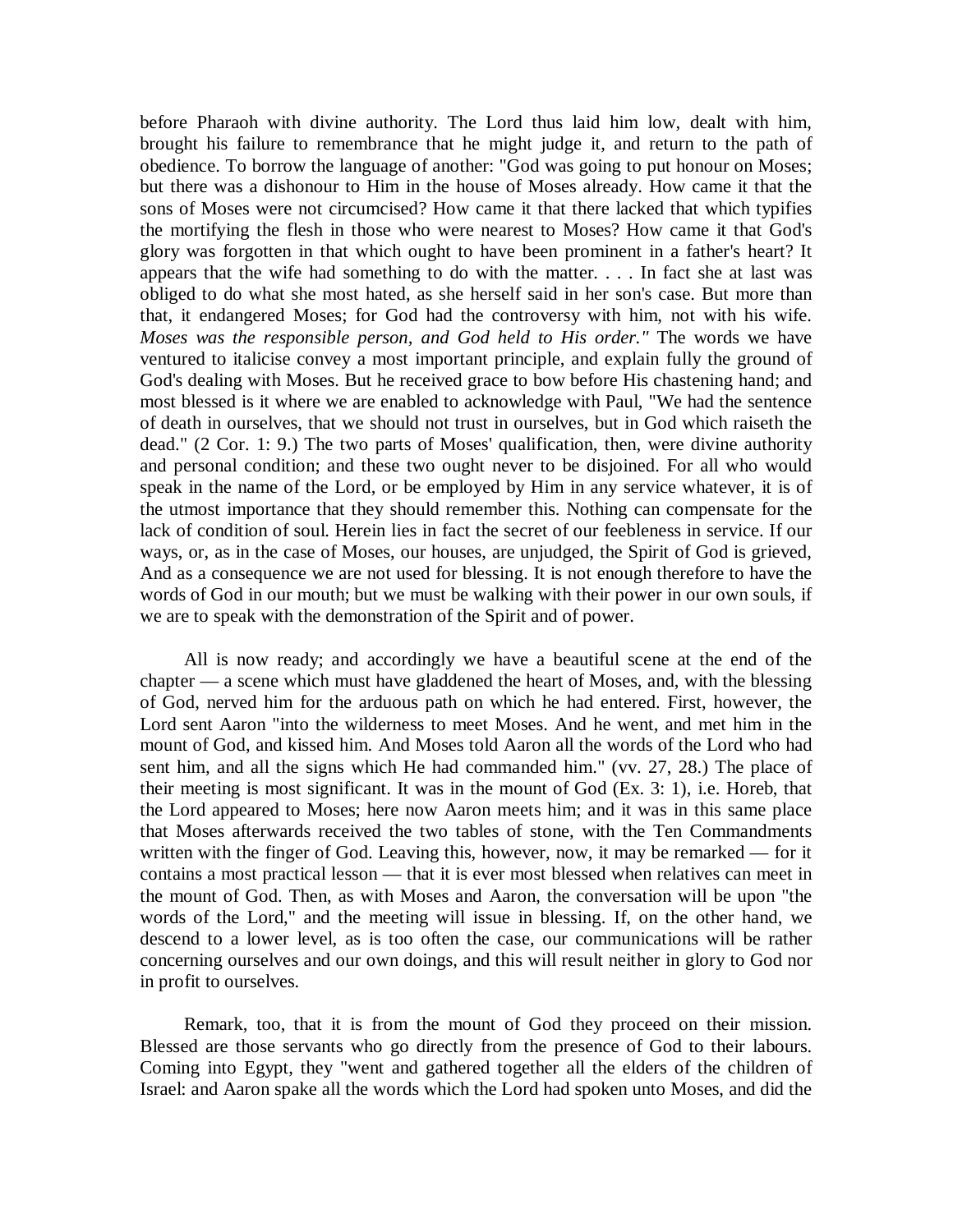signs in the sight of the people. And the people believed: and when they heard that the Lord had visited the children of Israel, and that He had looked upon their affliction, then they bowed their heads and worshipped." (vv. 29-31.) The word of the Lord was thus fulfilled. Moses had said, "They will not believe me, nor hearken unto my voice." But the people did believe, according to the word of the Lord; and touched by His grace, as they heard how He had visited them, and looked upon their affliction, they bowed their heads and worshipped. True that afterwards, when their difficulties increased, they murmured in their unbelief; but this cannot diminish from the beauty of the picture before us, wherein we see the word of the Lord, in all its freshness and power, reaching the hearts of the elders, and bowing them in adoration in His presence.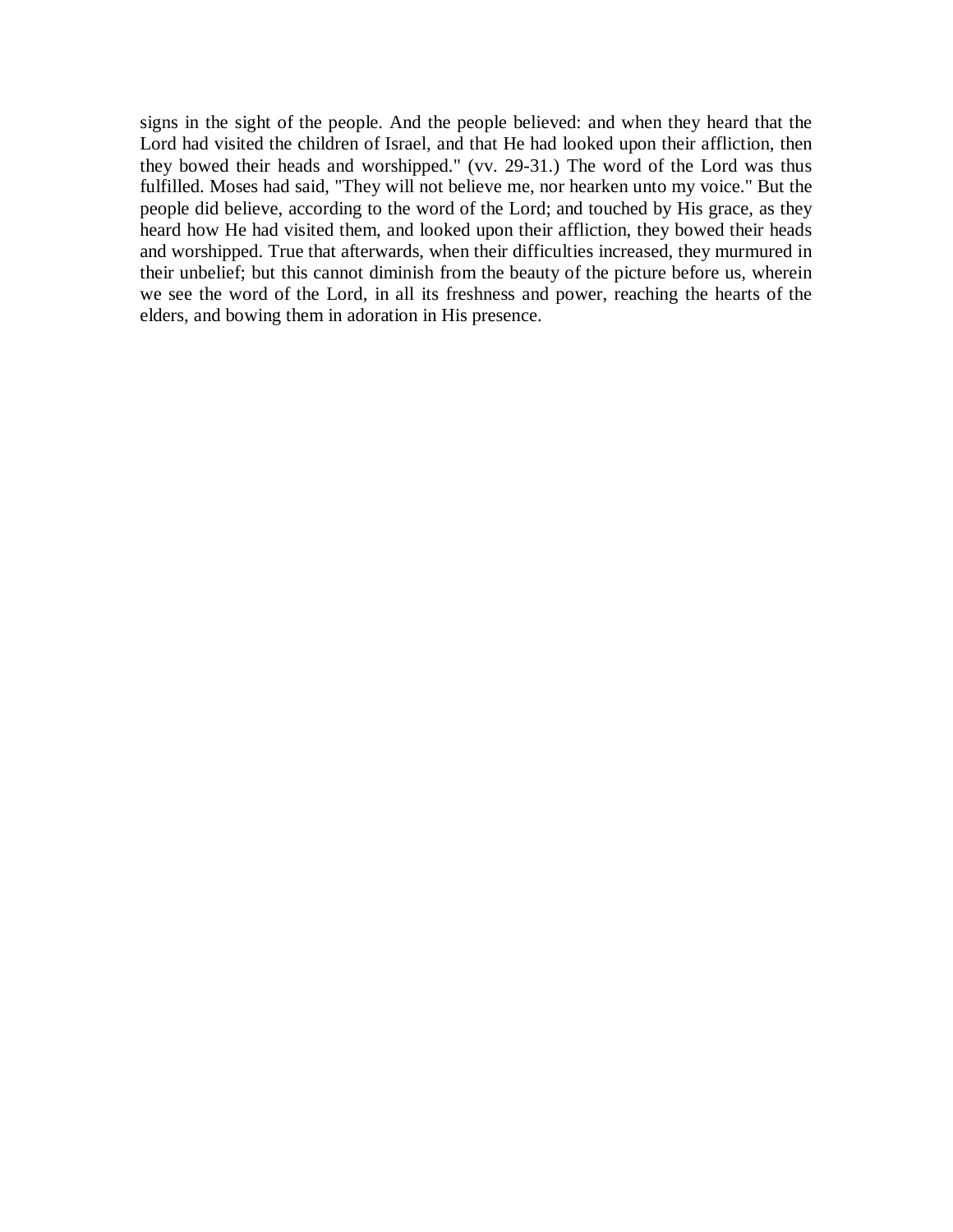# CHAPTER IV.

## FIRST MESSAGE TO PHARAOH.

#### EXODUS 5, 6.

THESE two chapters occupy a special place in the narrative. They are really of a prefatory nature, introductory to Jehovah's conflict with Pharaoh by judgments. They are at the same time most instructive as illustrating the ways of God. The message is delivered in grace, the opportunity for obedience is proffered — God waiting in patience and long-suffering before His hand is lifted up in judgment. it is even so with the world at the present time. Now is the time of God's forbearance and grace, during which the message of His mercy is proclaimed far and wide, and whosoever will may hear, believe, and be saved. But this day of grace is hastening on to its close, and the moment the Lord Jesus rises from His seat at the Father's right hand, the door will be shut, and judgments will begin to fall. In like manner these two chapters describe, so to speak, the day of grace for Pharaoh. But while the king of Egypt was a man, he was also, in the position he occupied, as already pointed out, a type of Satan as the god of this world. There is, therefore, further instruction to be gleaned from these chapters in this aspect, and it is this aspect indeed that occupies the prominent place. This will be seen as we proceed.

"And afterward Moses and Aaron went in, and told Pharaoh, Thus saith the Lord God of Israel, Let my people go, that they may hold a feast unto me in the wilderness. And Pharaoh said, Who is the Lord, that I should obey His voice to let Israel go? I know not the Lord, neither will I let Israel go. And they said, The God of the Hebrews hath met with us: let us go, we pray thee, three days' journey into the desert, and sacrifice unto the Lord our God; lest He fall upon us with pestilence, or with the sword. And the king of Egypt said unto them, Wherefore do ye, Moses and Aaron, let (hinder) the people from their works? get you unto your burdens. And Pharaoh said, Behold, the people of the land now are many, and ye make them rest from their burdens." (vv. 1-5.)

The question, be it remembered, is that of the redemption of Israel; and hence it is one in which the people could have no part. God must act for them; and He it is consequently that enters into controversy with Pharaoh. Pharaoh, as the god of this world, Satan, holds the people in bondage. It is God's purpose to deliver them; the message therefore entrusted to Moses is for the ear of the Egyptian king. And what is the object of God in the emancipation of Israel? "That they may hold a feast unto Me in the wilderness." It is for His own joy, His own joy in the joy of His redeemed. It is for the satisfaction of His own heart. How marvellous that the joy of God is concerned in our salvation! The delivery of the message brings out the true character of Pharaoh. "Who is the Lord, that I should obey His voice to let Israel go? I know not the Lord, neither will I let Israel go." He thus places himself in direct and complete antagonism with God. Solemn position! And this antagonism was never lessened, but went on until it ended in the overthrow and destruction of Pharaoh and his legions. A warning lesson, surely, for all who are unreconciled to God, as well as a revelation of the awful corruption of human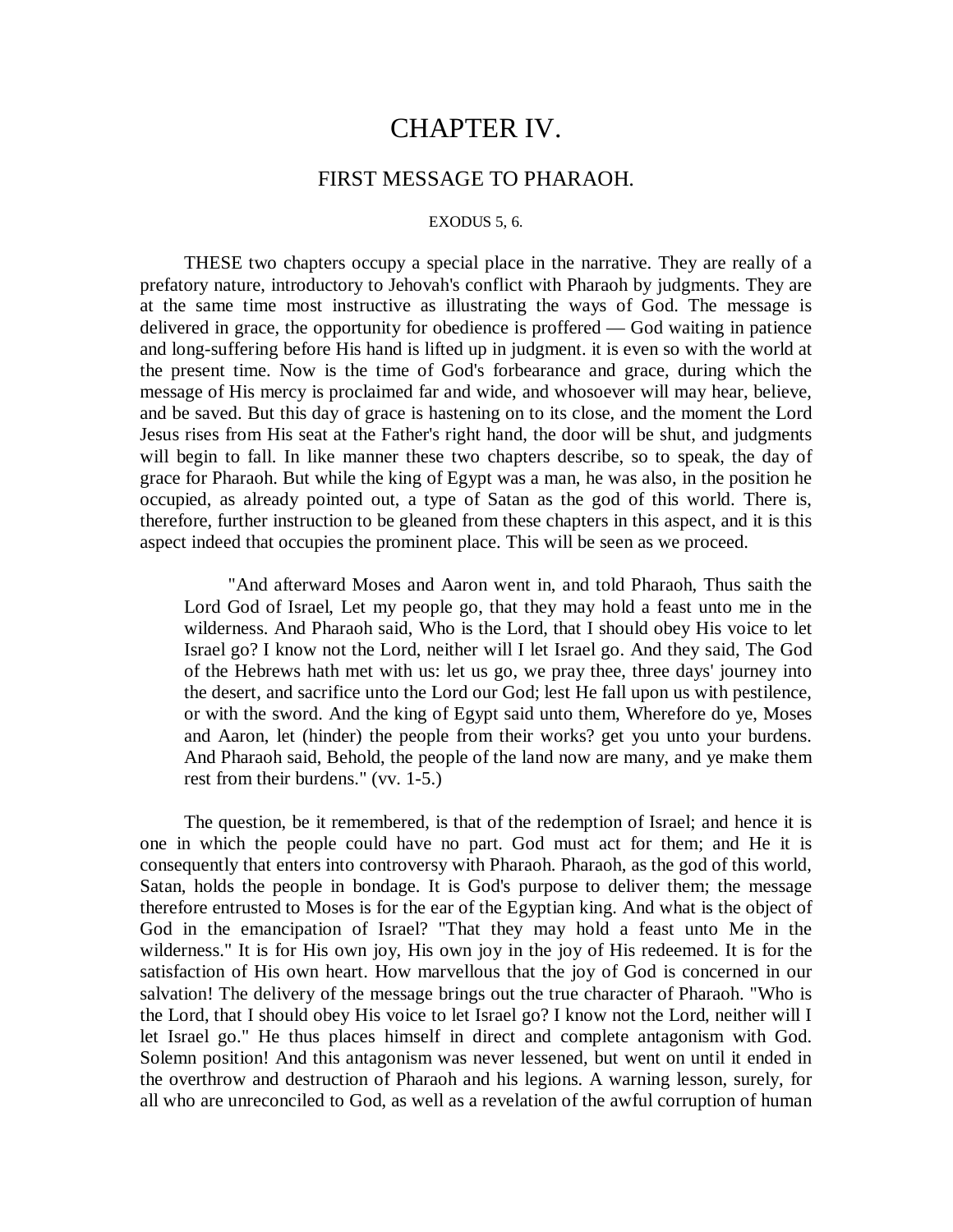nature, which can thus impiously confront, and audaciously defy, the power of God. Nor was this the transient expression of an irritated mind. For, in reply to the continued appeal of Moses and Aaron, he charged them with interfering with the work of the people. The god of this world is the incarnation of selfishness, and must therefore hate God. This was exemplified at Philippi. The moment the preaching and action of the apostle interfered with the gains of the masters of the damsel who was possessed with the spirit of divination, it drew down upon him and his companion their bitterest enmity. So with Pharaoh. The prospect of losing the service of his slaves fills him with anger. The effect was that he increased the tasks of the people, laid upon them heavier burdens, in order to rivet more firmly than ever the fetters of their bondage. It is ever so. But spite of the power and subtlety of Satan, he always defeats himself. Indeed he has no foresight. He cannot see into the future any more than ourselves, and as a consequence he is continually overreaching himself. The people were idle (Pharaoh said), and "therefore they cry, saying, Let us go and sacrifice to our God." (v. 8.) He desired accordingly that increased work should drive all such thoughts out of their minds. Ah! Satan will compass land and sea to prevent even one of his poor slaves escaping from his service. Hence if a soul is convicted of sin, and begins to yearn after liberty and peace with God, to escape from Egypt and to be saved, Satan will surround that soul with a thousand snares, fascinations, and entanglements. He will seek, just as Pharaoh did with the children of Israel, by increased occupation, by decoying him into a whirl of excitement or activity, to expel all such desires from his mind. If one such should read these pages, let him beware of these subtleties of the evil one, and let him turn resolutely away from all these wiles which are but intended to lure him to destruction; yea, let him, in the consciousness of all his need, and all his helplessness, look away to Him who through death has abrogated the rights of him that had the power of death, that is, the devil, that He might deliver them who through fear of death were all their lifetime subject to bondage. (Heb. 2: 14, 15.) Believing on the Lord Jesus Christ, all such will be turned from darkness to light, and from the power of Satan unto God.

The officers of Pharaoh were faithful, and mercilessly discharged their merciless duty. (vv. 10-14.) The iron of oppression entered into the souls of the children of Israel, and in the bitterness of their hearts they "cried unto Pharaoh, saying, Wherefore dealest thou thus with thy servants?" etc. (vv. 15-18.) But they cried in vain; for mercy is unknown to Satan, to him whose pleasure is found even in the sorrows of his servants. Disappointed in not finding relief at the hands of Pharaoh, they turned in their anger upon Moses and Aaron, and charged them with being the occasion of increasing the pressure of their servitude. "The Lord look upon you, and judge" (they said), "because ye have made our savour to be abhorred in the eyes of Pharaoh, and in the eyes of his servants, to put a sword in their hand to slay us." (v. 21.) How true this is also in individual experience. In the bitter exercises through which the awakened sinner often passes, when he is overwhelmed by the sense of his guilt, and is made at the same time to feel the heavier weight of Satan's hand, how often he is tempted to wish for the days when he was free from all such conflicts and sorrows, not seeing that they are the pathway to deliverance.

Even Moses bows for the moment before the storm. Yearning, as he doubtless did, for the welfare and redemption of his people, and stung by their reproaches, doubt springs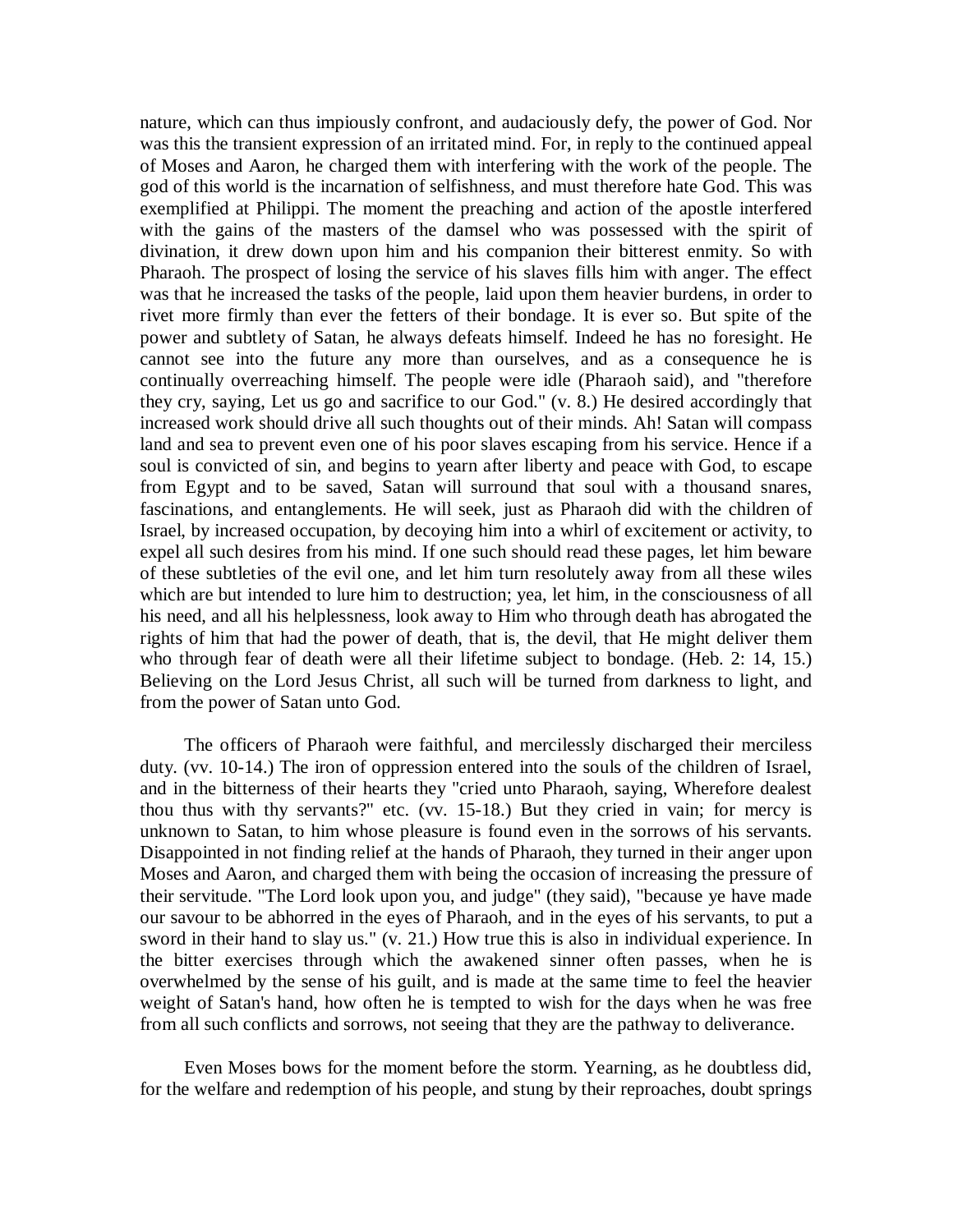up before this new phase of Pharaoh's policy, and becoming impatient, he said, "Lord, wherefore hast Thou so evil entreated this people? Why is it that Thou hast sent me? For since I came to Pharaoh to speak in Thy name, he hath done evil to this people; neither hast Thou delivered Thy people at all." (vv. 22, 23.) Moses thus shared in the disappointment and impatience of the people. He had not yet learned to walk by faith and not by sight, nor to rest in the Lord and to wait patiently for Him. But yet even his failure arose from sympathy with the oppressed Israelites; and one of the first qualifications to help others is identification with their condition.

So far Moses had fellowship with the mind of the Lord; and He understood the thoughts of His servant's heart. He therefore commissions him anew, and again declares His purposes of grace and mercy, announcing His immutable fidelity to His covenant. Already He had accomplished two things; He had taught both Moses and the people the character of their oppressor, and the nature of their yoke. He had seemingly shut them up into Pharaoh's hand, and thereby produced in them a conviction of the hopelessness of their condition. This is uniformly His method. He never presents Himself as a Saviour until men know that they are guilty and undone. The Lord Jesus said, "I came not to call the righteous, but sinners to repentance." As soon as men are willing to acknowledge themselves lost, then the Saviour stands before their souls. It is so here. The children of Israel are apparently in a worse case than before; they are despairing, and so is Moses. Thereon we have the blessed presentation and announcement of Exodus 6. The Lord therefore was but bringing His people through necessary discipline in Exodus 5. He does this for two reasons; to separate His people from the Egyptians, to produce between them an irreparable breach, and to pave the way for the display of His own power, that the children of Israel, indeed, might know that it was His hand alone that could bring them out of the land of Egypt. First, He declares that Pharaoh shall, under His hand, drive them out of his land. (v. 1.) Next, we have a revelation of great significance:

"And God spake unto Moses, and said unto him, I am JEHOVAH: and I appeared unto Abraham, unto Isaac, and unto Jacob, by the name of God Almighty; but by My name JEHOVAH was I not known to them." (vv. 2, 3.)

This by no means implies that the name Jehovah was not used before; on the contrary, it is often found. But He had never yet taken it in relationship with His servants. Now He formally adopts it as His name of relationship with Israel, and it is only with Israel that it is thus employed. Believers of this dispensation know Him as their God and Father; and hence it would betray ignorance of their true position and relationship, as well as a confusion of dispensations, for them to use the term Jehovah. It is a name reserved for Israel, and consequently it will again be employed when they are brought back to a knowledge of their relationship with God in the millennium. That Jehovah of the Old Testament is the Jesus of the New is another question, but a question of exceeding moment and importance. He was really Jehovah in the midst of Israel, and as such forgave their iniquities and healed their diseases (Ps. 103: 3); but He is never Jehovah for Christians. He has deigned to bring them into more intimate relationships; as indeed He revealed to Mary, and to His disciples through her, when He said, "Go to my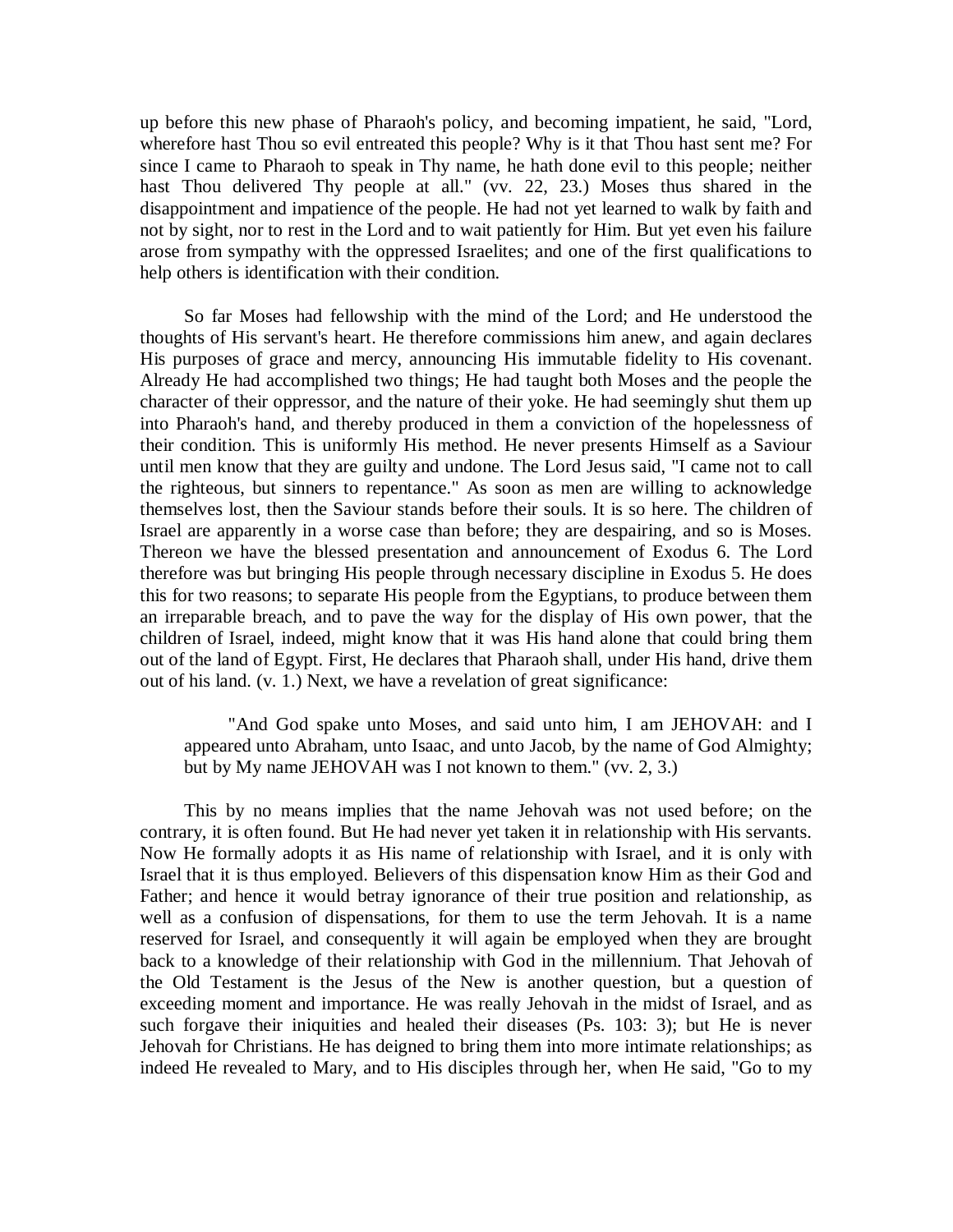brethren, and say unto them, I ascend unto my Father, and your Father; and to my God, and your God." (John 20: 17.)

Having now formally entered into relationship with the children of Israel, He recalls the covenant, with its terms, which He had established with their fathers (v. 4; compare Genesis 17: 7, 8); and then expressly states that it is in pursuance of His covenant (for He is faithful) that He has "heard the groaning of the children of Israel, whom the Egyptians keep in bondage." (v. 5.) It is on this foundation that He will deliver; viz., on what He is for them as Jehovah in the covenant which He made with their fathers, and the message which He now sends is accordingly most complete and comprehensive. It embraces His whole purpose for the nation. It gives, first of all, the name He has taken, Jehovah — "I am Jehovah;" it declares redemption — they shall be emancipated and redeemed, they shall be brought into relationship with Himself, they shall be His people, and He will be their God; they shall know Him as their Redeemer, as the Lord their God, which brought them out from under the burdens of the Egyptians, and they shall be brought into the land which He had sworn to give to Abraham, to Isaac, and to Jacob, and they should possess it for an heritage. And everything is made to depend upon what He is, the whole concluding with the repetition of the announcement, "I am Jehovah." He is thus both the Yea and the Amen, the Alpha and Omega, of their redemption. Surely a message of exceeding beauty. As everything is founded upon, so everything is completed by, what He is in Himself. All that He is therefore guarantees the commencement, and also the accomplishment of the redemption of His people.

Moses carried and delivered the message he had received unto the children of Israel: "but they hearkened not unto Moses for anguish of spirit, and for cruel bondage." (v. 9.) Thus reduced to utter hopelessness, with their misery darkening all their souls, they are deaf to the gracious voice that proclaimed liberty and blessing. Moses is then sent again to Pharaoh to demand the liberty of the people; but disappointed at the fruitlessness of his mission to the Israelites, he replies, "Behold, the children of Israel have not hearkened unto me; how then shall Pharaoh hear me, who am of uncircumcised lips?" (v. 12.) There is therefore nothing but failure. Pharaoh had rejected the Lord's demand; the children of Israel, stupefied by their heavy yoke, will not hearken to the glad tidings of grace, and Moses is unwilling to proceed; for he recalls his old objection, showing that, while he knew something of his own natural incompetency, he had not yet learnt that his all-sufficiency was to be found in the Lord. It is ever a fatal mistake when we measure the difficulties of service by what we are. The question is what God is; and the difficulties that appear as mountains, looming through the mists of our unbelief, are nothing to Him but the occasion for the display of His omnipotent power.

The section ends, as far as appearances are concerned, with utter failure. But the Lord is not affected by human weakness or human resistance; His purposes, flowing from His own heart, and accomplished by His own power, are unchangeable. It is therefore exceedingly beautiful to note the action recorded in verse 10. "And the Lord spake unto Moses and unto Aaron, and gave them a charge unto the children of Israel, and unto Pharaoh king of Egypt, to bring the children of Israel out of the land of Egypt." Unmoved by the deafness of His people, the failure of His servant, or the open antagonism of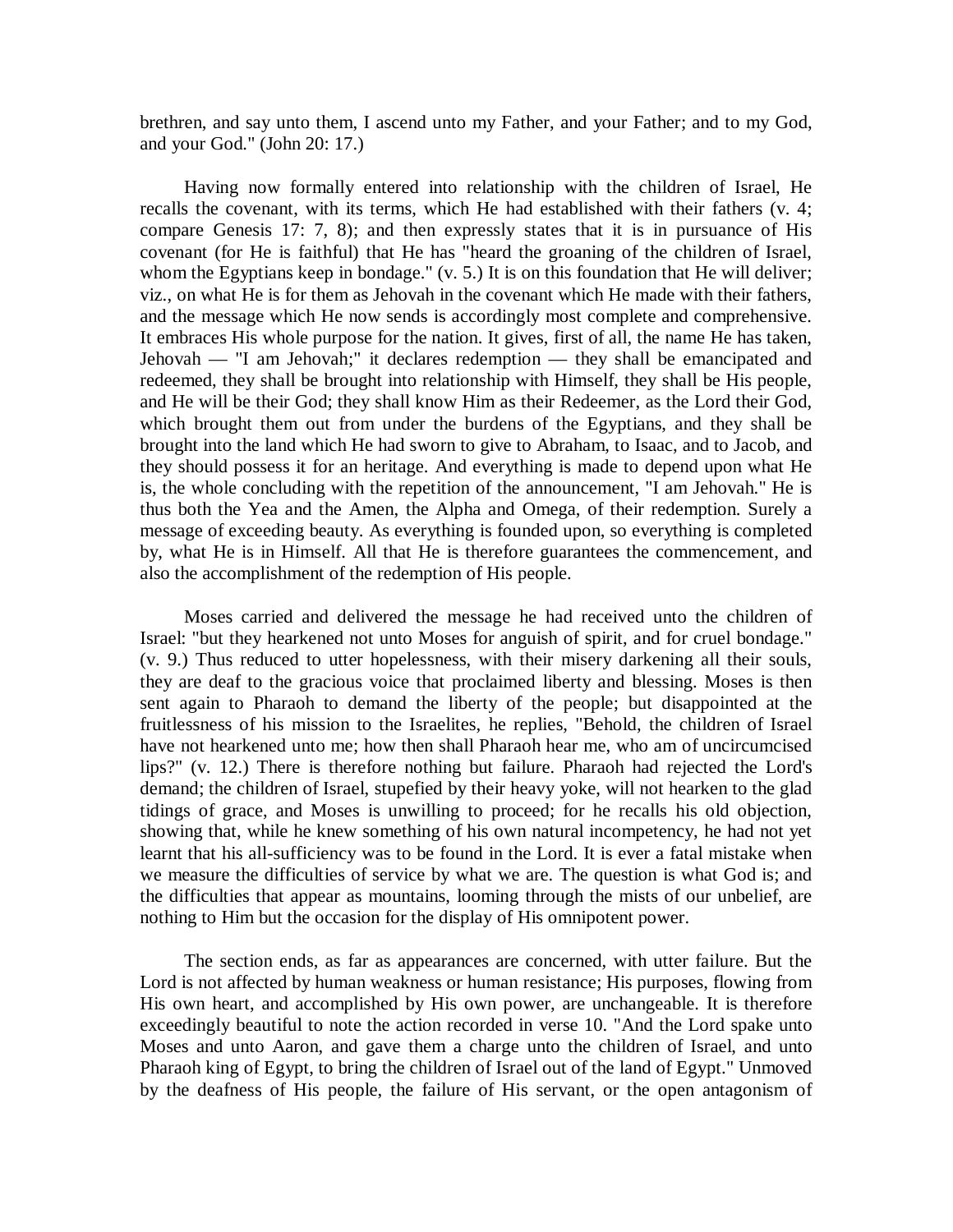Pharaoh, He calmly proceeds to effect the redemption of His people. It will be observed that from the thirteenth to the thirtieth verse is a parenthesis. It would seem to be introduced for two reasons. It constitutes, in the first place, a new point of departure. Exodus 5, and the first part of Exodus 6 are, as we explained, preliminary — a kind of preface. On the one hand, the period embraced in it is a kind of day of grace for Pharaoh, when looked at simply as a man; on the other, it brings to light the real character of the conflict on which Jehovah was about to enter, and reveals the exact position and condition of all the parties concerned — Pharaoh, the children of Israel, and Moses. At the same time, the foundations on which Jehovah was about to act for His people, are laid broad and deep in His own character and covenant. That period now passed, the Lord commences anew, and hence the repetition of the charge to Moses and Aaron, embracing the object and scope of their mission. This gives the opportunity, in the second place, for the introduction of the genealogy of the people to be redeemed. The point of interest for us lies in the parentage of Moses and Aaron. "And Amram took him Jochebed, his father's sister, to wife; and she bare him Aaron and Moses." (v. 20.) "These are that Aaron and Moses, to whom the Lord said, Bring out the children of Israel from the land of Egypt, according to their armies. These are they which spake to Pharaoh king of Egypt, to bring out the children of Israel from Egypt: these are that Moses and Aaron." (vv. 26, 27.) Aaron was thus the elder brother, and it is interesting to notice that pious Amram and Jochebed were blessed in the preservation of both their children spite of the edict of the king. Aaron had in nature priority over Moses; but grace never follows the order of nature. It recognizes all the natural relationships which God has formed, and it can only bring sorrow if not dishonour where this truth is not tenaciously held; but as it is above, and outside nature altogether, it acts in its own sphere and according to its own laws. God therefore, acting according to His own sovereign rights, chose Moses, and not Aaron, though in consequence of the failure of Moses, and from tenderness to his weakness, He afterwards associated his brother with him in his work. But the divine order is, Moses and Aaron, while the natural order, as seen in the genealogy and in verse 26, is Aaron and Moses. The last three verses simply connect the narrative with verse 10. For the objection of Moses in verse 30 is evidently the same as that in verse 12. And yet there is reason for its repetition. In Ex. 3 and Ex. 4 Moses makes five difficulties in reply to the Lord; here in the sixth are two, making seven together. It was therefore the perfect exhibition of the weakness and unbelief of Moses. How it magnifies the grace and goodness of the Lord; for if in His presence man is revealed, it also brings to light what He is in all the perfection of His grace, love, mercy, and truth. Blessed be His name!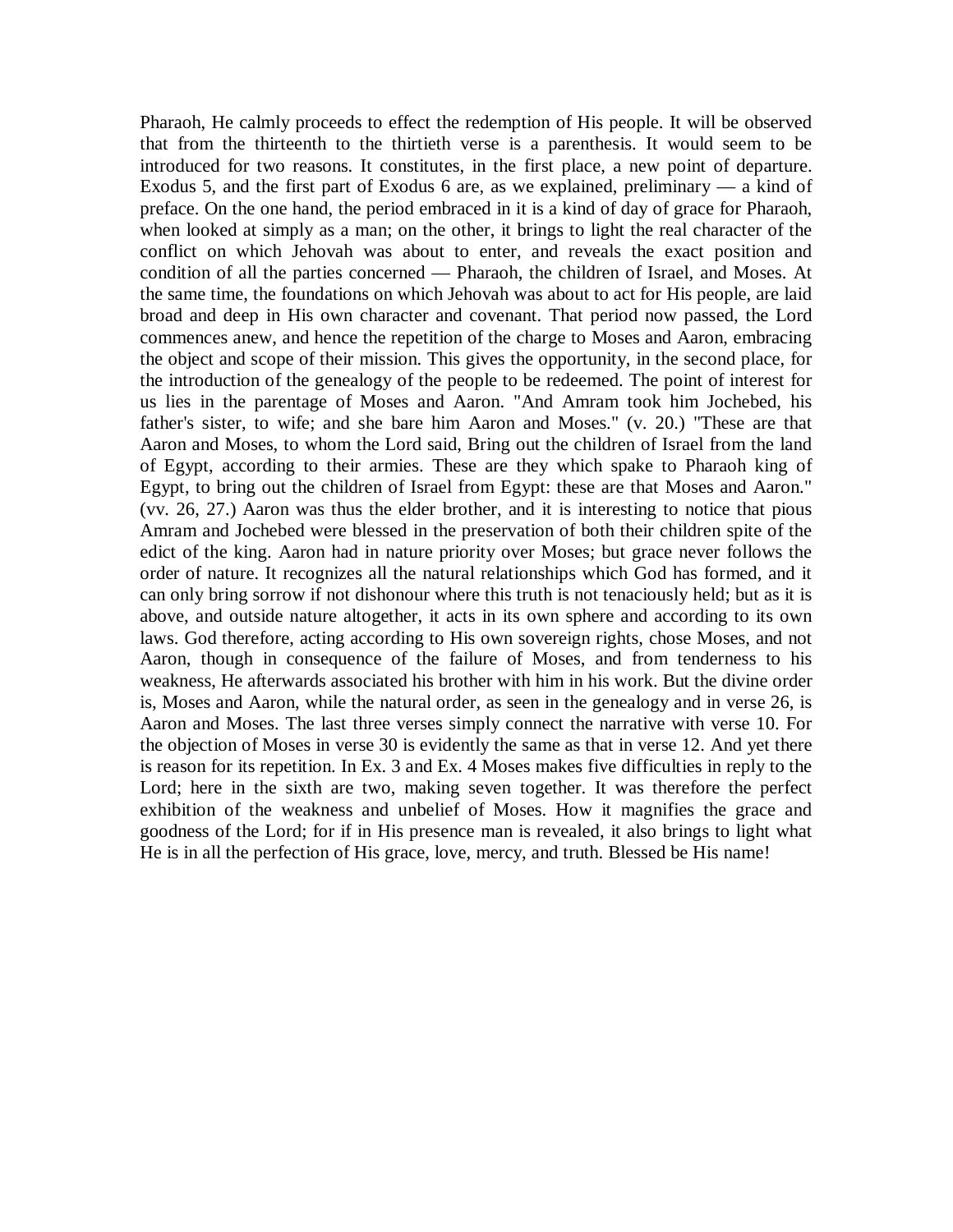# CHAPTER V.

### JUDGMENTS UPON EGYPT.

#### EXODUS 7 - 11.

THESE chapters cannot be divided, as they form one continued narrative — a narrative of awful significance, containing, as it does, the record of the successive judgments which fell, with ever increasing severity, upon Egypt, until God thereby compelled Pharaoh to release the children of Israel from the iron bondage in which they had been held. We have therefore at the commencement a restatement of the mission of Moses and Aaron, of the purpose of Jehovah, and the manner in which He would effect, spite of the opposition of Pharaoh, the redemption of His people.

"And the Lord said unto Moses, See, I have made thee a god to Pharaoh; and Aaron thy brother shall be thy prophet. Thou shalt speak all that I command thee; and Aaron thy brother shall speak unto Pharaoh, that he send the children of Israel out of his land. And I will harden Pharaoh's heart, and multiply My signs and My wonders in the land of Egypt. But Pharaoh shall not hearken unto you, that I may lay My hand upon Egypt, and bring forth Mine armies, and My people the children of Israel, out of the land of Egypt by great judgments. And the Egyptians shall know that I am the Lord, when I stretch forth Mine hand upon Egypt, and bring out the children of Israel from among them. And Moses and Aaron did as the Lord commanded them, so did they." (Ex. 7: 1-6.)

The Lord thus communicated to His servants what He intended to do, and how it would be accomplished. He unrolled the scroll of the future before their eyes to prepare them for their task, and to strengthen their faith. In like manner He has revealed to us the course of this world's history, warned us of the impending judgments, with the certain destruction of the world, and all who belong to it, if they heed not the monitions of His word, and the invitations of His grace; and, at the same time, He cheers us also with the sure prospect of redemption by power out of it, when the Lord returns to receive His people unto Himself. He thus desired that Moses and Aaron, as He also desires for us, should have fellowship with His own purposes concerning both the world, the god of this world, and his poor, abject slaves. How it strengthens the heart and braces the soul to be filled with the thoughts of God! And what grace on His part to communicate them to us, that we may speak to others with authority and power!

Before we proceed to analyse these chapters there is one point — inasmuch as it often occasions difficulty to the believer, as well as draws forth the attacks of the enemy — that cannot be omitted. It lies in the words, "And I will harden Pharaoh's heart." (Ex. 7: 3.) The doubt that Satan would suggest in connection with this is, Where was the sin of Pharaoh if his heart was thus hardened? Or, How could God righteously destroy one whom He had hardened to resist Him? If the place in which these words occur had been carefully observed, the difficulty would have vanished. The fact is, the practice is so common of citing single verses of Scripture, apart from their context, that difficulties are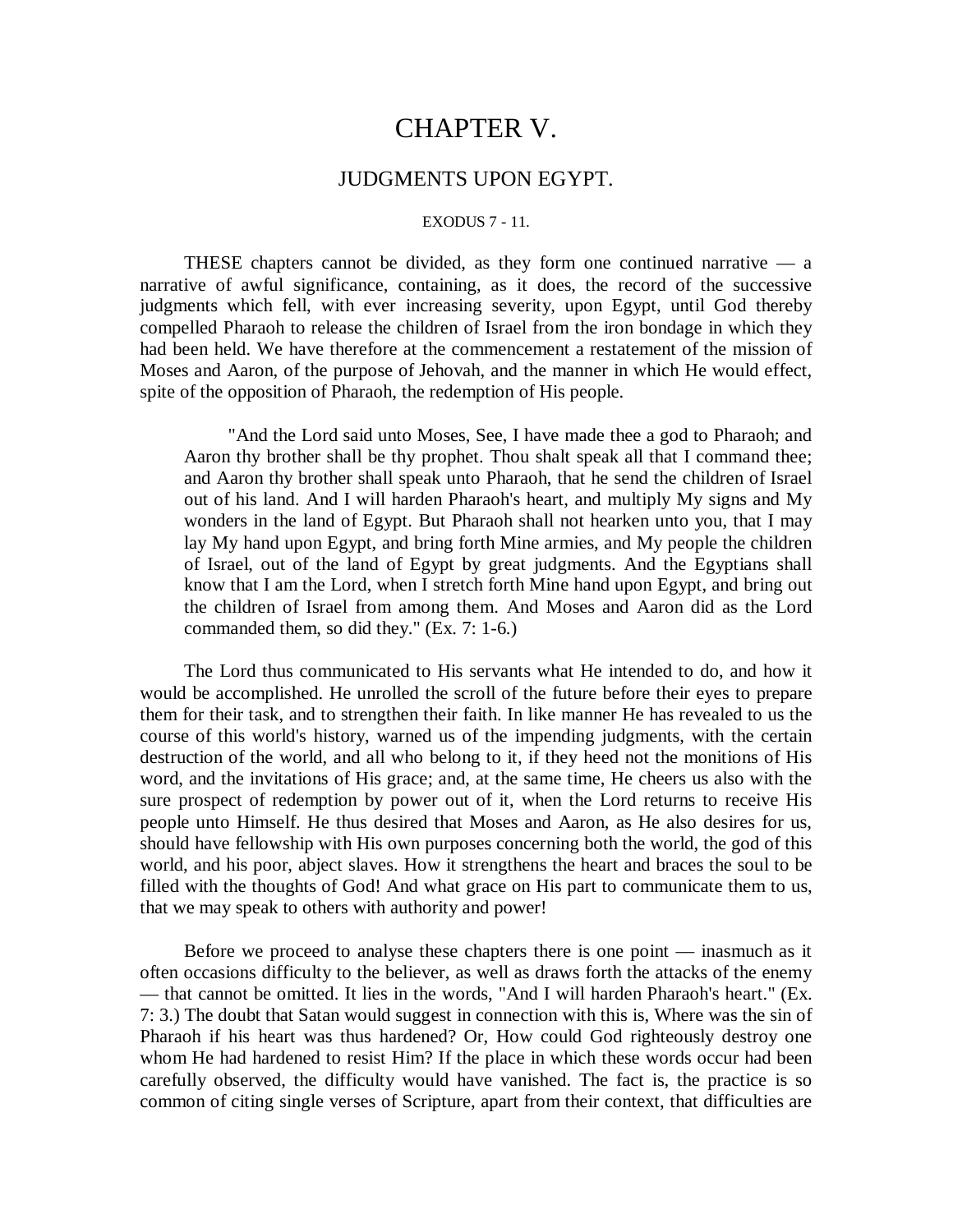created which would be dissipated in a moment, if the context were carefully examined. *Be it then noted, that this is not said of Pharaoh until after he had contemptuously rejected the claims of Jehovah.* He had said, "Who is the Lord, that I should obey His voice to let Israel go? I know not the Lord, neither will I let Israel go." (v. 2.) He rejected the word of the Lord, placed himself in open antagonism to Him and His people; and now his heart is judicially hardened. And God still acts upon the same principle. We thus read in 2 Thess. of some on whom He will send strong delusion that they should believe a lie. But wherefore? *Because they received not the love of the truth, that they might be saved.*  (2 Thess. 2: 9-11.) Let the warning sink deep into the hearts of any unconverted ones whose eyes may fall upon these pages. There will be a time even for them, if they continue to refuse the gospel of God's grace, when it will be impossible for them to obtain salvation. God has fixed a limit even to His day of grace, even as He did for Pharaoh; and when that limit is overstepped there remains nothing but judgment. "Today," then, "if ye hear His voice, harden not your hearts." (Heb. 3: 15.)

There is yet a pause. Moses and Aaron go in unto Pharaoh and present their credentials — attested by a miraculous sign, the sign which the Lord had taught Moses at Horeb. "Aaron cast down his rod before Pharaoh, and before his servants, and it became a serpent." (Ex. 7: 10.) The wise men of Egypt, the magicians, did the same with their rods; but "Aaron's rod swallowed up their rods" (v. 12) — the Lord thus vindicating the mission of His servants. As, however, He had foretold, Pharaoh was not convinced; for "He hardened Pharaoh's heart, that he hearkened not unto them; as the Lord had said." (v. 13.) Now God Himself appears on the scene, and a succession of terrible judgments falls upon Pharaoh and his land — judgments which will be known while time shall last as "the plagues of Egypt." They are ten in number. First, the waters of the Nile are turned into blood (Ex. 7: 14-25) then follow the plagues of frogs (Ex. 8: 1-15), of lice (Ex. 8: 16- 19), of the swarms of flies (Ex. 8: 20-32), of the murrain of the cattle (Ex. 9: 1-7), of boils (Ex. 9: 8-12), of thunder and hail (Ex. 9: 18-35), of the locusts (Ex. 10: 1-20), of darkness (Ex. 10: 21-29), and finally that of the death of the firstborn of man and beast. (Ex. 11, Ex. 12) The Psalmist recounts them more than once in graphic language when celebrating the mighty works of the Lord in song — describing "how He had wrought His signs in Egypt, and His wonders in the field of Zoan" (Ps. 78: 43; see also Psalm 105: 26-36).

It would be difficult, if not impossible, to give a detailed interpretation of these several plagues. Their general object is clear if we remember the character of the controversy which God had with Pharaoh. He dealt thus with Pharaoh as the oppressor of His people, as being in figure the god of this world; and hence His conflict was with Pharaoh and all that wherein Pharaoh trusted. We therefore read that He executed judgment upon the gods of Egypt. (Ex. 12: 12; Num. 33: 4.) It was consequently the brilliant display of God's victorious power in the stronghold of Satan; for if Satan rise in conflict with God, the issue can only end in his utter defeat. First, therefore, the waters of Egypt — specially that of the sacred Nile, source of life and refreshment to Egypt and its people, from the monarch to the humblest of his subjects — are turned into blood, the symbol of death and judgment. As a consequence, "the fish that were in the river died; and the river stank, and the Egyptians could not drink of the water of the river: and there was blood throughout all the land of Egypt." (Ex. 7: 21.) Thus the river in which they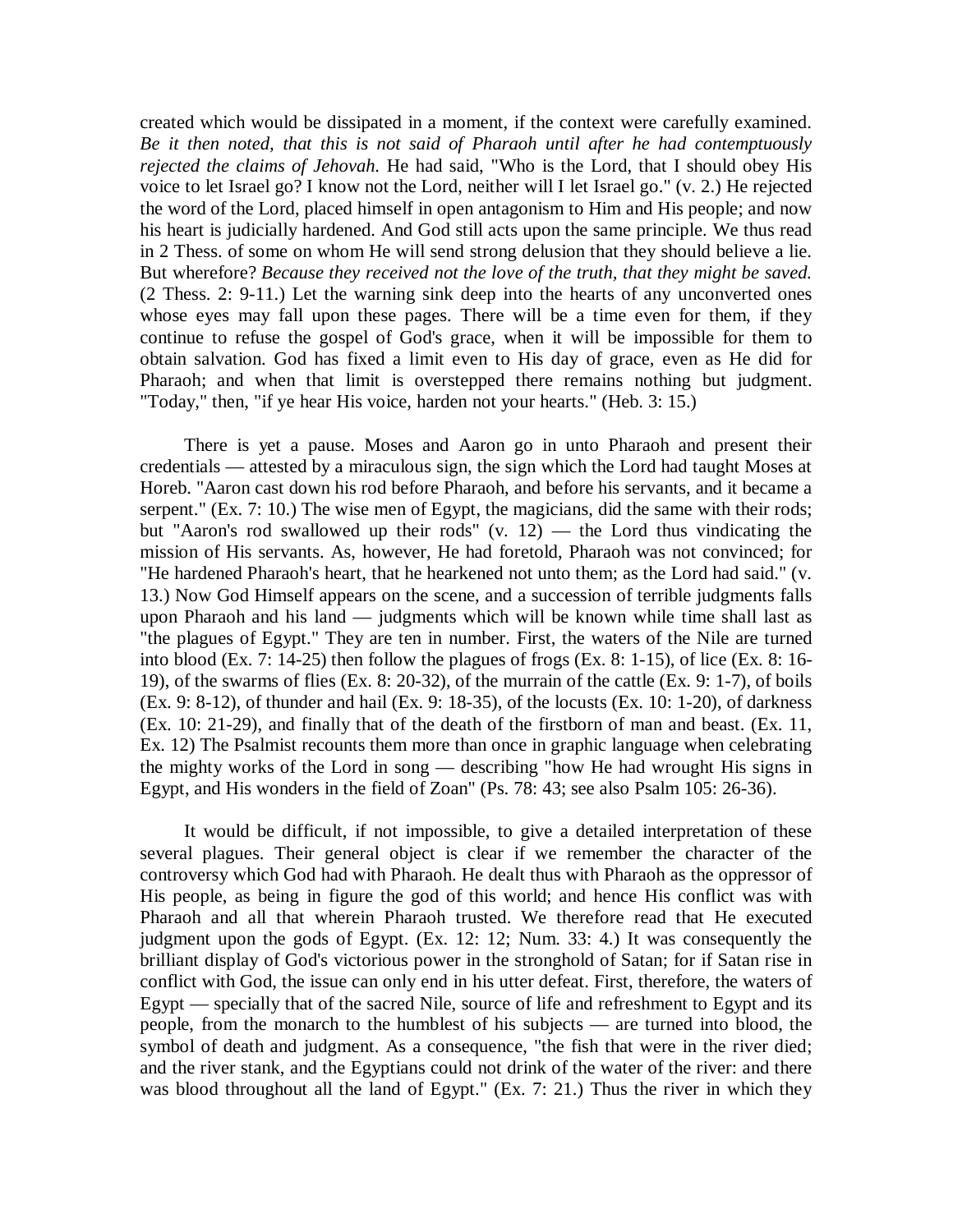boastfully gloried as an emblem of God, became an object of distaste and loathing. The plague of frogs followed. The frog was regarded with veneration by the Egyptians, being included by them among their sacred animals. Under the judicial hand of God these now "came up, and covered the land of Egypt." They were even to come into the house of Pharaoh, into his bedchamber, and upon his bed, and into the house of his servants, and upon his people, and into the ovens and kneading-troughs. (Ex. 8: 3-6.) The objects of their sacred admiration were thus turned into a pest — beheld with horror and detestation; and for the moment the heart of Pharaoh was so bowed under the affliction that he was constrained to sue for respite.  $(Ex, 8; 8)$ . The next blow was of a different kind — aimed more at the persons of the Egyptians. This was the plague of lice. Both ancient and modern historians testify to the scrupulous cleanliness of the Egyptians. Herodotus (2: 37) says that so scrupulous were the priests on this point that they used to shave the hair of their heads and bodies every third day, for fear of harbouring vermin while occupied in their sacred duties.<sup>3</sup> This stroke would therefore humble their pride and stain their glory, rendering *themselves* objects of dislike and disgust. The swarms of flies come next. (Ex. 8: 20-32.) It would seem to be impossible to fix with any precision an exact meaning to the word translated "flies," many contending that "beetles" are indicated. Be this as it may, the plague shows an increasing severity by the effect produced. It is also in connection with this that we find, for the first time, a formal division put between the children of Israel and the Egyptians. (Ex. 8: 22, 23.) The Lord in the next place dealt with the cattle — sending a grievous murrain, so that "all the cattle of Egypt died: but of the cattle of the children of Israel died not one." (Ex. 9: 6.) Pharaoh verified for himself the destruction made (v. 7); but his heart was still hardened. This blow fell upon one of the sources of Egypt's wealth and prosperity. Bodily sufferings, both for man and beast, followed — arising from "a boil breaking forth with blains upon man, and upon beast, throughout all the land of Egypt." (Ex. 9: 9.) The destruction of the growing crops of the field by hail and thunder formed the next plague; and this was succeeded by the locusts; and they "went up over all the land of Egypt, and rested in all the coasts of Egypt: very grievous were they; before them there were no such locusts as they, neither after them shall be such. For they covered the face of the whole earth, so that the land was darkened; and they did eat every herb of the land, and all the fruit of the trees which the hail had left: and there remained not any green thing in the trees, or in the herbs of the field, through all the land of Egypt." (Ex. 10: 14, 15.) This blow reached the sources of supply for bodily needs. The locusts gone, at the entreaty of the Egyptian king, and he still hardened, there was now "a thick darkness in all the land of Egypt three days: they saw not one another, neither rose any from his place for three days but all the children of Israel had light in their dwellings." (Ex. 10: 22, 23.) "In Egypt the sun was worshipped under the title of Rê or Ra: the name came conspicuously forward as the title of the kings, Pharaoh, or rather Phra, meaning 'the sun."<sup>4</sup> Not only therefore was the source of light and heat eclipsed for the Egyptians; but the god they worshipped was obscured — and his powerlessness demonstrated — a proof, had they but eyes to see, that a mightier than the sun, yea, the Creator of the sun, was dealing with them in judgment.

 $\overline{a}$ 

<sup>&</sup>lt;sup>3</sup> Cited from Dr. SMITH'S *Dictionary of the Bible*. See Article "Lice," and for other testimonies.

<sup>4</sup> WILKINSON'S *Ancient Egyptians* (iv. 287-289), cited from SMITH'S *Dictionary of the Bible* under article "Sun."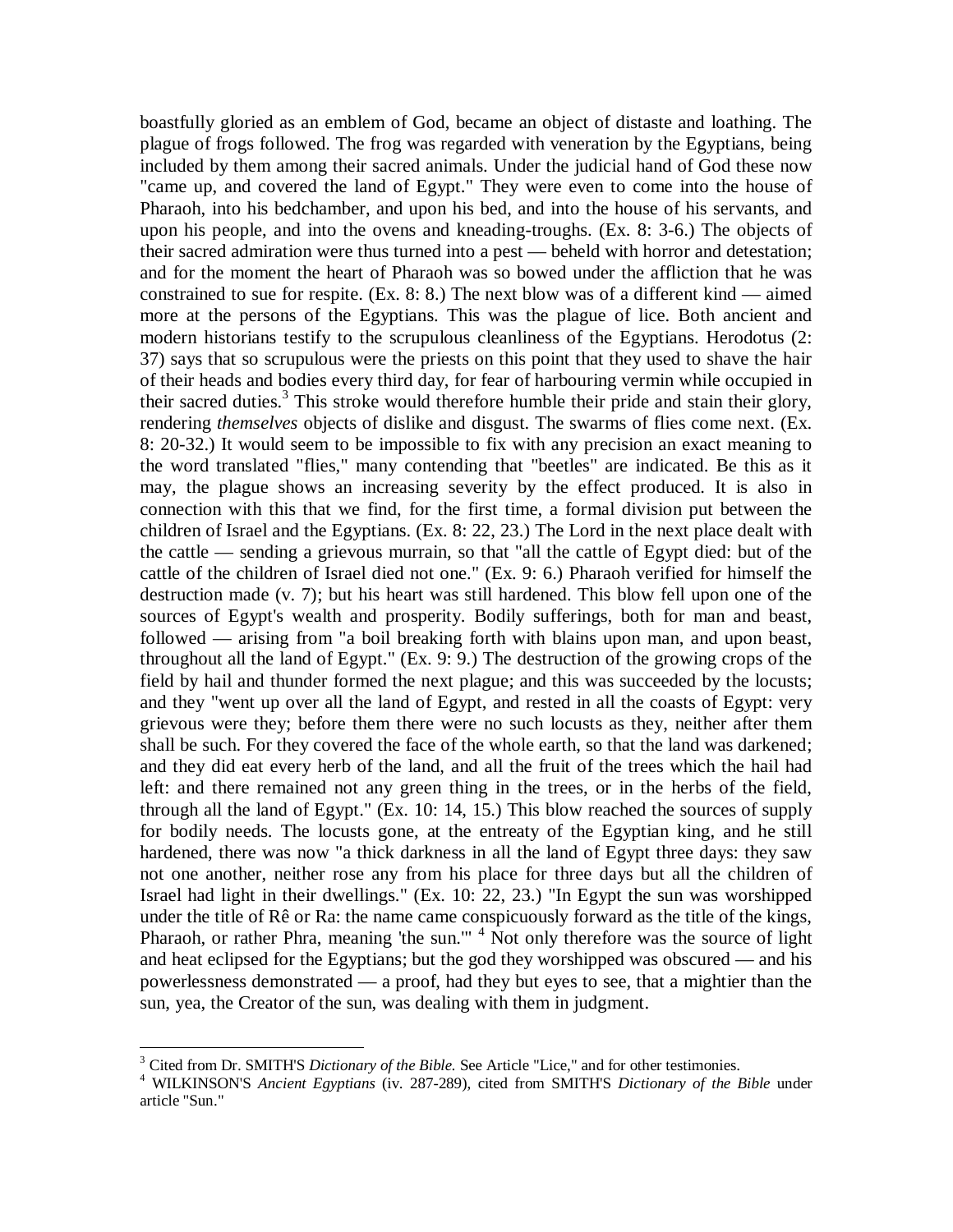The death of the firstborn was the final blow. But comment upon this may be reserved until the twelfth chapter. Looking, however, at these plagues as a whole, one cannot fail to be struck with their correspondency with those that will be visited upon the world at a later day, during the sway of the antichrist. (See Revelation 16: 1-14.) Pharaoh indeed is no mean adumbration of this last antagonist of God and His Christ But as God was glorified in His controversy with the one, so will He be in that with the other; for if Pharaoh rushed to his doom, and was whelmed in the waters of the Red Sea, he and all his host, the antichrist, rising to a still greater height of daring impiety, will, together with the "beast" whose false prophet he had been, be "cast alive into a lake of fire burning with brimstone." (Rev. 19: 20.) Well then might the Psalmist cry, "Kiss the Son, lest He be angry, and ye perish from the way, when His wrath is kindled but a little." (Psalm 2: 12.) It would be folly, indeed, to be deaf to the lessons which God's controversy with Pharaoh so loudly proclaims. "The carnal mind is enmity against God." (Rom. 8: 7.) Every unconverted one is therefore in open antagonism with God — an enemy of God. What grace on His part to send such repeated messages of grace, such fervent entreaties of love, beseeching, by the gospel, sinners to be reconciled to Him. He has given His only begotten Son to die, and on the foundation of the atonement which He has made for sin by His death, He can righteously save every one that believeth. But if His grace is refused, "how shall we escape, if we neglect so great salvation?" (Heb. 2: 3.) What folly, then, on the sinner's part to rest for a single day in his unsaved condition, knowing not how soon he may be called to a doom as irrevocable as that which fell upon the Egyptian king.

It may be interesting now to trace for a little the opposition of the Egyptian magicians to the wonder-working power of Moses and Aaron in the presence of Pharaoh. The chief of these are mentioned by name in the New Testament. We read, "As Jannes and Jambres withstood Moses, so do these also resist the truth." (2 Tim. 3: 8.) This reference is highly important as showing that a principle of Satan's acting is embodied in the conduct of the magicians. What, then, it may be asked, was its especial character? It was, in one word, *IMITATION.* Thus when Aaron cast down his rod, and it became a serpent, "they also did in like manner with their enchantments. For they cast down every man his rod, and they became serpents." (Exodus 7: 11, 12.) So also when the waters of Egypt were smitten with the rod of God, and they became blood, the magicians "did so with their enchantments." (Ex. 7: 22.) It was the same in the case of the frogs. (Ex. 8: 7.) Their action was thus an imitation of the action of Moses and Aaron. In Timothy also the men who are said to resist the truth, as Jannes and Jambres withstood Moses, are described as "having a form of godliness, but denying the power thereof." (2 Tim. 3: 5.) This is one of Satan's most dangerous subtleties. If he can succeed in open opposition to the truth, he will not conceal himself; but if this door of antagonism is closed, he will transform himself into an angel of light. It was so in Paul's days; and it is especially the case at the present moment. Professing Christians would scarcely be led away by the open exhibition of Satanic power; but how many are seduced by it because outwardly it is an imitation of the divine. Take one of the grossest examples of this. If Roman Catholicism, with all its vile profanations of the truth, were not dressed up in the outward garb of Christianity, could it by any possibility deceive souls? But claiming to be able to dispense every blessing, which has been secured by the death of Christ, it seduces the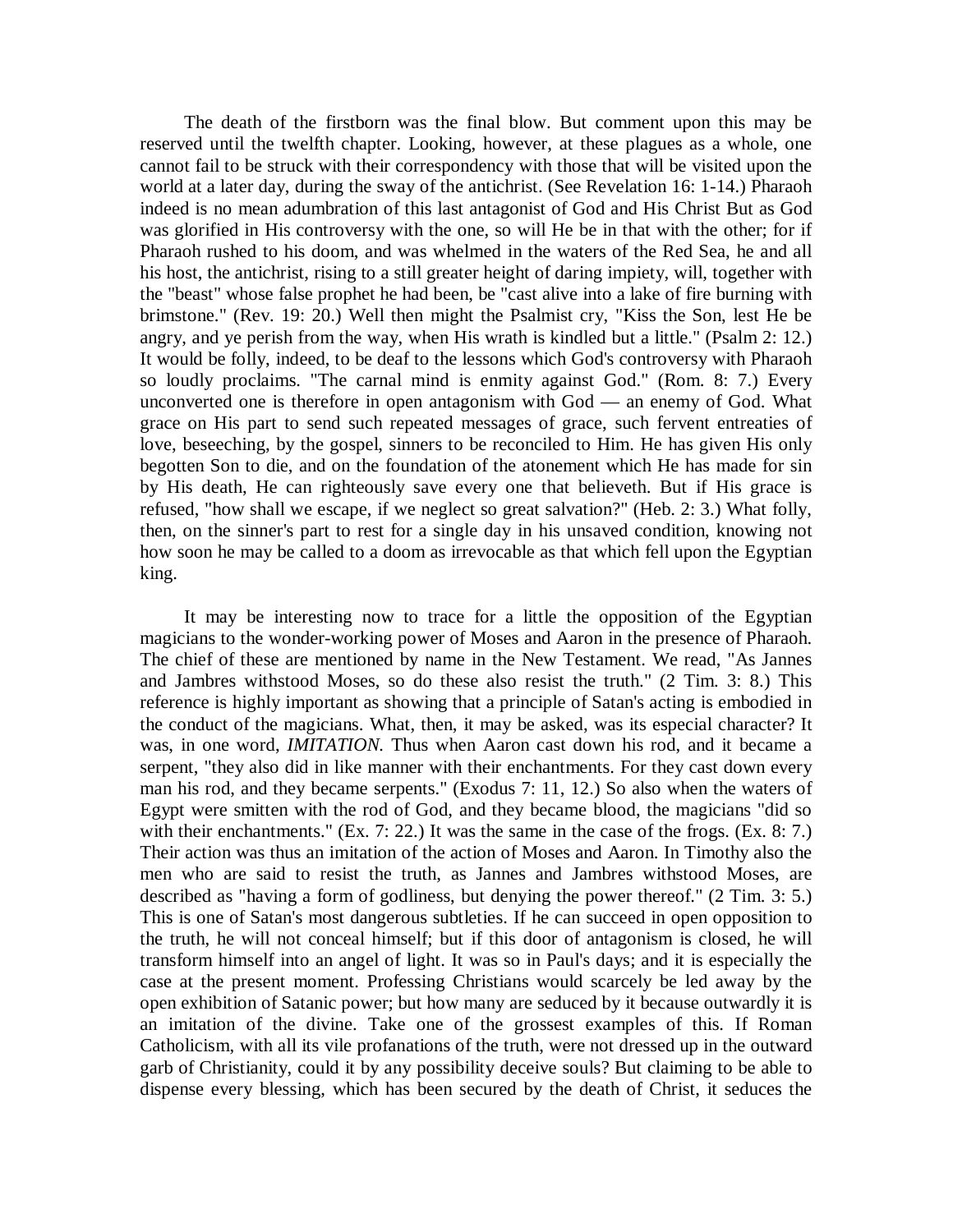souls of men by thousands, and brings them under the complete dominion of its falsehoods and corruptions. It is therefore, as a system, one of Satan's most successful instrumentalities. But there are greater dangers. There is not a single operation of the Spirit of God, nor a single form of His working, that Satan does not imitate. His counterfeits are around us on every hand, within and without. But thanks be to God, He has provided us with sufficient safeguards, and with the means of the detection of every phase of his ensnaring arts. "These things," says John, "have I written unto you concerning them that seduce you. But the anointing which ye have received of Him abideth in you, and ye need not that any man teach you: but as the same anointing teacheth you of all things, and is truth, and is no lie, and even as it hath taught you, ye shall abide in Him." (1 John 2: 26, 27.) The Spirit and the word of God are sufficient to preserve us from the most dangerous simulations of the truth that Satan may present to our souls.

More than this, if there is but the steadfast adherence to God and His truth, the workings of Satan will in due time be exposed. Three times did these instruments of his "withstand" Moses. But when the plague of lice was brought in, a question of producing life from the dust of the earth, the magicians were powerless, and compelled to confess that it was "the finger of God." (Ex. 8: 18, 19.) Life belongs to God; He only is its source; and hence here the efforts of Satan are baffled, and we read of no farther attempt on the part of his instruments to intercept the force of the divine signs. In the next chapter, indeed, we find that they "could not stand before Moses because of the boils." (Ex. 9: 11) They themselves have fallen under the punitive hand of God. We may therefore rest confidently, whatever the present seeming success of the evil one; for "the God of peace shall bruise Satan under your feet shortly." (Rom. 16: 20.)

It will give a more complete view of this section if the effects of these judicial plagues on Pharaoh's mind are also noticed. A momentary impression was produced by the scourge of the frogs. "Pharaoh called for Moses and Aaron, and said, Entreat the Lord, that He may take away the frogs from me, and from my people; and I will let the people go, that they may do sacrifice unto the Lord." (Ex. 8: 8.) Moses responded to this request, and fixed the time for the entreaty, that, in the divine answer to it, Pharaoh might as certainly recognise the hand of the Lord as in the infliction of the judgment. It is beautiful to notice God's tender ways of grace, even with a hardened sinner. If there be but the slightest turning of heart to Him, although He knows that it is not real, there is readiness to hear — a striking testimony to the fact that He willeth not the sinner's death, that indeed He is not willing that any should perish, but that all should come to repentance. (2 Peter 3: 9.) The Lord thus heard, and "did according to the word of Moses; and the frogs died out of the houses, out of the villages, and out of the fields." (Ex. 8: 13.) But what was the consequence? "When Pharaoh saw that there was respite, he hardened his heart, and hearkened not unto them; as the Lord had said." (v. 15.) What a picture of the evil heart of man! Bowed down under the hand of God, alarmed for the consequences, he cries for relief, and promises that if it be granted he will certainly conform himself to the divine commands. The relief is bestowed, and he straightway forgets both his fears and his vows. Many a sinner has thus been brought by sudden sickness down to the door of death, and he has cried aloud for mercy. God heard his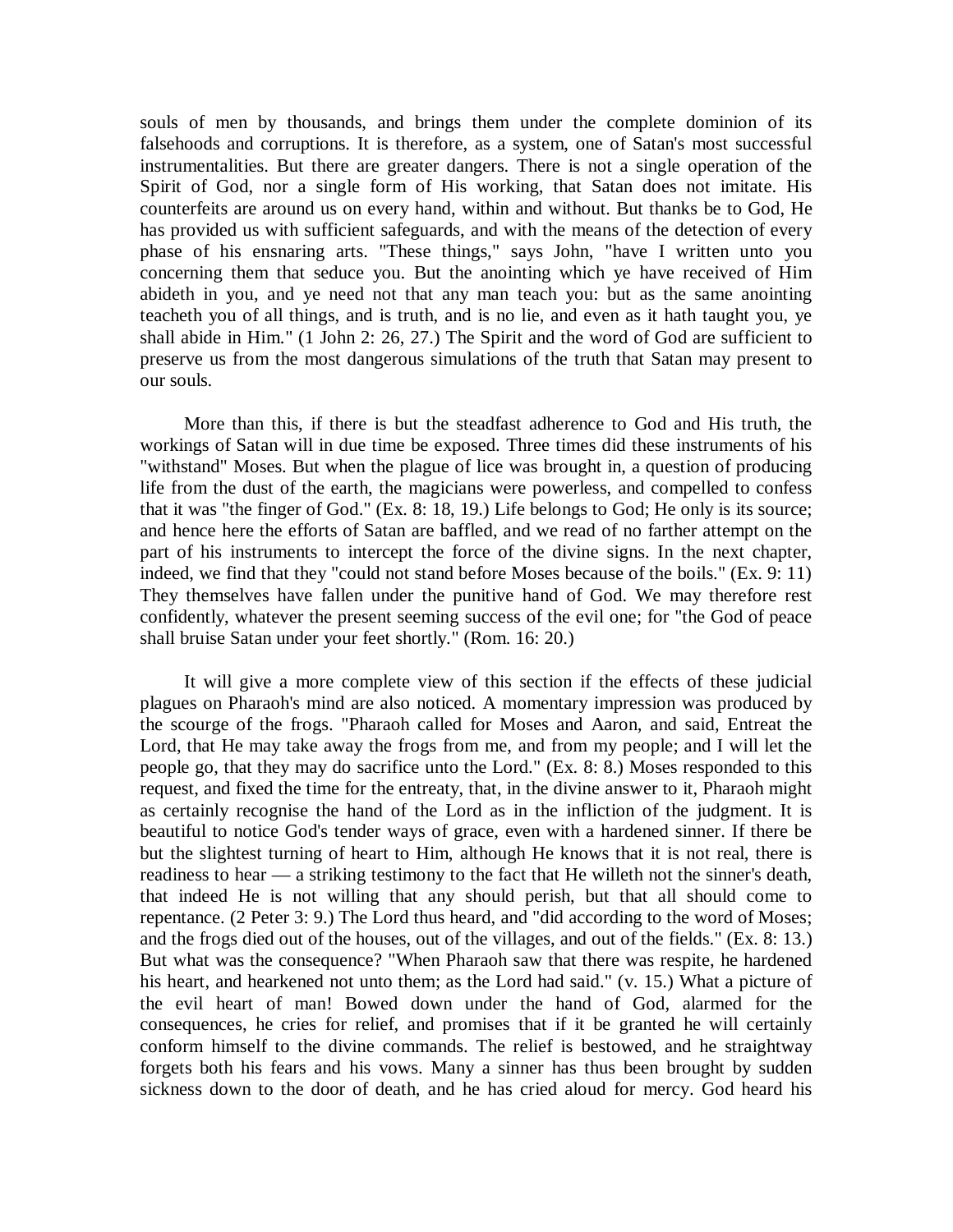prayer, and restored him to health. But instead of devoting himself, as he thought and purposed, to the service of God, he returns to his former course of forgetfulness and sin. The fact is, in all such cases, the conscience has never been really awakened; there has been no sense of guilt before God, no acceptance of His testimony to man's lost and ruined condition, and consequently no recourse to His saving grace as revealed in Christ Jesus as the Saviour; and the vows that were made, were really made as a kind of propitiatory offering to obtain the removal of the hand of God. When relieved, therefore, since there has been no change, no conversion to God, the stream of their lives, diverted for a moment, naturally returns to its former channels. Oh, how many there are of whom this is true! how many of whom it may be said, when they saw that there was respite, they hardened their heart! If these words should meet the eyes of any such, let them sink deep into their hearts; if so be that, awakened to their true condition, they may, while the opportunity still lingers, confess before God that they are guilty, undone sinners, and look alone to the Lord Jesus Christ for salvation. "Or despisest thou the riches of His goodness and forbearance and long-suffering; not knowing that the goodness of God leadeth thee to repentance? But, after thy hardness and impenitent heart, treasurest up unto thyself wrath" (as Pharaoh did), "against the day of wrath, and revelation of the righteous judgment of God." (Rom. 2: 4, 5.)

The fourth plague — that of the swarms of flies — seemed to produce a deeper impression. "Pharaoh called for Moses and for Aaron, and said, Go ye, sacrifice to your God in the land." This was a most subtle offer, and one that might easily have ensnared Moses and Aaron if they had not known the character and mind of God. Satan has no objection whatever to his servants being religious if they will still continue under his sway. They may profess to serve God as much and as loudly as they may, if they will but recognise his authority. If they will but fall down and worship him, as in the temptation presented to our blessed Lord in the wilderness (Matt. 4), he will grant them all the desires of their heart. If they will but remain of the world, the world and its (rod will love their own. Hence Satan will continually advise — "Serve me *and* God. Sacrifice to your God, but remain in the land." One word of Scripture will unravel all such specious reasonings: "No man can serve two masters: for either he will hate the one, and love the other; or else he will hold to the one, and despise the other. Ye cannot serve God and mammon." (Matt. 6: 24.) Moses, who has true discernment, because he has the mind of God, perceives this, and accordingly replies, "It is not meet so to do; for we shall sacrifice the abomination of the Egyptians to the Lord our God: lo, shall we sacrifice the abomination of the Egyptians before their eyes, and will they not stone us? We will go three days' journey into the wilderness, and sacrifice to the Lord our God, as He shall command us." (Ex. 8: 26, 27.) Moses was not deceived; he knew that Christ was, and must be, an object of contempt to the Egyptians "to the Jews a stumbling-block, and unto the Greeks foolishness" (1 Cor. 1: 23) and that there must be irreconcileable antagonism between them and His people. "If they have persecuted me, they will also persecute you." (John 15: 20.) Egypt therefore could not be a place for the people of God. Moses thus adds two things: First, they must go three days' journey into the wilderness. The number three is significant in this connection — three days' journey being the distance of death. (Compare Num. 10: 33.) They must moreover sacrifice to the Lord their God, as He should command them. Here are truly grand and fundamental principles. Nothing but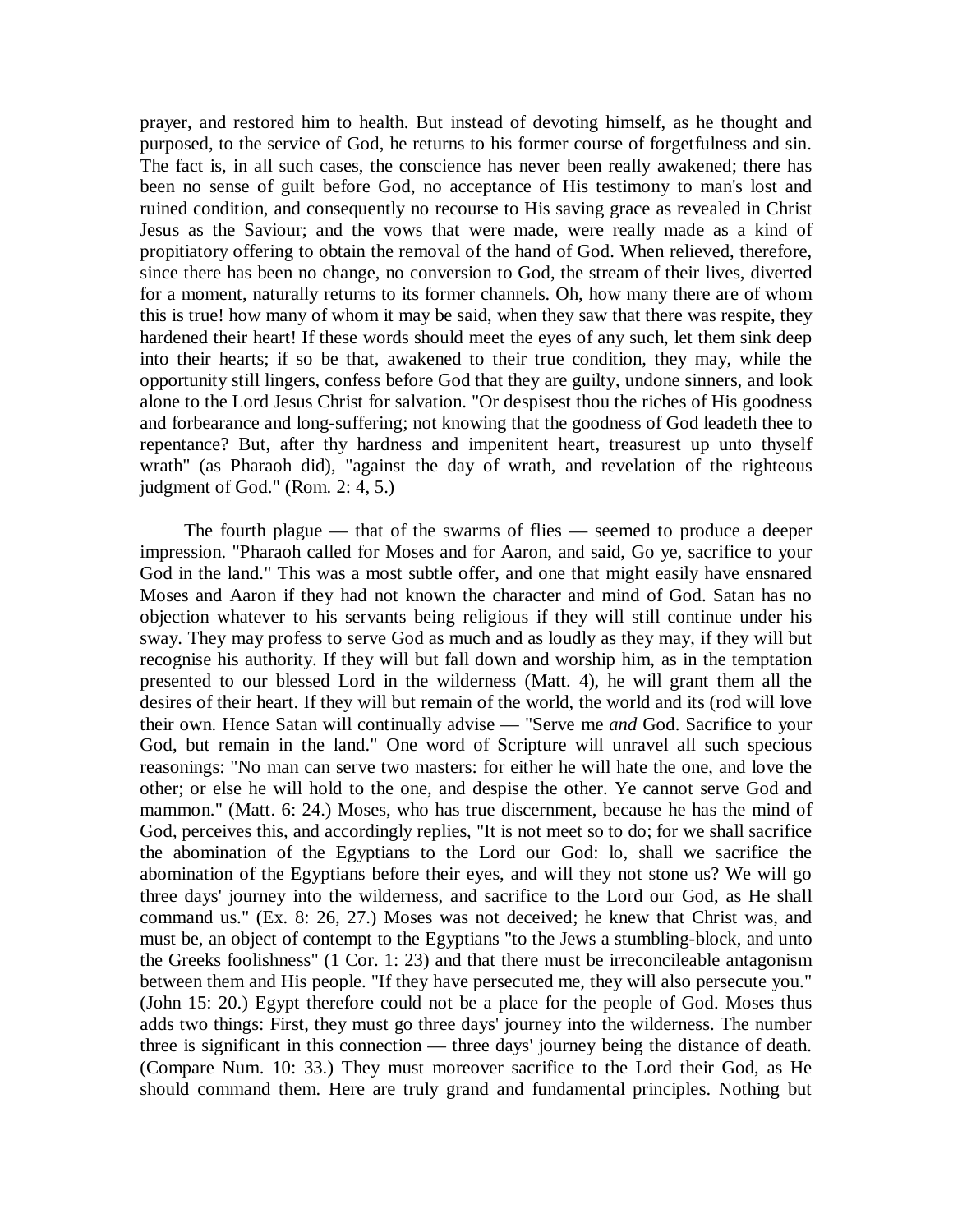death — death with Christ — can separate us from Egypt. Hence Paul says, "God forbid that I should glory, save in the cross of our Lord Jesus Christ, by whom the world" (Egypt) "is crucified unto me, and I unto the world" (Egypt). (Gal. 6: 14.) No outward change or reformation will bring us out of the house of bondage — nothing but the cross — the death of Christ, made ours through faith in His name. Secondly, there must be obedience to the Lord. No other authority must for one moment be allowed or accepted. Obedience is the first duty, and covers the whole ground of the responsibility of the Christian. Hence indeed the necessity of a total break with, separation (by death) from, the world. Had Moses consented to remain in Egypt, he would have acknowledged Pharaoh's government, and this would have been inconsistent with Jehovah's complete and absolute claims. These two principles — separation from the world, and obedience to Christ — should be engraven upon the hearts of the Lord's people. For they are the basis of their true position and responsibility. Everything indeed flows from these two sources. One thing more may be learned from these words of Moses. No service, or so-called service, can be acceptable to God unless according to His word. Worship and service must be governed by the Lord's own mind. It is therefore not what we deem good and pious, not what we may term worship or good works, but what He considers such. The word of God is consequently the test of everything, and must have the supreme place in the heart and conscience of the Christian, and regulate his whole life. All the corruptions of Christendom, all the failure and ruin of the church, are to be traced back to the neglect of this vital principle. The word of God is the only lamp to our feet, and light to our path. (Ps. 119: 105.) The moment a single human regulation is accepted, whether by the individual or the church, declension and corruption ensue; for another authority is conjoined with that of Christ. It is, as a consequence, our responsibility to test everything around by the word of God. "He that hath an ear, let him hear what the Spirit saith unto the churches." (Rev. 2: 11, etc.)

Pharaoh does not openly reject the demand of Moses; he temporizes, dissembles, to obtain the removal of the stroke. His cry is, "Entreat for me." (Ex. 8: 28.) Moses assents, but adds the solemn warning, showing that he saw through the king's flimsy veil of hypocrisy, "Let not Pharaoh deal deceitfully any more in not letting the people go to sacrifice to the Lord." (v. 29.) But the trouble gone, the usual record is made, "And Pharaoh hardened his heart at this time also, neither would he let the people go." (v. 32.) Thereon followed another judgment; but Pharaoh was impervious to the stroke. At least there was no outward sign of any relenting. This led to a most solemn and, we may say, awful message as a preface to the next infliction — the plague of thunder and hail. (Ex. 9: 13-19.) The king staggered under the blow, and again besought relief. He even confessed that he had sinned, and. that the Lord was righteous, etc., and once more promised that he would let the people go, provided there might be no more mighty thunderings and hail. (Ex. 9: 27, 28.) The iniquity of Pharaoh is thus brought to light. He sees and avows his guilt, and yet persists in his evil course — his open antagonism to the Lord. For, spite of his confession, no sooner had the Lord answered the entreaty of Moses than he reverted to his hardened ways. But again and again are we reminded that this was no surprise to God. All this happened "as the Lord had spoken by Moses." (v. 35.) He saw the end from the beginning; but He removed His hand at the intercession of Moses on behalf of the Egyptian king. God is never impatient even in the presence of open rebellion. He waits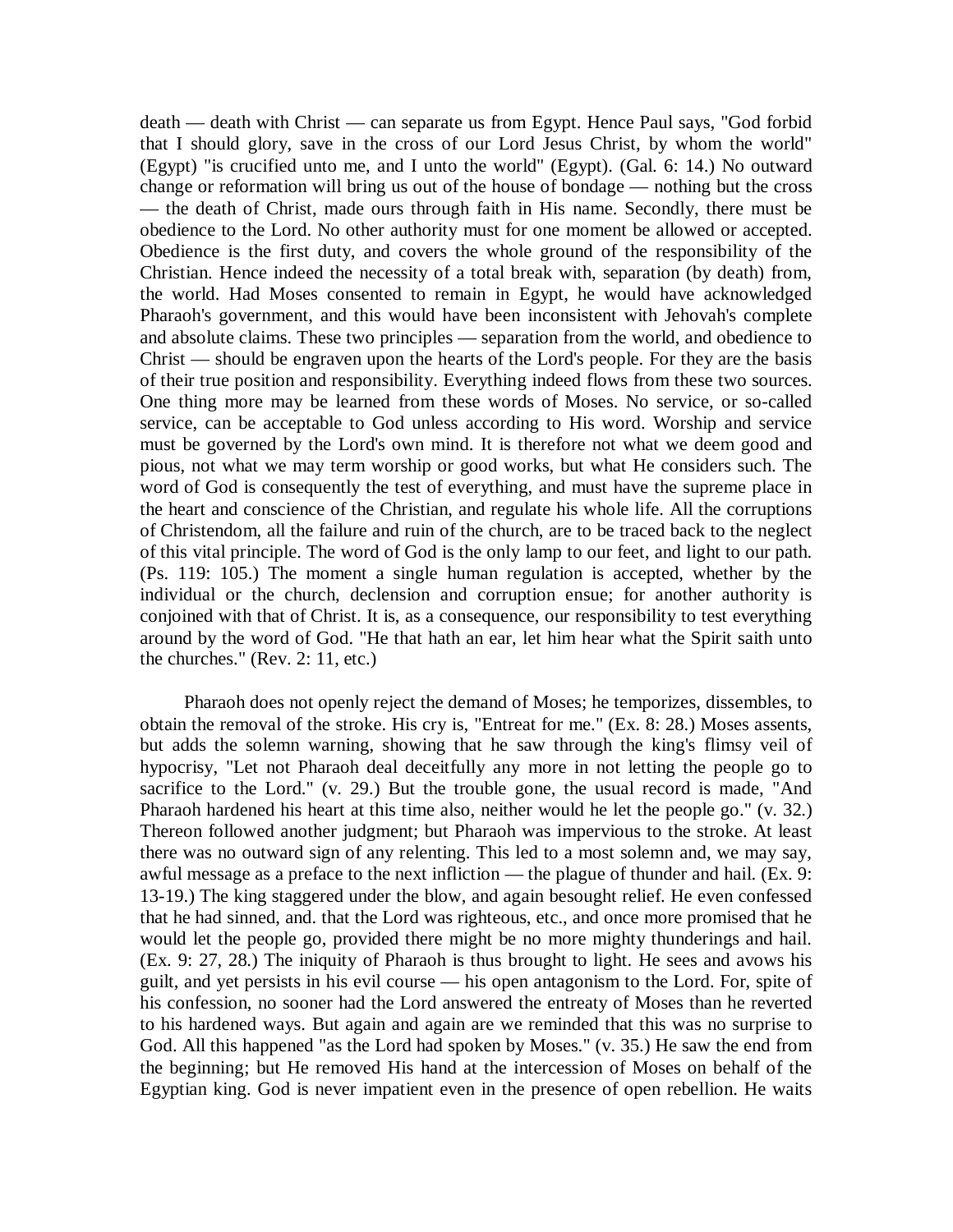His own time — bearing with the wickedness and impiety of men in long-suffering and grace. If He is thus forbearing, we surely might learn to be so also — turning our eyes to Him, confident that in His own time He will vindicate His righteous government before the eyes of the world. "Rest in the Lord, and wait patiently for Him." (Ps. 37: 7.)

A new action took place in connection with the threat of the locusts. The servants of Pharaoh, alarmed at the prospect, now interfered. They said unto him, "How long shall this man be a snare unto us? let the men go, that they may serve the Lord their God: knowest thou not yet that Egypt is destroyed?" (Ex. 10: 7.) At their instance "Moses and Aaron were brought again unto Pharaoh: and he said unto them, Go, serve the Lord your God: but who are they that shall go (v. 8.) This reveals once again the wretched heart of this most wretched king. If compelled, he will relax his grasp, but even then he will retain all that he can. He clings tenaciously to what he possessed, and so tenaciously that he will bargain, if possible, with Moses concerning those who should depart. But "Moses said, We will go with our young and with our old, with our sons and with our daughters, with our flocks and with our herds will we go: for we must hold a feast unto the Lord. And he said unto them, Let the Lord be so with you, as I will let you go, and your little ones: look to it; for evil is before you. Not so: go now ye that are men, and serve the Lord; for that ye did desire. And they were driven out from Pharaoh's presence." (vv. 9-11.) This was surely a cunning wile of Satan — professing willingness to let the men go if they would but leave their little ones behind in Egypt. Thereby he would have falsified the testimony of the Lord's redeemed ones, and retained a most powerful hold upon them through their natural affections. For how could they have done with Egypt as long as their children were there? Satan knew this, and hence the character of this temptation. And how many Christians there are who are entangled in the snare! Professing, to be the Lord's, to have left Egypt, they allow their families to remain still behind. As another has said, "Parents in the wilderness, and their children in Egypt. Terrible anomaly. This would only have been a half deliverance; at once useless to Israel, and dishonouring to Israel's God. This could not be. If the children remained in Egypt, the parents could not possibly be said to have left it, inasmuch as their children were part of themselves. The most that could be said in such a case was, that in part they were serving Jehovah, and in part Pharaoh. But Jehovah could have no part with Pharaoh. He should either have all or nothing. This is a weighty principle for Christian parents. . . . It is our happy privilege to count on God for our children, and to "bring them up in the nurture and admonition of the Lord." (Eph. 6: 4.) These admirable and weighty words should be deeply pondered in the presence of God. For nowhere does our testimony so manifestly break down as in our families. Godly parents, whose walk is blameless, are seduced into permitting their children practices which they would not for one moment allow for themselves, and thus to flood their houses with the sights and sounds of Egypt. This all springs from not recognizing, as Moses did, that the children, together with their parents, belong to God, and form His people on the earth; that therefore it would be a denial of this blessed truth to leave them in the place out of which they themselves, by the grace of God, through the death and resurrection of Christ, have been delivered. It cannot therefore be too strongly urged, that the parent's responsibility covers the whole family; that he is bound before God to hold his children as belonging to the Lord, or otherwise he can never train them up in the way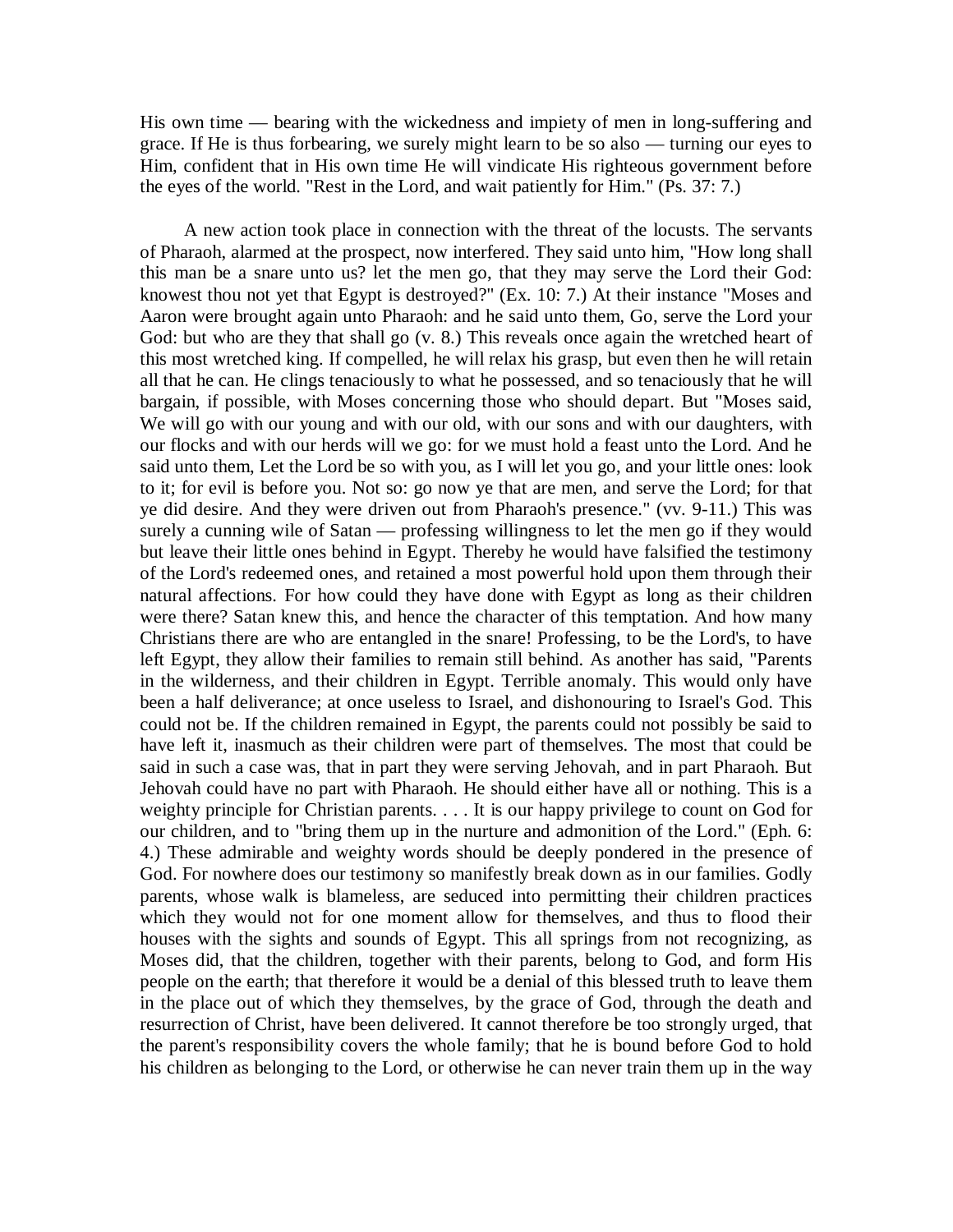they should go, counting upon Him to show that they are manifestly His by the work of His grace and Spirit.

Pharaoh was angered by these demands, and Moses, together with Aaron, is driven from the king's presence. The locusts are thereon called for by the power of God, and "they covered the face of the whole earth, so that the land was darkened." (v. 15.) Under the pressure of this grievous stroke, Pharaoh once again summoned Moses and Aaron into his presence, confessed his sin against the Lord their God, and against them besought forgiveness, and asked that they would entreat the Lord their God "that He may take away from me this death only." (vv. 16, 17.) The Lord heard the intercession of Moses, and the locusts were removed, and cast into the Red Sea; "there remained not one locust in all the coasts of Egypt." (v. 19.)

Forgetting immediately his terror and his word, darkness was brought over the land of Egypt for three days. (vv. 22, 23.) Once again "Pharaoh called unto Moses, and said, Go ye, serve the Lord. only let your flocks and your herds be stayed: let your little ones also go with you. And Moses said, Thou must give us also sacrifices and burnt-offerings, that we may sacrifice unto the Lord our God. Our cattle also shall go with us; *there shall not an hoof be left behind:* for thereof must we take to serve the Lord our God; and we know not with what we must serve the Lord until we come thither." (vv. 24-26.)

The question was one of leaving Egypt to serve the Lord. He therefore not only claimed the people as His, but also all their possessions. On this account Moses repudiated Pharaoh's title to anything. To have done otherwise would at once have been the acknowledgement of his authority. Pharaoh was indeed the enemy of the people of God, holding them in captivity in opposition to His will. As such he is treated by Moses in the rejection of his claims. Besides, they were going forth to sacrifice to the Lord their God, and until delivered from Egypt they knew not with what they must serve the Lord. Pharaoh's stipulation therefore could not for a single moment be allowed. There lies in the words of Moses a principle of the first importance — that God claims all that we have as well as ourselves. Everything must on this account be held at His disposal. He gives, and He demands from us. This was beautifully exemplified in the case of David when providing materials for the temple. "Of Thine own have we given Thee." (1 Chr. 29: 14.) We must not, as the people of God, take from the world, even as Abraham refused to. be made rich by the king of Sodom (Gen. 14: 22, 23); neither must we own the world's claims upon what the Lord has given us. Not a hoof must be left behind, or it might be that very hoof the Lord would demand for sacrifice. It is also striking to observe that, according to the words of Moses, the Lord's mind could not be learned in Egypt. They must be redeemed out of it, and be separated, through death and resurrection, unto God before they could be instructed as to the nature of His service. Though Pharaoh thus opposes every demand upon him concerning the Lord's people, we see that he temporizes with his subtleties; for Jehovah's hand is lifted up in judgment, and is falling in its successive strokes upon Pharaoh and his land, so that he would fain escape their power. Now, however, he is roused to a higher pitch of stubbornness, rushing headlong to his doom, spite of grace, warning, and judgment. "The Lord hardened Pharaoh's heart, and he would not let them go. And Pharaoh said unto him, Get thee from me, take heed to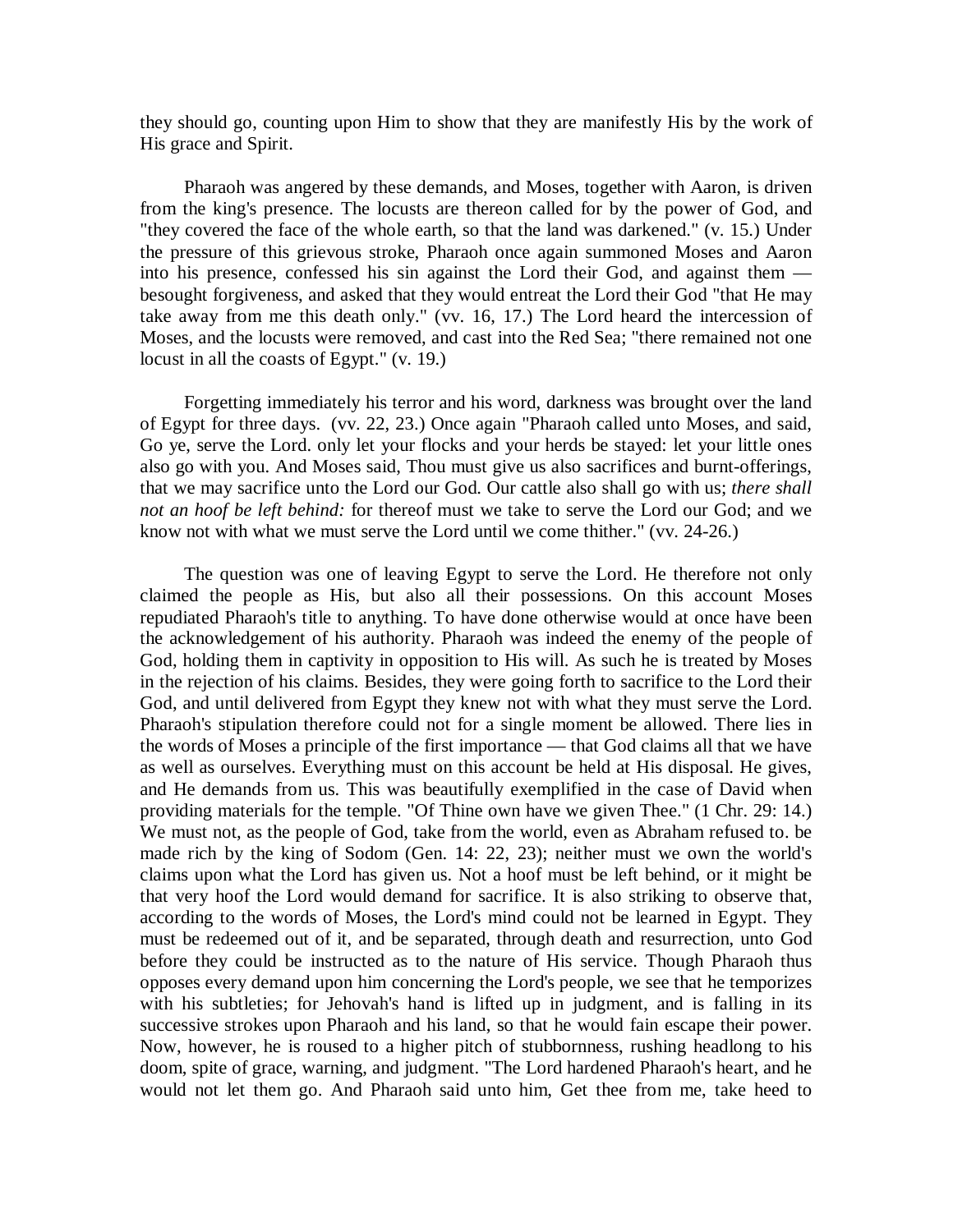thyself, see my face no more: for in that day thou seest my face thou shalt die. And Moses said, Thou hast spoken well, I will see thy face again no more." (vv. 27-29.)

The Lord thereon proceeds to instruct Moses preparatory to their march out of Egypt.

"Yet will I bring one plague more upon Pharaoh, and upon Egypt; afterwards he will let you go hence: when he shall let you go, he shall surely thrust you out hence altogether. Speak now in the ears of the people, and let every man borrow" (i.e. "ask;" see note on page 25) "of his neighbour, and every woman of her neighbour, jewels of silver, and jewels of gold. And the Lord gave the people favour in the sight of the Egyptians. Moreover, the man Moses was very great in the land of Egypt, in the sight of Pharaoh's servants, and in the sight of the people." (Ex. 11: 1-3.)

Everything was thus prepared; and Moses accordingly delivers his final message a message full of solemnity and dignity, suited indeed to the majesty of Him whose messenger he was. The contents of the message will be considered in the next chapter. Moses having ended his mission, "went out from Pharaoh in a great anger (11: S.) He was now in full communion with the mind of God, filled as he was with a holy indignation against Pharaoh's sin. (Compare Mark 3: 5.) All his timidity has vanished, and he stands before the king calm and fearless, consciously invested with the authority of Jehovah. But as the Lord had foretold, and now repeats, Pharaoh would not yield. "Pharaoh shall not hearken unto you; that My wonders may be multiplied in the land of Egypt. And Moses and Aaron did all these wonders before Pharaoh: and the Lord hardened Pharaoh's heart, so that he would not let the children of Israel go out of his land." (vv. 9, 10.)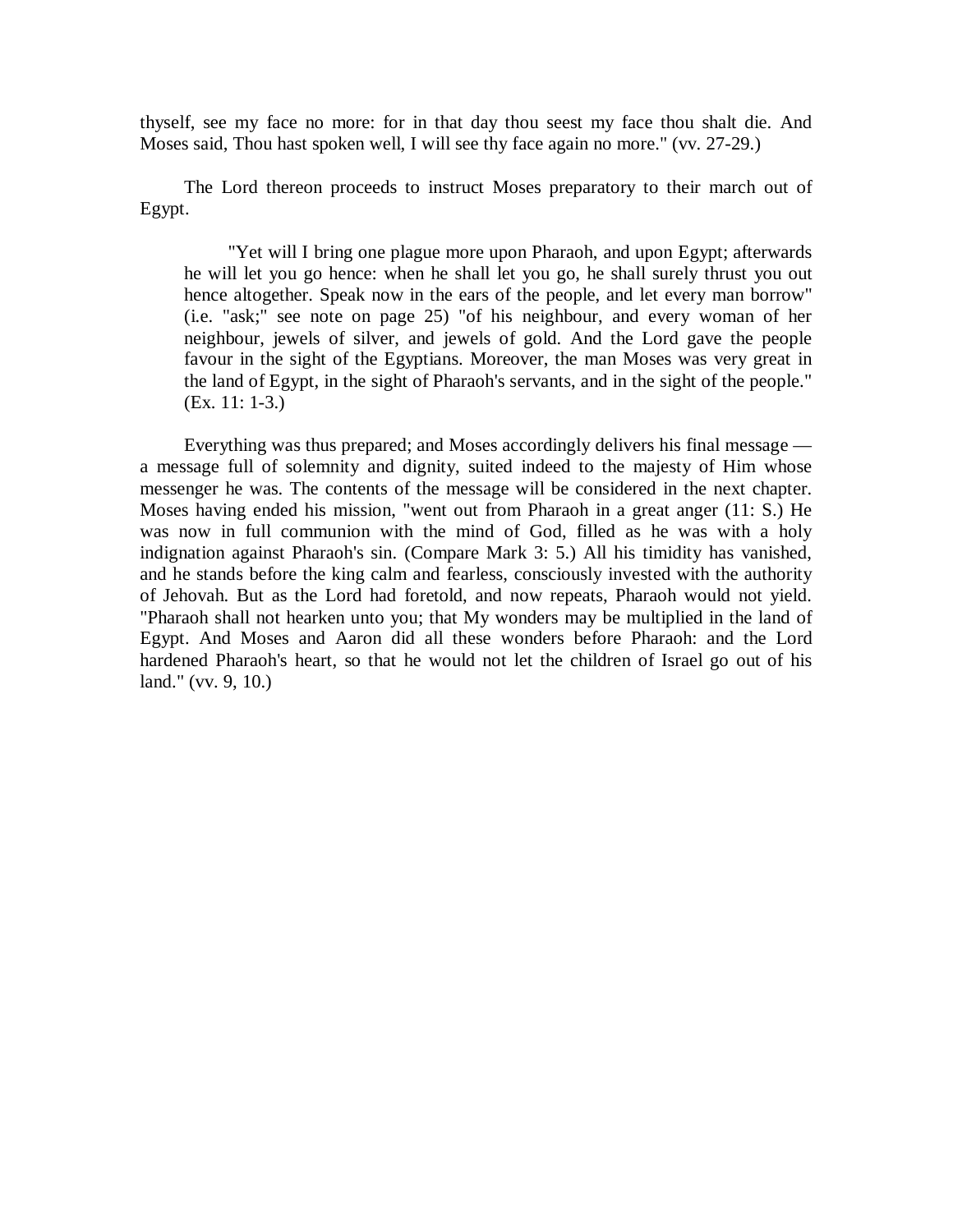## CHAPTER VI.

## THE PASSOVER LAMB.

#### EXODUS 12.

Two things contained in the eleventh chapter may be recalled. First, the announcement of the judgment upon the firstborn; and, secondly, the difference made "between the Egyptians and Israel." (11: 4-7.) It is in the passover lamb that the reconciliation of these two things lies. For God now raises the question of sin, and thus necessarily presents Himself in the character of Judge. But the moment He does this, both the Egyptians and the Israelites alike are obnoxious to His judgment, inasmuch as both are sinners in His sight. True it was His purpose to redeem Israel out of Egypt, and it is also quite true that in the exercise of His own sovereign rights He can make a difference between the one and the other. But God can never cease to be God, and all His actions must be the expression of what He is in some aspect or character; and hence if He spare Israel — they being equally guilty with the Egyptians, both alike being sinners — while He destroys Egypt, He can only do so in harmony with His own nature. In other words, His righteousness must be as much displayed in the salvation of the one as the destruction of the other. And it is of immense moment to perceive that grace itself can only reign through righteousness. (Rom. 5: 21.) Now this is the very problem solved in this chapter — how God could righteously spare Israel when He destroyed the firstborn of Egypt. He appears to both alike as a Judge; and it will be seen that the only ground of the difference made, lay not in any moral superiority of Israel over Egypt, BUT WHOLLY AND SOLELY IN THE BLOOD OF THE PASCHAL LAMB. It was grace that made the covenant with Abraham, Isaac, and Jacob; it was grace too that provided the lamb; but the blood of that lamb — type as it was of the Lamb of God, Christ our Passover (1 Cor. 5: 7) — met every claim which God had upon Israel because of their sins, and hence He could righteously shelter them while the destroyer was carrying death into every household of the Egyptians. It was in the blood of the Lamb that mercy and truth met together, and righteousness and peace kissed each other. This will be fully seen as we pursue the details of the chapter.

"And the Lord spake unto Moses and Aaron in the land of Egypt, saying, This month shall be unto you the beginning of months: it shall be the first month of the year to you." (vv.  $1, 2$ .)

Before God time counts for nothing as long as the sinner is in his sins. Until we are sheltered under the blood of Christ we have not begun to live in His sight. We may have lived thirty, forty, or fifty years; but if we have not been born again it is all waste time. Waste time? Waste as far as God is concerned; but, oh, how pregnant with results for eternity, should we continue in that condition! Every day of that period has added to our guilt, to the number of our sins, all of which are recorded in the book that will be opened at the judgment of the great white throne, should we pass into eternity unsaved. What a verdict upon the world's strivings and activities, upon the hopes and ambitions of men! They tell us of the nobility of life, speak of deeds of glory and fame, and seek to inspire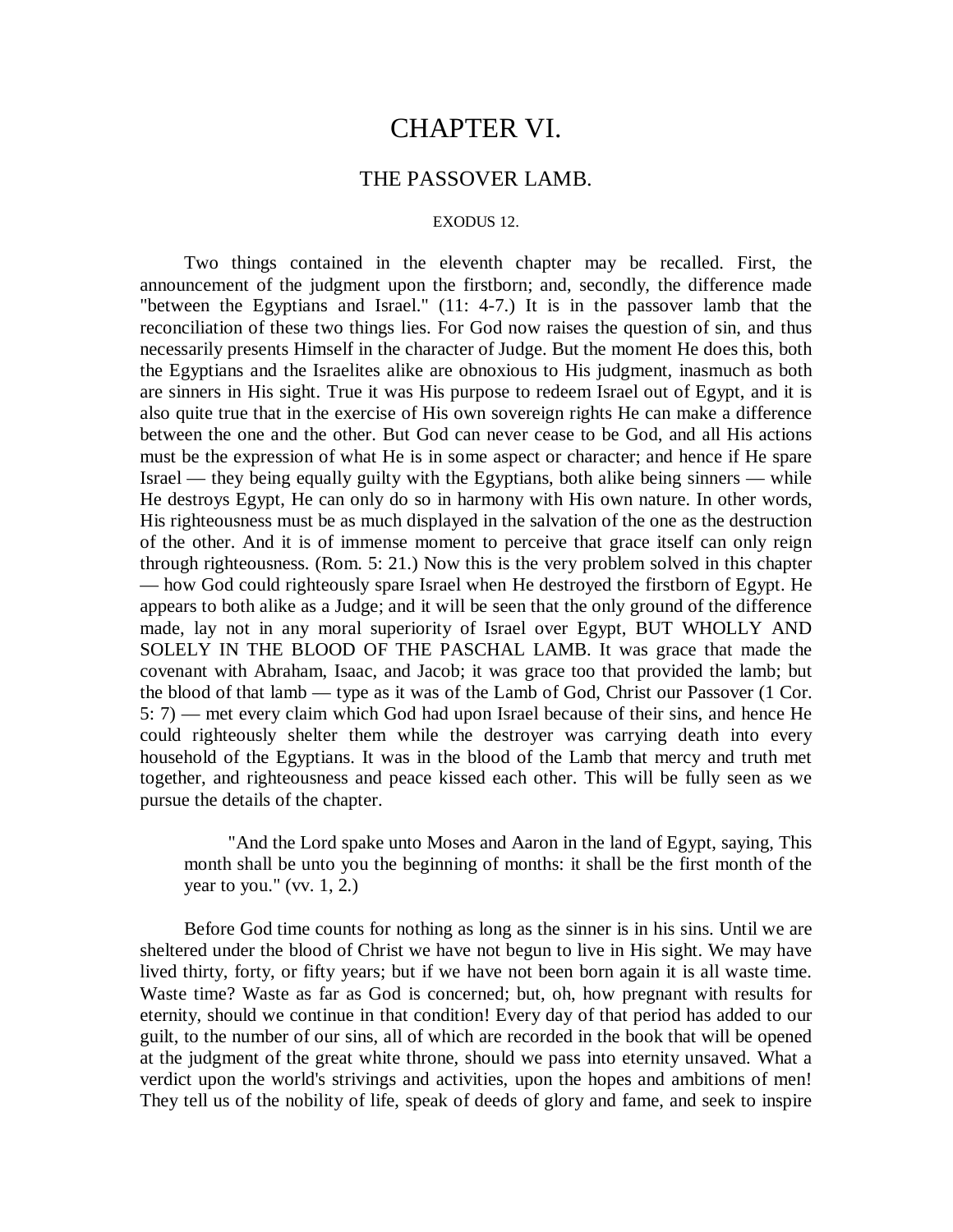our youth with the desire to emulate the deeds of those whose names are enrolled in the historic page. God speaks, and by one word dispels the illusion, proclaiming that not yet have such begun to live. Without life towards Him, however great such may loom in the eyes of men, they are dead, their true history has not yet commenced. So with the Israelites. They have been hitherto the servants of Pharaoh, slaves of Satan; they have not yet commenced to serve the Lord, and hence the month of their redemption was to be the first month of the year to them. From this point their true life's history began.

"Speak ye unto all the congregation of Israel, saying, In the tenth day of this month they shall take to them every man a lamb, according to the house of their fathers, a lamb for an house: and if the household be too little for the lamb, let him and his neighbour next unto his house take it according to the number of the souls: every man, according to his eating, shall make your count for the lamb. Your lamb shall be without blemish, a male of the first year; ye shall take it out from the sheep, or from the goats: and ye shall keep it up until the fourteenth day of the same month: and the whole assembly of the congregation of Israel shall kill it in the evening. And they shall take of the blood, and strike it on the two side posts, and on the upper door post of the houses, wherein they shall eat it. And they shall eat the flesh in that night, roast with fire, and unleavened bread; and with bitter herbs they shall eat it. Eat not of it raw, nor sodden at all with water, but roast with fire; his head with his Legs, and with the purtenance thereof. And ye shall let nothing of it remain until the morning; and that which remaineth of it until the morning ye shall burn with fire.

"And thus shall ye eat it; with your loins girded, your shoes on your feet, and your staff in your hand; and ye shall eat it in haste; it is the LORD'S passover. For I will pass through flip, land of Egypt this night, and will smite all the firstborn in the land of Egypt, both man and beast; and against all the gods of Egypt I will execute judgment: I am the LORD. And the blood shall be to you for a token upon the houses where ye are: and when I see the blood, I will pass over you, and the plague shall not be upon you to destroy you, when I smite the land of Egypt. And this day shall be unto you for a memorial; and ye shall keep it a feast to the LORD throughout your generations; ye shall keep it a feast by an ordinance for ever. Seven days shall ye eat unleavened bread. even the first day ye shall put away leaven out of your houses: for whosoever eateth leavened bread from the first day until the seventh day, that soul shall be cut off from Israel. And in the first day there shall be an holy convocation, and in the seventh day there shall be an holy convocation to you; no manner of work shall be done in them, save that which every man must eat, that only may be done of you. And ye shall observe the feast of unleavened bread; for in this selfsame day have I brought your armies out of the land of Egypt: therefore shall ye observe this day in your generations by an ordinance for ever.

"In the first month, on the fourteenth day of the month, at even, ye shall eat unleavened bread, until the one-and-twentieth day of the month at even. Seven days shall there be no leaven found in your houses: for whosoever eateth that which is leavened, even that soul shall be cut off from the congregation of Israel, whether he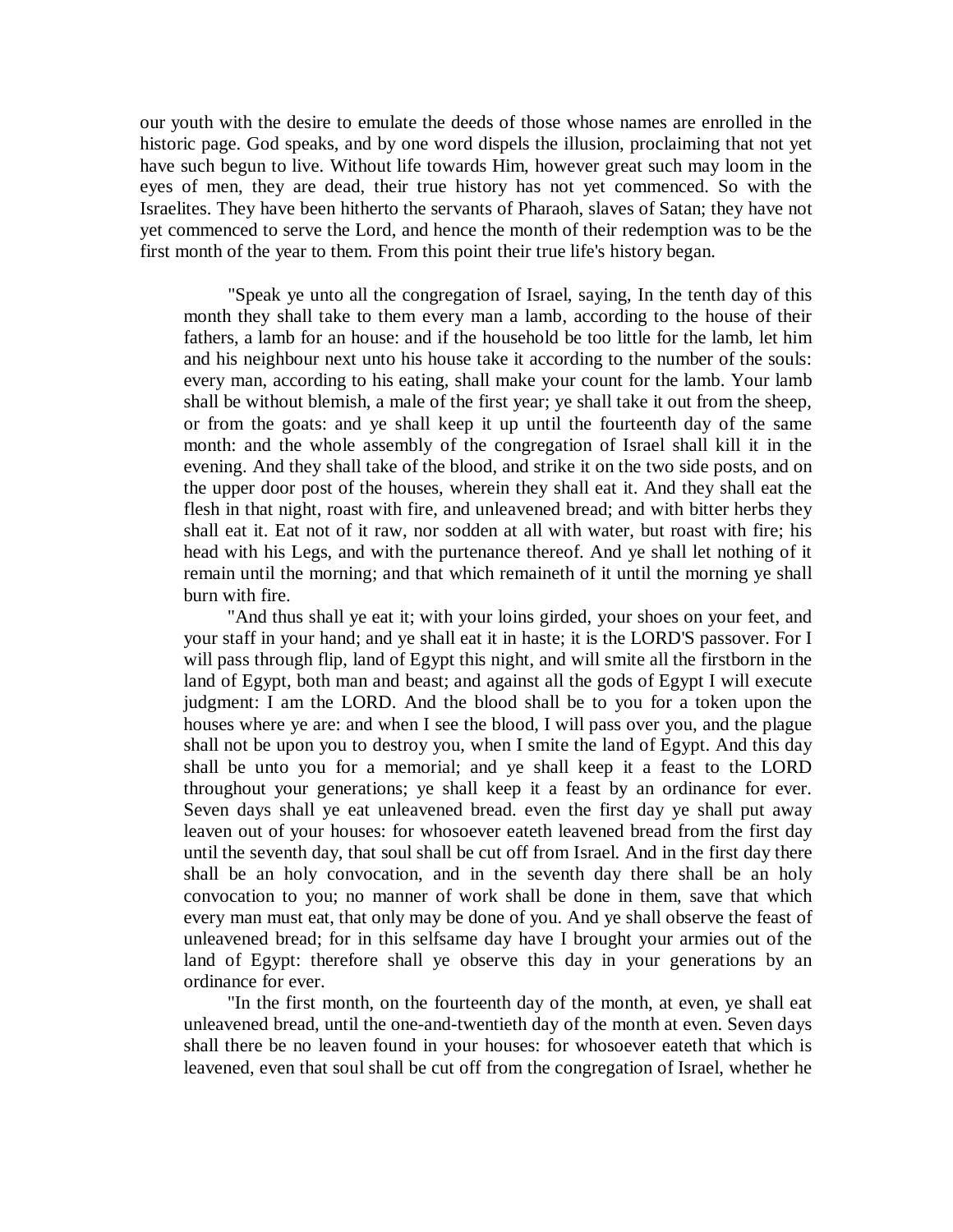be a stranger, or born in the land. Ye shall eat nothing leavened; in all your habitations shall ye eat unleavened bread." (vv. 3-20.)

In the midst of judgment God remembers mercy. If He will smite the Egyptians, and if He cannot (cannot consistently with the attributes of His character) spare Israel, unless His claims upon them are fully and adequately met, He will Himself, acting from His own heart, in the exercise of His sovereign rights, according to the riches of His grace, provide the lamb whose blood should form the foundation on which He could righteously exempt His people from the stroke, and bring them out of the house of their bondage. Observe it well, that in the matter of our salvation, as in the redemption of Israel, the question is not what we are, but what God is. It is grounded therefore upon the immutable basis of His own character; and hence as soon as atonement has been made (as will be seen in the progress of this history) all that God is, is pledged for our security.

There are several features in this Scripture demanding distinct and separate notice. First, the lamb. As already pointed out, the whole value of this passover lamb springs from its being a type of Christ. Paul thus says, "Christ our Passover is sacrificed for us: therefore let us keep the feast." (1 Cor. 5: 7, 8.) We are warranted therefore, on divine authority, in seeing the Lamb of God under the shadow of this interesting type; and it is on this account that every detail of this chapter becomes invested with such exceeding interest. On the tenth day of the month the lamb was to be taken — a male of the first year, and without blemish — and it was to be kept up until the fourteenth day of the same mouth. This has generally been thought to correspond with the setting apart of the lamb in the counsels of God; i.e. on the tenth day, and the actual sacrifice in time on the fourteenth day. But another suggestion has been made, which is given and commended to the judgment of the reader. The tenth day, according to this, will correspond with the entrance of Christ upon His public ministry, when He was marked out by John the Baptist, in a most striking way, as "the Lamb of God, which taketh away the sin of the world." (John 1: 29.) Then if the Lord's ministry embraced the term of three years, made up of two whole years and parts of two more, this would, according to Jewish reckoning, be four years, and the time of His death would therefore correspond with the fourteenth day. But why, it may be asked, is the number ten taken for the setting of the lamb apart? Because it is the number of responsibility Godward, and it thereby teaches that ere our blessed Lord was publicly owned as the Lamb of God, He had met every responsibility before God, and was thus proved to be without blemish, qualified by what He was in Himself, to be the sacrifice for sin. He was God's Lamb, and it is full of blessed consolation that the lamb was of God's providing Man could have never known what sacrifice would have been acceptable. Israel would have remained in bondage until this day, had it been left to them to devise a means of satisfying the claims of God on account of their sins. Hence God in His mercy and grace furnished a lamb whose blood would suffice to take away the sin of the world. There can never be therefore any other method of cleansing from sin, any other means of shelter from the just judgment of God: the blood of Christ, inasmuch as it is provided by God, is exclusive of all other methods.

The lamb was to be killed on the fourteenth day of the month. "The whole assembly of the congregation of Israel shall kill it in the evening." (v. 6.) All must be identified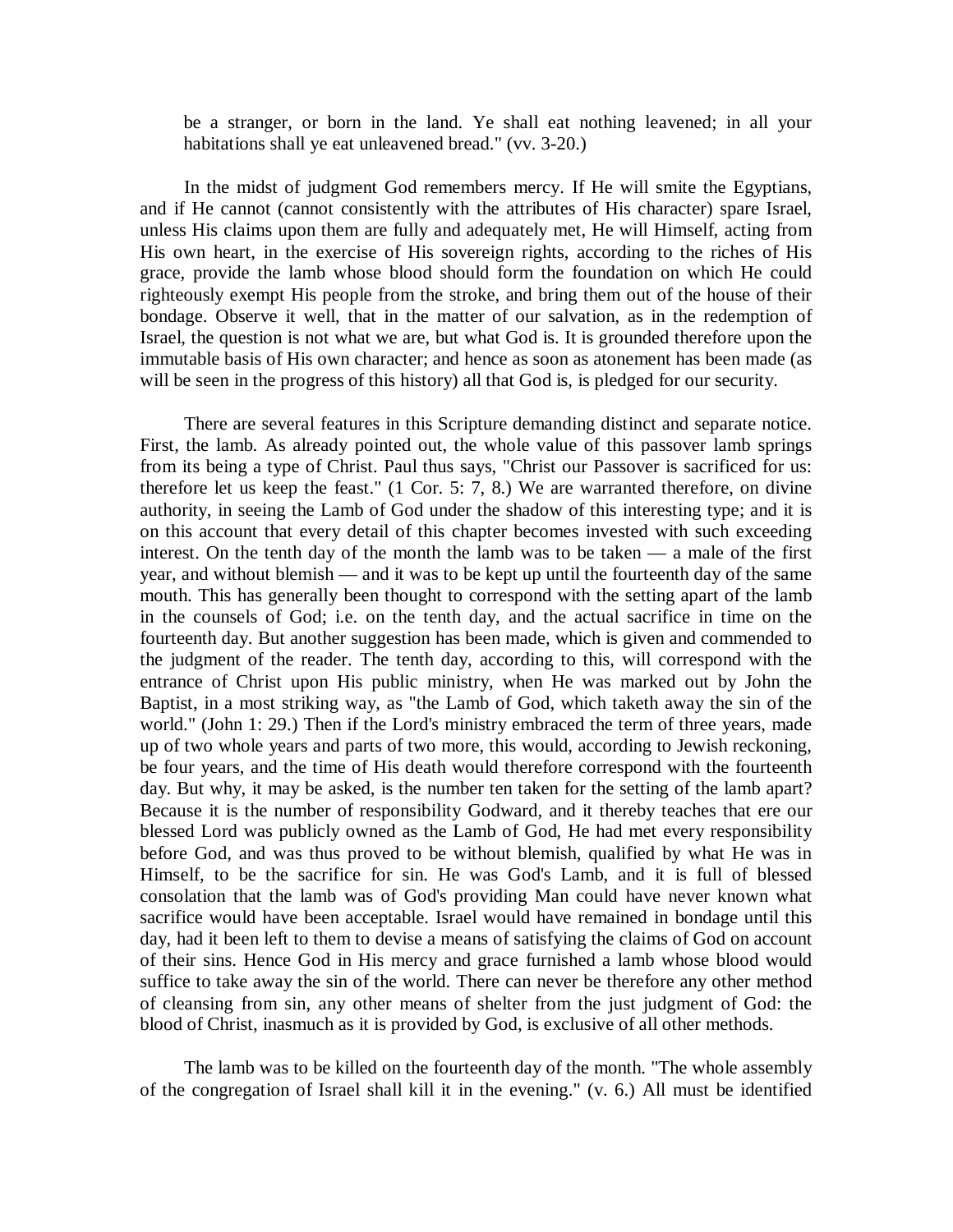with the slain lamb. It was for the whole assembly it was to be killed. As a matter of fact every household had its lamb, for every family must be specifically under its shelter; on the other hand, "the assembly of the congregation" is looked upon as a whole. These two unities were ever preserved in the Jewish economy — that of the assembly, and that of the household. That of the family runs throughout the patriarchal age; and now that God is calling a people out of Egypt for Himself, while He establishes the unity of the whole, that of the household is still preserved. They are combined in the ordinance of the passover — the families apart, and the congregation as a whole.

In the next place the sprinkling of the blood is enjoined. The slain lamb would not have ensured the protection of a single household. Had the people rested in the fact that the lamb was killed, the destroyer would have found no bar to his entrance into their houses. There would not have been a house in all their tribes without its dead, equally with those of the Egyptians. No; it was not the death of the lamb, but the sprinkling of the blood, that secured their safety. (vv. 7, 13, 23.) Let the reader ponder it well. Is there no danger of his resting in *the fact* of Christ's death for protection — without a moment's concern whether he is under its blessed efficacy and value before God? The death of Christ will not save a single soul (we do not speak of infants) apart from faith in Himself. It is quite true that He has made a propitiation for  $sin - a$  propitiation which has glorified God in every attribute of His character, on the ground of which He can righteously, and with glory to Himself, bestow a full, complete, and an everlasting salvation upon every sinner that approaches Him through faith in its value. For God hath set forth Christ "a propitiation through faith in His blood, to declare His righteousness for the remission of sins that are past, through the forbearance of God; to declare, at this time, His righteousness: that He might be just, and the Justifier of him which believeth in Jesus." (Rom. 3: 25, 26.) But there must be the personal identification with the shed blood through faith or it will have been, as far as such an one is concerned, shed in vain. How then, let it be inquired, did the Israelites come under its protection and value? *It was simply and solely through the obedience of faith.* They were enjoined to "take of the blood, and strike it on the two side posts, and on the upper door-post of the houses," to "take a bunch of hyssop, and dip it in the blood that is in the bason, and strike the lintel and the two side posts with the blood that is in the bason; and none of you shall go out at the door of his house until the morning." (vv. 7, 22.) They thus had nothing whatever to do excepting to believe and obey. It was not theirs to discuss the method provided, its reasonableness or otherwise, or its probable value. Everything depended upon the heed they gave to the word of God. So now God requires nothing from the sinner but faith faith in His testimony to his own condition and guilt which expose him to judgment, and faith in the provision made for his need through the death of Christ. If an Israelite, from any pretext whatever, had disregarded the divine command, he could not have escaped the destroyer's stroke. In like manner if a sinner now refuses, on any plea, to bow to God's word respecting his condition, and also concerning Christ, nothing can avert the stroke of eternal judgment. But the moment the Israelite, in simple obedience, sprinkled the blood upon his dwelling, he was inviolably secure through that night of terror and death. The moment, too, a sinner believes in Christ, he is everlastingly safe, for he is protected by all the unspeakable value of His precious blood. Then he may sing with exulting confidence -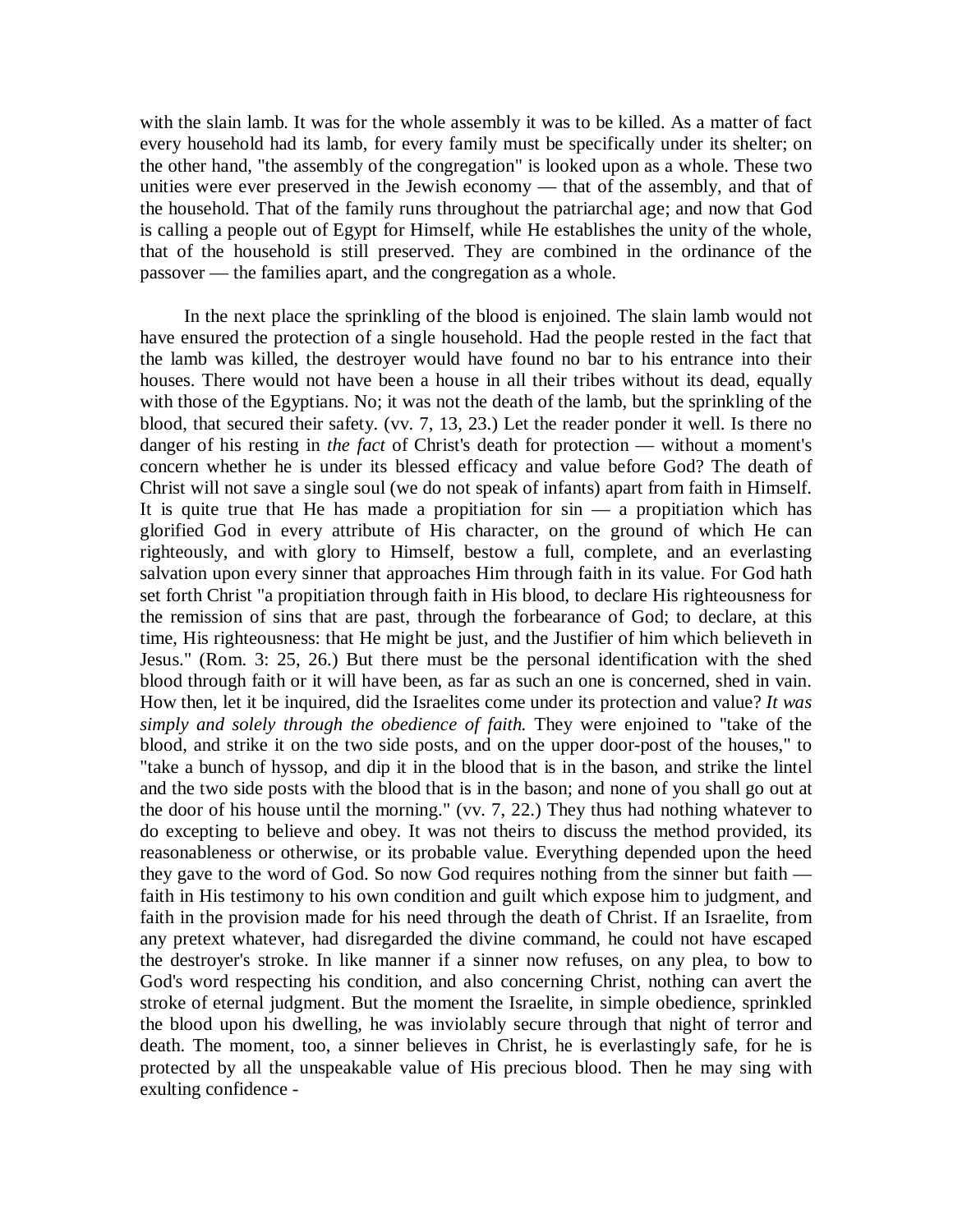"Though the restless foe accuses, Sins recounting like a flood; Every charge our God refuses; Christ hath answered with His blood."

Remark, also, to emphasize this truth still more, that the safety of the people depended in no degree whatever upon their own moral state, nor upon their own thoughts feelings, or experiences. The sole question was, whether the blood was or not sprinkled as directed. If it were, they were safe; if it were not, they were exposed to the judgment then passing through the land of Egypt. They might have been timid, fearful, and despondent; they might have spent the whole night in questionings; but still, if the blood was upon their dwellings, they were effectually shielded from the destroyer's stroke. It was the value of the blood, and that alone, which afforded them protection. Again, if they had been the best people in the world, as men speak, they would have perished equally with the vilest of the Egyptians, if without the sprinkled blood. The foundation of their safety, be it repeated, lay alone in the blood of the Passover lamb. It is the same now with every one in this land. Very soon judgments, far transcending those of Egypt, will descend upon this world, and these will be but the precursors of the last judgment of all before the great white throne, the certain issue of which is the second death (Rev. 20), and no one will escape these unless sheltered by the blood of Christ. Can the reader, then, wonder if the question is pressed upon him with earnestness, nay, even with affectionate vehemence, Art thou safe through the blood of Christ? Give thyself no rest day or night until this question is settled, until thou knowest, on the foundation of God's immutable word, that thou art as safe as the Israelites were in their sprinkled dwellings on this dark and terrible night.

It should be remarked, moreover, that the sprinkled blood was for the eye of God. As another has observed, "It is not said, When *you* see it, but, When *I* see it. The soul of an awakened person often rests, not on its own righteousness, but on the way in which it sees the blood. Now, precious as it is to have the heart deeply impressed with it, this is not the ground of peace. Peace is founded on God's seeing it. He cannot fail to estimate it at its full and perfect value as putting away sin. It is He that abhors and has been offended by sin: He sees the value of the blood as putting it away. It way be said, But must I not have faith in its value? This is faith in its value, seeing that God looks at it as putting away sin; your value for it looks at it as a question of the measure of your feelings. Faith looks at God's thoughts." It would save anxious ones from many weary days and nights of perplexity and anguish if this point were remembered. There is nothing beyond accepting God's own testimony as to the value of the blood. "When I see the blood, I will pass over you, and the plague shall not be upon you to destroy you, when I smite the land of Egypt." All that God is, is against sin, and consequently all that He is, is satisfied with the blood of Christ, or He must still punish sin. His declaration, therefore, that He will spare when He sees the blood, is a distinct testimony to the fact that it has made a full and perfect expiation for sin. If, then, He is satisfied with the blood of Christ, cannot the sinner be also satisfied? And remember that the sinner's unworthiness cannot be pleaded as a bar to its efficacy. If it might, then the blood alone were not sufficient. The moment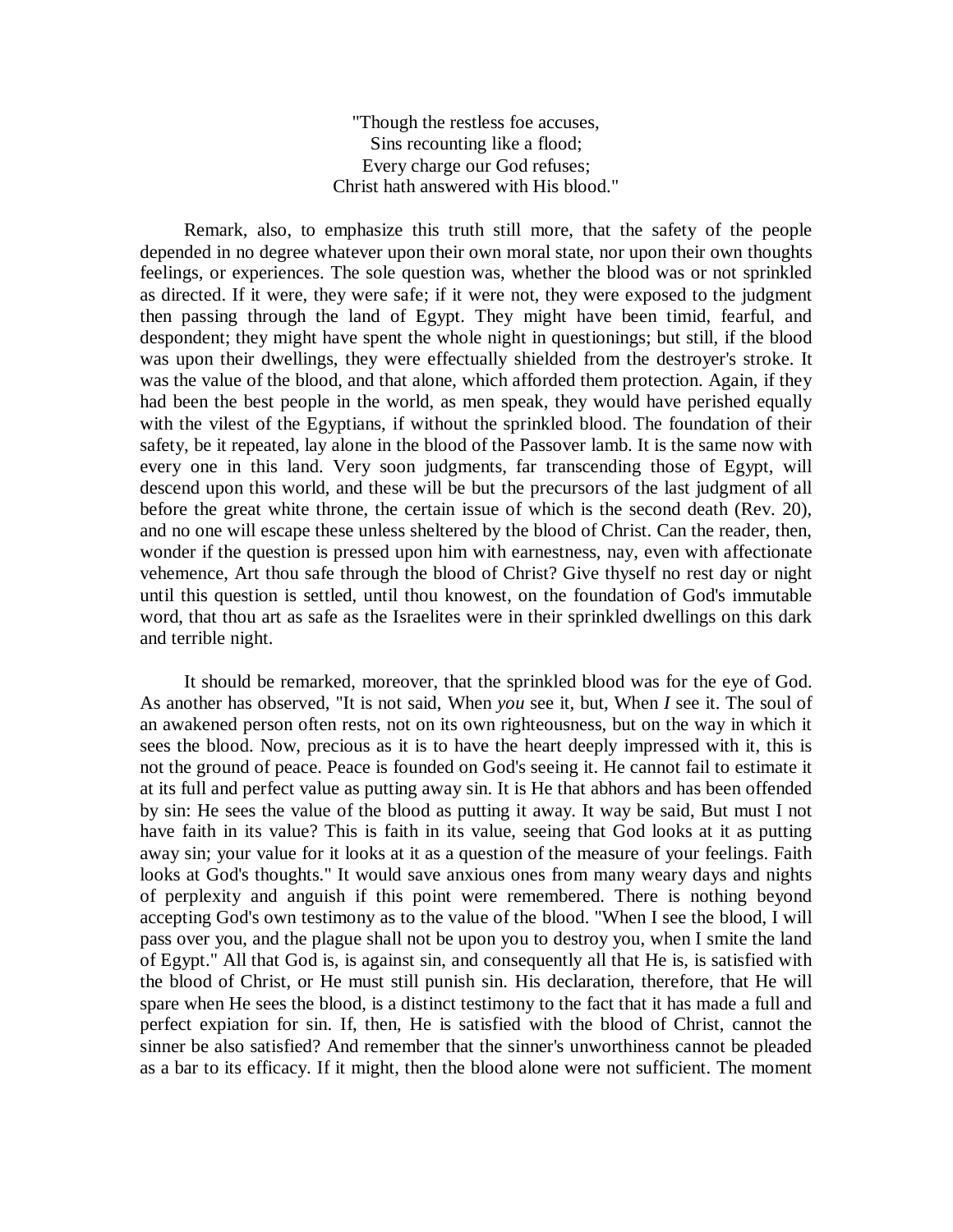God's eye rests upon the blood, His whole moral nature is satisfied; and He as righteously spares those who are under its protection and value, as He smites the Egyptians.

The question, however, may be preferred, In what way can we now be brought under the efficacy of the blood of Christ? The Israelites were brought under the shelter of the blood of the passover lamb through faith. They received the message, believed its import, sprinkled the blood according to the directions given, and were thus secured against the judgment-stroke. It is simpler now. The glad tidings of redemption through the blood of Christ are proclaimed, the message is received; and immediately it is received, the eye of God beholds the soul under all its efficacy and value. Every one, therefore, who believes in the Lord Jesus Christ is delivered from the wrath to come. Peace with God is thus founded upon the blood of Christ. For "the blood signified the moral judgment of God, and the full and entire satisfaction of all that was in His being. God, such as He was, in His justice, His holiness, and His truth, could not touch those who were sheltered by that blood. Was there sin? His love towards His people had found the means of satisfying the requirements of His justice; and at the sight of that blood, which answered everything that was perfect in His being, He passed over it consistently with His justice, and even His truth." Peace with God, therefore, we repeat, is based upon the blood of Christ.

There is yet another thing. The passover lamb, whose blood had been sprinkled upon the dwellings of Israel, was to be eaten, and eaten in a special manner with its accompaniments, and in a prescribed attitude. Each of these points has its own interest and instruction. "They shall eat the flesh in that night, roast with fire." It must not be eaten "raw, nor sodden at all with water, but roast with fire; his head with his legs, and with the purtenance thereof." (v. 9.) Fire is a symbol of the holiness of God applied in judgment; and hence the lamb on which they fed told, in figure, that Another had borne the fire of judgment, passed through it, on their behalf. "Roast with fire" speaks thus of Christ who bore our sins in His own body on the tree, and was made sin for us, when He was exposed to the full, unsparing, and searching action of fire — God's judgment against sin. If therefore He spared His people, it was only on the ground of Another bearing what was their righteous due. What love then was expressed in delivering up His Son to such a death! Well might the Spirit of God say, He *spared not* His own Son, when He devoted Him to receive the stroke of the sinner's judgment.

> "To us, our God His love commends, When by our sins undone; That He might spare His enemies, He would not spare His Son."

And how gratefully must the children of Israel have fed upon this lamb roast with fire. If their eyes were opened they would surely say, "The blood of this victim is screening us from the awful judgment which is falling upon the Egyptians; the flesh we are eating has passed through the fire, to which we otherwise must have been exposed." And the thought, as they expressed it, could not fail to move their hearts to thanksgiving and praise to Him who had in His grace provided such a mode of escape and safety.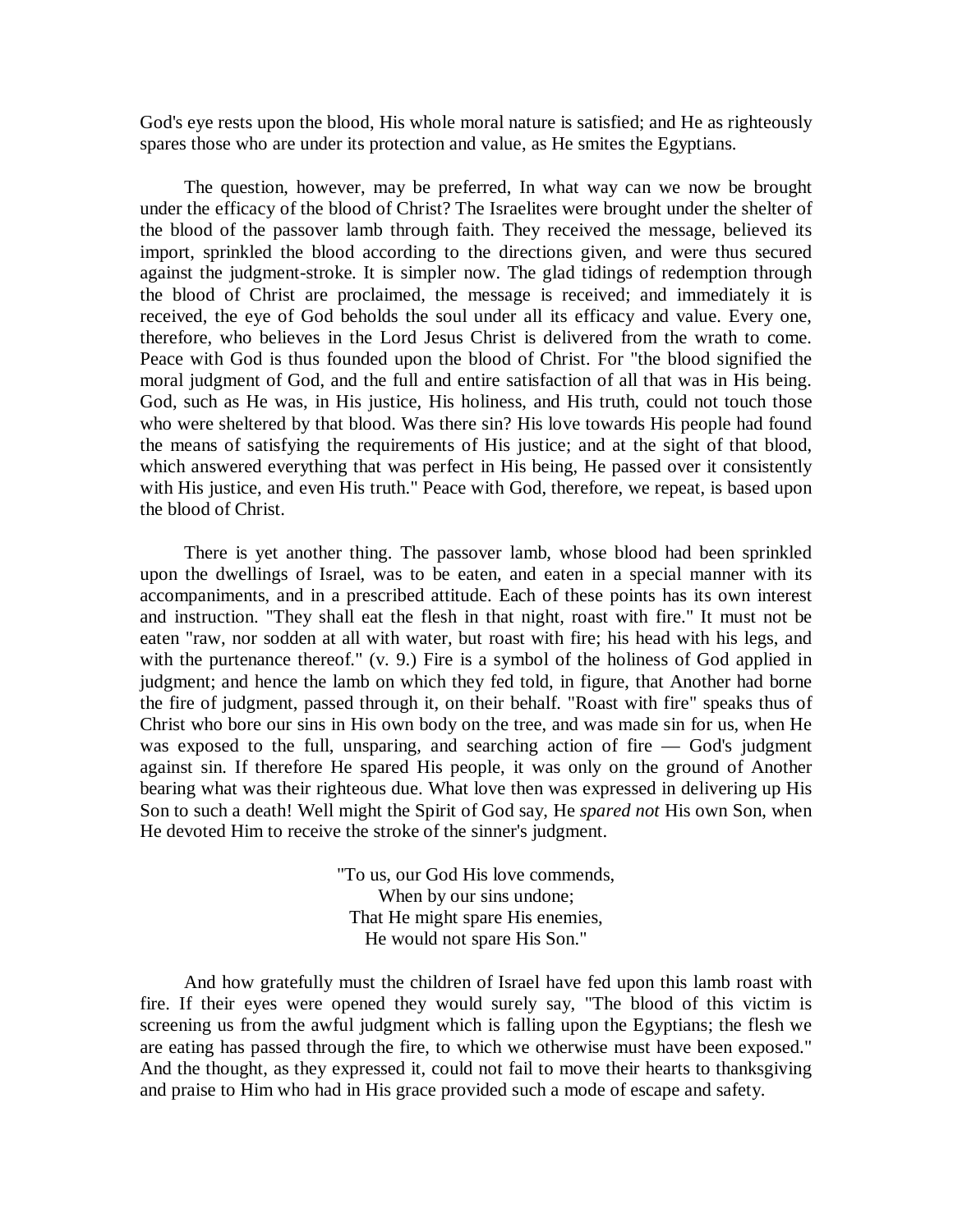Two things were to accompany the eating of the lamb — unleavened bread and bitter herbs. Leaven is a type of evil, and hence the unleavened bread speaks, as on the one hand of the absence of evil, so on the other of purity and holiness. The apostle Paul speaks of the unleavened bread of sincerity and truth. This may be entered into more fully when we speak more at large of the feast of unleavened bread associated with the passover. (vv. 14-20.) It will suffice now to have marked its character. "Bitter herbs" represent the effect of entering into the sufferings of Christ in our behalf; repentance, self-judgment in the presence of God. These two things therefore portray the state of soul in which alone we can truly feed upon the lamb roast with fire. And it is beautiful to notice, how that the One who has borne the righteous judgment of God against their sins now becomes the food of His people. Remark, too, that nothing was to be left until the morning. Should there be any remaining it was to be burnt with fire. (v. 10.) The same direction was given afterwards for most of the sacrifices that were to be eaten. (See Leviticus 7: 15.) This was a provision undoubtedly against the danger of its being consumed as common food. It could only be eaten in association with the judgment through which it had passed. "The flesh" of Christ cannot be eaten except in the apprehension of His death. So here on the passover night, together with the morning, when the judgment had passed, they might forget the import of the lamb roast with fire; but the direction to burn what was left would recall its character, as well as prevent its degradation to common food. It was only around the passover table that they could properly feed upon the passover lamb.

Their attitude was to be in harmony with the position into which they had been brought. "And thus shall ye eat it; with your loins girded, your shoes on your feet, and your staff in your hand; and ye shall eat it in haste; it is the Lord's passover." (v. 11) All bespeaks the character to be assumed consequent upon their redemption — for they were about to leave Egypt for ever to march through the wilderness as pilgrims to their promised inheritance. Their loins were girded — in readiness for service, detached from the scene in which they had so long been held as captives, so that nothing might detain or impede them when the signal for the journey should be given; their shoes on their feet prepared, shod for the march; their staff in their hand — the sign of their pilgrim character, for they were quitting what had been their home, to become strangers in the wilderness; and they were to eat the passover in haste — for they knew not at what moment the summons might be given, and hence they were to be ready — watching and ready. A true picture of the believer's attitude in this world. Would that we all more entirely answered to it! Again and again are we exhorted to have our loins girded; and to have our feet shod with the preparation of the gospel of peace (Eph. 6) is necessary if we would have on the whole armour of God. To maintain indeed the pilgrim character belongs to one of the first lessons of our Christian life, seeing that this is not our rest; and to be in the attitude of waiting for Christ belongs to our expectation of His return. This is true, but it is another thing to ask if these things characterize believers now as they should. What we need is a deeper sense of the character of the scene through which we are passing — that it is a judged scene, that God has already judged it in the death of Christ. "Now," said He, "is the judgment, of this world." Having the sense of this in our souls, we shall have no temptation to linger in it; but as true pilgrims, with our loins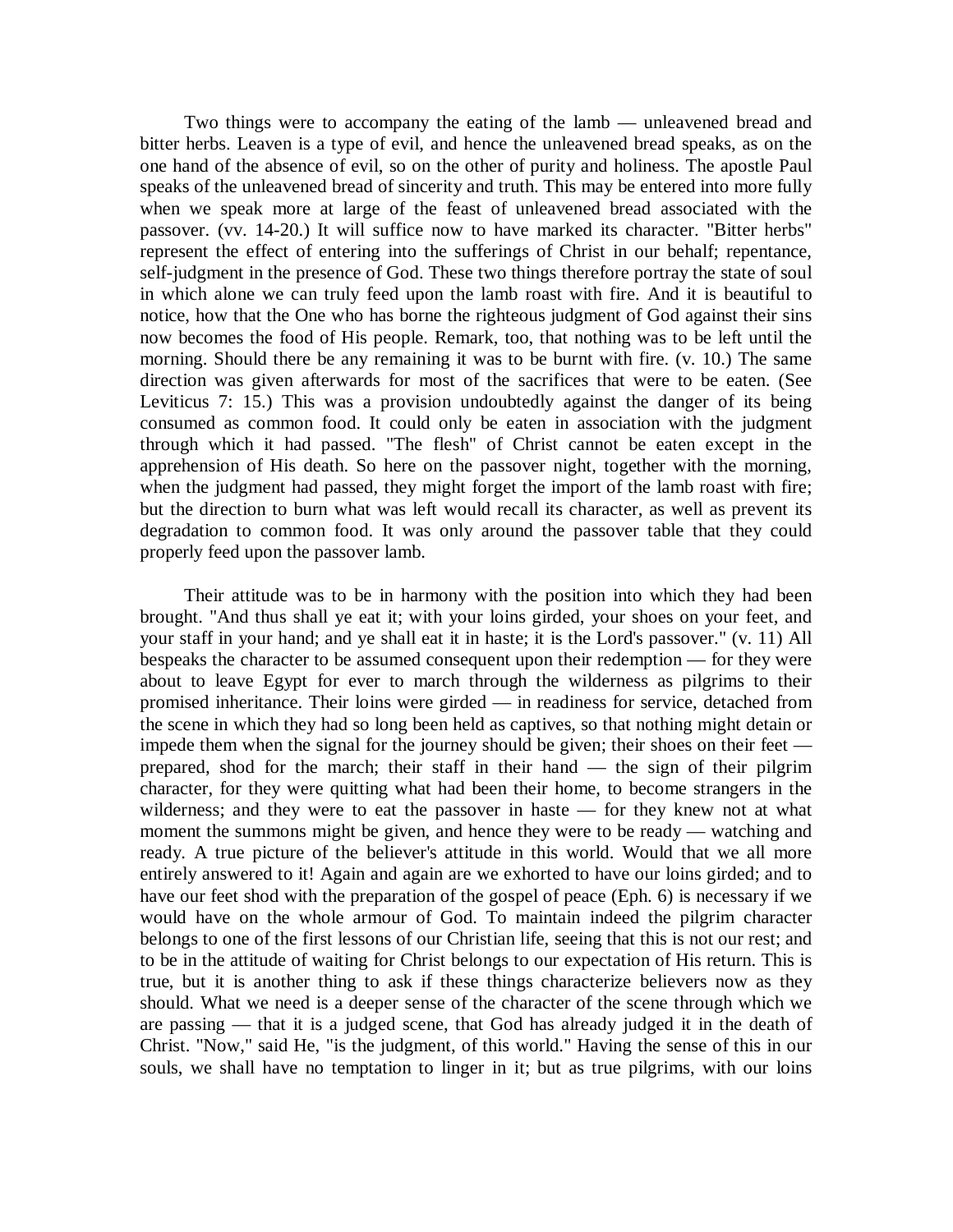girded about, and our lights burning, we should ourselves be like unto men that wait for their Lord. (Luke 12: 35, 36.)

The feast of unleavened bread is appointed in connection with the passover. (vv. 14-20.) It was not kept in the land of Egypt, for on the same night that God smote the firstborn the children of Israel commenced their journey. But the connection is preserved to show its true typical significance. It is the same in 1 Cor. 5, "Christ our Passover is sacrificed for us: therefore let us keep the feast, not with old leaven, neither with the leaven of malice and wickedness; but with the unleavened bread of sincerity and truth." (vv. 7, 8.) Leaven, as before explained, is a type of evil — evil which spreads and assimilates the mass through which it spreads to its own character. "A little leaven leaveneth the whole lump." (1 Cor. 5: 6.) To eat unleavened bread therefore will signify separation from evil — practical holiness. Mark, too, that the feast was to last for seven days — i.e. a complete period of time. The lesson, then, in its interpretation is that holiness is incumbent upon all who are sheltered by the blood of the Paschal Lamb throughout the entire period of their lives on earth. This is the import of the connection of the feast with the passover. If we are saved by the grace of God through the sprinkled blood of Christ, our wretched hearts might reason — we might indulge in sin that grace may abound. "No!" says the Spirit of God, "but as soon as you are under the value of the death of Christ, you are under the responsibility to be separate from evil." God thus looks for an answer in us, in our walk and conversation, to what He is, and to what He has done for us. It was to enforce this truth that the Israelites were enjoined to keep this feast "by an ordinance for ever;" first, indeed, to remind them that God had on this self-same day brought their armies out of the land of Egypt, and then to teach them the obligations under which they were thereby brought to maintain a walk in accordance with their new position. And may we not add that believers of the present day need to have this obligation recalled to their minds? The one thing to be pressed upon the consciences of all now is the responsibility of keeping this feast of unleavened bread. Looseness of walk, evil associations, and worldliness, are ruining on all sides the testimony of God's people. "They are not of the world, even as I am not of the world. Sanctify them through Thy truth: Thy word is truth." (John 17: 16, 17.) May this prayer of our blessed Lord be more manifestly answered in the increasing separation and devotedness of His people!

From the 21st to the 28th verse the account is given of the assembling of the elders by Moses to receive the directions already considered. The people on hearing the message "bowed the head, and worshipped. And the children of Israel went away, and did as the Lord had commanded Moses and Aaron, so did they." (vv. 27, 28.) One interesting particular is added. Provision is made to keep the children instructed as to the meaning of the passover (vv. 26, 27); and thus from generation to generation the account should be transmitted of the Lord's delivering grace and power when He smote the Egyptians.

The Lord having thus marked off His people in His grace, and secured their exemption from judgment through the sprinkled blood, proceeds to smite Egypt as He had declared.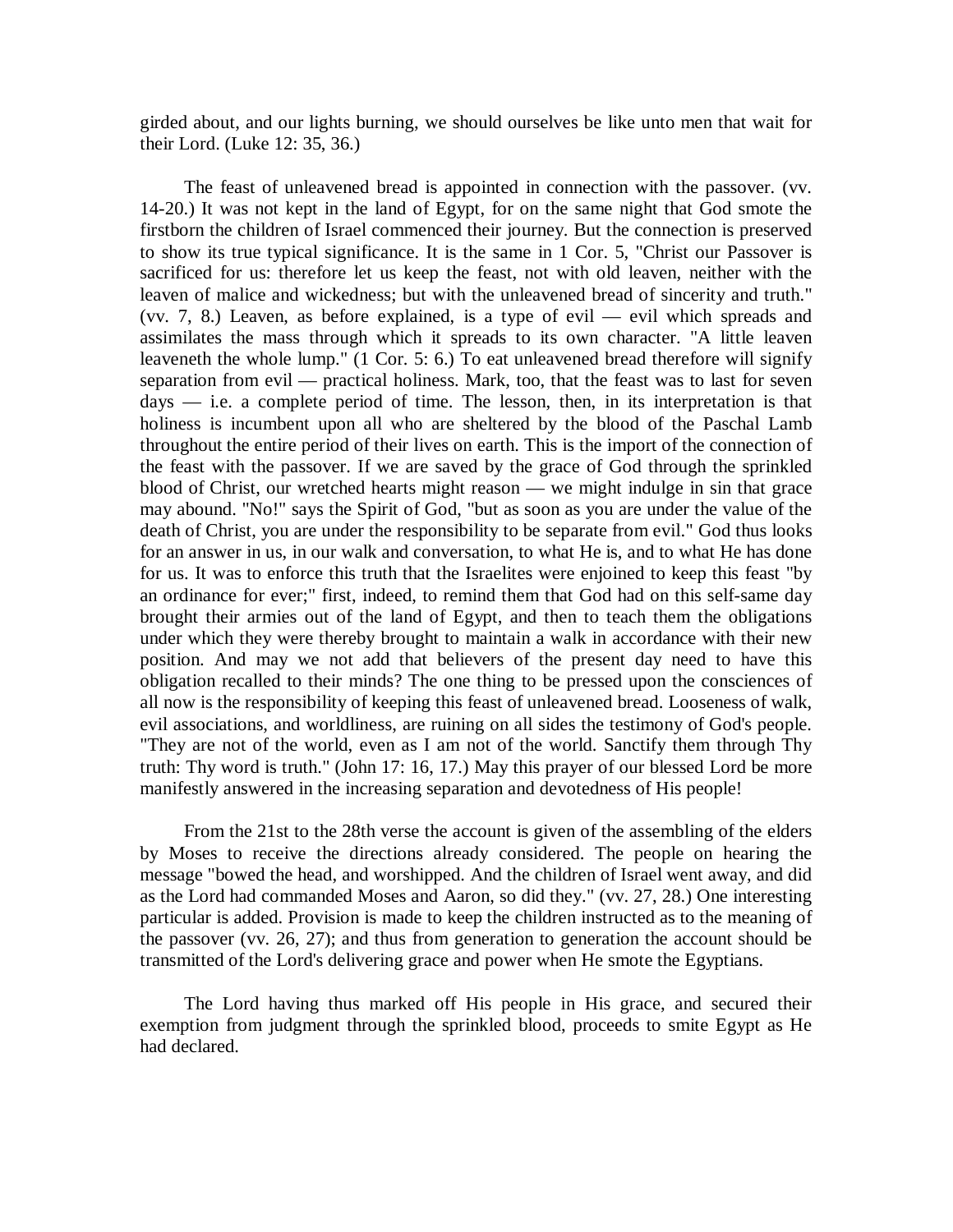"And it came to pass, that at midnight the LORD smote all the firstborn in the land of Egypt, from the firstborn of Pharaoh that sat on his throne, unto the firstborn of the captive that was in the dungeon; and all the firstborn of cattle. And Pharaoh rose up in the night, he, and all his servants, and all the Egyptians; and there was a great cry in Egypt; for there was not a house where there was not one dead.

"And he called for Moses and Aaron by night, and said, Rise up, and get you forth from among my people, both ye and the children of Israel; and go, serve the LORD, as ye have said. Also take your flocks and your herds, as ye have said, and be gone; and bless me also. And the Egyptians were urgent upon the people, that they might send them out of the land in haste; for they said, We be all dead men. And the people took their dough before it was leavened, their kneading-troughs being bound up in their clothes upon their shoulders. And the children of Israel did according to the word of Moses; and they borrowed of the Egyptians jewels of silver, and jewels of gold, and raiment: and the LORD gave the people favour in the sight of the Egyptians, so that they lent unto them [such things as they required]: and they spoiled the Egyptians." (vv. 29-36.)

The blow, so long threatened, but delayed in long-suffering and mercy, at length fell, and fell with crushing effect upon the whole land; for "the Lord smote all the firstborn in the land of Egypt, from the firstborn of Pharaoh that sat on his throne, unto the firstborn of the captive that was in the dungeon; and all the firstborn of cattle." The hearts of all were wrung with anguish under this sore and bitter stroke, darkening every home in the land, "and there was a great cry in Egypt; for there was not a house where there was not one dead." Pharaoh's stubborn heart was reached, and for the moment bowed before the manifest judgment of God. He "rose up in the night, he, and all his servants, and all the Egyptians;" and sending for Moses and Aaron, bid them depart. He made no conditions now, but granted all they had claimed, and even sought a blessing at their hands. His people went further, and were urgent to send the children of Israel away; for they said, "We be all dead men." Hence, too, when asked they gave them anything and everything they desired, and thus, according to the word or the Lord, "they spoiled the Egyptians."

"And the children of Israel journeyed from Rameses to Succoth, about six hundred thousand on foot, that were men, beside children. And a mixed multitude went up also with them; and flocks, and herds, even very much cattle. And they baked unleavened cakes of the dough which they brought forth out of Egypt, for it was not leavened; because they were thrust out of Egypt, and could not tarry, neither had they prepared for themselves any victual.

"Now the sojourning of the children of Israel, who dwelt in Egypt, was four hundred and thirty years. And it came to pass at the end of the four hundred and thirty years, even the selfsame day it came to pass, that all the hosts of the LORD went out from the land of Egypt. It is a night to be much observed unto the LORD for bringing them out from the land of Egypt: this is that night of the LORD to be observed of all the children of Israel in their generations. (vv. 37-42,)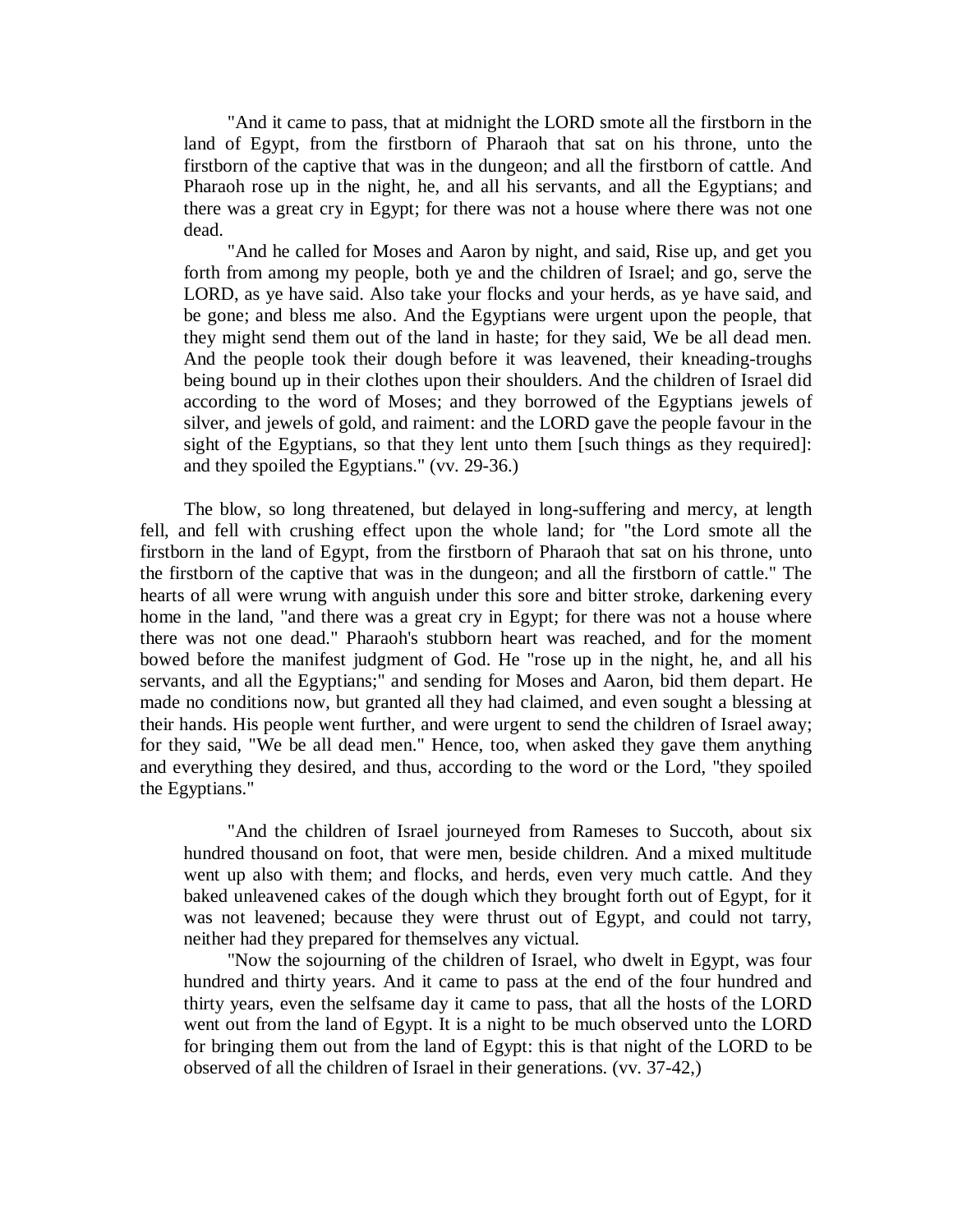God thus emancipated His people from the thraldom of Egypt; and they took the first stage of their journey from Rameses to Succoth, about six hundred thousand on foot that were men, beside children. But, alas! they were not alone. They were accompanied by a "mixed multitude." This has been the bane of the people of God in every age; source of their weakness, failure, and at times of open apostacy. Paul warns the believers of his day of this special danger (1 Cor. 10); as also Peter (2 Peter 2) and Jude. The church at the present moment is likewise afflicted; nay, it would be hardly too much to say that the church in one aspect is composed of this "great mixture." Hence the importance of the apostle's words to Timothy, "The foundation of God standeth sure, having this seal, The Lord knoweth them that are His. And, Let every one that nameth the name of Christ" *(Lord,* it should be) "depart from iniquity. But in a great house there are not only vessels of gold and of silver, but also of wood and of earth; and some to honour, and some to dishonour. If a man therefore purge himself from these, he shall be a vessel unto honour, sanctified, and meet for the master's use, prepared unto every good work." (2 Tim. 2: 19- 21.) Their departure was in haste, for they were thrust out of Egypt, and could not tarry, neither had they prepared for themselves any victual. No! they were cast wholly on God. He had separated them off from the Egyptians, sheltered them by the blood of the Lamb, and now it was His care to lead them forth and to provide them food by the way. Leaven must not be brought out with them.

> "Rise, my soul, thy God directs thee, Stranger hands no more impede; Pass thou on, His hand protects thee, Strength that has the captive freed. Is the wilderness before thee, Desert lands where drought abides Heavenly springs shall there restore thee, Fresh from God's exhaustless tides."

For centuries God's eye had been upon this moment (see Genesis 15: 13, 14); and on the self-same day — the day He had before ordained — His people went forth. They have not as yet crossed the Red Sea; but in the statement that "all the hosts of the Lord went out from the land of Egypt," the Spirit of God anticipates their full and perfect deliverance. The blood that sheltered was the foundation of their complete redemption. It is no wonder therefore that it is added that the night of their exodus was to be much observed unto the Lord, and indeed to be held in perpetual remembrance. It was to be observed, remark, unto the Lord, in order to bring continually before their minds the source of that delivering grace and power which had brought them out of Egypt. So now in another way. In the same night in which the Lord Jesus was betrayed He took bread and gave thanks, instituting for His people the precious memorial of His death; so that as often as we eat the bread, and drink the cup, we might show forth the Lord's death until He come. Throughout the whole of our pilgrimage He would have us to remember Him — to remember Him on that "dark, betrayal night," when, as our Passover, He was sacrificed for us.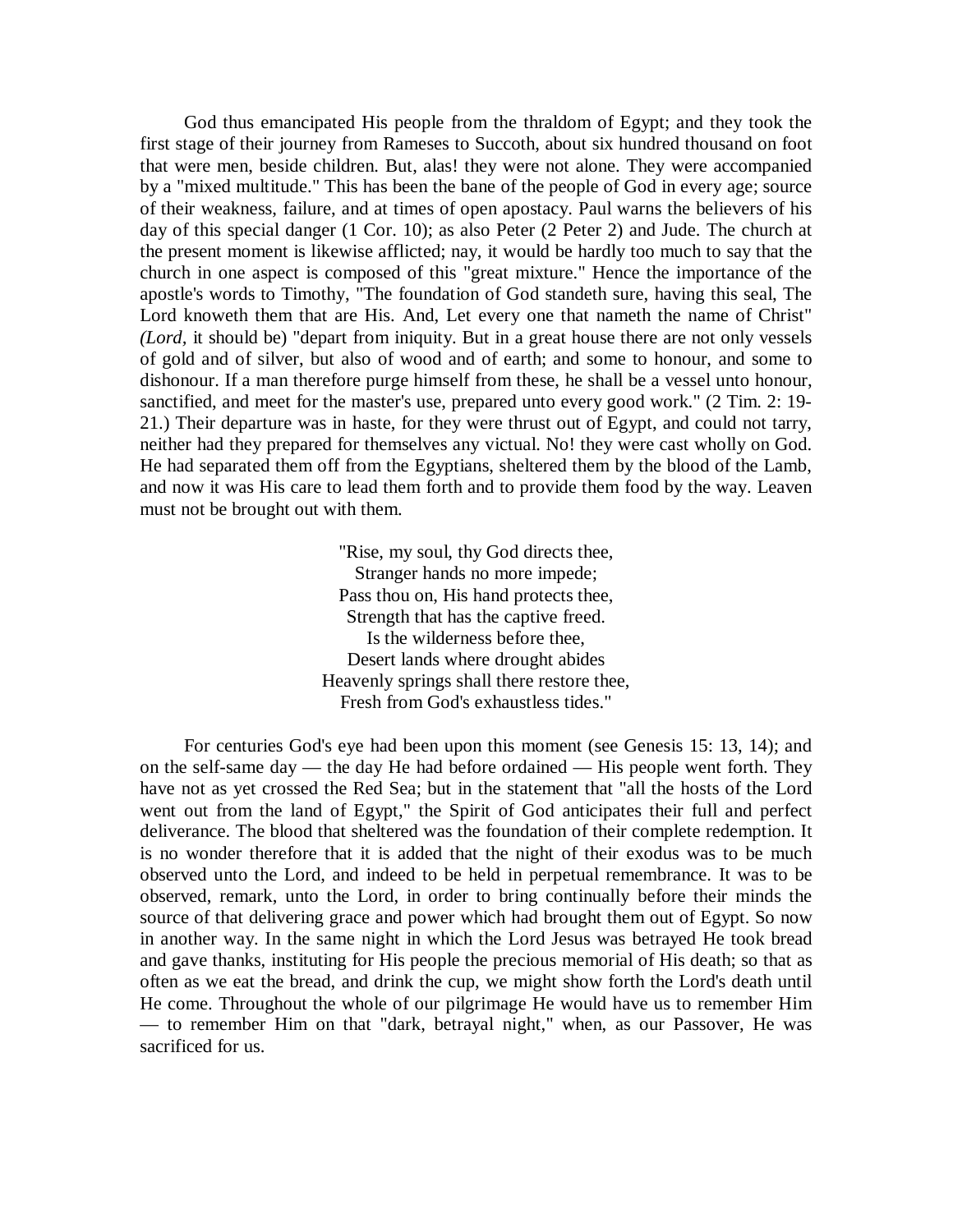The chapter concludes with "the ordinance of the passover," which contains mainly two things. First, as to the persons who might partake of it: "There shall no stranger eat thereof: but every man's servant that is bought for money, when thou hast circumcised him, then shall he eat thereof. A foreigner and an hired servant shall not eat thereof." Again, "All the congregation of Israel shall keep it. And when a stranger shall sojourn with thee, and will keep the passover to the Lord, let all his males be circumcised, and then let him come near and keep it; and he shall be as one that is born in the land: for no uncircumcised person shall eat thereof." (vv. 43-45, 47, 48.) There were then three classes who might keep the passover. (1) The Israelites, (2) Their servants bought with money, and (3) The stranger sojourning with them. But the condition for all these alike was circumcision. None could have a place at the passover table unless they had been circumcised. Only thus could they be brought within the terms of the covenant which God had made with Abraham (see Gen. 17: 9-14), and on the ground of which He was now acting in bringing them out of Egypt, and taking them to Himself for a people. Circumcision is a type of death to the flesh, and has its antitype, as to the thing signified, in the death of Christ. Thus Paul writes to the Colossians, "In whom also ye are circumcised with the circumcision made without hands, in putting off the body of the sins of the flesh by the circumcision of Christ; buried with Him in baptism, wherein also ye are risen with Him through the faith of the operation of God, who hath raised Him from the dead." (Col. 2: 11, 12.) Unless therefore all these specified classes were brought on to the ground of the covenant, they could not enjoy the privilege of this most blessed feast — a feast which derived all its meaning from the blood-shedding of the Paschal Lamb. It is exceedingly interesting to notice the special provision made for two of these classes. The Israelites, as such, were entitled to the passover, if they were circumcised. But outside of these were two other classes. A hired servant might not, but a servant bought with money might, if circumcised, be at the feast. It should be remembered that this feast possessed essentially a household character. Hence a servant bought with money became, as it were, incorporated with the family, an integral part of the household, and on this account was included. But a hired servant had no such place or standing, and was consequently excluded. In the "stranger sojourning with thee," we may see a promise of grace to the Gentiles, when the middle wall of partition should be broken down, and the gospel be proclaimed to the whole world.

Then, lastly, there is a provision as to the lamb itself. In one house shall it be eaten: thou shalt not carry forth ought of the flesh abroad out of the house; *neither shall ye break a bone thereof."* (v. 46.) Both the meaning of the type, and the unity of the household, or of Israel, if the whole congregation be considered, would have been lost if this injunction had been disregarded. The blood was upon the dwelling, and the passover lamb was only for those under the shelter of the blood — for no other, and thus it must not be carried forth out of the house. The sprinkled blood is an indispensable condition for feeding on the lamb roast with tire. Neither must a bone be broken, because it was a type of Christ. Hence John says, "These things were done, that the Scripture should be fulfilled, A bone of Him shall not be broken." (John 19: 36.) It is clear therefore that Christ was before the mind of the Spirit in the paschal lamb; and very blessed is it for us as we read the narrative when we have fellowship with His own thoughts and discern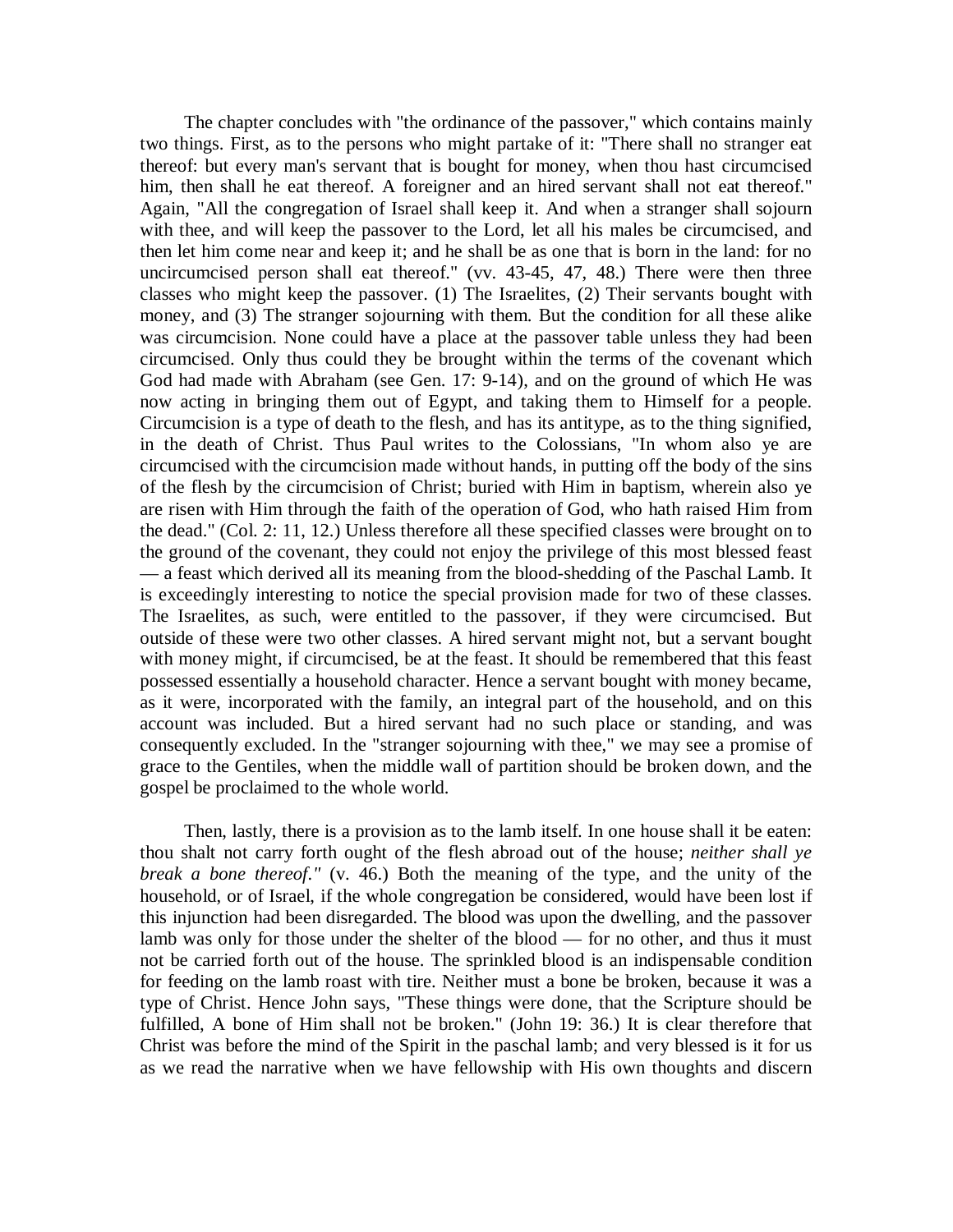nothing but Christ. May He anoint our eyes ever more fully, that Christ alone may fill the vision of our souls as we read His words!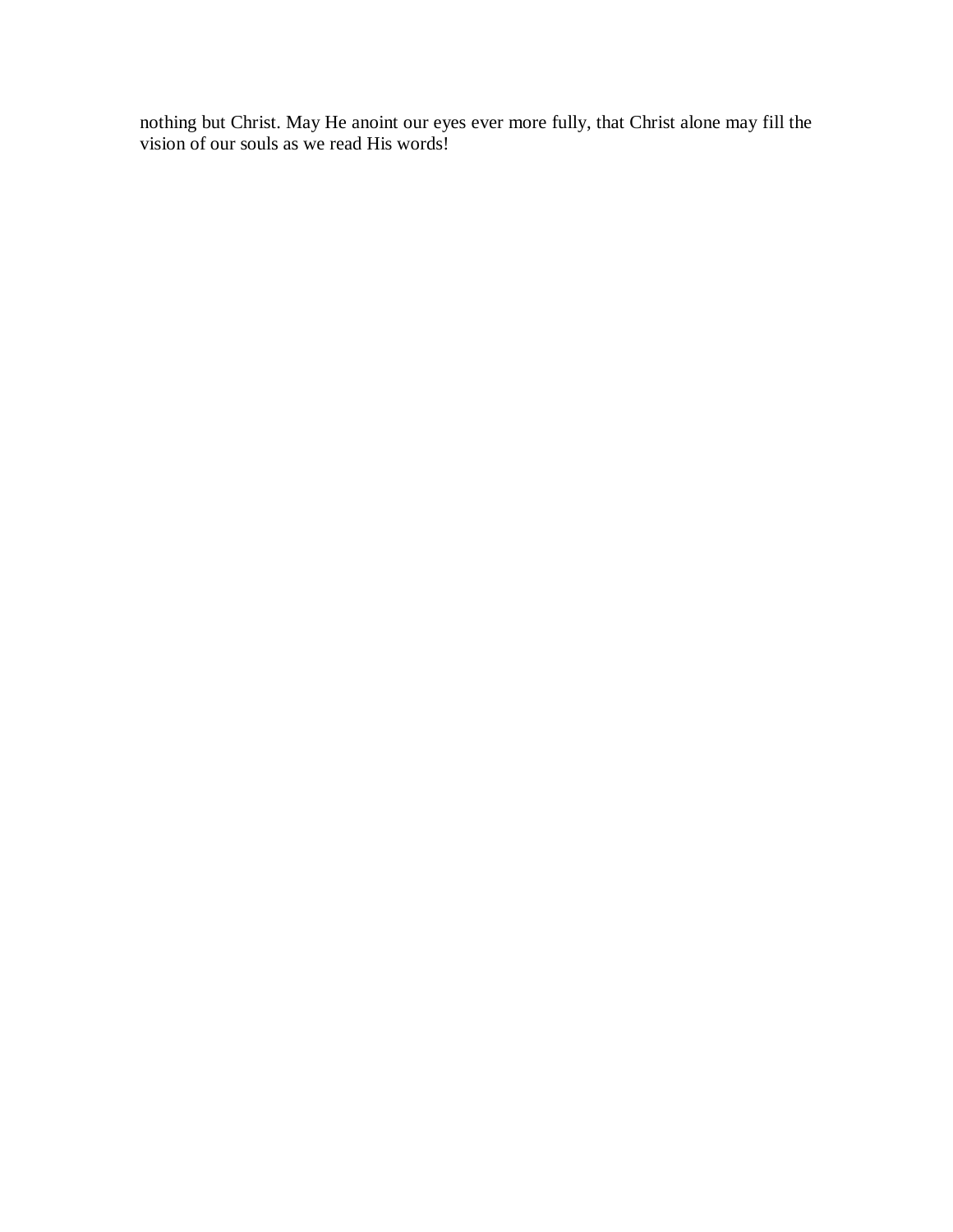## CHAPTER 7.

## GOD'S CLAIMS.

#### EXODUS 13.

THE narrative of the exodus from Egypt is suspended to bring in certain consequences — responsible consequences for the children of Israel — consequences which flowed from their redemption out of the land of Egypt. For although they are still in the land, the teaching of the chapter is founded upon their having been brought out, and is indeed anticipative of their being in Canaan. If God acts in grace for His people, He thereby establishes claims upon them, and it is these claims that are here unfolded. A redeemed people become the property of the Redeemer. We thus read, "Ye are not your own; for ye are bought with a price." (1 Cor. 6: 19, 20.) It is on the same principle that the Lord here speaks unto Moses, saying, "Sanctify unto me all the firstborn, whatsoever openeth the womb among the children of Israel, both of man and of beast: it is mine." (v. 1.) But another thing is introduced in this connection. The feast of unleavened bread was enjoined in the last chapter immediately after the sprinkling of the blood. That was to show that the two things — shelter by the blood, and the obligation of a holy life — can never be separated. It is now given again, with instructions for its observance when the Lord should have brought them into the land of the Canaanites, (v. 5), in connection with the sanctification of the firstborn.

"And Moses said unto the people, Remember this day, in which ye came out from Egypt, out of the house of bondage. for by strength of hand the Lord brought you out from this place: there shall no leavened bread be eaten. This day came ye out, in the month Abib.

"And it shall be, when the Lord shall bring thee into the land of the Canaanites, and the Hittites, and the Amorites, and the Hivites, and the Jebusites, which He sware unto thy fathers to give thee, a land flowing with milk and honey, that thou shalt keep this service in this month. Seven days thou shalt eat unleavened bread, and in the seventh day shall be a feast to the Lord. Unleavened bread shall be eaten seven days: and there shall no leavened bread be seen with thee; neither shall there be leaven seen with thee in all thy quarters. And thou shalt show thy son in that day, saying, This is done because of that which the Lord did unto me when I came forth out of Egypt. And it shall be for a sign unto thee upon thine hand, and for a memorial between thine eyes; that the Lord's law may be in thy mouth: for with a strong hand hath the Lord brought thee out of Egypt. Thou shalt therefore keep this ordinance in his season from year to year.

"And it shall be, when the Lord shall bring thee into the land of the Canaanites, as He sware unto thee and to thy fathers, and shall give it thee, that thou shalt set apart unto the Lord all that openeth the matrix, and every firstling that cometh of a beast which thou hast; the males shall be the Lord's. And every firstling of an ass thou shalt redeem with a lamb; and if thou wilt not redeem it, then thou shalt break his neck: and all the firstborn of man among thy children shalt thou redeem.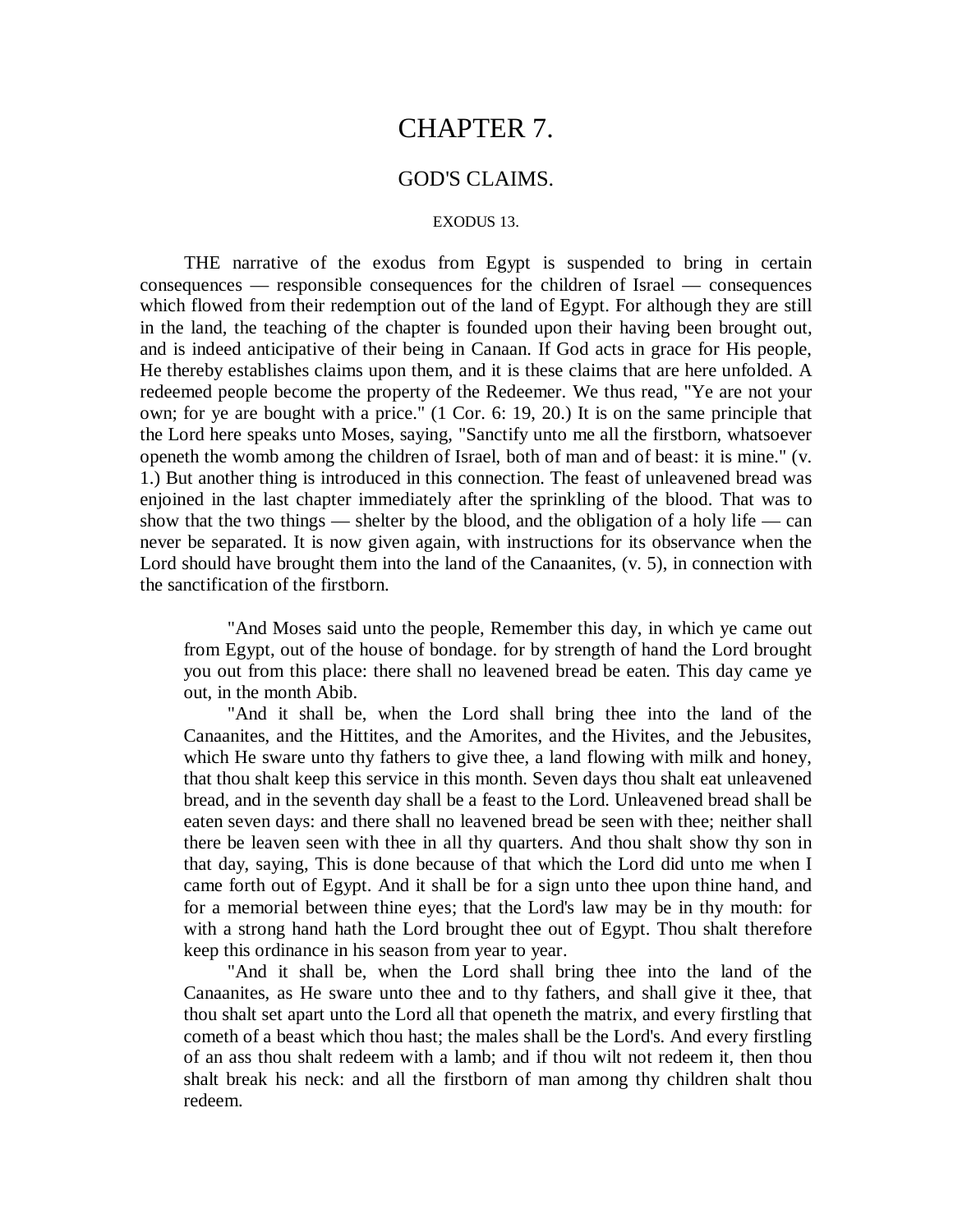"And it shall be, when thy son asketh thee in time to come, saying, What is this? that thou shalt say unto him, By strength of hand the Lord brought us out from Egypt, from the house of bondage: and it came to pass, when Pharaoh would hardly let us go, that the Lord slew all the firstborn in the land of Egypt, both the firstborn of man, and the firstborn of beast: therefore I sacrifice to the Lord all that openeth the matrix, being males; but all the firstborn of my children I redeem. And it shall be for a token upon thine hand, and for frontlets between thine eyes: for by strength of hand the Lord brought us forth out of Egypt." (vv. 3-16.)

Two or three remarks may be added upon the feast of unleavened bread to include the additional particulars here given. It was to be connected for ever with the remembrance of two things. First, with the day of their redemption. "Remember this day, in which ye came out from Egypt, out of the house of bondage." (v. 3.) The Lord would ever have His people remember the day of their deliverance, the day in which they were brought out of darkness into light, out from under the judgment due to their sins into the perfect favour of God in Christ. Secondly, they were not to forget the source of their deliverance. "For by strength of hand the Lord brought you out from this place." (v. 3.) To Him alone had they been indebted. No other arm could have riven their fetters, smitten their oppressor, protected them from the destroyer, and given them deliverance. He alone could have ransomed them from the hand of the enemy. Thus the Lord Jesus read, "The Spirit of the Lord is upon me, because He hath anointed me to preach the gospel to the poor; He hath sent me to heal the broken-hearted, to preach deliverance to the captives, and recovering of sight to the blind, to set at liberty them that are bruised, to preach the acceptable year of the Lord." (Luke 4: 18, 19) It is therefore exceedingly significant to find that, immediately upon these two things being recalled to their minds, it is added, "There shall no leavened bread be eaten." If the Lord acts for His people, it is to redeem them from all iniquity, and purify unto Himself a peculiar people, zealous of good works. (Titus 2: 14.) Since He is holy, He looks for holiness in His redeemed, and throughout the complete period (seven days) of their lives. No leaven must be seen in any of their quarters. Not only so; but upon every recurring festival the father was instructed to teach his son the significance of the feast. Responsible for his children, he must carefully explain to them why no leaven could be permitted. It would be inconsistent with the ground of redemption on which he stood. "This is done," he should say, "because of that which the Lord did unto me when I came forth out of Egypt. And it shall be for a sign unto thee upon thine hand," etc. (vv. 8, 9); and all this that the Lord's law might be in his mouth. Here is the secret, both of separation from evil and separation unto God. "Wherewithal shall a young man cleanse his way? By taking heed thereto according to Thy word." "Thy word have I hid in mine heart, that I might not sin against Thee." (Psalm 119: 9, 11) It is thus that believers now can truly keep the feast of unleavened bread, by heeding and obeying the word of God.

Thereon follow the directions for the sanctification of the firstborn. Devotedness, consecration, must also mark the redeemed, and will be ever a fruit of true separation; and hence the feast of unleavened bread precedes the setting apart of the firstborn. First, we may notice the exception to this general law. "Every firstling of an ass thou shalt redeem with a lamb; and if thou wilt not redeem it, then thou shalt break his neck: and all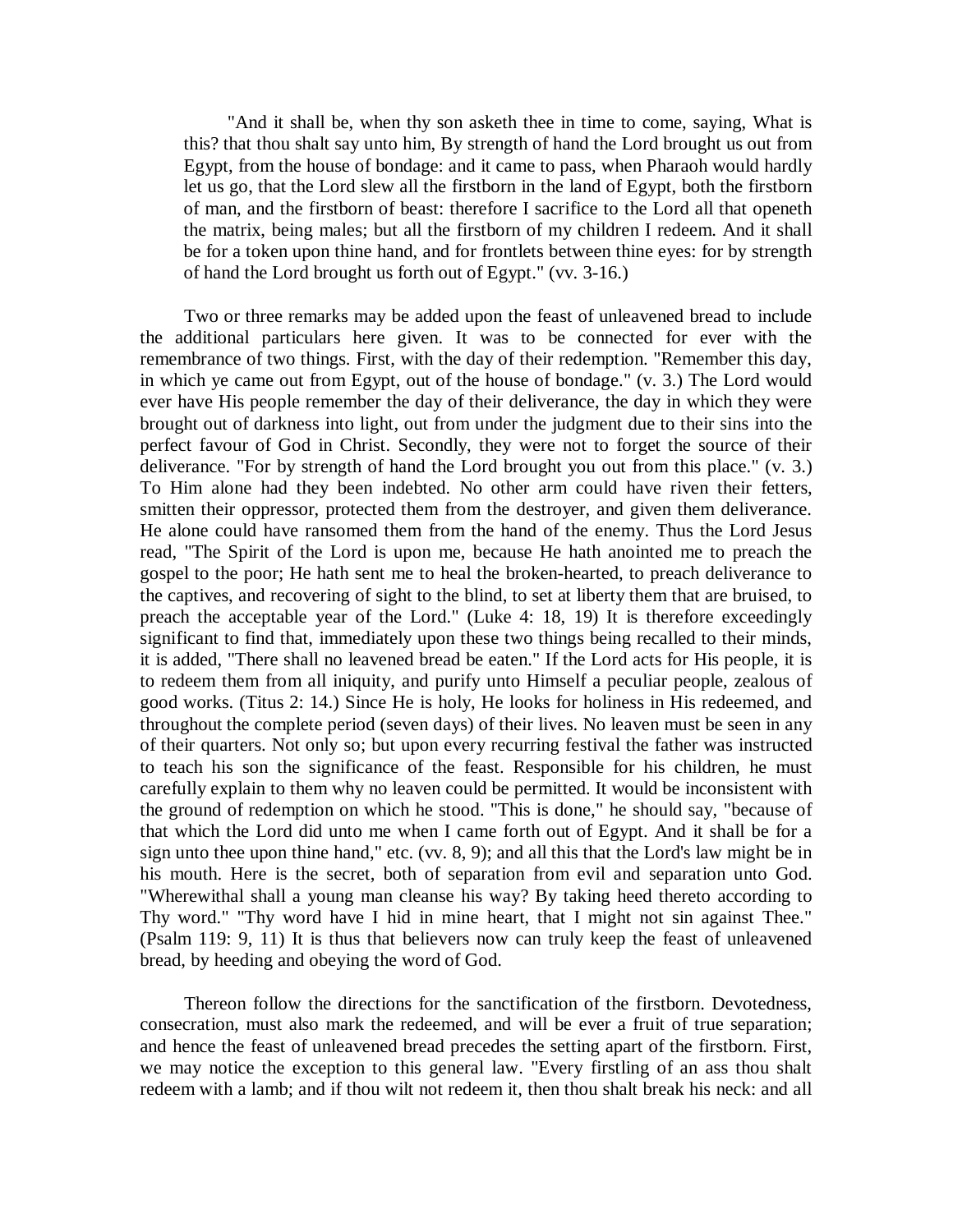the firstborn of man among thy children shalt thou redeem." (v. 13.) The conjunction of the firstling of an ass with the firstborn of man is most striking, and the more so that both alike were to be redeemed. There is also another thing. The firstling of the ass was to be redeemed with a lamb; the first-born of Israel were redeemed with a lamb on the passover night. Add, that the ass was to be destroyed if not redeemed, as the Israelites would surely have been when the Lord smote the Egyptians, and the parallel is complete. What then do we learn by it? That man, as he is born into the world, is classed with the firstling of an ass; that both alike are unclean, and as such doomed to destruction, unless redeemed with a lamb. Can anything be more humbling to the pride of the natural man? Boasting of what he is, and of his intellectual capacities, let him here behold the divine estimate of his condition. A more degrading comparison could not be made, and yet it is a comparison to which every believer readily sets his seal as divinely true. For that was our state by nature — lost and helpless — and we had surely perished if, in the riches of God's grace, we had not been redeemed by the blood of the Lamb. On the other hand, how it magnifies the grace of God in condescending to such as we were, in meeting us when in that state, bringing us to Himself, and associating us for ever with the Lamb by whom we have been redeemed! If by nature we could not have fallen lower, by grace we could not have been raised higher; for He has predestinated us "to be conformed to the image of His Son, that He might be the Firstborn among many brethren." (Rom. 8: 29.)

It is important to observe the ground on which God claimed the firstborn. It is expressly connected with the destruction of the firstborn in the land of Egypt. (v. 15.) As we have seen, Israel was spared on that dreadful night solely on the ground of the sprinkled blood of the slain lamb — on the ground of the death of another. It was therefore on the principle of substitution; and this in fact is the ground of God's claim in this chapter. If God spared the firstborn because of the Paschal Lamb, He thereafter claimed them as His own. It is so now. We belong to Him who has redeemed us, because He took our place, and bore our sins in His own body on the tree. He died for all, that they who live should not henceforth live unto themselves, but unto Him who died for them and rose again (2 Cor. 5: 15.) It is well to ask ourselves frequently if we are recognizing His claim — His claim upon us, upon all that we are, and upon all that we have? This truth also the father was to impress upon his son (vv. 14-16); for thereby he would be taught the Lord's claims upon him equally with his father — that both alike, as redeemed ones, owed their service to the Redeemer. It is an immense point gained when the believer looks upon himself and his family as belonging to the Lord. Whether they are individually owning that claim is another matter, and it cannot be pressed too much *that there is no salvation apart from individual faith;* but it is of great moment that the head of the household should continually remember that he and all his are the Lord's. Only then will he be able, by God's blessing, to bring up his children in the nurture and admonition of the Lord, to govern them for Him, and as in His sight; and it is only as the children perceive this truth that they will look upon parental rule as expressive of the authority of the Lord. Let believers, therefore, not weary in telling their children of the Lord's claims upon the ground of redemption.

The narrative is now resumed.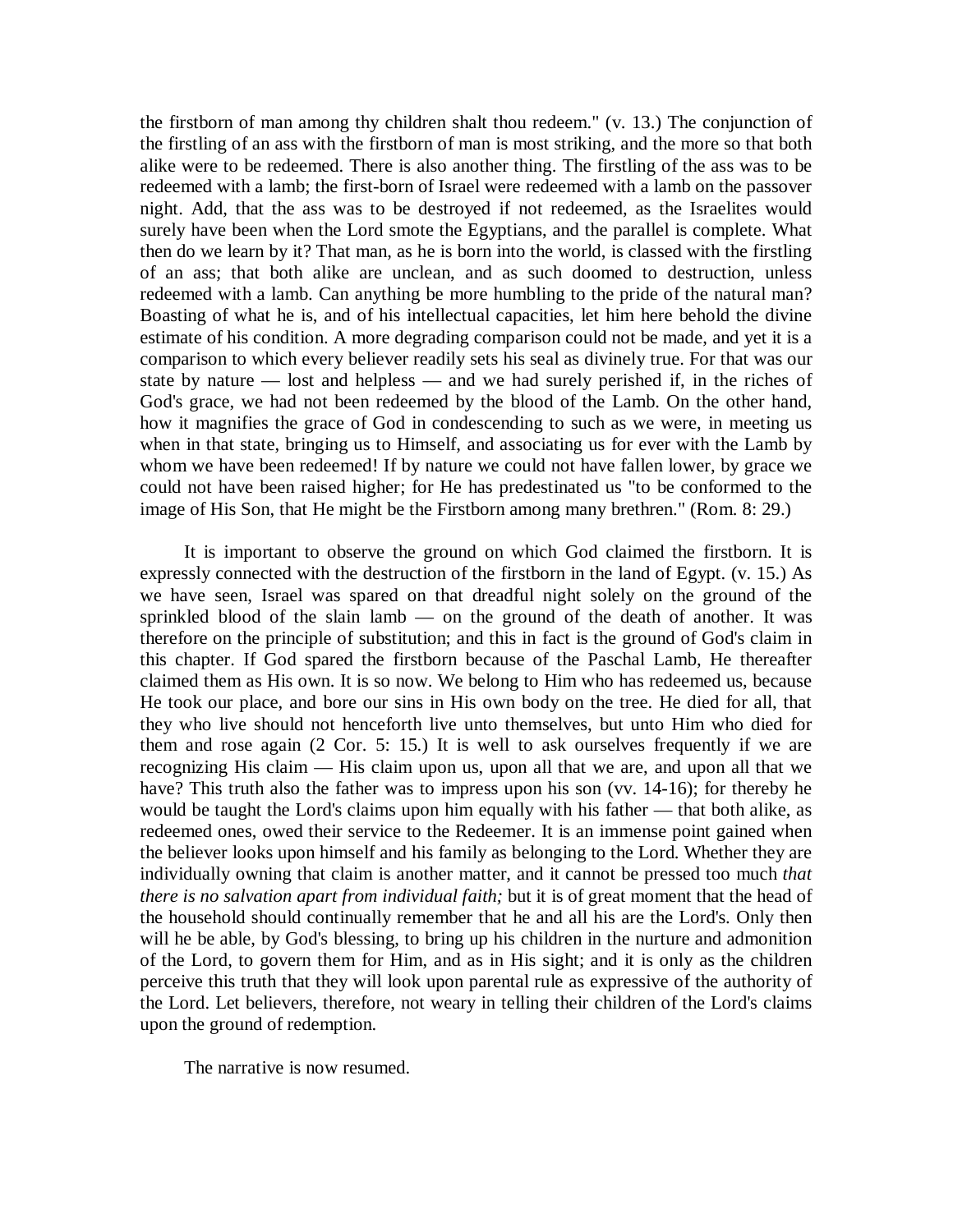"And it came to pass, when Pharaoh had let the people go, that God led them not through the way of the land of the Philistines, although that was near; for God said, Lest peradventure the people repent when they see war, and they return to Egypt. But God led the people about, through the way of the wilderness of the Red Sea. And the children of Israel went up harnessed out of the land of Egypt. And Moses took the bones of Joseph with him; for he had straitly sworn the children of Israel, saying, God will surely visit you; and ye shall carry up my bones away hence with you. And they took their journey from Succoth, and encamped in Etham, in the edge of the wilderness. And the Lord went before them by day in a pillar of a cloud, to lead them the way; and by night in a pillar of fire, to give them light; to go by day and night: He took not away the pillar of the cloud by day, nor the pillar of fire by night, from before the people." (vv. 17-22.)

The first thing this part of our chapter brings before us is God choosing the way for His people through the wilderness. If He lead His people out into the wilderness, He will undertake for them in every respect; He will expect nothing from them but obedience to His word. Mark, moreover, the tenderness He displayed in choosing their path. He had respect to their weakness and timidity. He "led them not through the way of the land of the Philistines, although that was near; for God said, Lest peradventure the people repent when they see war, and they return to Egypt." Beautiful exhibition of His tender compassion — revealing to us how fully He enters into and feels for His people in all their feebleness and fears. True He had other purposes for them; but it is sweet beyond expression to notice that He determined the particular way by which He would lead them out of regard to their condition. "Like as a father pitieth his children, so the Lord pitieth them that fear Him. For He knoweth our frame. He remembereth that we are dust."<sup>5</sup> (Ps. 103: 13, 14)

After the statement of the manner of their march, mention is made of the bones of Joseph. This is most beautiful. Turning back to the deathbed of Joseph, we read that he "took an oath of the children of Israel, saying, God will surely visit you, and ye shall carry up my bones from hence." (Gen. 50: 25.) In the epistle to the Hebrews God's estimate of this action is recorded. "By faith Joseph, when he died, made mention of the departing of the children of Israel; and gave commandment concerning his bones." (Heb. 11: 22.) In our chapter we find God's response to His servant's faith. There was surely enough to occupy the mind of Moses on this passover night — in arranging for the departure of so large a multitude. What leisure could he have had to care for the bones of Joseph? But Joseph had taken an oath of the children of Israel in dependence upon God. He believed, and therefore he spoke; and putting his trust in God it was impossible that he could be ashamed. To the natural eye there was little probability indeed — when Joseph was dying — of his people leaving Egypt. But this dying saint rested upon the sure word and promise of God, and therefore with confidence "gave commandment concerning his bones." Years had passed away — nearly four hundred (for the Israelites

 $\overline{a}$ 

<sup>5</sup> Much discussion has been raised upon the statement that the children of Israel went up *harnessed* out of the land of Egypt  $(v. 18)$  — as if of necessity the word meant, armed as warriors. But this is a mistake. It does not seem to imply more than that they went in regular marching order, as would be necessary in conducting the movements of so large a host.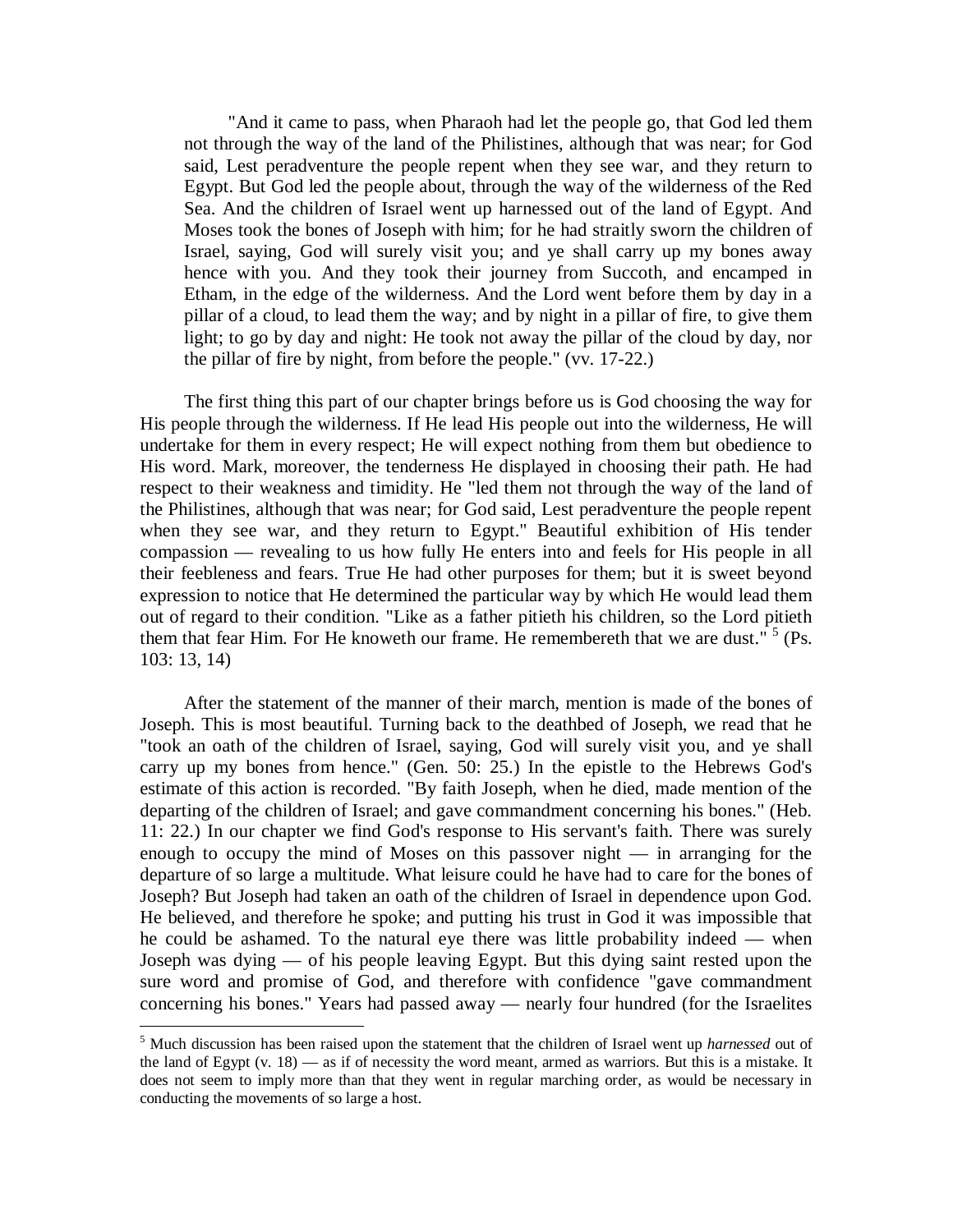were in Egypt altogether four hundred and thirty years; (Ex. 12: 41) — and God did visit His people, and the oath was remembered, so that the bones of the patriarch accompanied them in their exodus. It is surely a noteworthy example of the faithfulness of God, as well as the preciousness in His sight of the faith of His servant.

The next verse (20th) records the names of their first camping places. "They took their journey from Succoth, and encamped in Etham, in the edge of the wilderness." They started from Rameses (Ex. 12: 37), then came to Succoth, etc., as here described. These places were all in Egypt, and although much learning and research have been expended upon the subject, their identification has scarcely reached the limits of conjectural probability. What is of more importance is to notice that they were divinely guided on their march. He who selected their path, guided them in it, went before them in the pillar of cloud by day, and the pillar of fire by night, in all their wanderings. These gracious symbols of His presence He never took from them as long as they were in the wilderness. This is only an illustration of the truth, that the Lord is ever the guide of His people. He who leads them out of Egypt may ever be seen before them in the path on which they have entered. He never says, "Go;" but His word is always, "Follow me." He has left us an example that we should follow His steps. (1 Peter 2: 21.) He Himself is the Way, as well as the Truth and the Life. (John 14: 6.) It is quite true that we have not the visible guidance which the children of Israel enjoyed; but it is no less discernible and certain to the spiritual eye. The Word is a lamp to our feet and a light unto our path. (Ps. 119: 105.)

It is interesting to remark that there was no such guidance in Egypt or in the land. This brings out the important truth, that it is only in the wilderness that the indication of a way is needed. And there it is in His tenderness and mercy that the Lord takes the lead of His own — showing them the way in which they should walk — where they should rest, and when they should march, leaving nothing to them, but Himself undertaking all for them, only requiring that their eyes should be kept fixed on their Guide. Happy are the people who are thus led, and who are made willing to follow, who by grace are enabled to say

> "Only Thou our Leader be, And we still will follow Thee."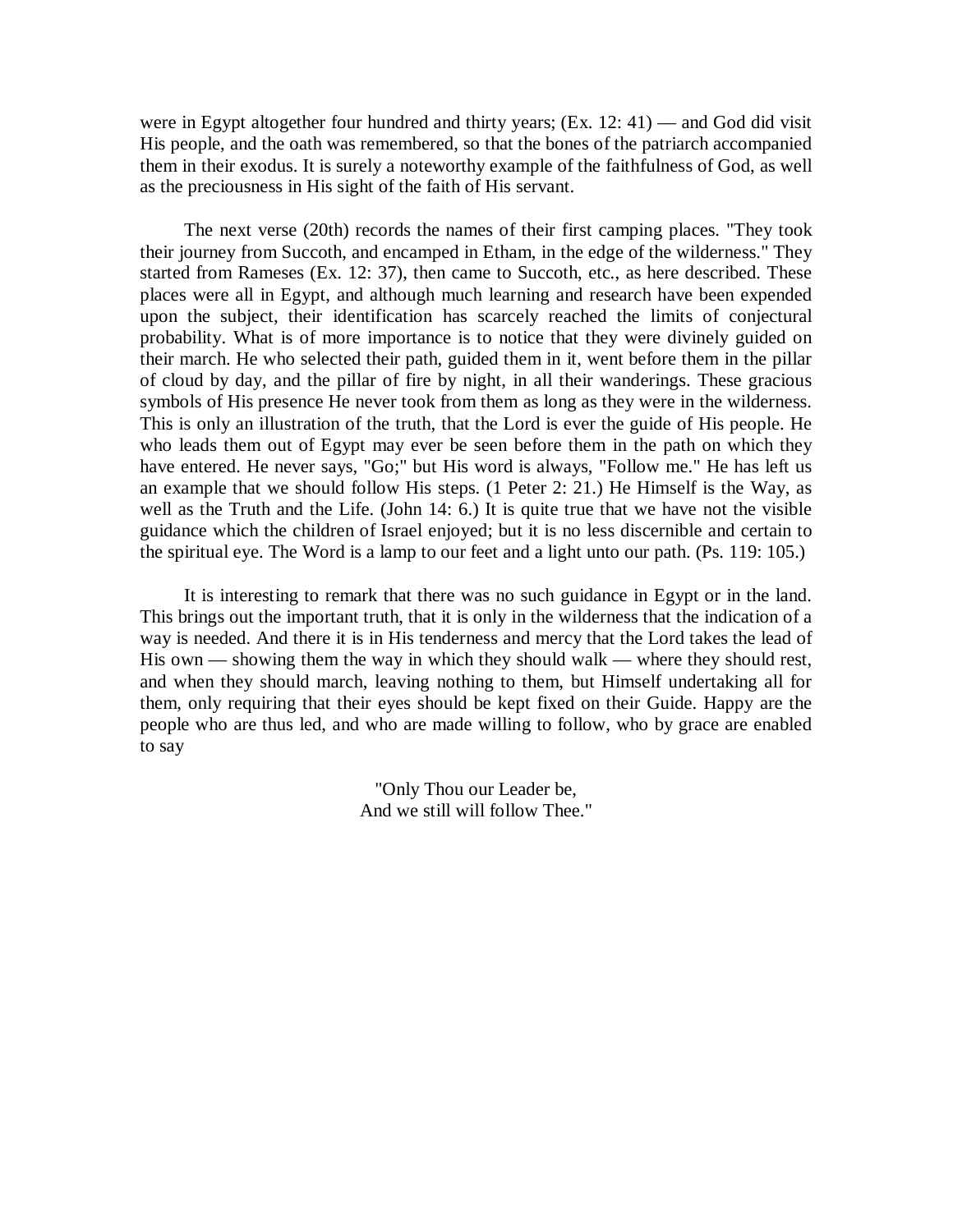## CHAPTER VIII.

## GOD AS THE DELIVERER OF HIS PEOPLE.

#### EXODUS xiv.

IN chapter 12 God appears as a Judge, because when once the question of sin was raised, the holiness of His nature necessitates that He should deal with it — and deal with it righteously. God therefore was there against His people on account of their sin, although means were found, in His gracious provision and according to His direction, to satisfy, through the blood of the Paschal Lamb, His righteous claims. But in this chapter, He who was against the people because of their sin, is now for them because of the blood. His righteousness, His truth, His majesty yea, all that He was, had been satisfied by the sprinkled blood. A propitiation <sup>6</sup> had been made on the ground of which He could undertake the cause of those who had been brought under its value. Consequently He appears here as a Saviour — a Deliverer. Historically there is an interval between these two characters. He was a Judge on the passover night, and a Deliverer at the Red Sea; and this is the order of apprehension in the case of the majority of awakened souls. When first convicted of sin, when it is really the work of the Spirit of God, God appears to the soul as a Judge because of guilt. But when there is peace of conscience through the apprehension by faith that the blood of Christ has met God's claims, and cleansed from guilt, then the soul perceives that God Himself is on its behalf, and sees the proof of it in His raising the Lord Jesus from the dead. These two stages are clearly marked in Romans 3 and 4. Thus in Romans 3 it is faith in the blood, believing in Jesus (vv. 25, 26); while in Romans 4 it is faith in God. (v. 24.) And there is no settled peace until this second stage is reached. But while these two things are separated historically in connection with the children of Israel, and generally in the experience of souls, it must not be forgotten that they are but two parts of one and the same work. The Red Sea, therefore, in this aspect, while it presents more striking effects in the display of God's power, on the one hand in the redemption of His people, and on the other, in the destruction of Pharaoh and his host, is but the consequence of the sprinkled blood on the passover night. *The blood was the foundation of all God's subsequent actings for Israel.* Hence, while it is quite true that redemption was not known until the Red Sea was crossed, the blood-shedding was a deeper work, because it was that which glorified God concerning the question of the people's sin, and enabled Him, in harmony with every attribute of His character, to work for their complete deliverance. It is only when this distinction between the two things, and, at the same time, their connection, are remembered, that this chapter can be understood. Bearing it in mind, the key to its interpretation will be possessed, and it will be seen that every action it records is in relation to the truth thus explained.

<sup>&</sup>lt;sup>6</sup> When we say, "a propitiation," it will be understood that we are speaking of the typical value of the blood. Propitiation proper was made by the blood sprinkled on the mercy-seat. (Compare Lev. 16: 14 and Rom. 3: 25.)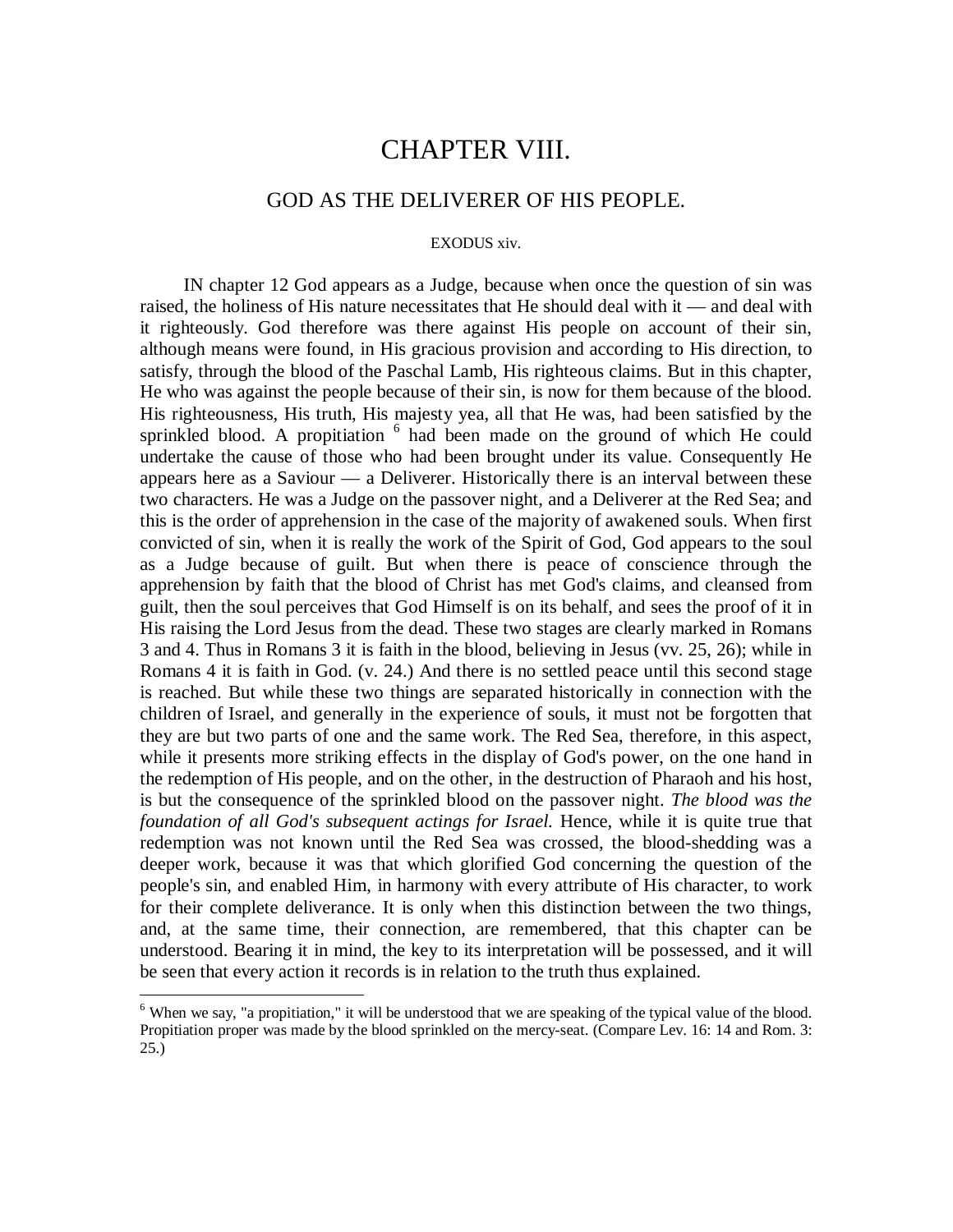"And the Lord spake unto Moses, saying, Speak unto the children of Israel, that they turn and encamp before Pi-hahiroth, between Migdol and the sea, over against Baal-zephon: before it shall ye encamp by the sea. For Pharaoh will say of the children of Israel, They are entangled in the land, the wilderness hath shut them in. And I will harden Pharaoh's heart, that he shall follow after them: and I will be honoured upon Pharaoh, and upon all his host; that the Egyptians may know that I am the Lord. And they did so." (vv. 1-4.)

The first thing which the Lord did was to shut up His people, as far as man was concerned, in a perfectly hopeless position. Encamped by the sea, and surrounded by the wilderness, He so placed them that if Pharaoh followed after them, as He purposed he should, that there would be positively no human way of escape. This was done to entice Pharaoh to his destruction, and to reduce the children of Israel to entire dependence upon Himself. Both things were accomplished; for the Egyptians were to know that He was the Lord, and the Israelites were to confess that He was their salvation. This will be brought before us in the narrative.

"And it was told the king of Egypt that the people fled: and the heart of Pharaoh and of his servants was turned against the people, and they said, Why have we done this, that we have let Israel go from serving us? And he made ready his chariot, and took his people with him: and he took six hundred chosen chariots, and all the chariots of Egypt, and captains over every one of them. And the Lord hardened the heart of Pharaoh king of Egypt, and he pursued after the children of Israel: and the children of Israel went out with an high hand. But the Egyptians pursued after them, all the horses and chariots of Pharaoh, and his horsemen, and his army, and overtook them encamping by the sea, beside Pi-hahiroth, before Baalzephon." (vv. 5-9)

What a revelation of the possibilities of the human heart is seen in the case of Pharaoh! Though the Lord had made bare His arm in successive judgments, and at length had extorted a cry of anguish from every household in the land of Egypt, we yet find the king and also his servants recovering from the blow which had for the moment overwhelmed them with sorrow, repenting of the release of Israel, and daring to follow after to bring them back to their former servitude. They thus pursued them, "all the horses and chariots of Pharaoh, and his horsemen, and his army, and overtook them encamping by the sea, beside Pi-hahiroth, before Baal-zephon." This, as explained, had been arranged of the Lord. To Pharaoh and his people, it would appear utter folly to occupy such a position, and an evidence, it might be, that they were guided by human folly rather than divine wisdom. They march on therefore in full confidence of an easy victory. For what could rescue a nation of fugitives, encumbered with women and children, from their grasp? So also it appeared to the unbelieving children of Israel. They were sheltered by the blood, they were guided by the pillar of cloud, and they surely might have said, "If God be for us, who can be against us?" But sight was stronger than faith. The sea was before them, and Pharaoh and his mighty armies behind. To the natural eye escape was impossible, and captivity or death certain. This was the effect produced on their minds.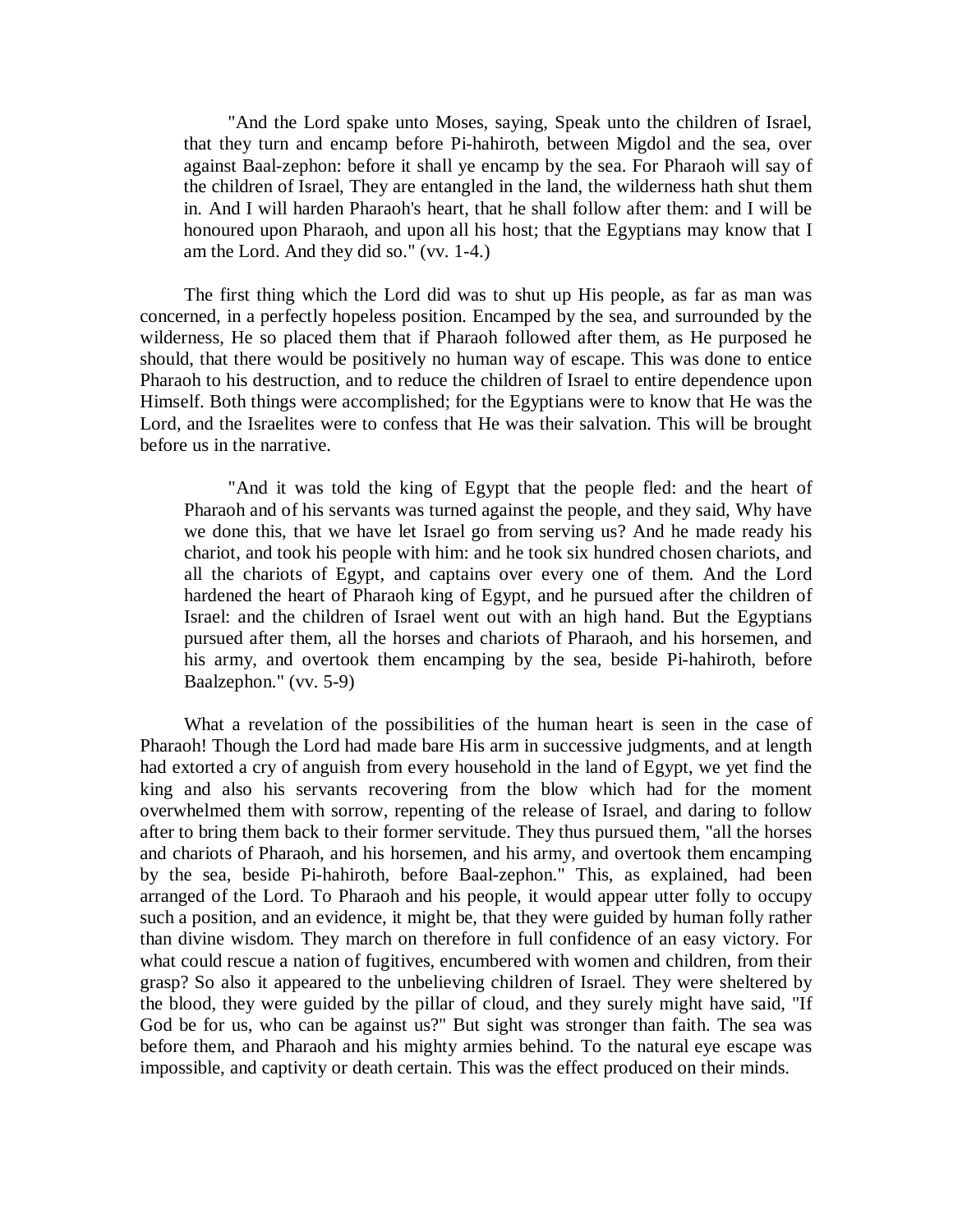"And when Pharaoh drew nigh, the children of Israel lifted up their eyes, and, behold, the Egyptians marched after them; and they were sore afraid: and the children of Israel cried out unto the Lord. And they said unto Moses, Because there were no graves in Egypt, hast thou taken us away to die in the wilderness? wherefore hast thou dealt thus with us, to carry us forth out of Egypt? Is not this the word that we did tell thee in Egypt, saying, Let us alone, that we may serve the Egyptians? For it had been better for us to serve the Egyptians, than that we should die in the wilderness." (vv. 10-12.)

Unbelief marked every word they uttered, and because they were judging according to the sight of their eyes. They were sore afraid; they would die in the wilderness; they had known it would be so, and servitude in Egypt was far better than the death that now awaited them. The mistake they made was in leaving the Lord out of their calculations as unbelief ever does — and thus making it a question between themselves and the Egyptians. Moses was sustained; his faith was unfaltering, and he could therefore encourage their hearts as well as rebuke their unbelief.

"And Moses said unto the people, Fear ye not, stand still, and see the salvation of the Lord, which He will show to you today: for the Egyptians whom ye have seen today, ye shall see them again no more for ever. The Lord shall fight for you, and ye shall hold your peace." (vv. 13, 14.)

In truth a work was to be wrought that day in which the people could have no part. For there were two things from which they needed to be delivered — Satan's power as represented by Pharaoh and his host, and death and judgment which were shown in figure by the Red Sea. And these two are connected. For through man's sin Satan has acquired rights, and wields death as the just judgment of God. It is quite true that the children of Israel were already sheltered by the blood of the paschal lamb, and that they might therefore have rested in perfect peace. But they knew not the value of that blood. That it had saved them from the stroke of judgment, that their houses escaped when God smote the firstborn of Egypt they knew; but they had not yet learned, that this same blood had secured everything for them, deliverance from their foes, guidance through the wilderness, and even the possession of the promised inheritance. Hence the moment Pharaoh appears on the scene they "were sore afraid," and "cried out unto the Lord." The Lord met them in their weakness and doubt, and reminds them by this message which Moses delivered that the work was His, both to save them from the land of Egypt's king, and from the waves of the Red Sea. They were to cease from their fears, stand still, and see the salvation of the Lord; for their enemies should disappear for ever from their eyes, the Lord would fight for them, and they should hold their peace. Blessed truth, that salvation is of the Lord! It is one, however, that we are slow to learn. How many become entangled in the thought that they must do something. But no; He who has provided the Paschal Lamb, whose blood cleanses us from our sin, will do all the rest. Salvation is His own perfect, finished work. To add to it in any way by our own doings or strivings is only to mar its beauty and completeness. Nay, what is there that man can do when Satan and death are in question? Man is helpless in the presence of such foes. He cannot escape, he cannot overcome them, and hence perforce — if he would but learn the lesson — he must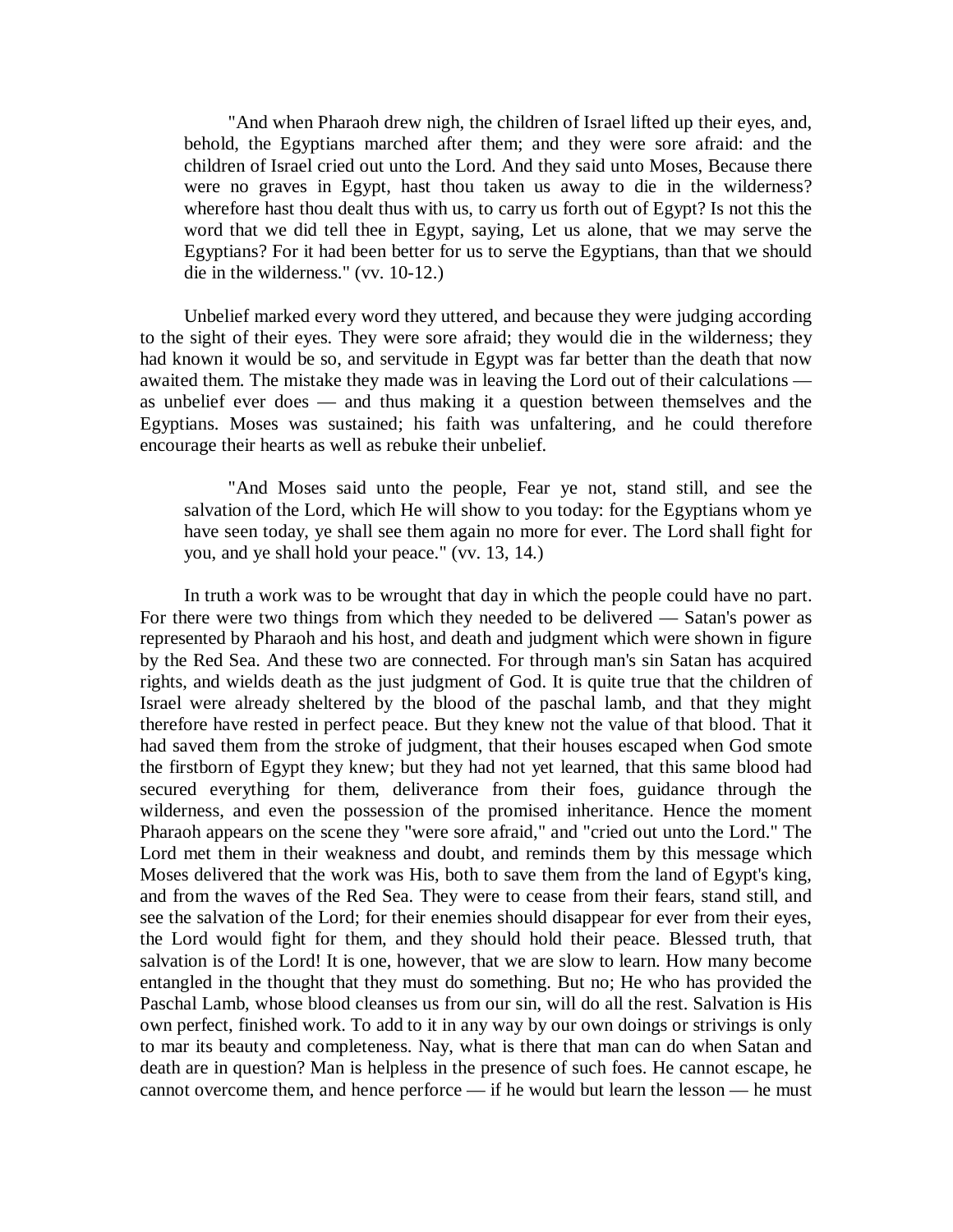stand still, and see the salvation of the Lord. How quieting to the heart of the timid and the anxious! Let them then enter upon the full enjoyment of this precious message, if terrified by Satan's power in the prospect of death: "The Lord shall fight for you, and ye shall hold your peace."

Following the record we shall perceive how the Lord verified the words of His servant.

"And the Lord said unto Moses, Wherefore criest thou unto me? speak unto the children of Israel, that they go forward: but lift thou up thy rod, and stretch out thine hand over the sea, and divide it; and the children of Israel shall go on dry ground through the midst of the sea. And 1, behold, I will harden the hearts of the Egyptians, and they shall follow them: and I will get me honour upon Pharaoh, and upon all his host, upon his chariots, and upon his horsemen. And the Egyptians shall know that I am the Lord, when I have gotten me honour upon Pharaoh, upon his chariots, and upon his horsemen." (vv. 15-18.)

There is no inconsistency between the command of Moses, "Stand still," and that now given, "Go forward." They had truly to be reminded that they could do nothing; but faith should have perceived that the work was done, and marched boldly forward through the sea which seemed to bar their advance. Death, and the power of death, had been overcome, the salvation had been completed, and hence they were to go forward. The order and the teaching of the order are beautiful. The Lord completes the work, and by the finished work of salvation a way of escape from Satan's power through death has been opened. Being opened, it is for the believer to walk through it, to go boldly forward in confidence in Him who, having been their Judge, has now become their Saviour. This the Lord proceeds to unfold by the farther command addressed to Moses. He will show His power over the sea before the eyes of His people, to pacify their fears, and to assure them of His protection and care. But this must be explained more fully. Together with the command to the children of Israel to go forward, Moses was directed to lift up his rod, and stretch his hand over the sea, and divide it, so that the children of Israel might go on dry ground through the midst of the sea. The Egyptians should be hardened to follow, and to follow for their own destruction, and God would be glorified both in the salvation of His people and the destruction of their foes. Having thus directed Moses, the Lord proceeds to act.

"And the angel of God, which went before the camp of Israel, removed and went behind them; and the pillar of the cloud went from before their face, and stood behind them: and it came between the camp of the. Egyptians and the camp of Israel; and it was a cloud and darkness to them, but it gave light by night to these: so that the one came not near the other all the night. And Moses stretched out his hand over the sea; and the Lord caused the sea to go back by a strong east wind all that night, and made the sea dry land, and the waters were divided. And the children of Israel went into the midst of the sea upon the dry ground: and the waters were a wall unto them on their right hand and on their left.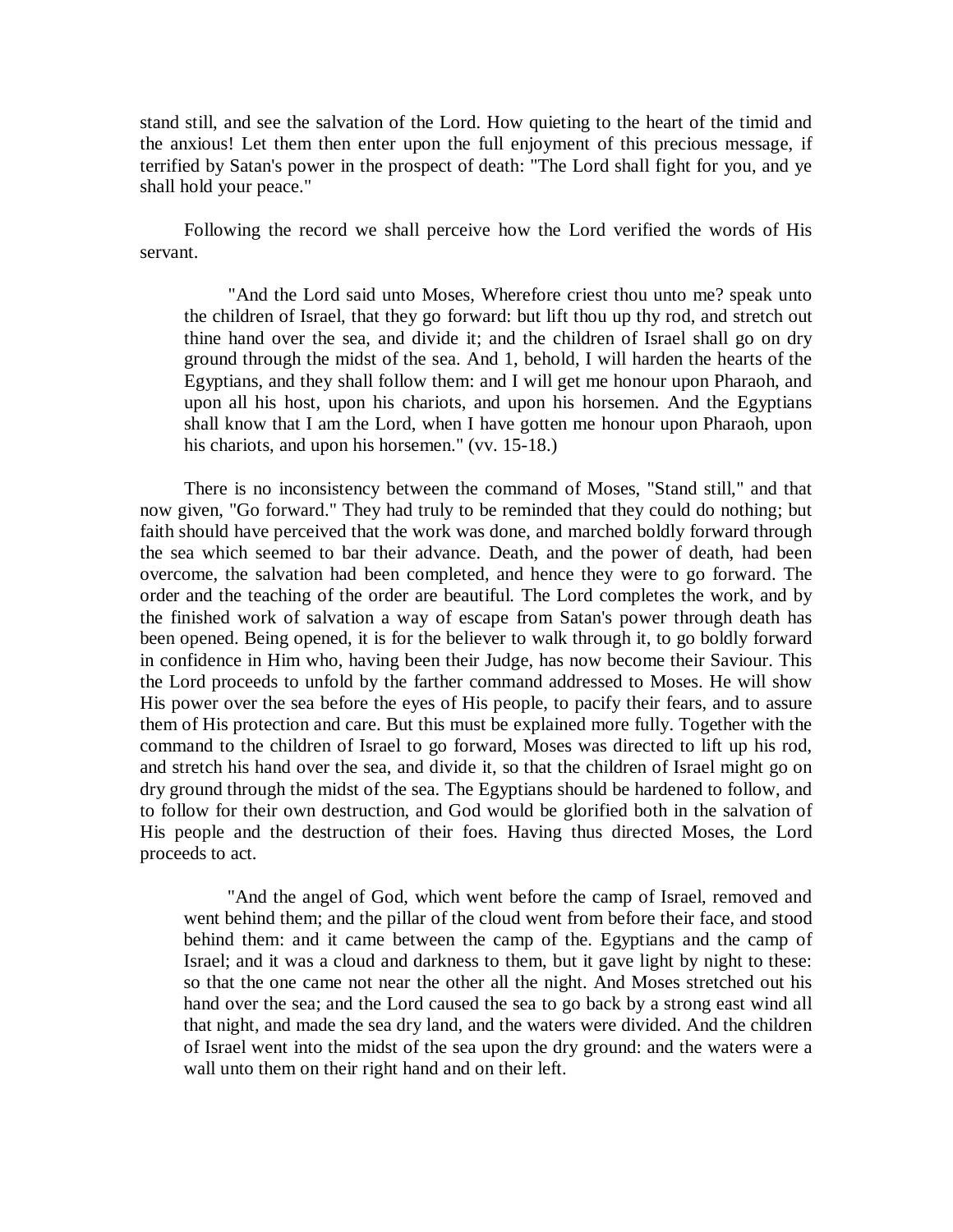"And the Egyptians pursued, and went in after them to the midst of the sea, even all Pharaoh's horses, his chariots, and his horsemen. And it came to pass, that in the morning watch the Lord looked unto the host of the Egyptians through the pillar of fire and of the cloud, and troubled the host of the Egyptians, and took off their chariot wheels, that they drave them heavily: so that the Egyptians said, Let us flee from the face of Israel; for the Lord fighteth for them against the Egyptians.

"And the Lord said unto Moses, Stretch out thine hand over the sea, that the waters may come again upon the Egyptians, upon their chariots, and upon their horsemen. And Moses stretched forth his hand over the sea, and the sea returned to his strength when the morning appeared; and the Egyptians fled against it; and the Lord overthrew the Egyptians in the midst of the sea. And the waters returned, and covered the chariots, and the horsemen, and all the host of Pharaoh that came into the sea after them: there remained not so much as one of them. But the children of Israel walked upon dry land in the midst of the sea; and the waters were a wall unto them on their right hand, and on their left. Thus the Lord saved Israel that day out of the hand of the Egyptians; and Israel saw the Egyptians dead upon the seashore. And Israel saw that great work which the Lord did upon the Egyptians: and the people feared the Lord, and believed the Lord, and His servant Moses." (vv. 19-31.)

The several points in this miraculous deliverance may now be noted. First, the angel of God removed and went "between the camp of the Egyptians and the camp of Israel." God thus interposed between His blood-bought people and their pursuers. For indeed all that He was, in every attribute of His character, was engaged on their behalf. That panic-stricken multitude might well be scorned by the flower and chivalry of Egypt, but they were under the aegis of Omnipotence, and before they could. be reached God Himself must be met and overcome. Oh, what strength and consolation lie in this precious truth, that God Himself undertakes the cause of the feeblest of those who are under the shelter of the blood of Christ! Satan may set all his legions in battle array, and seek to terrify the soul by the display of his power, but his vauntings and threats may alike be disregarded, for the battle is the Lord's. It is therefore not what we are, but what God is. And it should be observed, that He that is *for* the believer is *against* the enemy. That which gave light to the children of Israel was a cloud and darkness to Pharaoh and his army. The presence of God terrifies all but those who are cleansed from sin by the precious blood. Hence the camp of Egypt was shut off from Israel, and "the one came not near the other all the night." (v. 20.) How fearless, then, we ought to be, when this truth, God for us, is so plainly revealed. Elisha knew its power when, in answer to the expressed fears of his servant, he said, "Fear not; for they that be with us are more than they that be with them;" and then, when in answer to the prophet's prayer the young man's eyes were opened, "he saw: and, behold, the mountain was full of horses and chariots of fire round about Elisha." (2 Kings 6: 15-17.) Be it, however, repeated, that the alone foundation of God being, for us is the precious blood of Christ. This, then, is the first thing here taught, that God protects His people as against the power of Satan.

The second thing to be remarked is, the division of the waters of the Red Sea. Moses was to lift up his rod, and stretch out his hand over the sea. (v. 16.) The rod is a symbol of the authority and power of God; and hence it was before it that the waters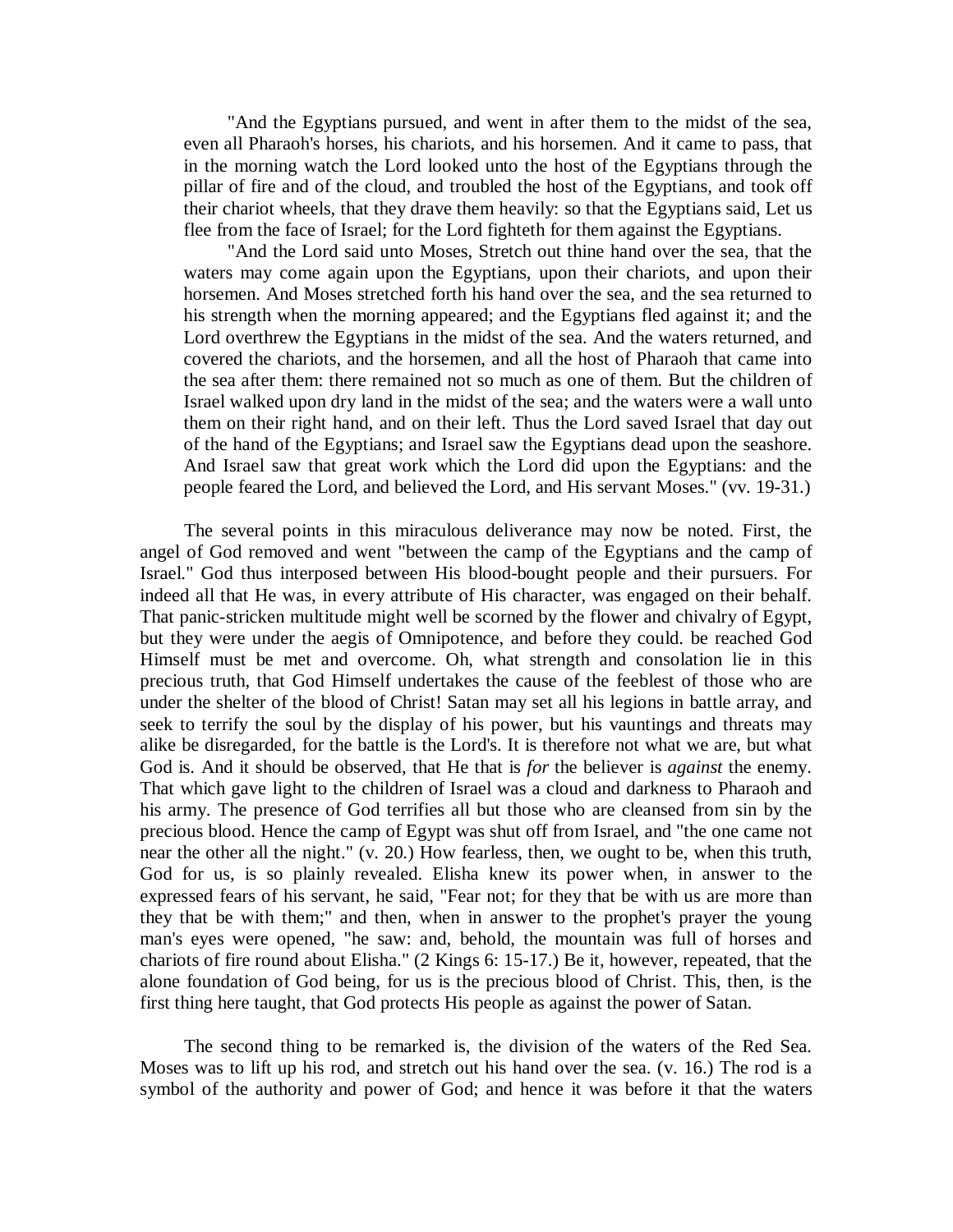retired. The strong east wind was used as an instrumentality, but in connection with the mandate of His power as expressed in the use of the rod. Thus God opened a way through death for His people. As, on the one hand, He shielded them from Satan's power, so, on the other, He through death delivered them from death. This is the typical significance of the Red Sea — death, and also resurrection — inasmuch as the people were brought through to the other side. "As a moral type," therefore, to use the language of another, "the Red Sea is evidently the death and resurrection of Jesus, so far as the real effecting of the work goes, in its own efficacy as deliverance by redemption, and of His people as seen in *Him;* God acting in it, to bring them through death out of sin and this present world, giving absolute deliverance from them by death, into which Christ had gone, and consequently beyond the possibility of being reached by the enemy." This is beautifully illustrated by two particulars. They "went into the midst of the sea upon the dry ground." Wherefore? Because — we speak of the typical teaching — Christ had gone down into death, and exhausted its power. He "death by dying slew," and in death met and vanquished the whole power of Satan. Through death He destroyed him that had the power of death, that is, the devil, and delivered them who through fear of death were all their lifetime subject to bondage. (Heb. 2: 14, 15.) All the force and power of death were therefore expended upon Christ, and as a consequence believers pass through on dry ground. Then, moreover, we find that "the waters were a wall unto them on their right hand and on their left." (v. 22.) Not only had death no power over them, but it became a defence. Thus "the very sea they dreaded, and which appeared to throw them into Pharaoh's hands, becomes the means of their salvation." It was the way of their deliverance from Egypt, and instead of being their enemy had become their friend. How blessedly all this is fulfilled in the death and resurrection of Christ, every believer should know. It is not only that we have been sheltered from judgment through the sprinkled blood, but through the death and resurrection of Christ, and our death and resurrection in Him, we have been brought out from Egypt, and delivered both from the power of Satan and of death. Already we have passed from death unto life, have been brought completely out of our old condition on to new ground in Christ Jesus. We might still go farther, and point out how this type will be fulfilled in another way. Death, which is the enemy of the sinner, has become the friend of the believer, and will but prove the means of our passage, should we depart before the Lord returns, into His presence.

The last thing to be noted is the destruction of the Egyptians. In the temerity of their daring presumption they "pursued, and went in after them to the midst of the sea, even all Pharaoh's horses, his chariots, and his horsemen." That pillar of fire even did not keep them back, but, in vain confidence in their own strength, they pressed onward, but to a sure and certain doom. "And it came to pass, that in the morning watch the Lord looked unto the host of the Egyptians through the pillar of fire and of the cloud, and troubled the host of the Egyptians, and took off their chariot wheels, that they drave them heavily." They were now convinced of the hopelessness of the contest, and would fain have fled; but it was all too late. At the Lord's bidding, once again Moses stretched out his hand over the sea, and it returned and covered all Egypt's host, so that "there remained not so much as one of them." (v. 28.) "By faith they passed through the Red Sea as by dry land: *which the Egyptians assaying to do, were drowned."* (Heb. 11: 29.) The solemn lesson is thus conveyed, that to face the power of death in human confidence is certain destruction.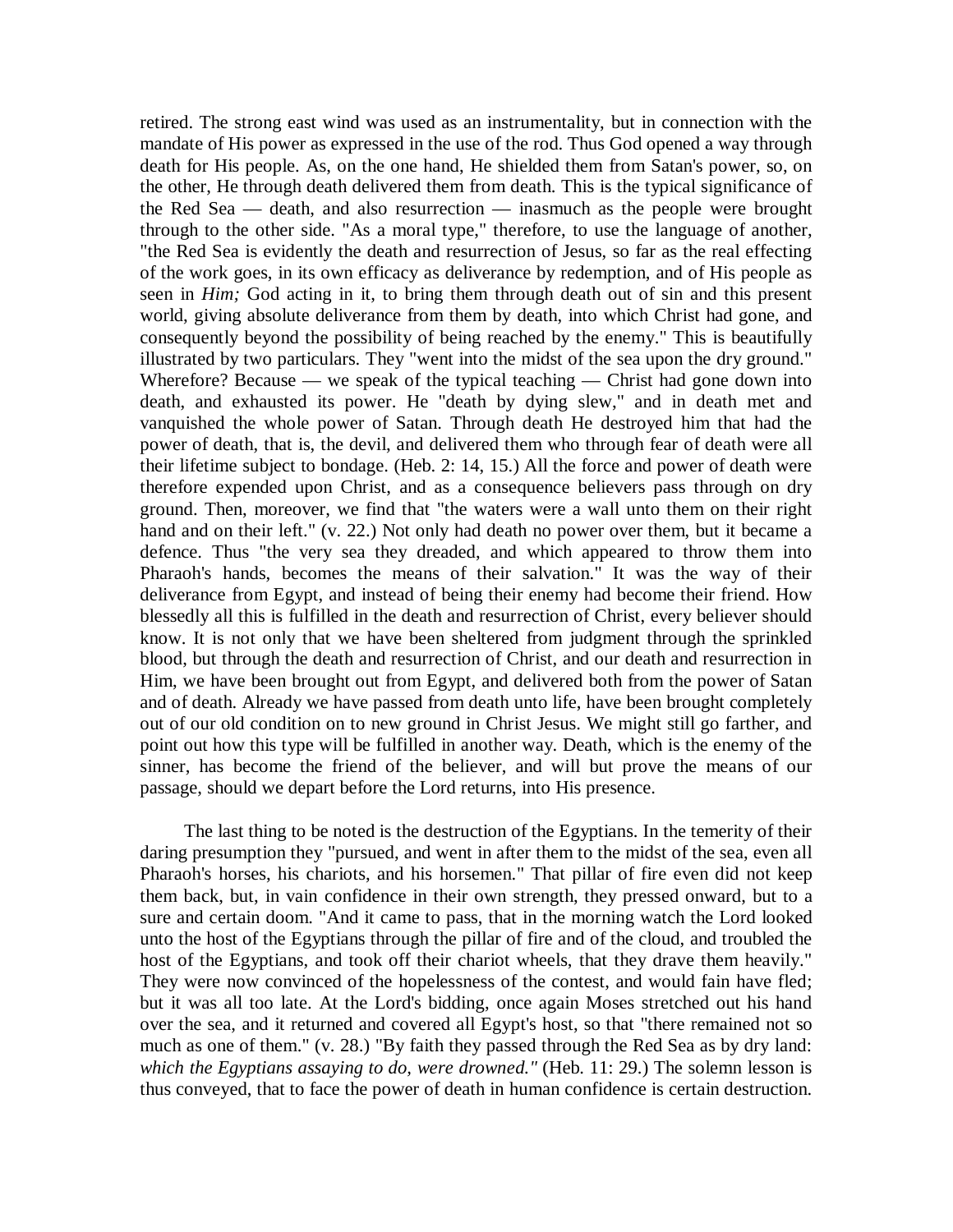Only the blood-bought people can pass through in safety. All others will surely be overwhelmed; and yet how many a soul dares to meet death and judgment in its own strength. Let all such be warned by the fate of Pharaoh and his army. There can be no escape apart from Christ. He only is the way of safety, because He alone has met and overcome death, is the One who has died, has risen again, and is alive for evermore, and has the keys of hades and death.

Three things conclude the chapter. There is first the repetition of the fact that Israel walked through the sea upon dry land, and found the waters a wall to them on their right hand and on their left. It is the contrast emphasized between the salvation of Israel and the destruction of the Egyptians There are only then two classes. There could be no other — the lost (the Egyptians) and the saved (the Israelites). The former were swallowed up in death and judgment, while the latter were brought through in safety, because they were covered with the value of the blood of the Lamb. We then read that "the Lord saved Israel that day out of the hand of the Egyptians." (v. 30.) He had before sheltered them from judgment, but now He saved them from the foe. Satan's power was brought to nought, and they were consequently delivered. The full meaning of this term will appear in the next chapter; but it may be remarked that it is here for the first time that the word "saved" acquires its full significance. Lastly, the effect produced upon the minds — in the souls of the children of Israel — is noted. They "saw that great work which the Lord did upon the Egyptians: and the people feared the Lord, and believed the Lord, and His servant Moses." Such a display of power — destructive on the one hand, and redemptive on the other — had bowed their hearts and begotten reverent fear in their souls. In Egypt they had no doubt feared the Lord in the sense of dread — dreading Him as a holy Judge; but now it was fear of another kind — fear begotten by the manifestation of His wonderworking power, and which led them to look upon Him as their Lord. It was the fear of an intimate relationship — the fear which would desire to please, and dread above all things to offend. It was the offspring of recognizing the holiness of God in their salvation. This is shown by the fact that they also believed the Lord, and His servant Moses. The testimony of what and who He was had been unfolded before their eyes. They received it, and now not only had Jehovah chosen them to be His people, but they also by faith recognized and owned Him as their Lord. They also believed Moses — as their divinelyappointed leader. Indeed they were baptized unto Moses in the cloud and in the sea. (1 Cor. 10: 2.) There was therefore both a work wrought for them and in them — and both alike proceeded from the power and grace of God. He who so marvellously brought them out of Egypt and through the Red Sea, produced a response in their hearts to what He was, and what He had done for them. Salvation is never entered into or enjoyed until these two things are united. Thus the work, on the foundation of which God can save sinners, has long been completed; but until it can be said that the sinner believes he is not saved. "Verily, verily, I say unto you, He that heareth my word, and believeth on Him that sent me, hath everlasting life, and shall not come into condemnation ("the judgment") but is passed from death unto life." (John 5: 24.)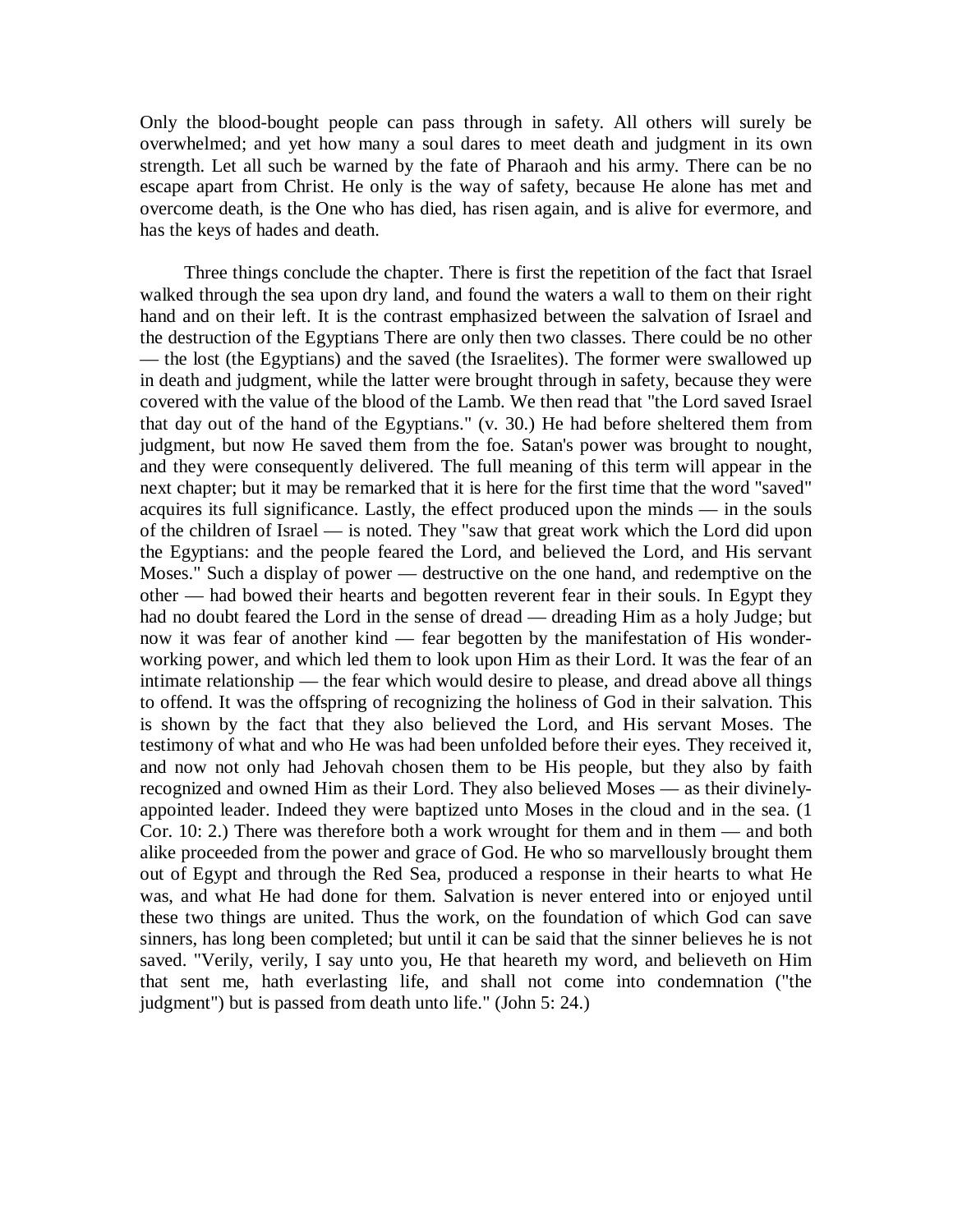## CHAPTER IX.

### THE SONG OF REDEMPTION.

#### EXODUS xv. 1-21.

THIS chapter occupies a most important place — both as marking the new position into which the children of Israel were now brought, and as expressive of the feelings begotten in them undoubtedly by the Holy Spirit — which were suited to it. It is really a song of redemption; and at the same time it is prophetic in its character, embracing as it does the purposes of God with respect to Israel until the millennium — when "the Lord shall reign for ever and ever." (v. 18.) It has therefore a twofold character, applying primarily to Israel, and then, inasmuch as the passage of the Red Sea was pre-eminently typical in its character, also to the position of the believer. Bearing this in mind, its interpretation will be the more easily apprehended.

"Then sang Moses and the children of Israel this song unto the Lord, and spake, saying, I will sing unto the Lord, for He hath triumphed gloriously: the horse and his rider hath He thrown into the sea. The Lord is my strength and song, and He is become my salvation: He is my God, and I will prepare Him an habitation;<sup>7</sup> my father's God, and I will exalt Him. The Lord is a man of war: the Lord is His name. Pharaoh's chariots and his host hath He cast into the sea: his chosen captains also are drowned in the Red Sea. The depths have covered them: they sank into the bottom as a stone. Thy right hand, O Lord, is become glorious in power: Thy right hand, O Lord, hath dashed in pieces the. enemy. And in the greatness of Thine excellency Thou hast overthrown them that rose up against Thee: Thou sentest forth Thy wrath, which consumed them as stubble. And with the blast of Thy nostrils the waters were gathered together: the floods stood upright as an heap, and the depths were congealed in the heart of the sea. The enemy said, I will pursue, I will overtake, I will divide the spoil; my lust shall be satisfied upon them; I will draw my sword, my hand shall destroy them. Thou didst blow with Thy wind, the sea covered them: they sank as lead in the mighty waters. Who is like unto Thee, O Lord, among the gods? who is like Thee, glorious in holiness, fearful in praises, doing wonders? Thou stretchedst out Thy right hand, the earth swallowed them. Thou in Thy mercy hast led forth the people which Thou hast redeemed: Thou hast guided them in Thy strength. unto Thy holy habitation. The people shall hear, and be afraid: sorrow shall take hold on the inhabitants of Palestina. Then the dukes of Edom shall be amazed; the mighty men of Moab, trembling shall take hold upon them: all the inhabitants of Canaan shall melt away. Fear and dread shall fall upon them: by the greatness of Thine arm they shall be as still as a stone; till Thy people pass over, O Lord, till the people pass over, which Thou hast purchased. Thou shalt bring them in, and plant them in the mountain of Thine inheritance, in the place, O

 $\overline{a}$ 

 $<sup>7</sup>$  This translation is more than questionable. The Septuagint, the Vulgate, Luther, and the French version,</sup> agree in rendering it, "He is my God, and I will praise (or glorify) Him, my father's God, and I will exalt Him."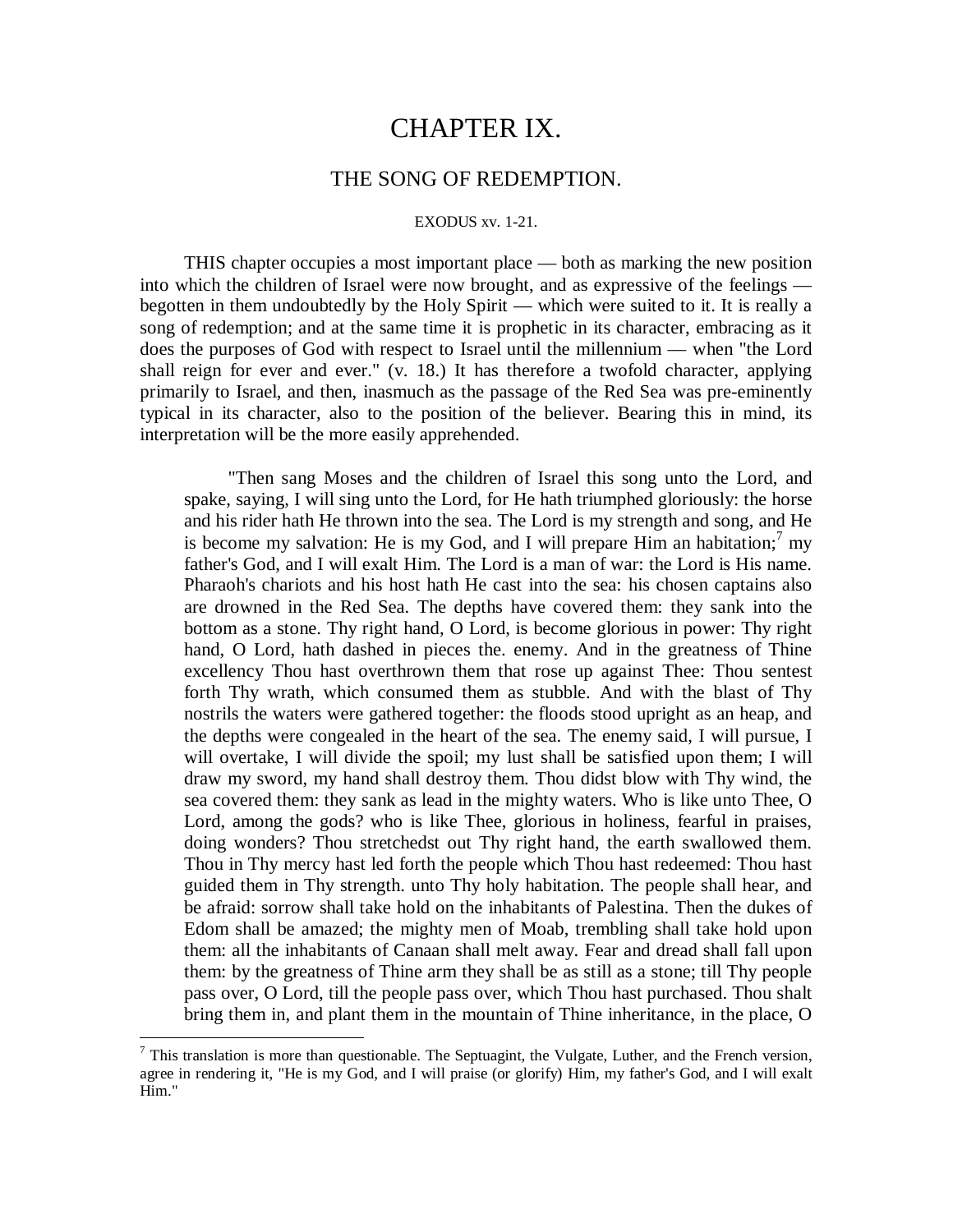Lord, which Thou hast made for Thee to dwell in; in the Sanctuary, O Lord, which Thy hands have established. The Lord shall reign for ever and ever. For the horse of Pharaoh went in with his chariots and with his horsemen into the sea, and the Lord brought again the waters of the sea upon them: but the children of Israel went on dry land in the midst of the sea." (vv. 1-19.)

The first thing to be remarked upon this outburst of joy is, that we have no singing mentioned in Scripture, except in connection with redemption. Angels even are never said to sing. At the birth of our blessed Lord "there was with the angel a multitude of the heavenly host, praising God, and saying, Glory to God in the highest, and on earth peace, good will toward men." (Luke 2: 10, 14.) So in the Revelation John says, "I heard the voice of many angels round about the throne and the beasts and the elders: and the number of them was ten thousand times ten thousand, and thousands of thousands; saying with a loud voice, Worthy is the Lamb that was slain to receive power, and riches, and wisdom, and strength, and honour, and glory, and blessing." (Rev. 5: 11, 12.) It is only therefore redeemed ones who can sing, and we learn therefrom the true character of Christian song. It should express the joy of salvation, the accents of praise and gladness produced in the soul by the knowledge of redemption. "Is any merry?" says James, "let him sing psalms." (James 5: 13.) That is, if any one is overflowing with true joy — joy consequent upon known redemption, joy in the Lord as the Redeemer, it should be expressed in psalms — psalms of praise to God. "Then sang Moses and the children of Israel this song unto the Lord." It was then, when they knew for the first time what redemption was, that they poured forth the gladness of their hearts in song., And there should be no other, indeed there is no other, song for the Christian. To take another into his lips is to forget his true character as well as the only source of his joy.

The song itself may be considered in two aspects — its general subject, and the truths it contains. As to its general subject, it is simply the Lord Himself, and what He has done. But this embraces a great deal. It is the Lord Himself as apprehended and known in redemption. "The Lord is my strength and song, and He is become my salvation." (v. 2.) For it is only in redemption that He can be known. Thus, until the cross of Christ He was not, could not be, fully revealed. He was revealed to the children of Israel in the character of the relationship into which they were brought, but it was not until the redemption was accomplished, of which this recorded here was but the type, that He made Himself fully known in all the attributes of His character. But whatever the measure of His manifestation in each succeeding dispensation, He could not be apprehended, even so far, except through redemption, typical or otherwise, and the consequent relationship into which the redeemed were brought. The children of Israel knew Him as Jehovah; we, by grace, know Him as our God and Father, because the God and Father of our Lord Jesus Christ; but whatever the dispensation, He Himself, as so revealed, is ever the subject of song, for it is in Him alone that His people in every age rejoice. As, however, we have remarked, there is another thing, and that is, what He has done, and this is fully brought out in the song of Moses and the children of Israel. There are necessarily two aspects of this — the salvation of His people, and the destruction of their enemies. This is expressed in every variety of phrase, and with all the sublimity of expression which beseemed the majesty of Him who had thus wrought on their behalf. It is not what they had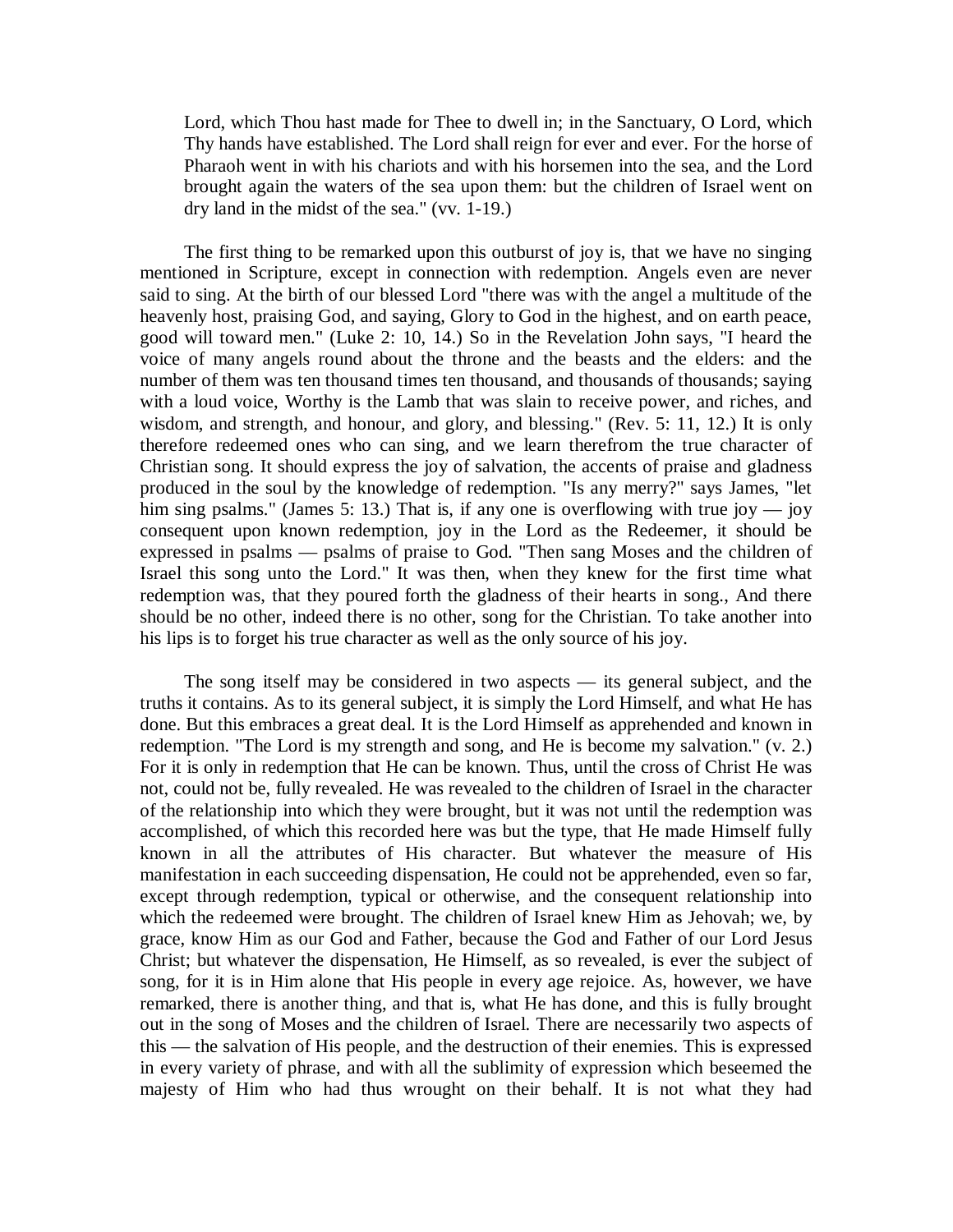accomplished, but what the Lord has done. It Was not their, but His triumph that they celebrated. They have lost sight of themselves in the presence of such an astounding display of redemptive power! "I will sing unto the Lord, for He hath triumphed gloriously: the horse and his rider hath He thrown into the sea." (v. 1.) They thus magnify the Lord, for they perceive, as divinely inspired, that the work which He had achieved redounded to His own exaltation and glory. "Thy right hand, O Lord, is become glorious in power;" and again, "Who is like unto Thee, O Lord, among the gods? Who is like Thee, glorious in holiness, fearful in praises, doing wonders?" (vv. 6, 11.) Surely believers of this dispensation might learn from this primal redemptive song, what should be the character of their praise when gathered for worship in the power of the Holy Ghost. As it is the first song of redemption, it contains the principles of praise for all future generations. It deserves, on this account, the prayerful consideration of every believer.

It is, however, when we consider the truths it contains, that we learn its fulness and variety. The first is that they were now *redeemed* - redemption being, as pointed out, the burden of their song. "The Lord is my strength and song, and He is become *my salvation*." And again, Thou hast led forth the people which Thou hast redeemed. Until now they were not redeemed, they did not know salvation. They had been perfectly sheltered from the destroyer in Egypt, but they could not be said to be saved until they were brought out of Egypt, and delivered from Pharaoh — from Satan's power. There is the same difference observable now in the experience of souls. There are many who know the forgiveness of their sins through the blood of Christ; but afterwards not knowing themselves — the nature of the flesh still in them — or the power of Satan to harass and disturb — they not only lose their joy consequent upon pardon, but sometimes fall, through the difficulties which surround them on every hand, into a state of despondency and alarm. Brought into the consciousness of their utter inability to do any thing, or to resist the enemy, they are made to cry, as in Romans 7, "O wretched man that I am! who shall deliver me from the body of this death?" (v. 24.) It is then they are taught that the Lord Jesus has not only provided cleansing for their sins through His precious blood, but that also, through His death and resurrection, He has brought them out of their old condition, and put them in a new place in Him on the other side of death and judgment. Their eyes are now opened to see that in Him they have been completely delivered from all that was against them, and therefore that Satan has lost his rights over, and consequently has no further claim upon, them. They are thus set free; their evil nature has already been judged, and Satan's power has been vanquished, in the death of Christ, and hence, delivered, their hearts are filled with thanksgiving and praise. That many stop short of this full blessing is only too true, but it is, nevertheless, the portion of every believer. And there never can be full assurance of salvation — firm and solid peace until this complete deliverance is known. No doubt it must be learned experimentally, but it depends entirely and alone upon what Christ is and has done; and accordingly the whole of this blessing is presented to sinners in the gospel of God's grace. It may be that the soul learns forgiveness of sins first; but it is no less the fact that a full redemption is provided for, and preached to, every one who will receive the message of the gospel. It is of the first importance that this truth should be known; for through ignorance of it, there are thousands who are a prey to doubts and fears, instead of rejoicing in the Lord as the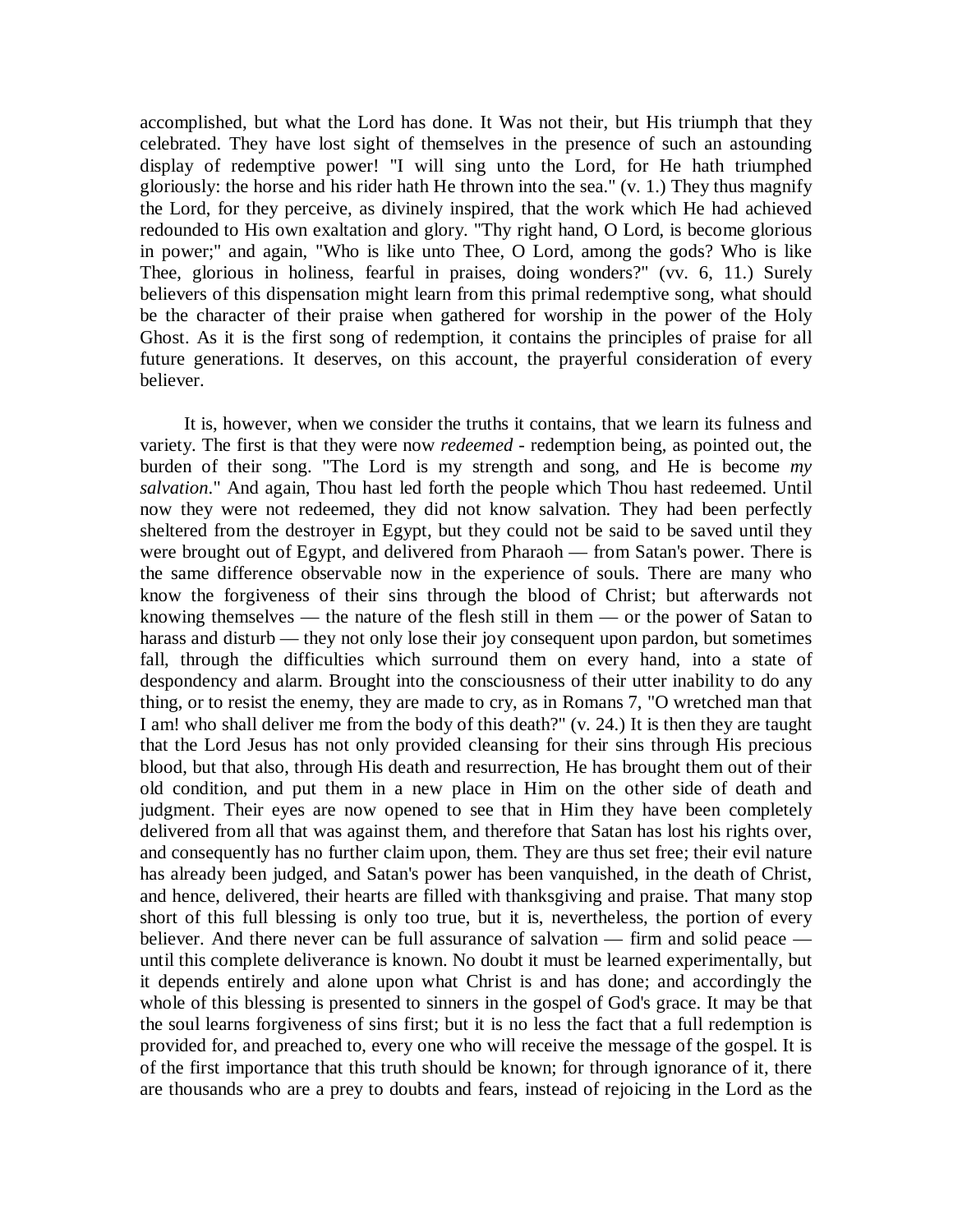God of their salvation. Souls in such a state have little freedom in prayer, or worship, or service; but when once the truth of redemption dawns upon them, like the children of Israel in the scene before us, they are constrained to give vent to their new-found joy in songs of praise.

But there is more. Their position is changed. "Thou hast guided them in Thy strength unto Thy holy habitation." They were brought to God as to the new standing they occupied. In the desert, just indeed entering upon it — this marked their character as pilgrims — they were yet brought unto God's holy habitation. This corresponds with our position as believers in the Lord Jesus. He once suffered for sins, the Just for the unjust, to bring us to God. This is our place as His redeemed. That is, we are brought to God according to all that He is; His whole moral nature, having been completely satisfied in the death of Christ, can now rest in us in perfect complacency. The hymn therefore does but express a scriptural thought, which says -

> "So near, so very near to God, I cannot nearer be, For in the person of His Son I am as near as He."

The place indeed is accorded to us in grace, but none the less in righteousness; so that not only are all the attributes of God's character concerned in bringing us there, but He Himself is also glorified by it. It is an immense thought, and one which, when held in power, imparts both strength and energy to our souls — that we are even now brought to God. The whole distance — measured by the death of Christ on the cross, when He was made sin for us — has been bridged over, and our position of nearness is marked by the place He now occupies as glorified at the right hand of God. In heaven itself we shall not be nearer, — as to our position, because it is *in Christ.* It will not be forgotten that our enjoyment of this truth, indeed even our apprehension of it, will depend upon our practical condition. God looks for a state corresponding with our standing — i.e. our responsibility is measured by our privilege. But until we know our place there cannot be an answering condition. We must first learn that we are brought to God, if we would in any measure walk in accordance with the position. State and walk must ever flow from a known relationship. Unless therefore we are taught the truth of our standing before God, we shall never answer to it in our souls, or in our walk and conversation.

The third thing to be observed is, that their present position was the pledge of the fulfilment of all the rest. "Thou shalt bring them in, and plant them in the mountain of Thine inheritance, in the place, O Lord, which Thou hast made for Thee to dwell in; in the Sanctuary, O Lord, which Thy hands have established. The Lord shall reign for ever and ever." (vv. 17, 18.) The power God had displayed at the Red Sea was the guarantee; first, that He would accomplish all His purposes respecting Israel; and, secondly, that that power would finally be exhibited in His everlasting reign. Faith, begotten through the knowledge of redemption, lays hold of this — embracing the whole scope of the purposes of God, and looking upon them as if already accomplished. It is so in the epistle to the Romans. "Moreover, whom He did predestinate, them He also called: and whom He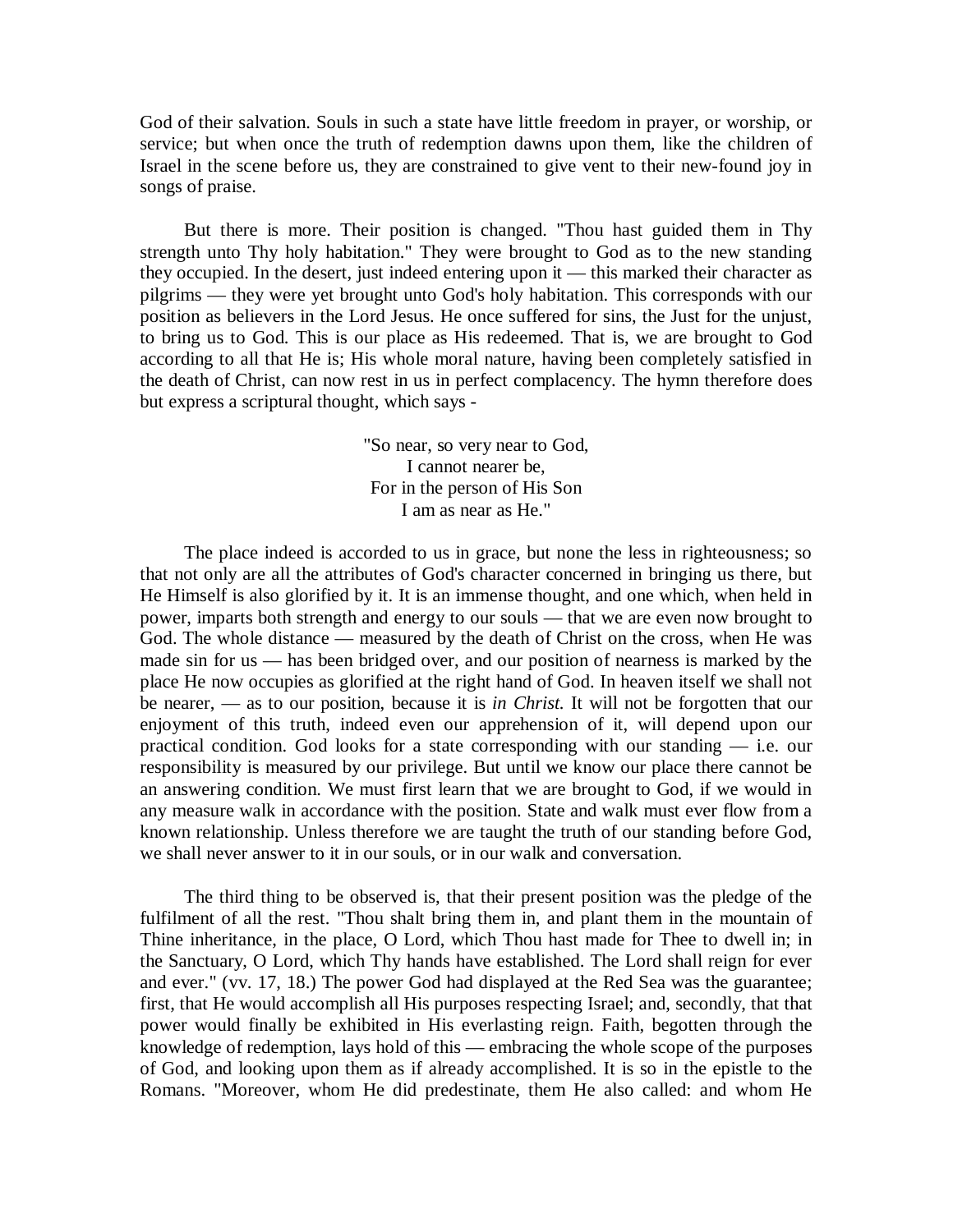called, them He also justified: and whom He justified, them He also glorified." (Rom. 8: 30.) If indeed the purposes of God could be frustrated, He were not God. There may be enemies in the way — and they may set themselves against the execution of His declared will. But faith says, "If God be for us, who can be against us?" Thus Israel could sing, "The people shall hear, and be afraid: sorrow shall take hold on the inhabitants of Palestina. Then the dukes of Edom shall be amazed; the mighty men of Moab, trembling shall take hold upon them: all the inhabitants of Canaan shall melt away. Fear and dread shall fall upon them: by the greatness of Thine arm they shall be as still as a stone; till Thy people pass over, O Lord, till the people pass over, which Thou hast purchased." (vv. 14-16.) In like manner, the apostle cries, "Who shall separate us from the love of Christ? Shall tribulation, or distress, or persecution, or famine, or nakedness, or peril, or sword?" No — nothing, for he is "persuaded that neither death, nor life, nor angels, nor principalities, nor powers, nor things present, nor things to come, nor height, nor depth, nor any other creature, shall be able to separate us from the love of God, which is in Christ Jesus our Lord." (Rom. 8: 35-39.) The efficacy of the blood secures the completion of all God's counsels, brings in all that He is — His majesty, His truth, His mercy, His love, His almighty power — on behalf of His people. It is therefore not presumption, but simplicity of faith, to anticipate the consummation of our redemption. It is not to overlook the character and might of our foes; but, measuring these by what God is, the soul is immediately certified of being more than a conqueror through Him that loved us. It is to derive the full and blessed consolation of the truth, that God is acting by His own power outside of us, and for His own glory. The legions of Satan — the dukes of Edom, the mighty men of Moab, and the inhabitants of Canaan, may seek to bar the way to the inheritance, but when God arises in His strength on behalf of His blood-besprinkled host, they will be scattered as chaff before the wind. Thus the end is sure from the beginning, and hence our triumphant song of victory may be raised before a single step has been taken in the wilderness path. And the issue will be to the glory of the One who has redeemed us. The Lord shall reign for ever and ever. So we read in the epistle to the Philippians, that it is according to God's purpose and decree, "that at the name of Jesus every knee should bow, of things in heaven, and things in earth, and things under the earth; and that every tongue should confess that Jesus Christ is Lord, to the glory of God the Father." (Phil. 2: 9-11.) What joy it should be to the heart of the believer to contemplate that while we are brought into unspeakable blessing, yet that the result of redemption will be the exaltation of the Redeemer. In this Scripture the reign spoken of has undoubtedly primary application to the earth. It is the everlasting kingdom of Jehovah — the millennial sway of the Messiah, who must reign till He hath put all enemies under His feet. But in principle it goes further — for He shall reign for ever and ever; and this too will be the fruit of the cross. There He humbled Himself, and became obedient unto death, even the death of the cross, and as a consequence He is now, and will be for ever, exalted.

There is another thing demanding our notice. So far, everything that has been considered is connected with the purposes of God. But in the second verse there is an exception. No sooner can they say, "The Lord is my strength and song, and He is become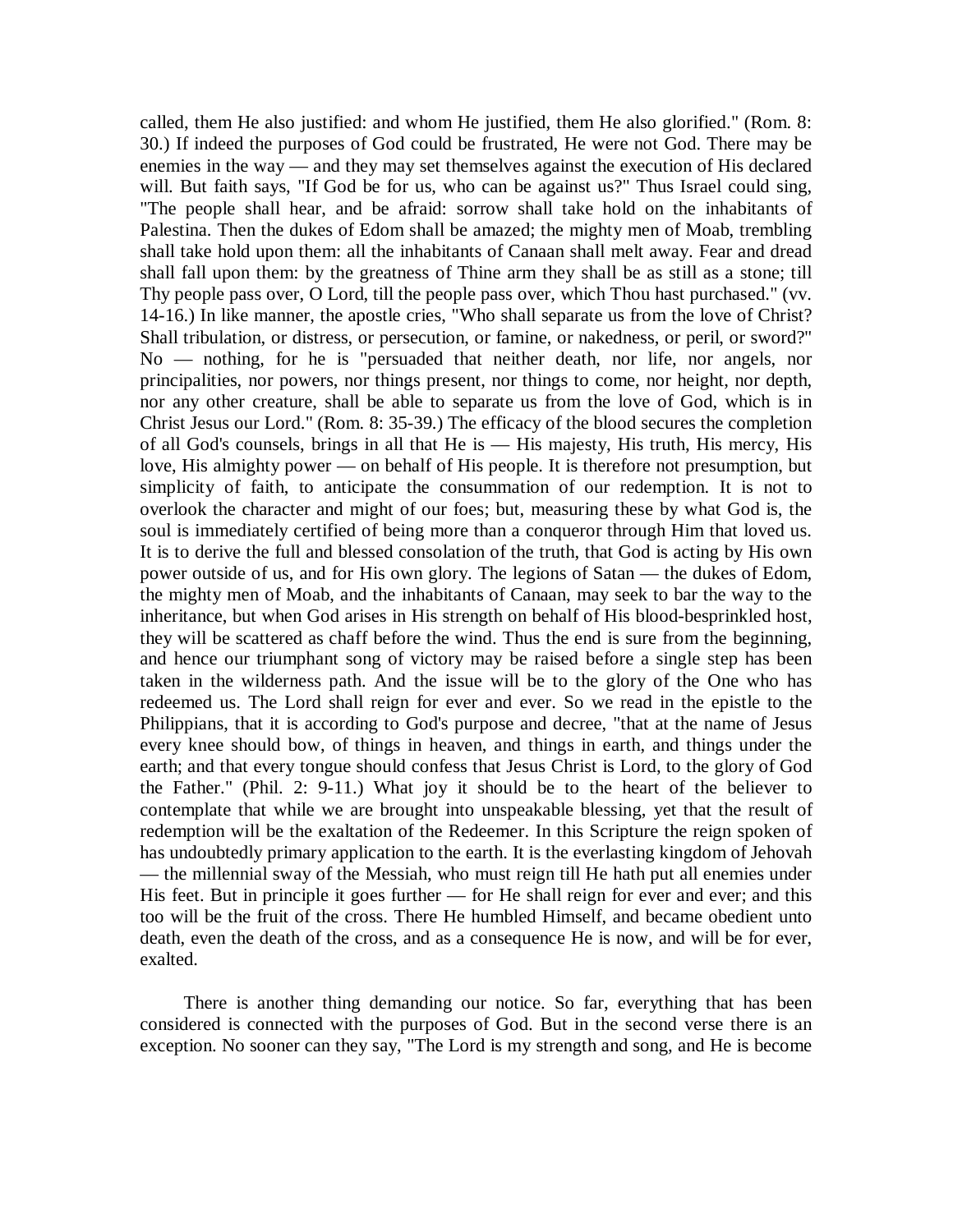my salvation," than they add, "He is my God, *and I will prepare, Him an habitation*; 8 my father's God, and I will exalt Him." This is different from The sanctuary which Thy hands have established, in the seventeenth verse. That looks on to the accomplishment of the purposes of God in the establishment of the kingdom and the temple at Jerusalem. But this was to be a present thing: "I will prepare Him an habitation." It is in fact the tabernacle. This will come more properly before us in subsequent chapters; but it may be noted here that this is the first time mention is made of a habitation for the Lord with His people. He had saints before this, but not a people; and until redemption was accomplished He never dwelt on earth. He visited His saints, and appeared to them in many ways, but He never had His dwelling-place in their midst. But as soon as expiation for sin has been made by the blood of the lamb, and His people have been brought forth out of Egypt, saved through death and resurrection, then He inspires their hearts to build Him a habitation.<sup>9</sup> He led them by the pillar of cloud by day, and the pillar of fire by night, as soon as they commenced their exodus; but He could not have a dwelling-place in Egypt, in the territory of the enemy. But when they are brought on to new ground, He can identify Himself with them, dwell in their midst, and be their God, and they His people. It is so also in Christianity. Not until atonement had been made, and Christ had risen from the dead and ascended up on high, did God form His present habitation on earth through the Spirit. (Acts 2; Eph. 2) It is so with the individual believer. It is not until he is cleansed by the blood of Christ that his body is made a temple of the Holy Ghost. The truth therefore is, that God's dwelling upon earth is founded upon a completed redemption. And what an immense privilege. Although the wilderness was no part of the purpose of God, yet, in His ways with His people, they wandered there forty years. How blessed, then, for these weary pilgrims, looking onward to the inheritance, to have the habitation of God in their midst; a place where they could approach Him, through the appointed priests, with sacrifices and incense; the centre, too, of their encampment. How it would inspire the hearts of the godly with courage to behold that tabernacle, with the cloud resting upon it, the symbol of the divine presence. Hence the agonizing cry of Moses, after the people's failure, "If Thy presence go not, carry us not up hence. For wherein shall it be known here that I and Thy people have found grace in Thy sight? *Is it not in that Thou goest with us?"* (Ex. 33: 15, 16.) Nor should it be forgotten that God has also now His dwelling-place on earth. This truth is, amid the confusions of Christendom, in danger of being ignored. But, spite of our failure, God does dwell in the house which He has formed, and will dwell in it until the return of the Lord. This truth should inspire us also with strength and consolation; for it is no mean privilege to be brought out of the sphere, and from under the power, of Satan into the scene of the presence and the power of God. It is the only place of blessing on earth, and happy are they who have been made sharers of it through the grace of God in the power of the Holy Ghost.

This was no common joy which found expression in this song of jubilant praise. It evidently pervaded the whole host; for "Miriam the prophetess, the sister of Aaron, took a

 $\overline{a}$ 

<sup>&</sup>lt;sup>8</sup> It may well be doubted if the Hebrew word is here properly translated. (See the note on the translation of this verse, page 110.) The comments made upon the English text may, however, stand; for the truth is of all importance.

<sup>&</sup>lt;sup>9</sup> The thought of building a sanctuary came from God, and not from Israel. (See Ex. 25: 8.) It was His desire to dwell in the midst of His redeemed.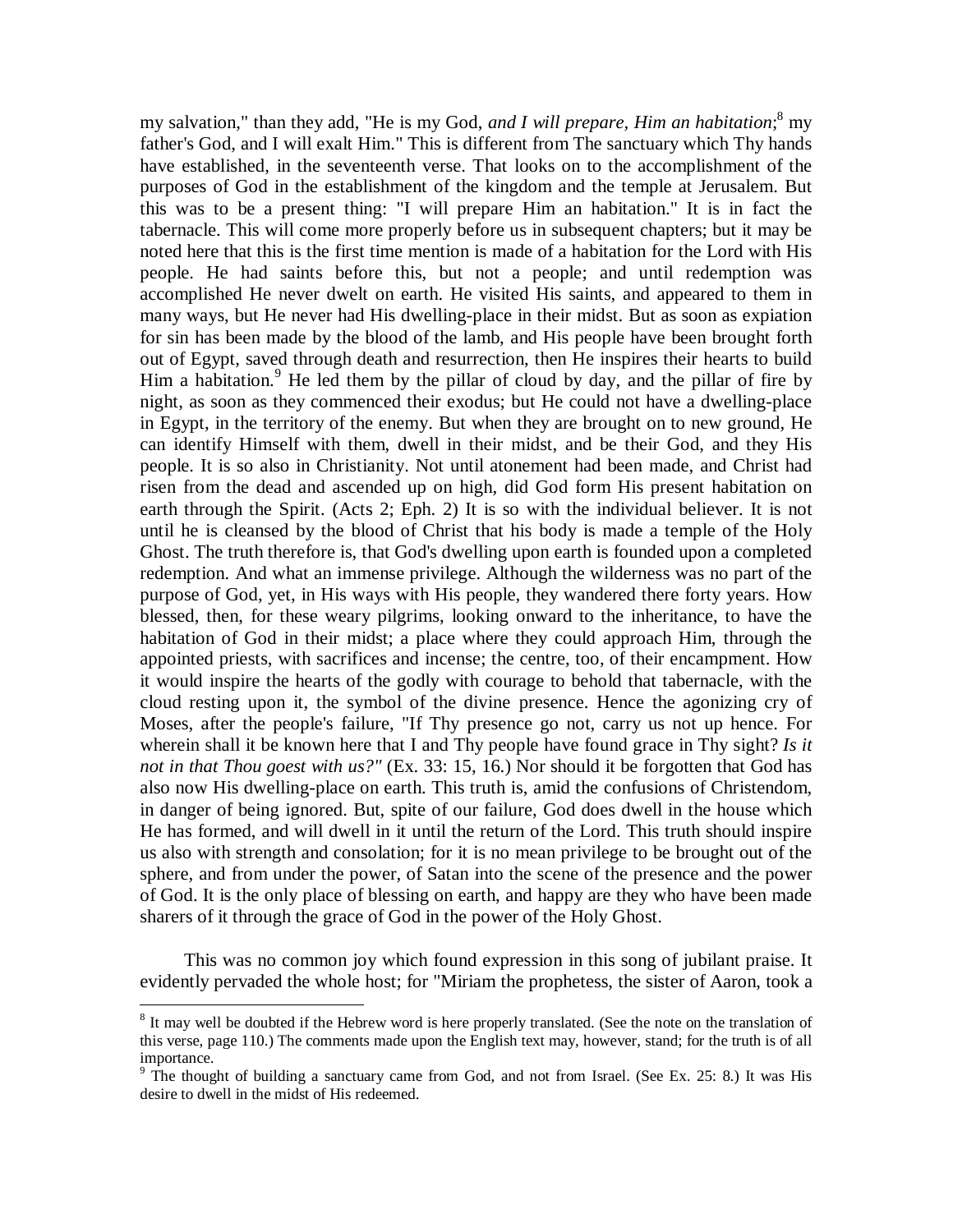timbrel in her hand; and all the women went out after her with timbrels and with dances." (v. 20.) And Miriam cried, as she led the chorus of their song, "Sing ye to the Lord, for He hath triumphed gloriously; the horse and his rider hath He thrown into the sea." (v. 21.) It is the first mention of Miriam by name, and it is exceedingly interesting to notice that she was a prophetess. It was she, most probably, who watched over the ark of bulrushes in which her infant brother Moses was laid, and who was the means of his restoration to his mother. Thus she also becomes prominent in Israel, not only from her connection with Moses, but also from her own distinct gift. It is the way of the Lord to bless all connected with the man of His counsels; and at the same time it reveals to us how sacred is the family tie in His sight. But in the scene before us it was her honour and privilege to be the leader and mouthpiece of the joy of the women of Israel. The hearts of all were filled with gladness, and found their utterance in music, dancing, and song. They were redeemed, and they knew it on this happy morn; and laden with the joy of their salvation, they tell it out in these accents of gratitude and praise.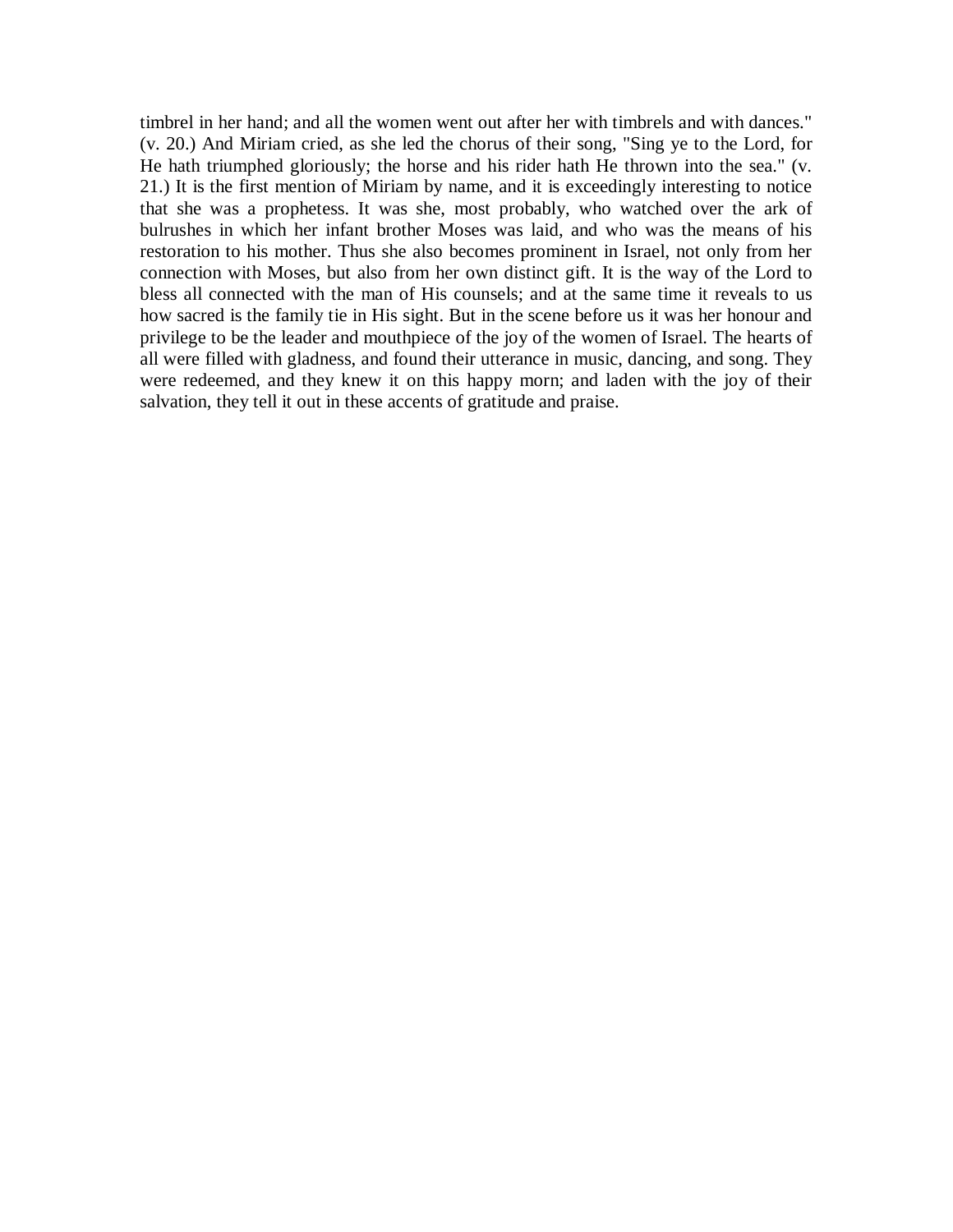# CHAPTER X.

## MARAH AND ELIM.

#### EXODUS xv. 22-27.

FROM this point to the end of the eighteenth chapter is a distinct section of the book. To understand it aright, it must be remembered that as yet Israel was not under law, but under grace; and hence this brief period closes, in figure, with the millennium. The careful reader will find in this statement the key of many of the events recorded. For example, the murmurings recorded in chapters 15, 16 and 17 are borne by the Lord with long-suffering and tenderness, and their needs are ministered to out of the fulness of His unwearied love. But after Sinai, murmuring of the same character are the occasion of judgment, for the simple reason that the people had been, at their own request, put under law. Being therefore under the reign of righteousness, transgressions and rebellion are instantly dealt with according to the requirements of the law which formed the basis of Jehovah's righteous rule; whereas before Sinai, being under the reign of grace, they are borne with, and their sins and iniquities are covered.

The wilderness journey of Israel had now to be entered upon. The strains of their song had scarcely died away before they commenced their pilgrim journey.

"So Moses brought Israel from the Red Sea; and they went out into the wilderness of Shur: and they went three days in the wilderness, and found no water. And when they came to Marah, they could not drink of the waters of Marah, for they were bitter: therefore the name of it was called Marah. And the people murmured against Moses, saying, What shall we drink? And he cried unto the Lord; and the Lord showed him a tree, which when he had cast into the waters, the waters were made sweet: there He made for them a statute and an ordinance, and there He proved them, and said, If thou wilt diligently hearken to the voice of the Lord thy God, and wilt do that which is right in His sight, and wilt give ear to His commandments, and keep all His statutes, I will put none of these diseases upon thee, which I have brought upon the Egyptians: for I am the Lord that healeth thee. And they came to Elim, where were twelve wells of water, and threescore and ten palm trees: and they encamped there by the waters." (vv. 22-27.)

This, then, was their first experience: "They went three days in the wilderness, and found no water." The expression — "three days," is always significant in Scripture. Numberless examples may be gleaned from a concordance; and it will be found that very frequently it is associated with death; and so here the three days will mean the distance of death. They had in figure passed through death, and now they must learn it practically. If God in His grace gives us a perfect standing before Him, if He associates us with Christ in His death and resurrection, the object of all His ways with us will be to bring us into practical conformity with our new position. The children of Israel must thus be taught that, as a consequence of deliverance from Egypt, the world had become a desert to them, and that this must be entered into by the acceptance of death. This is the fundamental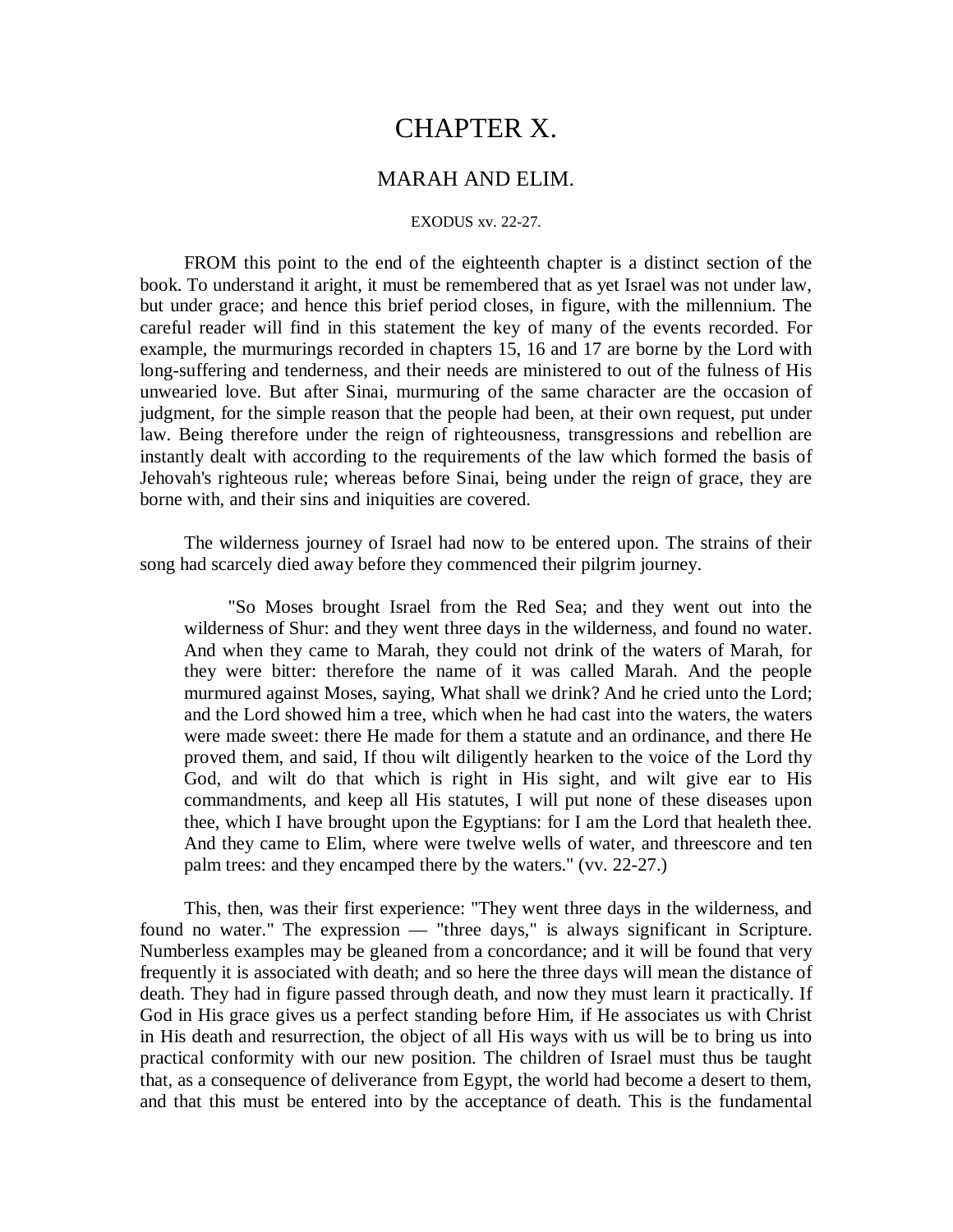necessity for every believer. There can be no progress, no real break with the past, until death is accepted, until he reckons himself dead to sin (Rom. 6), dead to the law (Rom. 7), and dead to the world. (Gal. 6) Hence the character of God's dealings with souls. He will teach them experimentally — as in the case of Israel before us — and thus enable them to apprehend the true character of the path on which they have entered. And what was the first experience of Israel? *They found no water.* Like the Psalmist, they were in a dry and thirsty land, where no water is. (Psalm 63) No; every spring of earth is dried up for those who have been redeemed from Egypt. There is not a single source of life nothing that can minister in any way to the life we have received in Christ. And how blessed it is for the soul to apprehend this truth. Starting on our pilgrimage, elated with the joy of salvation, how often are we surprised to find that the sources at which we had drunk before — and drunk with delight — have now run dry. We ought to expect this; but never is the lesson learned until we have gone the three days' journey in the wilderness. It is indeed a startling experience to discover that earth's resources are exhausted; but it is an indispensable requisite if we would know the blessedness of the truth that "all our springs are in Thee."

They passed onward and came to MARAH. Here there was water; but they could not drink of the waters of Marah, for they were bitter. This is the further application of the same principle. First, there was no water to drink; and, secondly, when it is found it is so bitter that it could not be drunk. This is the application to the soul of the power of that death by which they have been delivered. The flesh shrinks from it — and would refuse it altogether. But for those who have been delivered from Egypt, and are pilgrims journeying on to the inheritance, it is absolutely necessary. Truly it is Marah bitterness; and accordingly it troubled the people, and they murmured against Moses, saying, What shall we drink? What a contrast! A few days ago, as with one heart, they sang, with exultant joy, the praises of their Redeemer; and now the song is silent, and discordant murmurs take its place. So is it with the believer — now filled with praise, and immediately after the flesh complains and murmurs because of the trials of the wilderness. But Moses intercedes for them, and the Lord showed him a tree, which, when cast into the waters, made them sweet. This is a beautiful figure of the cross of Christ which utterly changes the character of the bitter waters. "Out of the eater came forth meat, and out of the strong came forth sweetness." Or, as Paul cries, "God forbid that I should glory, save in the cross of our Lord Jesus Christ, by whom the world is crucified unto me, and I unto the world." (Gal. 6: 14.) Bring the cross into the bitterness of Marah waters, and at once they become sweet to the taste — are welcomed as the means of deliverance and blessing.

Thereon follows a most important principle  $-$  a principle ever applicable to the walk of the believer. It is one found throughout the Scriptures, and in every dispensation; viz., that blessing is dependent upon obedience; that is, the blessing of believers (for the children of Israel were now redeemed) is dependent upon their walk. They were to be guarded from the diseases of Egypt, if they would diligently hearken to the voice of the Lord their God, and would do that which was right in His sight, etc. (v. 26.) In the same way our blessed Lord says, "If a man love me, he will keep my words: and my Father will love him, and we will come unto him, and make our abode with him." (John 14: 23.)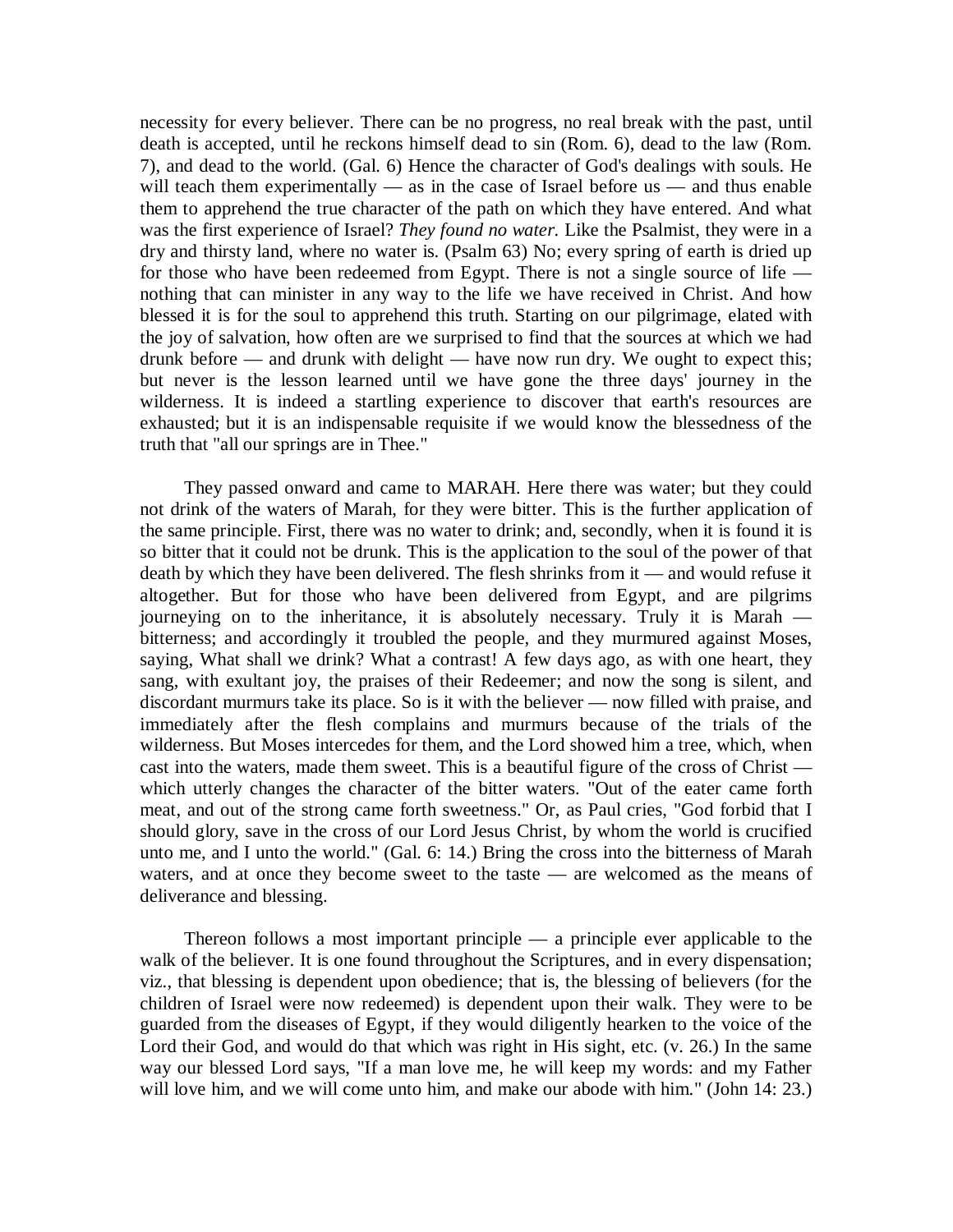This principle cannot be too much insisted upon. There are many believers who have known the joy of salvation, and who are yet without the conscious enjoyment of a single blessing. The reason is that they are careless of their walk. They do not study the Word, or "give ear to His commandments," and are consequently walking as seems right in their own eyes. What wonder is it, therefore, that they are cold and indifferent, that they are not in the conscious enjoyment of the love of God — of fellowship with the Father, and with His Son Jesus Christ? No; it is to the obedient ones that God comes, and delights to come, in the sweetest manifestations of His unchanging love; it is to those who have a conscience about every precept of the Word, and are seeking, in the power of the Spirit, to be found in obedience in every particular, to those whose delight it is to be doing the will of their Lord, and whose one aim it is to be at all times acceptable to Him, that He can draw near and bless according to His own mind and heart. Nothing can compensate for the lack of an obedient walk. All our blessing — as to its apprehension and enjoyment — is made dependent upon it. It is moreover the means of growth, and the condition of communion.

It is on this account that it is immediately added, "And they came to Elim, where were twelve wells of water, and threescore and ten palm trees: and they encamped there by the waters." That is, they at once found refreshment, rest, and shade — the wells and the palm trees being, as one has said, "types of those living springs, and of that shelter which had been provided, through instruments chosen of God, for the consolation of His people." How welcome the rest to the already weary pilgrims! and how tender of the Lord to provide such grateful refreshment for His people in the wilderness! As the Shepherd of Israel, He thus led them, as it were, into green pastures, and made them to lie down by the still waters, to comfort and strengthen their hearts.<sup>10</sup>

 $\overline{a}$ 

<sup>&</sup>lt;sup>10</sup> Doubtless the numbers twelve and seventy are significant. Twelve is administrative perfection in government in man (Israel). Seventy is not so clear. But it will be remembered that the Lord adopted both of these numbers, in the twelve disciples, and in the seventy (Luke 9, 10); and thus it would seem to point to the fact that through these He would minister these blessings to Israel.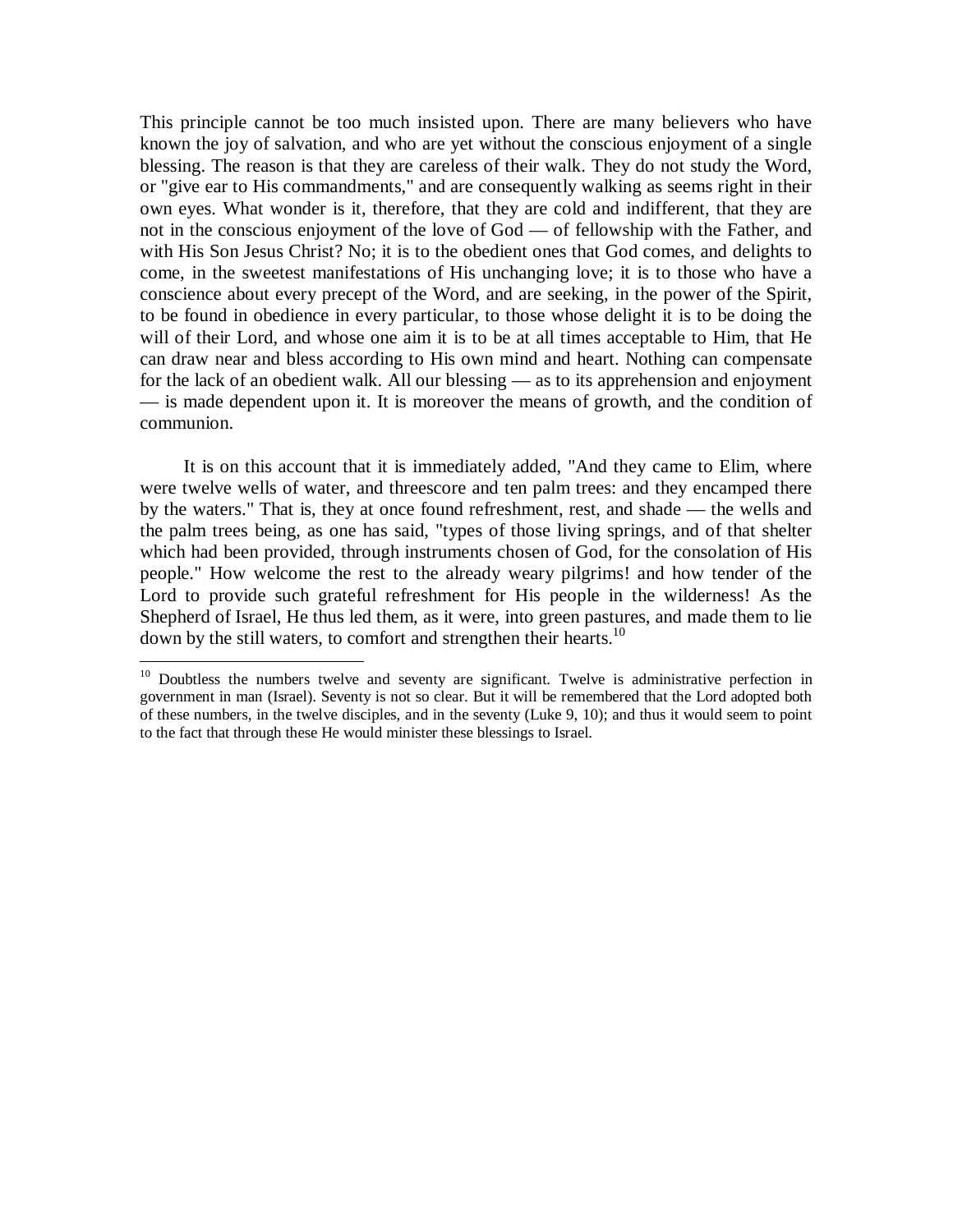# CHAPTER XI.

## THE MANNA.

### EXODUS xvi.

THE enjoyments of Elim were but transient, however blessedly they unfolded the loving, tender care of Jehovah. The children of Israel were pilgrims; and as such it was their vocation to travel and not to rest. The next stage of their journey therefore is immediately recorded.

"And they took their journey from Elim, and all the congregation of the children of Israel came unto the wilderness of Sin, which is between Elim and Sinai, on the fifteenth day of the second month after their departing out of the land of Egypt. And the whole congregation of the children of Israel murmured against Moses and Aaron in the wilderness: and the children of Israel said unto them, Would to God we had died by the hand of the Lord in the land of Egypt, when we sat by the flesh pots, and when we did eat bread to the full! for ye have brought us forth into this wilderness, to kill this whole assembly with hunger." (vv. 1-3.)

The wilderness of Sin lay "between Elim and Sinai." It occupied therefore, as indeed has already been indicated, a very special place in the history of the children of Israel. Elim would ever remind them of one of their most blessed experiences, and the journey likewise to Sinai would recall to their minds a period distinguished by longsuffering and grace in God's dealings with them; whereas Sinai would be ever engraven on their memories in connection with the majesty and holiness of the law. Up till Sinai, it was what God was for them in His mercy and love; but from that time the ground, by their own action, was changed into what they were for God. This is the difference between grace and law; and hence the peculiar interest attaching to the journey between Elim and Sinai. But whether under grace or law, the flesh remained the same, and took every opportunity of revealing its corrupt and incurable character. Again the whole congregation murmured against Moses and Aaron in the wilderness. (v. 2.) They had done so at Pi-hahiroth, when they saw the army of Pharaoh approaching; they repeated their sin at Marah, because the waters were bitter; and now they complain again because of their pilgrim fare. "They soon forgat His works; they waited not for His counsel; but lusted exceedingly in the wilderness, and tempted God in the desert." (Psalm 106: 13, 14.) The recollection of Egypt and Egypt's food possessed their hearts, and forgetful of the bitter bondage with which this had been connected, they looked back with longing eyes. How often this is the case with newly-emancipated souls. There must always be hunger in the wilderness; for the flesh can find no gratification for its own desires, or satisfaction in its toils and hardships. It is the place where the flesh must be tested. The Lord "humbled thee, and suffered thee to hunger, and fed thee with manna, which thou knewest not, neither did thy fathers know, that He might make thee know that man doth not live by bread only, but by every word that proceedeth out of the mouth of the Lord doth man live." (Deut. 8: 3.) This is the conflict. The flesh craves that which will meet its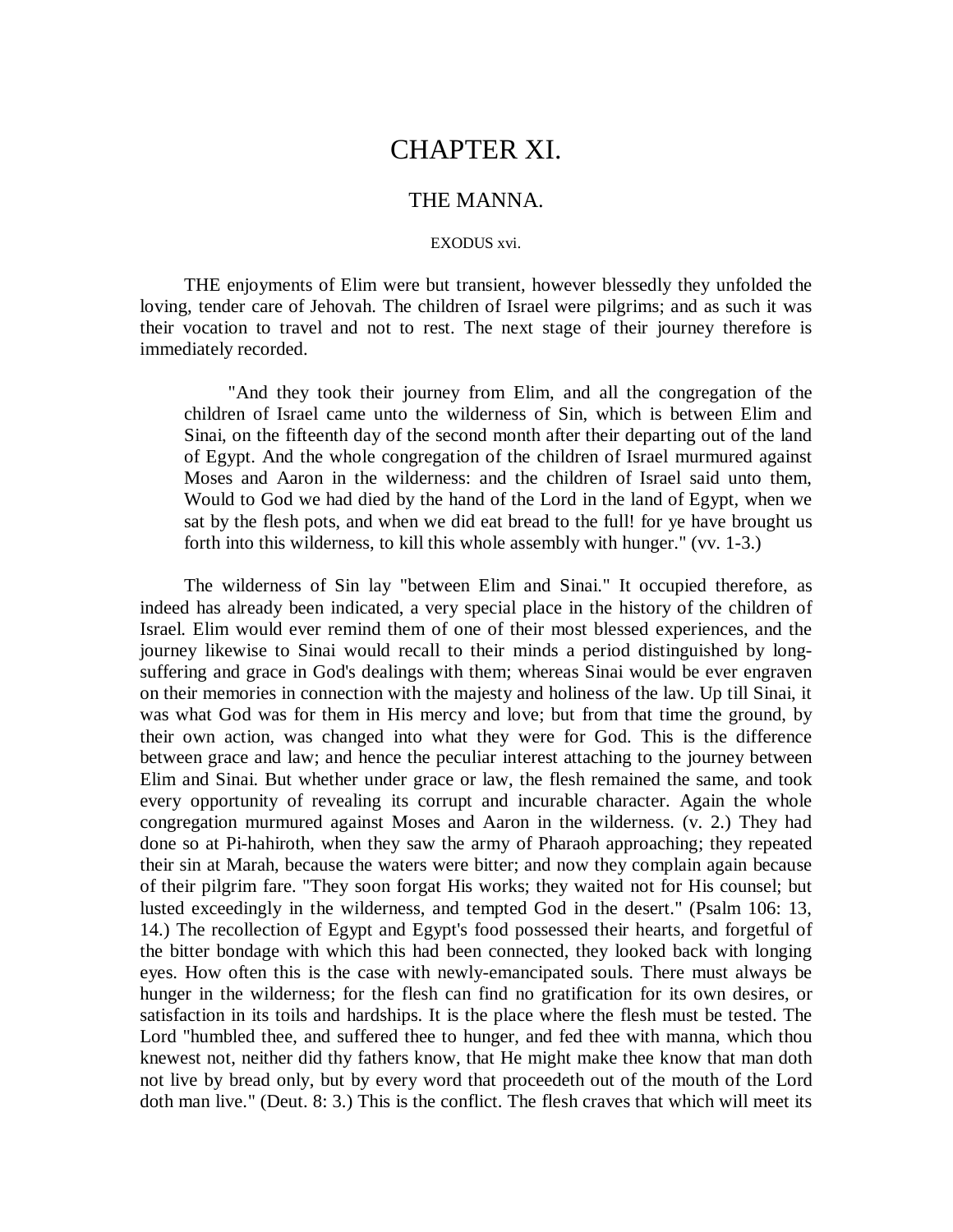desires, but if we are delivered from Egypt this cannot be allowed: the flesh must be refused, looked upon as already judged in the death of Christ; and therefore we are debtors not to the flesh, to live after the flesh, for if we live after the flesh we shall die: but if we through the Spirit do mortify the deeds of the body we shall live. (Rom. 8: 12, 13.) But the Lord, as we have seen in Deuteronomy, has His object in suffering us to hunger; it is to wean us from the flesh pots of Egypt, and to attract us to Himself — to teach us that true satisfaction and sustenance can only be found in Himself and His word. The contrast is therefore between the flesh pots of Egypt, and Christ; and very blessed is it when the soul learns that Christ is enough for all its needs. In their unbelief the children of Israel charged Moses with the design of killing them with hunger. But their hunger was intended to create in them another appetite, by which alone their true life could be sustained. The Lord, however, gave them their request, even though He sent leanness into their soul. For, as will be seen, He gave them the quails as well as the manna.

"Then said the Lord unto Moses, Behold, I will rain bread from heaven for you; and the people shall go out and gather a certain rate every day, that I may prove them, whether they will walk in My law, or no. And it shall come to pass, that on the sixth day they shall prepare that which they bring in; and it shall be twice as much as they gather daily. And Moses and Aaron said unto all the children of Israel, At even, then ye shall know that the Lord hath brought you out from the land of Egypt; and in the morning, then ye shall see the glory of the Lord; for that He heareth your murmurings against the Lord: and what are we, that ye murmur against us? And Moses said, This shall be, when the Lord shall give you in the evening flesh to eat, and in the morning bread to the full; for that the Lord heareth your murmurings which ye murmur against Him: and what are we? your murmurings are not against us, but against the Lord.

"And Moses spake unto Aaron, Say unto all the congregation of the children of Israel, Come near before the Lord; for He hath heard your murmurings. And it came to pass, as Aaron spake unto the whole congregation of the children of Israel, that they looked toward the wilderness, and, behold, the glory of the Lord appeared in the cloud.

"And the Lord spake unto Moses, saying, I have heard the murmurings of the children of Israel: speak unto them, saying, At even ye shall eat flesh, and in the morning ye shall be filled with bread; and ye shall know that I am the Lord your God." (vv. 4-12.)

Before we speak of the manna, two or three particulars have to be noted. The first is the grace with which God meets the desires of the people. In Numbers 11 He also meets their desire under similar circumstances; but "the wrath of the Lord was kindled against the people, and the Lord smote the people with a very great plague." (v. 33.) Here there is no sign of judgment — only patient and forbearing grace. The difference springs, if we may so describe it, from the dispensation. In Numbers they were under law, and they were dealt with accordingly; here they are under grace and hence grace reigned spite of their sin. Secondly, their murmurings were the occasion of the display of the glory of the Lord. (v. 10.) Thus the display of what man is brings out of the depths of the heart of God the revelation of what He is. It was so in the garden of Eden, and indeed all down the line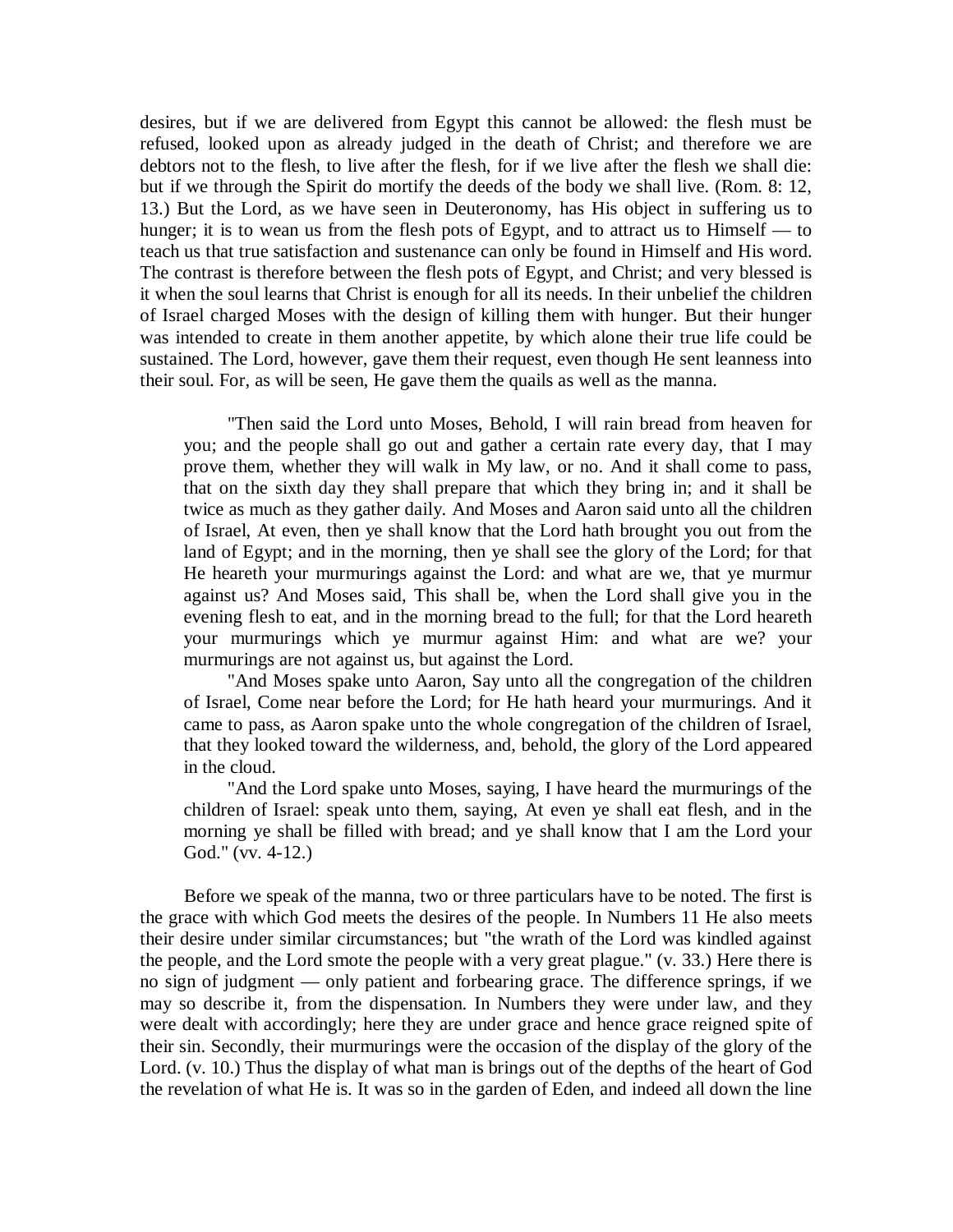of His dealings with man. This principle is seen in perfection in the cross — where man was exhibited in all the utter corruption of his evil nature, and God was fully revealed. The light shineth in darkness, even if the darkness comprehends it not; and indeed the glory of the Lord shines out all the brighter because of the darkness of man's iniquity, which becomes the occasion of its display. Mark, moreover, that murmuring against Moses and Aaron was murmuring against the Lord. (v. 8.) All sin is really against God. (See Psalm 51: 4; Luke 15: 18-21.) Hence it is that the Lord says, "I have heard the murmurings of the children of Israel." (v. 12.) It is not enough remembered that all our complaints, our expressions of unbelief, our murmurings, are against the Lord, and come immediately into His ears. How often would our sinful words die away on our lips if this thought were in our minds. If the Lord were visibly before our eyes, we should not dare to utter what we often permit ourselves now to say in the hastiness of our unbelief. And yet we are really before Him, His eyes are upon us, and He hears our every word.<sup>11</sup> Lastly, remark the difference between the quails and the manna. The quails have no special teaching connected with them, whereas it will be seen that the manna is a very striking type of the Lord Jesus. The quails therefore were given to satisfy the desires of the people, but brought no blessing. It is in connection with these, indeed, that the Psalmist says, "He gave them their request; but sent leanness into their soul." God may hear the cry of His people, even in their unbelief, and grant them their desires — but for discipline rather than for present blessing. Thus many a believer, forgetting his true portion in Christ, has desired the things of this world the flesh pots of Egypt, and he has been allowed to attain his object, but the consequence has been barrenness of soul — and such barrenness of soul that he has only been restored through the disciplinary trials of the Lord's loving hand. If we turn back in heart to Egypt, and are permitted to gratify our desires, it can only lead to sorrow in days to come. As, for example, Paul writes to Timothy, "They that will be rich, fall into temptation, and a snare, and into many foolish and hurtful lusts, which drown men in destruction and perdition. For the love of money is the root of all evil; which while some coveted after, they have erred from the faith, and pierced themselves through with many sorrows." (1 Tim. 6: 9, 10.) This is only one form of turning back to Egypt, but the principle is applicable to every object which the flesh can desire.

The account of the actual bestowment of the quails and the manna is now given.

"And it came to pass, that at even the quails came up, and covered the camp; and in the morning the dew lay round about the host. And when the dew that lay was gone up, behold, upon the face of the wilderness there lay a small round thing, as small as the hear frost on the ground. And when the children of Israel saw it, they said one to another, It is manna: for they wist not what it was. And Moses said unto them, This is the bread which the Lord hath given you to eat. This is the thing which the Lord hath commanded, Gather of it every man according to his eating; an omer for every man, according to the number of your persons: take ye every man for them which are in his tents. And the children of Israel did so, and gathered, some more, some less. And when they did mete it with an omer, he that gathered much had nothing over, and he that gathered little had no lack: they gathered every

 $\overline{a}$ 

 $11$  See, for an example of this, John 20: 26, 27.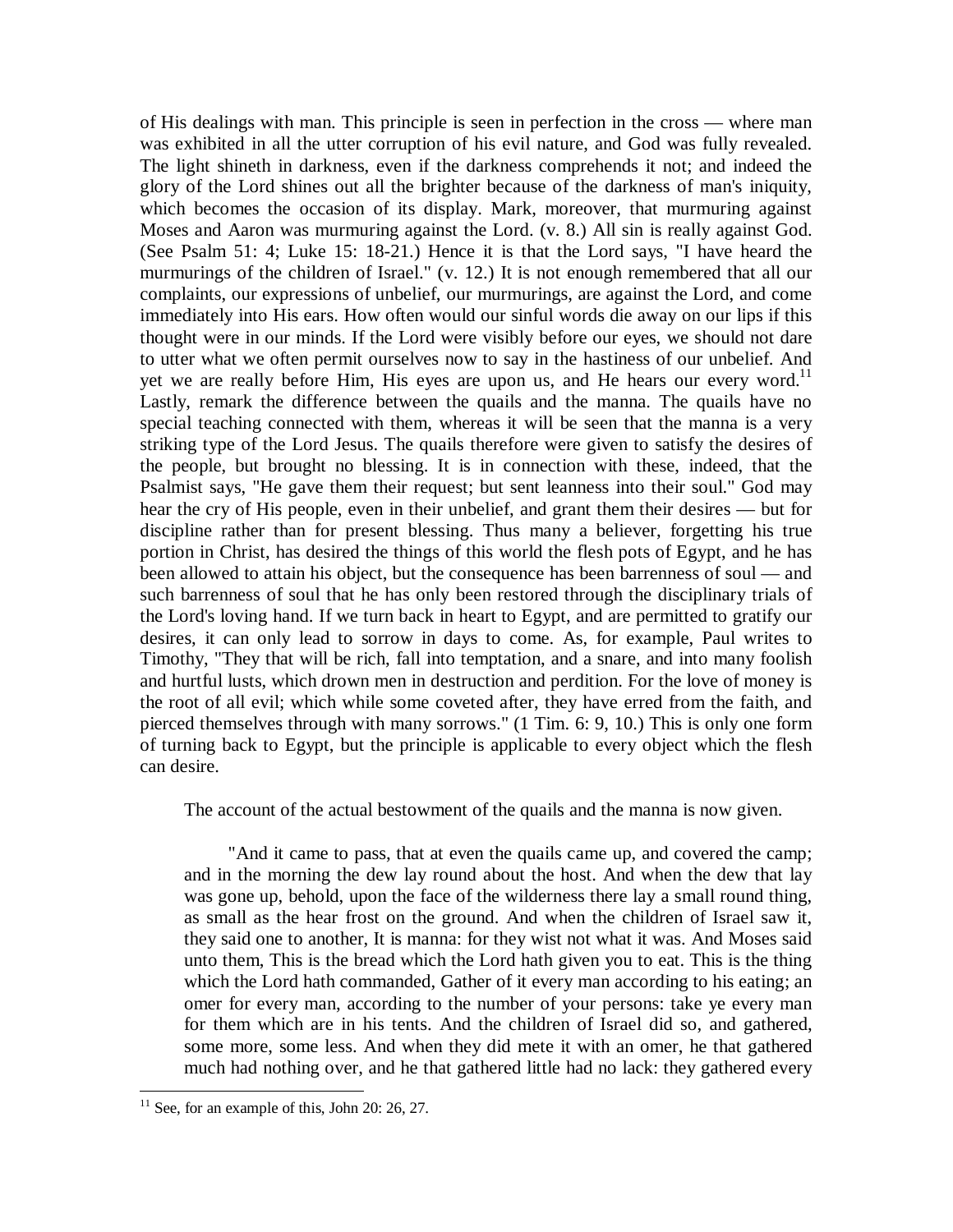man according to his eating. And Moses said, Let no man leave of it till the morning. Notwithstanding they hearkened not unto Moses; but some of them left of it until the morning, and it bred worms, and stank: and Moses was wroth with them. And they gathered it every morning, every man according to his eating: and when the sun waxed hot, it melted." (vv. 13-21.)

It will be observed, and the significance of the fact has been indicated, that there is the barest mention of the quails, but a full description of the manna. It is with the manna therefore that we are specially concerned. When the dew was gone up, "behold, upon the face of the wilderness there lay a small round thing, as small as the hoar frost on the ground. And when the children of Israel saw it, they said one to another, It is manna: for they wist not what it was. And Moses said unto them, *This is the bread which the Lord hath given you to eat.*" (vv. 14, 15.) This then is the meaning of the manna: the bread which God gave the Israelites to eat in the wilderness. It is consequently the proper wilderness food for the Lord's people. Hence when the Jews said to our Lord, "Our fathers did eat manna in the desert; as it is written, He gave them bread from heaven to eat," He replied, "Verily, verily, I say unto you, Moses gave you not that bread from heaven; but My Father giveth you the true bread from heaven. For the bread of God is He which cometh down from heaven, and giveth life unto the world." (John 6: 32, 33. Read especially from 48th to 58th verses.) The manna then, it is clear, is a type of Christ  $-$  of Christ as He was in this world — as the One who came down from heaven, and who as such becomes the food of His people while passing through the wilderness. It must be especially noted that until we have life by feeding on His death — eating His flesh and drinking His blood (John 6: 53, 54) — we cannot feed upon Him as the manna. Having received life, then we are told, "As the living Father hath sent Me, and I live by" (because of) "the Father: so he that eateth Me, even he shall live by" (because of) "Me." (v. 57.)

Leaving the reader, however, to study for himself this most significant Scripture, it will suffice now to recall the two points named; first, that the manna of our chapter sets forth Christ; and secondly, that Christ in this character is the food of His people while in the desert. There is a difference between the children of Israel and believers of this dispensation. The former could only be in one place at a time, for we have here an actual historical narrative. The latter — Christians — are in two: their place is in the heavenlies in Christ (see Eph. 2); and in their actual circumstances they are pilgrims in the wilderness. As being in the heavenlies, a glorified Christ — typified by the old corn of the land — is our sustenance; but in wilderness circumstances it is what Christ was here, Christ as the manna, that meets our need. And amid the weariness and the toil of our pilgrim path, how blessed and how sustaining it is to feed upon the grace, the tenderness, and the sympathy of a humbled Christ. How our hearts rejoice to remember that He has passed through the same circumstances; that He therefore knows our needs, and delights to minister to them for our sustainment and blessing. It is for such a purpose that the writer of the epistle to the Hebrews says, "Consider Him that endured such contradiction of sinners against Himself, lest ye be wearied and faint in your minds." (Heb. 12: 3.) As one has said, speaking on this subject, "For instance, something may make me impatient during the day; well, then, Christ is my patience, and thus He is the manna to sustain me in patience. He is the source of grace, not merely the example which I am to copy;" and it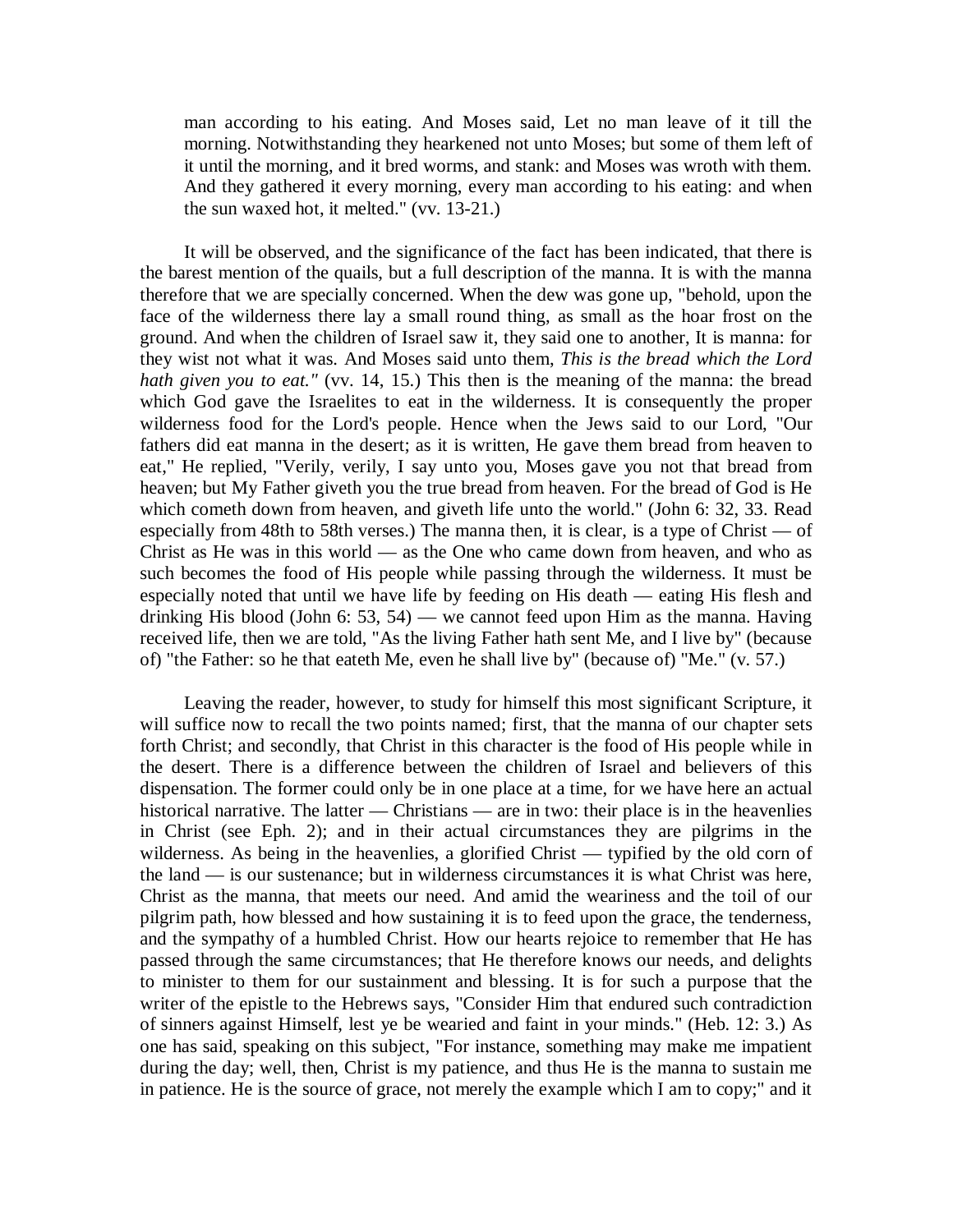is thus as the source of grace, sympathy, and strength to us in the wilderness that Christ is the manna of our souls.

There are some practical directions concerning the gathering of the manna which are of the utmost importance. First, they were to gather it every man according to his eating. (vv. 16-18.) As a consequence he that gathered much had nothing over, and he that gathered little had no lack. The appetite governed the amount collected. How strikingly true this is of the believer! *We all have as much of Christ as we desire — no more, and no less.* If our desires are large, if we open our mouth wide, He will fill it. We cannot desire too much, nor be disappointed when we desire. On the other hand, if we are but feebly conscious of our need, a little only of Christ will be supplied. The measure therefore in which we feed upon Christ, as our wilderness food, depends entirely upon our felt spiritual need — upon our appetite. Secondly, it could not be stored for future use. No man was to leave of it until the morning; but some disobeyed this injunction, only, however, to find that what they had thus left had become corrupt. No; the food collected today cannot sustain us on the morrow. It is only in a present exercise of soul that we can feed upon Christ. Much damage has accrued to souls from forgetting this principle. They have had a rich repast of manna, and they have attempted to feed upon it for days; but it has always issued in disappointment and loss instead of blessing. God only gives the portion of a day in its day (see margin of v. 4), and no more. Thirdly, it was to be collected early, for when the sun waxed hot it melted. No time, indeed, is so precious to the believer for gathering the manna as the first moments of the day when in quiet he is alone with the Lord. He has not yet entered upon the experiences of the day, and he knows not what may be the precise character of his path; but he knows that he will need the sustaining manna. Let him therefore be diligent in the early morning, and let his hand not be slack to gather, and to gather as much as he may need; for even should he seek it afterwards, he will find that it has all disappeared before the and the heat of the day. How many a failure may be traced back to neglect on this point! A trial comes unexpectedly comes, and the soul breaks down. But why? Because the manna was not collected before the sun was hot. All should lay this to heart, and be on the watch against the artifices of Satan to divert our minds from this one necessary thing. Let all diligence be employed that, whatever the emergency throughout the day, there may be no lack of manna.

In connection with the manna the Sabbath is also given.

"And it came to pass, that on the sixth day they gathered twice as much bread, two omers for one man: and all the rulers of the congregation came and told Moses. And he said unto them, This is that which the Lord hath said, Tomorrow is the rest of the holy sabbath unto the Lord: bake that which ye will bake today, and seethe that ye will seethe; and that which remaineth over lay up for you, to be kept until the morning. And they laid it up till the morning, as Moses bade: and it did not stink, neither was there any worm therein. And Moses said, Eat that today, for today is a sabbath unto the Lord: today ye shall not find it in the field. Six days ye shall gather it; but on the seventh day, which is the sabbath, in it there shall be none.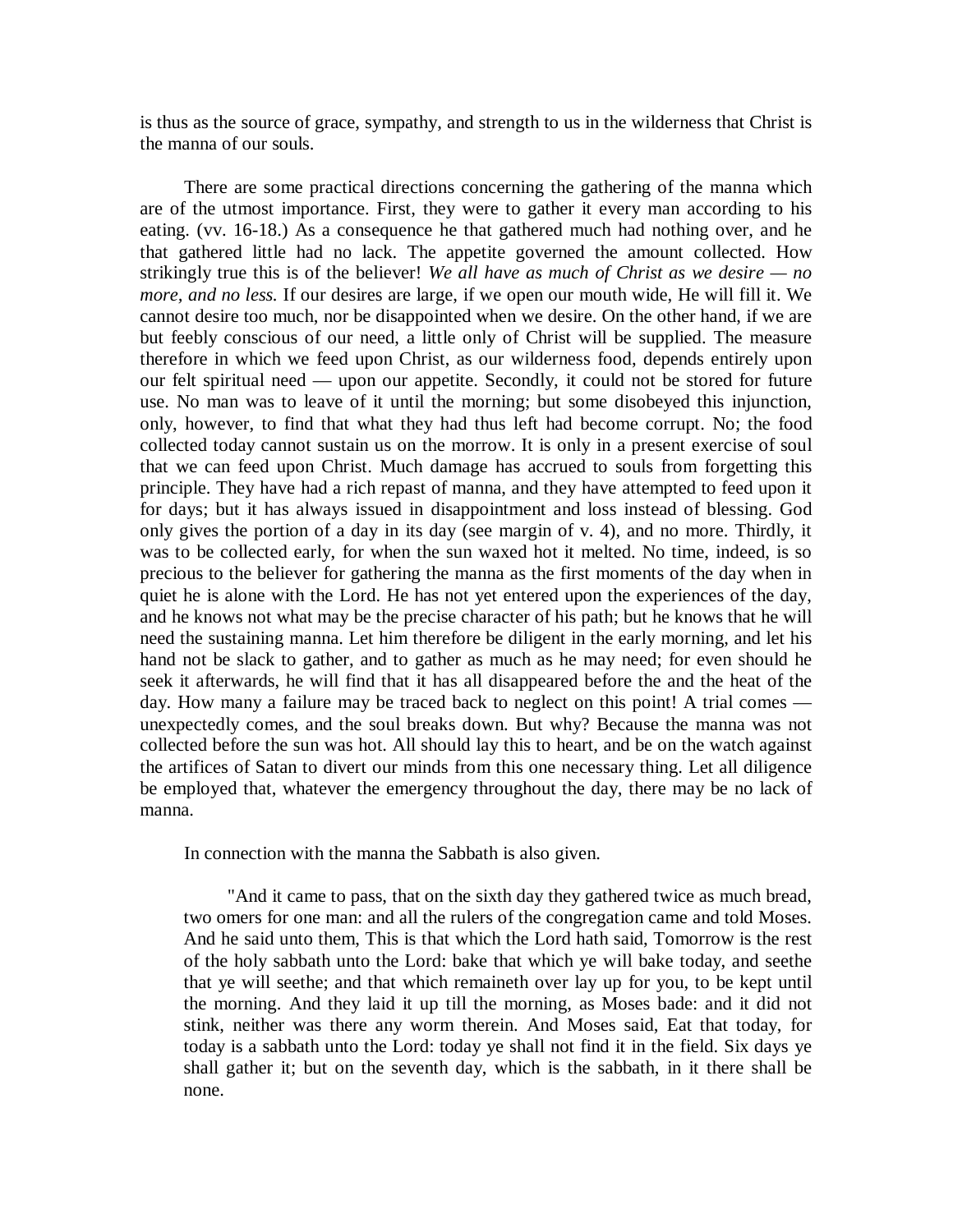"And it came to pass, that there went out some of the people on the seventh day for to (rather, and they found none. And the Lord said unto Moses, How long refuse ye to keep My commandments and My laws? See, for that the Lord hath given you the sabbath, therefore He giveth you on the sixth day the bread of two days: abide ye every man in his place; let no man go out of his place on the seventh day. So the people rested on the seventh day." (vv. 22-30.)

We read in Genesis 2 that "God blessed the seventh day, and sanctified it; because that in it He had rested from all His work which God created and made." (v. 3.) This fixes the meaning of the sabbath or the seventh day; for it should be carefully observed that it is the seventh and no other day, showing clearly that it is God's rest. This meaning is asserted most distinctly also in the epistle to the Hebrews. (See Heb. 4: 1-11.) The sabbath therefore is a type of God's rest, and as given to man expresses the desire of God's heart that he should share with Him in His rest. It is found here for the first time. There is not a trace of it through all the patriarchal age, or during the sojourn of the children of Israel in Egypt, but, as found in this chapter in connection with the manna, it has a most blessed significance.

But a few remarks must be made before this is explained. The object God had in view in its institution has been indicated; but, as is abundantly clear, man in consequence of sin never possessed the thing signified. Nay, more, God Himself could not rest because of sin. Hence, when our blessed Lord was accused of breaking the sabbath, He replied, "My Father worketh hitherto, and I work." (John 5: 17.) God could not rest in the presence of sin, and of the dishonour done to Him by it, and as a consequence man could not share it with Him. The writer of the epistle to the Hebrews develops this latter point. He shows that the children of Israel were shut out from it because of their unbelief and hardness of heart, that Joshua did not give them rest, that in David's time it was spoken of as yet future, and he argues that "there remaineth therefore a rest (a keeping of the sabbath) to the people of God." (Heb. 3 and 4) The question arises then, How is it to be possessed? The answer is found in our chapter. The manna, as we have seen, prefigures Christ, and consequently the connection teaches that it is Christ, and Christ only, who can lead us into the rest of God. He is the only way. The apostle thus says, "We which have believed do enter into rest" (Heb. 4: 3); that is, it belongs to those who believe in Christ to enter into rest — not by any means, as some have taught, that the rest is a present thing The context shows distinctly that it is a future blessing. There *remaineth* therefore a rest for the people of God. That believers may have rest of conscience and rest of heart in Christ is most blessedly true; but God's rest will not be reached until we enter upon that eternal scene in which all things are made new, when the tabernacle of God is with men, and He will dwell with them, and they shall be His people, and God Himself shall be with them, and be their God. (Rev. 21: 1-7.)

There are two circumstances connected with the institution of the sabbath in this place which demand a brief notice. The first is the double provision of manna on the sixth day, that the people might rest in their tents on the seventh. If collected thus on any other day in self-will, it became worthless and corrupt; but when done in obedience in view of the sabbath it remained sound and good. The truth taught, however, is that when sharing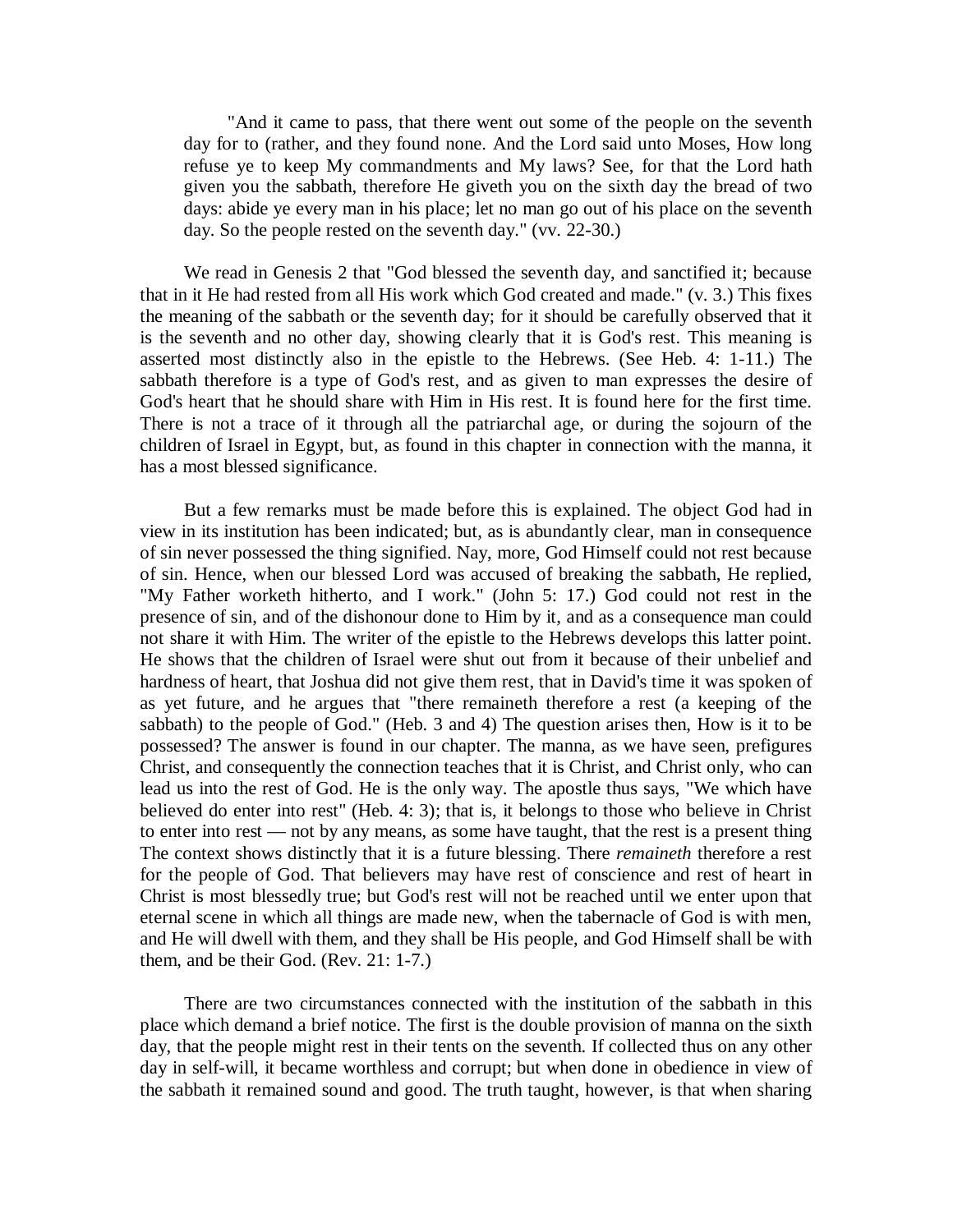in God's rest, in His grace, throughout eternity, Christ will be still our food; nay, it might be said that our enjoyment of that rest will consist in feasting with God upon the once humbled Christ. Nothing less will satisfy His own heart than that we should have full fellowship with Himself concerning His beloved Son. There is perhaps another thought. It is that whatever we acquire of Christ here becomes our eternal possession and delight. Gather as much manna as we may, two omers instead of one; if it is kept for the rest that remaineth, it will be a source of strength and joy throughout eternity. The second thing is that some of the people, spite of the injunction they had received, went out on the seventh day to gather manna, but they found none. (v. 27.) Whatever the exhibitions of grace man's heart remained the same. Disobedience is native to his corrupt nature, and displays itself alike, whether under law or grace. The Lord rebuked through Moses the conduct of His people, though He bore with them in His long-suffering and tender mercy. Taking the sabbath, as has been explained, as a type of God's rest, and therefore, since sin has come in, as yet future, it will be at once seen that there is a distinct typical teaching connected with there being no manna on the sabbath. The time for the manna will then be for ever past. Christ will never more be apprehended in that character; for the wilderness circumstances of His people will then have for ever passed away. The store they collected while in the desert may still be enjoyed; but there will be no more to be gathered. The same lesson, in one aspect, may be seen in the direction given by Moses at the commandment of the Lord.

"And Moses said, This is the thing which the Lord commandeth, Fill an omer of it to be kept for your generations; that they may see the bread wherewith I have fed you in the wilderness, when I brought you forth from the land of Egypt. And Moses said unto Aaron, Take a pot, and put an omer full of manna therein, and lay it up before the Lord, to be kept for your generations. As the Lord commanded Moses, so Aaron laid it up before the Testimony, to be kept. And the children of Israel did eat manna forty years, until they came to a land inhabited: they did eat manna, until they came unto the borders of the land of Canaan. Now an omer is the tenth part of an ephah." (vv. 32-36.)

There is doubtless an allusion to this in the promise to the overcomer in the church at Pergamos: "To him that overcometh will I give to eat of the hidden manna," etc. (Rev. 2: 17.) Thus Christ in His humiliation is never to be forgotten, but always to be remembered, and gratefully to be fed upon throughout eternity by His people.

> "There on the hidden bread Of Christ — once humbled here - God's treasured store — for ever fed, His love my soul shall cheer."

Hence an omer full of manna was laid up before the Lord, before the Testimony, to be kept for their generations. For forty years, during the whole of their wanderings in the desert, until they came to a land inhabited, this was their daily food; they did eat manna until they came into the borders of the land of Canaan.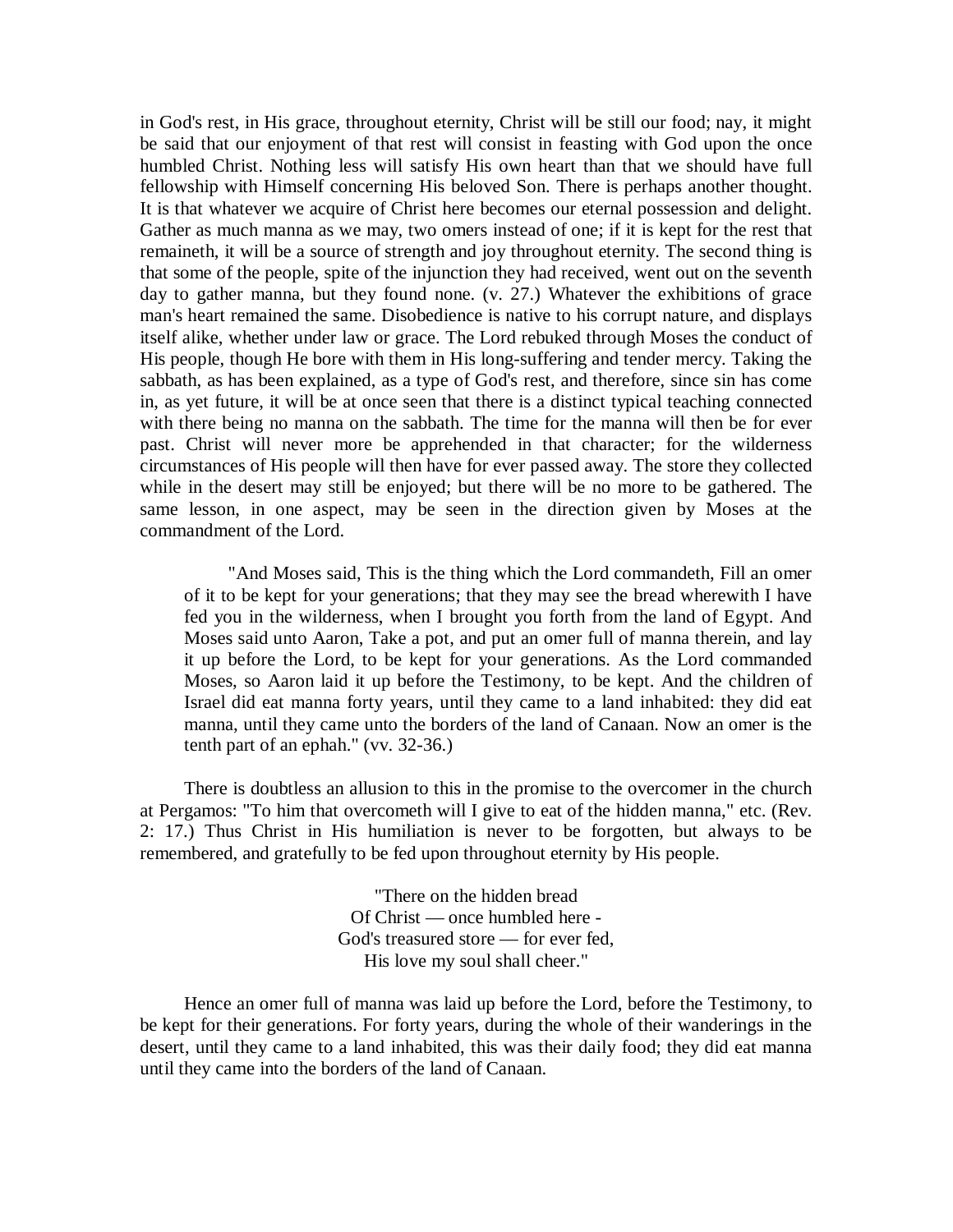# CHAPTER XII.

## REPHIDIM AND AMALEK.

#### EXODUS xvii.

ONCE again the children of Israel move forward and meet with other difficulties. But "all these things happened unto them for ensamples" (types): "and they are written for our admonition, upon whom the ends of the world are come." (1 Cor. 10: 11) There is, therefore, a special interest attaching to all their wilderness sorrows and experiences.

"And all the congregation of the children of Israel journeyed from the wilderness of Sin, after their journeys, according to the commandment of the Lord, and pitched in Rephidim: and there was no water for the people to drink. "Wherefore the people did chide with Moses, and said, Give us water that we may drink. And Moses said unto them, Why chide ye with me? wherefore do ye tempt the Lord? And the people thirsted there for water; and the people murmured against Moses, and said, Wherefore is this that thou hast brought us up out of Egypt, to kill us and our children and our cattle with thirst? And Moses cried unto the Lord, saying, What shall I do unto this people? they be almost ready to stone me. And the Lord said unto Moses, Go on before the people, and take with thee of the elders of Israel; and thy rod, wherewith thou smotest the river, take in thine hand, and go: behold, I will stand before thee there upon the rock in Horeb: and thou shalt smite the rock, and there shall come water out of it, that the people may drink. And Moses did so in the sight of the elders of Israel. And he called the name of the place Massah, and Meribah, because of the chiding of the children of Israel, and because they tempted the Lord, saying, Is the Lord among us, or not!" (vv. 1-7.)

As in the case of the manna, so with the smitten rock, the people's sin was the occasion for this display of power and grace. In Rephidim there was "no water for the people to drink." And what did the people do? Were they not encouraged, by their past experiences of God's faithfulness and tender care, to turn to Him in the confidence that He would interpose on their behalf? Were not the quails and the manna fresh in their recollection as the evidence of the all-sufficiency of Jehovah to meet their every need? Had they not learnt that the Lord was their shepherd, and that therefore they should not want? All this, indeed, might have been expected; and, were we ignorant of the human heart, of the character of the flesh, it might have been expected as the natural results of what they had seen of the wonderful works of the Lord. But so far from this being the case, they chode with Moses, and said, "Give us water that we may drink." In their sinful murmurings and unbelief, they looked upon Moses as the author of all their misery, and were almost ready to kill him in their anger.

An observation or two may be made upon the character of their sin, before the gracious provision accorded to their need is considered. The people chode with Moses; but in reality, as Moses said, they tempted the Lord (v. 2); saying, by their acts, "Is the Lord among us, or not?" (v. 17.) Moses was their appointed leader, and was, therefore,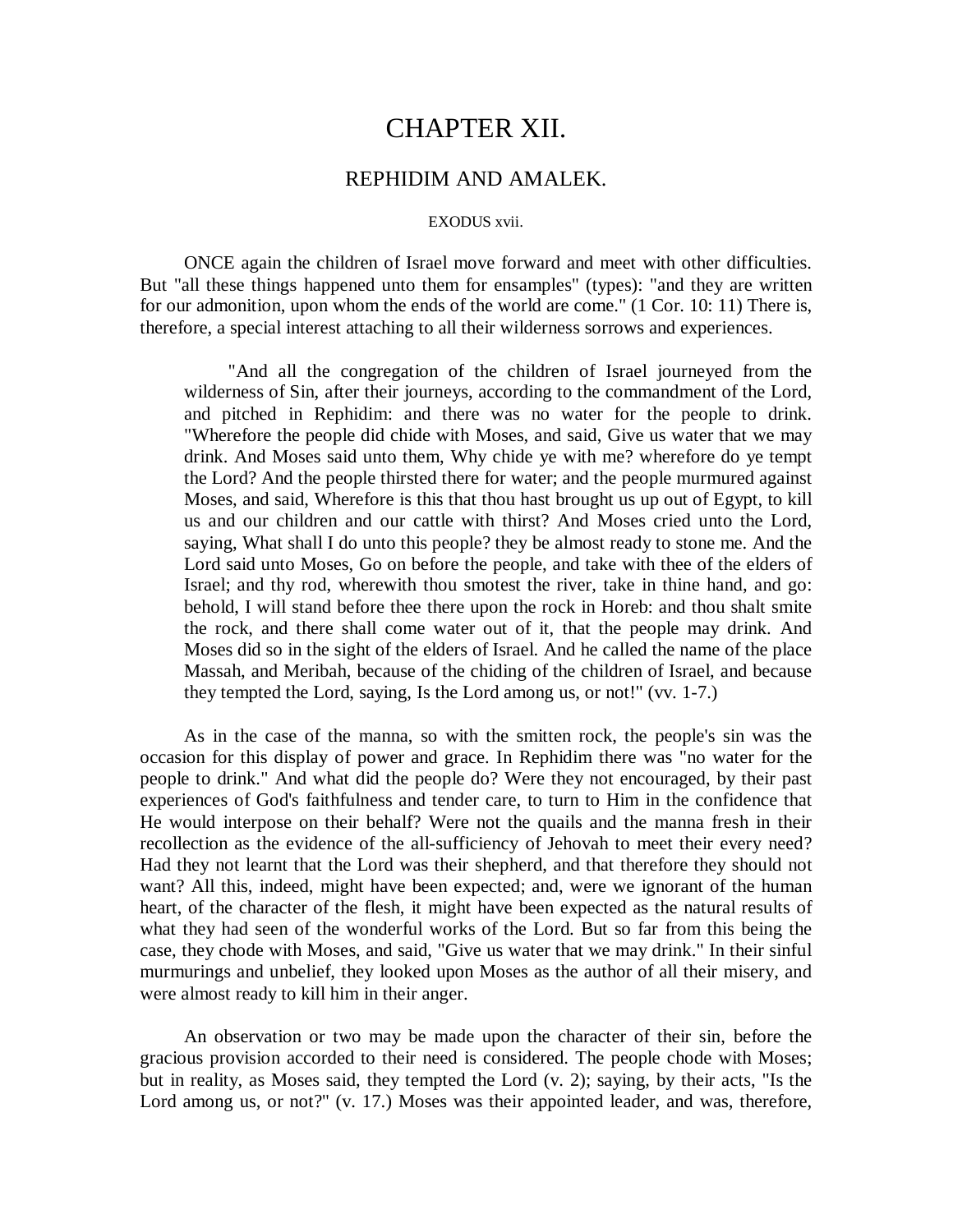for the people Jehovah's representative. To chide with him was thus to chide with the Lord; and to complain of their privations was in fact to doubt, if not to deny, the Lord's presence. For had they believed that He was among them, every murmur would have been hushed, and they would have rested in the assurance that He who had brought them out of Egypt, parted for them the waters of the Red Sea, delivered them from the hand of Pharaoh, and guided them in all their journeys by the pillar of fire by night, and the pillar of cloud by day, would in His own time hear their cry, and supply their need. It shows the very solemn nature of the sin of murmuring and complaints, because of the trials of the wilderness, and teaches us, at the same time, that the essence of all such is doubting whether the Lord is with us. Hence the antidote to all such tendencies, to these common snares of Satan, by which he so often entangles the feet of the Lord's people, and robs them of their peace and joy, even when he does not compass their fall, is a firm, unwavering hold upon the truth that the Lord is among us, that He leads His people like a flock through every stage of their wilderness journey. How beautiful, in contrast with the conduct of Israel, is the perfect attitude of our blessed Lord. When tempted by Satan in the wilderness, He in immovable dependence, repelled his every suggestion with the simple word of God.

Moses cried unto the Lord, and the Lord heard his prayer, and, spite of the people's sin, "He opened the rock, and the waters gushed out; they ran in the dry places like a river. For He remembered His holy promise, and Abraham His servant." (Ps. 105: 41, 42.) Thus grace still prevailed, and satisfied the needs of the people. But it is in the typical instruction of this incident that the chief interest lies. Even as the manna, the rock also speaks of Christ. Paul thus says, "They drank of that spiritual Rock that followed them: and that Rock was Christ." (1 Cor. 10: 4.) But the Rock was smitten before the waters flowed. Moses was directed to take the rod — the rod wherewith he had smitten the river — and there with Jehovah standing before him on the rock in Horeb, he was to smite the rock, "and there shall come water out of it, that the people may drink." The rod has been explained to mean a symbol of God's power, and in smiting it will therefore set forth the exercise of His judicial power. We behold then, in this smiting of the rock, the stroke of His judgment falling upon Christ on the cross. The smitten rock is a crucified Christ. It was the people's sin, remark, that led to the smiting of the rock  $\frac{1}{x}$  a striking exemplification of the truth that "He was wounded for our transgressions, He was bruised for our iniquities." Surely this is a sight both for sinners and saints. Sinners may behold Christ on the cross bearing the judgment of sin, and learn, if they will but ponder it, what sin is in the eyes of a holy God; and as they learn this lesson, let them also be warned of their coming doom if they continue in impenitence and unbelief. For if God spared not His own Son, when dealing with the question of sin, that Son, who was the delight of His heart, who was holy, harmless, undefiled, and separate from sinners, how can they expect to escape? Saints, moreover, cannot too often look back to the cross. And how will their hearts be touched, humbled, melted, as by grace they are enabled to say, "His own self bare our sins in His own body on the tree." (1 Peter 2: 24.) Throughout eternity they will never forget that their sins necessitated that death; while they will never cease to remember that God was glorified by it in every attribute of His character, and hence that it is the everlasting and immutable foundation of all their blessing. It is indeed a most solemn, as well as precious, truth, that the Rock must needs be smitten before the people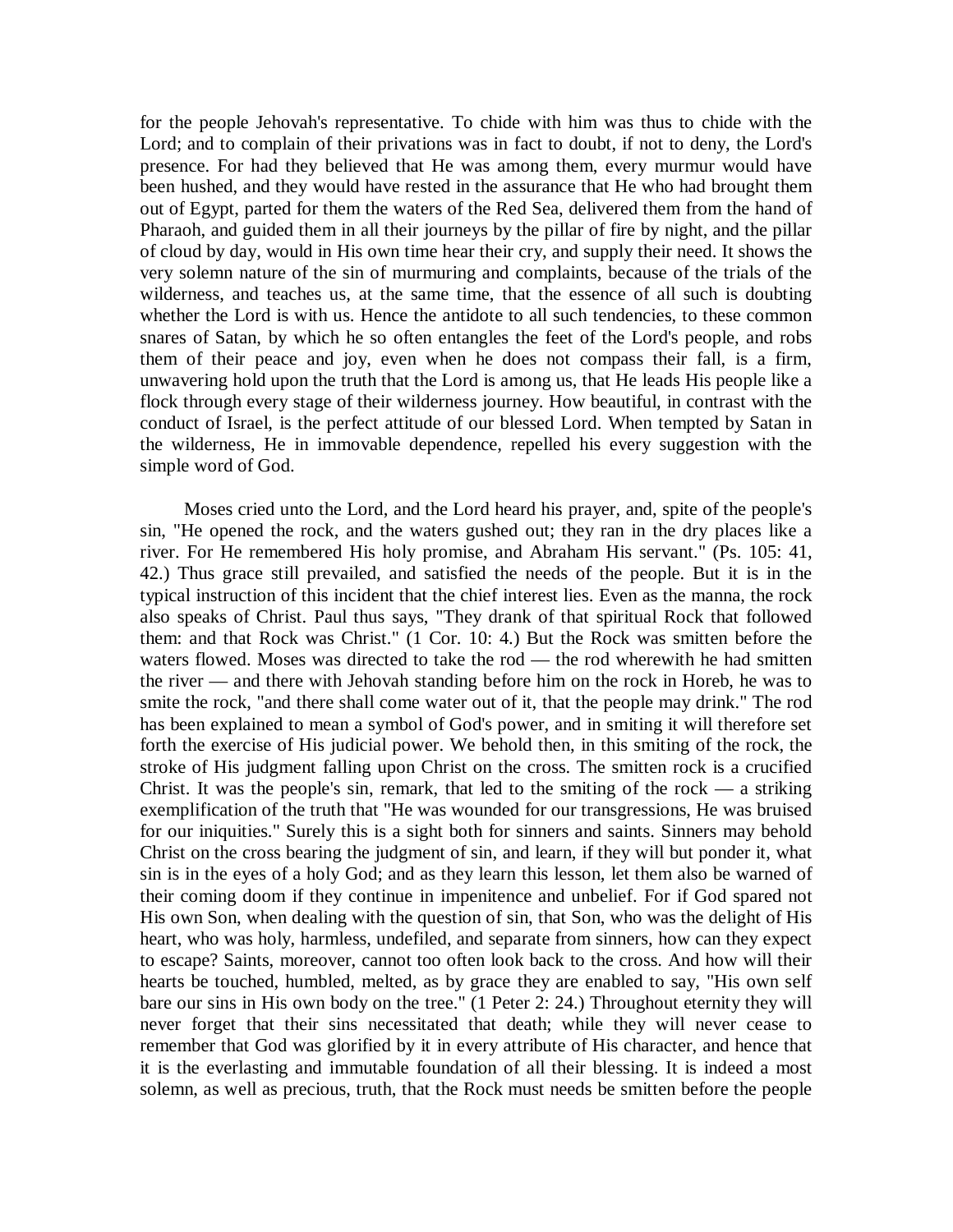could drink. Inasmuch as sin was in question — sin which had dishonoured God before the whole universe — all that God was demanded it for His own glory; and inasmuch as the people would have perished without water, their needs demanded it that they might live. But God only could provide it, and hence in the directions to Moses another beauteous unfolding of the grace of His heart is exhibited.

The Rock was smitten, and "the waters gushed out." Not before — this was impossible; for because of sin God was, as it were, restrained. His mercies and compassions, His grace and His love, were pent up within Himself. But immediately that atonement was accomplished, whereby the claims of His holiness were for ever satisfied, the flood-gates of His heart were opened to pour forth streams of grace and life throughout the world. Hence we read in Matthew, that as soon as the Lord Jesus had yielded up the ghost, "the veil of the temple was rent in twain, from the top to the bottom." (Matt. 27: 50, 51.) God was now free in righteousness to come out in grace to a sinful world with offers of salvation, and man — the believer — was free to enter boldly into His immediate presence. The way had been revealed by which man could righteously stand before the full light of the holiness of the very throne of God.

The water which flowed from the Rock is an emblem of the Holy Spirit as the power of life. This is clear from the gospel of John. Our blessed Lord thus said to the woman of Samaria, "Whosoever drinketh of the water that I shall give him shall never thirst; but the water that I shall give him shall be in him a well of water springing up into everlasting life." (John 4: 14.) In John 7 He uses the same figure, and John adds, "This spake He of the Spirit, which they that believe on Him should receive: for the Holy Ghost was not yet given; because that Jesus was not yet glorified." (v. 39.) Two things are indeed clear from this passage — first, that the "living water" is a type of the Holy Ghost; and secondly, that this "living water," the Holy Ghost, could not be received until Jesus was glorified. In other words, the Rock must first be smitten, as already seen, before the waters could flow out to quench the thirst of men.

There is one lesson of great practical importance that cannot be overlooked. There is nothing that can satisfy the undying needs of man but the Holy Ghost as the power of life — everlasting life; and this blessing can only be received through a crucified and risen Christ. Hence He cried to the Jews, "If any man thirst, let him come unto me, and drink." (John 7: 37.) And the proclamation still goes forth, "Whosoever will, let him take the water of life freely." (Rev. 22: 17.) May every one who reads these lines have this truth impressed upon his soul in the power of the Holy Ghost!

Thus the Lord met the murmurings of His people by grace, and gave them water to drink; but the names — Massah and Meribah, given to the place — remained as the monument of their sin.

Immediately after the waters being fetched out of the rock comes conflict with Amalek. The connection of the incidents is most instructive as illustrating the ways and the truth of God. The manna is Christ come down from heaven, the smitten Rock is Christ crucified, the living water is an emblem of the Holy Ghost; and now together with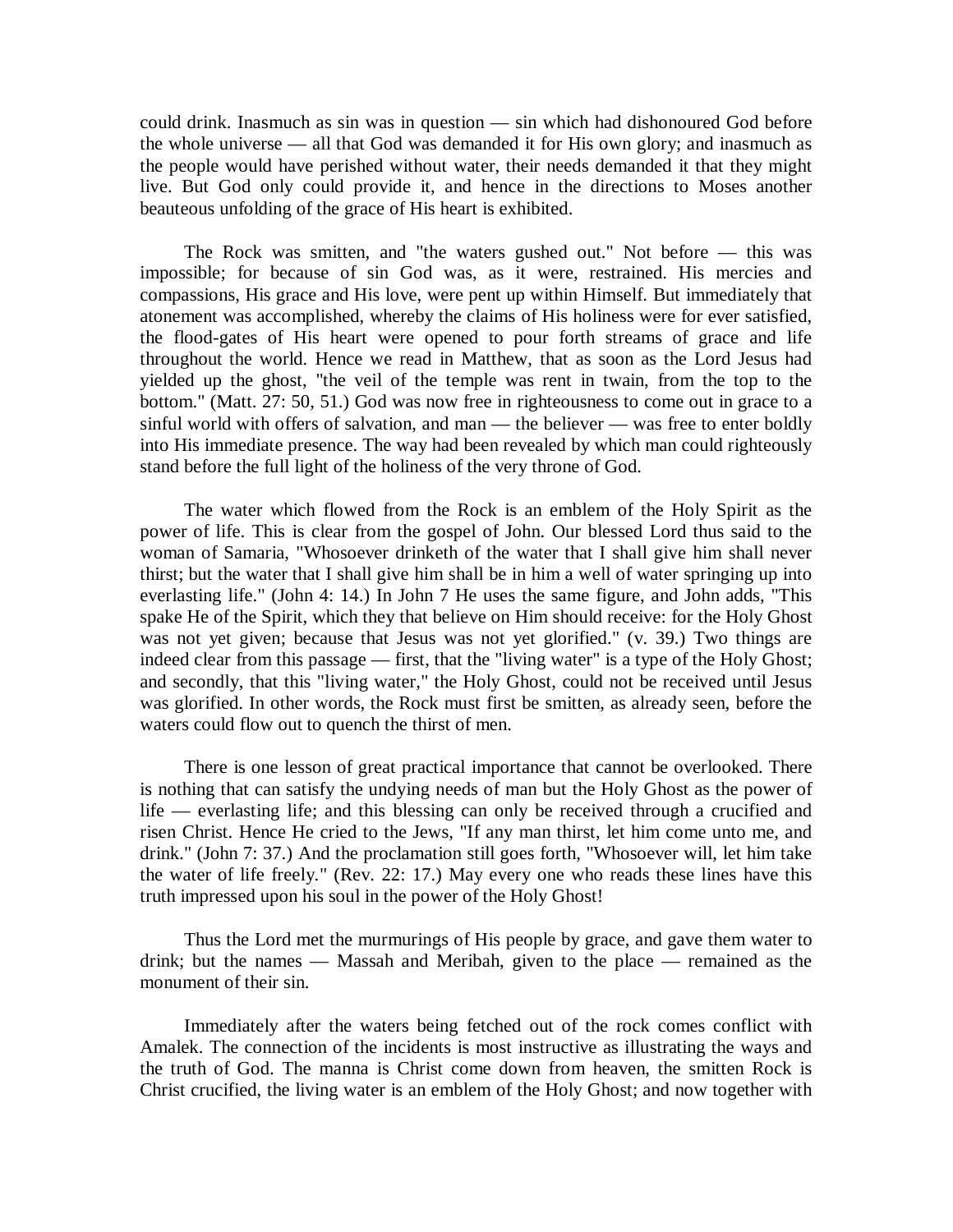the reception of the Spirit comes conflict. It must be so; for" the flesh lusteth against the Spirit, and the Spirit against the flesh: and these are contrary the one to the other: that ye should not do the things that ye would." (Gal. 5: 17.) Hence the order of these typical events. What then, it may be enquired, is symbolized by Amalek? It is often stated that it is the flesh; but this is only part of the truth. As to Amalek, his real character is readily apprehended from his origin. (See Gen. 36: 12.) But the point to be discerned here is, that Amalek sets himself in open antagonism to the people of God, and seeks to hinder their progress, and even to destroy them from off the face of the earth. It is therefore the power of Satan — acting through the flesh it may be — that thus challenges the onward march of the children of Israel. And the subtlety of Satan in the time chosen for the attack is plainly apparent. It was just after the people had sinned, at a time, therefore, when an enemy might have supposed that they were under the displeasure of God. This is ever his method. But if God be for His people, He will suffer no foe to accomplish their destruction. The people indeed if left to themselves might easily have been scattered; but He who had brought them through the waters of the Red Sea will not now leave them to perish. The Lord was their banner, and thus their defence was sure. Let us then notice how the defeat of Amalek was accomplished.

"Then came Amalek, and fought with Israel in Rephidim. And Moses said unto Joshua, Choose us out men, and go out, fight with Amalek: to morrow I will stand on the top of the hill with the rod of God in mine hand. So Joshua did as Moses had said to him, and fought with Amalek: and Moses, Aaron, and Hur, went up to the top of the hill. And it came to pass, when Moses held up his hand, that Israel prevailed; and when he let down his hand, Amalek prevailed. But Moses' hands were heavy; and they took a stone, and put it under him, and he sat thereon: and Aaron and Hur stayed up his hands, the one on the one side, and the other on the other side: and his hands were steady until the going down of the sun. And Joshua discomfited Amalek and his people with the edge of the sword." (vv. 8-13.)

First, then, we find that Joshua at the commandment of Moses, places himself at the head of chosen men for the battle. Joshua represents Christ, in the energy of the Spirit, leading His redeemed to the conflict. What a consolation! If Satan marshals his forces to assail the Lord's people, Christ, on the other hand, leads out His chosen men to meet the foe. The battle therefore is the Lord's. This is illustrated again and again throughout the history of Israel; and it is as true in principle of the conflicts of believers of this dispensation. This, if apprehended, would calm our minds in the presence of the sorest difficulties. It would help us to cease from man, and to count upon the Lord. It would enable us to estimate at their proper value the restless activity and the schemes of men, and to look for deliverance alone to the Lord as the Leader of His people. In a word, we should then remember that there can be no successful defence offered to our foes but in the power of the Spirit of God.

There is yet another thing. If Joshua leads his warriors in the plain, Moses — with Aaron and Hur — go up to the top of the hill; and the fight below depends upon the uplifting of the hands of Moses above. Moses, as thus seen, is a figure of Christ above in the value of His intercession. While He leads His people in the power of the Spirit below,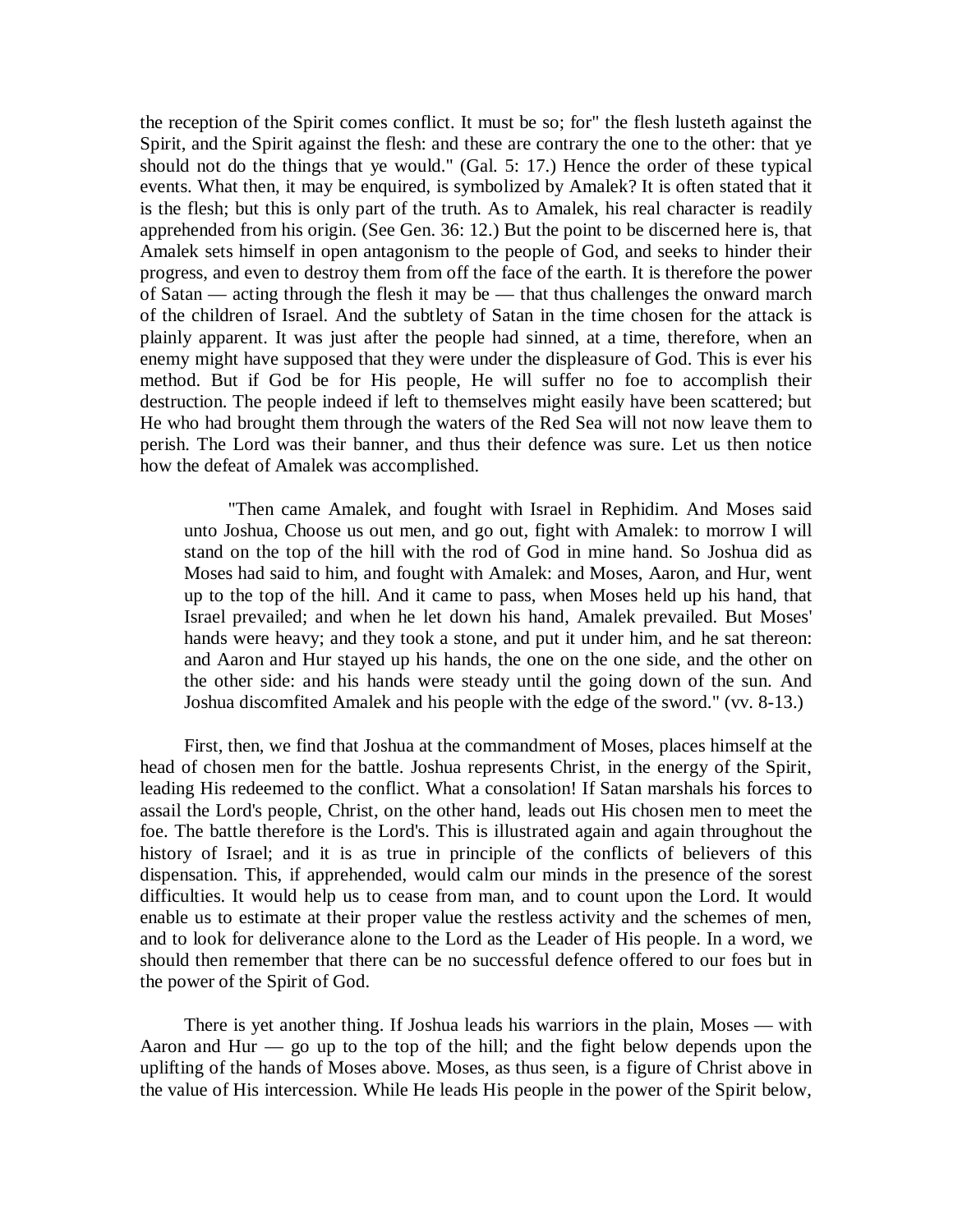He maintains their cause by His intercession in the presence of God; and secures for them mercy and grace for seasonable succour. They have therefore no strength for conflict apart from His priestly intercession; and the energy of the Spirit as leading them onward is in relation to this intercession. Paul indicates this truth when he says, "It is Christ that died, yea rather, that is risen again, who is even at the right hand of God, who also maketh intercession for us. Who shall separate us from the love of Christ? shall tribulation, or distress, or persecution, or famine, or nakedness, or peril, or sword" (or, we may add, Amalek)? . . . . Nay, in all these things we are more than conquerors, through Him that loved us." (Rom. 8: 34-37.) The Lord Himself taught His disciples the connection between His work above, and the Spirit's action in them below, when He said, "If I go not away, the Comforter will not come unto you." (John 16: 7.) Hence, too, He terms the Holy Ghost "another Comforter" (John 14: 16); and the apostle John applies to our blessed Lord the same title (i.e. Advocate, but really the same word Paraclete; 1 John  $2: 1$ ).

But no one man could be a perfect type of Christ. The hands of Moses were heavy, so that they were sustained by Aaron and Hur. This, however, only brings out more fully the truth of the intercession of Christ. Aaron, though not yet formally set apart, represents the priesthood, and Hur, if the significance of the name may guide us, typifies light or purity. Together therefore it will mean the priestly intercession of Christ maintained in holiness before God; and hence an intercession, since it is based upon all that Christ is and has done, which is ever effectual and prevailing. The lesson should be well observed. The battle below depended not upon the strength of the warriors, nor even upon the Holy Spirit, but upon the enduring and efficacious intercession of Christ. For when Moses held up his hand, Israel prevailed; and when he let down his hand, Amalek prevailed. Hence the necessity of dependence. Apart from it, we may be ready for the conflict; the cause may be a just one, but our failure will be sure and inevitable. But with it, having Christ on high on our behalf, and Christ in the energy of the Spirit as our Leader, "when the wicked, even our enemies and our foes, come against us, they will stumble and fall." Then no foe can stand before the Lord's people.

Amalek was thus discomfited with the edge of the sword. But such a victory revelation of the source of their strength, and the unchanging character of the enemy was not to be forgotten. It was to be recorded as a memorial.

"And the Lord said unto Moses, Write this for a memorial in a book, and rehearse it in the ears of Joshua: for I will utterly put out the remembrance of Amalek from under heaven. And Moses built an altar, and called the name of it Jehovah-nissi: for he said, Because the Lord hath sworn that the Lord will have war with Amalek from generation to generation." (vv. 14-16.)

Two things were combined in this memorial — the record of their deliverance from Amalek, and the pledge of his final overthrow. Every display of the Lord's power on behalf of His people bears this double character. If He step in and vindicate them from the assaults of their enemies, He, by that same act, assures them of His continual protection and care. Every interposition therefore of His between them and their foes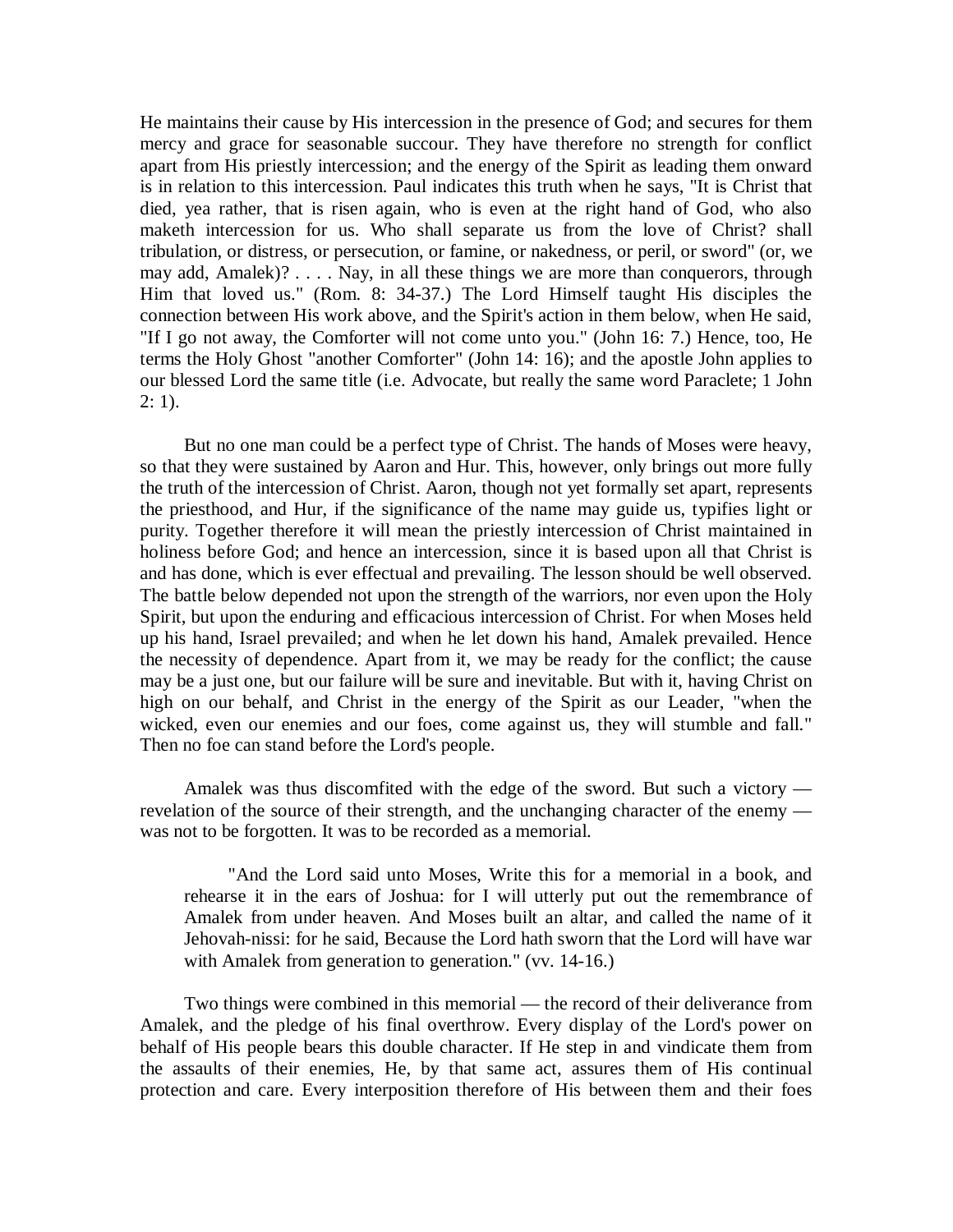should be rehearsed in their ears, and written on their hearts, both as the memorial of the past, and as the guarantee of His immutable defence. Hence when the Psalmist celebrates a past deliverance, he exclaims, "Though an host should encamp against me, my heart shall not fear; though war should rise against me, in this will I be confident." (Ps. 27: 3.) In the same confidence Moses built an altar. By it he gratefully owned the divine hand, as well as expressed that the praise of the victory belonged to the Lord. It is precisely here that so many fail. The Lord vouchsafes help and deliverance, but they forget to build their altars. Driven into the Lord's presence in their straits, they too often neglect to praise Him when relieved from their pressure. Not so with Moses. By building the altar he declared before the whole of Israel, It is the Lord who has fought for us and secured the victory. This is proclaimed by the title he affixed to it — "The Lord our banner." He therefore it was who led our hosts, and He it is who will lead our hosts; for His controversy with Amalek will never cease. As long as He has a people on the earth, so long will Satan seek to encompass their overthrow. We need to remember this, but with all the prospect it involves, our hearts will be confident, if we can but grasp in power the truth of Jehovahnissi. The battle is the Lord's, we fight under His colours, and hence — whatever the stubborn persistence of the foe — the victory is assured.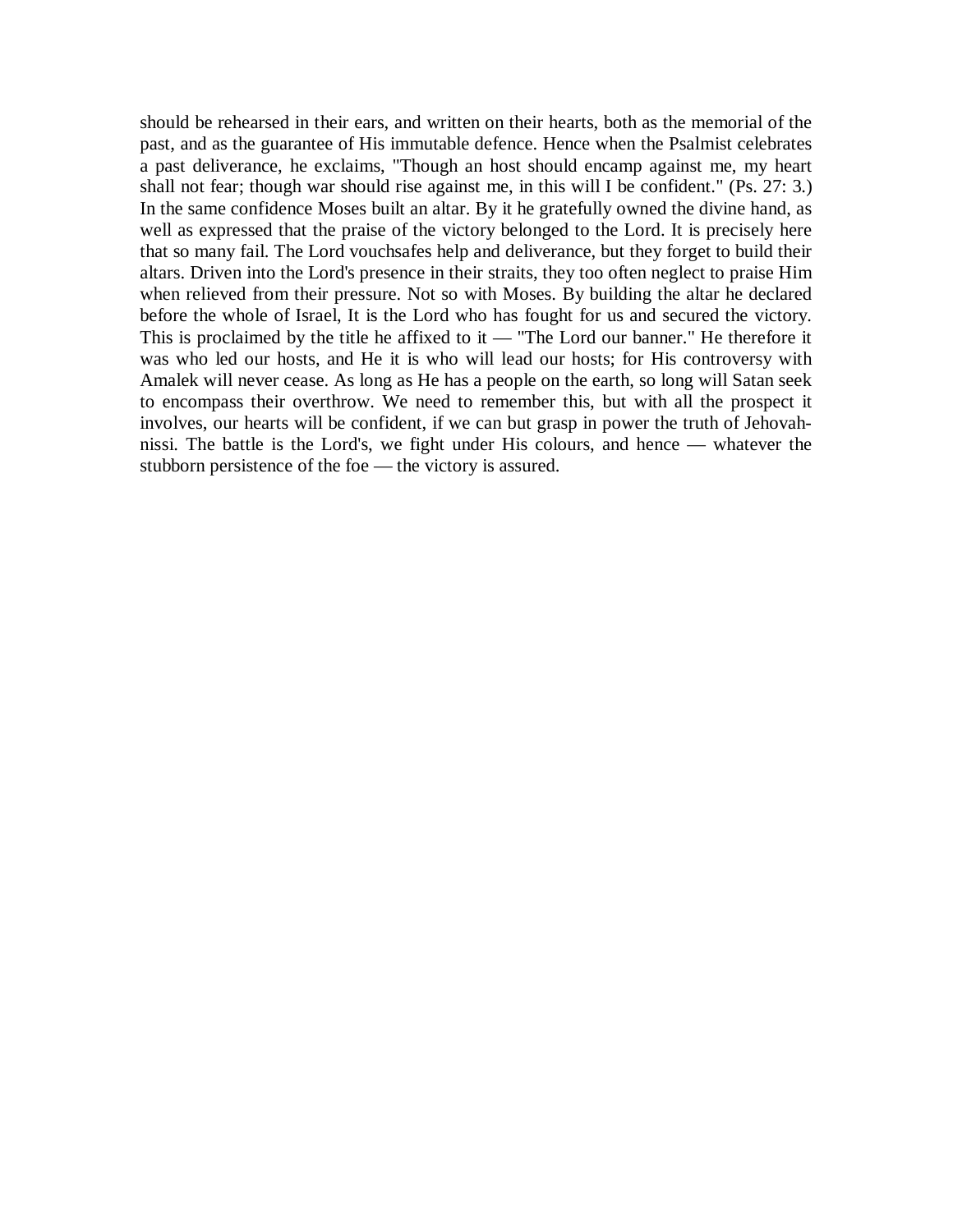# CHAPTER XIII.

## MILLENNIAL BLESSING.

#### EXODUS XVIII.

THIS chapter brings to a close the dispensation of grace in Israel's history. From Egypt to Sinai all was pure grace. At Sinai they put themselves under law. Hence the special character of chap. 18. The manna, as explained, presented Christ in incarnation, the smitten Rock His death, the streams that flowed from it the gift of the Spirit; and now, following the dispensation of the Spirit, we find in figure the blessing of Jew and Gentile, and the establishment of governmental order in Israel. Indeed, the Church, the Jew, and the Gentile, are all typically delineated. This will be perceived if the several points of the following Scripture are indicated:

"When Jethro, the priest of Midian, Moses' father-in-law, heard of all that God had done for Moses, and for Israel His people, and that the Lord had brought Israel out of Egypt, then Jethro, Moses' father-in-law, took Zipporah, Moses' wife, after he had sent her back, and her two sons; of which the name of the one was Gershom; for he said, I have been an alien in a strange land: and the name of the other was Eliezer; For the God of my father, said he, was mine help, and delivered me from the sword of Pharaoh. And Jethro, Moses' father-in-law, came with his sons and his wife unto Moses into the wilderness, where he encamped at the mount of God: and he said unto Moses, I thy father-in-law Jethro am come unto thee, and thy wife, and her two sons with her.

"And Moses went out to meet his father-in-law, and did obeisance, and kissed him: and they asked each other of their welfare: and they came into the tent. And Moses told his father-in-law all that the Lord had done unto Pharaoh and to the Egyptians for Israel's sake, and all the travail that had come upon them by the way, and how the Lord delivered them. And Jethro rejoiced for all the goodness which the Lord had done to Israel, whom He had delivered out of the hand of the Egyptians. And Jethro said, Blessed be the Lord, who hath delivered you out of the hand of the Egyptians, and out of the hand of Pharaoh; who hath delivered the people from under the hand of the Egyptians. Now I know that the Lord is greater than all gods: for in the thing wherein they dealt proudly He was above them. And Jethro, Moses' father-in-law, took a burnt-offering and sacrifices for God: and Aaron came, and all the elders of Israel, to eat bread with Moses' father-in-law before God." (vv. 1-12.)

Jethro, the priest of Midian, the father-in-law of Moses, now appears. He had heard of all that God had wrought for His people, and thereon brought Zipporah and her two sons to Moses. The very names of the children explain the typical character of the whole scene. The first is Gershom; "for he said, I have been an alien" or a pilgrim "in a strange land." It is reminiscent therefore of the weary days of Israel's absence from their own land when they were scattered as strangers throughout the world. (See 1 Peter 1: 1.) The name of the second is Eliezer; "For the God of my father was mine help, and delivered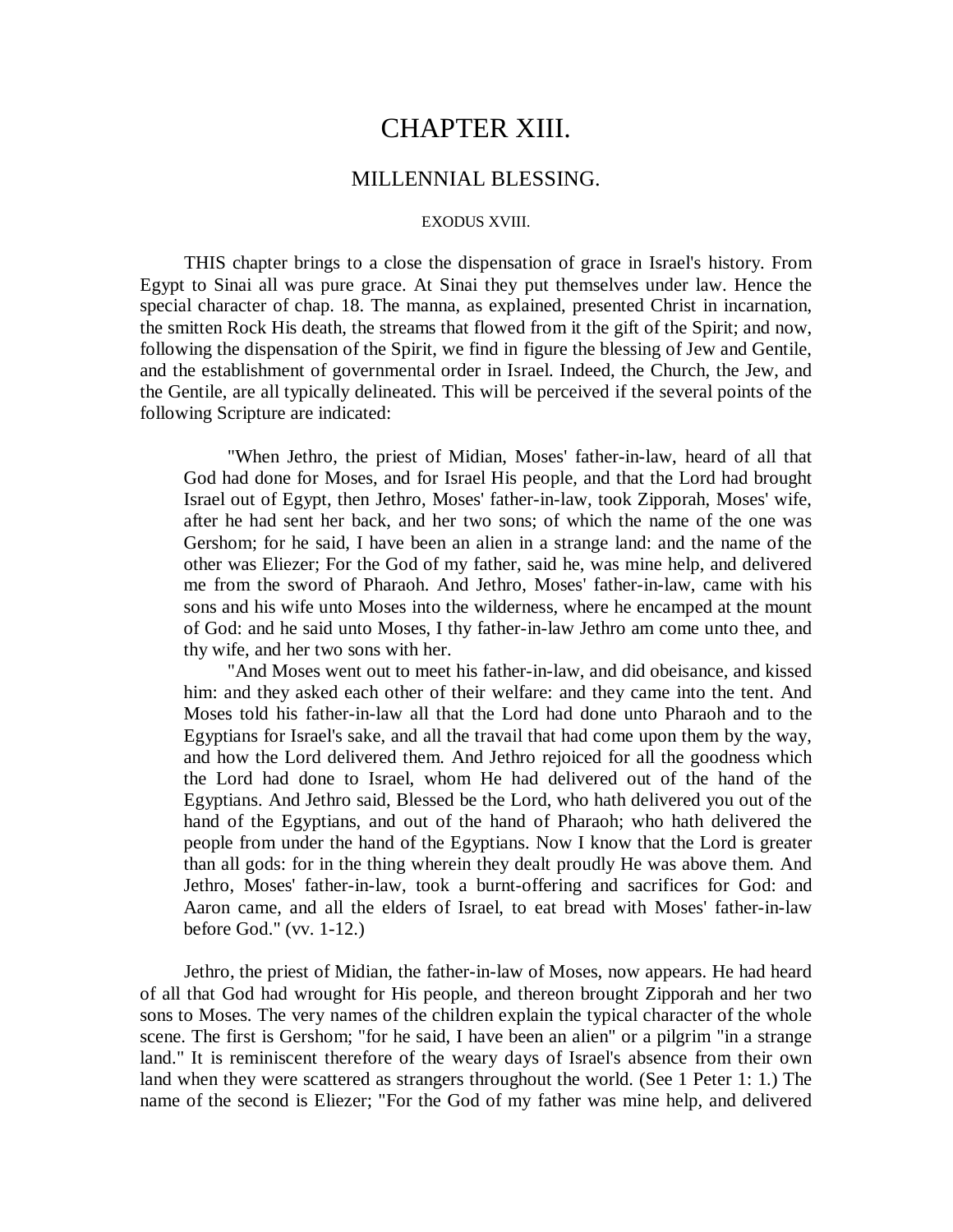me from the sword of Pharaoh This undoubtedly recalled the past; but it is also a prophecy of the future, and therefore, interpreted typically, speaks of the final deliverance of Israel, preparatory to their introduction into blessing under the reign of Messiah. The two names thus mark two distinct periods in God's dealings with Israel: the first covers the whole time that will elapse between their being carried away captive into Babylon; while the second points to that momentous hour in which the Lord will suddenly appear and snatch His people from the very jaws of the enemy, when He shall go forth and fight against those nations who will be gathered against Jerusalem to battle. (Zechariah 14) But the sorrows of their dispersion, as well as their deliverance from the sword of Pharaoh, are looked upon in this scene as past, and they are now in possession, in figure, of their long-delayed and long-looked-for blessing.

The Church is seen in Zipporah. She was the Gentile wife of Moses, and as such prefigures the Church. All thus is in keeping with the millennial character of the picture; for when Israel is restored, and rejoices in the happy sway of Emmanuel, the Church will have her part in the gladness of that day, associated as she will be in the glories of the reign of the thousand years. It will be a day of unspeakable joy to Him who came of the seed of David, according to the flesh, and every pulse of His joy will awaken a response in the heart of her who will occupy the position of the Lamb's wife. He therefore, and she together with Him, whatever her lesser measure, will have fellowship in gladness over the day of Israel's espousals.

Next we have the Gentiles, as symbolized by Jethro's blessing, and confessing Jehovah's name. And observe how this is produced. Moses, the Jew, declares to Jethro "all that the Lord had done unto Pharaoh and to the Egyptians for Israel's sake, and the travail that had come upon them by the way, and how the Lord delivered them." This relation bows the heart of Jethro, and he rejoices because of the deliverance of Israel, praises the Lord for it, and confesses His absolute supremacy. We thus read in the Psalms, "Thou hast delivered me from the strivings of the people; Thou hast made me the head of the heathen" (Gentiles): "a people whom I have not known shall serve me. As soon as they hear of me, they shall obey me: the strangers shall submit themselves unto me." (Ps. 18: 43, 44.)

Jethro then unites in worship with Aaron, and the elders of Israel, together with Moses, before God. Moses is here the king, and hence he with Israel, and the Gentiles (Jethro) eat bread before God. It is the union of Israel and the Gentiles in worship. It is the scene predicted by the prophet: "And it shall come to pass in the last days, that the mountain of the Lord's house shall be established in the top of the mountains, and shall be exalted above the hills; and all nations shall flow unto it. And many people shall go and say, Come ye, and let us go up to the mountain of the Lord, to the house of the God of Jacob: and He will teach us of His ways, and we will walk in His paths: for out of Zion shall go forth the law, and the word of the Lord from Jerusalem." (Isa. 2: 2, 3)

In the remainder of the chapter the establishment of judgment and government is recorded: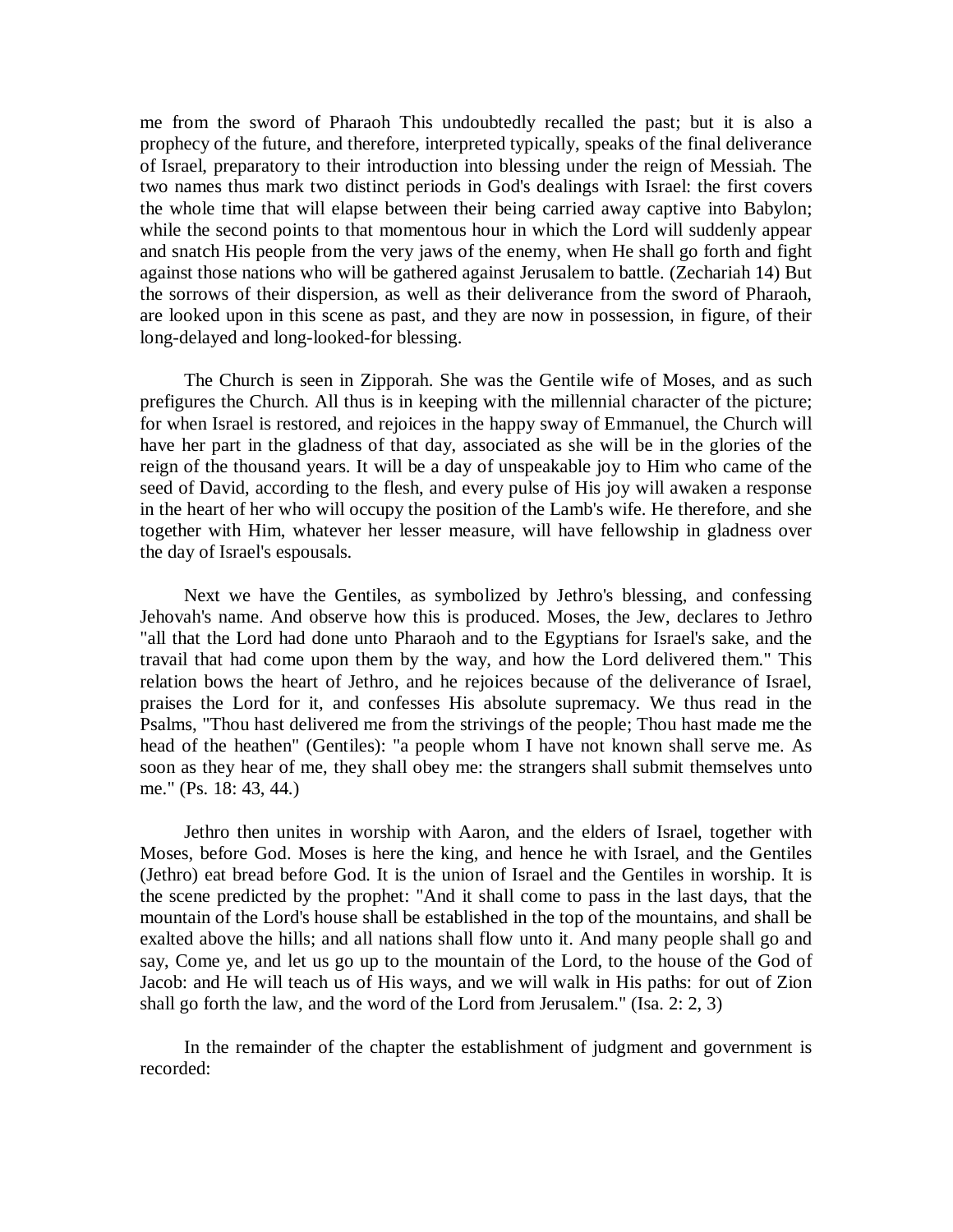"And it came to pass on the morrow, that Moses sat to judge the people: and the people stood by Moses from the morning unto the evening. And when Moses' father-in-law saw all that he did to the people, he said, What is this thing that thou doest to the people? why sittest thou thyself alone, and all the people stand by thee from morning unto even? And Moses said unto his father-in-law, Because the people come unto me to enquire of God: when they have a matter, they come unto me; and I judge between one and another; and I do make them know the statutes of God, and His laws. And Moses' father-in-law said unto him, The thing that thou doest is not good. Thou wilt surely wear away, both thou, and this people that is with thee: for this thing is too heavy for thee; thou art not able to perform it thyself alone. Hearken now unto my voice, I will give thee counsel, and God shall be with thee: Be thou for the people to God-ward, that thou mayest bring the causes unto God: and thou shalt teach them ordinances and laws, and shalt show them the way wherein they must walk, and the work that they must do. Moreover, thou shalt provide out of all the people able men, such as fear God, men of truth, hating covetousness: and place such over them, to be rulers of thousands, and rulers of hundreds, rulers of fifties, and rulers of tens: and let them judge the people at all seasons: and it shall be, that every great matter they shall bring unto thee, but every small matter they shall judge: so shall it be easier for thyself, and they shall bear the burden with thee. If thou shalt do this thing, and God command thee so, then thou shalt be able to endure, and all this people shall also go to their place in peace. So Moses hearkened to the voice of his father-in-law, and did all that he had said. And Moses chose able men out of all Israel, and made them heads over the people, rulers of thousands, rulers of hundreds, rulers of fifties, and rulers of tens. And they judged the people at all seasons: the hard causes they brought unto Moses, but every small matter they judged themselves.

"And Moses let his father-in-law depart; and he went his way into his own land." (vv. 13-27.)

Two things have to be carefully distinguished — the failure of Moses, and the thing symbolized by the appointment of the rulers over the people. To take the latter first, it is evident that this arrangement for judging the people emblematically portrays the order in government which the Messiah will set up when He assumes His kingdom. As the Psalmist speaks, "He shall judge Thy people with righteousness, and Thy poor with judgment. The mountains shall bring peace to the people, and the little hills, by righteousness." (Ps. 72: 2, 3.) Hence it is that this section closes with this account. But while this is divinely intended, the failure of Moses in listening to Jethro must not be concealed. Indeed, if it were, some most valuable instruction would thereby be lost. The first mistake he made was in listening to Jethro on such a matter. The Lord had given him his office; and it was to Him he should have had recourse on every subject that concerned His people. The pleas Jethro advanced were indeed specious and subtle. They were grounded upon his anxiety for the welfare of his son-in-law. "Thou wilt surely wear away, both thou, and this people that is with thee: for this thing is too heavy for thee; thou art not able to perform it thyself alone." If Moses would but do as he advised, then he said, "So shall it be easier for thyself," etc.; and again, "Then thou shalt be able to endure, and all this people shall go to their place in peace." It was not therefore concern for God,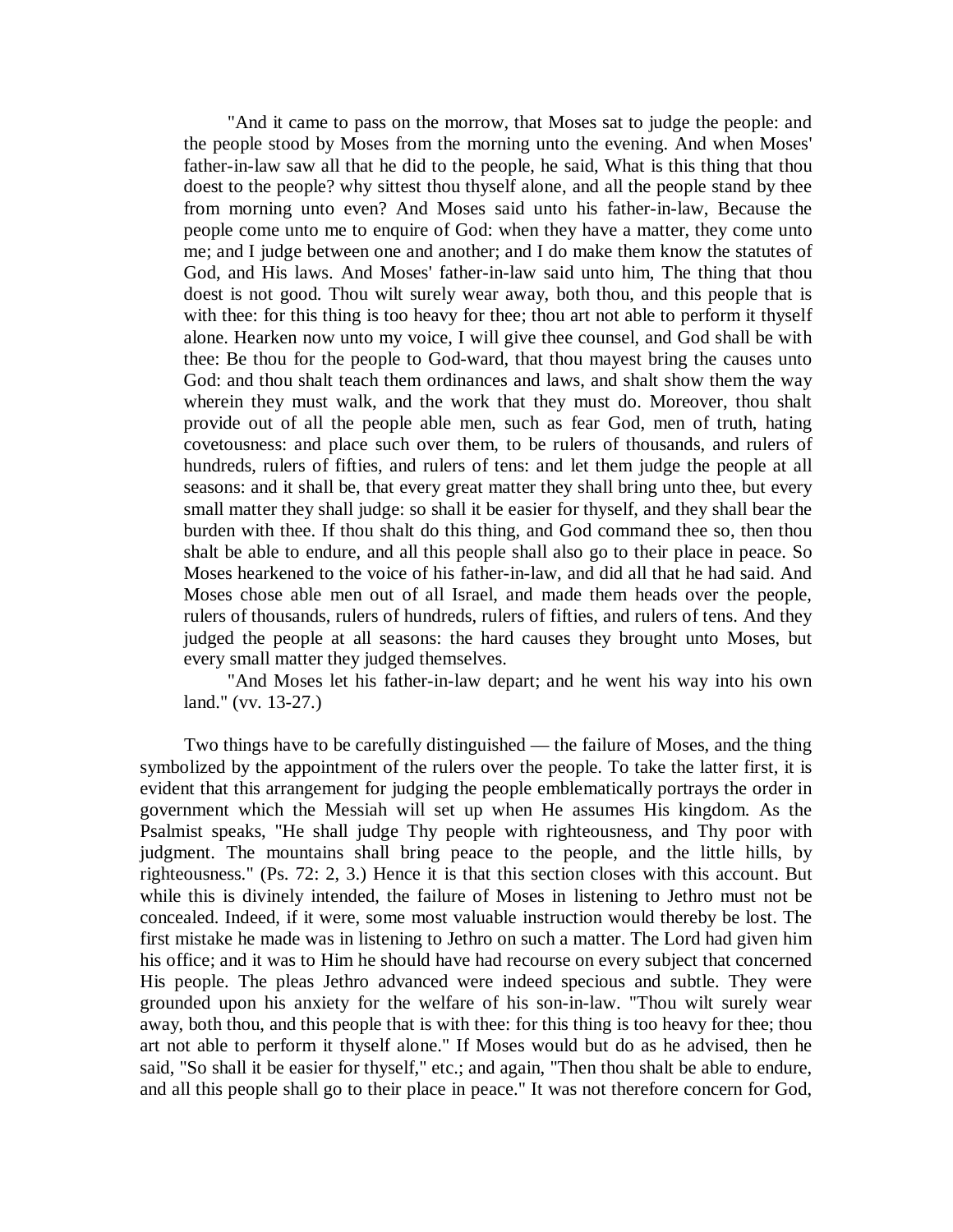but for Moses, that actuated Jethro. But the arguments he advanced were those most calculated to influence the natural man. Who is there, even among the Lord's servants, that does not at times feel the weight of his responsibility, and who would not rejoice at the prospect of its being lessened? There is indeed no more seductive temptation presented at such a moment than that of the need of a little care for one's self and one's comfort. But, dangerous as it is, and as it was in the case of Moses, if he had remembered the source of his office, as well as his strength, he would not have yielded to it. For if his work in judging the people were of the Lord, and for the Lord, His grace would be allsufficient for His servant. He taught Moses this lesson, as we find in the book of Numbers, when Moses complained to the Lord, and in the very words that Jethro had instilled into his mind, "I am not able to bear all this people alone, because it is too heavy for me." (Num. 11: 14.) The Lord heard his complaint, and directed him to associate seventy men with. himself to aid him in his work, saying, "I will take of the spirit which is upon thee, and will put it upon them; and they shall bear the burden of the people with thee, that thou bear it not thyself alone." (v. 17.) Though, therefore, the Lord granted him his desire, there was no additional supply of strength for the government of Israel, but Moses was now called upon to share with the seventy the Spirit which he before possessed. According to man, the counsel of Jethro was wise and prudent, evincing much sagacity in human affairs; but according to God, its acceptance was characterized by doubt and unbelief. In reality it left God out of the calculation, and made the health of Moses its chief aim, losing sight altogether of the fact that it was not Moses, but the Lord through Moses, who bore the burden of the people; and hence that it was not a question of the strength of Moses, but of his resources in God. How apt are all to lose sight of this important truth — that in any service, if occupied in it for the Lord, the difficulties in it should be measured, not by what we are, but what He is. We are never sent to warfare at our own charges, but every true servant is sustained by the all-sufficiency of God. Moses might be despondent in the presence of such a task, and Paul might almost faint under the pressure of the thorn in the flesh, but to both one and the other the divine word is spoken, if the ear be but opened to hear, My grace is sufficient for thee."

Several valuable instructions may be deduced from this narrative. First, it is always exceedingly dangerous to listen to the advice of a relative in the things of God. When our blessed Lord, together with His disciples, was exceedingly occupied with His ministry, "so that they could not so much as eat bread," His friends or relatives "went out to lay hold on Him: for they said, He is beside Himself." They thought not of the claims of God, and could not understand anything of that zeal which was consuming Him in the service which He came to fulfil. Relatives look through the medium of their claims, or their natural affection, and hence the eye, not being single, cannot judge aright in the presence of God. It no doubt called for much self-sacrifice and loss of ease and comfort for Zipporah, and Moses, too, in the work to which be was called. It was nevertheless no small honour and privilege to be thus engaged; and had he been fully alive to it, he would have resolutely closed his ears to the seductive voice of the tempter in the person of Jethro.

Secondly, we gather that when once a word of distrust or complaint is admitted into our hearts, it is not very easily dispelled. As we have seen from Numbers 11, Moses uses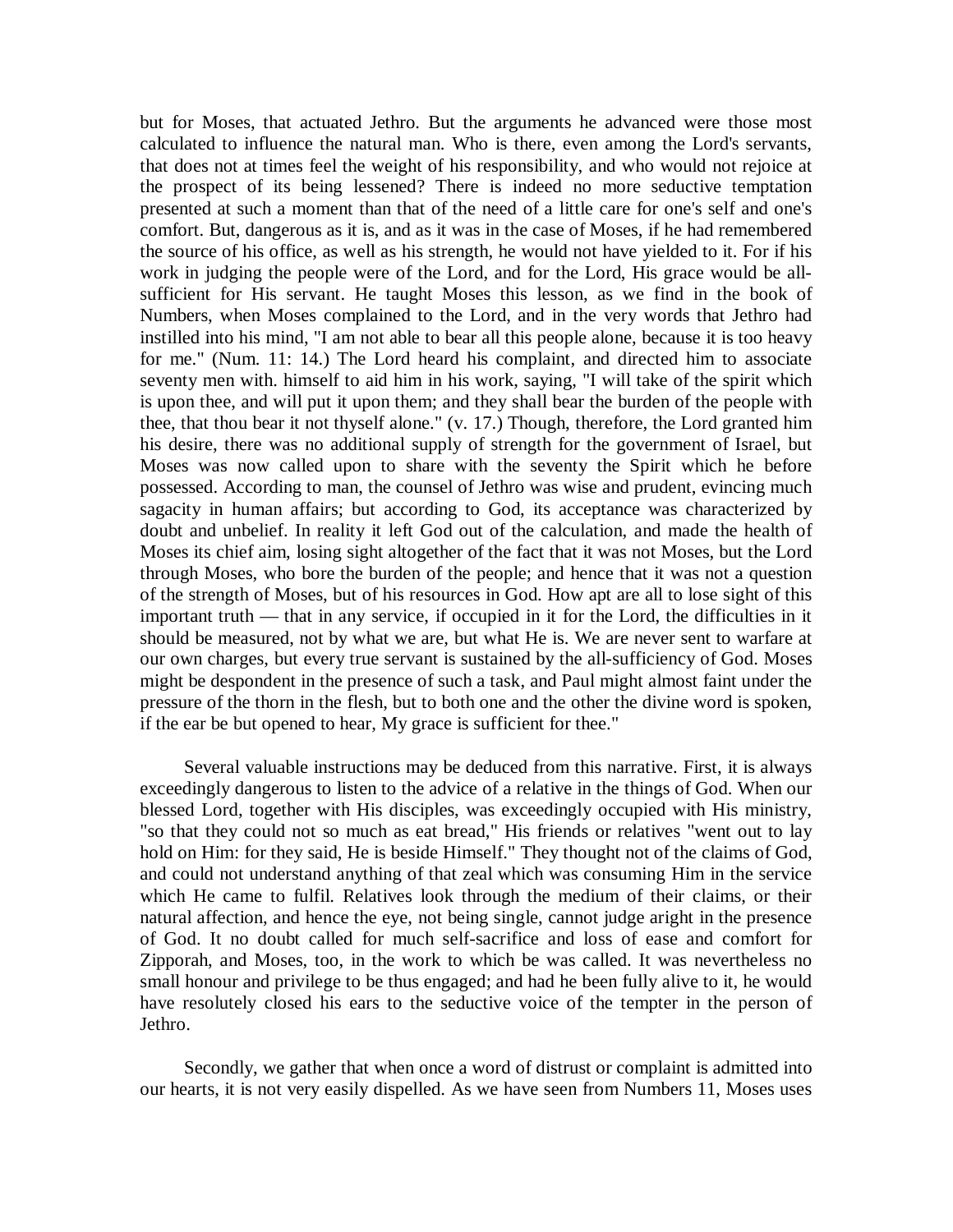the very words in his complaint that were suggested by Jethro. It is exactly here that Satan is so successful. There may be but a half unformed thought, an insinuation, in our minds, and immediately he comes and puts it into words, and presents it to our souls. For example, feeling weary in service, and it may be despondent through weariness, how often will Satan suggest that we are doing too much, going beyond our strength; and if we accept the temptation the thought may hamper us for years, even if it does not find expression in murmurs before God. We need therefore to be very watchful over our hearts as not ignorant of the devices of the enemy.

Lastly, it lies on the surface that man's order by no means represents the mind of God. To human eyes the governmental system advised by Jethro was very orderly and beautiful, and far more likely to secure the administration of justice among the people. Man always thinks he can improve upon the order of God. This has been the secret of the ruin of the church. Instead of adhering to the Scriptures, which reveal the divine mind, man has brought in ideas, plans, and systems of his own; and hence the manifold divisions and sects which characterize the outward form of Christianity. The safety of the Lord's people lies in steadfastly cleaving to the word of God; and in the refusal therefore of all counsel and advice which may be given apart from it by man.

Jethro had done his work, and, by the permission of Moses, he went his way into his own land. (v. 27.) What a contrast with Moses and the children of Israel! They were going God's way and to His land; and, as a consequence, were pilgrims passing through the wilderness; but Jethro went his (not God's) way, and into his own (not God's) land. Instead therefore, of being a pilgrim, he had a settled home, where he kept no sabbath, but found his own rest.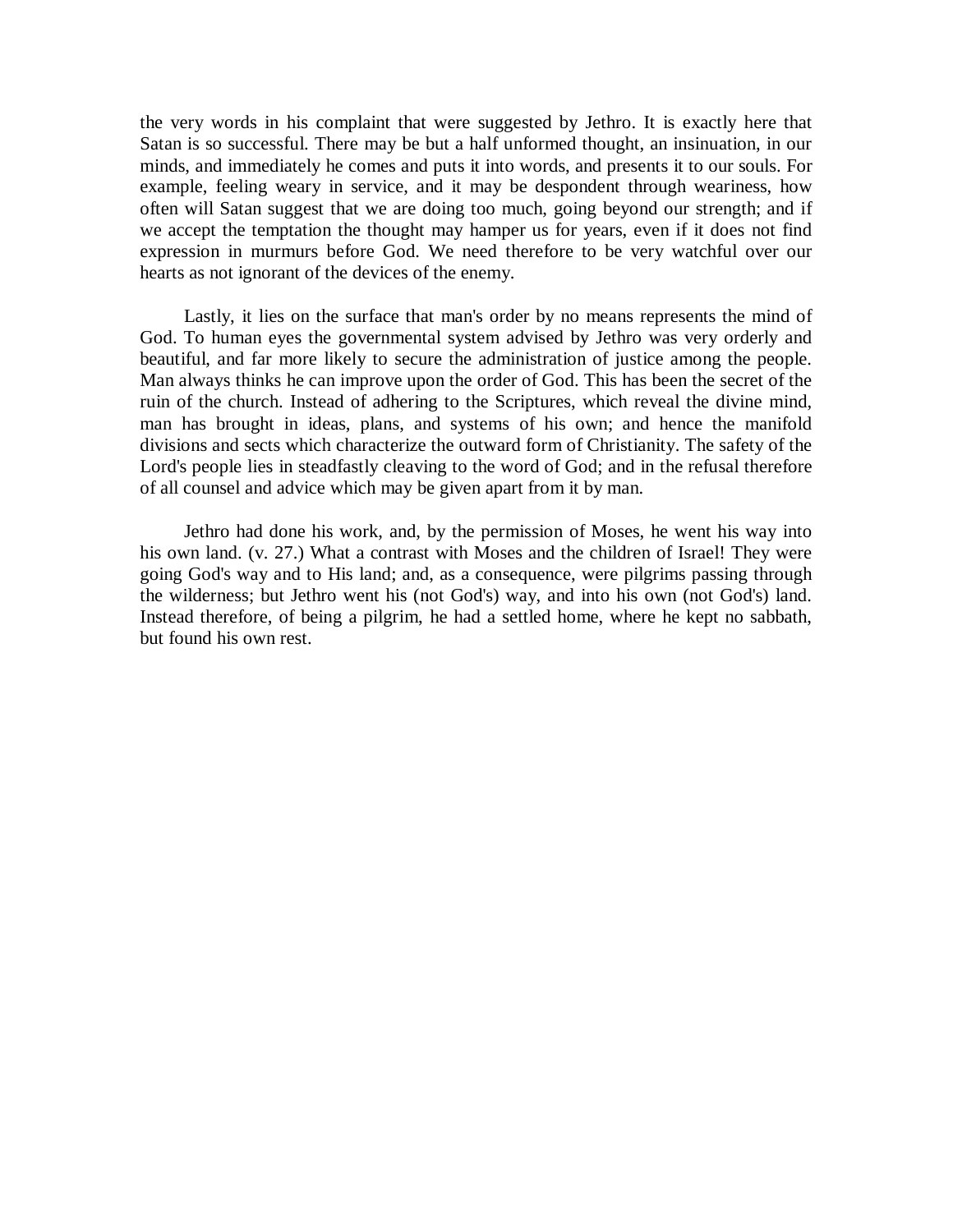## CHAPTER XIV.

## SINAI.

### EXODUS xix, xx.

A NEW dispensation is inaugurated in these chapters. Up to the close of chapter 18, as before indicated, grace reigned, and hence characterized all God's dealings with His people; but from this point they were put, with their own consent, under the rigid requirements of law. Sinai is the expression of this dispensation, and is thus associated with it for all time. The apostle contrasts it with Zion as the seat of royal grace, when he says, in writing to the Hebrews, "Ye are not come unto the mount that might be touched, and that burned with fire, nor unto blackness, and darkness, and tempest, and the sound of a trumpet, and the voice of words; which voice they that heard, entreated that the word should not be spoken to them any more. . . . But ye are come unto mount Sion." (Heb. 12: 18-22.) He shows that Sinai had then passed away, and had been succeeded by another dispensation the expression of which was mount Sion. It is with the former that our chapters deal. The time and place are both distinctly marked. "In the third month, when the children of Israel were gone forth out of the land of Egypt, the same day came they into the wilderness of Sinai. For they were departed from Rephidim, and were come to the desert of Sinai, and had pitched in the wilderness; and there Israel camped before the mount." (vv. 1, 2.) The Lord thus fulfilled the word which He gave to Moses: "Certainly I will be with thee; and this shall be a token unto thee, that I have sent thee: When thou hast brought forth the people out of Egypt, ye shall serve God upon this mountain." (Ex. 3: 12.) They were to hold a feast unto the Lord (see Ex. 5: 1; Ex. 10: 9); and they might have done so had they but known themselves, and also Jehovah's heart. But they were about to be tested in a new way. Grace had already searched them, and discovered nothing but disobedience, rebellion, and sin; and now they were to be tried by law. This has been the object of God in all His dispensations — to test, and thereby to reveal, what man is; but blessed be His name, if He has disclosed the incurable corruption of our nature, He has revealed at the same time what He is — each revelation of Himself being according to the character of the relationship into which He entered with His people. Thereby He taught that, if man were completely ruined and lost, help and salvation were to be found in Him, and in Him alone. The giving of the law from mount Sinai has, on this account, a peculiar importance and interest. All its circumstances therefore are worthy of our attention.

"And Moses went up unto God, and the Lord called unto him out of the mountain, saying, Thus shalt thou say to the house of Jacob, and tell the children of Israel: Ye have seen what I did unto the Egyptians, and how I bare you on eagles' wings, and brought you unto myself. Now therefore, if ye will obey My voice indeed, and keep My covenant, then ye shall be a peculiar treasure unto Me above all people: for all the earth is mine. And ye shall be unto Me a kingdom of priests, and an holy nation. These are the words which thou shalt speak unto the children of Israel.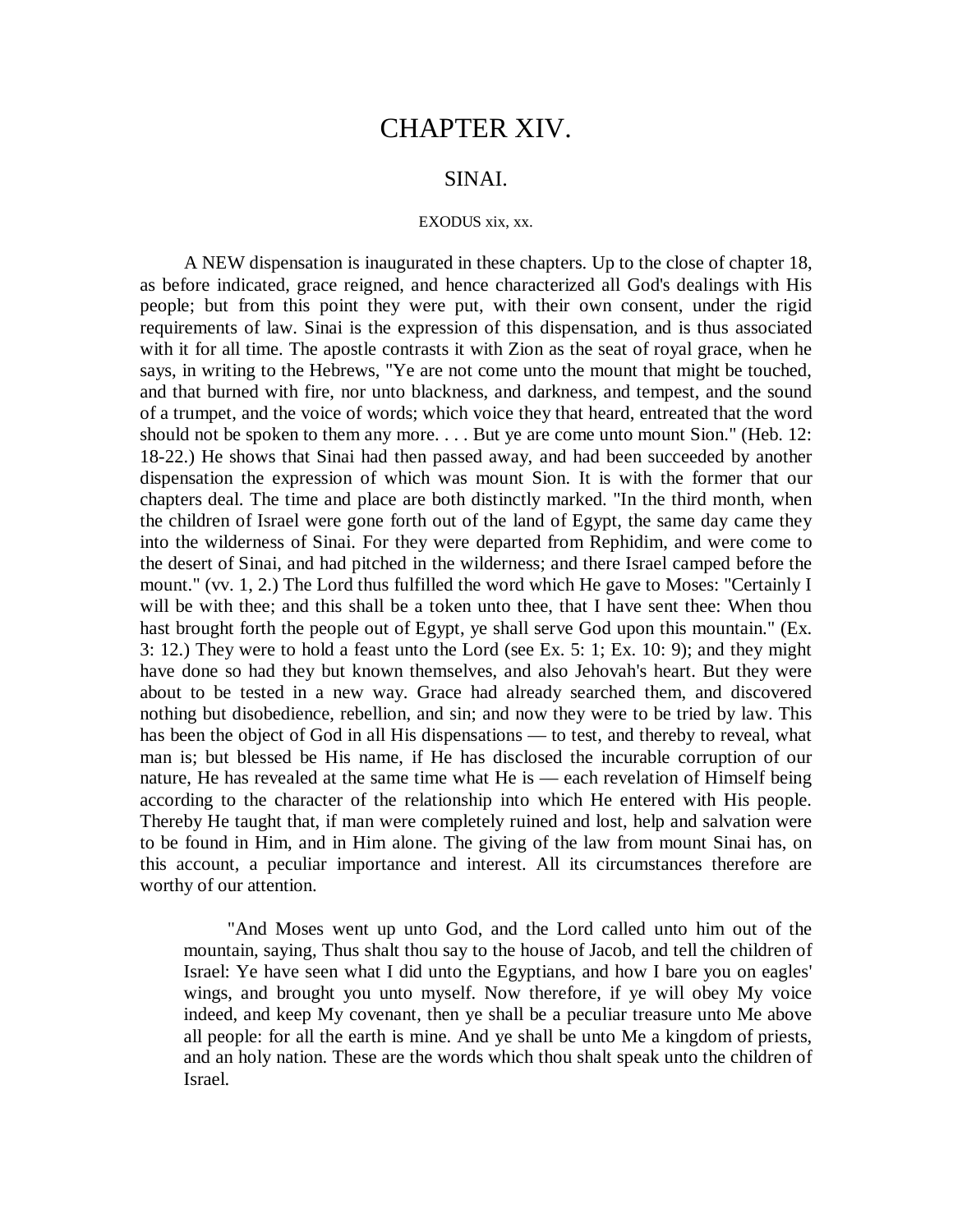"And Moses came, and called for the elders of the people, and laid before their faces all these words which the Lord commanded him. And all the people answered together, and said, All that the Lord hath spoken we will do. And Moses returned the words of the people unto the Lord. And the Lord said unto Moses, Lo, I come unto thee in a thick cloud, that the people may hear when I speak with thee, and believe thee for ever. And Moses told the words of the people unto the Lord."  $(vv. 3-9.)$ 

There are two things in the message which the Lord commissioned Moses to carry to the people. First, He reminds them of what He had done for them and in a way which should have taught them their own utter impotence, and that all their resources were in God. "Ye have seen," He says, "what I did unto the Egyptians, and how I bare you on eagles' wings, and brought you unto Myself." He had delivered them from Pharaoh, destroyed him and his armies; He had borne His people by His might, had brought them to Himself, and given them a place of nearness and relationship. He had done everything for them, and He appeals to their own knowledge in proof of it; and such an appeal was calculated to touch their hearts with gratitude, as it recalled to their minds the source of all the blessing which they now enjoyed. Then, secondly, He makes a proposal. "Now, therefore, if ye will obey My voice indeed, and keep My covenant, then ye shall be a peculiar treasure unto Me above all people: for all the earth is Mine," etc. The bearing of this proposal must be distinctly marked. God had redeemed Israel by His own power: in pursuance of His purposes of grace and love He had made them His own people, and He had engaged to bring them to a land flowing with milk and honey (Ex. 3: 7, 8); and all this was founded upon the pure grace of His own heart, and was governed by no conditions whatsoever from the people. He reminds them of this in pointing them back to the work He had wrought on their behalf. But now to test them He says, "I will make your position and blessing dependent on your obedience. Hitherto I have done everything for you; but now I propose to make the continuance of My favour contingent upon your own works. Are you willing to promise absolute obedience to My word and covenant on these terms?" This in substance was the proposition Moses was charged to carry to the children of Israel.

And Moses faithfully fulfilled his mission. He "called for the elders of the people, and laid before their faces all these words which the Lord commanded him." (v. 7.) Surely such a message would produce deep exercises of heart. It might be expected, at least, that they would need time to consider it in all its significance. They could not have forgotten that already, even in the short three months that had elapsed since they crossed the Red Sea, they had sinned again and again; that every fresh difficulty had but witnessed their failure and sin. If therefore they had gone over their past experience, they would have seen that if they accepted these new terms everything would be lost. They would surely say one to the other, "We have disobeyed time after time, and we fear that the same thing might happen again, and then we forfeit all. No; we must throw ourselves unreservedly upon that same grace which has saved, led, and preserved us in our journey through the wilderness. If grace does not still reign we are a lost people." So far from this, however, they instantly accept the proposed condition, and said, "All that the Lord hath spoken we will do." Their past experiences had gone for nothing. They thus betrayed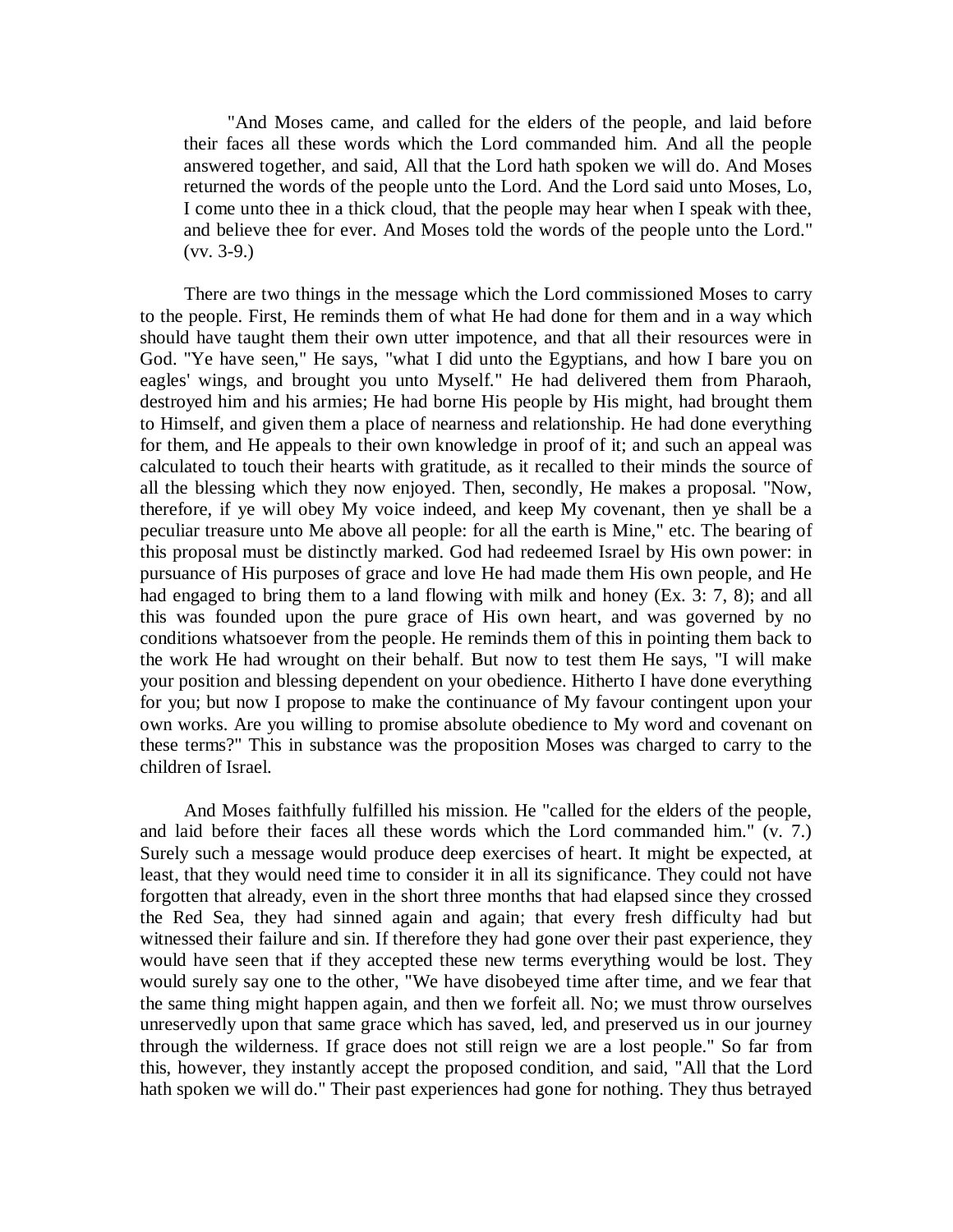the most utter ignorance, both of the character of God, and of their own hearts. It was in fact a most fatal mistake. Instead of clinging with tenacity, because of their own felt impotence, to what *God was for them, which is grace,* they foolishly offered to make everything depend upon what *they could be for God, which is the principle of law.* It is ever the same. Man in his folly and blindness ever seeks to obtain blessing upon the ground of his own works, and rejects a salvation which is offered to him in pure grace; for he is unwilling to be nothing, and grace makes everything, of God, and nothing of man. Hence it is that race wounds the pride and self-importance of the sinner, and thereby provokes the resistance of his depraved heart.

Moses carried back the message of the people, and the Lord prepares to establish His new relationship with His people on the ground of law. First of all, He puts Moses in the place of a mediator. "Lo, I come unto thee in a thick cloud, that the people may hear when I speak with thee, and believe thee for ever." He gives him a position that the people should be compelled to acknowledge. After this, directions for the people are given in connection with the promulgation of the code by which they were to be governed, and which sets forth the standard of God's requirements. Everything commanded betokened the change of dispensation. Before they had to do with a God of grace; now they have to do with a God of righteousness. This necessitated distance on the part of God (for He had to do with sinners), and separation and cleansing on the part of the people. The first was signified by the "thick cloud," in which He said He would come to Moses, and the second by the various prescriptions for the people.

"And the Lord said unto Moses, Go unto the people, and sanctify them today and tomorrow, and let them wash their clothes, and be ready against the third day: for the third day the Lord will come down in the sight of all the people upon mount Sinai. And thou shalt set bounds unto the people round about, saying, Take heed to yourselves, that ye go not up into the mount, or touch the border of it: whosoever toucheth the mount shall be surely put to death: there shall not an hand touch it, but he shall surely be stoned, or shot through whether it be beast or man, it shall not live: when the trumpet soundeth long, they shall come up to the mount.

"And Moses went down from the mount unto the people, and sanctified the people; and they washed their clothes. And he said unto the people, Be ready against the third day: come not at your wives." (vv. 10-15.)

The people were thus to be "sanctified" for two days. The meaning to be attached to this term is always determined by the connection in which it is found. Here it will signify the separation of the people — setting them apart unto God on the ground of their promised obedience. This would doubtless involve their separation externally from everything unsuited to the presence of a holy God. They were likewise to wash their clothes. Everything, it will be remarked, has now to be done from their side. Moses was to sanctify them and they were to wash their clothes; for the moment they undertook to obey, as the condition of blessing, they in reality accepted the responsibility of fitting themselves for God's presence. No doubt they acquired thus a kind of ceremonial qualification to meet with God., but the very distance at which they were kept, proved at once how inadequate were their efforts. They might wash their clothes never so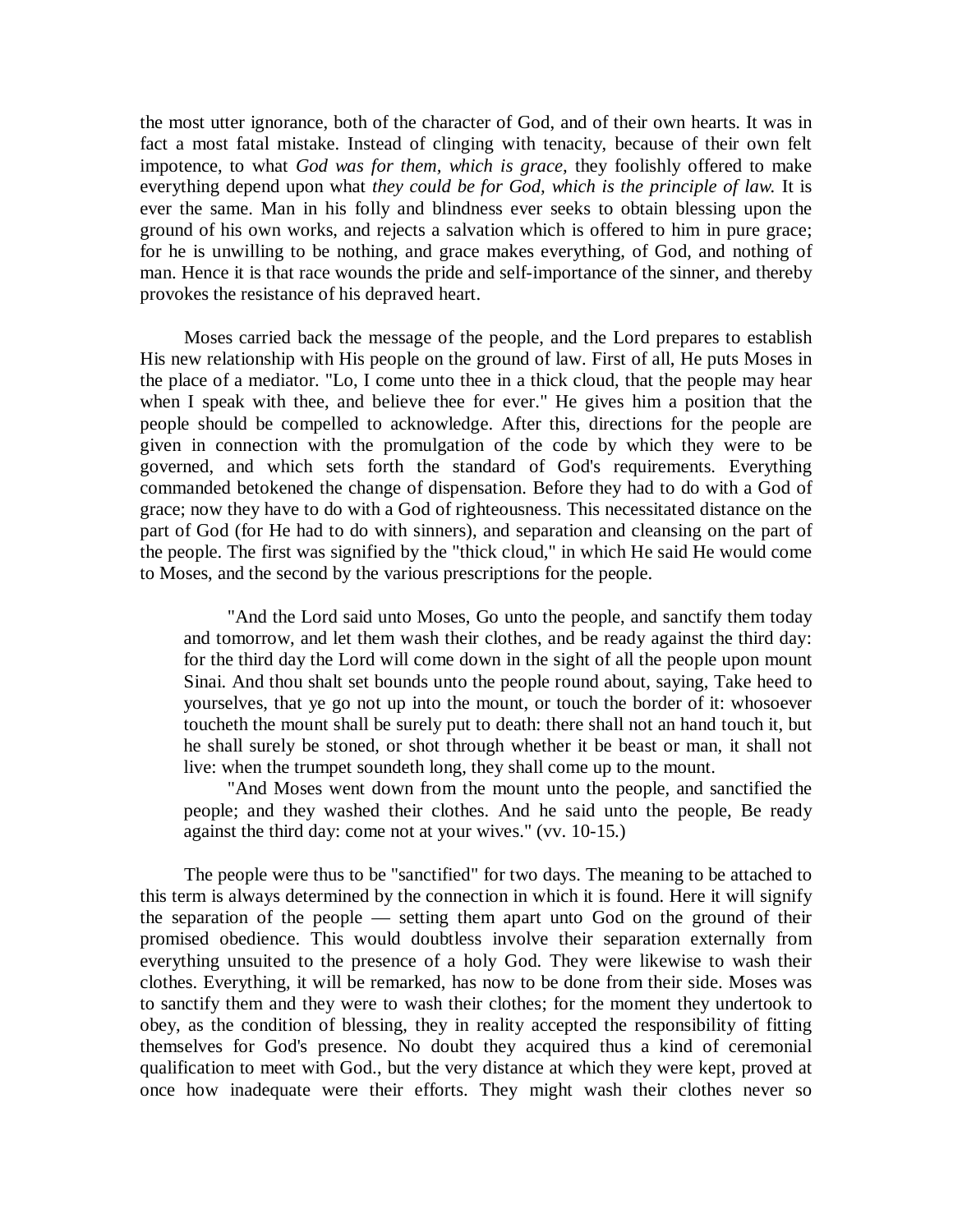scrupulously, and make them so clean that no human eye could detect defilement, but the question for their consciences, if they had but understood, was, Could they so cleanse themselves as to be able to bear the inspection of a holy God? Let Job answer the question. "If," says he, "I wash myself with snow water, and make my hands never so clean; yet shalt Thou plunge me in the ditch, and mine own clothes shall abhor me." (Job 9: 30, 31.) The Lord Himself has answered it for us. Speaking to Israel, by the prophet, He says, "Though thou wash thee with nitre, and take thee much soap, yet thine iniquity is marked before Me." (Jeremiah 2: 22.) MAN CANNOT CLEANSE HIMSELF FOR GOD. This is the lesson of the whole Scripture.

Why, then, it will be replied, did the Lord give this commandment to Israel? For the same reason that He gave them the law to prove what was in their hearts, to bring out fully to view what was lurking there, to expose indeed the corruption of their nature, and thereby to teach them their ruined and guilty condition. In measure they learnt the futility of their own efforts; for spite of all their "sanctifying" and "washing" they could not draw near to God, and they were terrified at His voice. It is so oftentimes in the experience of sinners. Awakened to some sense of their condition, they begin to try to improve themselves, to purify their own hearts, and to qualify themselves in this way for the favour of God. But they soon discover that the only effect of all their efforts is to bring to light their own sin and vileness. Or if they succeed in weaving a robe of selfrighteousness, and in thus concealing for a time their deformities, the moment they are brought into the presence of God, the robe itself appears in the light of His holiness as nothing but filthy rags. Man indeed is utterly helpless, and until he learns this he can never understand that the only way to cleanse his robes from every spot and stain — so white as to satisfy even the requirements of God's holiness — is in the blood of the Lamb. (See Rev. 1: 5, Rev. 7: 14.)

The people were then sanctified, and they washed their clothes, and fasted in preparation for "the third day." The third day is often significant and typical; and so here it would seem to speak in figure of death. It was, then, on the morning of the third day that the Lord descended upon mount Sinai, with all the accompaniments of His awful and terrible majesty. There were thunders and lightnings — expressive of judicial power, the necessary attitude of God in His holiness, when coming into contact with sinners. There was also a thick cloud upon the mount (see verse 9) setting forth His distance and concealment. As the Psalmist says, "Clouds and darkness are round about Him: righteousness and judgment are the habitation of His throne." (Ps. 97: 2.) Moreover the voice of the trumpet, both the herald of the approach of God, and the summons for the assembling of the people, was exceeding loud. Every possible solemnity surrounded the divine steps, and all the people that were in the camp, spite of the preparations they had undergone, trembled. If they had confidence in themselves before, it must now have been rudely shaken, if not dispelled; for if prepared to meet God, why should they fear? Was it not He who had borne them on eagles' wings, and brought them to Himself whom they were to meet? Was He not their Saviour and Lord? Why then did they tremble at the signs of His presence? Because they in their folly had undertaken to meet Him on the ground of what they were in themselves, of their own doings, instead of casting themselves on His mercy, His grace, and love. Fatal mistake! and now they were made to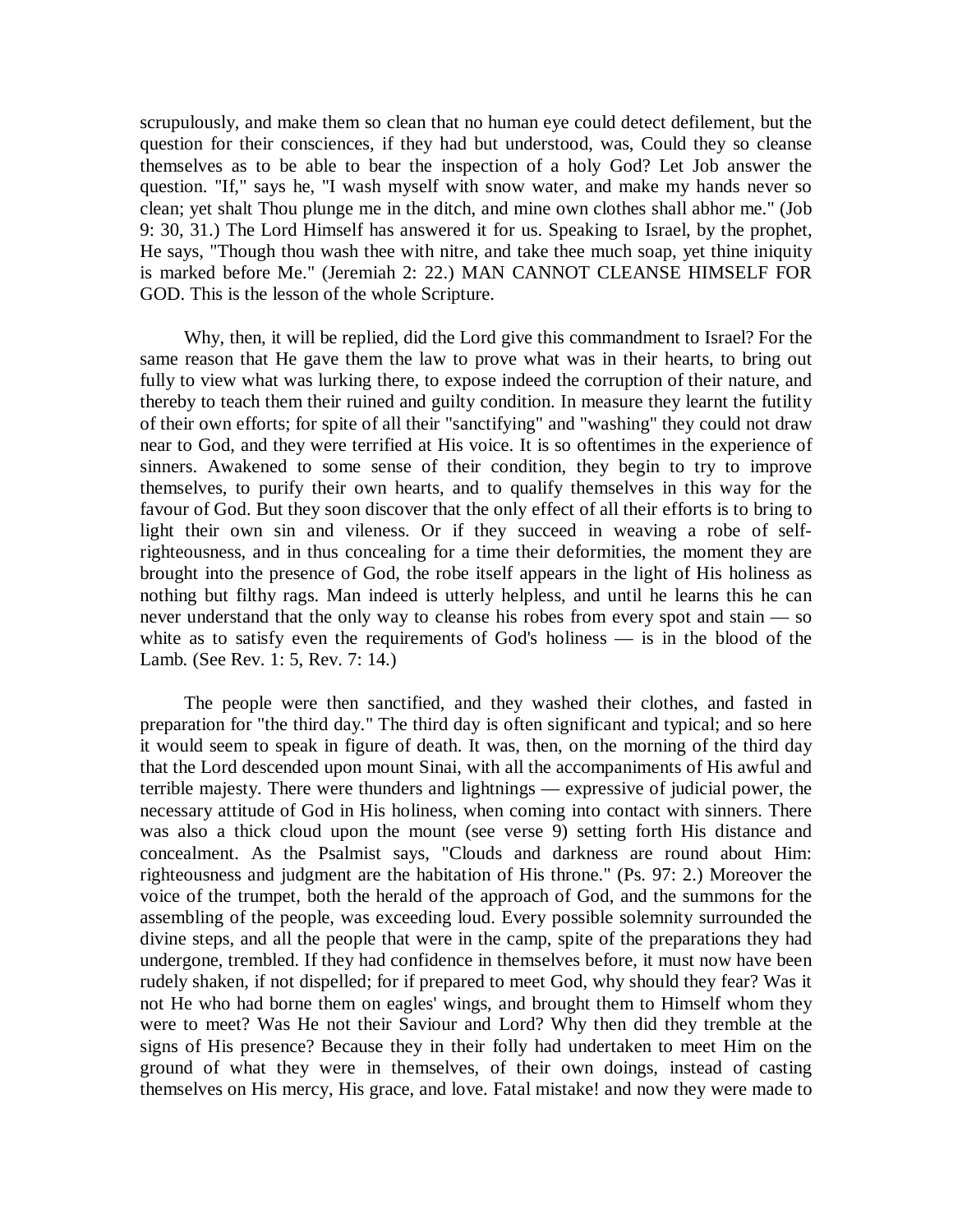feel it. But their word was irrevocable, and they cannot yet be released from its obligations. Moses therefore brought forth the people out of the camp to meet with God; and they stood at the nether part of the mount. And mount Sinai was altogether on a smoke, because the Lord descended upon it in fire: and the smoke thereof ascended as the smoke of a furnace, and the whole mount quaked greatly." (vv. 17, 18.) As we read in the Psalms, "The earth shook, the heavens also dropped at the presence of God: even Sinai itself was moved at the presence of God, the God of Israel." (Ps. 68: 8.) Fire was thus the characteristic of the Lord's presence upon Sinai — fire and smoke, fire being the symbol of His holiness, but of His holiness in the aspect of judgment against sin. "Our God is a consuming fire." Hence meeting with Israel on the ground of law, fire was the most significant expression of the fact that righteousness and judgment are the habitation of His throne. Moses therefore speaks of the "fiery law" that went forth from God's right hand, fiery because being "holy, and just, and good," it could only judge and consume those who did not answer to its requirements. It is of this effect that he speaks when he says, "We are consumed by Thine anger, and by Thy wrath are we troubled." (Ps. 90: 7.)

Moses spake to God when the trumpet sounded long, and waxed louder and louder, and God answered him by a voice. He was then called up to the mount, and what was the nature of the first communication he received? Already bounds had been set round about the mount; for the place whereon God stood was holy ground, and the penalty of death was attached to any one, man or beast, who should even touch the mount. But even this was not enough. "Go down" said the Lord unto Moses, "charge the people, lest they break through unto the Lord to gaze, and many of them perish." (v. 21.) All alike, priests and people, were to be kept at a distance, Moses and Aaron excepted — lest the Lord should break forth upon them (v. 24.)

All these details are most solemnly interesting, as showing man's utter incapacity to stand on his own merits before God, and as teaching at the same time, that if the sinner ventures on such a foundation to come into contact with Him it can only be to his own destruction. God moreover apart from atonement, cannot meet the sinner on the ground of righteousness without destroying him. When will men learn that there is, and must be for ever, the most irreconcilable antagonism between holiness and sin; that God must be against the sinner, unless the claims of His holiness are met; and that these claims can never be met except in the death of the Lord Jesus Christ? In this light it is a touching scene. God in all the awful majesty of His holiness upon Sinai; the people in all their distance and guilt, trembling at what they saw and heard, shut off from the mount, but brought out of the camp to meet with God, and to receive the requirements of His righteous law which they had undertaken to obey.

"And God spake all these words, saying, I am the Lord thy God, which have brought thee out of the land of Egypt, out of the house of bondage. Thou shalt have no other gods before Me. Thou shalt not make unto thee any graven image, or any likeness of anything that is in heaven above, or that is in the earth beneath, or that is in the water under the earth: thou shalt not bow down thyself to them, nor serve them: for I the Lord thy God am a jealous God, visiting the iniquity of the fathers upon the children unto the third and fourth generation of them that hate Me; and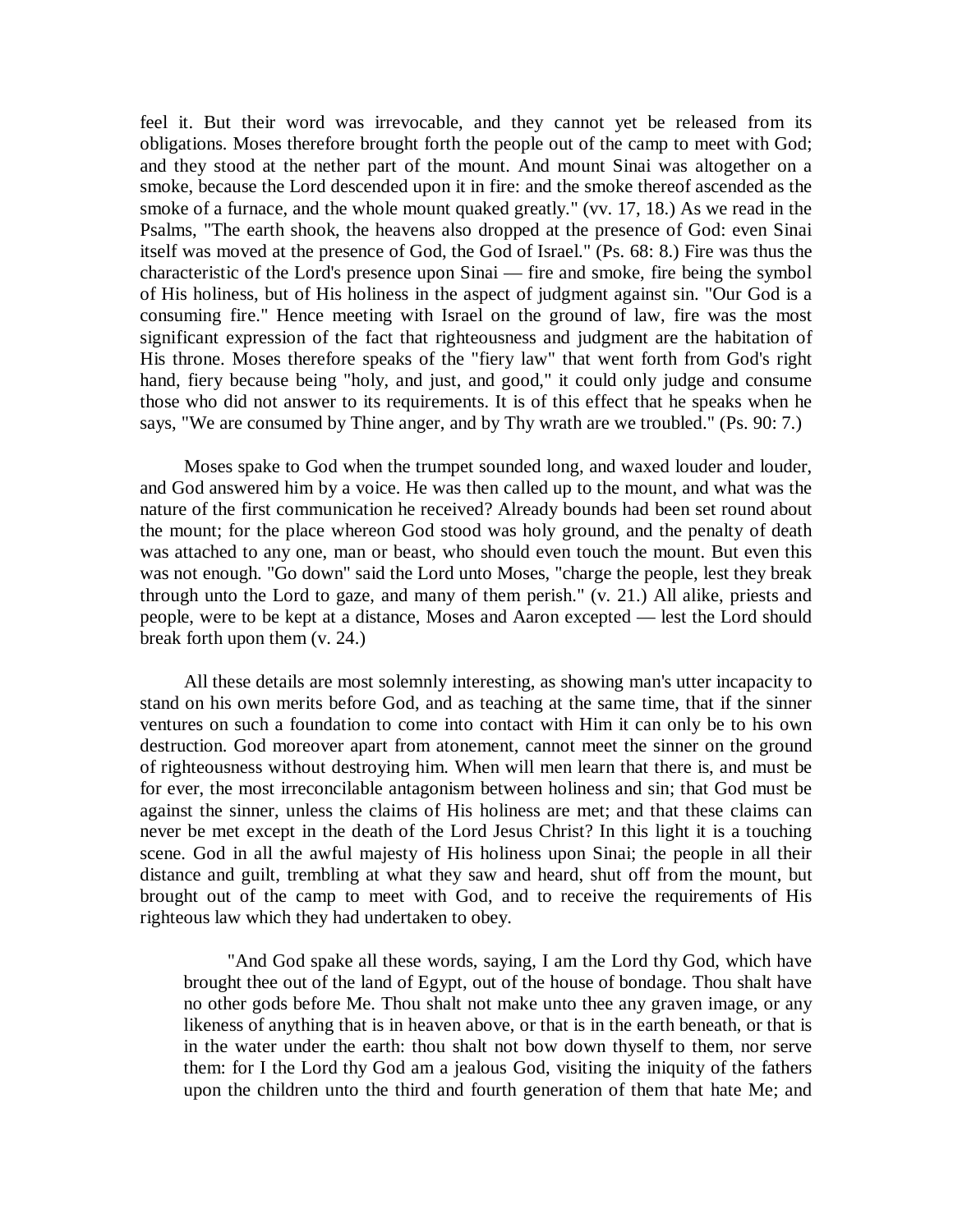showing mercy unto thousands of them that love Me, and keep My commandments. Thou shalt not take the name of the Lord thy God in vain; for the Lord will not hold him guiltless that taketh His name in vain. Remember the sabbath-day, to keep it holy. Six days shalt thou labour, and do all thy work: but the seventh day is the sabbath of the Lord thy God: in it thou shalt not do any work, thou, nor thy son, nor thy daughter, thy manservant, nor thy maidservant, nor thy cattle, nor thy stranger that is within thy gates: for in six days the Lord made heaven and earth, the sea, and all that in them is, and rested the seventh day: wherefore the Lord blessed the sabbath-day, and hallowed it.

"Honour thy father and thy mother; that thy days may be long upon the land which the Lord thy God giveth thee. Thou shalt not kill. Thou shalt not commit adultery. Thou shalt not steal. Thou shalt not bear false witness against thy neighbour. Thou shalt not covet thy neighbour's house, thou shalt not covet thy neighbour's wife, nor his manservant, nor his maidservant, nor his ox, nor his ass, nor anything that is thy neighbour's." (Ex. 20: 1-17.)

There are several points in connection with the giving of the law which demand distinct and especial attention. The first is the nature of the law itself. The commandments are ten in number, and they are based upon, or rather flow out from, the relationship into which God had entered with His people in redemption. "I am the Lord thy God, which have brought thee out of the land of Egypt, out of the house of bondage." Looking at the commandments together it will be seen that the first four relate to God, and the last six to man; i.e. they define responsibility towards God and towards man. Hence they were summed up by our blessed Lord, in answer to the question, Which is the great commandment in the law? as follows: "Thou shalt love the Lord thy God with all thy heart, and with all thy soul, and with all thy mind. This is the first and great commandment. And the second is like unto it, Thou shalt love thy neighbour as thyself. On these two commandments hang all the law and the prophets." (Matt. 22: 35-40; see Deut. 10: 12; and Lev. 19: 18.) Love to God — perfect love to God, perfect according to their capacity — and love to their neighbour, according to the standard of self-love, were thus enjoined upon Israel.

But remark that in the details of the commandments the characteristic is prohibition. "Thou shalt not" — if we except the fourth, and even in that "keeping the sabbath" means the abstinence from all work — is the essence of the whole. This fact has an important bearing upon the second point to be considered — the *object of the law.*  These ten commandments were the standard of God's requirements from Israel. They had voluntarily undertaken obedience to His voice, and to keep His covenant as the condition of blessing. In response to this the Lord revealed through Moses what He required. A standard therefore was erected by which it could be easily ascertained, even by themselves, whether or not they were obedient to God's word. By these commandments therefore He came to prove them, that His fear might be before their faces that they might not sin. (v. 20.) But He knew what was in their hearts, though they might be ignorant, and hence the giving of the law really had for its object the bringing to light what was in His people's hearts. This accounts for the prohibitive form of the commandment. For why should it be said, Thou shalt not kill, Thou shalt not commit adultery, Thou shalt not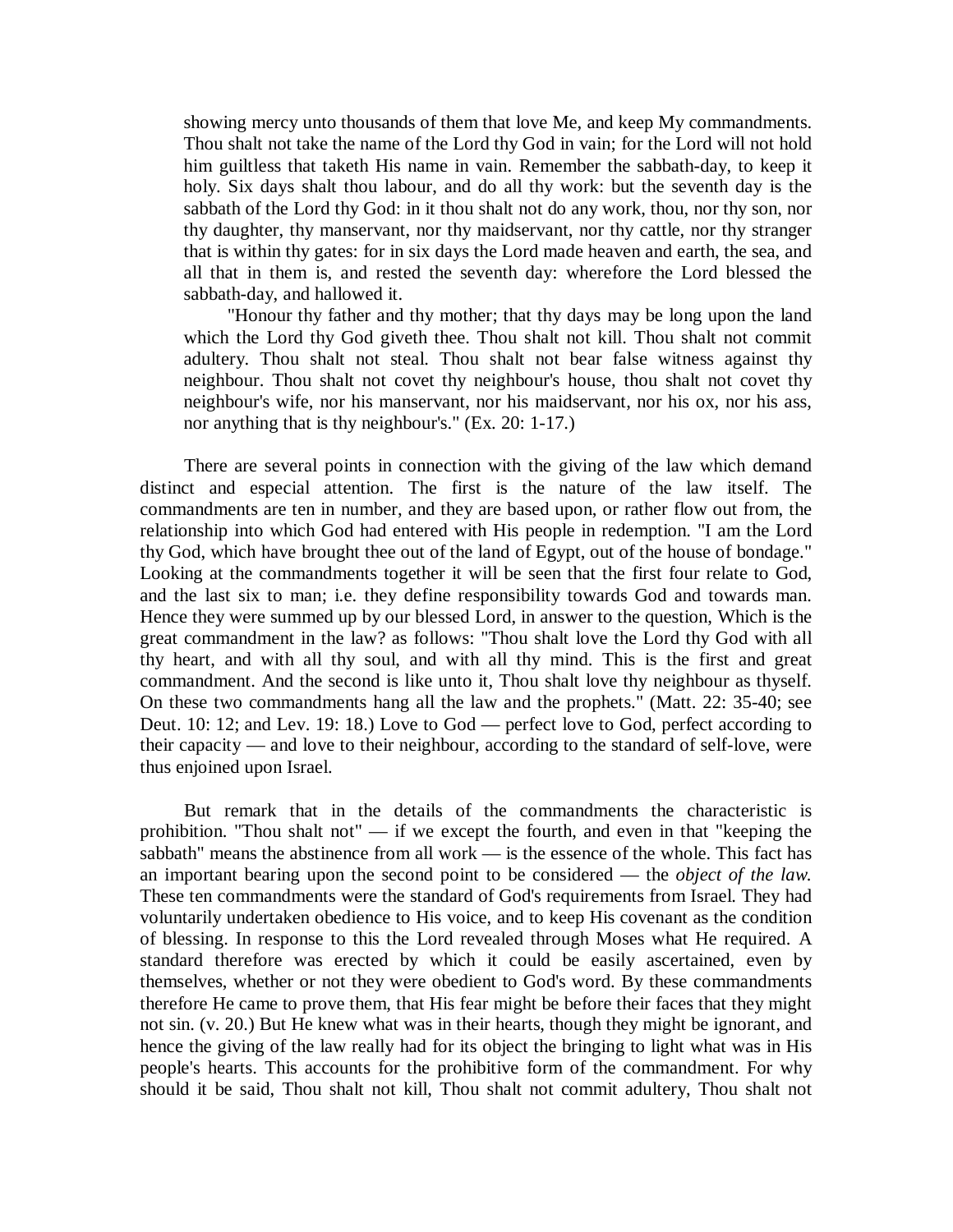steal, Thou shalt not covet, unless the tendency to all these forms of sins was found within them? The apostle Paul explains this in Rom. 7. "I had not known sin," he says, "but by the law: for I had not known lust, except the law had said, Thou shalt not covet. But sin, taking occasion by the commandment, wrought in me all manner of concupiscence. For without the law, sin was dead." (vv. 7, 8.) The lust was in the heart before the law came, but not being forbidden he could not know it as lust; but immediately the commandment said, Thou shalt not lust, it sprang into the light, and the opposition of the heart to God was made manifest. The law therefore entered, as the apostle elsewhere says, that the offence might abound (Rom. 5: 20); i.e. to make the offences known. They were committed before; but they were not seen as offences until they were forbidden. Then their nature could no longer be concealed, and all might understand that they were transgressions of the law of God.

This point is of the utmost importance, inasmuch as it is contended even now, although the gospel of the grace of God is fully revealed and widely proclaimed, that obedience to the law is the way of life. How many thousands indeed are deluded by this fatal snare. Let such ponder the words of the apostle, "If there had been a law given *which could have given life,* verily righteousness should have been by the law." (Gal. 3: 21.) True it was said, Ye shall keep my statutes, and my judgments; which if a man do, he shall live in them (Lev. 18: 5); but how could sinners, by nature and by practice, keep the commandments of God? Hear indeed the Holy Spirit's own reasoning, through Paul, upon this matter: "As many as are of the works of the law, are under the curse: for it is written, Cursed is every one that continueth not in all things which are written in the book of the law to do them. *But that no man is justified by the law in the sight of God, it is evident:*  for, The just shall live by faith. And the law is not of faith: but, The man that doeth them shall live in them." (Gal. 3: 10-12.) This removes every difficulty, and places beyond a doubt the true object of the law, which was, as we have said, to erect a standard of God's requirements, and so to convict man of sin. The law entered that the offence might abound. And the law can be very blessedly used now for the same purpose. If a man, strong in the confidence of his self-righteousness, be encountered, he can be probed and tested by it: he can be asked if he loves God with all his heart, and his neighbour as himself, and thereby the deceitful character of his own works be exposed.

If this point is understood, and if there be simple subjection to the word of God, there will be no difficulty in apprehending that the law is not given as a full revelation of the mind and heart of God. The way in which it is often spoken of would lead souls to suppose that there could not be a further and fuller revelation. But if so, where, as another has asked, shall we find His mercy, His compassion and love? No; "the law is holy, and the commandment holy, and just, and good;" for it is a revelation of God, as every word and act of His must necessarily be, but to maintain that it is a full and perfect revelation is to ignore the need of atonement, to be blind to the true character of the person and work of our blessed Lord and Saviour — to forget, in a word, the difference between Sinai and Calvary. Until the cross, it was impossible that God could perfectly reveal Himself. But immediately that the work wrought there was completed, the veil of the temple was rent in twain from the top to the bottom  $-$  to signify that God was now free  $-$  free in righteousness — to come out in grace to the sinner, and that the sinner, who believed His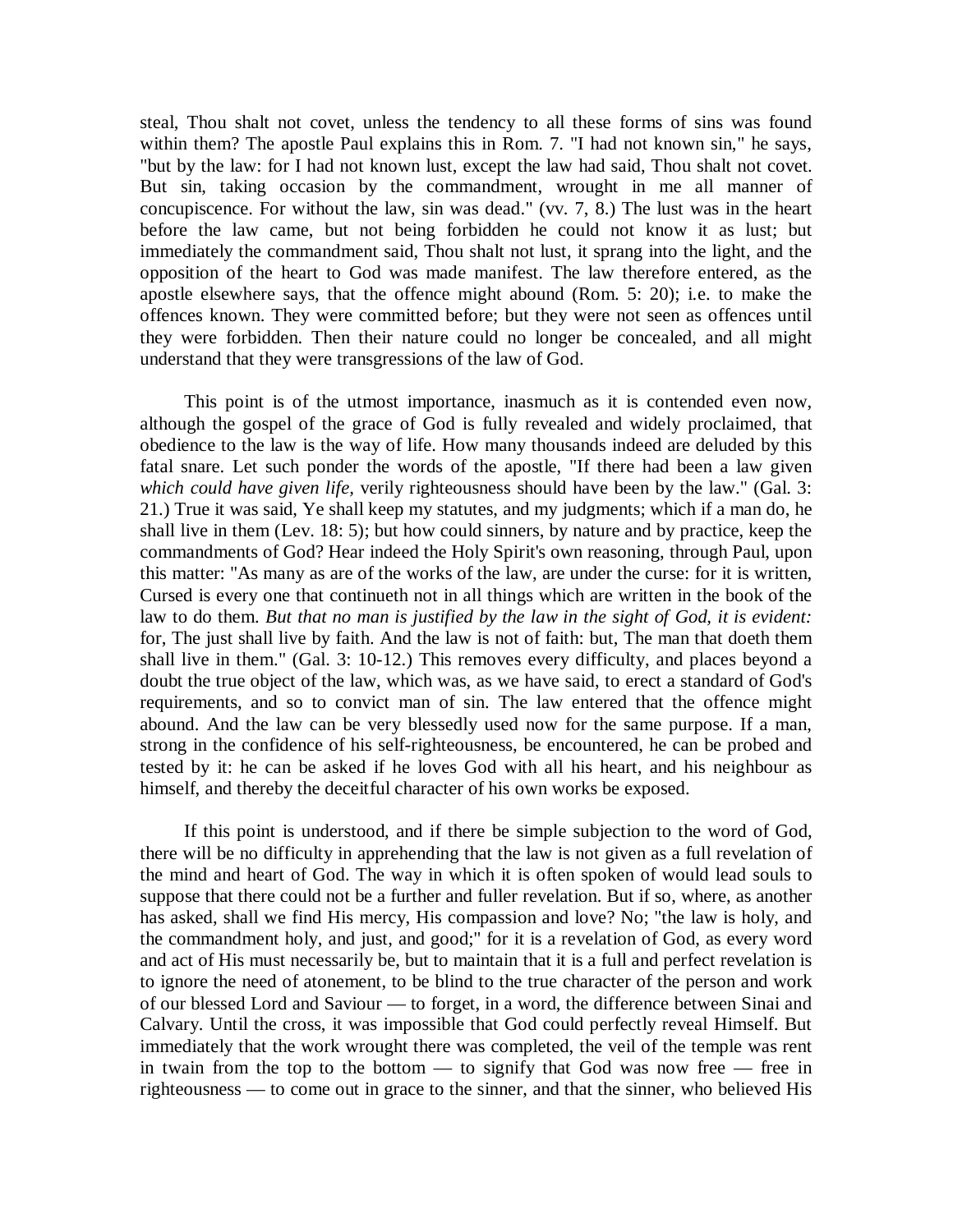testimony to the efficacy of the blood of Christ, was free to go into the immediate presence of God. The law unfolds His righteous character, and consequently His requirements from Israel; but God Himself still dwelt in the thick darkness — unrevealed.

One other point demands a passing notice. Granting that the law is not the means of life, it is sometimes said, Yet is it not the rule of Christian conduct? Look at it well, and then ask if this is possible. Take for example the prohibitions as to one's neighbour. Would God be satisfied with a Christian who abstained from the sins there specified? Nay, would a Christian be satisfied himself that, in abstaining from these things he answered to God's mind as to his walk? Suppose now, that he even did love his neighbour as himself, would this rise to the height of the example of Christ? What does the apostle John say? Hereby perceive we love, because He laid down His life for us. That is, the true expression of love is seen in the death of Christ for us. Hence the apostle adds, "And we ought to lay down our lives for the brethren." (1 John 3: 16.) To do this would surely be loving the brethren better than ourselves — going therefore marvellously beyond the scope of law. The truth is, as Paul has taught us, we are "dead to the law by the body of Christ; that we should be married to another, even to Him who is raised from the dead, that we should bring forth fruit unto God." (Rom. 7: 4.) The law was a rule for Israel; but Christ, and Christ alone, is the standard of the believer. "He that saith he abideth in Him, ought himself also so to walk, even as He walked." (1 John 2: 6.) It is therefore an infinitely higher standard, involving far greater responsibility, than that of the law. This contention, indeed, that we are still under the law, notwithstanding the statement, "Ye are not under the law, but under grace" (Rom. 6: 14), springs from ignorance of what redemption is. When it is seen that believers are brought through the death and resurrection of Christ out of their old condition, and have a new place and standing altogether; that they are not in the flesh but in the Spirit (Rom. 8: 9), it is easily perceived that they belong to a sphere into which the law cannot enter; and that as Christ is the only object of their souls, so the expression of Christ in their walk and conversation, as they pass through this scene, is their only responsibility. We commend these points to the careful attention of every child of God.

The effect of the giving of the law is now seen. As in the previous chapter, the people are filled with terror, and "they removed, and stood afar off." (v. 18.) They might have thus learned that sinners cannot stand in the presence of God. "And they said unto Moses, Speak thou with us, and we will hear: but let not God speak with us, lest we die." (v. 19.) A sad confession of what they were, and a significant indication of what would come of their promised obedience. Ah! if the sinner would but learn the lesson, that if God speaks with him when in his sins he must die! For holiness and sin cannot co-exist, and if brought into contact, apart from atonement, there could be but one result. These trembling children of Israel, therefore, do but express the simple truth. God had drawn near in His holiness, and they shrink abashed from His presence, lest they should die; and thereby they proclaimed that they were sinners in their guilt, and as such unable to listen to His voice. Moses thereon exhorted them not to fear, telling them that God was come to prove them, and that His fear might be before their faces that they should not sin. The way indeed was plainly marked for them in the ten commandments, and it would soon be seen if they would walk in it or not. The position is now clearly shown. The people are at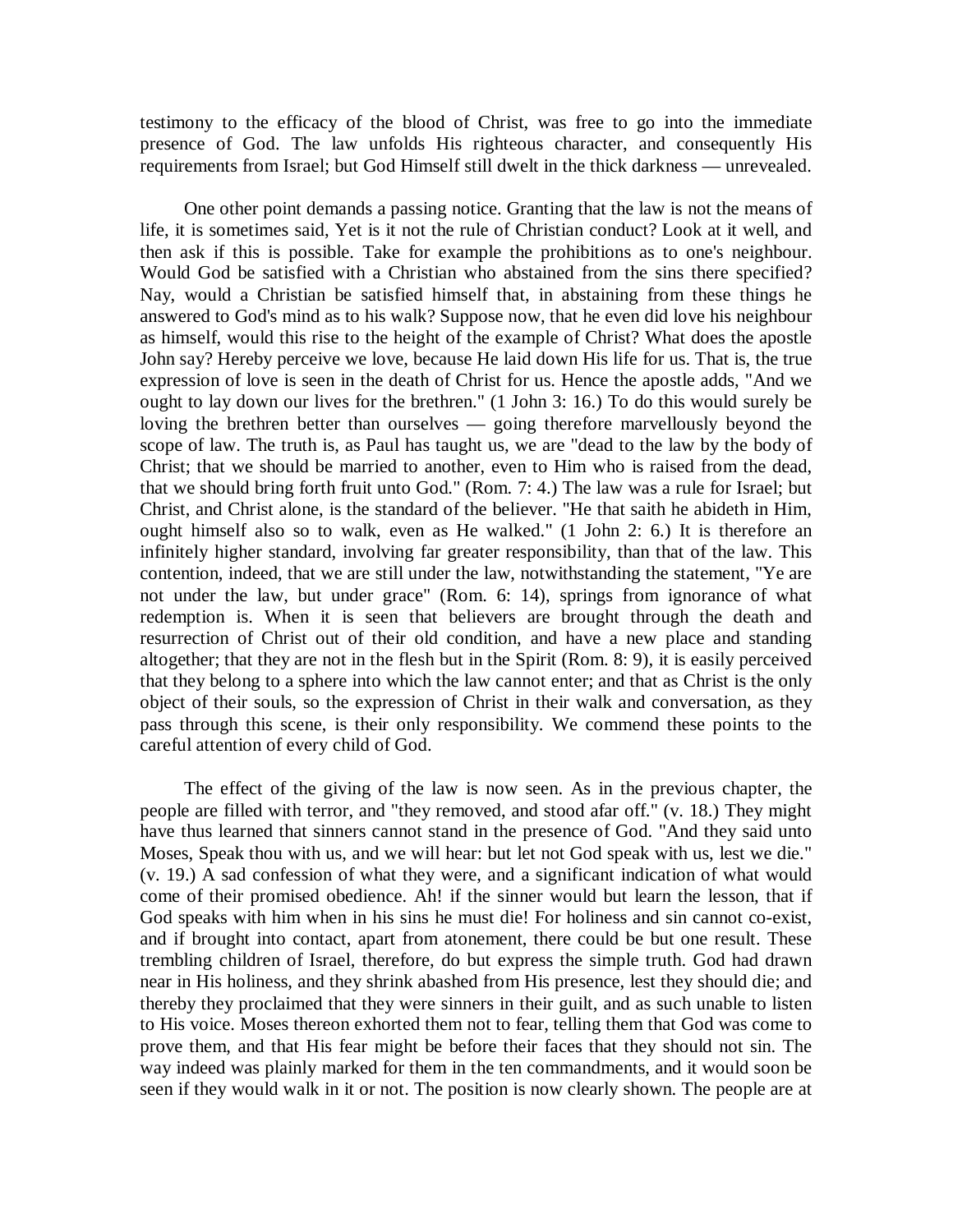a distance, actually and morally. God was in the thick darkness, significant of the fact that He must remain concealed as long as He was on the ground of law. Moses occupies, in the election and grace of God, the place of mediator. He thus can draw near to the thick darkness where God was. He is thus a type of the "one Mediator between God and men, the man Christ Jesus." (1 Timothy 2: 5.)

The chapter concludes with directions concerning worship. For as soon as the formal relationship is established between God and His people, though on the ground of law, provision for worship must be made. Three things need only be noticed in this connection. First, that God could not be approached except through sacrifices. Secondly, He could come and bless them in all places where He would record His name notwithstanding what they were, on the ground of the sweet savour of their offerings.<sup>12</sup> Thirdly, the character of the altar is specified. It might be an altar of earth. If of stone, it must not be of hewn stone, "for if thou lift up thy tool upon it, thou hast polluted it. Neither shalt thou go up by steps unto Mine altar, that thy nakedness be not discovered thereon." (vv. 24-26.) Man's work and man's order are prohibited. Thus in worship everything must be according to God; and if there be but the introduction of a single thing for beauty, or convenience, it is polluted, and man's nakedness is discovered. How jealous, therefore, Christians should be against the admission of anything in worship which is not stamped with the authority of the word of God.

 $\overline{a}$ 

 $12$  The sin-offering was not yet prescribed. These, therefore, were all sweet savour offerings.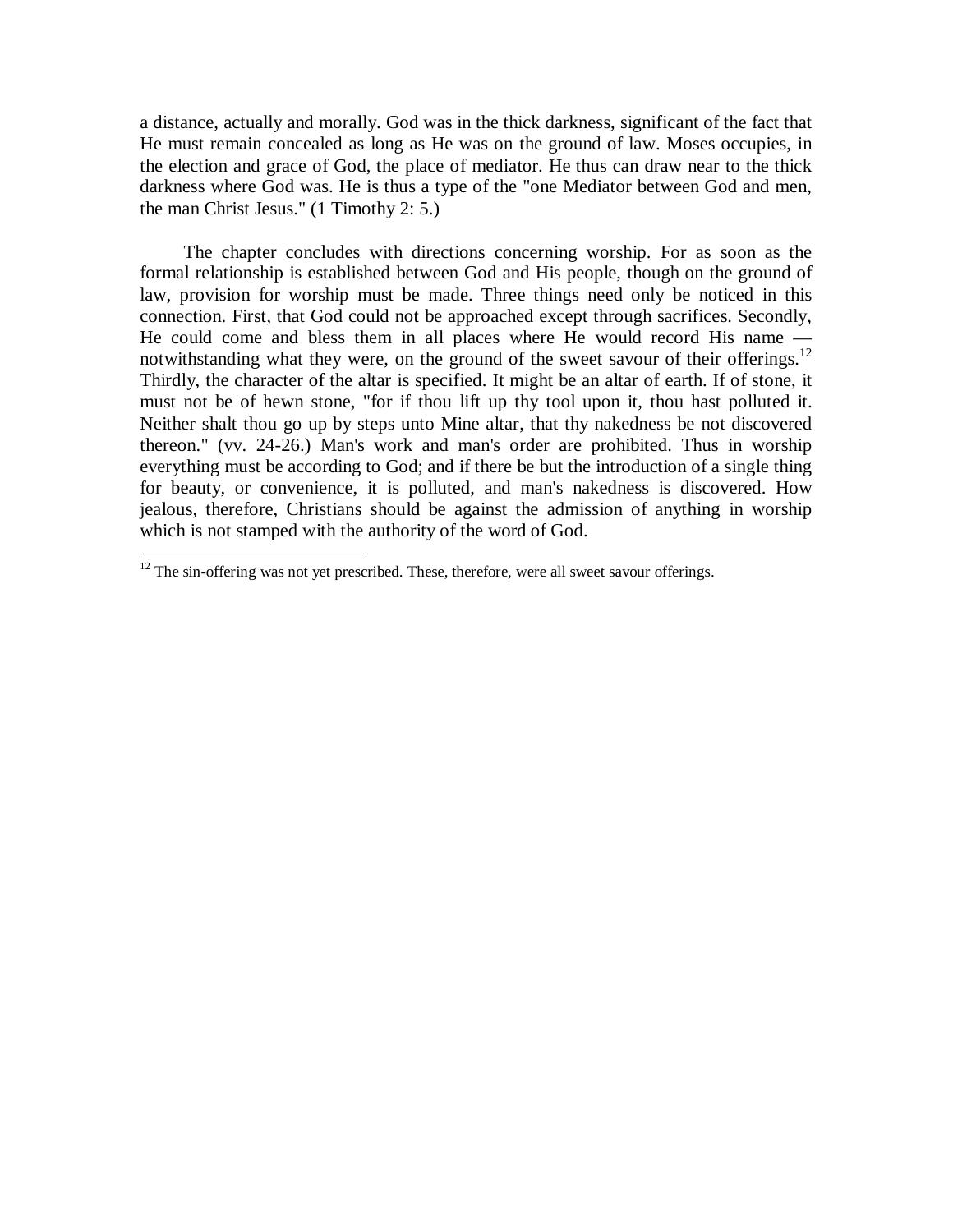# CHAPTER XV.

## JUDGMENTS.

### EXODUS xxi - xxiii.

IN this section are contained the various "judgments" or statutes which God gave to govern His people in their various relationships. It will scarcely be necessary to expound these minutely, though the significance and bearing of each class may be indicated. They afford a striking view of the care of God for all that concerned the walk and ways of His people; and if penalties are attached to the breach of these different laws, it is only in accord with the dispensation which had now been established.

The first relates to the Hebrew servant.

"If thou buy an Hebrew servant, six years he shall serve: and in the seventh he shall go out free for nothing. If he came in by himself, he shall go out by himself: if he were married, then his wife shall go out with him. If his master have given him a wife, and she have born him sons or daughters; the wife and her children shall be her master's, and he shall go out by himself. And if the servant shall plainly say, I love my master, my wife, and my children; I will not go out free: then his master shall bring him unto the judges; he shall also bring him to the door, or unto the door-post; and his master shall bore his ear through with an awl; and he shall serve him for ever." (vv. 2-6.)

We have in this Hebrew servant a beautiful and expressive type of Christ. The point to be observed is, that having served six years, he should "go out free for nothing." But if his master should have given him a wife during the time of his servitude, and sons and daughters were born to him, then his wife and children should belong to his master, but he should go out by himself; and the only way by which he could retain his wife and family was by becoming a servant for ever. The typical application of this to Christ is most interesting. He took the form of a servant (Phil. 2); He came to do God's will (Heb. 10); not to do His own will, but the will of Him that sent Him. (John 6: 38.) He served perfectly His full allotted period, and might therefore have gone out free. As He said to Peter, "Thinkest thou that I cannot now pray to my Father, and He shall presently give Me more than twelve legions of angels? But how then shall the Scriptures be fulfilled, that thus it must be?" (Matt. 26: 53, 54.) There was no necessity, as far as He was concerned, that He should go to the cross; no necessity whatever, excepting from the constraint of His own heart, and from His desire to accomplish the glory of God, and to obtain His bride, the pearl of great price. Why, then, did He permit Himself to be nailed to that shameful cross? to be led as a lamb to the slaughter? He was free before God and man. None could convince Him of sin. He stood absolutely free; and hence we ask again, Why did He "not go out free"? Because, we reply, He loved His Master, His wife, and His children, and therefore would become a servant for ever. His "Master" had the supreme place in His soul, and He burned with a holy desire to glorify Him on the earth,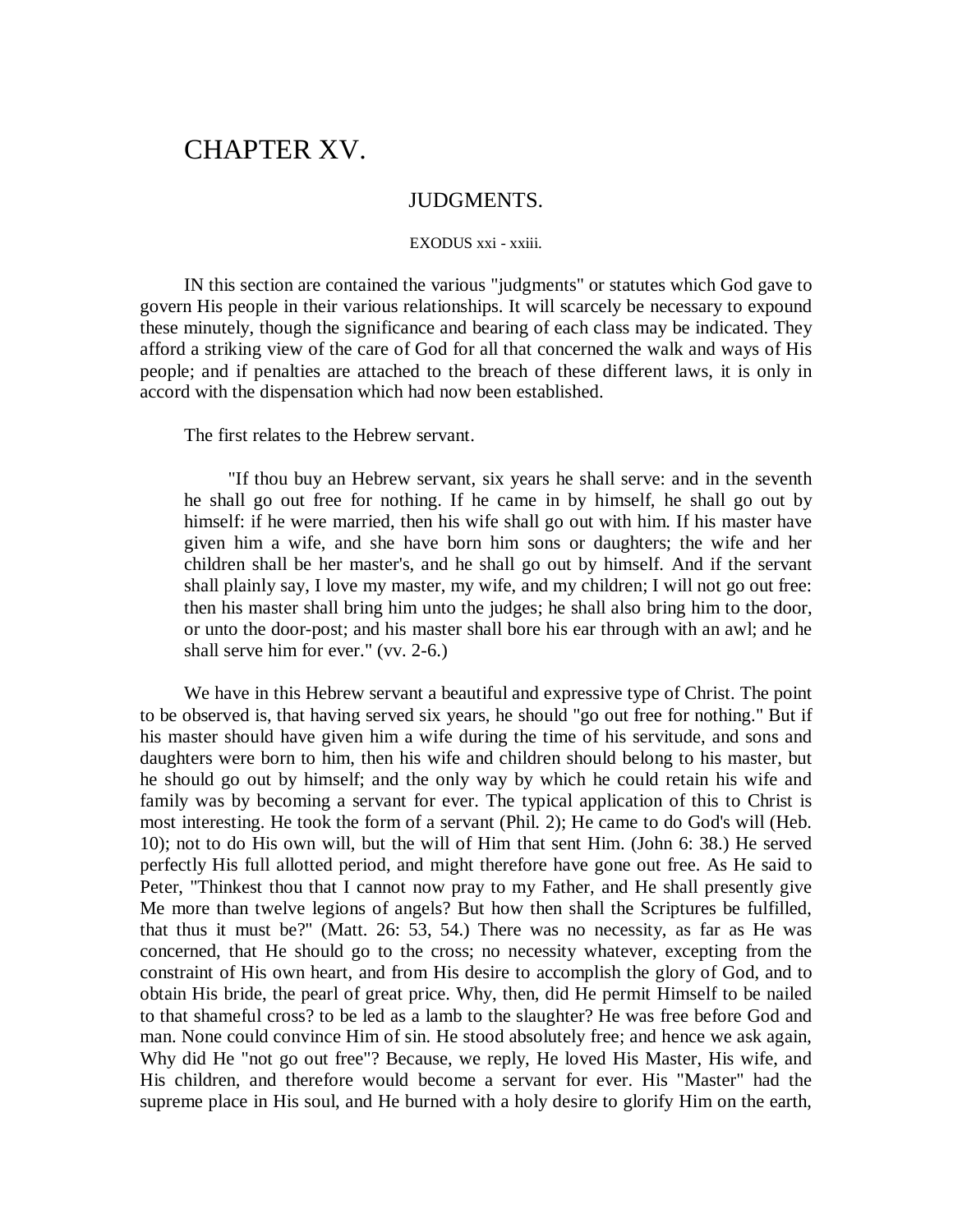and to finish the work which He gave Him to do; He loved His wife — the Church and gave Himself for it; and He was bound by the same ties of immutable affection to His children — His own, considered individually — and therefore He would not go out free, but presented Himself to His Master that He might serve Him for ever. His ear was thus bored — sign of service (compare Ps. 40: 6 with Heb. 10: 5) — in token of His abiding position. He will consequently never cease to be the Servant. He serves His people now at the right hand of God (see John 13); and He will serve them in the glory itself. He Himself says, "Blessed are those servants, whom the Lord, when He cometh, shall find watching: verily I say unto you, that He shall gird Himself, and make them to sit down to meat, and will come forth and serve them." (Luke 12: 3 7) This picture therefore combines the lowly service of Christ on earth with the service He carries on, now that He is glorified, at the right hand of God, and will for ever carry on for His people throughout eternity. It reveals at the same time the matchless grace and the unfathomable love of His heart, which thus led Him to take and to retain this position. And how wondrous it is that His affection should associate the Church with His "Master." "I love my master, my wife, and my children; I will not go out free." Blessed Lord, Thou hast thus linked Thine own, through the might of Thy love, with Thy God and Thyself for ever!

The next paragraph contains directions as to a maidservant that has been sold by her father.

"And if a man sell his daughter to be a maidservant, she shall not go out as the menservants do. If she please not her master, who hath betrothed her to himself, then shall he let her be redeemed: to sell her unto a strange nation he shall have no power, seeing he hath dealt deceitfully with her. And if he have betrothed her unto his son, he shall deal with her after the manner of daughters. If he take him another wife; her food, her raiment, and her duty of marriage, shall he not diminish. And if he do not these three unto her, then shall she go out free without money." (vv. 7- 11.)

Though she might "not go out as the menservants do," yet God in His tenderness carefully guarded her rights in the position occupied. The tendency is only too often apparent to treat those who are entirely subject and dependent according to changing moods and caprice. This was not to be. If her master changed his mind, and she became evil in his eyes (see margin), she should have the option of redemption. She must not be degraded in her service, nor could he sell her to a strange nation. By his deceitful dealing he had forfeited rights which otherwise he would have possessed. Whether betrothed to his son, or to himself, her rights were carefully maintained; and if these were neglected, in case he took another wife, then she should be absolutely free. Thus, in His compassionate love, the Lord surrounds His weak and defenceless ones with laws to secure for them equitable and considerate treatment.

Offences, to which the penalty of death is attached, are next introduced.

"He that smiteth a man, so that he die, shall be surely put to death. And if a man lie not in wait, but God deliver him into his hand; then I will appoint thee a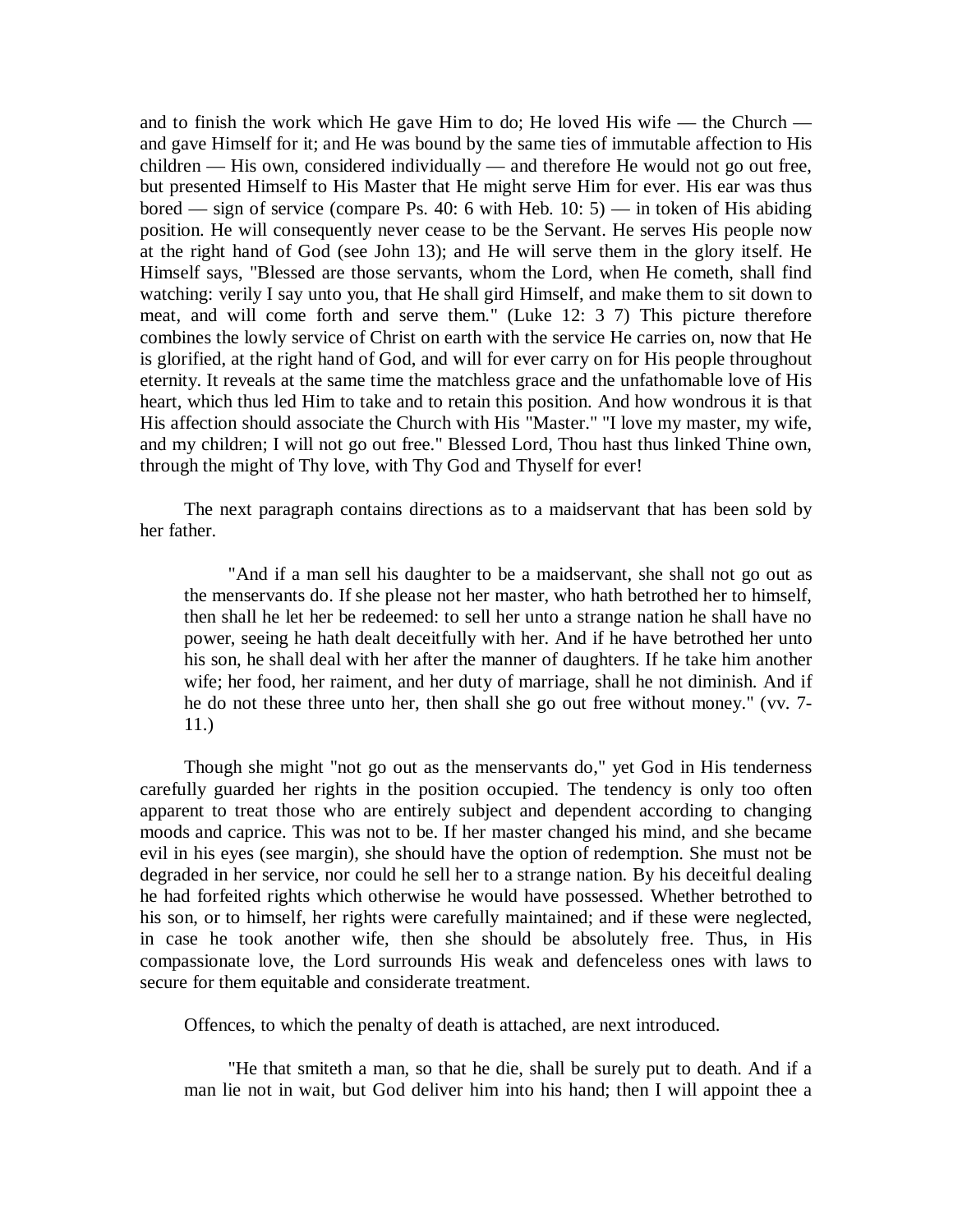place whither he shall flee. But if a man come presumptuously upon his neighbour, to slay him with guile; thou shalt take him from Mine altar, that he may die. And he that smiteth his father, or his mother, shall be surely put to death. And he that stealeth a man, and selleth him, or if he be found in his hand, he shall surely be put to death. And he that curseth his father, or his mother, shall surely be put to death." (vv. 12-17.)

The case of murder is first dealt with. This is no new enactment. To Noah God had said, "Whoso sheddeth man's blood, by man shall his blood be shed: for in the image of God made He man." (Gen. 9: 6.) At the hand of every man's brother would He require the life of man. Man therefore was made his brother's keeper, and God protected him whom He had made in His own image by the most solemn penalty which He could exact; for life belongs to Him, and hence he could not suffer another to trench upon His prerogative. Thus when Cain slew his brother Abel, the Lord said unto him, "What hast thou done? The voice of thy brother's blood crieth unto Me from the ground." (Gen. 4: 10.) For wilful murder there was no release from the penalty, even though the murderer might have fled for protection to God's altar. (See 1 Kings 2: 28-32.) He must die. There is no countenance in the word of God for the modern philanthropic movement for the abolition of capital punishment. It substitutes indeed human ideas in the place of God's primeval law. In fact, it exalts man over God. The directions given by our Lord, in the "sermon on the mount" (Matt. 5: 38-48), apply only to the relationships of the fellowsubjects of His kingdom, and not to those existing between man and man, and in no way therefore set aside the precept given to Noah.

An exception is made. "If a man lie not in wait, but God deliver him into his hand; then I will appoint thee a place whither he shall flee." (Compare Deut. 19: 4, 5; indeed the whole chapter.) If we apply these statutes to the action of the Jewish nation against Christ, remembering how they did "lie in wait," and that they at length succeeded by bribery and artifice in securing His apprehension and condemnation, it might seem as if there were for them no possible escape. But our Lord Himself prayed, "Father, forgive them; for they know not what they do" (Luke 23: 34); so that God in grace, if they repent, on the ground of this intercession, will impute ignorance to them, and appoint them a city of refuge for escape and safety. Hence Peter, when preaching to them, said, "I wot that through ignorance ye did it, as did also your rulers." (Acts 3: 17.) Grace thus can relieve from the penalty of the law, on the ground of the atonement for sin that was wrought out by the death of Christ.

Both smiting and cursing father or mother (vv. 15, 17) incurred the same penalty. Thus God established by the holy sanctions of His law parental authority; and demanded for it the reverential regard of children. Disobedience to parents is given as one sign of the perilous times of the last days (2 Tim. 3: 2), fully showing the value in the eyes of God of the subjection of children to their parents. For, indeed, it is God's authority they represent, and hence is absolute in its character *when used for God,* demanding implicit and unconditional obedience. (See Deut. 21: 18-21; Eph. 6: 1; Col. 3: 20.) Hence the gravity of the sins here specified. But if smiting and cursing earthly parents deserve death, how much greater the sin of open-handed rebellion against God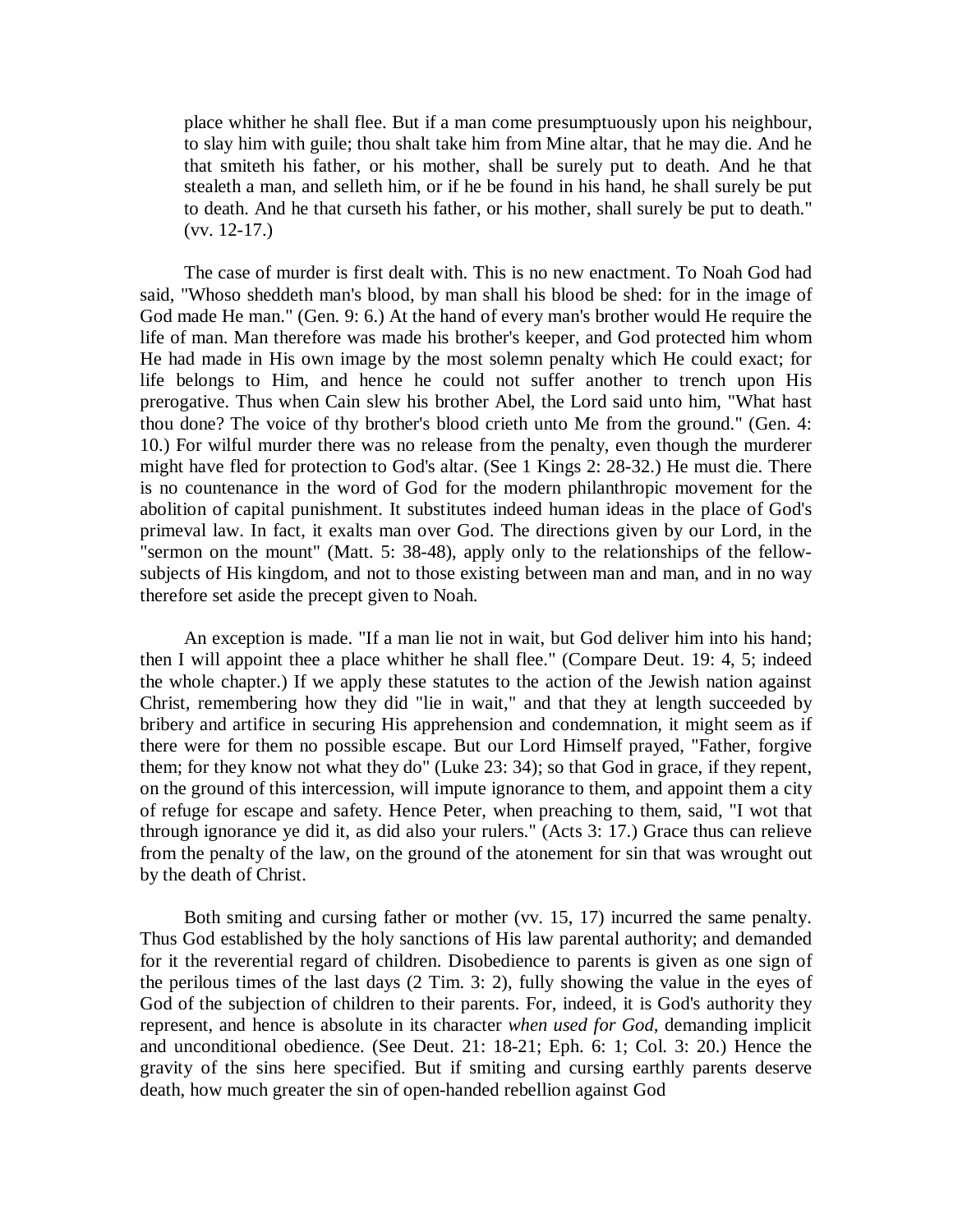Man-stealing, and man-selling, slavery in fact, as still practised in many parts of the world, had also the penalty of death. (v. 16.) Man may be a sinner, and yet, notwithstanding God's claims upon him, claims too which must be met ere he can be delivered, he is of such value in the sight of God, that his liberty must be sacredly respected by his fellow-man. How marvellous that, with such a scripture, slavery in its worse forms — stealing, selling, and holding men as mere chattels — could be upheld, even within the recollection of the present generation, by professed followers of Christ!

In the next paragraph are found offences against the person with their specified penalties.

"And if men strive together, and one smite another with a stone, or with his fist, and he die not, but keepeth his bed: if he rise again, and walk abroad upon his staff, then shall he that smote him be quit: only he shall pay for the loss of his time, and shall cause him to be thoroughly healed. And if a man smite his servant, or his maid, with a rod, and he die under his hand; he shall be surely punished. Notwithstanding, if he continue a day or two, he shall not be punished for he is his money. If men strive, and hurt a woman with child, so that her fruit depart from her, and yet no mischief follow; he shall be surely punished, according as the woman's husband will lay upon him; and he shall pay as the judges determine. And if any mischief follow, then thou shalt give life for life, eye for eye, tooth for tooth, hand for hand, foot for foot, burning for burning, wound for wound, stripe for stripe. And if a man smite the eye of his servant, or the eye of his maid, that it perish; he shall let him go free for his eye's sake. And if he smite out his manservant's tooth, or his maidservant's tooth; he shall let him go free for his tooth's sake." (vv. 18-27.)

Two things only need be noted, leaving the details for the reader himself. The first is, that all these enactments reveal the tenderness of God in protecting the bodies of His people — and specially of those occupying a subject position. The second is, that we find here the true character of law. Grace is absent. It is eye for an eye, and tooth for a tooth, etc. Our blessed Lord especially cites these provisions to point out their contrast with grace. He says, "Ye have heard that it hath been said, An eye for an eye, and a tooth for a tooth: but I say unto you, That ye resist not evil: but whosoever shall smite thee on thy right cheek, turn to him the other also." (Matt. 5: 38, 39.) On the ground of law an exact equivalent is demanded — no more, and no less; but grace can remit every claim; for dealt with in grace ourselves, our whole debt remitted, we must act on the same principle in our relationships with one another. Be it, however, never forgotten, that the foundation of grace itself is laid deep in righteousness, and hence it reigns through righteousness (Rom. 5: 21), having thus been established upon an everlasting and immutable basis.

The responsibility of the owner for the acts of his cattle is then laid down.

"If an ox gore a man or a woman, that they die; then the ox shall be surely stoned, and his flesh shall not be eaten; but the owner of the ox shall be quit: but if the ox were wont to push with his horn in time past, and it hath been testified to his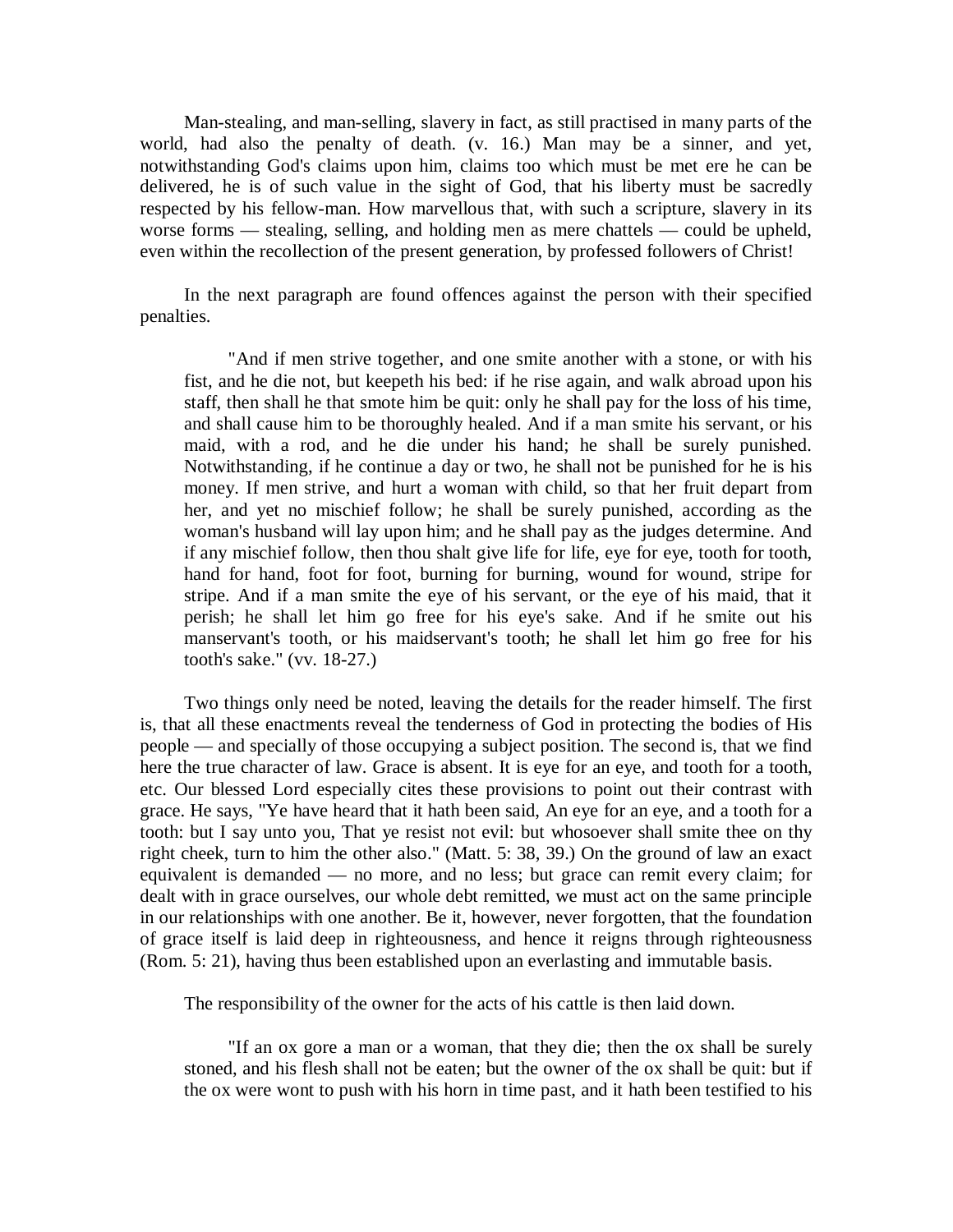owner, and he hath not kept him in, but that he hath killed a man or a woman; the ox shall be stoned, and his owner also shall be put to death. If there be laid on him a sum of money, then he shall give, for the ransom of his life, whatsoever is laid upon him. Whether he have gored a son, or have gored a daughter, according to this judgment shall it be done unto him. If the ox shall push a manservant or a maidservant; he shall give unto their master thirty shekels of silver, and the ox shall be stoned. And if a man shall open a pit, or if a man shall dig a pit, and not cover it, and an ox or an ass fall therein; the owner of the pit shall make it good, and give money unto the owner of them; and the dead beast shall be his. And if one man's ox hurt another's, that he die, then they shall sell the live ox, and divide the money of it; and the dead ox also they shall divide. Or if it be known that the ox hath used to push in time past, and his owner hath not kept him in; he shall surely pay ox for ox; and the dead shall be his own." (vv. 28-36.)

It will suffice again to indicate that the same principle of righteous equivalent also obtains in these directions. Even the death of the owner, as well as the ox, is enjoined if there had been a guilty knowledge of the propensity of the animal, and he had made no provision to guard against it. (v. 29.) How vividly it brings before our minds the truth taught by our blessed Lord, that even the hairs of our heads are all numbered. Everything is provided for, and every relationship, with their various breaches, adjusted in harmony with the righteous government under which Israel was now placed. There is one particular that should not be unnoticed. The manservant, or the maidservant, was priced at thirty shekels of silver. It is to this the prophet Zechariah refers: "And I said unto them, If ye think good, give me my price; and if not, forbear. So they weighed for my price thirty pieces of silver." (Zech. 11: 12.) It is Christ who is thus set forth who was betrayed for thirty pieces of silver. (Matt. 26: 15.) Such was man's estimate of the value of God manifest in flesh, of the only begotten of the Father!

In the next place (Ex. 22), we have the law of restitution in cases of theft.

"If a man shall steal an ox, or a sheep, and kill it, or sell it; he shall restore five oxen for an ox, and four sheep for a sheep. If a thief be found breaking up, and be smitten that he die, there shall no blood be shed for him. If the sun be risen upon him, there shall be blood shed for him; for he should make full restitution: if he have nothing, then he shall be sold for his theft. If the theft be certainly found in his hand alive, whether it be ox, or ass, or sheep, he shall restore double. If a man shall cause a field or vineyard to be eaten, and shall put in his beast, and shall feed in another man's field; of the best of his own field, and of the best of his own vineyard, shall he make restitution. If fire break out, and catch in thorns, so that the stacks of corn, or the standing corn, or the field, be consumed therewith, he that kindled the fire shall surely make restitution. If a man shall deliver unto his neighbour money or stuff to keep, and it be stolen out of the man's house; if the thief be found, let him pay double. If the thief be not found, then the master of the house shall be brought unto the judges, to see whether he have put his hand unto his neighbour's goods. For all manner of trespass, whether it be for ox, for ass, for sheep, for raiment, or for any manner of lost thing, which another challengeth to be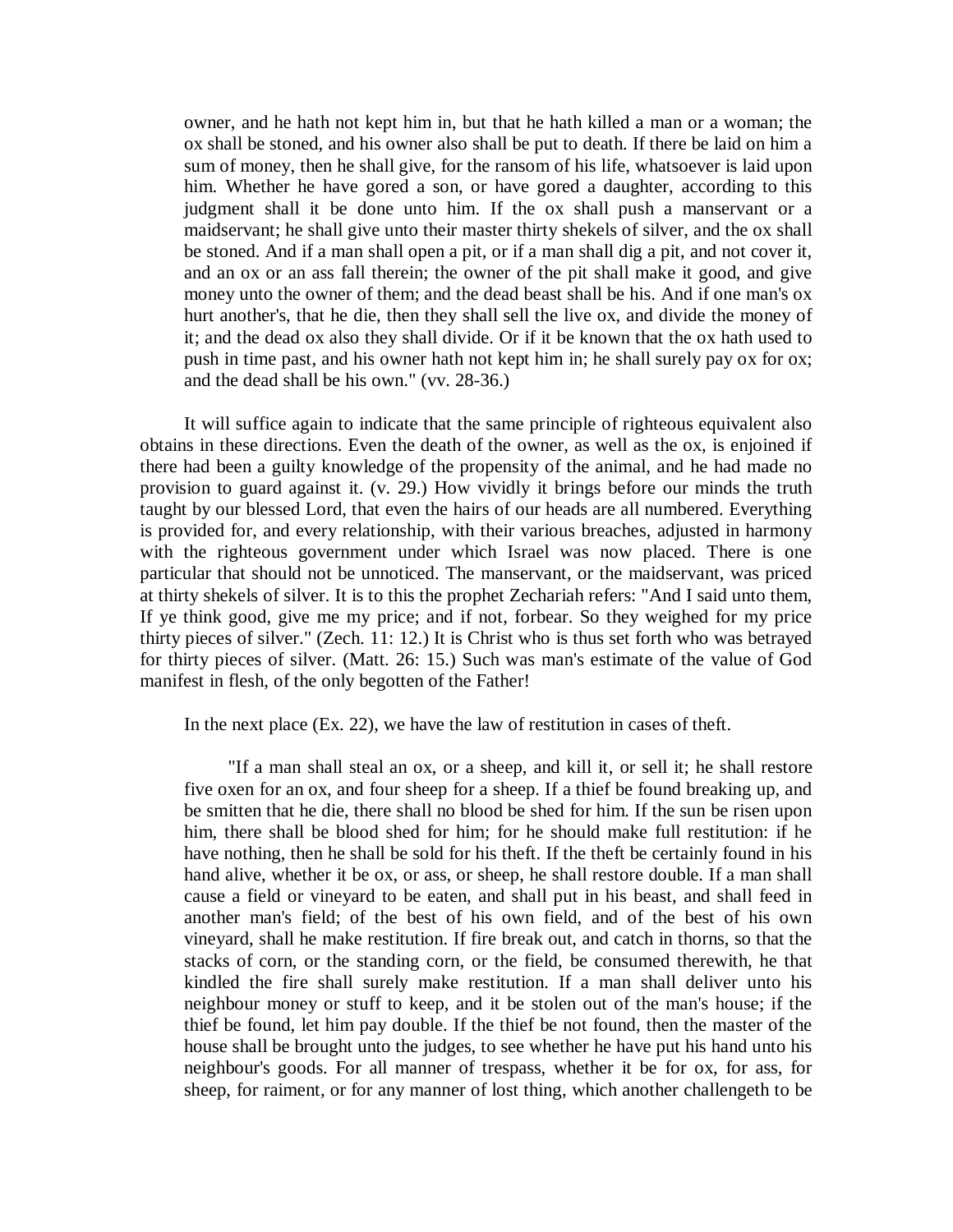his, the cause of both parties shall come before the judges; and whom the judges shall condemn, he shall pay double unto his neighbour. If a man deliver unto his neighbour an ass, or an ox, or a sheep, or any beast, to keep; and it die, or be hurt, or driven away, no man seeing it: then shall an oath of the Lord be between them both, that he hath not put his hand unto his neighbour's goods; and the owner of it shall accept thereof, and he shall not make it good. And if it be stolen from him, he shall make restitution unto the owner thereof. If it be torn in pieces, then let him bring it for witness, and he shall not make good that which was torn. And if a man borrow ought of his neighbour and it be hurt, or die, the owner thereof being not with it, he shall surely make it good. But if the owner thereof be with it, he shall not make it good: if it be an hired thing, it came for his hire." (vv. 1-15.)

Zachaeus refers, without doubt, to this provision of the law (v. 1) when he said to the Lord, "If I have taken anything from any man by false accusation, I restore him fourfold." (Luke 19: 8.) As in the previous chapter we saw how God guarded the life and the persons of His people, we perceive in this how He protected their property, and made all who disregarded His law answerable to Himself. But the question for our souls is, If robbing a fellow-man is thus condemned, how can the sin be met of robbing God? How can those who are already sinners make restitution to Him? It is impossible; and if left to ourselves we must for ever have remained under the consequences of our trespasses. But we read in the Psalms of One who said, "Then I restored that which I took not away." (Psalm 69: 4.) He was the trespass-offering as well as the sin and burnt-offerings. He has therefore made full and adequate restitution (we can say, if we believe) for all our trespasses. There is not a single breach which could be laid to our charge Which He, in His wondrous grace and mercy, has not repaired. This brings before us a very blessed aspect of His death. In the chapter the offender had himself to make restitution. We could not do this, and had there been no substitute for us — no one to restore to God that which He had not, but which we had, taken away, we must have for ever been answerable to His claims — for ever answerable, but having nothing to pay. The more therefore we remember this, the more shall we magnify the grace of Him who of His own will answered to God for us, so that He can righteously acquit us from every claim, yea, and as righteously bring us into the unclouded light and joy of His own presence. Blessed be for ever His most holy name!

We now pass to injunctions of another kind. The first of these refers to carnal desire. (v. 16.) The guilt is supposed here to attach mainly to the man — not, however, excepting the woman from her share. But man cannot lightly sin, and act as if he had not sinned, especially in the way here mentioned. Hence he incurred the obligation of endowing her to be his wife. The principle is laid down by Paul. "Know ye not," he says, "that he which is joined to an harlot is one body? for two, saith He, shall be one flesh." (1 Cor. 6: 16.) For the same reason our blessed Lord taught, "Whosoever shall put away his wife, except it be for fornication, and shall marry another, committeth adultery: and whoso marrieth her which is put away doth commit adultery." (Matt. 19: 9.) What a comment upon human laws which permit divorces upon other grounds — to the utter neglect of the wisdom of God, and which at the same time betray the most complete ignorance of the fundamental relationships between man and woman. While therefore we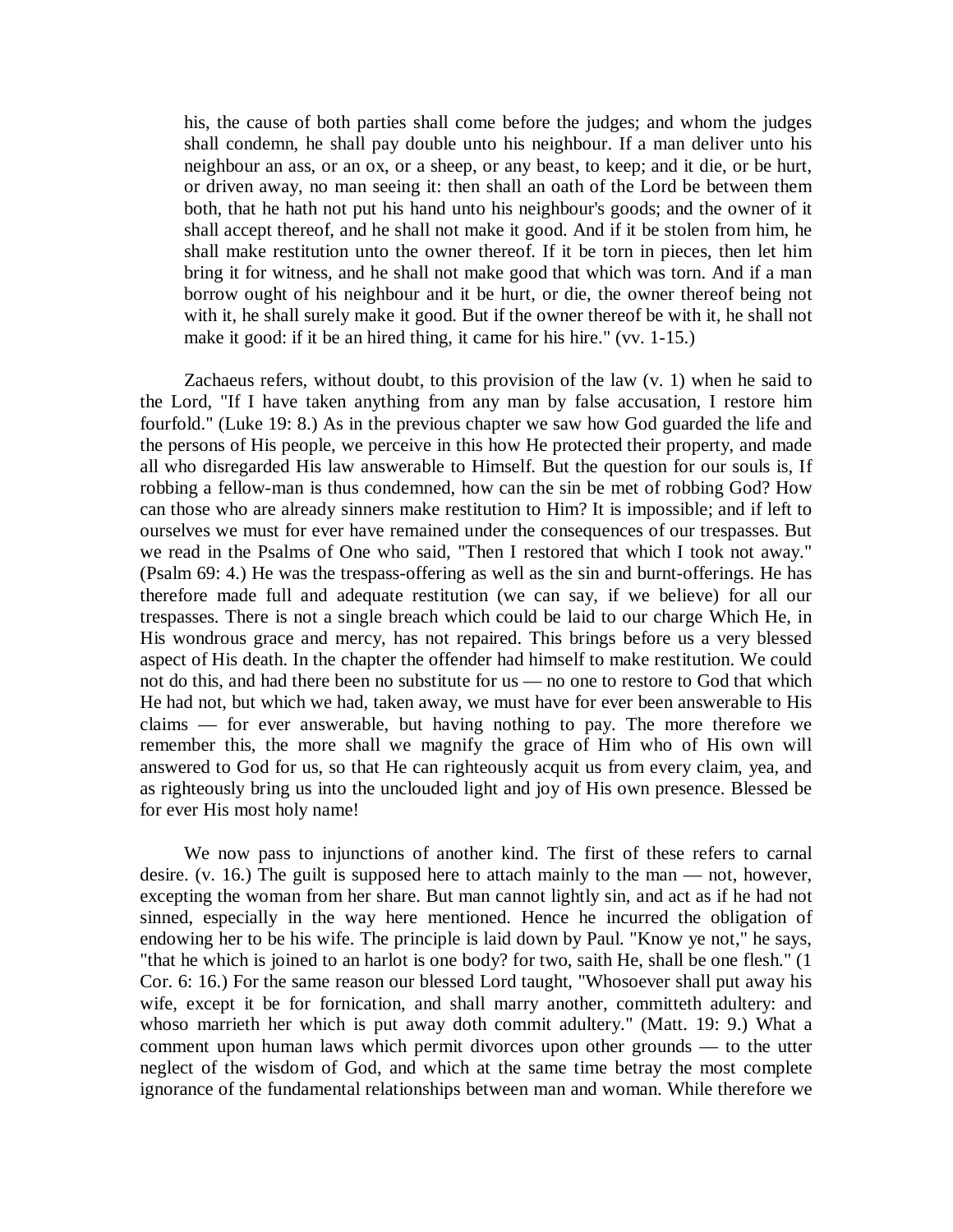are bound to obey the powers that be, when they are not in conflict with the authority of God, the law of the land cannot be the guide of the conscience of the believer or of the church.

"Thou shalt not suffer a witch to live." (v. 18.) The essential idea of a witch was commerce with spirits, which finds its counterpart in the spiritualism of the present day. Hence in Leviticus she is described as "a woman that hath a familiar spirit." (Lev. 20: 27.) The witch of Endor is the exemplification of her kind; for we read that Saul went to her and said, "I pray thee, divine unto me by the familiar spirit, and bring him up whom I shall name unto thee." (1 Sam. 28: 8.) This is the very thing that spiritualists profess to do — to bring the inquirer into communion with departed spirits. Like Saul, unable to obtain communications from God, they seek information concerning things unknown and unseen through the agency of spirits. It is in fact a turning from God to Satan. The whole system, whether in Israel or our own day, is Satanic. A witch therefore was to be destroyed; and this shows the utter antagonism of her vocation to God; and the spiritualism now in vogue is no less hateful, and, if persisted in, no less destructive to souls.

Two sins are then named to which is attached the penalty of death. The first is that of the flesh — and of the flesh in its most horrible and revolting form. The second is idolatry. God could not suffer the acknowledgement among His own people of any god beside Himself. It would be a denial of His own claims and authority, and the subversion of the very foundations of His relationship with His people; and on their part it would be the denial of His true character, and the rejection of His absolute sway. The worship of the true God, and of false gods, could not therefore co-exist. The apostle thus says, "The things which the Gentiles sacrifice, they sacrifice to devils, and not to God: and I would not that ye should have fellowship with devils. Ye cannot drink the cup of the Lord, and the cup of devils: ye cannot be partakers of the Lord's table, and of the table of devils." (1 Cor. 10: 20, 21.) The acceptance of false gods amounts to a rejection of the true God. Hence, on the other side, when the Thessalonians were converted, it is said of them, "Ye turned to God from idols, to serve the living and true God," etc. (1 Thess. 1: 9.)

Tenderness and compassion are then inculcated in several cases.

"Thou shalt neither vex a stranger, nor oppress him: for ye were strangers in the land of Egypt. Ye shall not afflict any widow, or fatherless child. If thou afflict them in any wise, and they cry at all unto Me, I will surely hear their cry; and My wrath shall wax hot, and I will kill you with the sword; and your wives shall be widows, and your children fatherless. If thou lend money to any of My people that is poor by thee, thou shalt not be to him as an usurer, neither shalt thou lay upon him usury. If thou at all take thy neighbour's raiment to pledge, thou shalt deliver it unto him by that the sun goeth down: for that is his covering only, it is his raiment for his skin: wherein shall he sleep? and it shall come to pass, when he crieth unto Me, that I will hear; for I am gracious." (vv. 21-27.)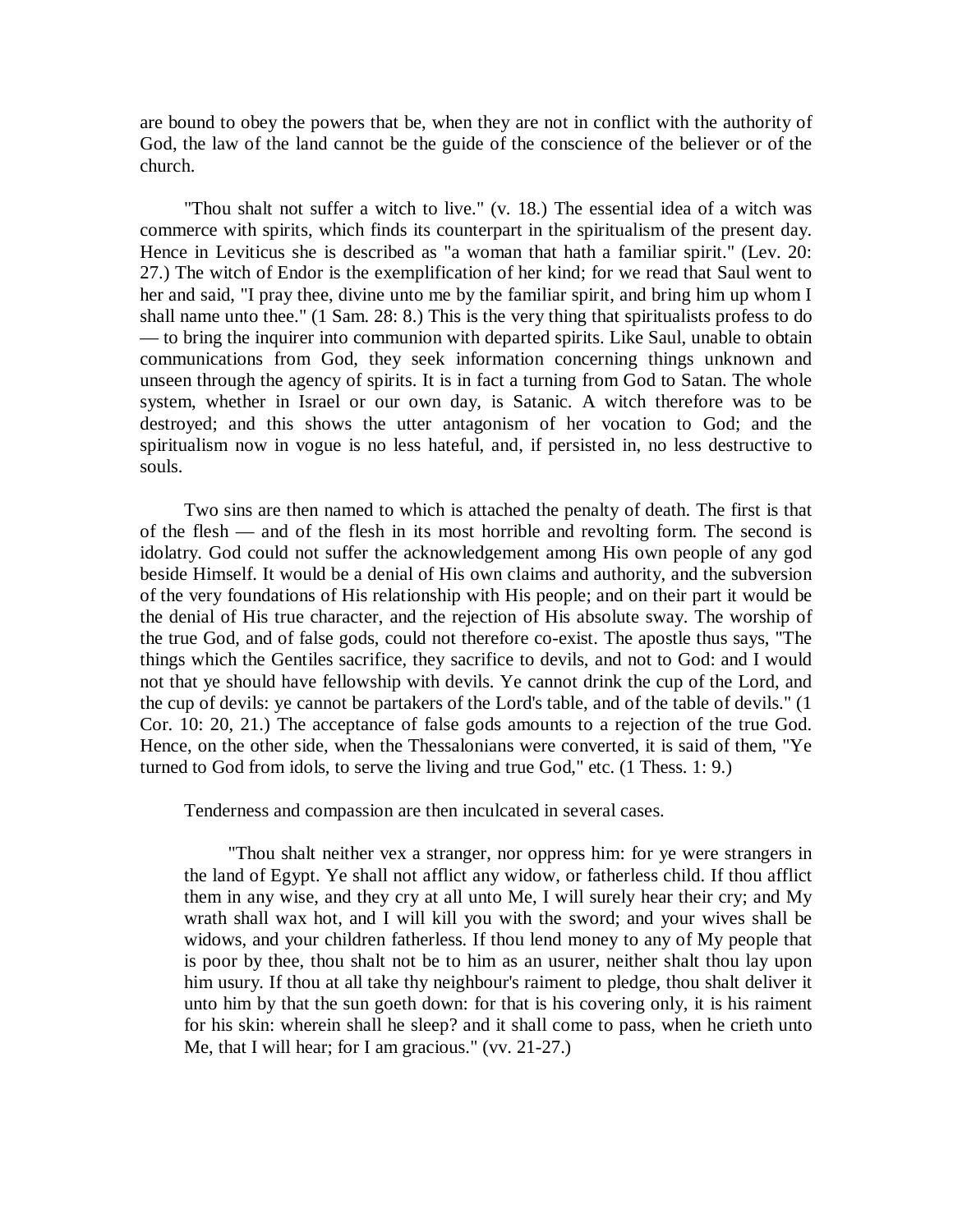The stranger comes first, and the remembrance of what they had been in the land of Egypt was to govern their conduct toward such. They had been in bitterness of soul through hard bondage when under the iron yoke of Pharaoh, and they could therefore enter into the feelings of those who were strangers in a strange land. The helpless are next commended to their hearts; and of all the helpless ones that appeal to our compassion, surely the widow and the fatherless have the first claim. God thus surrounds them here with the powerful defence of His own arm. If any should afflict them, they should be killed and their wives and children should become widows and orphans. Throughout the whole of Scripture these two classes are ever indicated as the special object of God's care, and hence should be objects of our compassionate concern. James accordingly says, "Pure religion and undefiled before God and the Father, is this, To visit the fatherless and widows in their affliction, and to keep himself unspotted from the world." (James 1: 27.) The two following directions concern the poor — the first, to save him from extortion as well as to prevent the rich from making gain of his poverty; and the second, to secure him from destitution and nakedness. These laws, spite of the fact that the children of Israel were now governed from Sinai, permit us to see into the depths of the heart of God. What inexpressible tenderness in the provision that a pledged garment should be given up "by that the sun goeth down: for that is his covering only, it is his raiment for his skin: wherein shall he sleep? and it shall come to pass, when he crieth unto Me, that I will hear; for I am gracious." The heart of God must be expressed by His people, and He is touched by the sight of one who has nothing to cover his body when he lies down to sleep!

Respect for constituted authorities is also enjoined: "Thou shalt not revile the gods, nor curse the ruler of thy people." (v. 28.) The term "gods" evidently is here used of authorities, or judges, as in margin. (See John 10: 34, 35.) The apostle Paul cites this scripture when before Ananias and the sanhedrin. (Acts 23: 5.) It corresponds with the exhortations in various epistles. (Rom. 13; 1 Tim. 2: 2; 1 Peter 2: 13-17.) The path of God's people is thus, as far as regards kings, governors, and magistrates, extremely simple. To all authority, of whatever form, they owe respect and obedience as long as it does not clash with what is due to God. They are put in this place of subjection by the Lord Himself.

The firstfruits and the firstborn are to be offered to God. (vv. 29, 30; see Ex. 13: 12, 13.) They were thus to acknowledge both their dependence and the source of their blessing, and to avow that they themselves belonged to the Lord. It was God who would give the ripe fruits and the "liquors," and in token of this He required an offering to Himself. The firstborn of their children He likewise claimed, but on the ground, as explained in chap. 13, of the destruction of the firstborn of Egypt on the night of the Passover, and their own redemption through the blood of the Paschal lamb.

In fine, they were to "be holy men unto" the Lord, apart from evil, and separated unto God; for He who had made them His own was holy, and He would have them suited to Himself. On this account they were not to defile themselves with unclean food, flesh polluted by unclean animals, and fit only for dogs. A holy people must be holy in their ways, as beseems a holy God. Subjects of another kind are introduced in the next chapter (Ex. 23).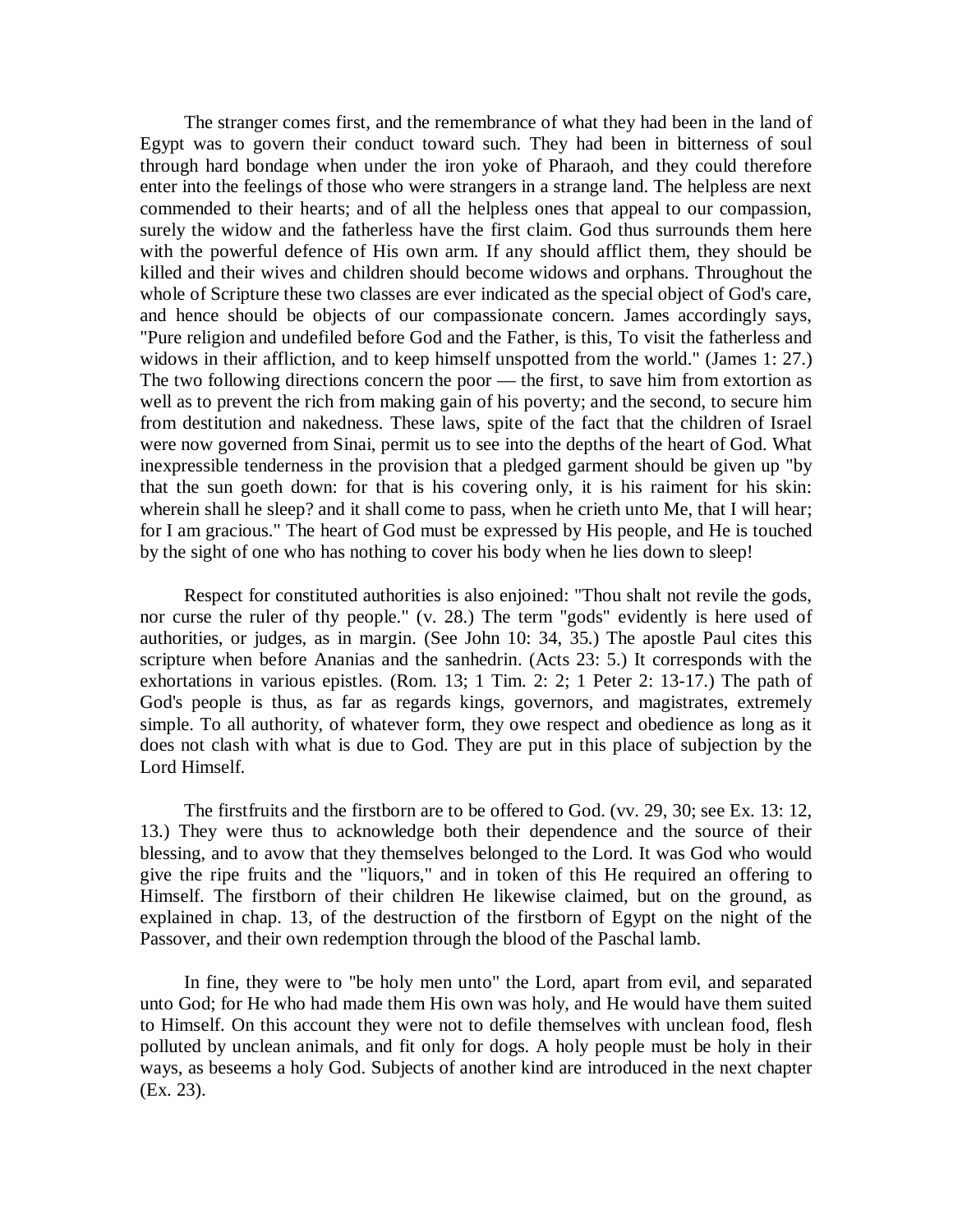"Thou shalt not raise a false report: put not thine hand with the wicked to be an unrighteous witness. Thou shalt not follow a multitude to do evil: neither shalt thou speak in a cause to decline after many to wrest judgment. Neither shalt thou countenance a poor man in his cause. If thou meet thine enemy's ox or his ass going astray, thou shalt surely bring it back to him again If thou see the ass of him that hateth thee, lying under his burden, and wouldest forbear to help him; thou shalt surely help with him. Thou shalt not wrest the judgment of thy poor in his cause. Keep thee far from a false matter; and the innocent and righteous slay thou not: for I will not justify the wicked. And thou shalt take no gift; for the gift blindeth the wise, and perverteth the words of the righteous." (Ex. 23: 1-8.)

Sins of the tongue begin this section. The first relates to raising or receiving (see margin) a false report. How much mischief has been thus perpetrated, and even in the church of God! There are few who would not be horrified at the thought of raising a false report. Such a sin would be condemned by all upright minds; not even a man of the world would extenuate its guilt. But, as the margin indicates, the word has a wider meaning, and will include also the receiving of a false report. Many who would shun the first sin fall into the snare of the second. A report is heard, and is apparently true, and is circulated, whereas had any trouble been taken to verify it, its falsehood might have been detected. Christians, above all, should be careful as to this, refusing every report to another's discredit, unless vouched for by unimpeachable testimony. The responsibility is thus cast upon the hearer, as well as the repeater, of reports. If this were remembered many a slander would be nipped in the bud, many a tale-bearer unveiled, and many a breach of fellowship avoided. The antidote is found in that charity which "thinketh no evil; rejoiceth not in iniquity, but rejoiceth in the truth; beateth all things, believeth all things, hopeth all things, endureth all things." (1 Cor. 13: 5-7.) Then false testimony is condemned — a sin known by the modern name of perjury. This injunction, as well as that in the next verse, and in verses 3 and 5, would seem connected with the administration of justice. Nothing escapes the eyes of a righteous God, no evil tendency or influence, and hence He makes provision for the conduct of His people in every circumstance of their lives. It is difficult to be alone in opposition to a multitude, though the cause may be just. With the Lord before the soul it becomes simple. On the other hand, a poor man is not to be countenanced in his cause; i.e. when it is unjust, nor when it is just shall his judgment be "wrested." (v. 6.) Some are liable to influences from the rich, and some from the poor, especially in a day of democracy and contempt of lawful authority. But the heart must be free from both, and it will be free if in obedience to the word of God. Interspersed with these commands, a special direction is given concerning the ox or the ass of an enemy. The anger of the heart must not be exhibited against an enemy's cattle, nor must help be refused to the cattle of another on account of their owner's enmity; "but if thou see his ox or his ass going astray, thou shalt surely bring it back to him again; and wilt thou not, in so doing, heap coals of fire upon his head?" So, too, if an ass overburdened be met with, "though his owner hate thee, thou shalt surely help him." The compassions of God flow out to His dumb creatures, and His people should in all things be a reflex of Himself.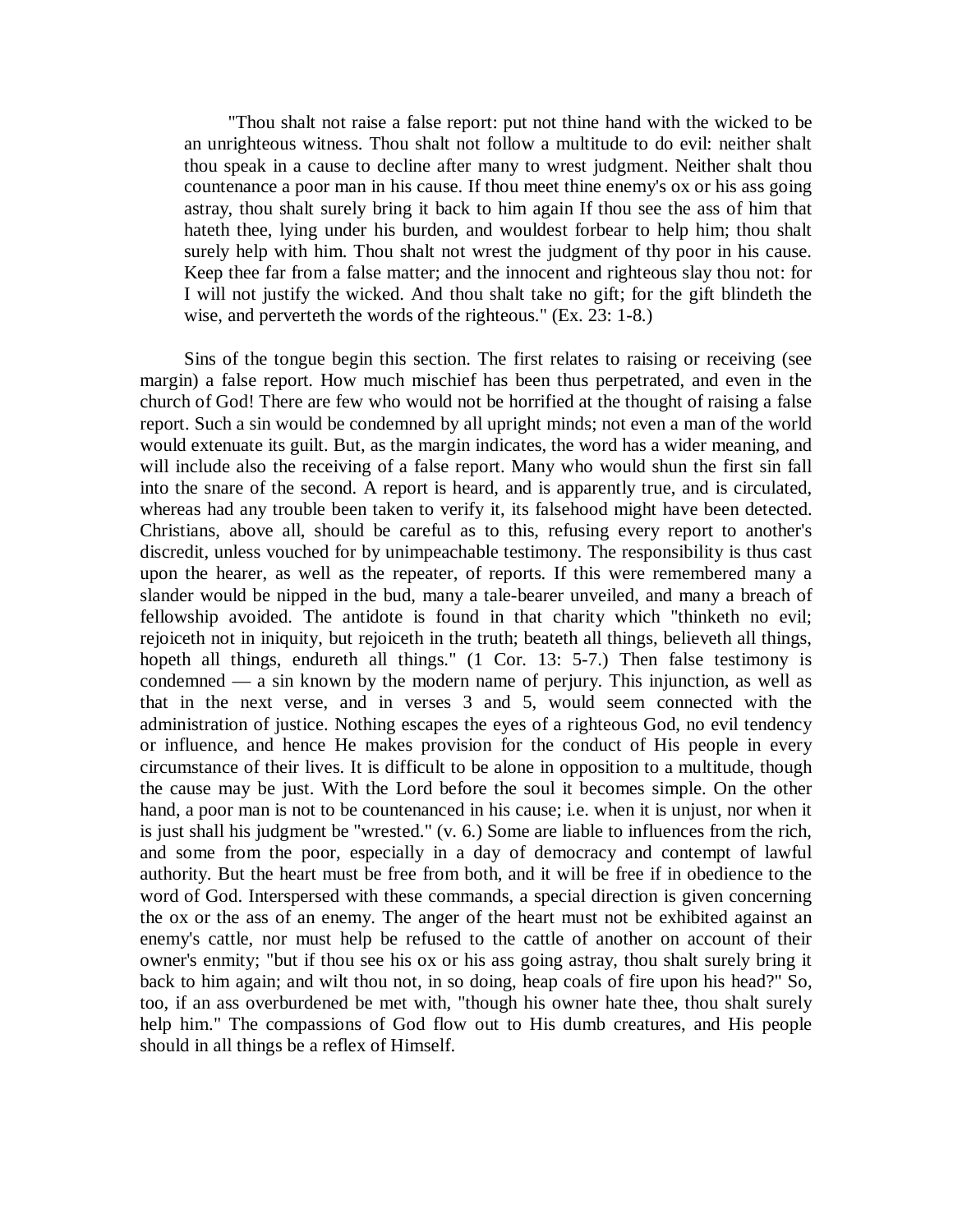Truth and righteousness are also enjoined. (v. 7.) The ground given is most noteworthy — "For I will not justify the wicked." God is righteous in all His ways in government, of unerring discrimination, and does not permit man to "find anything after Him." But, as the Psalmist confesses, He will be justified when He speaks, and clear when He judges. The wicked therefore can never escape His condemnation. But in grace He has revealed a way by which He can justify the ungodly. (Rom. 5) Under law this was impossible. "But now the righteousness of God without the law is manifested, being witnessed by the law and the prophets; even the righteousness of God, which is by faith of Jesus Christ, unto all and upon all them that believe." (Rom. 3: 21, 22.) On this ground He can be just, and the Justifier of him which believeth in Jesus. (v. 26.) A warning is added against the acceptance of gifts. The question, be it remembered, is still one of judgment between man and man, or the discernment of truth from falsehood. To receive a gift in such a case would blind the wise, and pervert the words of the righteous. It might shut out God from the soul, and thereby prevent a single eye. The ninth verse is a repetition of the injunction contained in Ex. 22: 21. This shows its importance in the eyes of God, and it is added here with emphasis, "Ye know the heart of a stranger." The children of Israel were thus qualified by their own experience to sympathize with strangers (compare Heb. 4: 15; also Heb. 2: 18); and the recollection of their own past sorrow was to mould their conduct towards those who were in the same circumstances.

Divers ordinances follow concerning the land and the feasts, etc.

"And six years thou shalt sow thy land, and shalt gather in the fruits thereof: but the seventh year thou shalt let it rest and lie still; that the poor of thy people may eat: and what they leave, the beasts of the field shall eat. In Eke manner thou shalt deal with thy vineyard, and with thy oliveyard. Six days thou shalt do thy work, and on the seventh day thou shalt rest; that thine ox and thine ass may rest, and the son of thy handmaid and the stranger may be refreshed. And in all things that I have said unto you, be circumspect: and make no mention of the name of other gods, neither let it be heard out of thy mouth.

"Three times thou shalt keep a feast unto Me in the year. Thou shalt keep the feast of unleavened bread: (thou shalt eat unleavened bread seven days, as I commanded thee, in the time appointed of the month Abib; for in it thou camest out from Egypt; and none shall appear before Me empty:) and the feast of harvest, the firstfruits of thy labours, which thou hast sown in the field: and the feast of ingathering, which is in the end of the year, when thou hast gathered in thy labours out of the field. Three times in the year all thy males shall appear before the Lord God. Thou shalt not offer the blood of My sacrifice with leavened bread; neither shall the fat of My sacrifice remain until the morning. The first of the firstfruits of thy land thou shalt bring into the house of the Lord thy God. Thou shalt not seethe a kid in his mother's milk." (Ex. 23: 10-19)

The land was to enjoy her sabbaths, in perpetual token that it belonged to the Lord. Hence it, as well as man, must share God's rest. Here, however, the poor and the beasts of the field are prominent. There was consideration both for the one and the other — both alike, whatever the distance between, being creatures of God. The children of Israel were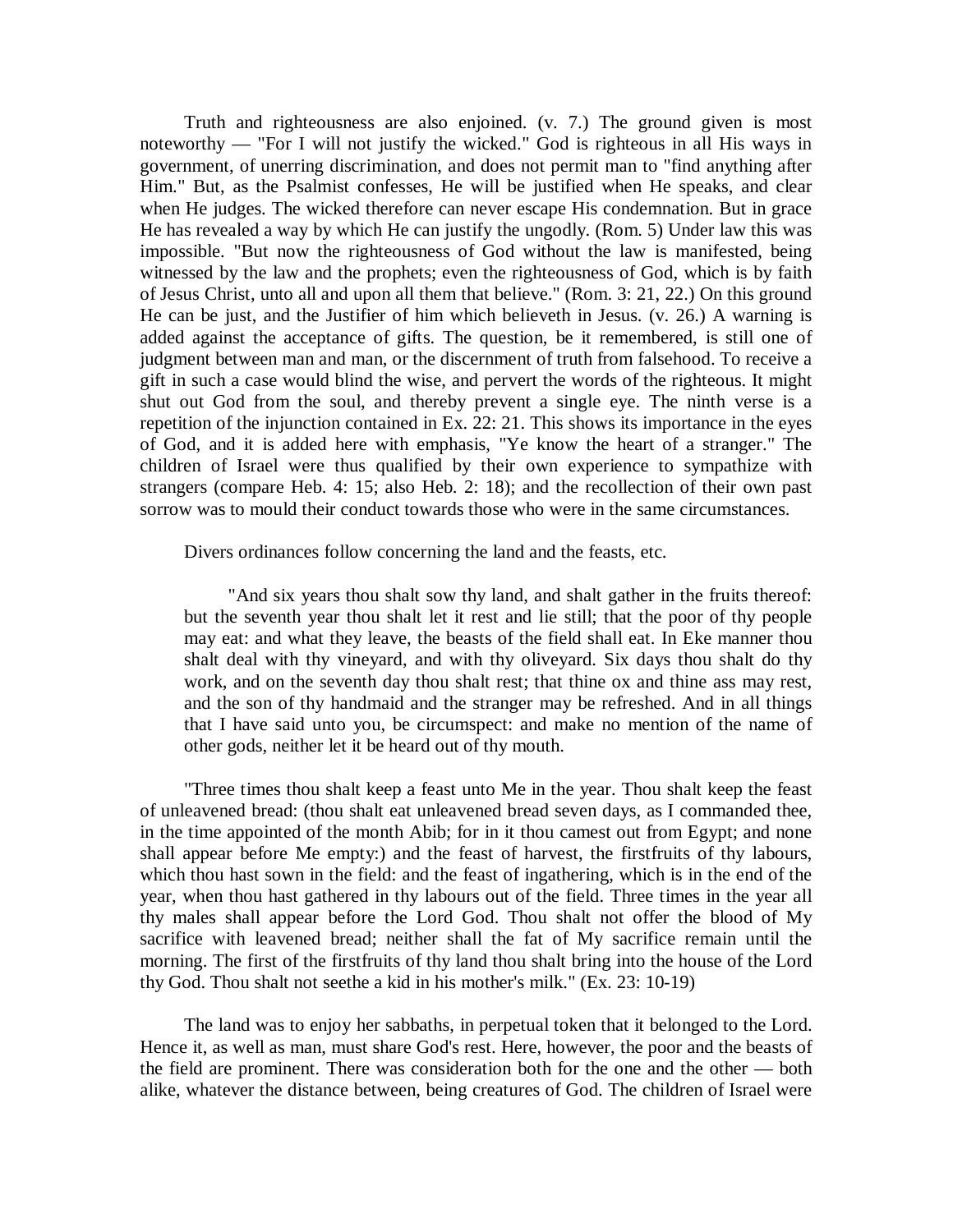thus reminded that they were but tenants, and that, as holding their land as well as their vineyards and oliveyards from the Lord, even the poor and the beasts of the field must be considered, since they were the objects of His care.

The sabbath for man comes next. The feasts in full are found in Leviticus 23; and there, as here, the sabbath comes first. But in this chapter three only are mentioned in addition to the sabbath — the feast of unleavened bread, the feast of harvest, and the feast of ingathering, i.e. the passover, Pentecost, and the feast of tabernacles. The feasts in full, as given in Leviticus, symbolize the whole cycle of God's ways with Israel. On this account the sabbath takes precedence, because the end and results of all God's ways with them (as indeed with believers of this dispensation) is to bring them into the enjoyment of His rest. Having, then, revealed His object, the methods by which this is to be accomplished, or His successive means to this end, are typically unfolded. But though only three are found in this chapter, they are very significant. Unleavened bread is the first;<sup>13</sup> next we have that of the first fruits, symbolical of Christ in resurrection, as is seen more fully in Leviticus; then the feast of ingathering, type of the harvest of souls, of which the resurrection of Christ was the pledge, and of which Pentecost was the blessed commencement. We thus read, "Christ the firstfruits; afterward they that are Christ's, at His coming." (1 Cor. 15: 23.) Primarily, the application in this scripture would be to Israel, but, interpreted broadly, the ingathering here spoken of will include the saints of this, as well as of the millennial dispensation — in a word, the vast multitude of the redeemed of every age and dispensation. Three times in the year they were thus to keep a feast unto the Lord, and on these occasions all their males were to appear before the Lord God. This was the central thought of the feast, the gathering of the people around Himself on the foundation which He Himself had established — on the foundation, in fact, of redemption. They were accordingly, as a redeemed people gathered around Jehovah, to be circumspect concerning all that He had said unto them; and they were not even to mention the name of other gods, nor let it be heard out of their mouth. (v. 13.) They belonged, as a redeemed and a sanctified people, alone and entirely to the Lord.

Leavened bread is once again forbidden in connection with the blood of the sacrifice; for inasmuch as the sacrifices pointed to Christ, leaven, as an emblem of evil, would have falsified their typical teaching. Christ cannot be associated with evil. Hence the leaven was absolutely prohibited. Nor was the fat of the sacrifice to remain until the morning. (Compare Ex. 12: 10.) The full explanation of this will be found in the directions concerning the peace-offering. (Lev. 3) "The fat that covereth the inwards, and all the fat that is upon the inwards, and the two kidneys, and the fat that is on them, which is by the flanks, and the caul above the liver, with the kidneys, it shall he take away. And Aaron's sons shall burn it on the altar upon the burnt sacrifice, which is upon the wood that is on the fire: it is an offering made by fire, of a sweet savour unto the Lord." (vv. 3- 5.) The fat therefore was God's portion. (See also Lev. 4: 8-10.) It must, on this account, not be neglected — be left over until the morning, but offered immediately. God must have His part before His people had theirs. This is the secret of all blessing — giving the Lord the supreme place, thinking first of what is due to Him, and losing sight of all else until this is rendered.

 $\overline{a}$ 

 $13$  The meaning of this has been expounded in connection with Ex. 13.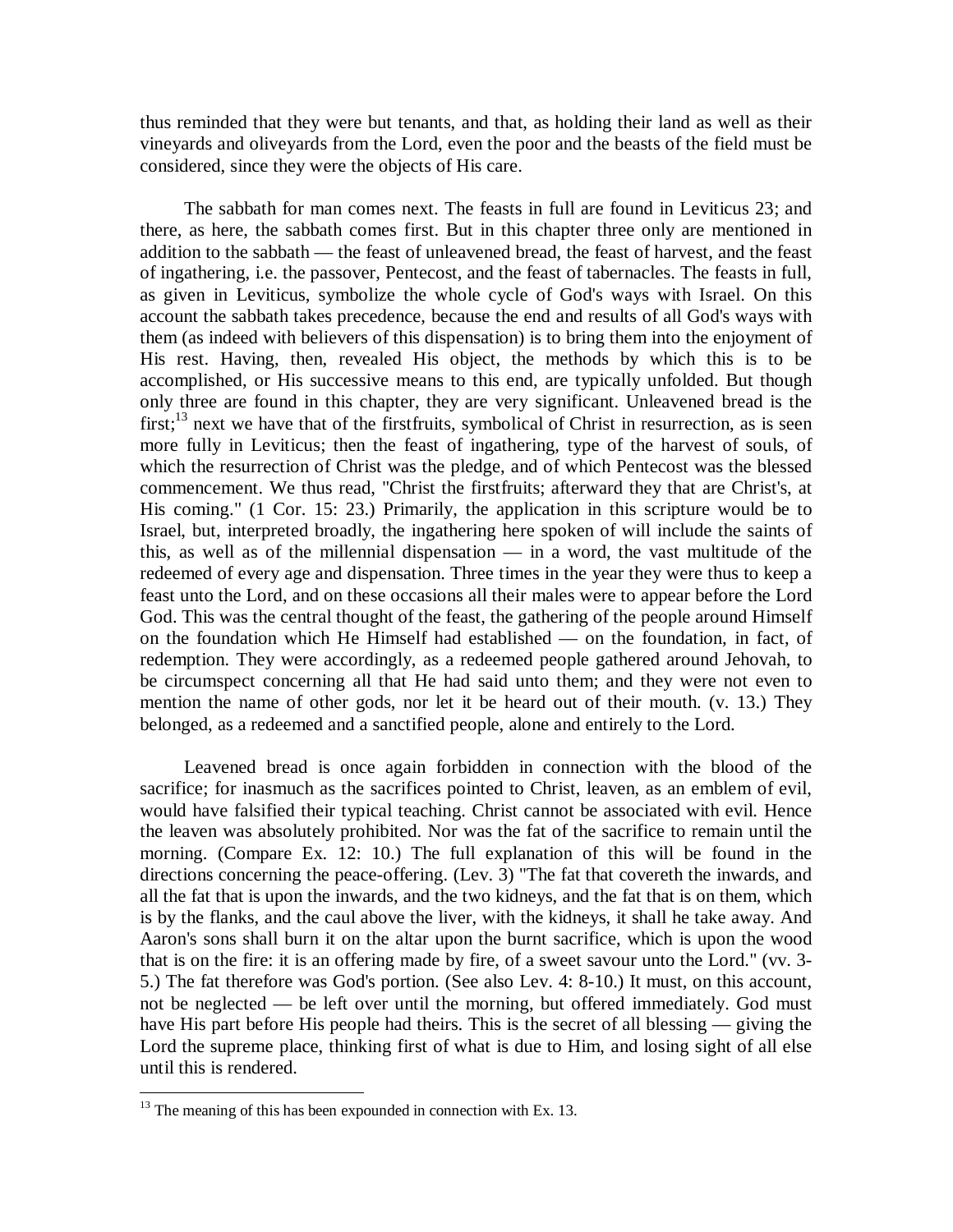The first of the firstfruits of their land was to be brought into the house of the Lord their God. In Deut. 26 will be found a beautiful description of this obligation, together with the manner in which it was to be discharged. It is an inspired exposition of this injunction. Lastly, we have a most remarkable prohibition. (v. 19.) Three times it is found in the Scriptures. (Ex. 34: 26; Deut. 14: 21.) God will have His people tenderly careful, guarding them from the violation of any single instinct of nature. The milk of the mother was the food, the sustenance of the kid, and hence this must not be used to seethe it as food for others. Some have seen a spiritual teaching in this enactment. That analogies might be profitably drawn is undoubtedly true; but this would be more suited to private study than for public exposition.

This section concludes with the provision God had made for their guidance to the place He had prepared, together with warnings as to their conduct, and a statement of the manner in which they should be put into complete possession of the land.

"Behold, I send an Angel before thee, to keep thee in the way, and to bring thee into the place which I have prepared. Beware of Him, and obey His voice, provoke Him not: for He will not pardon your transgressions: for my name is in Him. But if thou shalt indeed obey His voice, and do all that I speak; then I will be an enemy unto thine enemies, and an adversary unto thine adversaries. For mine Angel shall go before thee, and bring thee in unto the Amorites, and the Hittites, and the Perizzites, and the Canaanites, the Hivites, and the Jebusites; and I will cut them off. Thou shalt not bow down to their gods, nor serve them, nor do after their works; but thou shalt utterly overthrow them, and quite break down their images. And ye shall serve the Lord your God, and He shall bless thy bread, and thy water; and I will take sickness away from the midst of thee.

"There shall nothing cast their young, nor be barren, in thy land: the number of thy days I will fulfil. I will send My fear before thee, and will destroy all the people to whom thou shalt come; and I will make all thine enemies turn their backs unto thee. And I will send hornets before thee, which shall drive out the Hivite, the Canaanite, and the Hittite, from before thee. I will not drive them out from before thee in one year; lest the land become desolate, and the beast of the field multiply against thee. By little and little I will drive them out from before thee, until thou be increased, and inherit the land. And I will set thy bounds from the Red Sea even unto the sea of the Philistines, and from the desert unto the river: for I will deliver the inhabitants of the land into your hand; and thou shalt drive them out before thee. Thou shalt make no covenant with them, nor with their gods. They shall not dwell in thy land, lest they make thee sin against Me: for if thou serve their gods, it will surely be a snare unto thee." (vv. 20-33.)

An angel was to go before them for guidance and safe conduct. He is often referred to in this connection. (Ex. 14: 19, Ex. 33: 2; Num. 20: 16, etc.) The prophet Isaiah terms Him the angel of His (Jehovah's) presence. (63: g.) Who then was this angel? It is evident, both from this scripture and chapter 14, as well as from others, that divine attributes are attributed to Him. It is said for example here, "My name is in Him." So in Exodus 14, after being spoken of as an angel, He is identified with Jehovah. (24th verse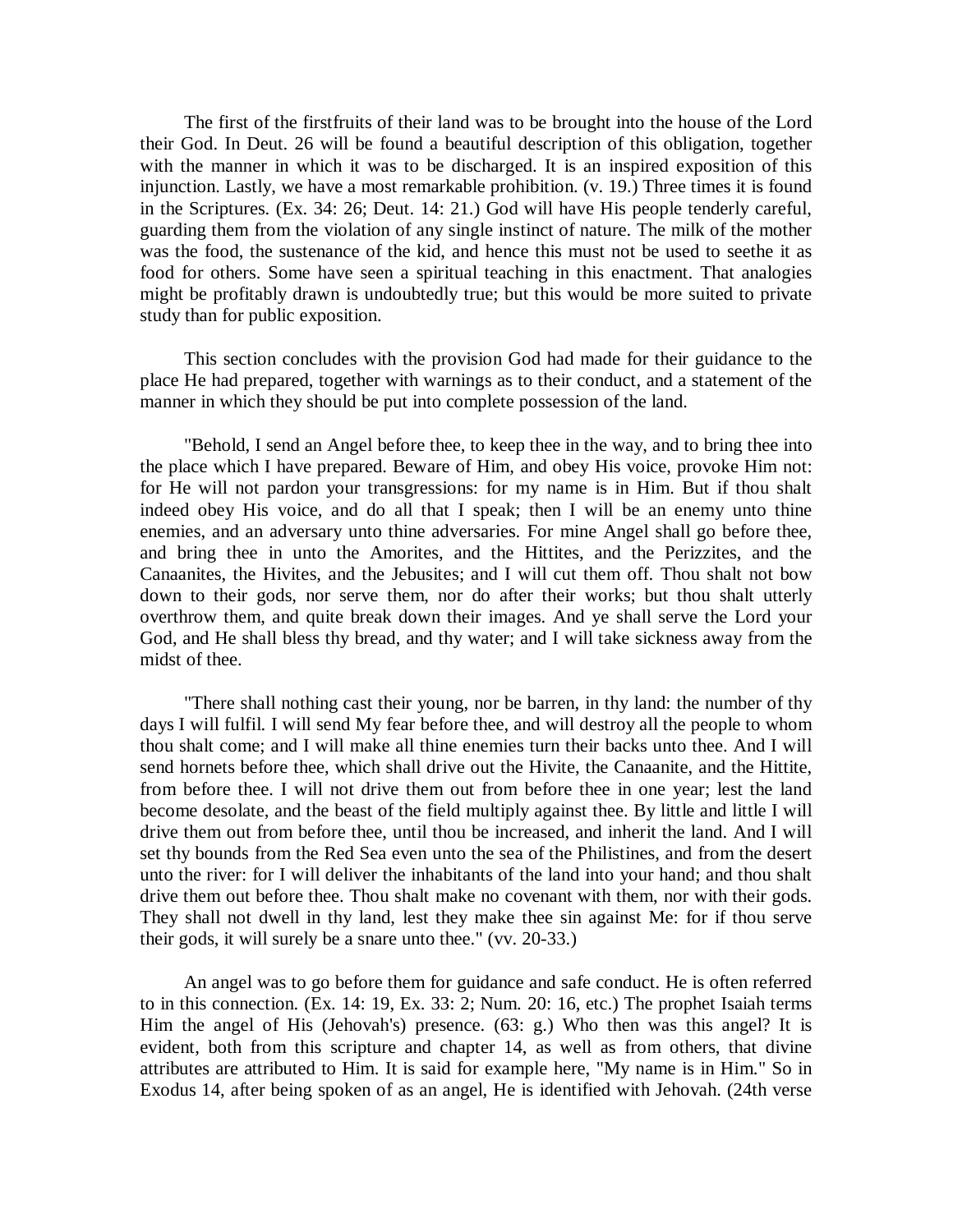with 19th.) It is the case also in Genesis 22, in connection with the sacrifice of Isaac. (vv. 15, 16.) That He is divine is therefore clear; and the inference is thus justifiable (one that has been drawn by godly students of the Word in all ages) that in this angel we have no other than the Second Person of the Trinity, God the Son, Jehovah, and that as such, in His manifold appearings, we may perceive foreshadowings of His incarnation. It is He who has ever been the leader of His people; and it is He who here takes His place at the head of the children of Israel to keep them in the way, and to bring them unto the place which God had prepared. As Isaiah speaks, "The angel of His presence saved them: in His love and His pity He redeemed them: and He bare them, and carried them all the days of old."

Hence the solemn warning addressed to Israel. They were to beware of Him, obey His voice, and provoke Him not. He was holy, and inasmuch as His people had placed themselves under law, He could not pardon their transgressions. "My name" expression of all that God was in His relationship with Israel — "is in Him," and hence He would act in righteousness, on the basis of the law which had been given as the standard of their conduct. On the other hand, obedience was made the condition of His complete identification with their cause. Their enemies would in that case be His enemies, and He would cut them off.

It will be seen that all these instructions contemplate the land rather than the wilderness. This must be borne in mind. Two things are added in this connection on which all their blessing would depend — separation from evil, and serving the Lord their God. (vv. 24, 25.) These conditions of blessing are unalterable. They are as true now as they were with Israel. The Thessalonians are thus described as having turned to God from idols to serve the living and true God. (1 Thess. 1: 9.) Where God indeed is in question, there can be no complicity with evil. He claims all that we are and have, and when this claim is recognized, He can bless us according to the desires of His own heart. So here the blessings follow — earthly blessings because they were an earthly people, but blessings of this character without stint or limit. Mark, moreover, that God loses sight of nothing that affects His people. He tells them that He will not expel their enemies in one year, "lest the land become desolate, and the beast of the field multiply against thee." (v. 29.) He would lead them on — and bless them as they might be able to bear it. But, in due time they should possess the full extent of their territory — "from the Red Sea even unto the sea of the Philistines, and from the desert unto the river"  $(v, 31)$  — a promise, alas! which was lost and never realized, excepting for a brief period during the reigns of David and Solomon (1 Chr. 18; 2 Chr. 9: 26), owing to the unfaithfulness of Israel. Even in Solomon's reign, indeed, it was only partially accomplished; for there were still left of the Hittites, the Amorites, and the Perizzites, and the Hivites, and the Jebusites (2 Chr. 8: 7, 8) who had not been expelled. It remains, therefore, to be fulfilled in all its extent and blessing under the sway of Him of whom David and Solomon were but shadows and types. What Israel lost under responsibility will then be fulfilled in grace and power.

Finally, absolute separation is once more enjoined. There must be no covenant with the people of the land or their gods; nor should they suffer them to dwell in the land. If so, they would be surely made to sin against the Lord. There can be no alliance between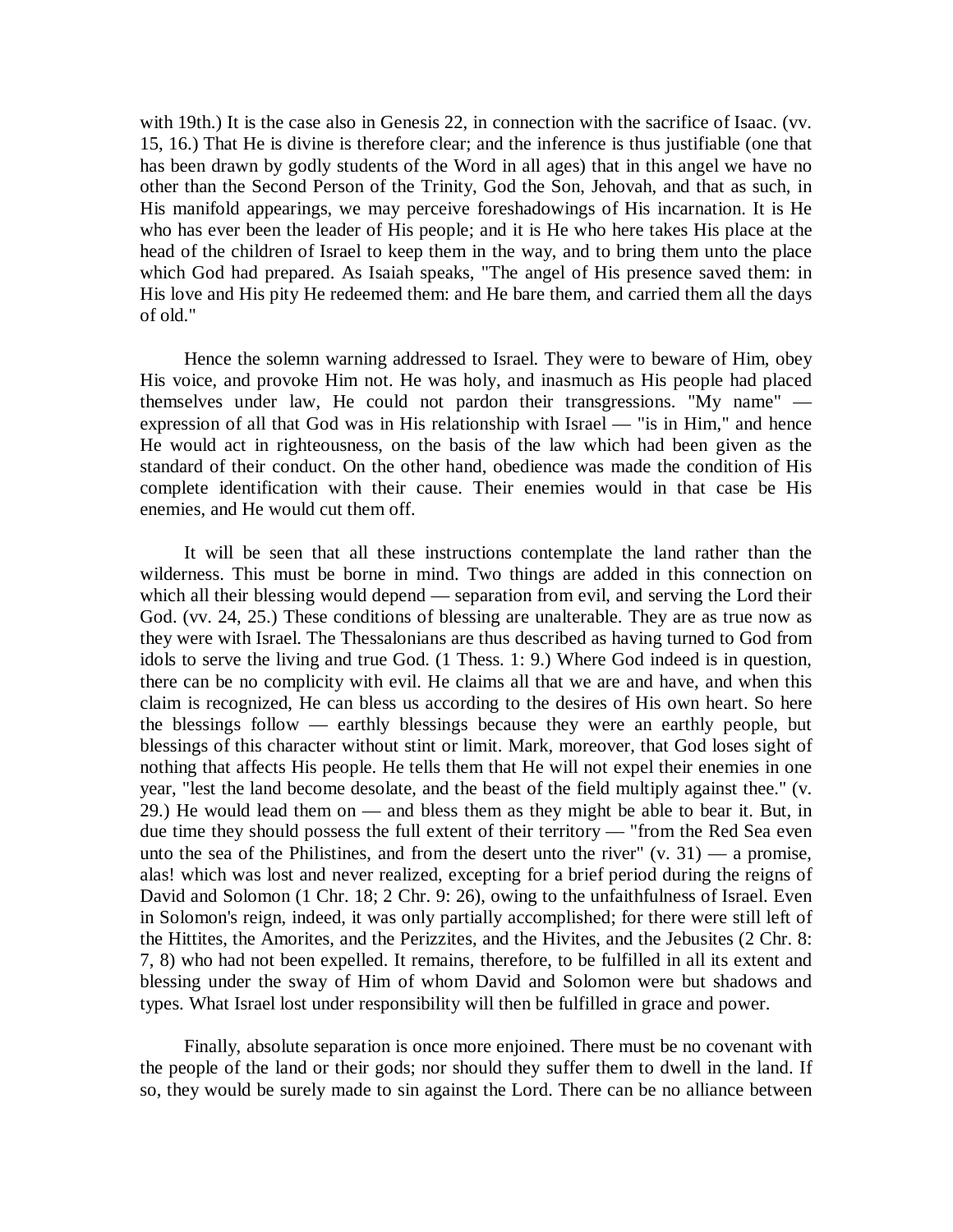the people of God and His enemies. "The friendship of the world is enmity with God." Would that this truth in all its power were graven upon the hearts and memories of all who bear the name of Christ!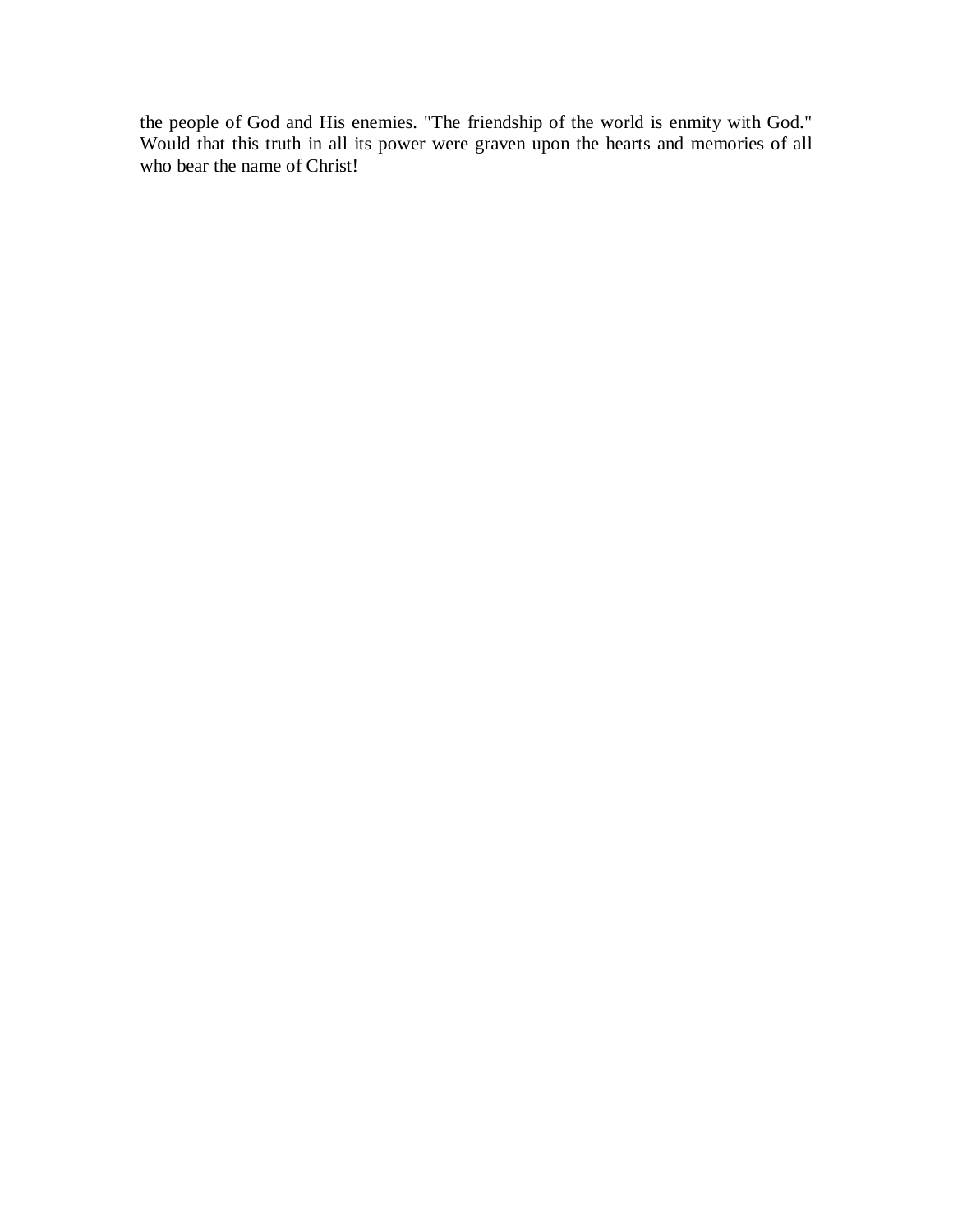# CHAPTER XVI.

## THE RATIFICATION OF THE COVENANT.

#### EXODUS xxiv.

THE covenant having been now unfolded and explained the ground of Jehovah's future relationship with Israel its solemn ratification is recorded in this chapter. As preparatory to this, Moses, Aaron, Nadab, and Abihu, and seventy of the elders of Israel, were summoned to come up unto the Lord. (v. 1.) But not all could draw nigh. "Worship ye afar off. And Moses alone shall come near the Lord; but they shall not come nigh, neither shall the people go up with him." (v. 2.) The position of the mediator is clearly marked — a position of the highest honour and privilege, conferred upon Moses by the Lord in His grace. Moses was no more deserving of access to God than his companions. It was grace alone that endowed him with this special place. All is significant of the dispensation — presenting a perfect contrast with the position of believers since the death of Christ. Now it is no more said, "worship ye afar off," but "let us draw near." (Heb. 10: 22.) The blood of Christ has such efficacy that it cleanses the believer from all sin, so that he has no more conscience of sins, he is perfected for ever through the one offering of Christ, and hence, the veil being rent in testimony to the fact that God has been glorified in the death of Christ, he has liberty of access into the holiest of all. There he can worship God in spirit and in truth; there he can joy in God through our Lord Jesus Christ, by whom we have received the reconciliation (Rom. 5: 11); for he is without spot before the all-searching eye of a holy God, and can stand in holy boldness before the very throne of His holiness. What a contrast between law and grace! Law, indeed, "having shadow of good things to come, and not the very image of the things, can never with those sacrifices which they offered year by year continually make the comers thereunto perfect" (Heb. 10: 1); but in grace, through the one sacrifice of Christ, our sins and iniquities are remembered no more (Heb. 10: 17,), we have through Christ access by one Spirit unto the Father. (Eph. 2: 18.) In some sort therefore Moses, in the place he enjoyed, was a type of the believer. There was, however, this immense difference. He drew near to *Jehovah,* we have access unto *the Father,* we worship God, God in all that He is being now fully revealed, and revealed as our God and Father, because the God and Father of our Lord Jesus Christ.

The occurrence of the names of Nadab and Abihu cannot fail to arrest attention. They were both sons of Aaron, and with their father were selected for this singular privilege. But neither light nor privilege can ensure salvation, nor, if believers, a holy, obedient walk. Both afterwards met with a terrible end. They "offered strange fire before the Lord, which He commanded them not. And there went out fire from the Lord, and devoured them; and they died before the Lord." (Lev. 10: 1, 2.) After this scene in our chapter, they were consecrated to the priesthood, and it was while in the performance of their duty in this office, or rather because of their failure in it, that they fell under the judgment of God. Let the warning sink deep into our hearts, that office and special privileges are alike powerless to save; and also the lesson, that God cannot accept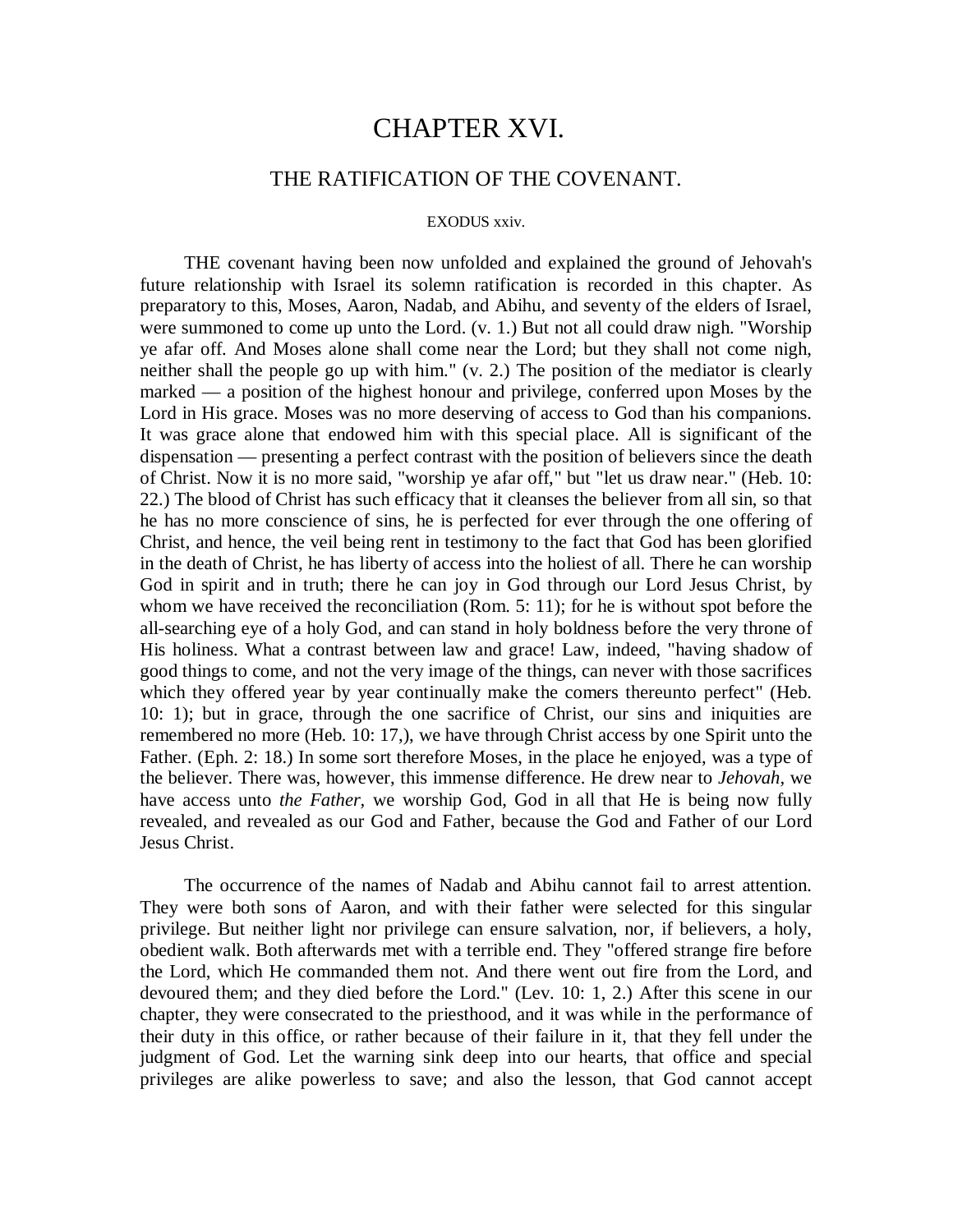anything in our worship which is not rendered in obedience to Him. The offering must be of His own providing, and the heart must be in subjection to His will.

Moses, in the next place, descended to the people, and told them "all the words of the Lord, and all the judgments: and all the people answered with one voice, and said, All the words which the Lord hath said will we do." (v. 3.) Notwithstanding the terror of their hearts at the signs of the Lord's presence and majesty upon Sinai, they remained in total ignorance of their own powerlessness to meet His holy claims. Foolish people! It might have been supposed that ere this their eyes would have been opened; but in truth, we repeat, they were ignorant both of themselves and of God. Hence once again they express themselves as willing to promise obedience as the condition of blessing. God had spoken, and they had assented, and now the agreement must be confirmed and ratified.

"And Moses wrote all the words of the Lord, and rose up early in the morning, and builded an altar under the hill, and twelve pillars according to the twelve tribes of Israel. And he sent young men of the children of Israel, which offered burnt-offerings, and sacrificed peace offerings of oxen unto the Lord. And Moses took half of the blood, and put it in basins; and half of the blood he sprinkled on the altar. And he took the book of the covenant, and read in the audience of the people: and they said, All that the Lord hath said will we do, and be obedient. And Moses took the blood, and sprinkled it on the people, and said, Behold the blood of the covenant, which the Lord hath made with you concerning all these words." (vv. 4-8.)

There is but one altar if there are twelve pillars — one altar because it was for God, twelve pillars because all the twelve tribes must be represented in the sacrifices to be offered. The priesthood not yet being appointed, ((young men" do the priestly work of the day. They were probably the firstborn, whom the Lord, as we have seen in chapter 13, claimed specially for Himself. Afterwards indeed the tribe of Levi was exchanged for these, and appointed for the Lord's service. Thus it is said, "And thou shalt bring the Levites before the Lord: and the children. of Israel shall put their hands upon the Levites: and Aaron shall offer the Levites before the Lord for an offering of the children of Israel, that they may execute the service of the Lord." (Num. 8: 10, 11; also Num. 3: 40, 41.) Until the substitution of the Levites for the firstborn, "the young men" occupied the place of service in connection with the altar. There were only, it will be remarked, burntofferings and peace-offerings — for the reason before given, that until the question of sin was formally raised by the law sin-offerings have no place. The offerings were for God (though the offerers as well as the priest had their share in the peace-offerings, in communion with God — Lev. 3); but the special significance of the rites of this day is to be found in the sprinkling of the blood. Half was sprinkled upon the altar. Then, having read the book of the covenant in the audience of all the people, they again said, All *that the Lord hath said will we do, and be obedient.* Moses thereon took the blood, and sprinkled it on the people, and said, Behold the blood of the covenant, which the Lord hath made with you concerning these words. (vv. 7, 8.) Before explaining the meaning of this solemn act, the passage from the Hebrews referring to it, as giving fuller details, may be cited. "For when Moses had spoken every precept to all the people according to the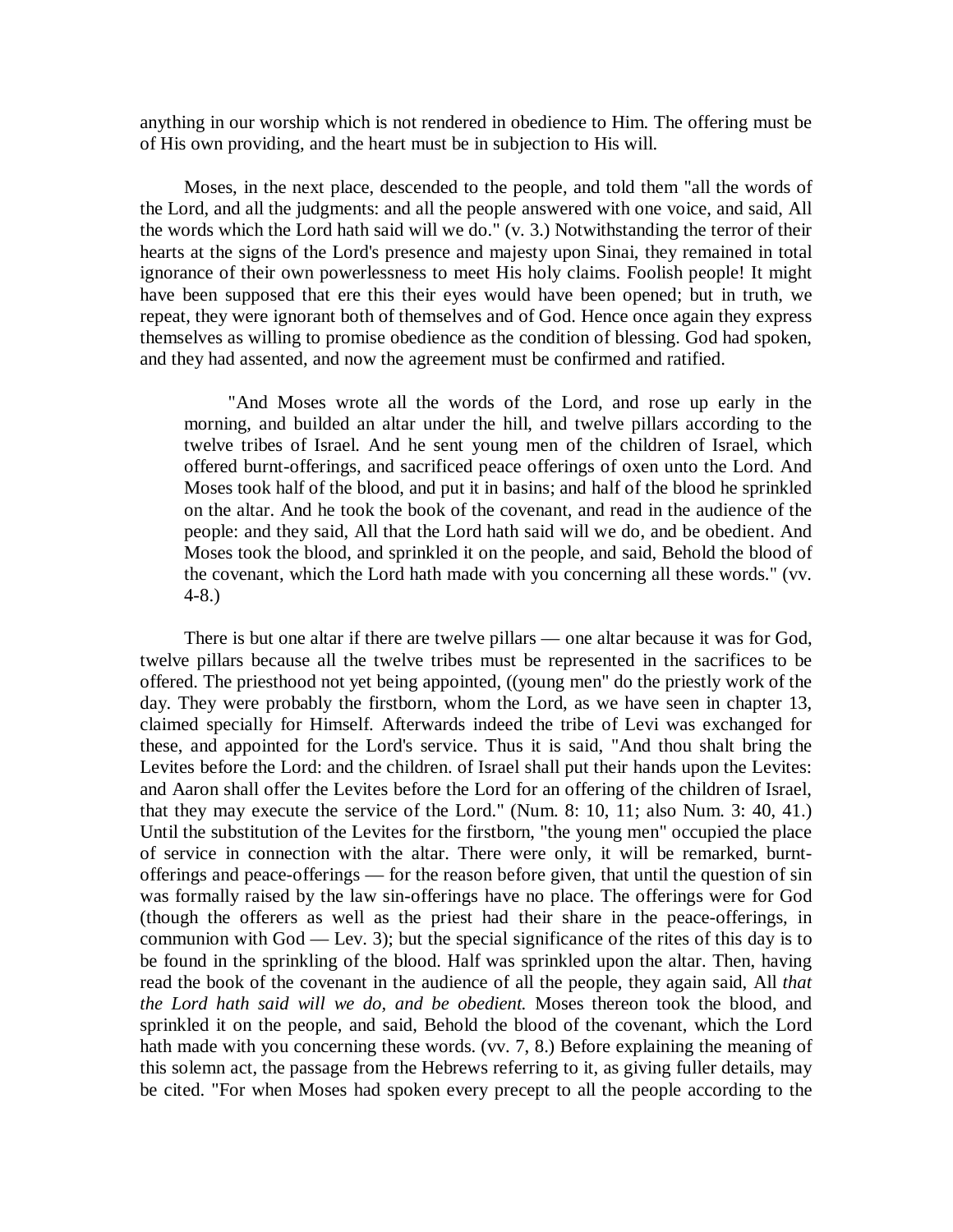law, he took the blood of calves and of goats, with water, and scarlet wool, and hyssop, and sprinkled both the book, and all the people, saying, This is the blood of the testament" (covenant) "which God hath enjoined unto you." (Ex. 9: 19, 20.) Here we find the interesting particular, not given in Moses, that the book was sprinkled as well as the people. There were thus three sprinklings — upon the altar, upon the book, and upon the people.

The first enquiry must be as to the signification of the blood. It cannot be atonement, because the people and the book are sprinkled equally with the altar; nor, for the same reason, could it be cleansing. The life is in the blood (Lev. 17: 11), and consequently the blood, the shedding of it, will represent death, and death, when connected with sacrifice, as the penalty of sin. *Here therefore the sprinkling of the blood signifies death as the penal sanction of the law.* The people promised obedience, and then they, as well as the book, were sprinkled to teach that death would be the penalty of transgression. Such was the solemn position into which, by their own consent, they had been brought. They undertook to obey under the penalty of death. Well therefore might the apostle say, "As many as are of the works of the law, are under the curse." (Gal. 3: 10.) It is the same now in principle with all who accept the ground of law as the way of life, all who are trusting to their own works as the condition of blessing. They know it not, but thereby they are really binding upon their shoulders the curse of the law, like the Israelites in this scene, and accepting the condition of death as the penalty of disobedience.

The people therefore were sprinkled with blood upon having promised obedience. It may further help us to compare the expressions found in Peter's epistle, which doubtless refer in part to this transaction. Writing "to the strangers scattered throughout Pontus, Galatia, Cappadocia, Asia, and Bithynia" *- i.e.* to the Jewish Christians among the dispersion of these regions — he describes them as "elect according to the foreknowledge of God the Father, through sanctification of the Spirit, unto obedience and sprinkling of the blood of Jesus." (1 Peter 1: 2.) This order is very significant, though it has occasioned difficulty owing to the fact that the allusion to the Jewish nation has been missed. As a nation they had been elected by the sovereign call of God, sanctified by fleshly rites separated from the rest of the nations (see Eph. 2: 14), and set apart to God (Ex. 19: 10), sanctified, moreover, unto obedience — this was the object proposed, and, as we have seen, accepted by the people; and then they were sprinkled with the blood, the covenant of God with them being thus sealed with the solemn sanction of death. The terms therefore exactly correspond; but how great the difference in their meaning! Believers are elect according to the foreknowledge of God the Father, He "having predestinated us unto the adoption of children by Jesus Christ to Himself, according to the good pleasure of His will." Eph. 1: 5.) They were not therefore, like Israel, the objects simply of an earthly election, and for earthly blessing, but the objects of an eternal choice — to be brought into the enjoyment of the intimate relationship of children, in a place of perfect nearness, accepted in the Beloved. They have been sanctified, not by external and carnal rites and ordinances, but by the operation of the Spirit of God in the new birth, in virtue of which they are absolutely set apart to God — no longer of the world, even as Christ is not of the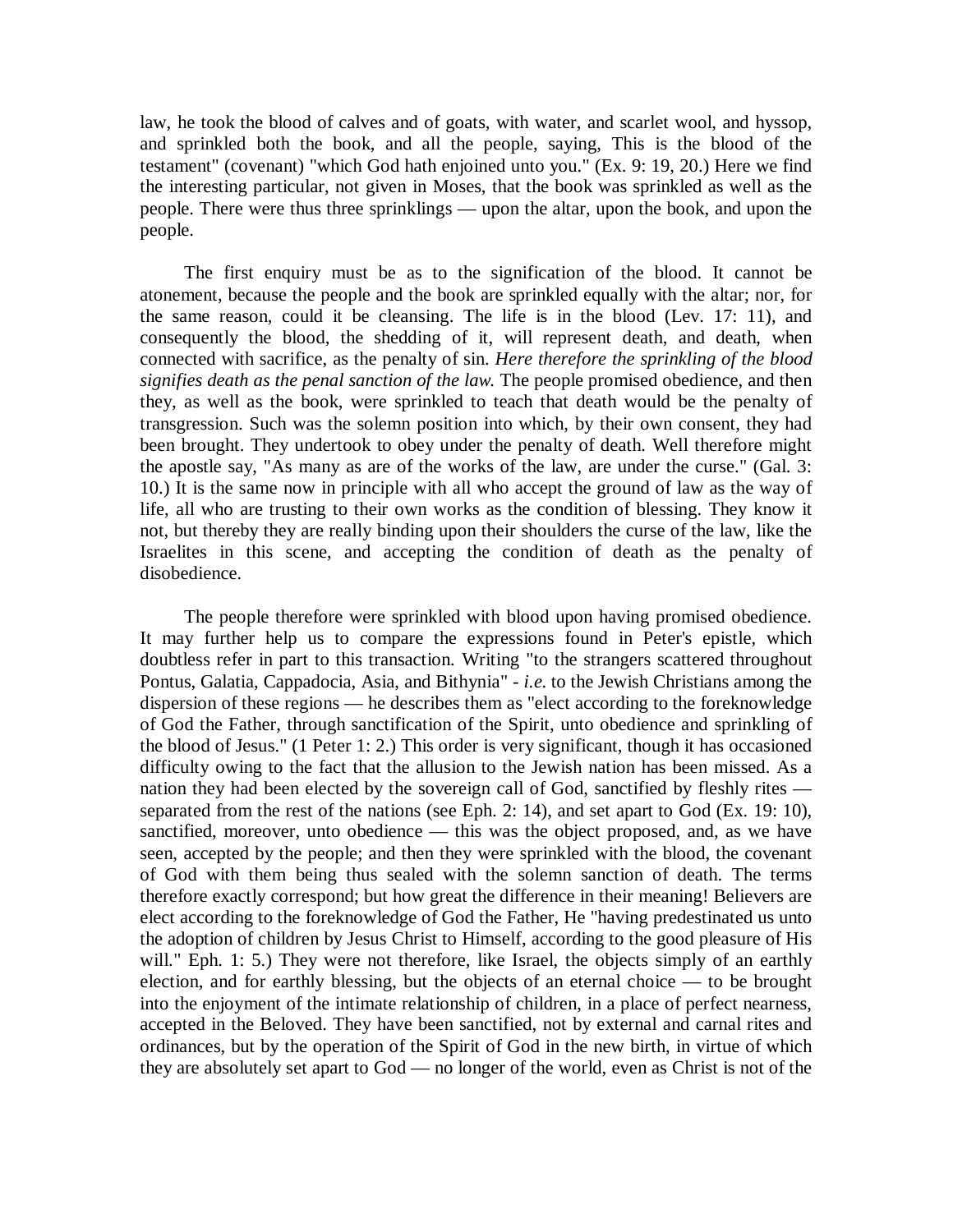world; and they have been sanctified unto the obedience of Jesus Christ  $14$  — i.e. to obey as Christ obeyed, His walk being the normal rule, the standard for every believer (1 John 2: 6); and they have been sanctified moreover, not to the sprinkling of blood, which testified of death for every transgression, but to that which speaks of atonement having been completed, and the perfect cleansing of every soul who is found under its value. — Peter thus draws a perfect contrast, and the contrast is that which is found between law and grace. "The law was given by Moses, but grace and truth came by Jesus Christ." (John 1: 17.)

The covenant ratified, "Moses, and Aaron, Nadab, and Abihu, and seventy of the elders of Israel," go up; and they saw the God of Israel: and there was under His feet as it were a paved work of a sapphire stone, and as it were the body of heaven in its clearness. And upon the nobles of Israel He laid not His hand: also they saw God, and did eat and drink. (vv. 9-11) Moses alone was permitted to draw near before the covenant was established, but now the representatives of the people have this special grace accorded to them; and they draw near in safety. Two things in this scene are marked. They saw the God of Israel. God displayed Himself in the majesty of His holiness to their gaze. The paved work of a sapphire stone (see Ezek. 1: 26; Ezek. 10: 1), and the additional description, "as it were the body of heaven in its clearness," speak of heavenly splendour and purity. God therefore revealed Himself to these chosen witnesses according to the character of the economy which had now been established. Moreover they did eat and drink. It was in virtue of the blood that they were admitted to this singular privilege, for privilege it was to see the God of Israel and enter into relationship with Him, albeit the very character of the revelation vouchsafed told of distance rather than nearness. Still as men in the flesh they ate and drank in the presence of God, and, as another has remarked, "continued their terrestrial life." They saw God and did not die. For the covenant was only now inaugurated, and failure not having yet come in, God could thus on that foundation permit their access to Him as the God of Israel.

Moses is once again separated from Aaron, Nadab, Abihu, and the elders. He resumes his mediatorial place — to receive the tables of stone, etc., which God had written — the lively oracles, as they are described by Stephen. (Acts 7: 38.) For this purpose Moses is called up to the Lord in the mount. (v. 12.) Leaving the elders, and appointing Aaron and Hur in charge, he goes up, and for forty days and forty nights he was alone with God. During this time the glory of the Lord was displayed, and 91 abode upon mount Sinai and the sight of the glory of the Lord was like devouring fire on the top of the mount in the eyes of the children of Israel." (vv. 15-18.) This was not the glory of His grace, but the glory of His holiness, as is seen by the symbol of devouring fire — the glory of the Lord in His relationship with Israel on the basis of law. (Compare 2 Cor. 3) It was a glory therefore that no sinner could dare approach, for holiness and sin cannot be brought together; but now, through the grace of God, on the ground of accomplished atonement, believers can not only draw near, and be at home in the glory, but with unveiled face beholding the glory of the Lord, are changed into the same image from glory to glory, as by the Spirit of the Lord. (2 Cor. 3: 18.) We approach boldly, and with

 $\overline{a}$ 

<sup>&</sup>lt;sup>14</sup> Both these terms, obedience and sprinkling, belong without doubt to Jesus Christ; i.e. it is the obedience of Jesus Christ, as well as the blood of Jesus Christ.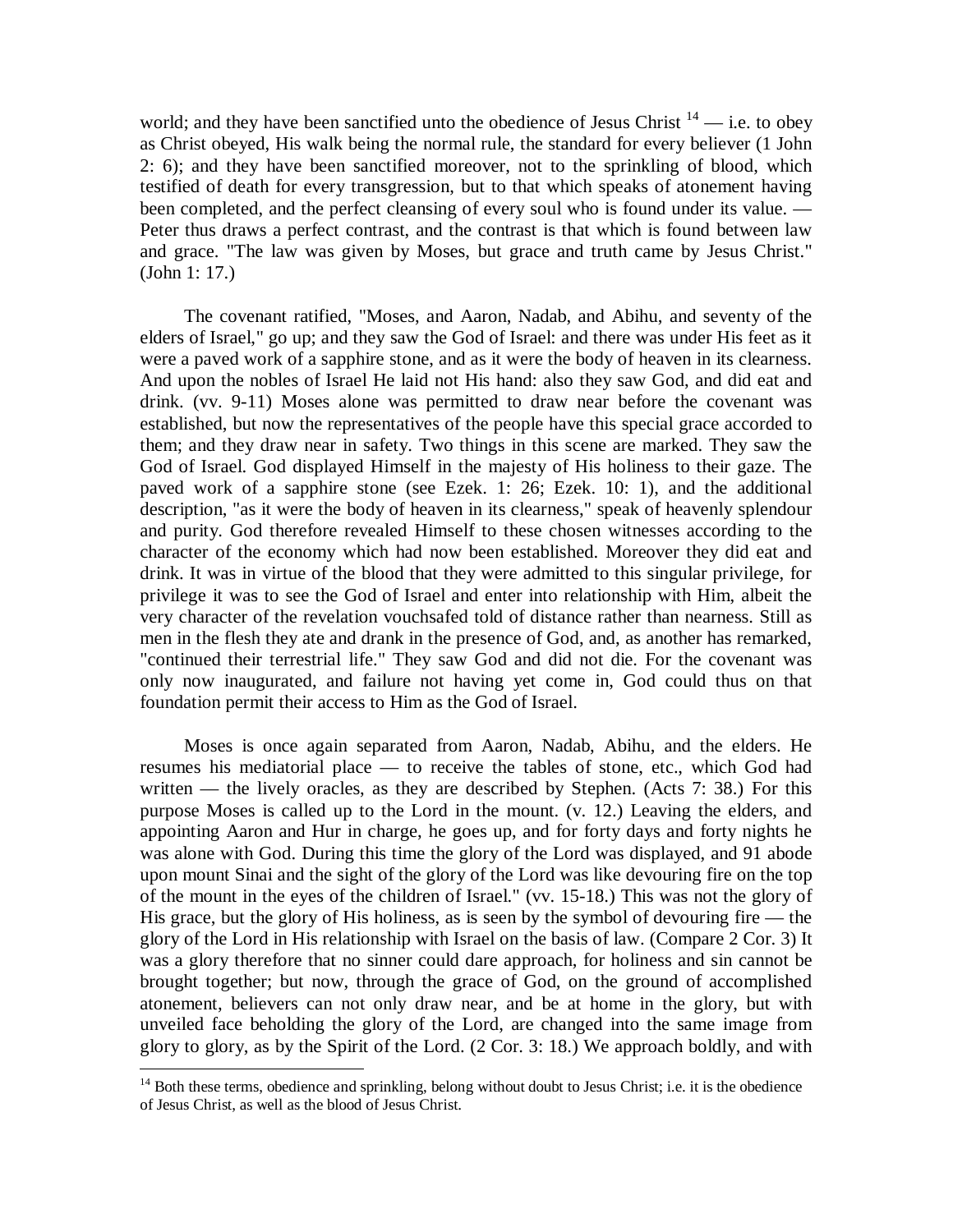delight gaze upon the glory, because every ray we behold in the face of Christ glorified is a proof of the fact that our sins are put away, and that redemption is accomplished.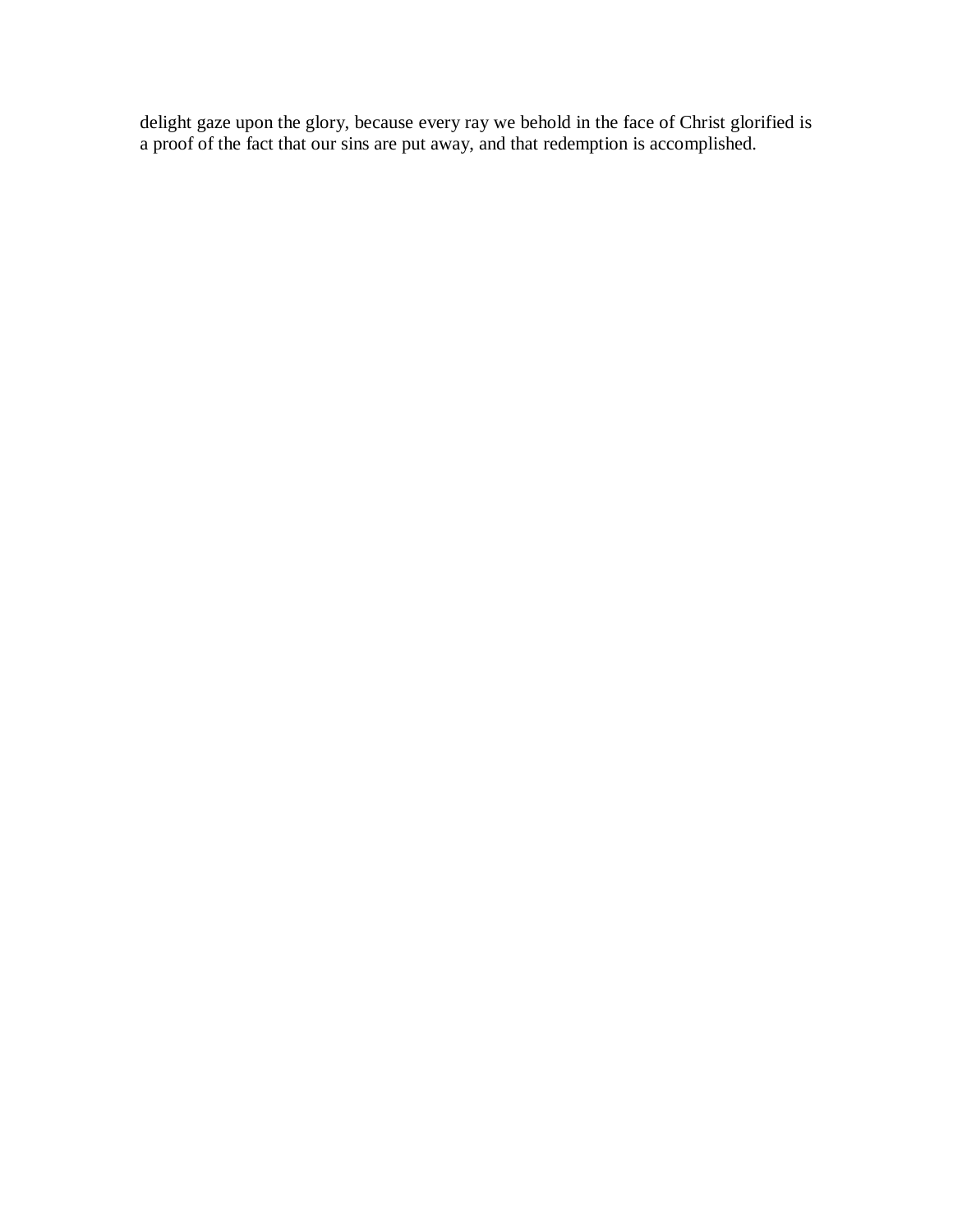# CHAPTER XVII.

## THE TABERNACLE.

#### EXODUS xxv. 1-9.

WITH this chapter we enter upon a new subject — that of the Tabernacle. It is not finished until the close of Ex. 30. But this again is divided into three parts. In the first place, in the directions for the construction of the Tabernacle and its vessels and furniture, those vessels are described which manifest God. This part reaches to Ex. 27: 19. Secondly, the dress and the consecration of the priests are given, in Ex. 28 and 29. Then, lastly, the vessels of approach — i.e. those that were necessary for drawing near to God, are detailed in Ex. 30. It will be observed that some of those which manifested God — some part of His glory — are also used for approach; but if the chief design of each is remembered, confusion will be prevented, and the arrangement easily understood. Opportunity will be found, as the several parts of the Tabernacle pass under review, of indicating the meaning of each more precisely. In the mean time, the division given may help the reader to enter with more intelligence upon the study of this section of the book.

"And the Lord spake unto Moses, saying, Speak unto the children of Israel, that they bring me an offering: of every man that giveth it willingly with his heart ye shall take My offering. And this is the offering which ye shall take of them; gold, and silver, and "brass, and blue, and purple, and scarlet, and fine linen, and goats' hair, and rams' skins dyed red, and badgers' skins, and shittim-wood, oil for the light, spices for anointing oil, and for sweet incense, onyx stones, and stones to be set in the ephod, and in the breastplate. And let them make Me a sanctuary, that I may dwell among them. According to all that I show thee, after the pattern of the tabernacle, and the pattern of all the instruments thereof, even so shall ye make it."  $(vv. 1-9.)$ 

There are three things in these directions to be noticed. The first is their object which is making a sanctuary. "Let them make Me a sanctuary, that I may dwell among them." The primary idea of the Tabernacle therefore is, that it was the dwelling-place of God. As remarked upon Ex. 15: 2, God never dwelt on earth with His people until after the Red Sea was crossed — until redemption in figure was accomplished. He visited Adam in the garden, appeared to and communicated with the patriarchs; but until He had redeemed His people out of Egypt, nothing is said of making a sanctuary in which He might dwell. The Tabernacle was thus a proof of redemption, and the sign that God had brought a redeemed people into relationship with Himself, He being the Centre round whom they were gathered. Such is God's thought in redemption. He will not only, according to His own purposes, save His people, but also, according to His own heart, He desires to have them in a place of nearness, gathered around Himself — Himself their God, and they His people. We know in result how imperfectly, through the people's failure under responsibility, the desires of His heart were realized. Still He had His sanctuary in their midst, both in the wilderness and during the kingdom in the Christian dispensation His people themselves form His house; in the millennium He will have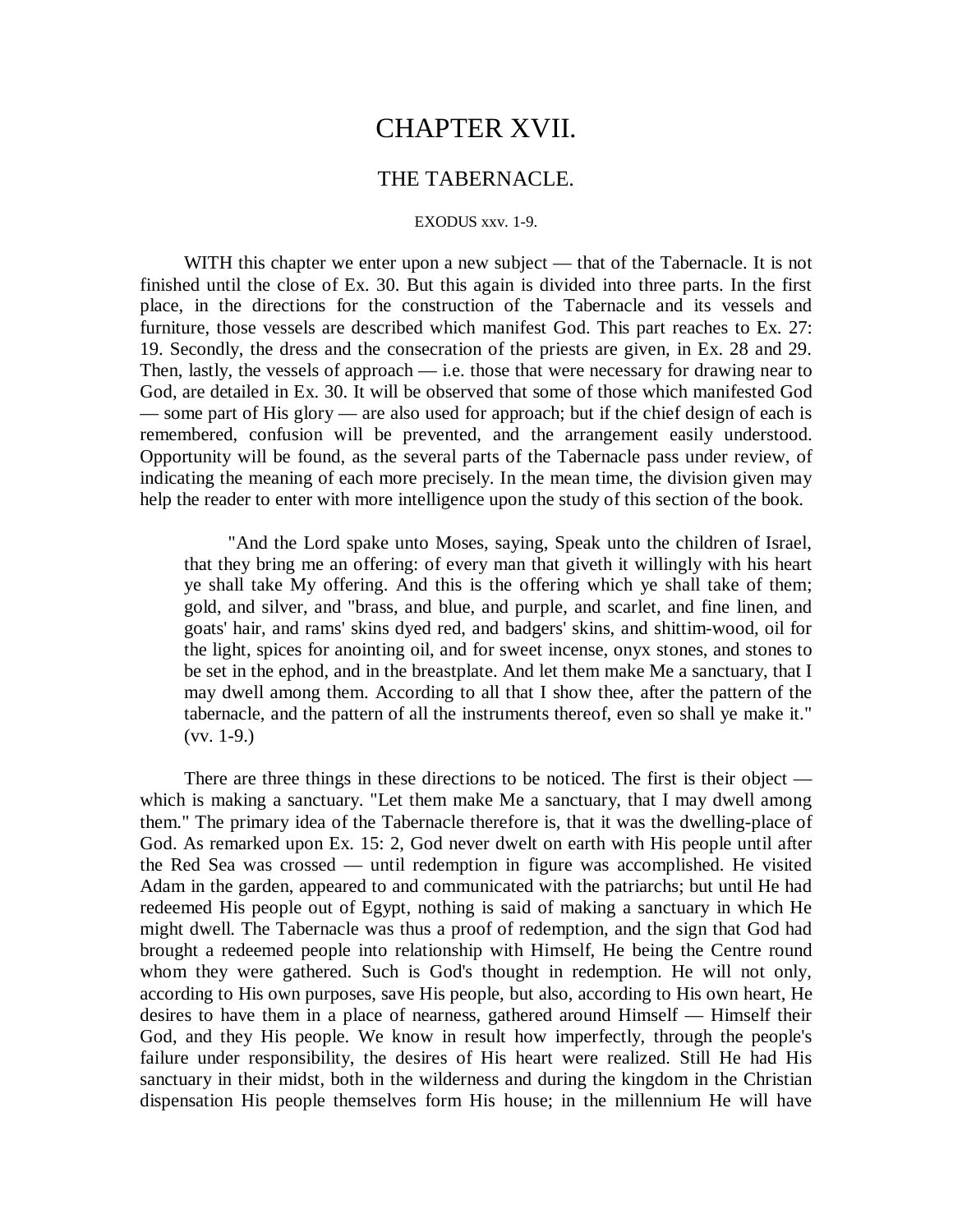another material sanctuary at Jerusalem; and finally, in the eternal state, the holy city, new Jerusalem, will come down from God out of heaven, and form upon the new earth the tabernacle of God with men. (Rev. 21: 2, 3.) Then the counsels of God's heart will be displayed in their consummated perfection, and, inasmuch as the former things, with all the sorrows connected with them through man's sin, will have passed away, there will be nothing to hinder the full, perfect, and blessed enjoyment arising out of the unhindered flow of God's heart to His people, and their hearts to Him, and from His perfect manifestation, and their perfect worship and service. But the type of all this is found in this sanctuary, which Israel was instructed to make that God might dwell among them.

The tabernacle may, however, be viewed in another way. The house in which God dwelt must be of necessity the scene of the revelation of His glory. Hence, as will be seen when considering it in detail, every single part of it is fraught with some manifestation of Himself. As another writes, "The glories in every way of Christ the Mediator are presented in the tabernacle, not precisely, as yet, the unity of His people, considered as His body, but in every manner in which the ways and the perfections of God are manifested through Him, whether in the full extent of the creation, in His people, or in His person. The scene of the manifestation of the glory of God, His house, His domain, in which He displays His being (in so far as it can be seen), the ways of His grace, and His glory, and His relationship through Christ with us — poor and feeble creatures, but who draw nigh unto Him — are unfolded to us in it, but still with a veil over His presence, and with God not the Father." On this account the spiritual mind traces with delight the typical teaching of the minutiae of this sanctuary, learning therefrom the various measures and methods in which God has revealed Himself, and that they are only to be understood when the key of every secret they contain is possessed in the person of Christ. Remembering this will check on the one hand all flights of the imagination, and invest on the other our meditations with a new interest, inasmuch as Christ Himself will ever be before the soul.

There is yet a third aspect of the tabernacle. It is a figure of the heavens themselves. There were the court, the holy place, and the holy of holies. The priest thus passed through the first and second into the third heavens — the scene of the special presence of God. Paul speaks of being "caught up to the third heaven." There is an allusion to this significance of the tabernacle in the epistle to the Hebrews — "Seeing then that we have a great high priest, that is passed into" (literally, *through*) "the heavens, Jesus the Son of God." (Heb. 4: 14.) Christ is looked at in this scripture as having passed, like the Jewish high priest on the day of atonement, through the court, the holy place, into the holy of holies (all of which are symbolical of the heavens), into the presence of God.

In this connection it may be mentioned, and this is the second point, that the tabernacle was made after the pattern shown to Moses in the mount (vv. 9, 40, etc.), and was therefore the type of heavenly things. This teaching is developed in the epistle to the Hebrews. We there read of Christ as "a minister of the sanctuary, and of the true tabernacle, which the Lord pitched, and not man" (Heb. 8: 2); and again it is said, "It was therefore necessary that the patterns of things in the heavens should be purified with these" (the blood of animal sacrifices); "but the heavenly things themselves with better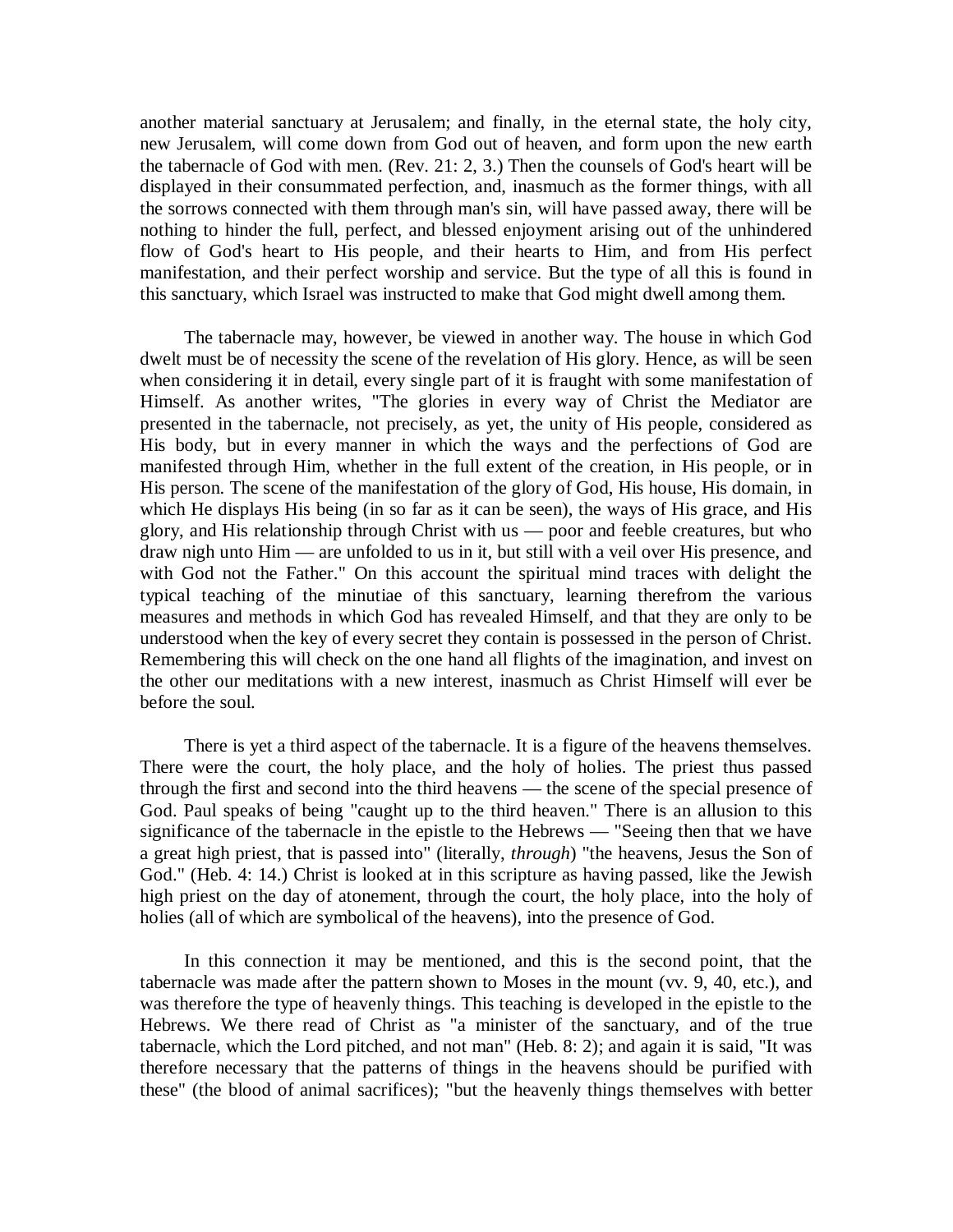sacrifices than these. For Christ is not entered into the holy places made with hands, *which are the figures of the true;* but into heaven itself, now to appear in the presence of God for us." (Heb. 9: 23, 24.) It is easily understood therefore that the tabernacle was the scene of priestly ministration; for since it was God's dwelling-place, it was also the place of the sinner's approach to God (or rather of the approach of a people brought into relationship with Himself) in the person of the priest. As a matter of fact, the high priest only entered once a year into the holy of holies (see Lev. 16); but this was in consequence of the failure of the priesthood, and in no way marred its original design. All this, indeed, together with the veil, and the exclusion of all but the priests from the holy place, will but teach, even by the contrast, the fuller and more blessed privileges which believers of the present dispensation enjoy. They have liberty of access at all times into the holiest of all, the veil being rent, inasmuch as they are perfected for ever, having no more conscience of sins, through the one offering of Christ (Heb. 10), and they draw near, not to Jehovah, but to their God and Father in Christ Jesus.

The last point referred to is the invitation addressed to the people to bring offerings of materials of which the tabernacle was to be composed. It is a bright exhibition of grace on the part of God thus associating the people with Himself in His desire to have a sanctuary to dwell in their midst. Hence it was only of willing hearts that the offerings were to be taken. This is exceedingly beautiful. God first produced the willingness, and then ascribed to them the offering they rendered. He counted upon the fellowship of the people, expecting a response to the expressed desires of His heart. The people did respond, as will be seen later on in the book, and so fully that proclamation had to be made to stay the offerings. A fine example of this was seen also in David in regard to the temple: "He sware unto the Lord, and vowed unto the mighty God of Jacob; surely I will not come into the tabernacle of my house, nor go up into my bed; I will not give sleep to mine eyes, or slumber to mine eyelids, until I find out a place for the Lord, an habitation for the mighty God of Jacob." (Ps. 132: 2-5.) If in lesser measure than characterized the king of Israel, yet the required offerings flowed out in abundance from willing hearts, hearts made willing by the grace of God, which thus enjoyed the privilege of contributing materials which, when made up according to the directions given, would form Jehovah's dwelling-place, and which separately would be employed as an emblem, and a manifestation of some ray of His glory.

The typical significance of the several materials offered will be explained in connection with their special place in the tabernacle. It will suffice now to say that they all point to Christ.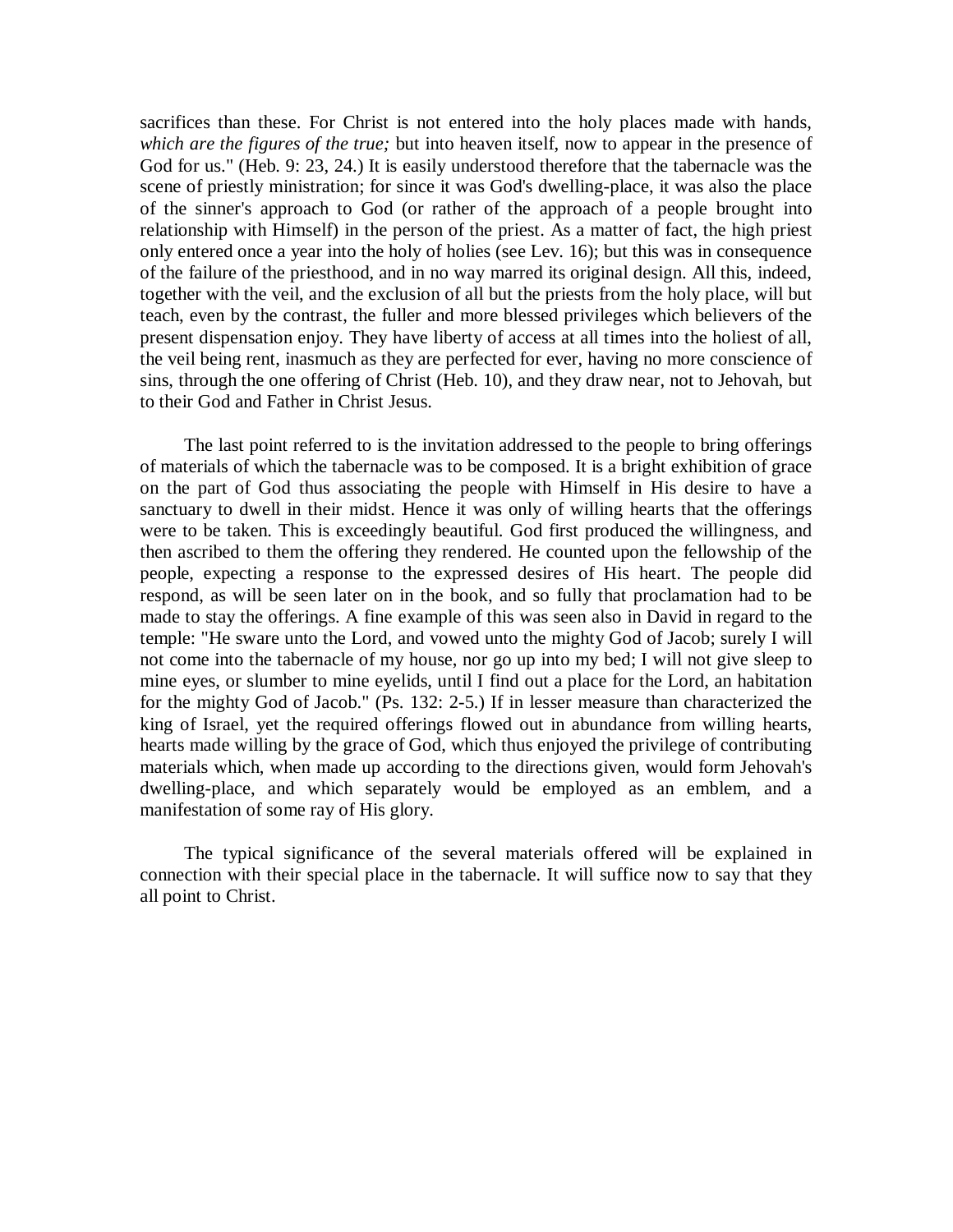# CHAPTER XVIII.

## THE ARK WITH THE MERCY-SEAT.

### EXODUS xxv. 10-22.

THE ark and the mercy-seat are in one sense two distinct things, though in another they form a complete whole. They are described as distinct and separate, and it will thus be best to follow, in our exposition, the order of Scripture:

"And they shall make an ark of shittim-wood two cubits and a half shall be the length thereof, and a cubit and a half the breadth thereof, and a cubit and a half the height thereof. And thou shalt overlay it with pure gold; within and without shalt thou overlay it, and shalt make upon it a crown of gold round about. And thou shalt cast four rings of gold for it, and put them in the four corners thereof; and two rings shall be in the one side of it, and two rings in the other side of it. And thou shalt make staves of shittim-wood, and overlay them with gold. And thou shalt put the staves into the rings by the sides of the ark, that the ark may be borne with them. The staves shall be in the rings of the ark; they shall not be taken from it. And thou shalt put into the ark the testimony which I shall give thee. And thou shalt make a mercy-seat of pure gold: two cubits and a half shall be the length thereof, and a cubit and a half the breadth thereof. And thou shalt make two cherubims of gold, of beaten work shalt thou make them, in the two ends of the mercy-seat. And make one cherub on the one end, and the other cherub on the other end; even of the mercy-seat shall ye make the cherubims on the two ends thereof. And the cherubims shall stretch forth their wings on high, covering the mercy-seat with their wings, and their faces shall look one to another; toward the mercy-seat shall the faces of the cherubims be. And thou shalt put the mercy-seat above upon the ark; and in the ark thou shalt put the testimony that I shall give thee. And there I will meet with thee, and I will commune with thee from above the mercy-seat, from between the two cherubims which are upon the ark of the testimony, of all things which I will give thee in commandment unto the children of Israel." (vv. 10-22.)

There are several things to be considered in connection with the typical significance of the ark. It was on the one hand a manifestation of God in Christ, and on the other the place of His throne and government in Israel.

First, then, the ark may be viewed as a figure of the person of Christ. This is seen from its *composition.* It was made of shittim-wood, overlaid with pure gold. The shittim was a kind of acacia, a wood said by some to be imperishable. Be this as it may, it is a type of what is human; and if a wood, as some affirm, that would not rot, incorruptible, it was a most suitable emblem of the humanity of our Lord. The gold is always a symbol of what is divine. The structure of the ark, therefore, figures the union of the two natures in the person of Christ. He was "very God, and very man." "In the beginning was the Word, and the Word was with God, and the Word was God." Thereafter we read, "And the Word was made flesh, and dwelt among us, (and we beheld His glory, the glory as of the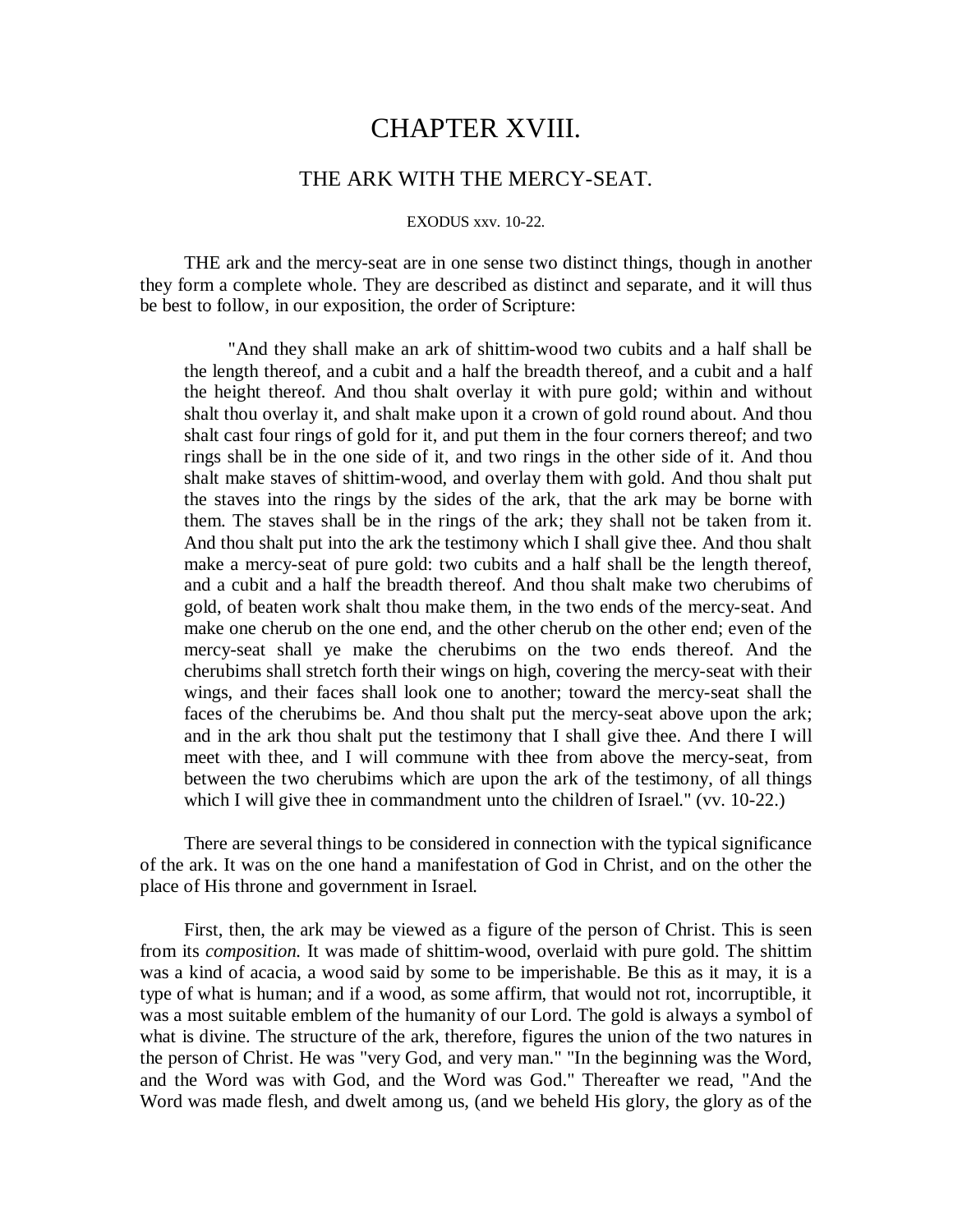only begotten of the Father,) full of grace and truth." (John 1: 1-14.) He was thus God and man, God manifest in flesh. *The contents of the ark* are also significant in this connection: "And thou shalt put into the ark the testimony which I shall give thee." (v. 16.) That is, the two tables of stone, with the ten commandments written thereon, were deposited in the ark, and hence it is frequently termed the ark of the covenant (Num. 10: 33; Deut. 31: 26, etc.), because it contained the law on which the covenant was founded. But it points in a marked way to Christ. Speaking thus in the Spirit in the Psalms, He says, "Lo, I come: in the volume of the book it is written of Me, I delight to do Thy will, O My God: *yea, Thy Law is within My heart*." (Ps. 40: 7, 8.) The testimony in the ark, therefore, exhibits the law of God in the heart of Christ; setting forth, first, that as born into this world, being of the seed of David according to the flesh, He was "made under the law" (Gal. 4: 4); and secondly, that He obeyed it perfectly. The law within the heart, indeed, brings before us the perfection of His obedience — the fact that God found in Him, and in Him alone, truth in the inward parts, a full and complete answer to all the requirements of His holiness, so that he could ever rest in Him with perfect complacency, and, as He beheld Him always doing the things that pleased Him, expressing the delight of His own heart in the words, "This is My beloved Son, in whom I am well pleased." (Matt. 3: 17.)

*The rings and the staves* (vv. 19 - 15) have also a voice. The object of these was "that the ark may be borne with them." (v. 14.) This shows that God's people were pilgrims in the wilderness, journeying on to the place which God had prepared for them. But the time would come when the inheritance should be possessed, and when the temple, suited in magnificence to the glory of the king of Israel, should be built. The staves, which in the desert were no to be taken from the rings of the ark (v. 15), should then be withdrawn (2 Chr. 5: 9), because, the pilgrimage past. the ark would, with the people, have entered into its rest. (Ps. 132: 8.) The staves therefore in the rings speak of Christ, with His pilgrim host, as being Himself with them in wilderness circumstances. It is Christ in this world, Christ in all His own perfectness as man — Christ, in a word in all that He was as the revealer of God; for in truth, He was the perfect presentation of God to man. "No man knoweth the Son, but the Father; neither knoweth any man the Father, save the Son, and he to whom the Son will reveal Him." (Matt. 11: 27.)

Secondly, the ark, with the mercy-seat and its cherubim *formed God's throne on*  earth, in the midst of Israel. "The ark of the covenant," says one, "was the throne where God manifested Himself, if any could go in in righteousness (not, I think, separate from holiness, or taking merely duty as the measure of what was accepted), and as the seat of His sovereignty over every living man — the God of the whole earth. The law — the testimony of what He required of men — was to be placed there. Over it was the mercyseat, which covered it in, which formed the throne, as the cherubim (formed of the same piece), which were its supporters, did its sides." God is thus spoken of in the Scriptures as dwelling between the cherubim. *The cherubim* are perhaps symbols of God's attributes; and hence the throne of God is sustained by all that He is. For this reason they are throughout the Old Testament connected with judicial power, because since God had to do with sinners His throne was ever judicial in its aspect. God may thus be viewed as sitting on His righteous throne between the cherubim. If it be asked, Why then, since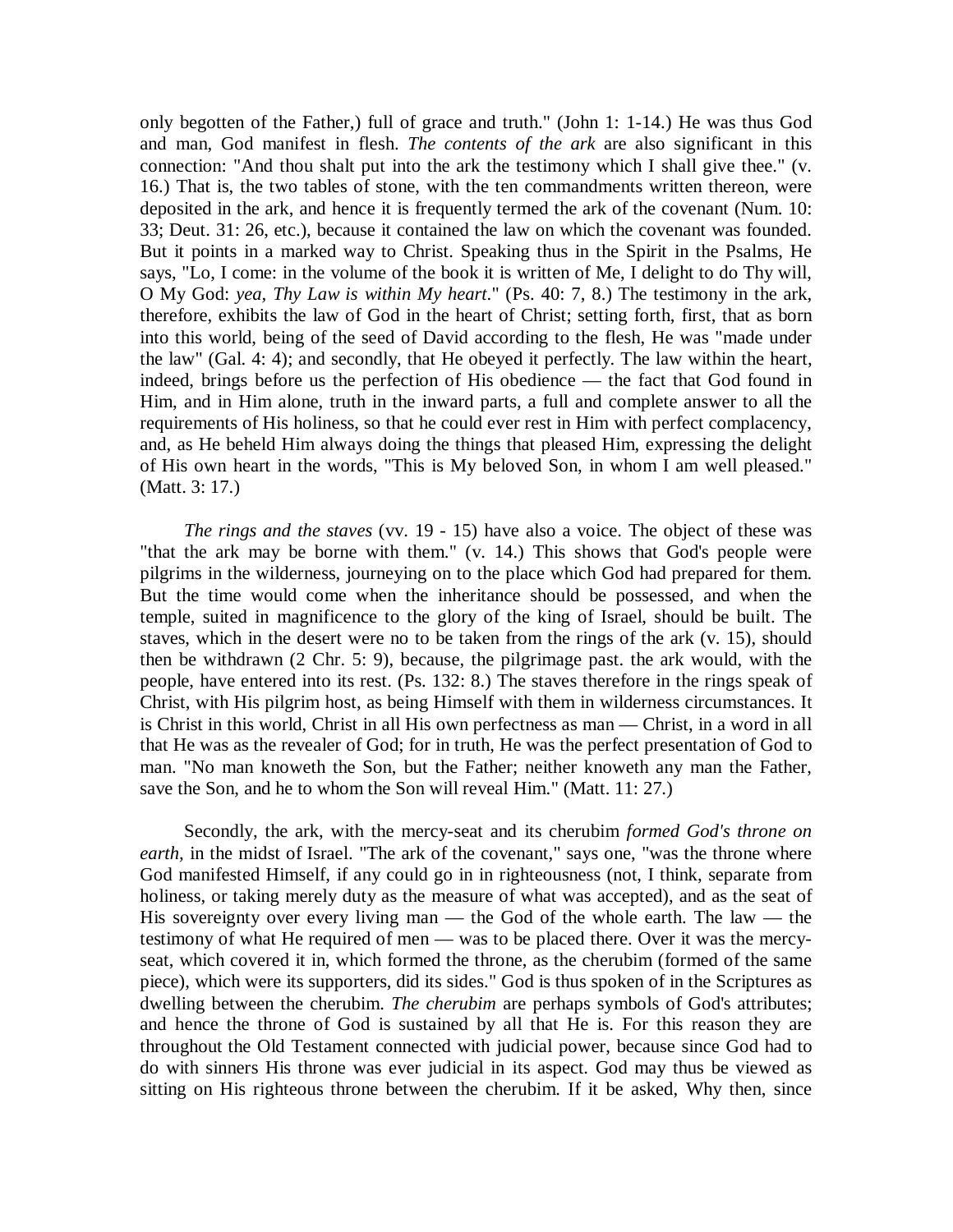Israel continually broke His law, were they not instantly destroyed? the answer is found (though we are anticipating the truth of the mercy-seat) in the attitude of the cherubim. As executors of the judicial power of God, they would necessarily demand the exaction of the penalty of transgression. But "their faces shall look one to another; towards the mercy-seat shall the faces of the cherubim be" (v. 20.) They thus saw the sprinkled blood on the mercy-seat, the blood that was annually put upon it on the great day of atonement (Lev. 16), whereby the claims of the throne were adequately met, and itself rendered favourable to the transgressor. Otherwise God, governing in righteousness, must have visited destruction upon His people.

It was also the *place where God met and communed with Moses.* (v. 22.) The meeting-place of Jehovah with His people was at the door of the tabernacle of the congregation. (Ex. 29: 42, 43.) Moses alone (save the high priest exceptionally on the day of atonement) enjoyed the privilege of meeting God, and receiving communications from Him at the mercy-seat. He was, owned in grace as the mediator. All believers now enjoy this privilege in virtue of the efficacy of accomplished redemption. But of all Israel, Moses alone was free to go on all occasions into the very presence-chamber of God. It was there God spake with him (see Num. 7: 89), and entrusted him with His commandments for the guidance of the children of Israel. It is only there that God's voice can be heard, and His mind apprehended; and whoever would become increasingly acquainted with His will must be found continually in retirement from the world, and even from believers, shut in alone with God.

If now we turn to the book of Numbers, we shall find *the directions for the transport of the ark through the wilderness. "And* when the camp setteth forward, Aaron shall come, and his sons, and they shall take down the covering veil, and cover the ark of the testimony with it; and shall put thereon the covering of badgers' skins, and shall spread over it a cloth wholly of blue, and shall put in the staves thereof." (Num. 4: 5, 6.) The veil, as will be explained in its place, is an emblem of the humanity of Christ — His flesh. (Heb. 10: 20.) We have then, first, the ark; i.e. Christ, covered with the veil of His humanity. Next, came the badgers' skins, expressive of that holy vigilance by which He absolutely protected Himself from evil, as is seen, for example, in the scripture, "By the word of Thy lips I have kept me from the paths of the destroyer." (Ps. 17: 4.) Then came the cloth wholly of blue — symbol of what is heavenly. "The badger's skin was inside in this case, because Christ kept His perfection absolutely free of all evil, and so the heavenly came out manifestly." It is Christ therefore in the wilderness, and while passing through it He was ever characterized by that which is heavenly. As such, be it ever remembered, He is our example. "He that saith he abideth in Him, ought himself also so to walk, even as He walked."

#### THE MERCY-SEAT.

The mercy-seat, while forming the lid, and thus completing the structure of the ark, is in another sense complete in itself, and as such, from its importance, deserving special notice. It was placed "above upon the ark" (v. 21), and was therefore in the holy of holies — the scene of the special manifestation of God, and indeed, as explained, the basis of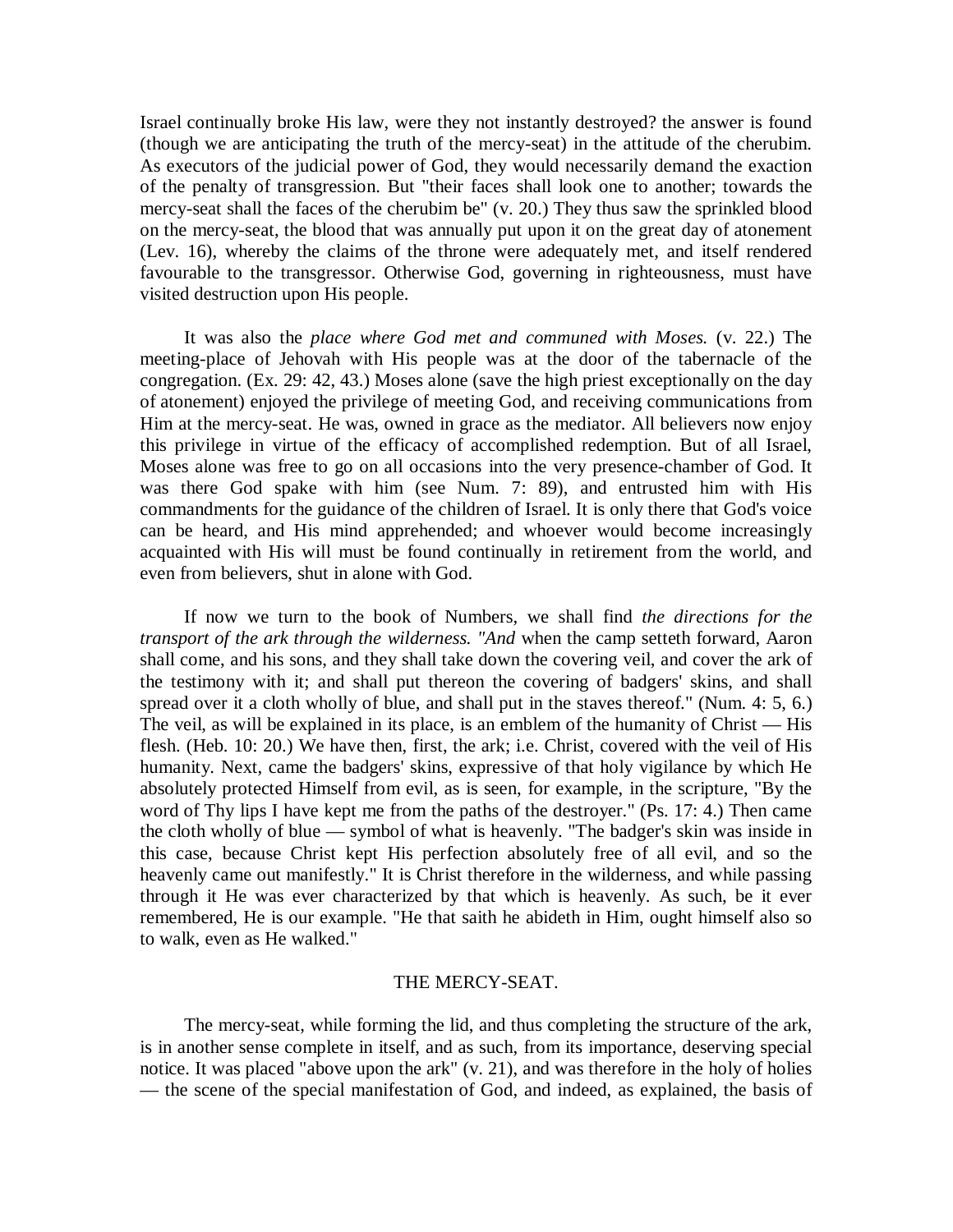His throne. God dwells there between the cherubim. It differed from the ark in that no shittim-wood entered into its composition. It was made of pure gold, as also were the two cherubim, which were formed out of the same piece as the mercy-seat. Gold is the emblem of what is divine — of divine righteousness. If then it is considered for a moment in connection with the testimony in the ark, there is the combination of human and divine righteousness, the testimony pointing to the law — human righteousness which was in the heart of Christ (Psalm 40), and the gold to God's righteousness, which is displayed also in Him. The mercy-seat is therefore in a peculiar manner a type of Christ. The apostle indeed applies the term directly to Him. He says, "Being justified freely by His grace, through the redemption that is in Christ Jesus: whom God hath set forth a propitiation" (a mercy-seat, literally), "through faith in His blood," etc. (Rom. 3: 24, 25.)

This allusion will be at once understood if reference is made to the action of the priest on the great day of atonement. After putting the incense upon the fire before the Lord, it is said, And he shall take of the blood of the bullock, and sprinkle it with his finger upon the mercy-seat eastward; and before the mercy-seat shall he sprinkle of the blood seven times. (Lev. 16: 14.) So also he did with the blood of the goat of the sinoffering for the people. Two questions will elicit the meaning of this act. First, Why was the blood sprinkled on and before the mercy-seat? To make propitiation for the sins of the people. Being sinners they could not stand of themselves in the presence of a holy God. The blood therefore was carried in by divine direction, and sprinkled, in the manner described, on the mercy-seat to make propitiation for the people's sins; and also before the mercy-seat, but here seven times, that when the priest approached he might find a perfect testimony to the efficacy of the work. Once, as is often said, was enough for the eye of God, but in grace He vouchsafed that it should be sprinkled seven times, as a complete assurance for the eye and heart of man. What, then, secondly, did it accomplish? It accomplished atonement, satisfied all God's holy claims as against the people — yea, if we think of the blood of Christ, glorified Him fully in all that He is, and glorified Him for ever concerning the question of sin, so that He who was against us because of our guilt, is now for us because of the blood. The mercy-seat therefore speaks pre-eminently of Christ; for, as John speaks, "He is the propitiation for our sins: and not for ours only, but also for the whole world." (1 John 2: 2.) The sins of believers are gone, and gone for ever; and such is the value of the propitiation made that God can now righteously send out in His grace the gospel to the whole world, and beseech sinners to be reconciled to Him. (2 Cor. 5: 20.) Christ, we repeat, is figured by the mercy-seat; and hence we learn that God is now only approached through Him, as in the wilderness He could only be approached at the mercy-seat. But, blessed be His name, whoever does now approach to Him through Christ will find the perfect testimony to the value of His atoning work in God's presence. But observe it well, that the blood is the only ground of access. He is set forth a propitiation through faith in His blood. Believing therefore in the value of His blood, according to God's testimony concerning it, whoever comes may come boldly, nothing doubting, in the full confidence that the way is thus opened for the guiltiest and the vilest into the immediate presence of God. For "Christ being come an high priest of good things to come, by a greater and more perfect tabernacle, not made with hands, that is to say, not of this building; neither by the blood of goats and calves,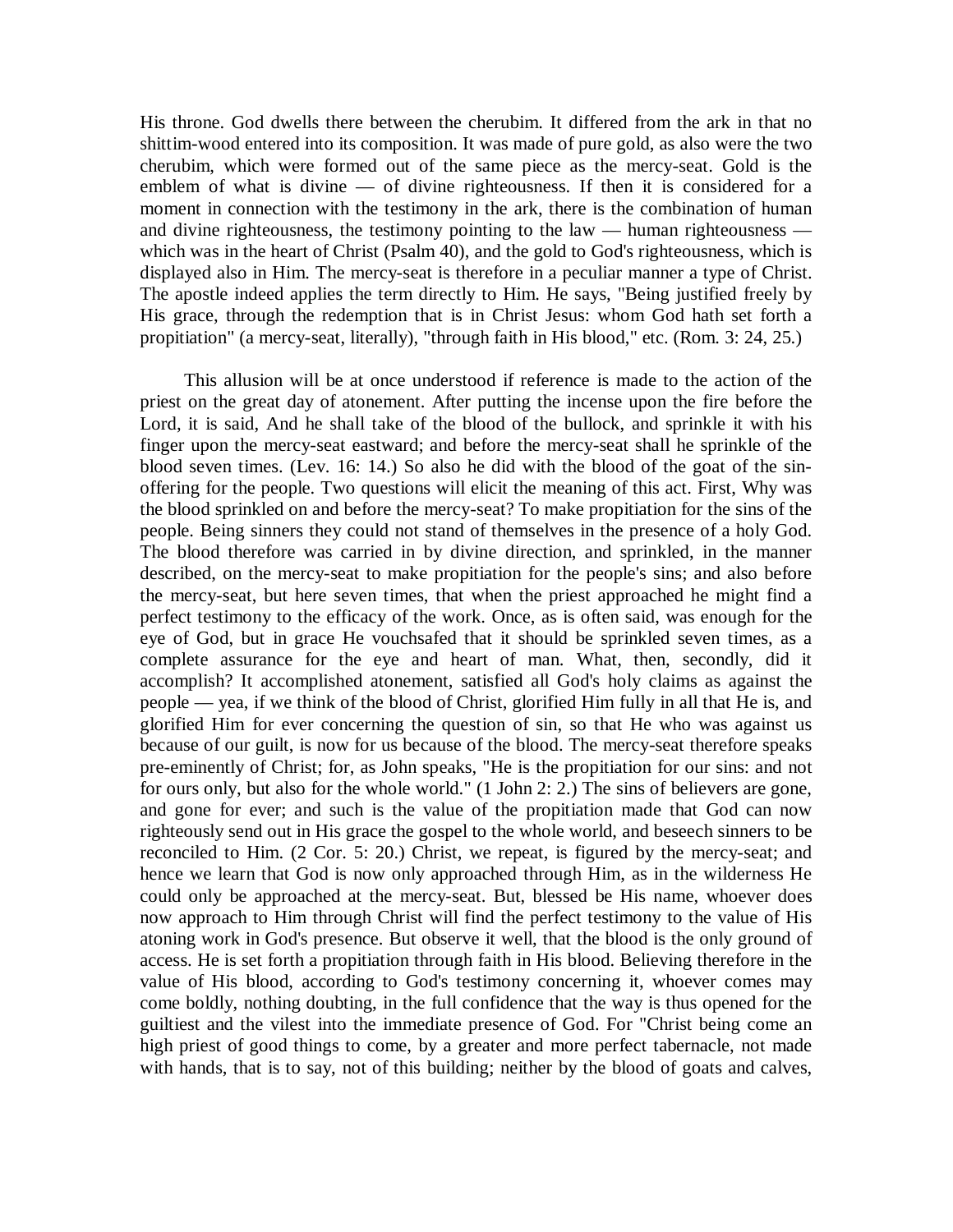but by His own blood, He entered in once into the holy place, having obtained eternal redemption." (Heb. 9: 11, 12.)

The cherubim formed part of the mercy-seat. These, as already said, are symbols of the divine attributes, and, as such, of judicial power. But since God has been glorified by the blood on the mercy-seat, all His attributes are in harmony, and all are exercised on behalf of believers. In the cross mercy and truth met together, righteousness and peace kissed each other; and therefore justice is satisfied, the claims of righteousness met, so that the cherubim are favourable to the dispensation of mercy to all who approach trusting in the value of the blood. Blessed truth! All that God is, is against sin, and now all that God is, is for the believer. The blood upon the mercy-seat has wrought this mighty change.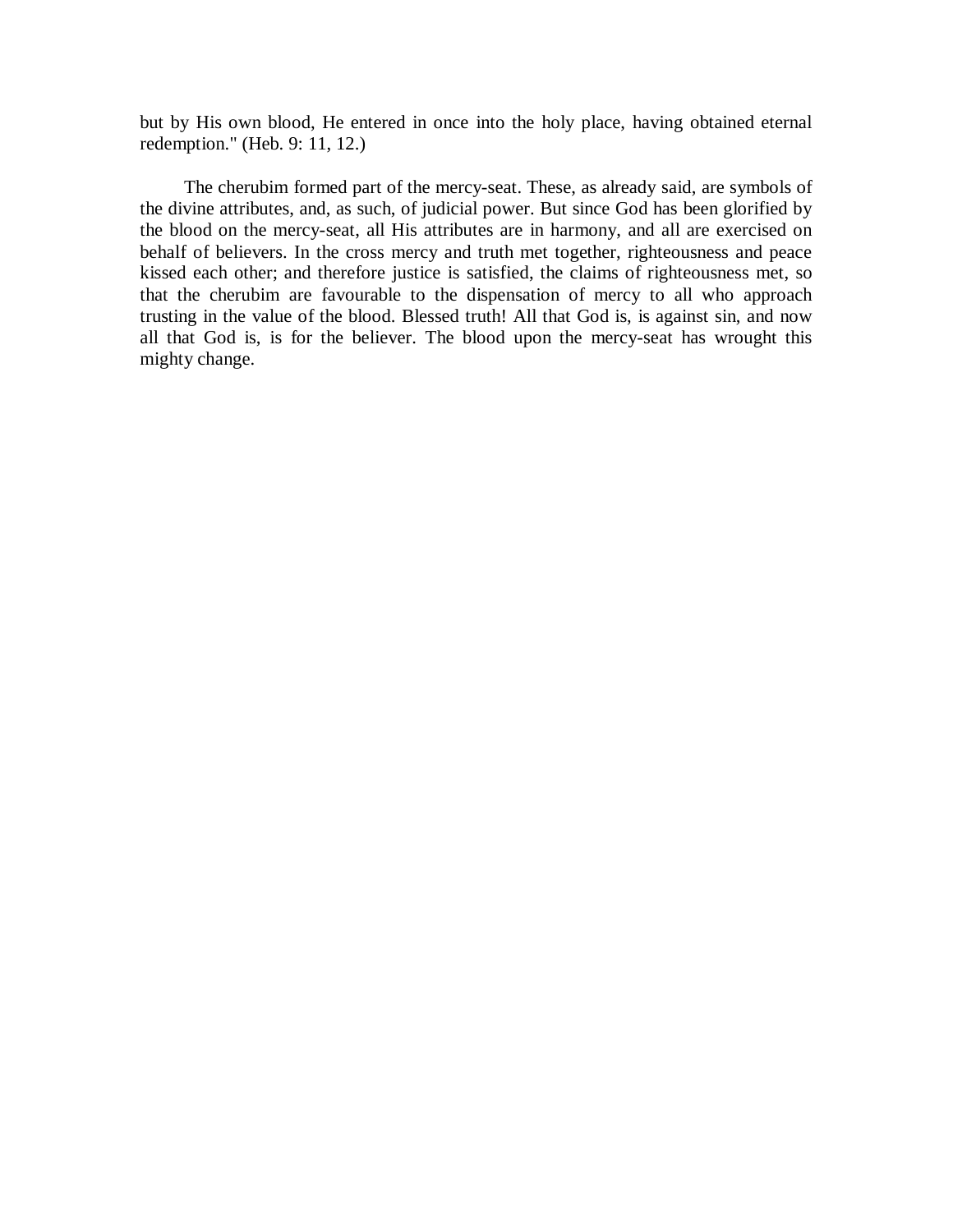# CHAPTER XXIX.

## THE TABLE OF SHOWBREAD.

#### EXODUS xxix. 23-30.

THE ark, with the mercy-seat and the cherubim, was the sole occupant of the holy of holies. Nothing else was to be found in the immediate dwelling-place of God. But passing from without through the veil (supposing for a moment the erection of the tabernacle) the holy place is entered — the scene of the customary service of the priest. There were three vessels here — the table of showbread, the candlestick of pure gold, and the altar of incense — though the last is not yet described. It is the first of these in order as here given — the table of showbread — that we have now to consider.

"Thou shalt also make a table of shittim-wood: two cubits shall be the length thereof, and a cubit the breadth thereof, and a cubit and a half the height thereof. And thou shalt overlay it with pure gold, and make thereto a crown of gold round about. And thou shalt make unto it a border of an handbreadth round about, and thou shalt make a golden crown to the border thereof round about. And thou shalt make for it four rings of gold, and put the rings in the four corners that are on the four feet thereof. Over against the border shall the rings be for places of the staves to bear the table. And thou shalt make the staves of shittim-wood, and overlay them with gold, that the table may be borne with them. And thou shalt make the dishes thereof, and spoons thereof, and covers thereof, and bowls thereof, to cover withal; of pure gold shalt thou make them. And thou shalt set upon the table showbread before Me alway." (vv. 23-30.)

*The composition of the table* is the same as that of the ark. It was made of shittimwood, and overlaid with pure gold. (vv. 23-25.) The meaning, therefore will be the same — the shittim-wood presenting that which is human, and the gold that which is divine. It is then Christ, Christ in His human and divine natures as combined in His one person. This indeed is the beauty of everything connected with the tabernacle. It is Christ everywhere, Christ in Himself or in some of His varied perfections and glories.

*The bread on the table.* It is in the book of Leviticus that we find. the particulars of the loaves — "And thou shalt take fine flour, and bake twelve cakes thereof: two tenth deals shall be in one cake. And thou shalt set them in two rows, six on a row, upon the pure table before the Lord. And thou shalt put pure frankincense upon each row, that it may be on the bread for a memorial, even an offering made by fire unto the Lord. Every sabbath he shall set it in order before the Lord continually, being taken from the children of Israel by an everlasting covenant. And it shall be Aaron's and his sons'; and they shall eat it in the holy place: for it is most holy unto Him of the offerings of the Lord made by fire by a perpetual statute." (Lev. 24: 5-9.) (1) The loaves or cakes were made of fine flour. This at once points to the meat-offering which, in like manner, was made of fine flour, with the addition of oil and frankincense. (See Lev. 2) No leaven is mentioned, whereas in the two wave loaves (Lev.  $23: 17$ ) leaven is expressly specified — for the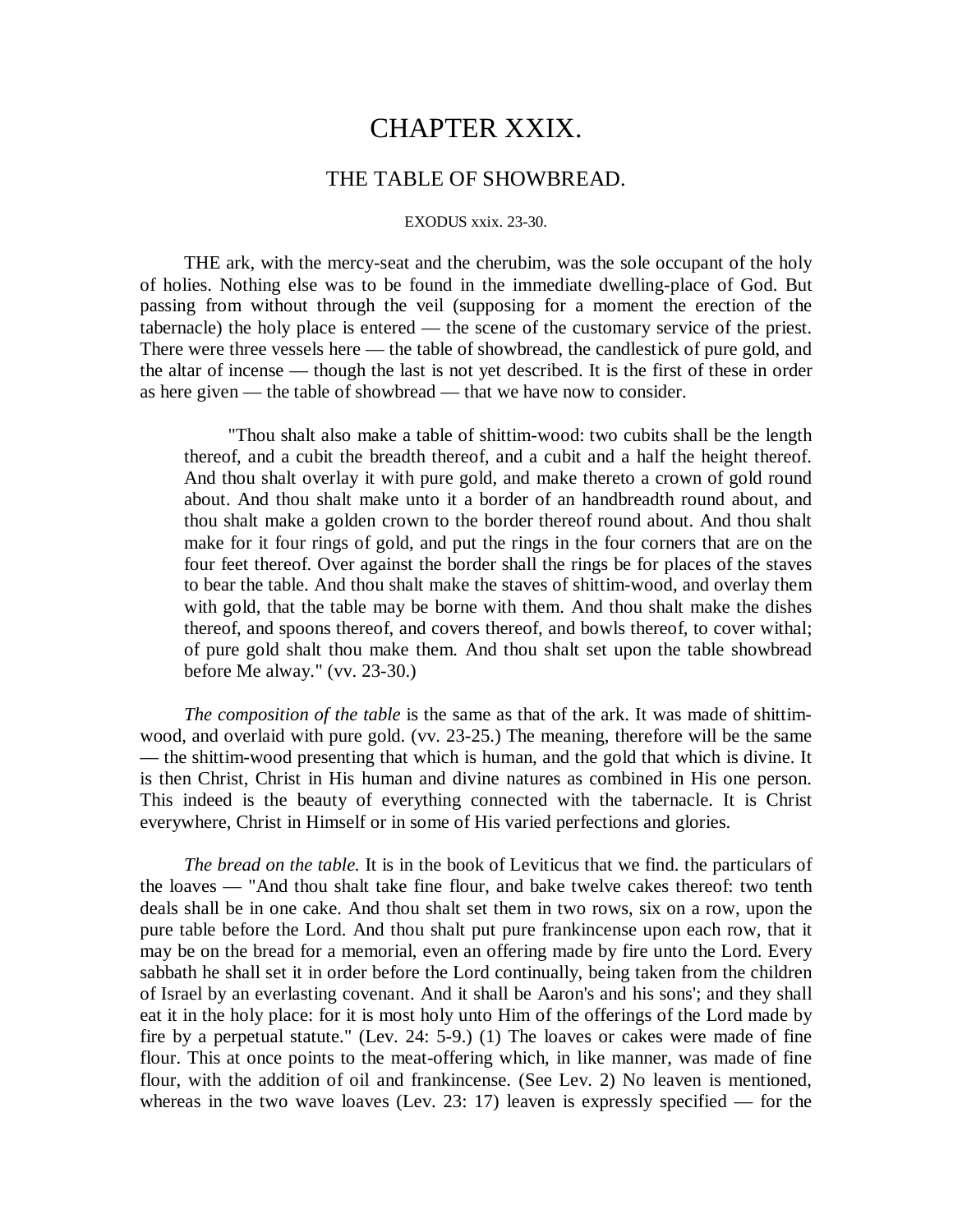obvious reason that, in this case, the loaves represent the church, and therefore leaven emblem of evil  $\frac{1}{1}$  is found in them. But the fine flour is a type of the humanity of Christ, and hence the loaves of the showbread are without leaven, He being holy, harmless, undefiled, absolutely without sin. (2) The loaves were baked. They set forth therefore Christ as having been exposed to the action of fire — the judgment of God's holiness by which He was searched and tested when upon the cross, and found to answer, and to answer perfectly, its every claim. (3) They were twelve in number — six in a row. So on the shoulders of the high priest, there were the names of six tribes on the one, and the names of six tribes on the other. The loaves equally point to the twelve tribes of Israel. The number twelve signifies administrative perfection of government in man, and thus there were twelve tribes, twelve apostles, twelve gates, and twelve foundations in the holy city, new Jerusalem. (See for an illustration of this meaning Matt. 19: 28.) The twelve loaves may then be taken to represent Israel in its twelve tribes; and this will give us, in connection with the significance of the number twelve, God revealed in Christ in association with Israel (for Christ was of the seed of David, and heir to his throne — Luke 1: 32) in perfection of government. This will be displayed according to the predictions of the prophets (e.g. Psalm 72) in the millennium. But the loaves were on the table, and hence, on the other hand, Israel is seen in association with Christ before God. (4) Another thing should be noticed. "And thou shalt put pure frankincense upon each row, that it may be on the bread for a memorial, even an offering made by fire unto the Lord." (Lev. 24: 7.) The frankincense typifies the sweet fragrance of Christ to God. Observe therefore that Israel in its twelve tribes is ever presented before God, covered with all the fragrance of Christ, and maintained there through all the night of their unbelief in virtue of what He is, and of what He has done — the sure promise of their future restoration and blessing. Hence the loaves were to be set in order "before the Lord continually, being taken from the children of Israel by an everlasting covenant." (Lev. 24: 8.) They may be unfaithful, as they have been, but God cannot deny Himself; He abideth faithful, and as a consequence, though they have been scattered throughout the world because of their unbelief, He will yet perform His counsels of mercy and truth, and gather them from the four corners of the earth, and reinstate them in their own land in fulness of blessing — blessing which will be established in and secured by Him who is symbolized by the showbread table.

An illustration of this may be gathered from *the border of the table:* "And thou shalt make unto it a border of an handbreadth round about, and thou shalt make a golden crown to the border thereof round about." (v. 25.) It is very clear that the object of this border was to maintain the loaves in their position; and if the ornamental crown of gold be taken as an emblem of the divine glory of Christ, the lesson taught will be, that Israel is secured in its position through Christ before God by all that He is as divine.; nay, that His divine glory is concerned in their maintenance in it, as well as in preserving them. for all the blessing which He Himself has secured, and on which they will therefore one day surely enter. But there is more than Israel's position in this symbol. It embraces in principle that of every believer. There in the holy place, ever before the eye of God, covered with the grateful fragrance of the frankincense, he is seen in Christ. It is indeed the perfect presentation of the believer to God. In other words, it is our acceptance in the Beloved.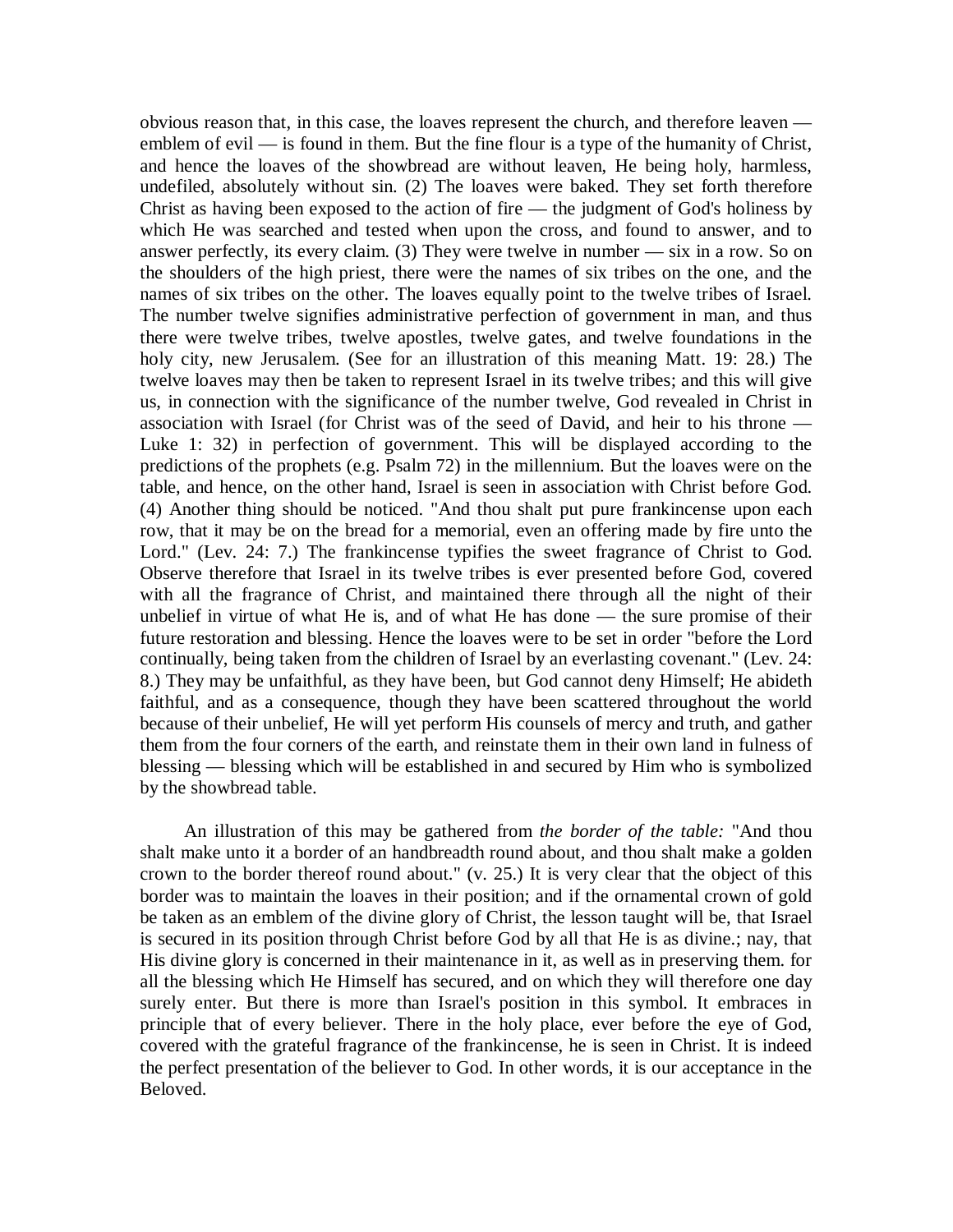We may now consider *the bread as food for the priests:* "And it shall be Aaron's and his sons'; and they shall eat it in the holy place: for it is most holy unto Him of the offerings of the Lord made by fire by a perpetual statute." (Lev. 24: 9.) Feeding indicates identification and communion with the thing fed upon. This is expressly brought out by the apostle Paul in his teaching concerning the Lord's table. "The bread which we break, is it not the communion of the body of Christ? For we, being many, are one bread, one body; for we are all partakers of that one bread." (1 Cor. 10: 16, 17.) It was the same with the priests. For example, they ate also of the sin-offering in certain cases (Lev. 6: 26), and thereby identified themselves with it. Feeding therefore upon the showbread is a symbol of the fact that Christ, as the Priest, ever identifies Himself with Israel before God. It was only to be eaten, it will be remarked, in the holy place. It is, then, Christ, in communion with the thoughts of God, identifying Himself with the twelve tribes in the exercise of His priesthood. This brings before us a very blessed aspect of truth. That He is the High Priest of this dispensation all admit; but it is not sufficiently borne in mind that, notwithstanding Israel's unbelief, He identifies Himself with them before God in His priestly office, and that He will come out of the holiest, into which He has entered, as Melchizedek and be a Priest upon His throne over a willing people. "The Lord shall send the rod of Thy strength out of Zion: rule Thou in the midst of Thine enemies. Thy people shall be willing in the day of Thy power, in the beauties of holiness from the womb of the morning: Thou hast the dew of Thy youth. The Lord hath sworn, and will not repent, Thou art a priest for ever after the order of Melchizedek." (Ps. 110: 2-4.)

Then we have *the provision for the journey:* "And thou shalt make for it four rings of gold, and put the rings in the four corners that are on the four feet thereof. Over against the border shall the rings be for places of the staves to bear the table. And thou shalt make the staves of shittim-wood, and overlay them with gold, that the table may be borne with them." (vv. 26-28.) The children of Israel were pilgrims in the wilderness, and hence the tabernacle and all its furniture were made for them. in this character, and accompanied them in all their wanderings. Christ is ever with His people; and the very rings and staves, equally with the table itself, composed of gold and shittim-wood, point to Him as the God-man. But it is in the book of Numbers that the details for the transport of the table, when on the march, are given. "And upon the table of showbread they shall spread a cloth of blue, and put thereon the dishes, and the spoons, and the bowls, and covers to cover withal: and the continual bread shall be thereon: and they shall spread upon them a cloth of scarlet, and cover the same with a covering of badgers' skins, and shall put in the staves thereof." (Num. 4: 7, 8.) The inner covering, it will be observed, is a cloth of blue — symbol of what is heavenly; next, a cloth of scarlet — scarlet being an emblem of human glory or Jewish royalty; and outside came the covering of badgers' skins — a type of protection from evil as a consequence of holy watchfulness. Regarding the whole, the table with its showbread as Christ in association with Israel, to be hereafter displayed in perfection of administrative government, the meaning of this arrangement will be apparent. The cloth of blue was immediately upon the gold; i.e. the heavenly character of Christ was in intimate association with what He was as divine. The scarlet next — royalty, or human glory, because being in the wilderness the time for its manifestation had not yet arrived. That will be connected with the kingdom at His appearing. The badgers' skins are therefore outside, as concealing His human or royal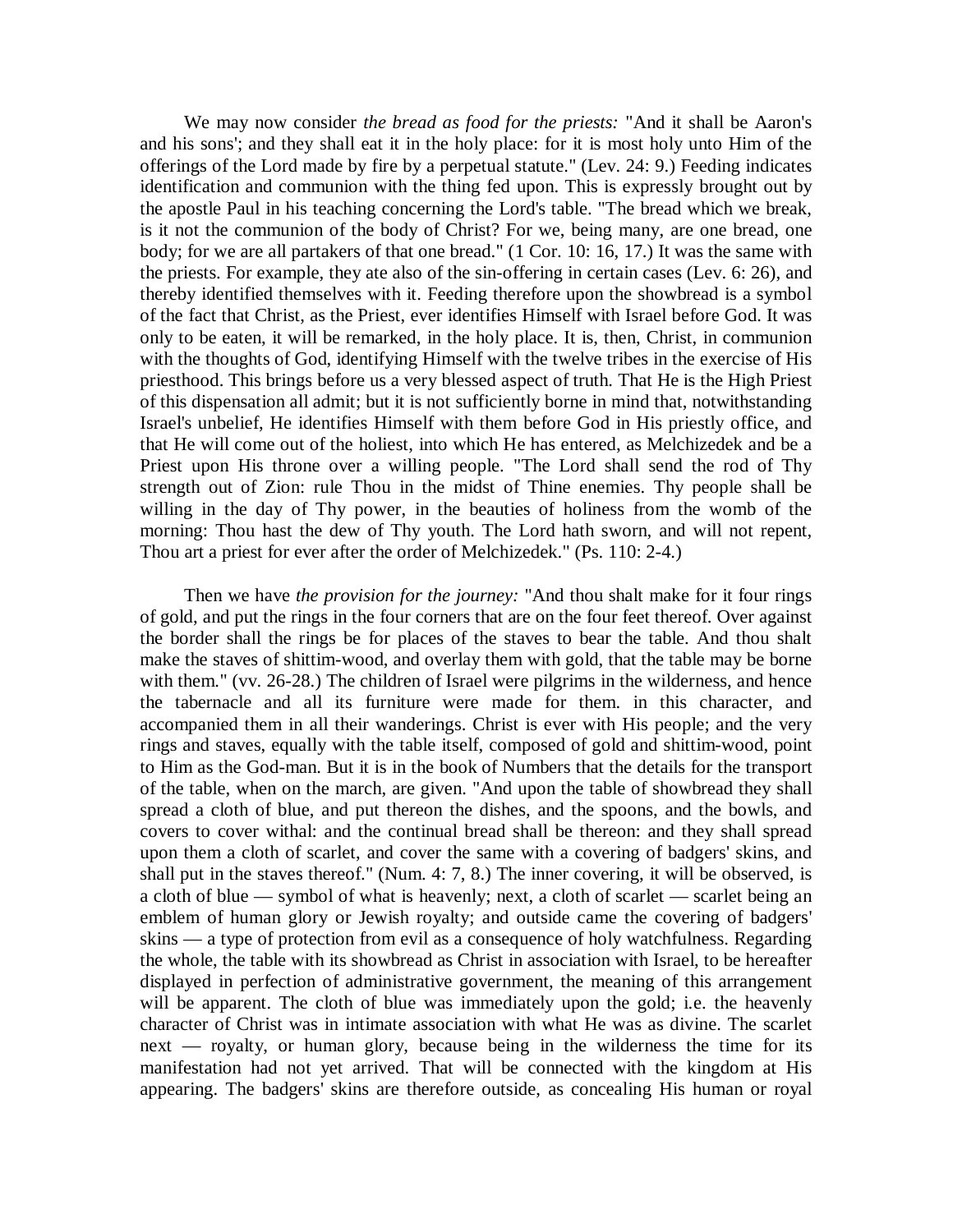glory, and as expressive of that holy vigilance which guarded Him on every hand from evil while in wilderness circumstances.

All the vessels connected with the table were made of gold (v. 29), all significant of that which was divine, as befitted the service of the One who was really God manifest in flesh, and who will be confessed in the future day of Israel's blessing as their Lord and their God. It will thus be seen that every detail, as well the whole table, speaks of Christ. May our eyes be opened to perceive every aspect of His person and work as presented to us by the Spirit of God!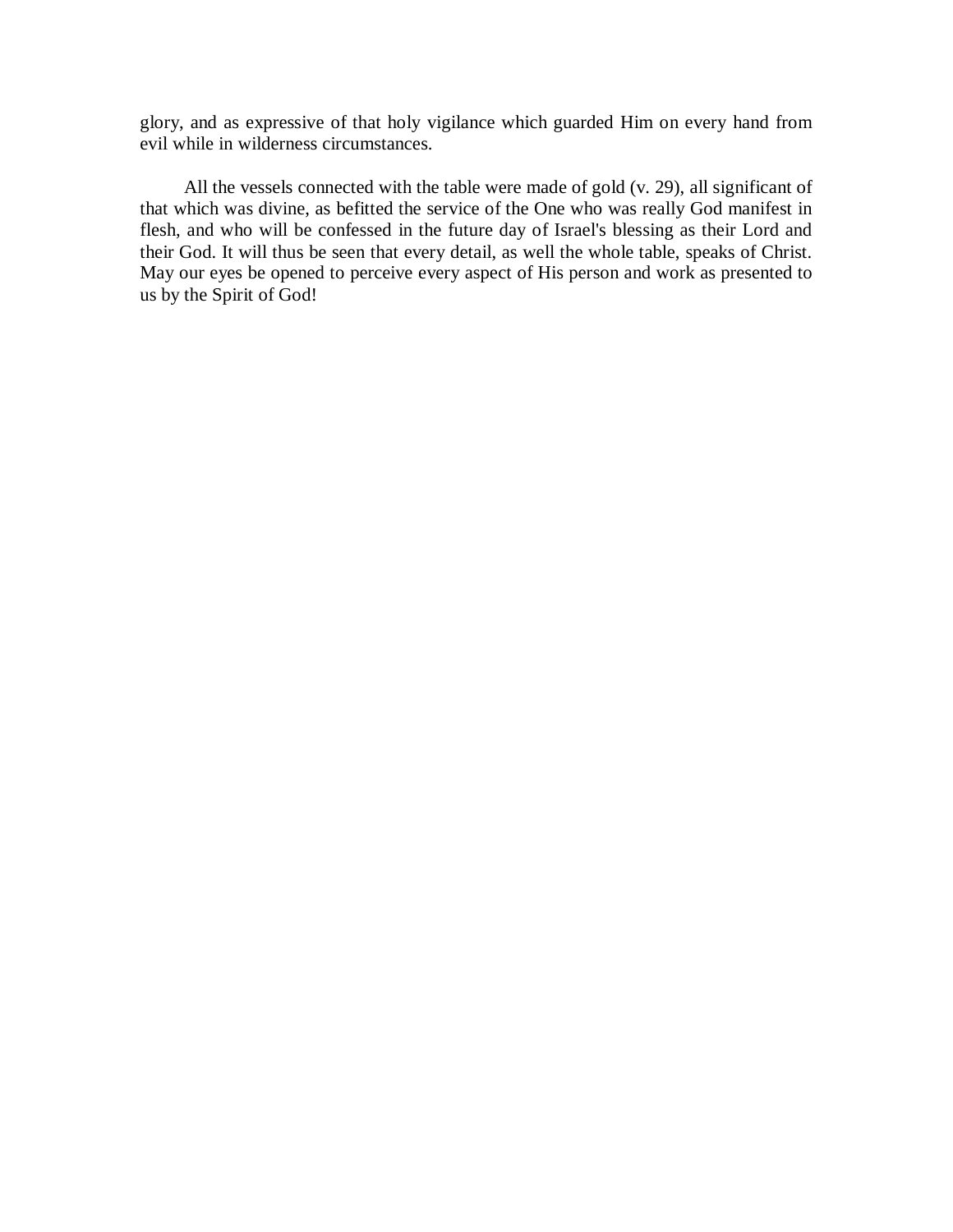# CHAPTER XX.

## THE CANDLESTICK OF PURE GOLD.

#### EXODUS xxv. 31-40.

AFTER the table of showbread follows the candlestick. The altar of incense, though belonging to the holy place, is omitted here, because it was a vessel of approach, rather than of display; and, as already pointed out, everything connected with the manifestation of God is given before that which was needed to come into His presence is described. Unless this distinction is borne in mind, instead of order and method, all will seem to be confusion.

"And thou shalt make a candlestick of pure gold; of beaten work shall the candlestick be made: his shaft, and his branches, his bowls, his knops, and his flowers, shall be of the same. And six branches shall come out of the sides of it: three branches of the candlestick out of the one side, and three branches of the candlestick out of the other side: three bowls made like unto almonds, with a knop and a flower in one branch; and three bowls made like almonds in the other branch, with a knop and a flower; so in the six branches that come out of the candlestick. And in the candlestick shall be four bowls made like unto almonds, with their knops and their flowers. And there shall be a knop under two branches of the same, and a knop under two branches of the same, and a knop under two branches of the same, according to the six branches that proceed out of the candlestick. Their knops and their branches shall be of the same; all of it shall be one beaten work of pure gold. And thou shalt make the seven lamps thereof: and they shall light the lamps thereof, that they may give light over against it. And the tongs thereof, and the snuff-dishes thereof, shall be of pure gold. Of a talent of pure gold shall he make it, with all these vessels. And look that thou make them after their pattern, which was showed thee in the mount." (vv. 31-40.)

First of all, we have *the form of the candlestick.* If the description be carefully read, it will be seen that the candlestick had seven branches; *i.e.* a central shaft with three branches springing out from either side. (See vv. 31, 32, also Ex. 37: 17, 18.) There were, therefore, seven lamps upon the one candlestick. The number seven also plays an important part in its ornamentation. There were "three bowls made like unto almonds" in each of the six branches (v. 33), and "four bowls made like unto almonds" in the candlestick (v. 34); i*.e.* in the central stem from which the branches sprung. The number seven is thus a marked characteristic.

The next thing for consideration is the *material of which it was made, and the character of its light.* As in the mercy-seat, so in the candlestick, there was nothing but pure gold. (v. 31.) No shittim-wood is found in its structure, and hence nothing human is prefigured by it. All is divine. From Ex. 27 we gather that the light was fed by "pure oil olive beaten for the light, to cause the lamp to burn always." (v. 20.) Oil in Scripture is ever a symbol of the Holy Ghost. The apostle thus says of believers, "Ye have an unction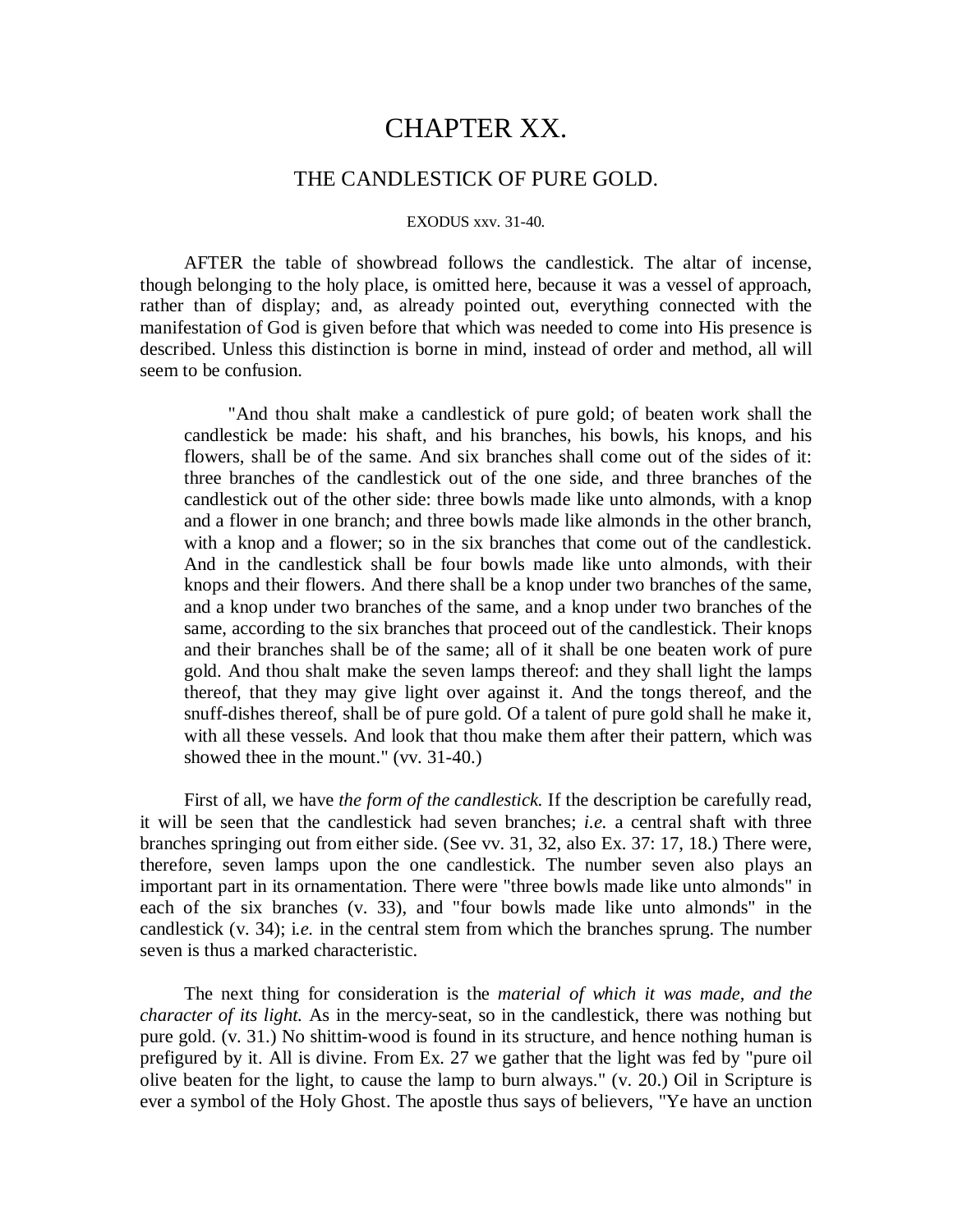from the Holy One" (1 John 2: 20); and Paul speaks of our having been anointed." (2 Cor. 1: 21.) Putting therefore these three things together in their typical meanings — the number seven, the gold, and the oil — the result is that the significance of the candlestick is, *- Divine light in its perfection in the power of the Spirit.* It is God giving the light of the Holy Ghost, and this is displayed in its sevenfold perfection. In addressing the Church in Sardis, the Lord speaks as having "the seven Spirits of God "; *i.e.* the Spirit in His perfection (as indicated by the number seven) and energy (Rev. 3: 1); and we read also of "seven lamps of fire burning before the throne, which are the seven Spirits of God." (Rev. 4: 5.)

What, then, it may now be inquired, was the *purpose* of the candlestick? This would seem to have been twofold. First, it was set in the holy place "over against the table." (Ex. 26: 35; Ex. 40: 24.) It thus stood opposite to, and threw its light upon, the table of showbread This therefore it may be inferred was the object in its being thus placed. Now the table of showbread symbolizes, as explained in the last chapter, the manifestation of God in man (Christ) in perfection of administrative government; and the twelve loaves on the table represent Israel, and also in principle believers of this dispensation, in association with Christ before God. The light of the candlestick shining, then, upon the table is the Holy Ghost bearing testimony to the future display of administrative perfection in Christ, when He shall have taken His power, and shall reign from the river unto the ends of the earth; likewise to Israel's (as well as the believer's) true place in connection with Christ before God. These truths may be obscured or forgotten on earth, but there in the holy place before the eye of God they are fully displayed, and exhibited by the perfect light of the Spirit. But secondly, the light was for the illumination of the candlestick itself. "And the Lord spake unto Moses, saying, Speak unto Aaron, and say unto him, When thou lightest the lamps, the seven lamps shall give light over against the candlestick. And Aaron did so; he lighted the lamps thereof over against the candlestick, as the Lord commanded Moses." (Num. 8: 1-3.) That is, giving out the light of the Holy Ghost, reveals the beauties of (or beautifies) the vessel through which it is displayed. A perfect illustration of this is seen in the transfiguration of our blessed Lord, when, as we read, "His face did shine as the sun, and His raiment was white as the light." (Matt. 17: 2.) It was ever so throughout the whole of His blessed pathway for those whose eyes were opened (see John 1: 4; John 2: 11); but on the mount His beauty was manifestly displayed. So also in the case of Stephen. We read that he was "a man full of faith and of the Holy Ghost," and that "all that sat in the council, looking steadfastly on him, saw his face as it had been the face of an angel." (Acts 6: 5, 15.) It is so with every believer in the measure in which the light of the Holy Spirit — Christ, indeed, shines out through his walk and conversation.

But it may be further asked, What answers on earth to the perfect light of the Spirit as symbolized by the seven-branched candlestick in the holy place? Christ when here answered to it perfectly. He was thus the light of men, the light of the world, etc. (John 1: 4; John 8: 12.) Never for one moment was the light of the Spirit obscured in Him; it shone purely and steadily, illuminating the darkness through which He passed with its blessed, life-giving radiance throughout the whole of His life. He was a perfect vessel. After His departure from this scene, and His ascension,. the church was constituted the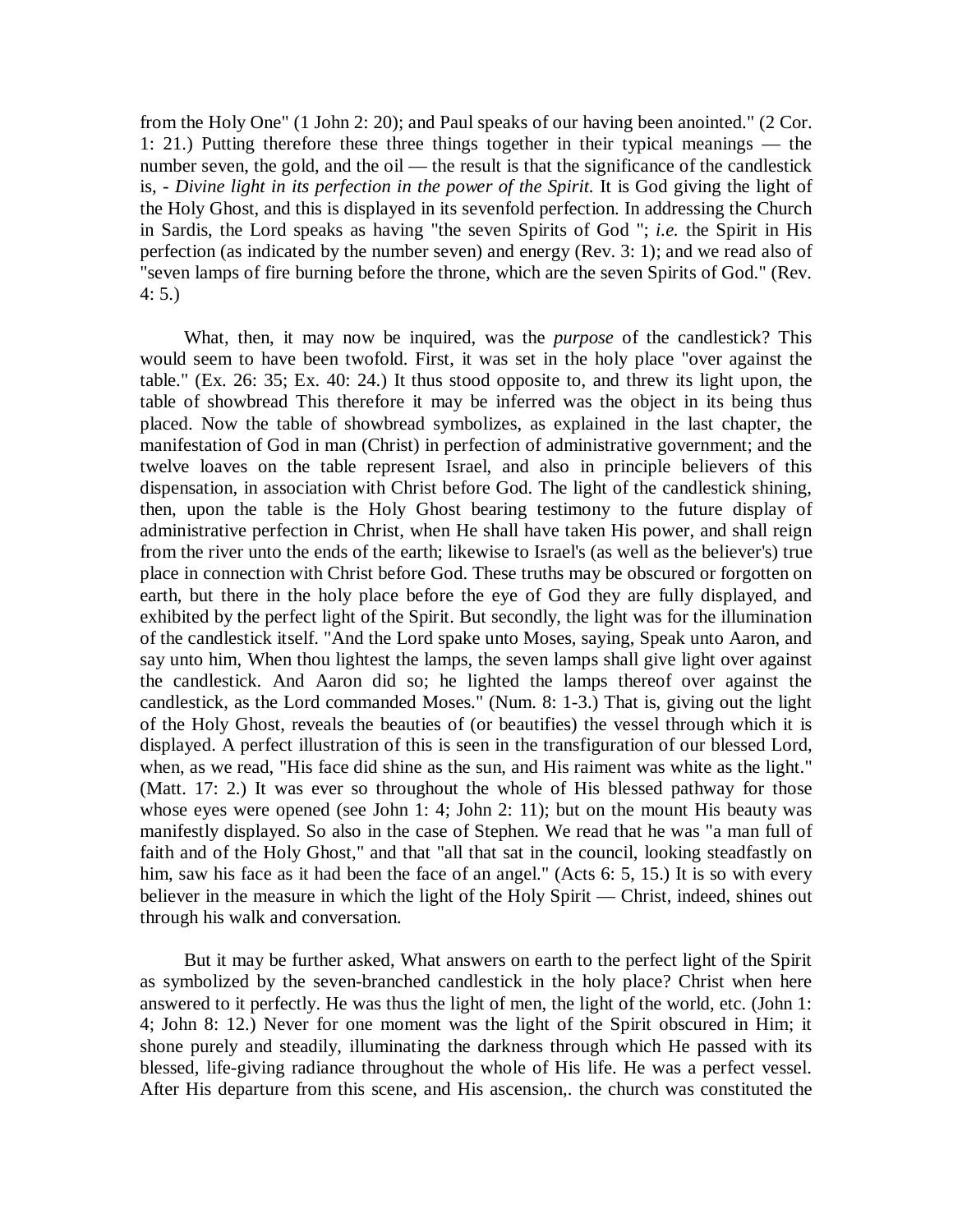light-bearer. (Rev. 1: 20.) That is her character, however grievous her failure — a failure which will finally issue in her utter rejection as the vessel of testimony upon earth. (See Rev. 3: 16.) The individual believer answers to it also in the measure in which he presents Christ in his walk and ways. Paul thus writes to the Philippians, "Do all things without murmurings and disputings; that ye may be blameless and harmless, the sons of God, without rebuke, in the midst of a crooked and perverse nation (generation), *among whom ye shine as lights in the world*." (Phil. 2: 14, 15.)

It is also interesting to observe *how the light was maintained.* "And the Lord spake unto Moses, saying, Command the children of Israel, that they bring unto thee pure oil olive, beaten for the light to cause the lamps to burn continually. Without the veil, of the testimony, in the tabernacle of the congregation, shall Aaron order it from the evening unto the morning, before the Lord continually: it shall be a statute for ever in your generations. He shall order the lamps upon the pure candlestick before the Lord continually." (Lev. 24: 1-4; also Ex. 27: 20, 21.) First, the children of Israel were to bring the pure oil olive. This will point to the responsibility of God's people on earth, the vessel in which it was to be displayed — Israel then, now the church. Aaron was to order the lamps. By this is taught that the light of the Spirit, in its display, can only be maintained by the priestly care and intercession of Christ. He alone could use "the tongs thereof, and the snuff-dishes thereof," for both alike were made of pure gold. (v. 38.) Every ray of light that shines out below, whether through the church or the individual believer, is but the answer to His priestly work. In this connection, it may be remarked that the oil olive was to be "beaten" for the light (Ex. 27: 20), and that the candlestick itself was to be made of "beaten" work. This may point to the fact that the intercession of Christ is grounded upon the efficacy of His work on the cross, the term "beaten" shadowing forth the sufferings of Him, by whose stripes we are healed.

Lastly, notice *the duration of the light.* It was to be "from the evening unto the morning." The lamp is for the night; and all through the night of Israel's unbelief, until the day dawn, and the shadows flee away, the golden candlestick is to be ordered before the Lord. The testimony to their true place is maintained all through the weary years of the darkness of their unbelief by the intercession of Him whom they have rejected and crucified. But at last He Himself shall be for them "as the light of the morning, when the sun riseth, even a morning without clouds; as the tender grass springing out of the earth by clear shining after rain." (2 Sam. 23: 4.) The hope of the Christian is more immediate; for "the night is far spent and the day is at hand." But while waiting, may our lamps fed with the true oil, and ordered before the Lord continually — shine out ever more brightly until the Lord's return!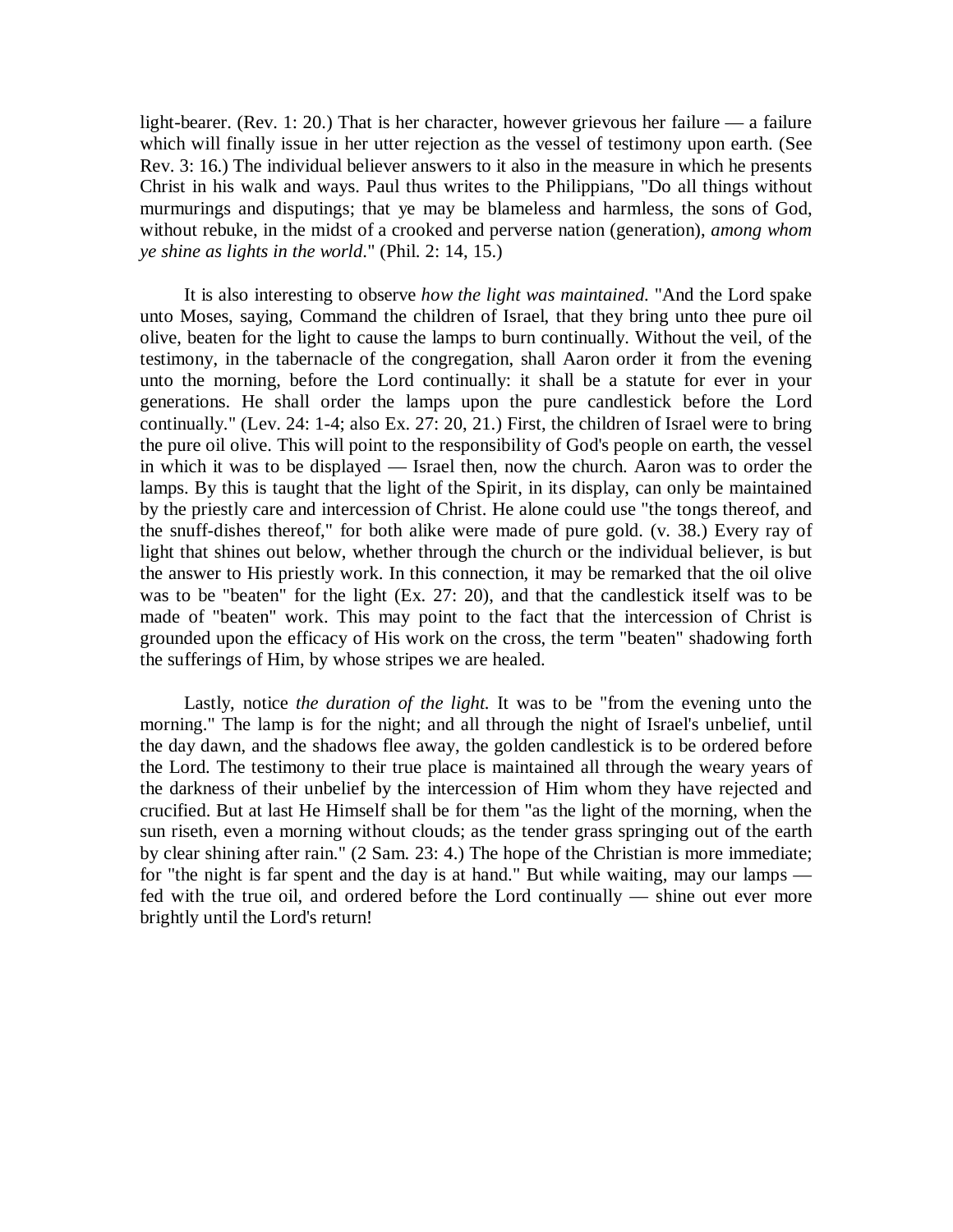# CHAPTER XXI.

## THE CURTAINS OF THE TABERNACLE.

#### EXODUS xxvi. 1-14.

THE last chapter closes with an injunction to obedience. Man's thought or design must have no place in God's house. There His authority must be upheld and acknowledged as supreme. This is a principle of the last importance; and is accordingly asserted again and again in the course of these communications. Having then reminded Moses that the pattern shown him in the mount must be ever kept in view, the Lord proceeds to instruct him concerning the composition, size, etc., of the curtains which were to form the tabernacle, the tent, and their coverings.

"Moreover, thou shalt make the tabernacle with ten curtains of fine twined linen, and blue, and purple, and scarlet: with cherubim of cunning work shalt thou make them. The length of one curtain shall be eight and twenty cubits, and the breadth of one curtain four cubits: and every one of the curtains shall have one measure. The five curtains shall be coupled together one to another; and other five curtains shall be coupled one to another. And thou shalt make loops of blue upon the edge of the one curtain, from the selvedge in the coupling; and likewise shalt thou make in the uttermost edge of another curtain, in the coupling of the second. Fifty loops shalt thou make in the one curtain, and fifty loops shalt thou make in the edge of the curtain that is in the coupling of the second; that the loops may take hold one of another. And thou shalt make fifty taches of gold, and couple the curtains together with the taches; and it shall be one tabernacle.

"And thou shalt make curtains of goats' hair, to be a covering upon the tabernacle: eleven curtains shalt thou make. The length of one curtain shall be thirty cubits, and the breadth of one curtain four cubits: and the eleven curtains shall be all of one measure. And thou shalt couple five curtains by themselves, and six curtains by themselves, and shalt double the sixth curtain in the forefront of the tabernacle. And thou shalt make fifty loops on the edge of the one curtain that is outmost in the coupling, and fifty loops in the edge of the curtain which coupleth the second. And thou shalt make fifty taches of brass, and put the taches into the loops, and couple the tent together, that it may be one. And the remnant that remaineth of the curtains of the tent, the half curtain that remaineth, shall hang over the backside of the tabernacle. And a cubit on the one side, and a cubit on the other side, of that which remaineth in the length of the curtains of the tent, it shall hang over the sides of the tabernacle on this side and on that side, to cover it. And thou shalt make a covering for the tent of rams' skins died red, and a covering above of badgers' skins." (vv. 1-14.)

There are, it will be seen, four sets of curtains. The first is termed the tabernacle (vv. 1-6); the second — those made of goats' hair — is named the tent (vv. 11, 12); and the remaining two are called simply "coverings." Three terms (and it is so also in the original) are applied to the four sets of curtains; viz., "the tabernacle" to the innermost of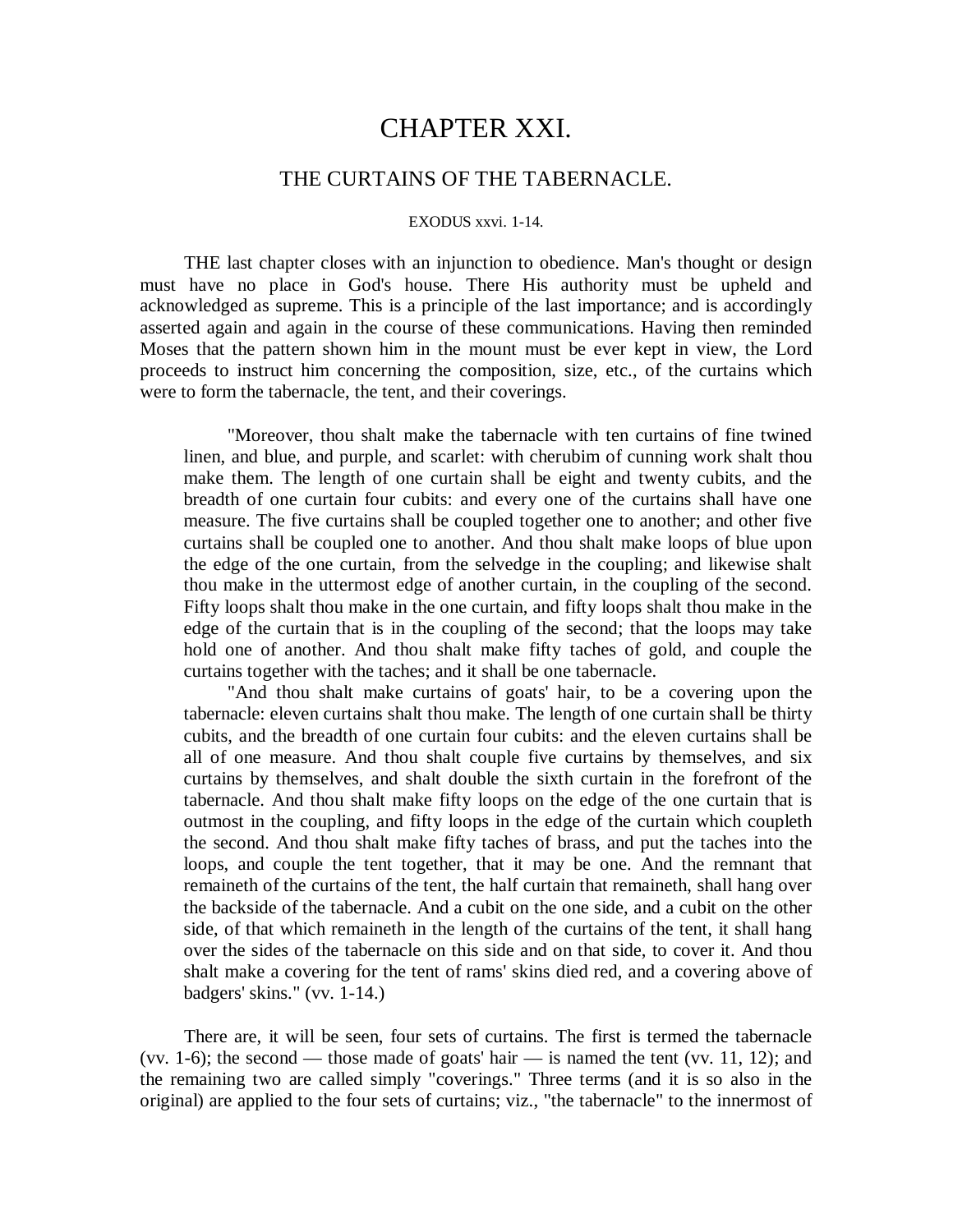all, "the tent" to the second, and "coverings" to the outermost two — those made of rams' skins dyed red, and those made of badgers' skins.

Following the order of the scripture, the inner set — the tabernacle — may be first considered. These are made of four materials — fine twined linen, blue, purple, and scarlet. Besides this, there were cherubim embroidered (see margin) upon them. It is in these materials that their typical teaching lies. *The fine twined linen* is a symbol of spotless purity. The priests were on this account clothed with it (Exodus 28: 39-43); and on the great day of atonement Aaron was dressed in this material (Lev. 16: 4) that he might typify the absolute purity of the nature of the One of whom he was but the shadow. In the New Testament the fine linen is spoken of as the righteousnesses of saints. (Rev. 19: 8.) *The blue* is always a symbol of what is heavenly — the very colour pointing unmistakably to this significance. *The purple* is emblematic of Gentile royalty. The gospel of John, for example, records that when the soldiers, with coarse brutality, were mocking the claims of Jesus to be the King, they put on Him a purple robe. (John 19: 2.) *The scarlet* sets forth human glory, and it may be at the same time, Jewish royalty. David thus speaks of Saul having clothed the daughters of Israel in scarlet with other delights (2 Sam. 1: 24) — as expressive of the dignity he had put upon them; and in Matthew's gospel, where Christ is specially presented as the Messiah, He is said to have been clothed by the soldiers in scarlet, ere they bent their mocking knee before Him, and cried, "Hail, King of the Jews!" (Matt. 27: 28, 29.) Applying all this to Christ the significance is most striking. It gives Christ in the absolute purity of His nature, Christ in His heavenly character, Christ as King of Israel (and, as King of Israel, invested with all human glory), and, last of all, Christ as reigning also over the Gentiles. The last two features coalesce, because when Christ shall sit upon the throne of His father David, it will be the period of His world-sovereignty, when all kings shall fall down before Him, and all nations shall serve Him. (Psalm 72: 11.) It is therefore Christ as He was as Man in this world, and Christ as He will be in the future display of His glory in this world, as Son of David, and as Son of man. But there is another thing. Cherubim were embroidered on these curtains. Cherubim have been explained to signify judicial authority. This gives an additional representation of Christ  $-$  of Christ as having authority to execute judgment also, because He is the Son of man. (John 5: 27.) It is thus a full display of what Christ was essentially as Man, and of His glories and dignities connected with the earth. Blessed were those who, admitted in the exercise of their priestly office within the precincts of the holy place, had the privilege of gazing upon these varied displays of the excellencies and glories of the Christ of God!

*The dimensions* of the curtains are not without meaning. The length of one curtain shall be eight and twenty cubits, and the breadth of one curtain four cubits: and every one of the curtains shall have one measure." (v. 2.) Now  $28 = 7 \times 4$ ; and consequently the length is seven times four; and the breadth, being also four cubits, divides the length into seven; *i.e.* 28 / 4 gives 7. Seven and four are thus characteristic. Seven is the perfect number, being absolutely indivisible excepting by itself, and the highest prime number; and four is that of completeness on earth — as seen, for example, in the four corners of the earth, four winds, four-square, four gospels, etc. The dimensions of the curtains will then betoken perfection displayed in completeness on earth; and such a meaning could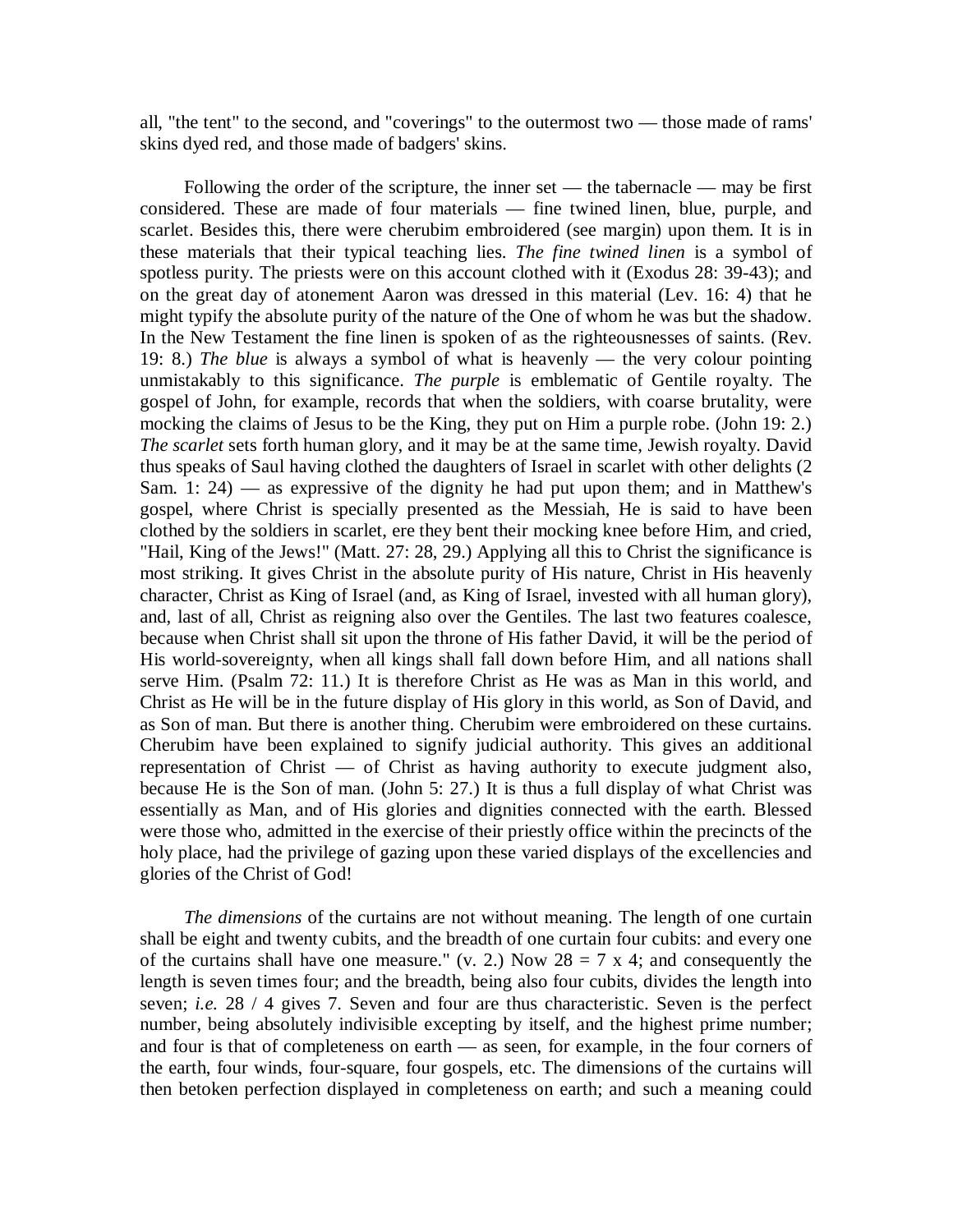only be applied to the life of our blessed Lord. The curtains of the tabernacle consequently speak of the complete unfolding of His perfections as Man when passing through this scene.

We have, next, *their arrangement and number.* Five curtains were "coupled together one to another," so that there were two sets of five — as there were ten in number. Ten is the number of responsibility towards God, as, for example, in the ten commandments (see also Exodus 30: 13, etc.), and five is responsibility towards man. (See Gen. 47: 24; Num. 5: 7, etc.) We are thus taught that Christ as Man met the whole of His responsibility both towards God and towards man, that He loved God with all His heart, and His neighbour as Himself — going as to this, we know, even infinitely beyond. And He was the only One by whom these responsibilities were fully and perfectly discharged.

Then *the couplings* have likewise a voice. There were fifty loops of blue and fifty taches of gold, by which the curtains were connected. Remembering that blue is the heavenly colour, and that the gold is divine, and that the two numbers of ten and five, which have just been explained, enter into the composition of the fifty, we learn that the heavenly and divine character of our blessed Lord secured the perfect adjustment of His twofold responsibility as Man towards God and man; or that they were perfectly united by His divine and heavenly energy. These meanings, the reader is cautioned, are suggestions, but suggestions which are worthy of devout consideration in the light of Scripture, and which, if examined in the presence of God, cannot fail both to be interesting and profitable.

(2) The curtains of goats' hair. These came next to, immediately above, those which are denominated the Tabernacle, and formed the tent. This covering points also to Christ — "to His positive purity, or rather to that severity of separation from the evil that was around Him, which gave Him the character of prophet — severity, not in His ways towards poor sinners, but in separation from sinners, the uncompromisingness, as to Himself, which kept Him apart and gave Him His moral authority, the moral cloth of hair which distinguished the prophet." In confirmation of this interpretation, Zechariah says, "And it shall come to pass in that day, that the prophets shall be ashamed every one of his vision, when he hath prophesied; neither shall they wear a rough garment (margin, a garment of hair) to deceive," etc. (13: 4; compare Matt. 3: 4.) The dimensions of these differ from the curtains of the tabernacle of the same width, they were two cubits longer — thirty cubits instead of twenty-eight — and there was one more curtain. While unable to suggest any typical value to the numbers, the reason of their larger size is yet evident. They were to extend beyond, on all sides, so as completely to protect the tabernacle curtains. "And the remnant that remaineth of the curtains of the tent e. the goats' hair curtains), the half curtain hat remaineth, *shall hang over the backside of the tabernacle.*  And a cubit on the one side, and a cubit on the other side, of that which remaineth in the length of the curtains of the tent, *it shall hang over the sides of the tabernacle on this side and on that side, to cover it.* (vv. 12, 10.) The meaning will be, then, that Christ in all that He was, as symbolized by the inner curtains, was guarded by that perfect separation from evil which sprang from His positive and absolute purity. He could therefore challenge His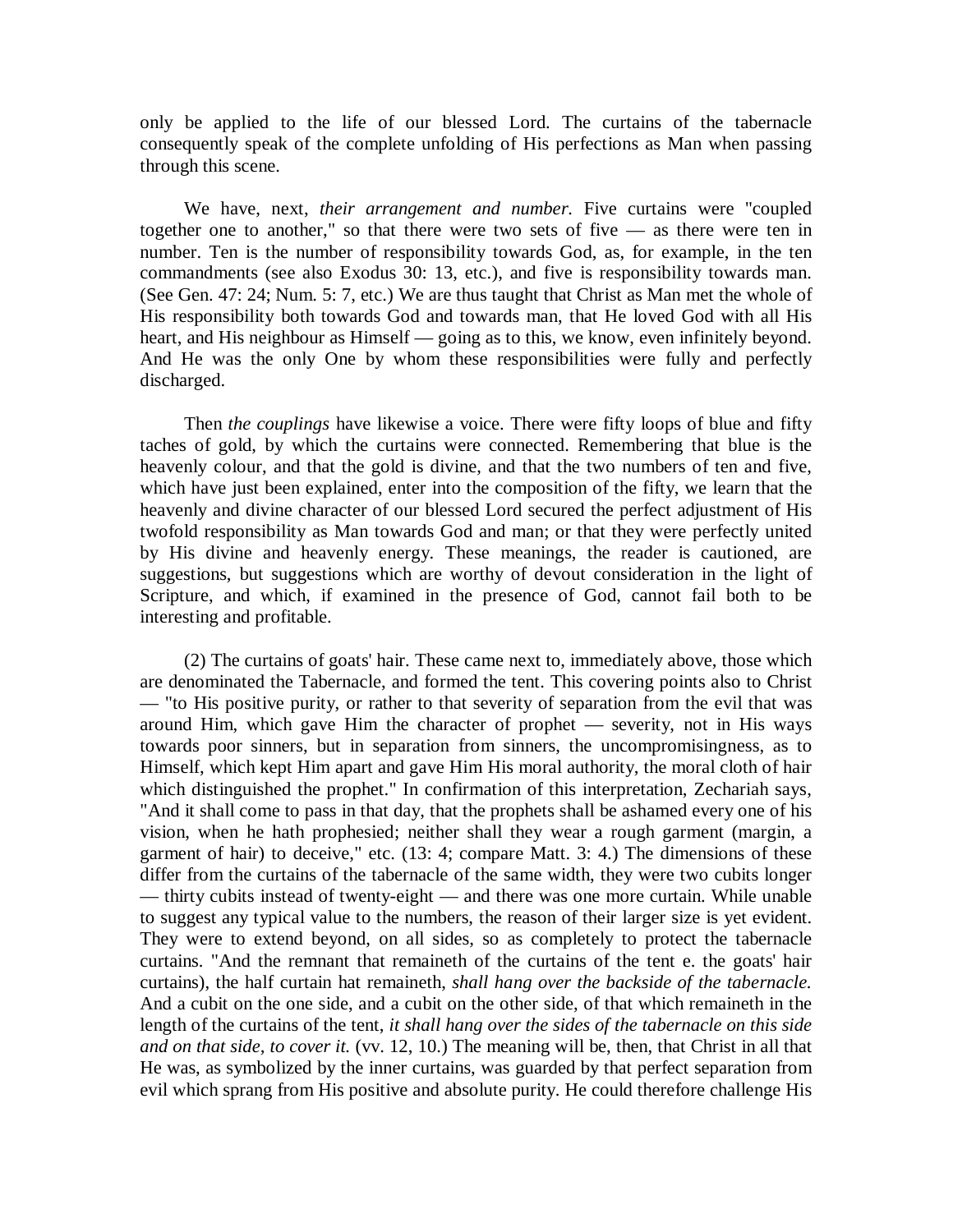adversaries with the words, "Which of you convinceth Me of sin?" (John 8: 46.) Yea, He could say to His own, "The prince of this world cometh, and hath nothing in Me." (John 14: 30.) So complete was His moral separation from all evil that He could even touch the leper and not be defiled.

The couplings of the curtains were of brass instead of gold. The colour of the loops is not mentioned. Brass in this connection would seem to signify divine righteousness, not, as seen in the gold, according to what God is in Himself, but as testing man in responsibility. This will be shown more fully when the brazen altar comes to be considered. The aptness of this significance in connection with goats' hair curtains will be at once apprehended. It brings before us Christ as morally separate from sinners, but tested by divine righteousness in His path all through His earthly sojourn — and tested, it need scarcely be added, only with the result of discovering that He answered perfectly its every claim.

(3) Above the "tent" — i.e. the goats' hair curtains — were two coverings; first, one of rams' skins dyed red, and next, another of badgers' skins. The ram was chosen as the consecration offering in connection with the setting apart of the priests to their office. It is called "the ram of the consecration." (Ex. 29: 27.) Dyed red will point very evidently to death. The meaning therefore is entire consecration, devotedness unto death; and where was that ever seen in its perfection except in the One who humbled Himself, and became obedient unto death, even the death of the cross? The badgers' skins are an emblem of that holy vigilance exhibited in His walk and ways, which preserved Him from all evil. Jerusalem is said to have been "shod with badgers' skins," the provision the Lord had made to protect her from evil in her walk. The vigilance so symbolized is often expressed in the Psalms: "By the word of Thy lips I have kept me from the paths of the destroyer;" and again, "Thy word have I hid in mine heart, that I might not sin against Thee." The coverings therefore likewise proclaim the perfectness of the One whom they typify. At the same time it must not be forgotten, that the features they portray ought to be seen in every believer. For in all that Christ was in His walk through the world He is our example. If therefore we admire the perfections and excellencies that were displayed in Him, we should remember that He is set before us as the standard of our responsibility.

> "My Saviour, keep my spirit stayed Hard following after Thee; Till I, in robes of white arrayed, Thy face in glory see."

If for a moment the Tabernacle is supposed to be complete, it will be seen that the badgers' skins only met the outward gaze. But the priest who enjoyed the privilege of entering the holy place, saw the full beauty of the fine twined linen, the blue, the purple, and the scarlet, and of the embroidered cherubim. It was Christ without and it was Christ within; but it was Christ without as seen by the natural eye — discovering no beauty that man should desire Him; and it was Christ within as seen by the eye opened by the Spirit of God; Christ therefore as the chiefest among ten thousand, and as the altogether lovely.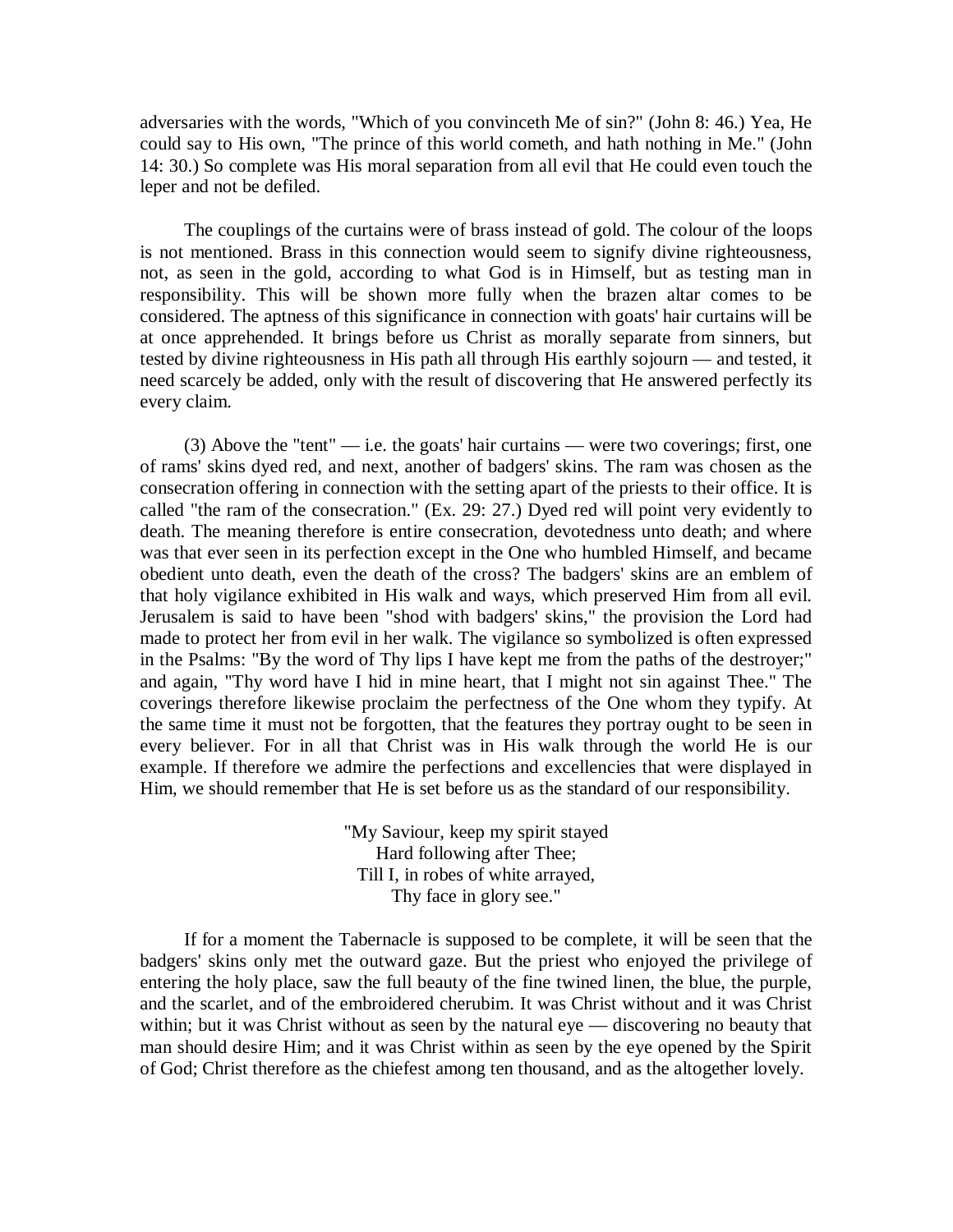# CHAPTER XXII.

## THE FRAMEWORK OF THE TABERNACLE.

#### EXODUS xxvi. 15-30.

THERE are several distinct things comprised in this section. First, the framework of the Tabernacle, with its foundations, is described.

"And thou shalt make boards for the tabernacle of shittim-wood standing up. Ten cubits shall be the length of a board, and a cubit and a half shall be the breadth of one board. Two tenons shall there be in one board, set in order one against another: thus shalt thou make for all the boards of the tabernacle. And thou shalt make the boards for the tabernacle, twenty boards on the south side southward. And thou shalt make forty sockets of silver under the twenty boards; two sockets under one board for his two tenons, and two sockets under another board for his two tenons. And for the second side of the tabernacle on the north side there shall be twenty boards, and their forty sockets of silver; two sockets under one board, and two sockets under another board. And for the sides of the tabernacle westward thou shalt make six boards. And two boards shalt thou make for the corners of the tabernacle in the two sides. And they shall be coupled together beneath, and they shall be coupled together above the head of it unto one ring: thus shall it be for them both; they shall be for the two corners. And they shall be eight boards, and their sockets of silver, sixteen sockets; two sockets under one board, and two sockets under another board.

"And thou shalt make bars of shittim-wood; five for the boards of the one side of the tabernacle, and five bars for the boards of the other side of the tabernacle, and five bars for the boards of the side of the tabernacle, for the two sides westward. And the middle bar in the midst of the boards shall reach from end to end. And thou shalt overlay the boards with gold, and make their rings of gold for places for the bars: and thou shalt overlay the bars with gold. And thou shalt rear up the tabernacle according to the fashion thereof which was showed thee in the mount." (vv. 15-30.)

Attending carefully to the particulars given, it will be seen that the number of the boards constituting the tabernacle, was forty-eight. There were twenty for the south side (v. 18); twenty for the north side (v. 20); six for the sides of the tabernacle westward (v. 22); and two for the corners of the tabernacle in the two sides (v. 23) — making the total of forty-eight. Then observe that each of these boards had two tenons (v. 17); and each tenon had for its base, or foundation, a socket of silver. (v. 19, 25.) In addition there were four sockets of silver underneath the pillars for the beautiful veil (v. 32); so that there were one hundred sockets of silver underneath and supporting the framework of the Tabernacle.

(1) Beginning then at the foundation, the typical teaching of the sockets of silver may be first considered. Leaving, however, their full exposition until the subject is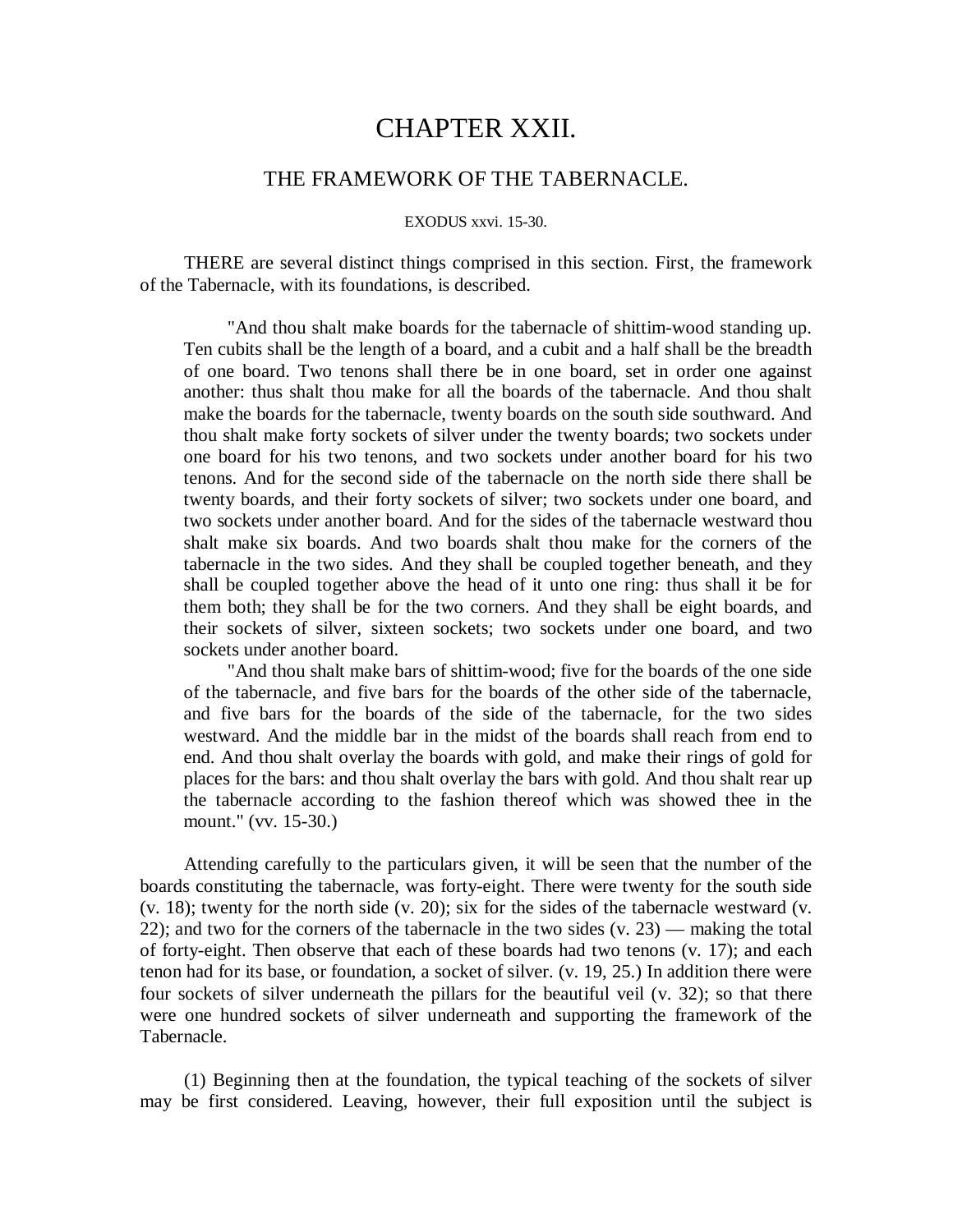reached in chapter 30, it will suffice now to indicate its outlines. We find, then, that when the people were numbered, every man was to give half a shekel of silver as a ransom for his soul unto the Lord, that the rich should give the same as the poor, and the poor the same as the rich; and that this "atonement" money was appointed for the service of the tabernacle. (Ex. 30: 11-16.) In another scripture, it is stated that the sum thus given amounted to one hundred talents, and one thousand seven hundred and seventy-five shekels; and that the hundred talents were used for the sockets of the boards, etc., and the rest for hooks for the pillars, etc. (Ex. 38: 28.) It is thus evident that the silver sockets, being made up of the ransom money, are a figure of atonement, of the blood of Christ, which He gave as a ransom for many. (Matt. 20: 28.) It is in allusion to this, and to Numbers 31: 49-54, that Peter writes to Jewish believers, "Ye were not redeemed with corruptible things, as silver and gold." (1 Peter 1: 18.) The blessed truth is therefore taught that God's dwelling-place is founded upon redemption, the redemption which has been effected through the precious blood of Christ. But God's dwelling-place is now composed of believers, and hence the church as such, and every individual believer as forming part of the church (for every Israelite of the required age was represented in the atonement money), are placed before God upon the sure and efficacious foundation of accomplished atonement. The ground of the standing of every believer is the precious blood of Christ, and hence he appears before God in all its unspeakable and infinite value.

Now, as explained, there were one hundred of these sockets  $-$  i.e. ten times ten. Ten is the number of responsibility towards God. The blood of Christ therefore, as represented by the silver, has met the highest expression of our responsibility God-ward, — has made an atonement adequate — fully adequate — to all God's claims, and thereby cleared us completely and for ever. Well might the soul, in the perception of this perfect work, joyfully exclaim -

> "On Christ the solid Rock I stand, All other ground is sinking sand."

(2) The boards; and first as to their material, form, and length. They were made of the same materials as the ark, and the table of showbread — of shittim-wood, overlaid with gold (vv. 15, 29.) They therefore refer primarily to Christ; but also, as will be seen, to the believer. Each board had two tenons — which fitted in their respective sockets of silver. Two in Scripture is the number of adequate testimony: as, for example, "In the mouth of two or three witnesses shall every word be established." (2 Cor. 13: 1; Deut. 19: 15.) Each board contains therefore in itself an adequate testimony to the value and completeness of the atonement on which it rests. (Compare 1 John 5: 6.) The length of each was ten cubits. (v. 16.) This again points to responsibility God-wards — in this case applicable to believers. Having a standing before God on the ground of redemption, responsibility is never to be forgotten. The standing indeed is the measure of it; and accordingly each board was ten cubits in length.

Together, as we have seen, they were forty-eight in number  $-$  i.e. twelve times four. Twelve is administrative perfection; and four is completeness on earth. The whole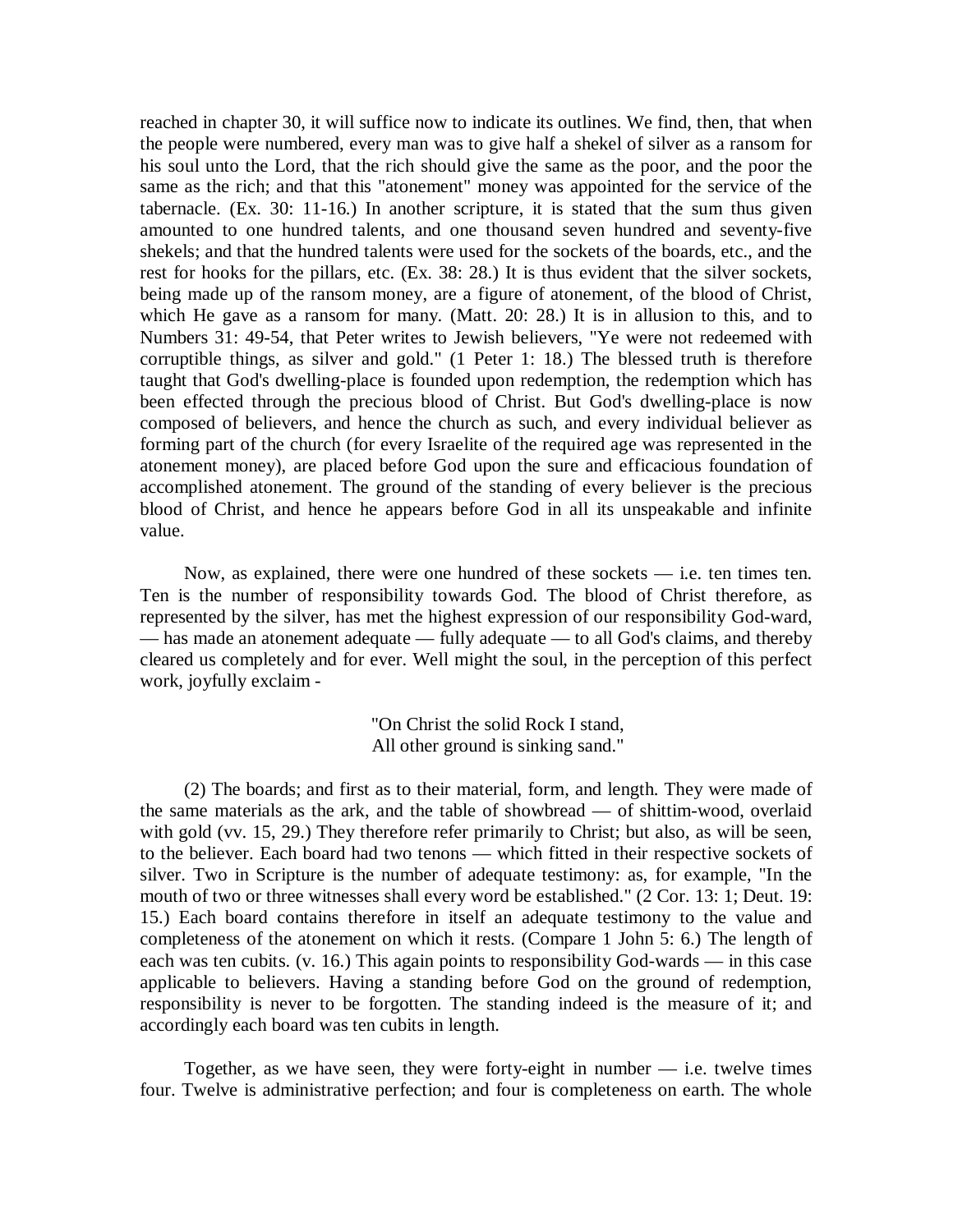number therefore will be administrative perfection displayed in all its completeness in Christ, or, if the boards are taken in connection with the divine dwelling-place, through the house of God. The former will be witnessed during the millennium; and, in one aspect, the latter too, as Christ will not reign apart from the church. The two numbers, twelve and four, are thus characteristic of the holy city, the New Jerusalem. It may be, that the Pentecostal church at Jerusalem, organized under the twelve apostles, was a passing shadow of this administrative perfection.

One thing more is noticeable  $-$  the provision made for their security when standing in their silver sockets. There were five bars of shittim-wood on either side, running through rings of gold (vv. 26-29); and the boards were, in addition, coupled at the corners by rings  $(v. 24)$ . The ring is a symbol of security — there being no end to it; and consequently, since the bars were to strengthen and secure the framework, the two together may well signify eternal security. And this both the church and the individual believer enjoy. Concerning the former, the Lord Himself said, "Upon this rock I will build My church; and the gates of hell shall not prevail against it" (Matt. 16: 18); and of the latter, "My sheep hear My voice, and I know them, and they follow Me: and I give unto them eternal life; and they shall never perish, neither shall any pluck them out of My hand." (John 10: 27, 28.)

The boards completed, they are then to be set in their places. And remark that, once again, Moses is admonished to do everything according to the pattern he had been shown in the mount. It was to be truly an "example and shadow of heavenly things," and consequently there was no room for human thoughts or imaginations. Obedience was the part of Moses, and faithfulness in the execution of the heavenly design. So now fidelity to the word of God, obedience to every part of it, is what God requires from believers in connection with His church. Once admit human regulations, human authority, and the church ceases, in so far, to be a true witness for God. This is the third time that this injunction has been given — showing the importance of obedience in the eyes of God.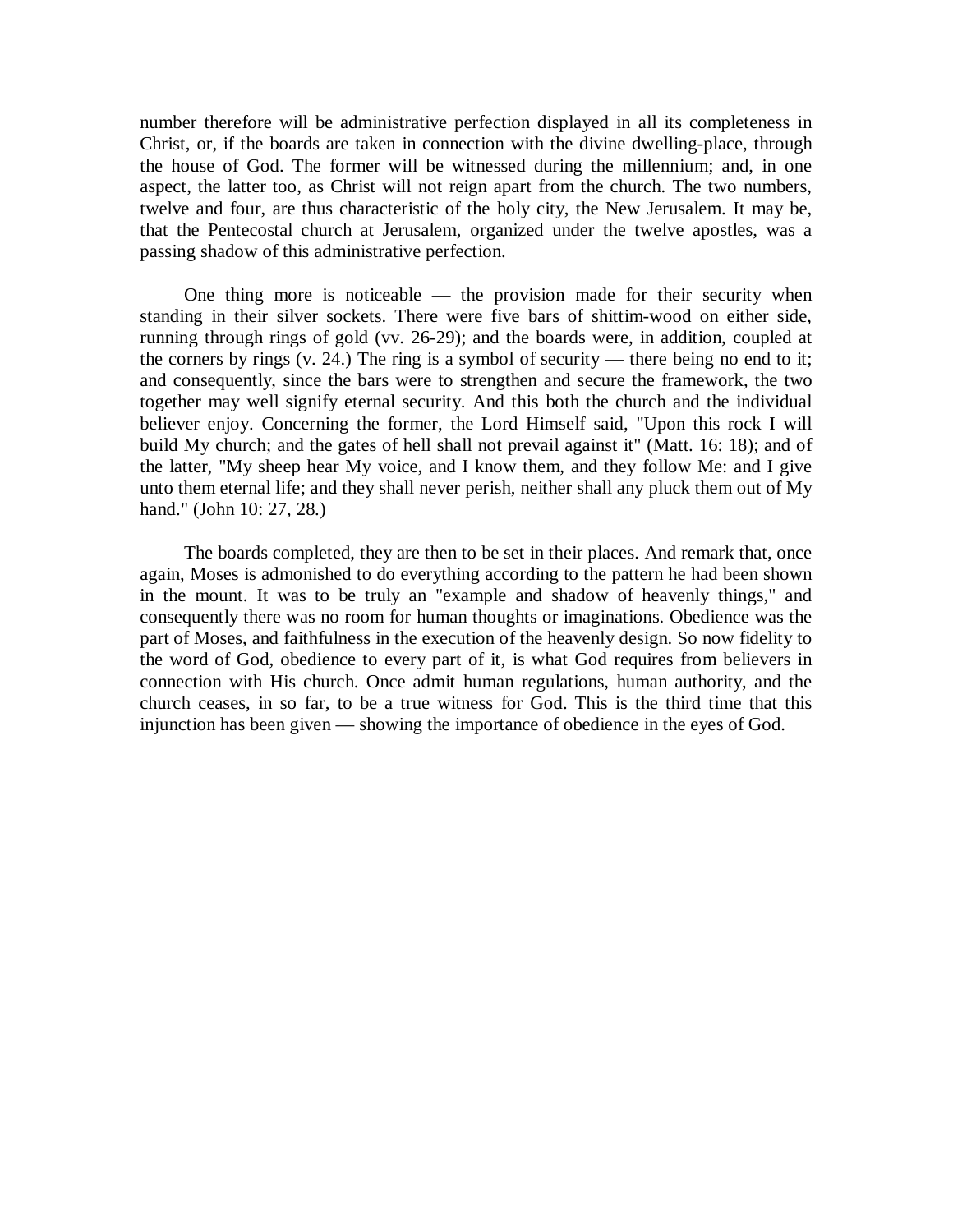# CHAPTER XXIII.

## THE BEAUTIFUL VEIL, ETC.

#### EXODUS xxvi. 31-37.

THE framework of the Tabernacle, considered in the last chapter, comprised the Tabernacle proper; *i.e.* the holy place, and the most holy. Outside of this, as will be seen in due course, there was the court of the Tabernacle, completing the threefold division. But inside the framework there were only these two — the holy place and the holy of holies. So far, however, this division has not been shown; but provision is now made for it in the direction given in the following scripture concerning the veil.

"And thou shalt make a veil, of blue, and purple, and scarlet, and fine twined linen, of cunning work: with cherubims shall it be made: and thou shalt hang it upon four pillars of shittim-wood overlaid with gold: their hooks shall be of gold, upon the four sockets of silver.

"And thou shalt hang up the veil, under the taches, that thou mayest bring in thither within the veil, the ark of the testimony: and the veil, shall divide unto you between the holy place and the most holy. And thou shalt put the mercy-seat upon the ark of the testimony in the most holy place. And thou shalt set the table without the veil, and the candlestick over against the table on the side of the tabernacle toward the south: and thou shalt put the table on the north side. And thou shalt make an hanging for the door of the tent, of blue, and purple, and scarlet, and fine twined linen, wrought with needlework. And thou shalt make for the hanging five pillars of shittim-wood, and overlay them with gold, and their hooks shall be of gold and thou shalt cast five sockets of brass for them." (vv. 31-37.)

(1) There are several distinct points in the description of the veil to be considered. As to its materials, it will be perceived that they correspond in every particular with those of the curtains forming the Tabernacle. (Ex. 26: 1.) As in these, therefore, so in the veil, it is Christ who is presented — Christ in what He is as to His nature and character, Christ in what He will be as Son of man and Son of David in the future glories of His millennial reign, and Christ, moreover, as Son of man invested with supreme judicial power. There is one difference to be noted. In the curtains of the Tabernacle the fine twined linen comes first; here the blue has the precedence, and the fine twined linen comes last. The reason is that the curtains display Christ in connection with the earth, and hence the absolute purity of His nature is the first thing declared; whereas the veil shows Christ rather in connection with heaven, and consequently the blue — His heavenly character is prominent. The interpretation of the veil is found in the epistle to the Hebrews: "Having therefore, brethren, boldness to enter into the holiest by the blood of Jesus, by a new and living way, which He hath consecrated for us, *through the veil, that is to say, His flesh."* (Heb. 10: 19, 20.) From this two things may be gathered. First, that just as the veil in the Tabernacle concealed the scene of the immediate presence and manifestation of God, so the flesh of Christ, Christ in incarnation, concealed from the natural eye the presence-chamber of God. He was God manifest in flesh; but His flesh, at the same time,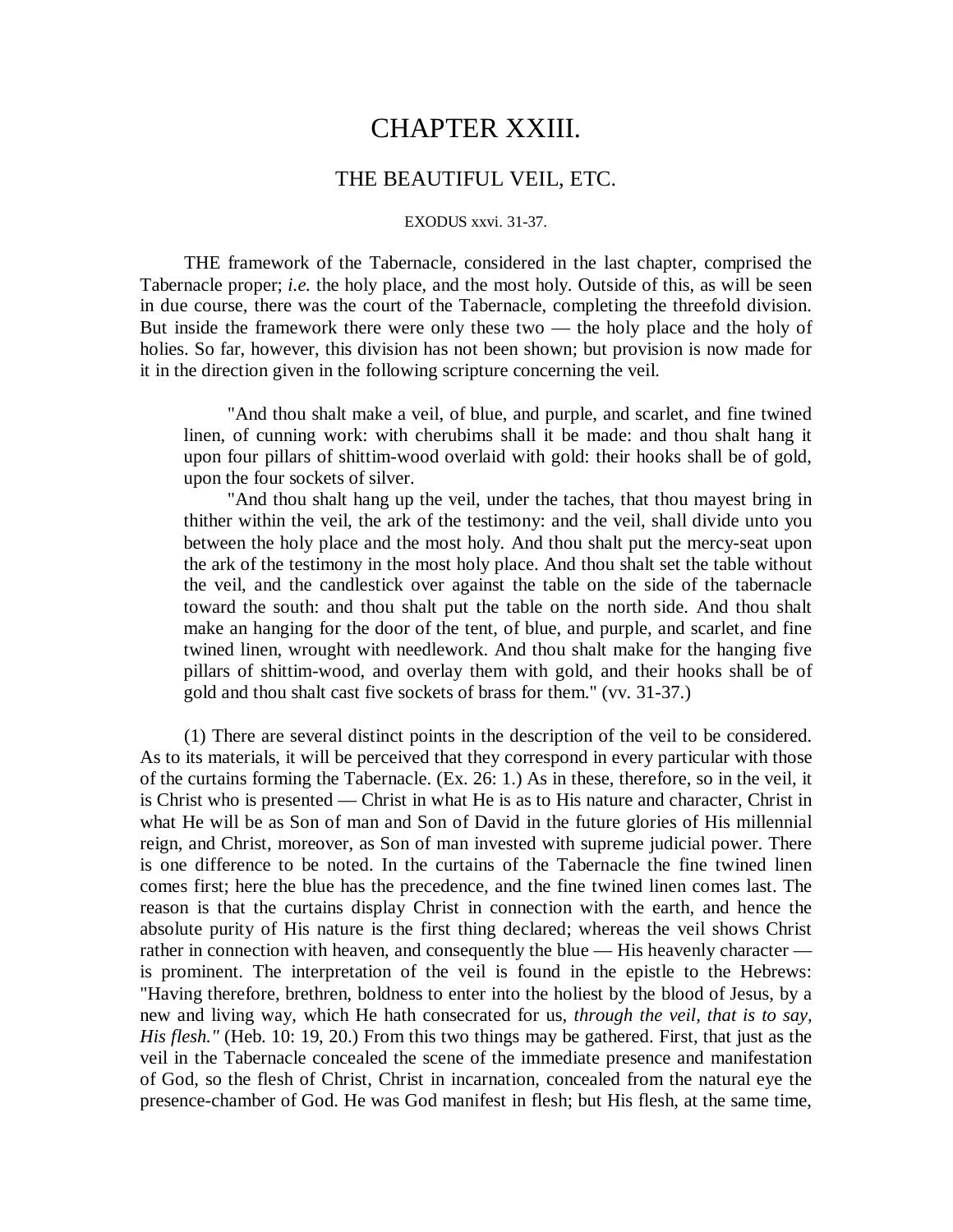was calculated to blind the eyes of men to this astounding fact. The second is, that just as the veil was the only way into the most holy place, so Christ is the only way to God. He thus said to Thomas, "I am the way, and the truth, and the life: no man cometh unto the Father, but by Me." (John 14: 6.)

The supports of the veil were threefold. There were, first, the pillars, then the hooks, and lastly, the sockets of silver. (v. 32.) *The pillars* were of shittim-wood, overlaid with gold — as seen in the boards, etc. This symbolizes, as shown more than once, the person of Christ in His two natures, human and divine — as the God-man. The lesson then is — inasmuch as the veil was supported by these pillars — *that everything in redemption depends upon the person of Christ.* If He had not been man, He could not have died for our sins; and if He had been only man, His sacrifice could not have availed for all His people. But being God and man He could make propitiation for the sins of His people and for the whole world. (1 John 2: 2.) The whole value of His work flows from His person; and hence the importance of holding fast the true Scriptural teaching on this point, and of guarding this most blessed doctrine on every hand. If the truth of the person of Christ could be undermined, the whole fabric and structure of redemption would be endangered. Hence the care and, it may be added, the delight of the Spirit of God to testify to it in every shape and form, in figure and type, as well as in distinct words. *The hooks* were of gold. Gold is divine righteousness. If then, as shown, everything in redemption depends upon the person of Christ, it is equally true, as seen in the fact that the veil was suspended upon these hooks of gold, that everything likewise depends upon the display of God's righteousness in Christ. Or it might be affirmed more directly still, that Christ holds the place of the way to God in divine righteousness. For since He glorified God on the earth, and finished the work which He gave Him to do, God's righteousness was seen in raising Him from the dead, and setting Him at His own right hand. All that God is, is concerned, and righteously concerned, in placing and sustaining Him in the position He thus occupies. The *sockets* were of silver — figure of the blood of atonement. This carries us down to the foundation of all — the work which Christ wrought out on the cross. These two things — the blood and the veil — are conjoined in the passage already cited from the Hebrews. God will never have it forgotten that the cross is the foundation of everything, of the blessing both of the church and of Israel, as well as of the reconciliation of all things. And the delight of His own heart in what Christ is and has done, is sufficiently revealed in the fact, that every minute thing in connection with His sanctuary points to the one or the other — all alike revealing, if in different aspects, Christ and His work.

The position of the veil is most important. "And thou shalt hang up the veil, under the taches, that thou mayest bring in thither within the veil, the ark of the testimony: and the veil, shall divide unto you between the holy place and the most holy." (v. 33.) It thus shut off, as before explained, the holiest of all, in which the ark of the testimony — the throne of God on earth — was placed, so that none might enter there, save Aaron once a year on the great day of atonement. (Lev. 16) And what, it may be asked, was the meaning of this? The answer may be given in the words of Scripture: "The Holy Ghost this signifying, that the way into the holiest of all was not yet made manifest, while as the first tabernacle was yet standing." (Heb. 9: 8.) If then, on the one hand, as we have seen,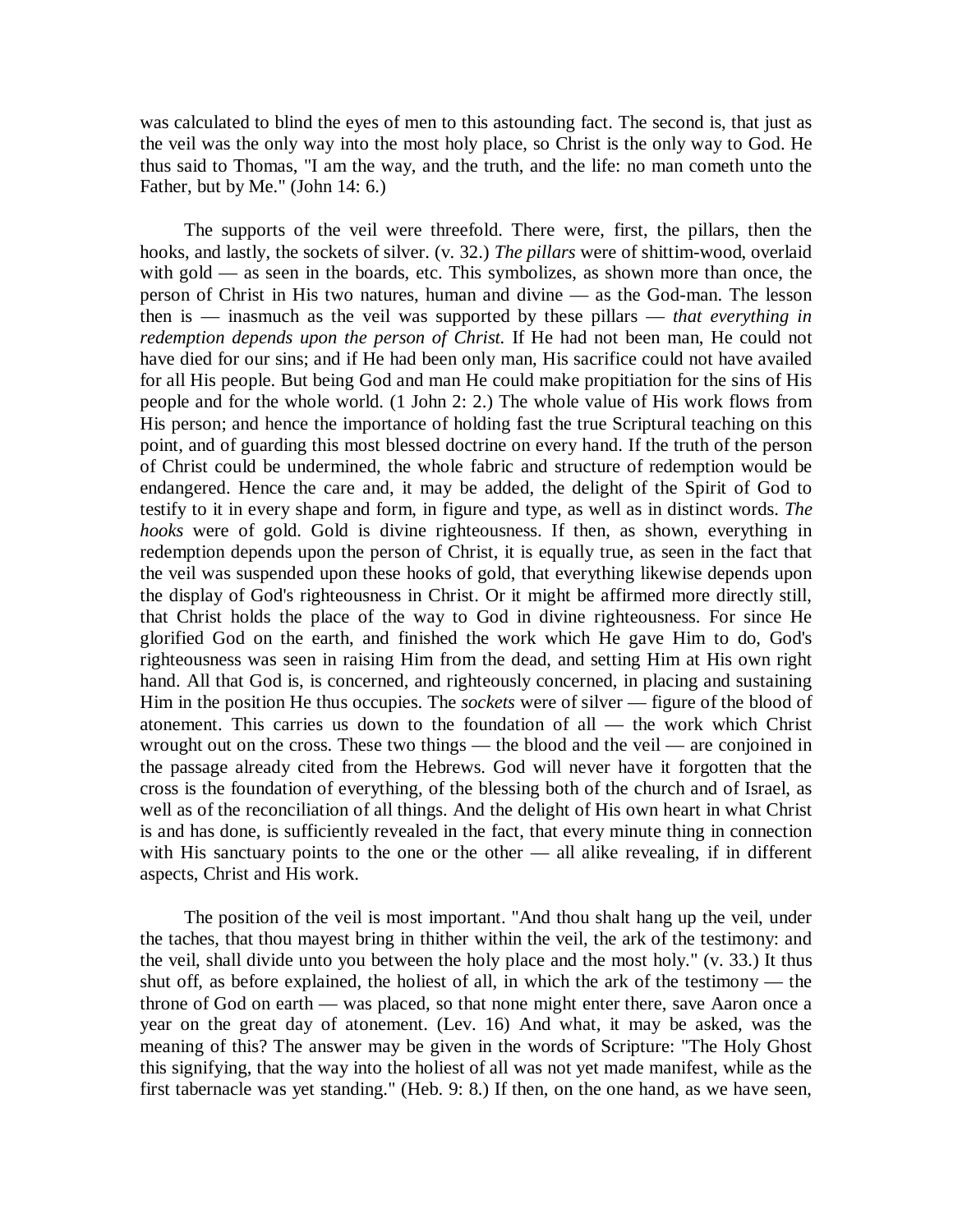the veil, as a figure of Christ, teaches the blessed truth that it is through Christ alone that access can be obtained to God, the veil in itself, on the other hand, speaks of distance and concealment. God indeed could not fully reveal Himself, could not righteously go out to the sinner, or bring the sinner in to Himself, until the question of sin should be taken up and settled once and for ever. This Christ did, and, as a consequence, immediately that He gave up the ghost, the veil of the temple was rent in twain from the top to the bottom. (Matt. 27) The veil therefore in the Tabernacle showed that the way into the holiest was not yet made manifest, and by that, not only proved that the question of sin was not yet dealt with, but also that the people were sinners, and as such unfit for the presence of God. Both gifts and sacrifices were offered on their behalf, but these could not make them that did the service perfect, as pertaining to the conscience, or they would have possessed an indefeasible title to enter the holiest. No; it was not possible that the blood of bulls and of goats should take away sins; and hence, with guilt bound upon their consciences, they dared not come into the presence of a holy God; and He (be it said with all reverence) could not go out to them, for God in His holiness is a consuming fire.

The existence of the veil therefore reveals the contrast between the position of Israel and that of believers. Israel was shut out, never had access into the holiest; Moses, owned in grace as the mediator, and Aaron as the high priest, once a year, were alone permitted to enter. But now every believer enjoys this precious privilege. (See Heb. 10: 19-22.) The veil is rent; for "Christ being come an high priest of good things to come, by a greater and more perfect tabernacle, not made with hands, that is to say, not of this building; neither by the blood of goats and calves, but by His own blood, He entered in once into the holy place, having obtained eternal redemption." (Heb. 9: 11, 12.) Inside the rent veil is therefore our only place of worship; and we can enter with all boldness, because Christ by one offering hath perfected for ever them that are sanctified. Nor should another contrast be forgotten. Even when Aaron did enter the holiest, he was not in the presence of God as the believer now is. God was only revealed then as Jehovah; but now believers know Him as their God and Father. Hence the apostle says, "Through Him (Christ) we both have access by one Spirit unto the Father." Eph. 2: 18 see also John 20: 17.) While therefore we are filled with admiration at the wisdom of God, as seen in the depicted glories and adumbrations of Christ in the Tabernacle, we are constrained to bow before Him with adoring praise as we learn, by contrast, the grace that has brought us into the full enjoyment of all here typified, and of even larger blessings than these.

(2) The arrangement of the holy furniture follows. (vv. 33-35.) It will be needful to remember once again that the altar of incense is not yet described, because it is a symbol of approach (and hence belongs to the last division of this section). The articles given are all symbols of display. Leaving on this account, for the present, any detailed exposition, a brief notice may be given of the arrangement in this scripture. The ark, first of all, was to be put into the holiest, and the mercy-seat upon the ark of the testimony — with "the cherubim of glory shadowing the mercy-seat." Nothing else was found in the most holy place, because, as before explained, it was the scene of the presence and manifestation of God. There, dwelling between the cherubim, He was approached with the incense from off the golden altar, and with the blood of the sacrifices on the day of atonement; and there Moses stood to receive communications for the people. The beautiful veil shut it off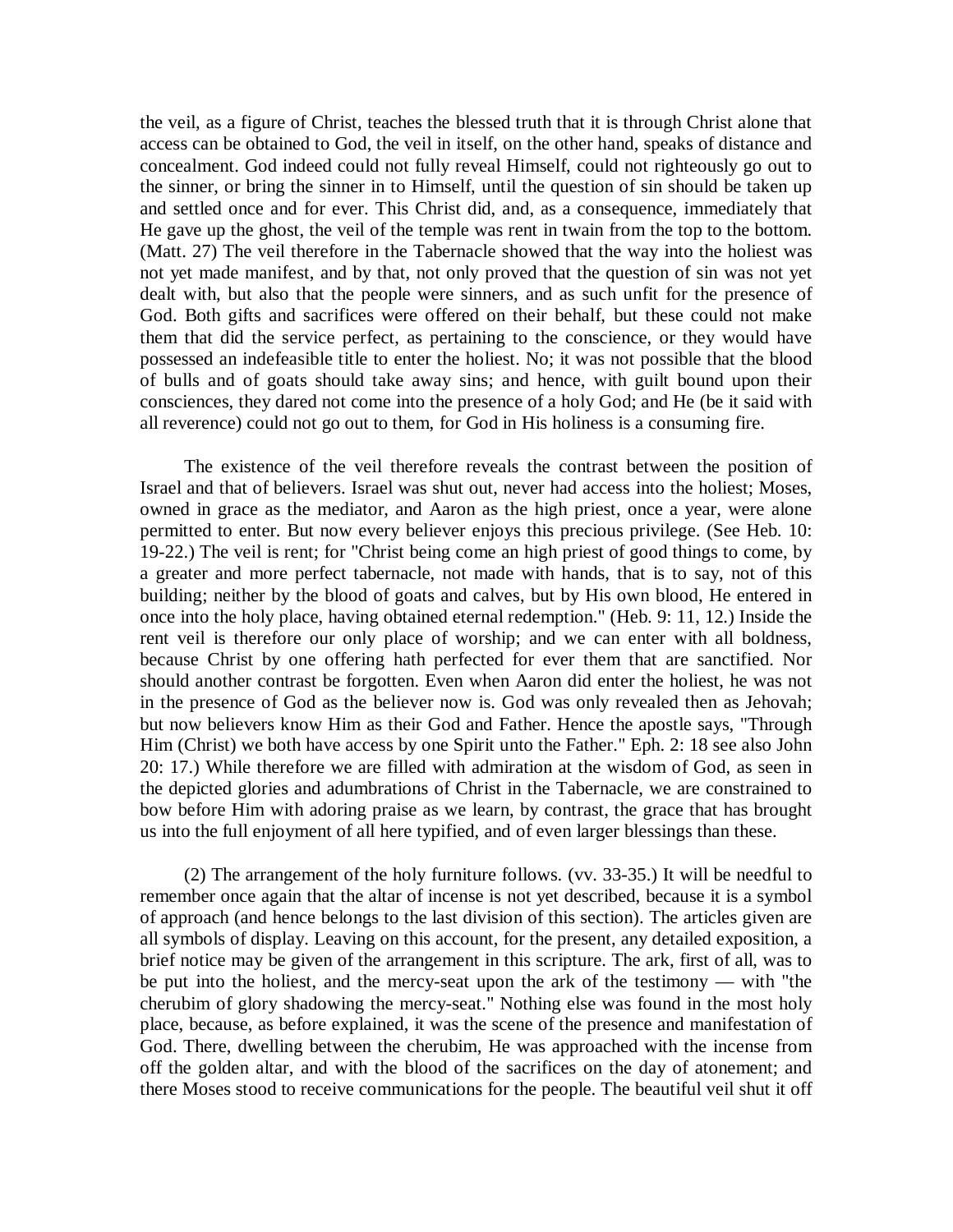from the holy place. It was therefore the inner compartment of the Tabernacle. Outside the veil, in the holy place, the table of showbread and the candlestick were arranged; the former on the north, and the table on the south side. To borrow the language of another, "Outside the veil were the table with its twelve loaves and the golden candlestick. Twelve is administrative perfection *in man;* seven, spiritual completeness, whether in good or evil. The two are found outside the veil, inside which was the most immediate manifestation of God, the Supreme, but who hid Himself, as it were, in darkness. Here was light and nourishment; God in power in union with humanity; and God giving the light of the Holy Ghost. Therefore it is that we have twelve apostles attached to the Lord in the flesh, and seven churches for Him who has the seven Spirits of God. The twelve tribes were, for the time being, what answered externally to this manifestation. It is found in the new Jerusalem. The primary idea is the manifestation of God in man and by the Spirit." And these two truths are connected — shown to be connected by the relative positions of the table and the candlestick; the light of the candlestick indeed ever testifying to the truth embodied in the table of showbread

(3) The last thing connected with this part of the subject is the "hanging for the door of the tent." This "hanging" shut off the court of the Tabernacle from the holy place, and formed the doorway into it. It occupied the same position in reference to the holy place, as the beautiful veil did in respect of the holy of holies. When therefore the priests came from the court (not yet described), they passed through this "hanging" into the holy place to accomplish their service. Its materials correspond with those of the beautiful veil. But there is one important difference. There were no cherubim embroidered on the "hanging." Otherwise it was the same; and hence the typical teaching of the one will apply to the other. What, then, is the significance of the omission of the cherubim? These, it will be remembered, set forth the Son of Man in His judicial character. The "hanging," then, equally with the veil, is a figure of Christ — with His judicial character carefully excluded. The reason is obvious. In the "hanging" He is presented in grace, to those that were without, as the way into the position and privileges of priests, as the way into the presence of God in this character. The pillars are also made of the same material, as well as the hooks; and point likewise to the person of Christ, and to divine righteousness, as accomplished and displayed in Him at the right hand of God. But there are five pillars instead of four. This may arise from what has been already stated — that the "hanging" is Christ in presentation to the world in race, and thus brings with it the thought of responsibility man-wards. The sockets were of brass instead of silver. Brass, as ever, is divine righteousness testing man in responsibility. This will be more fully explained in the next chapter; but it is easily understood that Christ presented in grace, is Christ presented to, and hence a test of, responsible man. The moment, however, the question of his sins is settled, not only before God, but also for his own conscience, Christ is become for him the way into God's presence. Thereafter everything is socketed in silver, for he stands now upon accomplished atonement; in Christ he has redemption through His blood.

Everything still portrays Christ. It may be, and undoubtedly is, difficult to interpret some of the minute details; if, however, Christ is before the soul, some ray of His glory will soon be discovered. Let there but be patience and conscious dependence, combined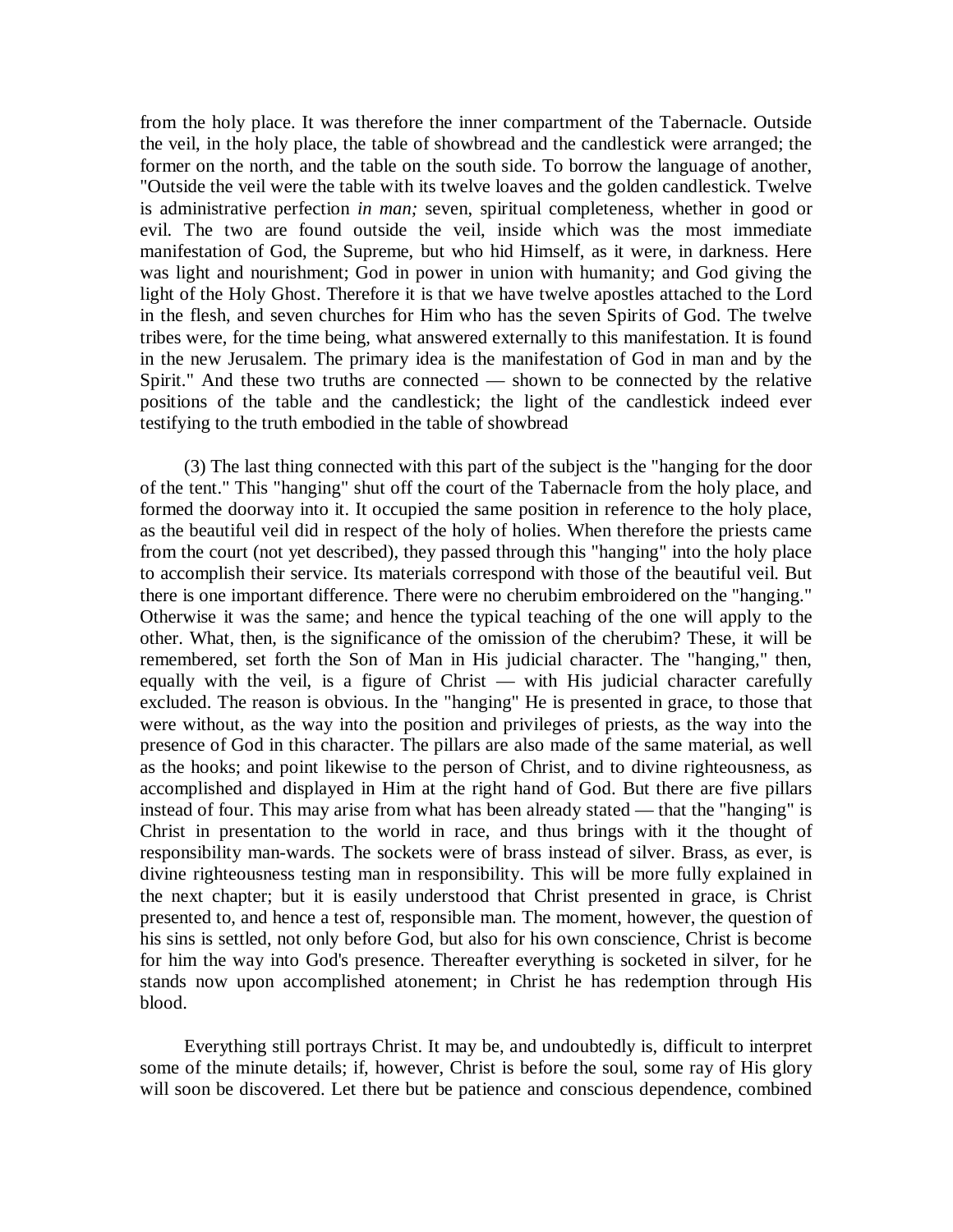with watchfulness against the activity of the mind, and the Spirit of God will delight to unfold these shadows to the souls of His people.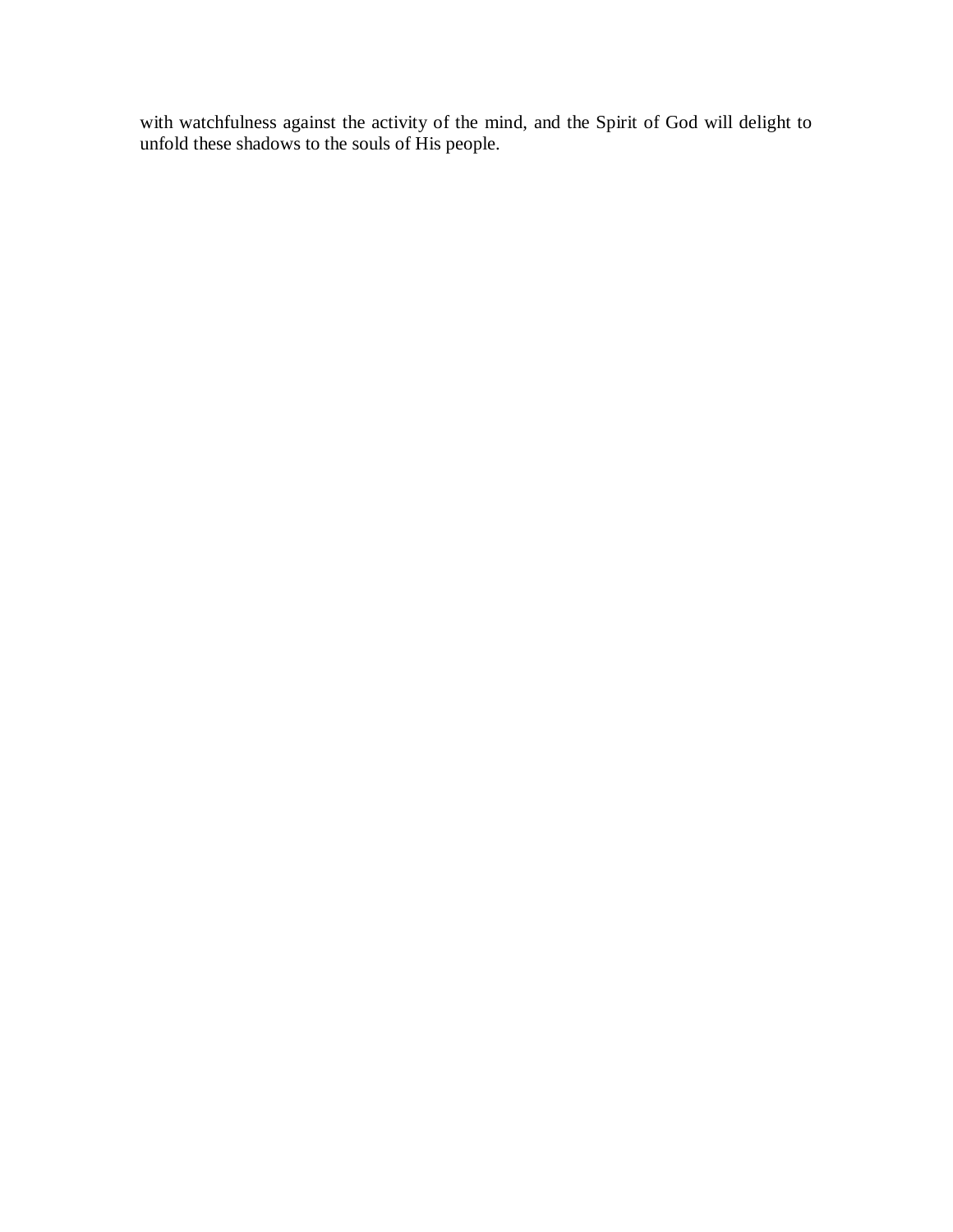# CHAPTER XXIV.

## THE BRAZEN ALTAR.

#### EXODUS xxvii. 1-8.

PASSING outwards from the holy place, the first thing met, when the Tabernacle and all its arrangements were duly ordered, was the laver. But this is omitted here for the same reason that the altar of incense was not described in the last chapter. It was a symbol of approach, and not of display; and consequently the brazen altar is next given. This, as will be seen, had a peculiar character. It was a manifestation of God, and, at the same time, was the meeting-place between Him and the sinner. It is in this aspect the boundary of His display; i.e. He does not go out in manifestation beyond this limit; for, meeting the sinner here, the sinner (i.e. the priest acting on his behalf), when everything is prepared, has the liberty from this point of passing in, and would thenceforward need the symbols of approach.

"And thou shalt make an altar of shittim-wood, five cubits long, and five cubits broad; the altar shall be foursquare; and the height thereof shall be three cubits. And thou shalt make the horns of it upon the four corners thereof; his horns shall be of the same: and thou shalt overlay it with brass. And thou shalt make his pans to receive his ashes, and his shovels, and his basons, and his fleshhooks, and his firepans: all the vessels thereof thou shalt make of brass. And thou shalt make for it a grate of network of brass; and upon the net shalt thou make four brasen rings in the four corners thereof. And thou shalt put it under the compass of the altar beneath, that the net may be even to the midst of the altar. And thou shalt make staves for the altar, staves of shittim-wood, and overlay them with brass. And the staves shall be put into the rings, and the staves shall be upon the two sides of the altar, to bear it. Hollow with boards shalt thou make it; as it was showed thee in the mount, so shall they make it." (vv. 1-8.)

Before entering upon the uses of the altar, it will be necessary to explain its typical meaning. The shittim-wood is found here equally with the ark, the table, etc. But it was overlaid with brass instead of gold. Brass, indeed, is its characteristic. Now brass is divine righteousness, not like that symbolised by the gold according to what He is in Himself, suited, that is, to the divine nature, but as testing man in responsibility. It has always allied with it, on this account, a certain judicial aspect, inasmuch as, meeting man in responsibility, it of necessity judges him because he is a sinner. The altar as a whole, then, is God manifested in righteousness. Hence it formed the meeting-place between God and the sinner; for as long as the sinner is in his sins, God can only meet him on that ground, where he is as under responsibility. The altar consequently was the first thing that met the sinner's eyes when coming up out of the world into the court of the Tabernacle. But then it was an altar — and as such was a symbol of the cross of Christ. When the sinner therefore came to the altar, when he came believing in the efficacy of the sacrifice, though the altar tested him in responsibility, he found that all his sins were gone, and that he could stand before God in all the sweet savour of the sacrifice which had been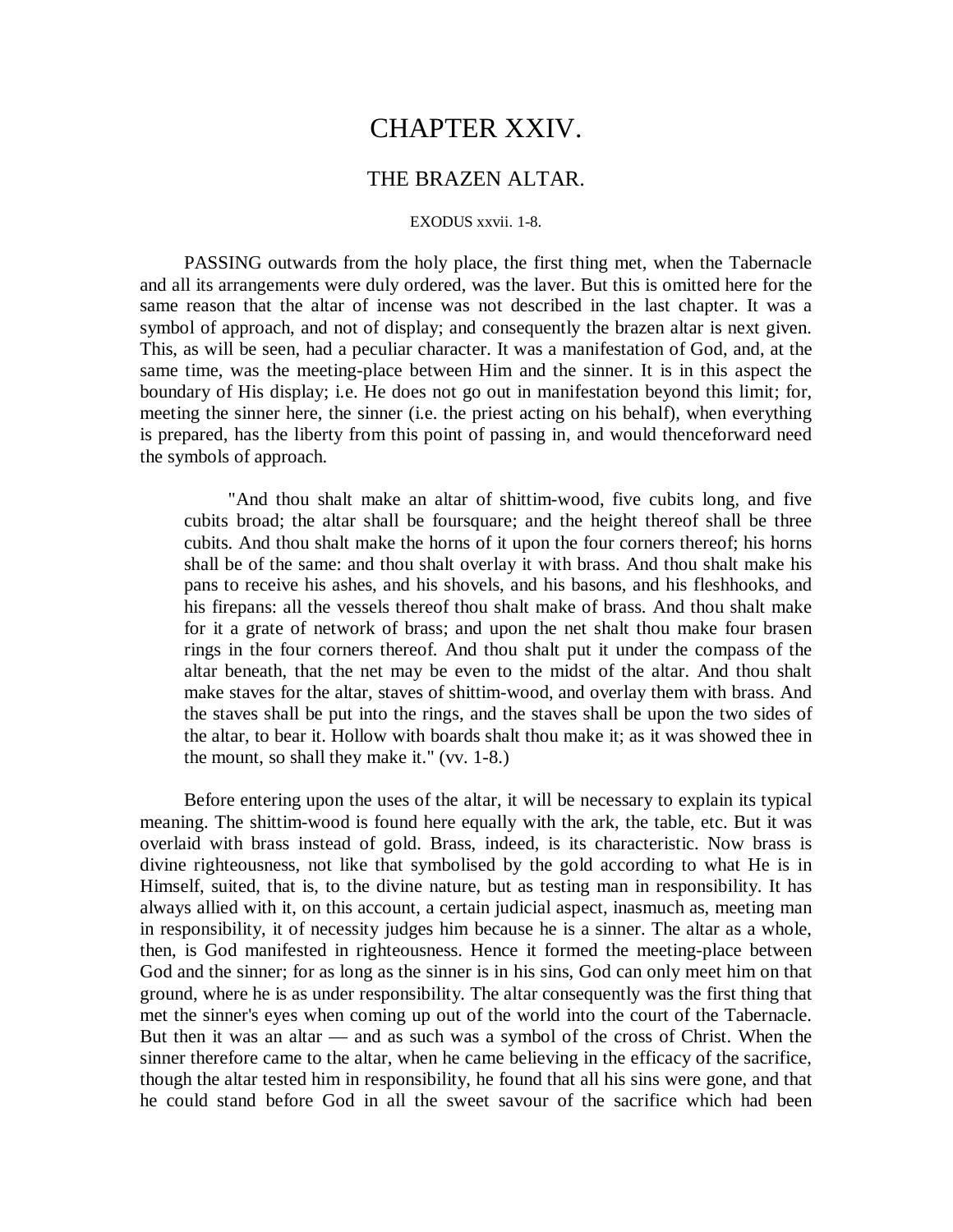consumed there. Its very position displays this character. It was just outside of the world, and just inside the court. So when Christ was rejected, He was cast out of the world lifted up above it, when nailed to the shameful tree. But there on the cross, as on the altar in figure, He met and bore the whole of man's responsibility "went down under all God's holy judgment against sin, and so abundantly answered to every claim of His glory, that the fire fed gratefully upon the sacrifice, which, totally consumed upon the altar, went up as a sweet savour of acceptance to God. It was the burnt-offering, and not the sin-offering which was placed upon the brazen altar. The sin-offering was burnt without the camp. The brazen altar teaches rather what God found — His part — in the death of Christ; and it is not until we have learnt this truth that we can draw near with holy boldness into His presence.<sup>15</sup>

If we consider now the uses of the altar, further instruction upon this point will be gleaned. It was pre-eminently, as just stated, the altar of burnt-offering (Lev. 1) Besides this, parts of the meat-offering, of the peace-offering, and indeed of the sin-offering, were also burnt upon "the altar of burnt-offering." (See Lev. 2: 2; Lev. 3: 5; Lev. 4: 10) Without entering at this time into the specific characteristics of these several sacrifices, it will be enough to say that they shadow forth different aspects of the death of Christ; and it is therefore in the combination of all, that we learn the infinite value, and the unspeakable preciousness of that one sacrifice which they typify. The brazen altar tells therefore of Christ, of that one sacrifice of Christ when He through the eternal Spirit offered Himself without spot to God. When the sinner (an Israelite) therefore brought a sacrifice, he owned by that very act that he could not of himself meet God's righteous claims, that he was a sinner, and as such had forfeited his life; and hence it was that he brought another life to be offered up in his stead. Coming thus, he identified himself with the sacrifice, as shown by putting his hand upon its head. (Lev. 1: 4, etc.) If he brought a sin-offering, the fat only of the inwards, etc., of which was burnt upon this altar (see Lev. 3), when he put his hand upon its head, his guilt was transferred (in figure) to the offering, and it was consequently burnt as an unclean thing — charged with the offerer's sins — outside the camp. If it were a burnt-offering, by the same act of laying his hand upon the head of the victim he became transferred, as it were, into, completely identified with, all the acceptance of the sacrifice. Two things were thus effected. On the one hand, his sins were put out of God's sight; on the other, he was brought before God in all the acceptance of Christ. Thus, if the altar tested man in righteousness, it revealed the grace that had provided a perfect sacrifice on his behalf; so that God could meet him in grace and love, as well as in righteousness, and give him a title to stand in perfect acceptance in His holy presence. The very size of the altar illustrates this truth. It was five cubits square. It was responsibility man-wards completely displayed and met in the cross of Christ.

How abundant then the encouragement which God gives to the sinner! The claims of His throne, His government, have been met by the altar; for the blood has been sprinkled upon it, and the sacrifice has been consumed. He can therefore receive in grace and in righteousness every one that in faith approaches the altar; and it is to announce

 $\overline{a}$ 

<sup>&</sup>lt;sup>15</sup> It should never be forgotten that while the burnt-offering sets forth God's part in the death of Christ, it was yet accepted for the offerer to make atonement for him. (Lev. 1: 4.)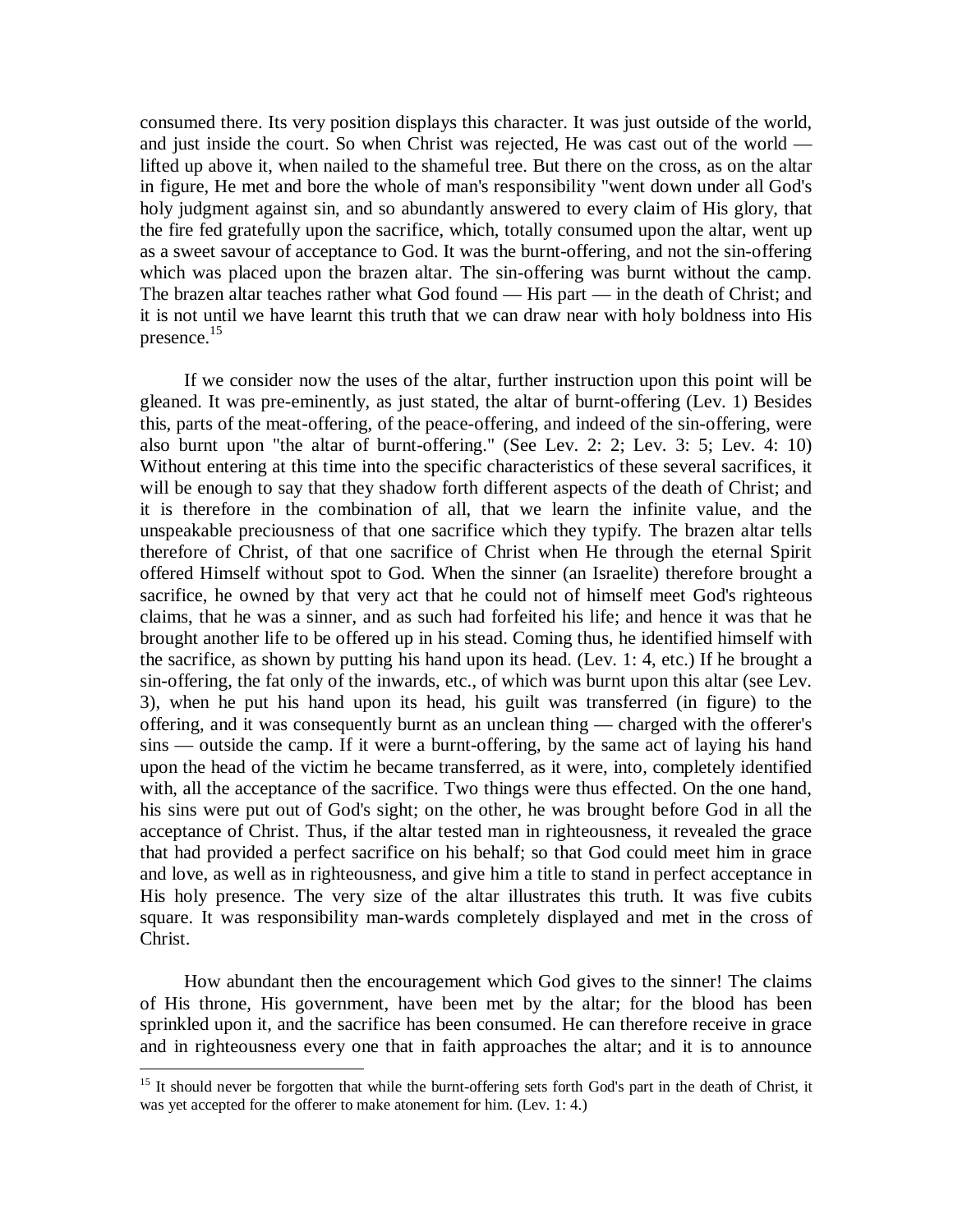these glad tidings that the gospel is sent forth into every land. The cross of Christ is the meeting-place now between God and the sinner. It is on the foundation of what was accomplished there that He can be just and the Justifier of every one that believeth in Jesus. There is no other ground on which He can bring the sinner into His presence. If the Israelite rejected the brazen altar, he shut himself out for ever from the mercy of God; and, in like manner, whoever rejects the cross of Christ, shuts himself out for ever from the hope of salvation.

The horns of the altar may also be considered. There were four — one on each corner. (v. 2.) In certain cases the blood of the sacrifice was sprinkled upon these, as, for example, in the sin-offering for the ruler or for one of the common people. (Lev. 4: 25, 30, etc.) The horn is a symbol of strength. When therefore the blood was sprinkled upon the horns, the whole strength of the altar (and it was displayed in all its completeness) which had been against, is now exercised on behalf of the sinner. The horns of the altar became thus a place of refuge, an inviolable sanctuary, for all who were rightfully under their protection on the ground of the sprinkled blood. Joab sought this protection when he fled from Solomon (1 Kings 2: 28); but inasmuch as he had no claim upon it, for he was a murderer, he was slain. This is like the sinner who, in his extremity, would fain claim the benefits of the death of Christ to escape the judgment, though he is still alienated in heart from Him. But wherever there is trust in the value of the sacrifice which has been offered to God upon the altar, there is no power in earth or hell that can touch the soul that rests under its shelter and protection.

> "The soul that on Jesus hath leaned for repose, I will not, I will not, desert to its foes; That soul, though all hell should endeavour to shake, I'll never, no never, no never forsake."

It will be interesting to look for a moment at the provision for the journey detailed in Numbers 4: "And they shall take away the ashes from the altar, and spread a purple cloth thereon: and they shall put upon it all the vessels thereof, wherewith they minister about it, even the censers, and the fleshhooks, and the shovels, and the Masons, all the vessels of the altar; and they shall spread upon it a covering of badgers' skins, and put to the staves of it." (vv. 13, 14.) The purple cloth was put immediately upon the altar. Purple is royalty, and this makes the interpretation evident. It is the sufferings of Christ  $\frac{1}{1}$  as seen in the altar, — and the glories that should follow, as shown by the purple. The cross first, and then the crown. But the altar was in the wilderness, and hence the badgers' skins were without, covering up the purple. The time for the assumption of the royal glory of Christ had not yet arrived. In the meantime the badgers' skins — emblem of that holy vigilance which guarded Him from evil while passing on through the wilderness in rejection, and while waiting for the time of His kingdom, were alone seen.

The vessels of the altar were all made of brass, in harmony with its characteristic feature. The staves wherewith the altar was to be borne were of shittim-wood and brass, as the altar itself. Finally, Moses is again reminded that the pattern shown him in the mount must be his guide. The wisdom of God alone could devise the altar which was to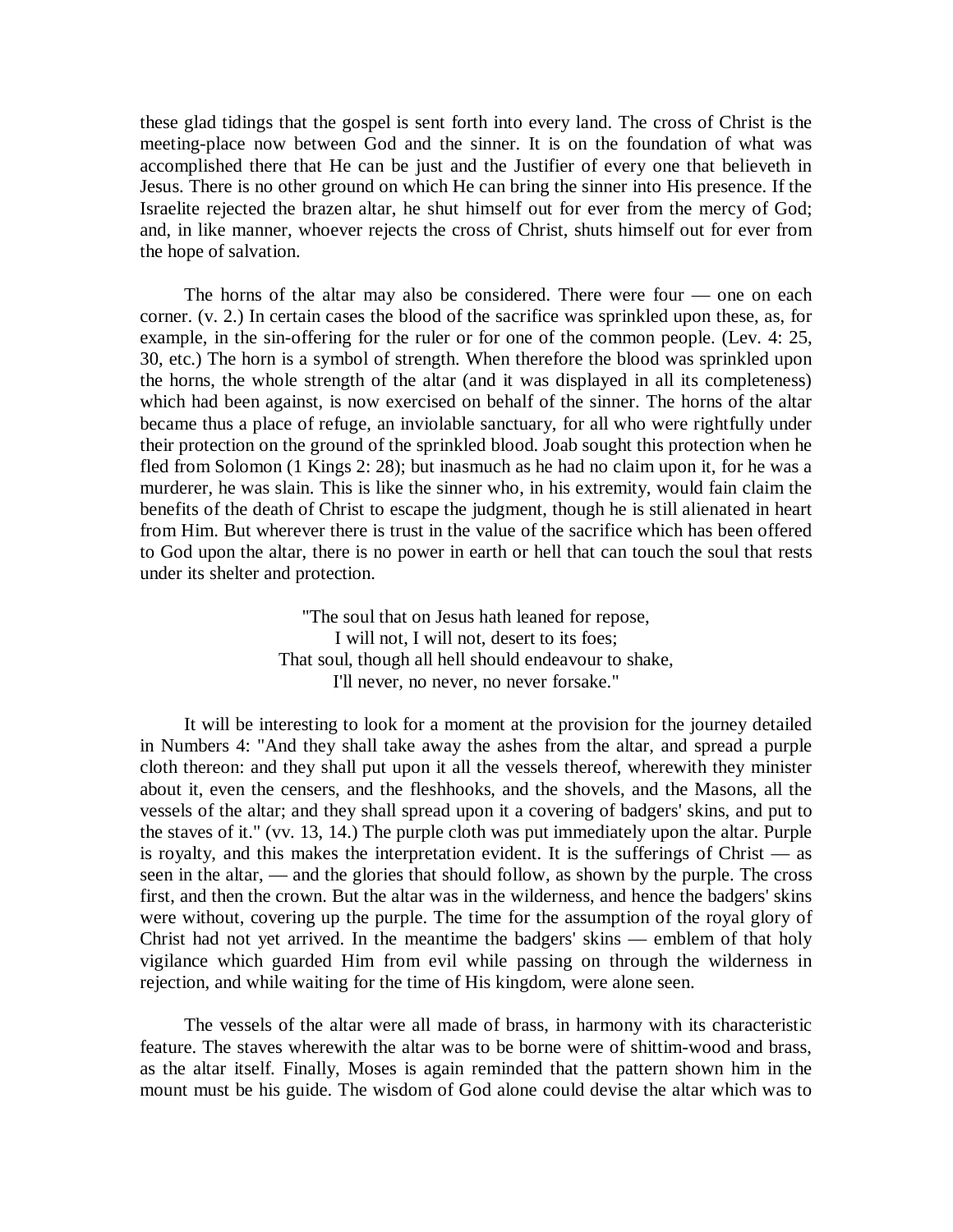embody so many blessed truths. A king Ahaz, enamoured by the beauty of the Syrian altar, may reject the altar of God (2 Kings 16); but it was the ruin of him and of all Israel. (2 Chr. 28: 23.) So now men may refuse the preaching of the cross of Christ, finding in it, according to their thoughts, either a stumbling-block or foolishness, and choose an altar for their worship which meets their own aesthetic tastes, and which will not therefore offend the prejudices of the natural man; but, as in the case of Ahaz, it can only end in their everlasting ruin. God only can prescribe the suited way and method of access to Himself.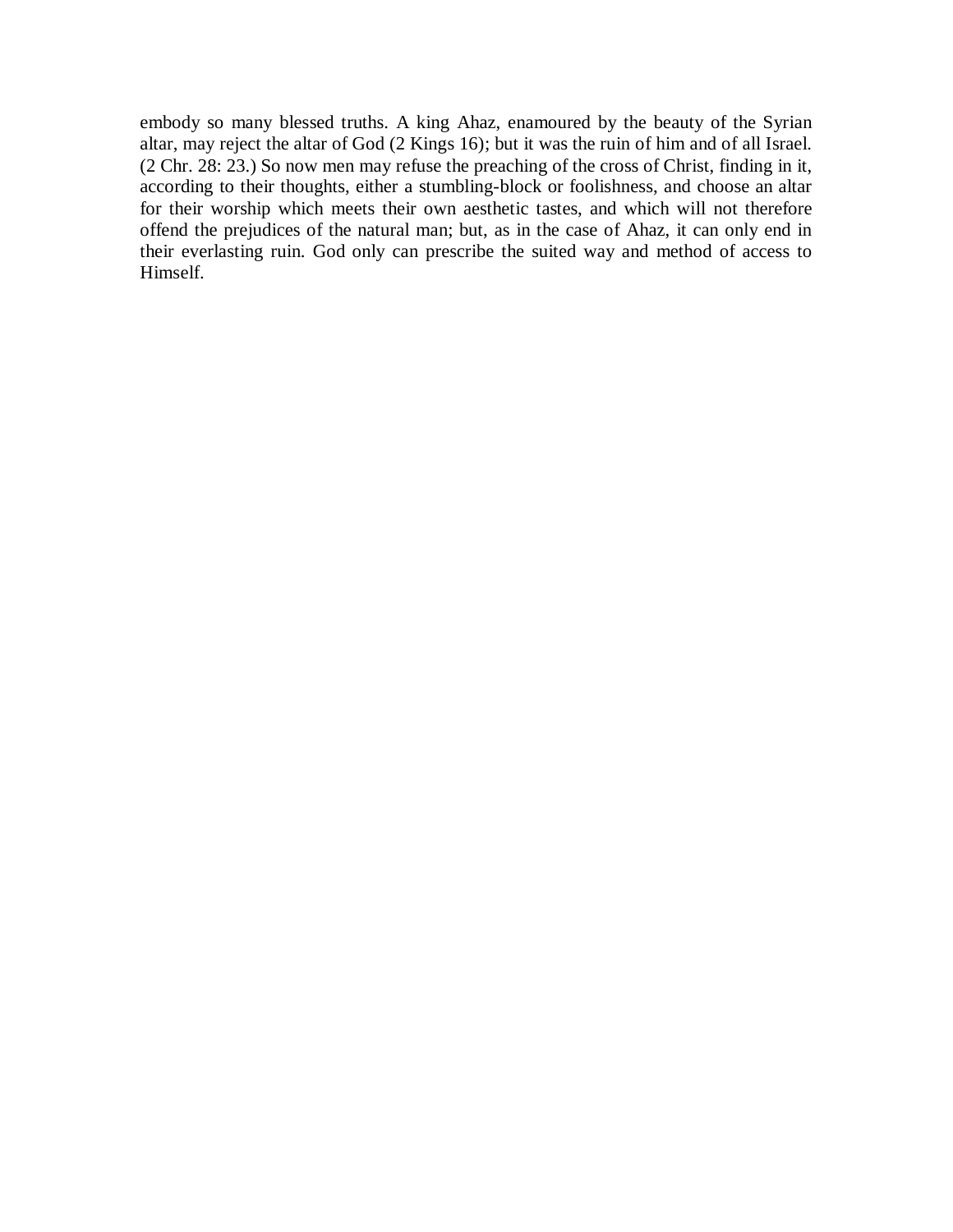## CHAPTER XXV.

## THE COURT OF THE TABERNACLE.

#### EXODUS xxvii: 9-19.

THE brazen altar having been prescribed, the court of the Tabernacle follows. This, it will be remembered, was the open space surrounding the Tabernacle, enclosed by hangings of fine twined linen, as detailed in this scripture. It formed the third division when considered as a part of, or rather as connected with, the Tabernacle proper. In this, as shown before, there were the holy of holies, the innermost compartment; then, passing outward, the holy place; and then the court which is here given. This is also a manifestation of God — teaching how that Christ is ever before the mind of the Spirit in every part of the sanctuary; and that Christ is thus the only key to unlock its mysteries.

"And thou shalt make the court of the tabernacle for the south side southward there shall be hangings for the court of fine twined linen of an hundred cubits long for one side: and the twenty pillars thereof and their twenty sockets shall be of brass; the hooks of the pillars and their fillets shall be of silver. And likewise for the north side in length there shall be hangings of an hundred cubits long and his twenty pillars and their twenty sockets of brass; the hooks of the pillars and their fillets of silver. And for the breadth of the court on the west side shall be hangings of fifty cubits; their pillars ten, and their sockets ten. And the breadth of the court on the east side eastward shall be fifty cubits. The hangings of one side of the gate shall be fifteen cubits: their pillars three, and their sockets three. And on the other side shall be hangings fifteen cubits; their pillars three, and their sockets three. And for the crate of the court shall be an hanging of twenty cubits, of blue, and purple, and scarlet, and fine twined linen, wrought with needlework; and their pillars shall be four, and their sockets four. All the pillars round about the court shall be filleted with silver; their hooks shall be of silver, and their sockets of brass. The length of the court shall be an hundred cubits and the breadth fifty every where, and the height five cubits of fine twined linen, and their sockets of brass. All the vessels of the tabernacle in all the service thereof, and all the pins thereof, and all the pins of the court, shall be of brass." (vv. 9-19.)

It appears from this description that the court of the Tabernacle was one hundred cubits long, and fifty cubits broad. (vv. 9-13.) It was made as follows: first, there were twenty pillars on each of the two sides, north and south (vv. 10, 11), and ten pillars at each of the two ends, east and west — the pillars on the east side, the side of entrance, being made up of three on each side of the entrance, and four for the hanging of the gate of the court. (vv. 12-16.) Altogether there were sixty pillars. On these pillars — or, to speak exactly, on fifty-six of them — excluding the four which were for the hanging of the gate — were suspended the fine twined linen which formed the court. Of this there were one hundred cubits on each side, fifty cubits at the west end, and thirty on the east (vv. 9-15) — altogether two hundred and eighty cubits. The gateway, at the east end, was composed of blue, and purple, and scarlet, and fine twined linen, wrought with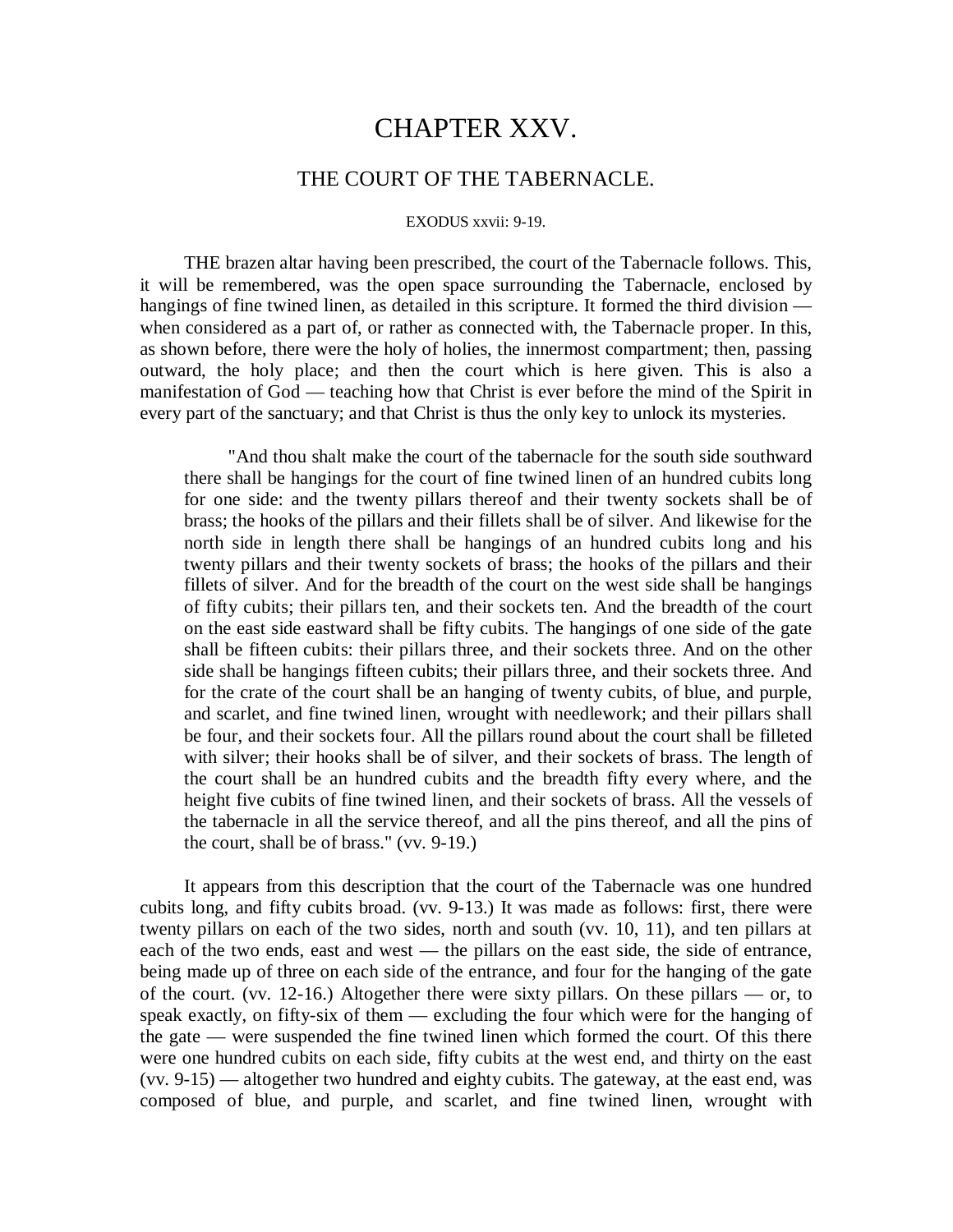needlework — the same in every respect as the hanging for the entrance into the holy place — and was twenty cubits in length. The sockets of the pillars were all of brass, and the hooks and the fillets for the hanging were of silver. (v. 17.) The typical teaching of these things will be perceived to spring from their twofold symbolical presentation of Christ and of the believer.

*The fine twined linen* is an emblem, as shown more than once, of the spotless purity of Christ, of the positive purity of His nature. Here it may be seen in another way. The measurement of these hangings of fine twined linen was two hundred and eighty cubits. In the curtains of the Tabernacle (Ex. 26: 1, 2) there were also two hundred and eighty cubits — there being ten curtains, and each curtain being twenty-eight cubits in length. The measurements of these two were therefore equal. The curtains of the Tabernacle present Christ, Christ in His nature and character, and Christ in His future glories and judicial authority; but as so presented He was for the eye of God, and for the eye of the priest. As such He could not be seen from without, only from within. The fine twined linen hangings present Christ also, but not so much to those within as to those without. They could be seen by all in the camp. It is therefore the presentation of Christ to the world, Christ in the purity of His nature. He could thus challenge His adversaries to convict Him of sin; Pilate had to confess again and again that there was no fault in Him; and the Jewish authorities, though they sought with eagle-eyed malice, failed to establish, or even to produce, a single proof of failure. Not a single speck could be detected upon the fine twined linen of His holy life, His life of practical righteousness which flowed from the purity of His being.

There is another thing. These hangings were five cubits high (v. 18); and their lengths at the two sides one hundred cubits, and at the two ends fifty and thirty cubits. These latter numbers can all be divided by ten and five. Accepting then the power of these numbers as responsibility towards God, and responsibility towards man, it follows that the spotless purity of His life sprang from His perfectly meeting this twofold responsibility. He loved God with all His heart, and His neighbour as, yea, more than, Himself. To those therefore whose eyes were opened these curtains proclaimed the coming of One who should perfectly answer in His life and walk to every claim of God.

*The pillars, their sockets, fillets, etc.* The material of the pillars is not stated. It might seem, at first sight, from the tenth verse, as if they were of brass; but on comparing Ex. 38: 10, it is most probable that the brass refers alone to the sockets. It might be inferred from analogy that they were of shittim-wood overlaid with brass; but where Scripture is silent human inferences are, even if permissible, uncertain. Two things, however, are mentioned. They were socketed in brass, and capped with silver. (Ex. 38: 17.) Brass is divine righteousness testing man in responsibility. Hence, indeed, brass is characteristic of the outside, as gold is of the inside, of the Tabernacle. Man's responsibility must be tested and met before he can be brought into God's presence. Christ in presenting Himself to the world, as symbolized by the line twined linen hangings, stands upon the ground of having met every claim of divine righteousness. This is the foundation of His character as Saviour. Silver speaks of redemption. The pillars were capped with it, and the curtains were suspended upon it. So Christ displays the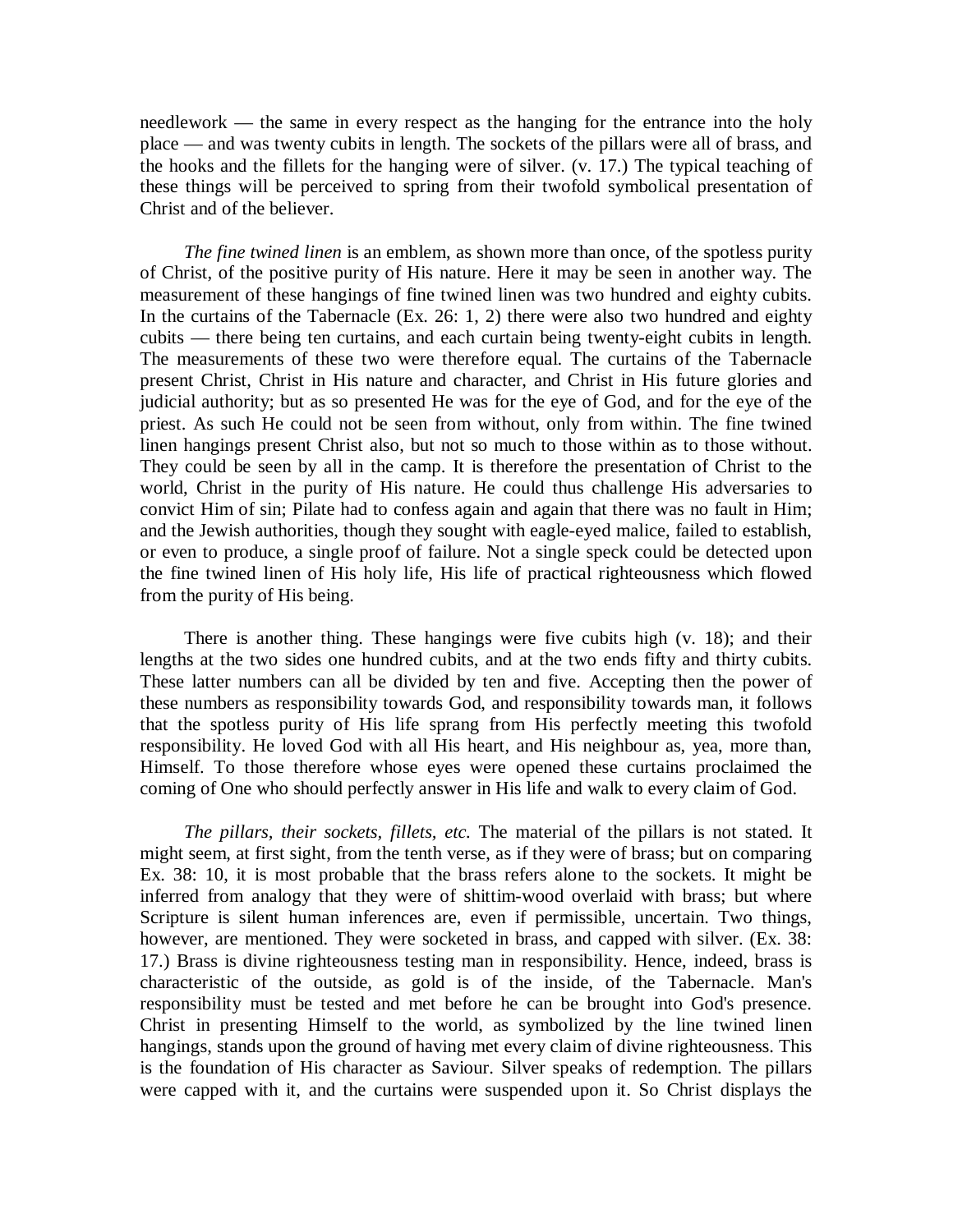efficacy of His work. It is His crown of glory even at the right hand of God. If therefore He searches the sinner by the sockets of brass, He declares to him at the same time the value of the blood as shown by the silver. Brass testing man discovers his need, and as soon as the need is known, the silver is there to meet it. The pillars were fifty-six in number — excluding those for the gateway — on which the hangings were suspended. Fifty-six are seven times eight. Seven is the perfect number; and eight is that of resurrection. The practical righteousness of Christ, perfectly displayed in His earthly life, is sealed as it were by His resurrection. He was "declared to be the Son of God with power, *according to the Spirit of holiness,* by the resurrection from the dead." (Rom. 1: 4.)

*The hanging for the gate of the court* is the same as the curtain forming the entrance into the holy place, and, as in that, adumbrates Christ in all that He is in connection with the earth, His heavenly character, His royal glories as Son of man and as Son of David, and His spotless purity. Once again there are no cherubim, and this is because He is here the Door, the Way, as presented to the world; for we are told that God sent not His Son to judge the world (that was not His mission then), but that the world through Him might be saved. (John 3: 17.) There are now no cherubim and a flaming sword to keep the way of the tree of life, for that flaming sword has descended upon that holy victim which was offered up to God on Calvary, and thus having satisfied, and that for ever, the claims of God's holiness, He can now present Himself in all the attractions of His person and grace to the world, as the way, the truth, and the life. There, before the eyes of all, this hanging for the gate was displayed, and while every colour told of Christ, all together, in their harmony and beauty, united in the proclamation, "By Me if any man enter in, he shall be saved." It may be observed also that Christ is the way into the holy place, and into the holy of holies as well as into the court. "He is the only doorway," one has remarked, "into the varied fields of glory which are yet to be displayed, whether on earth, in heaven, or the heaven of heavens."

But there is yet another aspect of the court of the Tabernacle. If, on the one hand, it presents Christ, it gives, on the other, and because it is Christ, the standard of the believer's responsibility. No lower one can be raised or accepted; for He has left us an example that we should walk in His steps. The measurements, considered in this aspect also, are significant. The curtains of the Tabernacle were, as stated, two hundred and eighty cubits. These display Christ before the eye of God. But as He is, so are we in this world. (1 John 4: 17.) They are therefore the curtains of privilege — revealing, as they do, our perfect acceptance before God. The fine twined linen hangings were also two hundred and eighty cubits, and inasmuch as they display the practical righteousness of the life of Christ, His blameless walk, His spotless purity, they are the curtains of responsibility. In the Revelation it is said that the fine linen is the righteousnesses of saints. (Rev. 19: 8.) The responsibility of the saint is measured by his privilege, by what he is before God. There is another thought. Our responsibility to walk as Christ walked (1 John 2: 6) is our responsibility to God. But these curtains were five cubits high. Five, it will be recalled, is the number of responsibility towards man; and thereby it may be learned that we are responsible to man as well as to God — responsible to present Christ in our walk and conversation.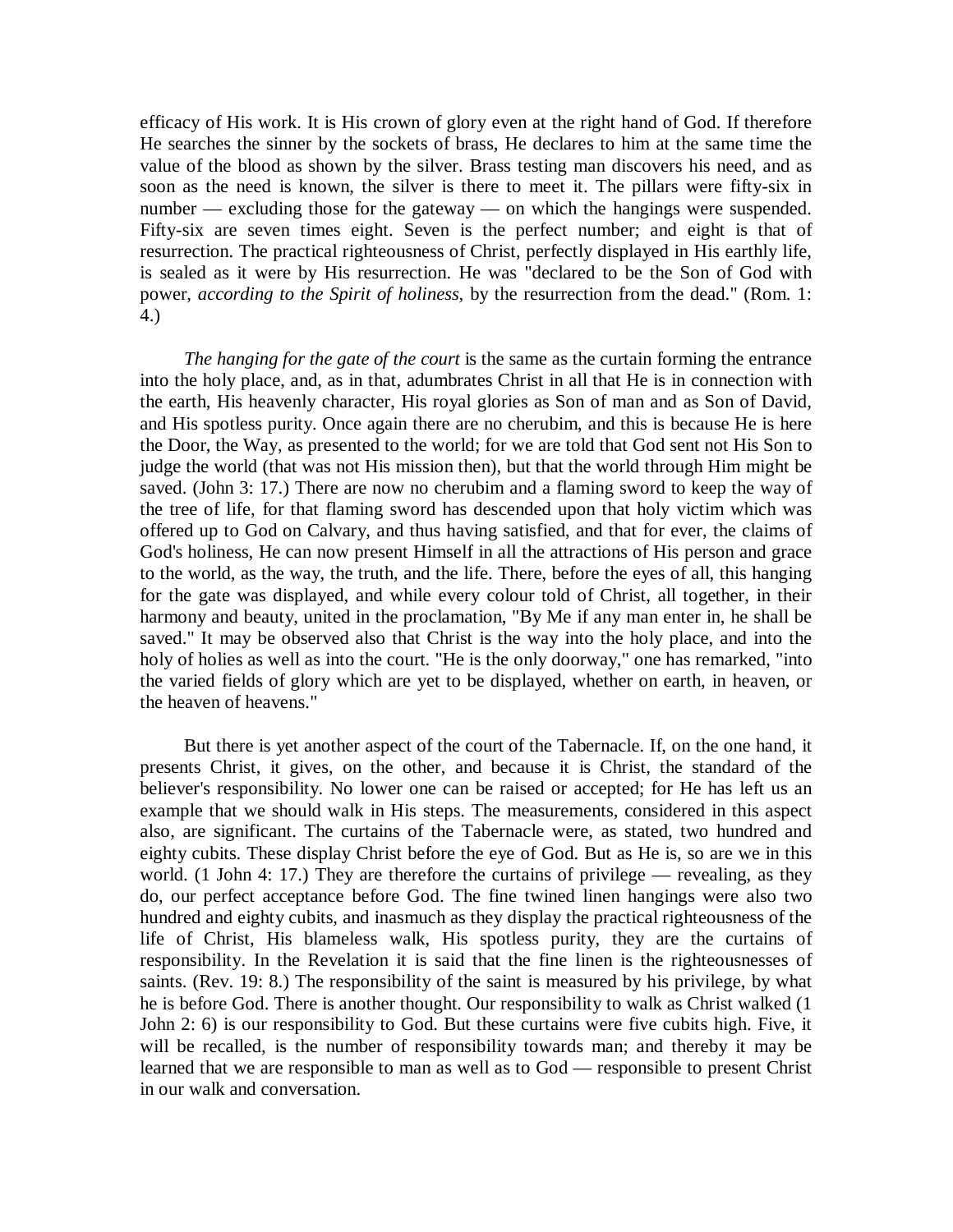The pillars may also point to the believer. Socketed in brass, grounded in divine righteousness, whose claims have been met, and with the value of redemption, as typified by the silver upon our heads, are prerequisites for such a display of Christ. There were also pins and cords. (Ex. 27: 19; Ex. 35: 18.) These were for stability — to keep the pillars with the fine twined linen hangings in their place. Interpreting this of the believer, it will teach that the source of his strength is not in himself, that he needs a power from without if he is to maintain the exhibition of practical righteousness before the world; and, indeed, the wider truth, that, though he is given a standing on the ground of divine righteousness, and is under the value of redemption, he could not maintain the position for a single moment if left to his own resources. The pins and cords therefore reveal that the believer is "kept by the power of God through faith unto salvation, ready to be revealed in the last time." (1 Peter 1: 5.) All is of God; all that the believer is, has, and enjoys, is the gift of His grace. His position as well as his responsibility can only be maintained in dependence on the Lord. All these pins, equally with the vessels of the Tabernacle in all the service thereof, and all the pins thereof, were of brass. (v. 19.) Thus everything outside the holy place and the holy of holies, was characterized by divine righteousness, but divine righteousness testing man in responsibility because it was the meeting-place between God and the people. (See Ex. 29: 42.) Since, however, man cannot of himself meet its claims, the righteousness of God is by faith of Jesus Christ unto all and upon all them that believe. While therefore he is saved by grace, he stands, as so saved, upon the immovable foundation of divine righteousness before God. For grace reigns, through righteousness, unto eternal life, by Jesus Christ our Lord. (Rom. 5: 21.)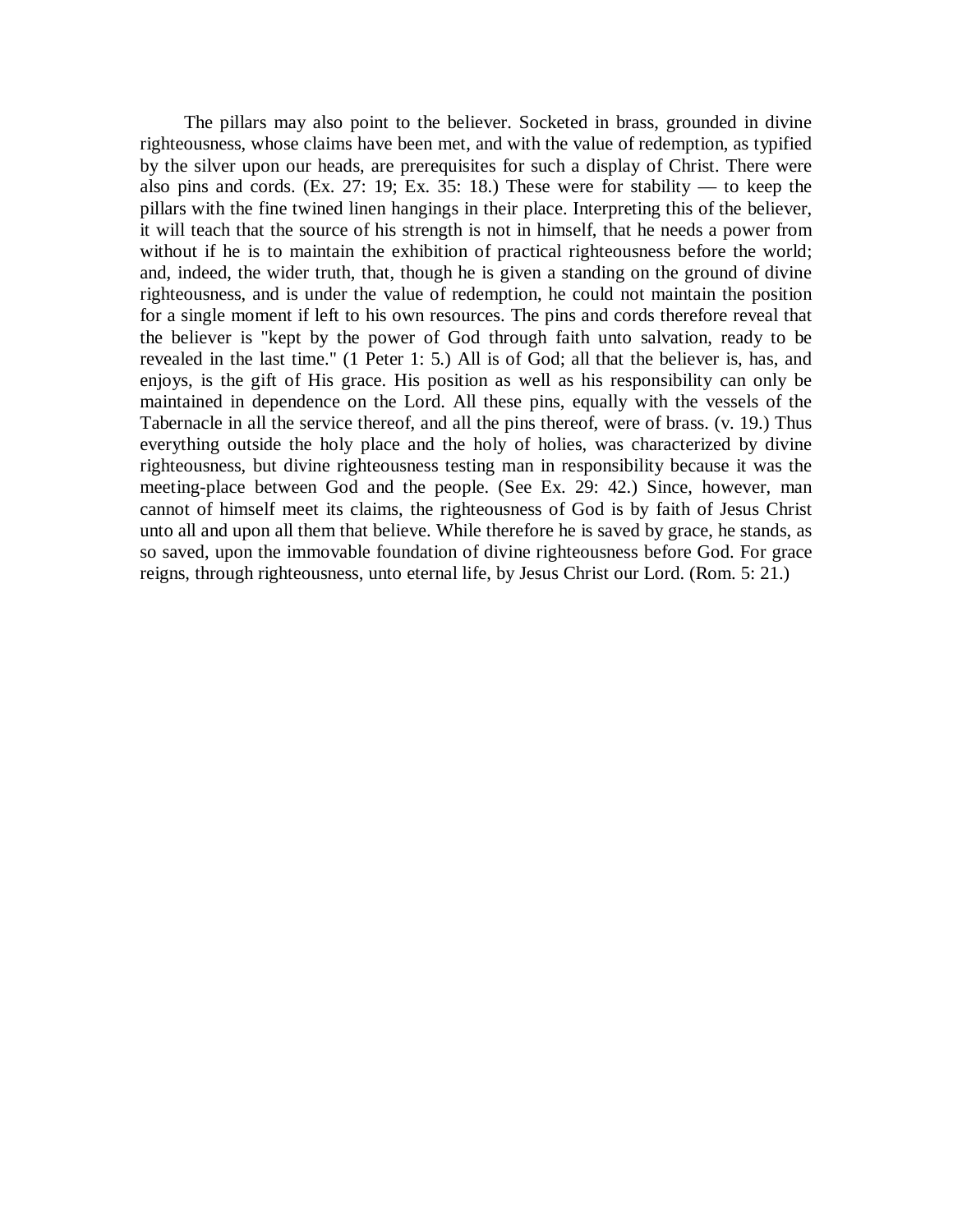## CHAPTER XXVI.

### THE PRIESTHOOD.

#### EXODUS xxviii.

BEFORE entering upon this subject, it may be well to recall the point at which we have arrived. With the exception of the altar of incense and the laver, the tabernacle, with its sacred vessels, is now complete. Beginning with the ark of the covenant, the table of showbread and the candlestick were then described. The tabernacle (the beautiful curtains), the tent (the curtains of goats' hair), and the coverings of rams' skins dyed red, and of badgers' skins followed. Next came the boards of the tabernacle, and their erection, and the division between the holy of holies and the holy place by the veil, and the "hanging for the door of the tent;" i.e. the entrance from without into the holy place. The sacred vessels were then arranged: the ark, with the mercy-seat and its "cherubim of glory," was put into the holiest, and the table and the candlestick occupied the holy place. In the next place, the brazen altar was prescribed, and lastly, the court of the tabernacle. So far, everything given is a manifestation of God, or, as it is often termed, a symbol of display; i.e. it reveals in type or figure something of God in Christ. It is God, so to speak, coming out to His people. Thenceforward the order is reversed. It is not now the question of God coming out, but of going in to God. All that follows therefore concerns access into His presence; and consequently all the vessels that have been omitted are symbols of approach; i.e. vessels needed for drawing nigh to God. But before these are entered upon there is a break, and the appointment and consecration of the priesthood are detailed. The reason is, that there must be the designated persons for approach before the vessels could be used. There is therefore a divine order in this seeming confusion. God has come out in type and figure to His people; then He indicates those who are to be set apart for His service in the sanctuary — those who are to enjoy the special privilege of access to Him; and lastly, the vessels etc., are given, which they would need in their holy employment in the house of God. This arrangement will also help us to understand the introduction of the commandment concerning the provision for the oil for the candlestick at the end of Exodus 27. The oil, as has already been explained, is a type of the Holy Ghost. The children of Israel are enjoined through Moses to bring the oil, and thus are formally linked (in figure) with, and so represented in, the light of the candlestick which was to be ordered by Aaron and his sons from evening to morning before the Lord. In other words, the people are defined (though this truth will be more definitely stated when we come to the atonement money) for whom the priests are to act before the priests are appointed. It will thus be seen that every detail, and the position of every verse, as well as the order of the subjects, are stamped with divine wisdom and significance. All being thus arranged, the priests are to be set apart for their holy office.

"And take thou unto thee Aaron thy brother, and his sons with him, from among the children of Israel, that he may minister unto Me in the priest's office, even Aaron, Nadab and Abihu, Eleazar and Ithamar, Aaron's sons." (v. 1.)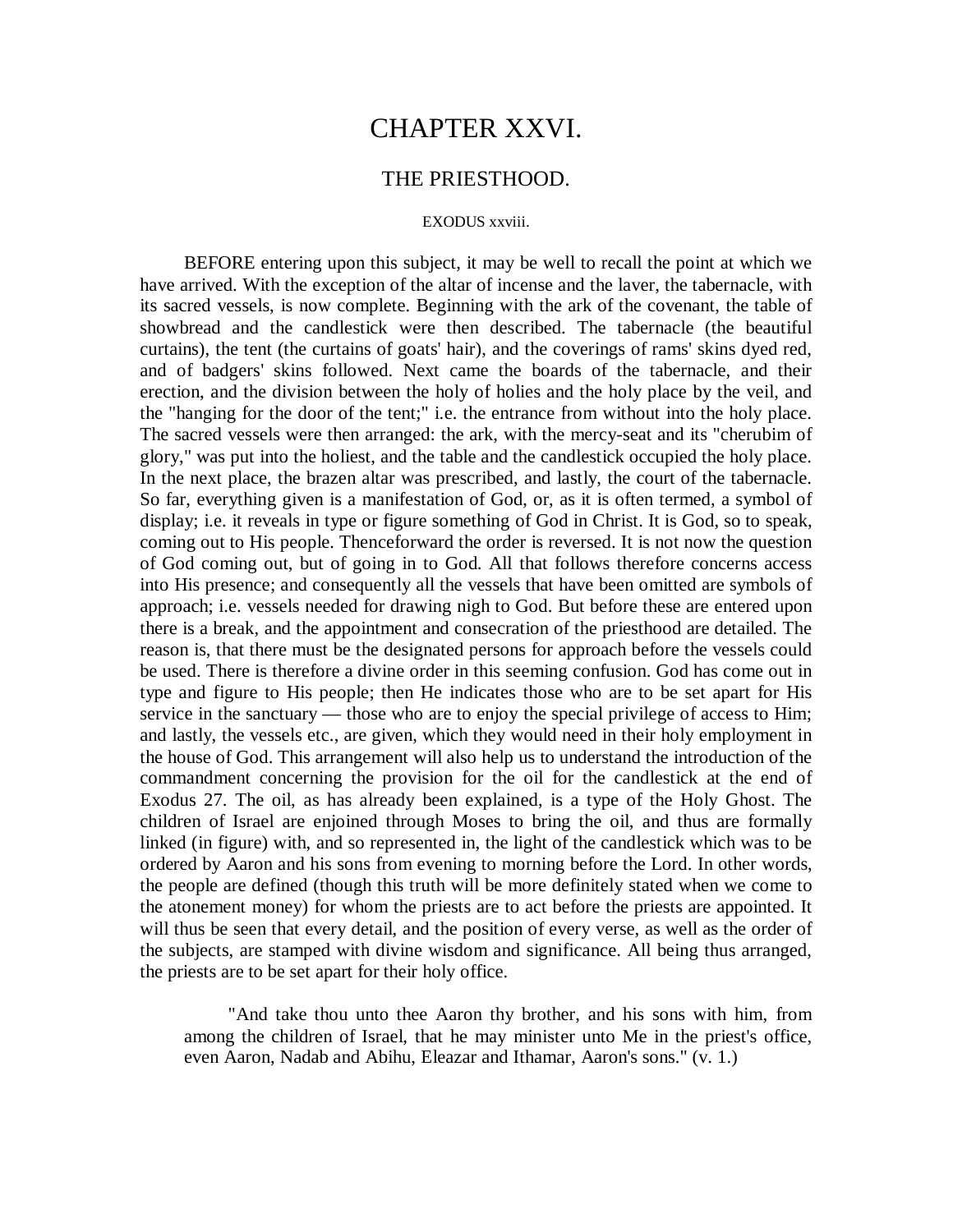Two or three preliminary remarks will conduce to our understanding of this subject. The necessity for the appointment of priests lay in the fact that the people were sinners, and as such, inasmuch as there was no provision as yet for cleansing them from the guilt of sin, had no title to come into God's presence. Man as he is cannot, dares not, come before God. The object of the priestly office was, therefore, to minister unto God (v. 1); but to minister unto God on behalf of the people. (Heb. 5: 1, 2.) In this dispensation there is no such thing as some of God's people acting as priests on behalf of others in this special way. All believers are now priests (see 1 Peter 2: 5, 9); all alike enjoy liberty of access into the holiest of all. (Heb. 10) Aaron therefore is a type of Christ — a type of Christ when he is alone; but when he is associated with his sons, he with them is a type of the Church as the priestly family; but the Church, at the same time, in association with Christ. This distinction will appear most clearly in the next chapter. It is of the first importance to be clear upon this subject, because, through ignorance or indifference to the truth, thousands of professed believers have gone, and thousands more are going, back to Jewish ground, on which they accept the existence of a special order of men who claim to possess, like Aaron and his sons, the particular privilege of going to God on behalf of their fellow-men. The assertion of such a claim is to attack the very foundation of Christianity, inasmuch as it denies the perpetual efficacy of the one offering of Christ. Aaron then, be it remembered, is a type of Christ; but if he is seen together with his sons, then the privileges of the Church, in association with Christ as the priestly family, are presented. The choice of Aaron and his sons was of pure grace. An essential qualification for the office was divine appointment (Heb. 5: 4); but Aaron was not chosen on the ground of any merit in himself; he was simply in this matter the object of divine and sovereign favour. He had no claim whatever upon God for such an honour; but God gave it to him in the exercise of His sovereign prerogative.

The chapter contains two things — the priestly dress, and the priestly office. The two are intermingled, but the dress comes first for consideration.

"And thou shalt make holy garments for Aaron thy brother, for glory and for beauty. And thou shalt speak unto all that are wise-hearted, whom I have filled with the spirit of wisdom, that they may make Aaron's garments to consecrate him, that he may minister unto Me in the priest's office. And these are the garments which they shall make; a breastplate, and an ephod, and a robe, and a broidered coat, a mitre, and a girdle: and they shall make holy garments for Aaron thy brother, and his sons, that he may minister unto me in the priest's office. And they shall take gold, and blue, and purple, and scarlet, and fine linen. And they shall make the ephod of gold, of blue, and of purple, of scarlet, and fine twined linen, with cunning work. It shall have the two shoulder pieces thereof joined at the two edges thereof; and so it shall be joined together. And the curious girdle of the ephod, which is upon it, shall be of the same, according to the work thereof; even of gold, of blue, and purple, and scarlet, and fine twined linen." (vv. 2-8.)

There were six holy garments in all (v. 4), or, if we add the plate of pure gold put on the mitre (v. 36), seven, these constituting the garments for glory and for beauty. The ephod comes first, because it was pre-eminently the priestly garment. Without it the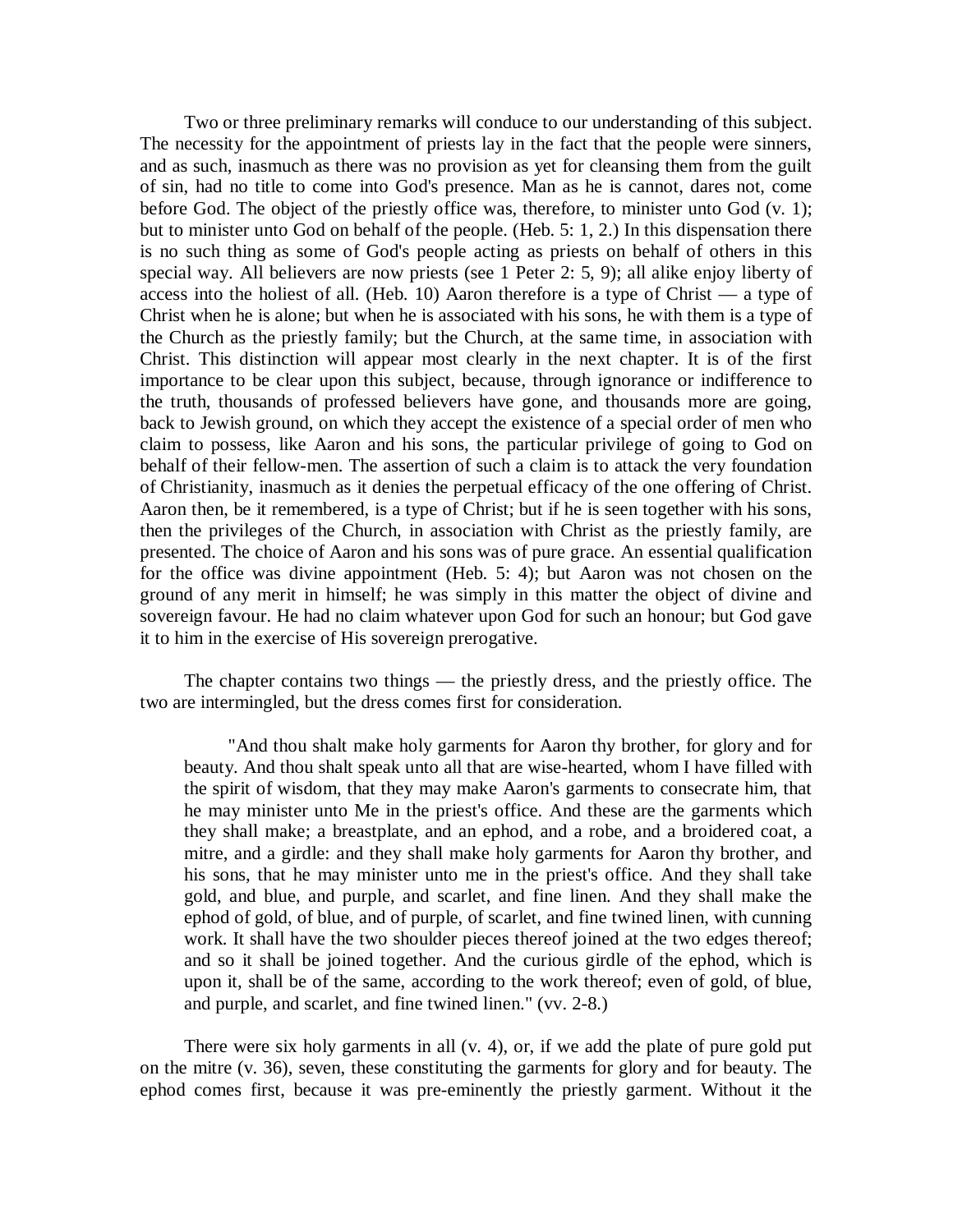priest could not be in the full exercise of his office. It was made of the four materials blue, purple, scarlet, and fine twined linen, which have so frequently been considered, with the addition of gold. (v. 5.) The gold is mentioned first, and signifies that which is divine. If, however, we take the gold as an emblem of divine righteousness, it will signify that this is the ground on which Christ, as Priest, exercises His office; that His intercession is according to it before God, and therefore of necessity prevalent. In the remaining four materials there are the heavenly character of Christ (blue), His glories as Son of man and Son of David (purple and scarlet), and His spotless purity (fine twined linen), as holy, harmless, undefiled, separate from sinners. Two things are thereby taught. First, that Christ acts for us as Priest in all that He is as divine and human, as the Godman. The whole value of His person enters into the exercise of His office — the gold speaking of what He is as divine, and the varied colours of His perfections and dignities as man. The apostle combines these two things in the epistle to the Hebrews: "Seeing then that we have a great High Priest, that is passed into the heavens, Jesus the Son of God," etc. (4: 14.) He is Jesus, and He is the Son of God. It is this most precious truth that is displayed in type in the materials of the ephod. How it enlarges our conceptions of the value of His work for us as Priest to remember what He is in Himself, and that we are thus upheld in His intercession by all that He is as Jesus, and as the Son of God! Secondly, these materials reveal the character of His priesthood. There are royal glories portrayed as well as His essential nature and character. He will indeed be a Priest on His throne. (Zech. 6: 13.) Now He exercises His office on behalf of believers after the Aaronic pattern on the great day of atonement inside the veil; but the full expression of His priestly office for Israel will be seen in His Melchizedek character. (Ps. 110; Heb. 7) The ephod of Aaron spoke of these coming glories, which will be displayed when Christ will be both King of righteousness and King of peace. Strictly speaking therefore, the dress is emblematical of Christ as Priest for Israel, though Aaron never went in to the holiest. in the character it exhibited; for failure came in through Nadab and Abihu, and, as a consequence, he was forbidden to go into God's presence, except once a year, and then not in the garments for glory and beauty. (Lev. 10, 16) But Christ will take up all that these garments typified, and then will be seen, for the first time, God's thought of the priesthood for His people fully accomplished.

*The girdle of the ephod,* was embroidered with the same materials as the ephod itself. It is therefore to the significance of the girdle itself that our attention is directed. In Scripture it is constantly typical of service. One beautiful example of this is found in Luke — in the words of our blessed Lord Himself. He says, "Blessed are those servants, whom the Lord, when He cometh, shall find watching: verily I say unto you, that He shall *gird Himself.* and. make them sit down to meat, and will come forth and *serve them."*  (Luke 12: 37.) The girdle of the ephod will, then, signify the service of Christ as the Priest, the service He renders to us before God in this capacity. A Servant — the perfect Servant — ever delighting when in this world to do His Father's will, He in His love and grace, though He be glorified, remains a Servant still. He is gone into heaven to appear in the presence of God for us. (Heb. 9: 24.) It is in this character He maintains unwearied intercession on our behalf, whereby He secures for us those continual ministrations of mercy and grace — mercy for our weakness, and grace for our succour when we are tempted — which we need as a people passing through the desert. It is most consoling to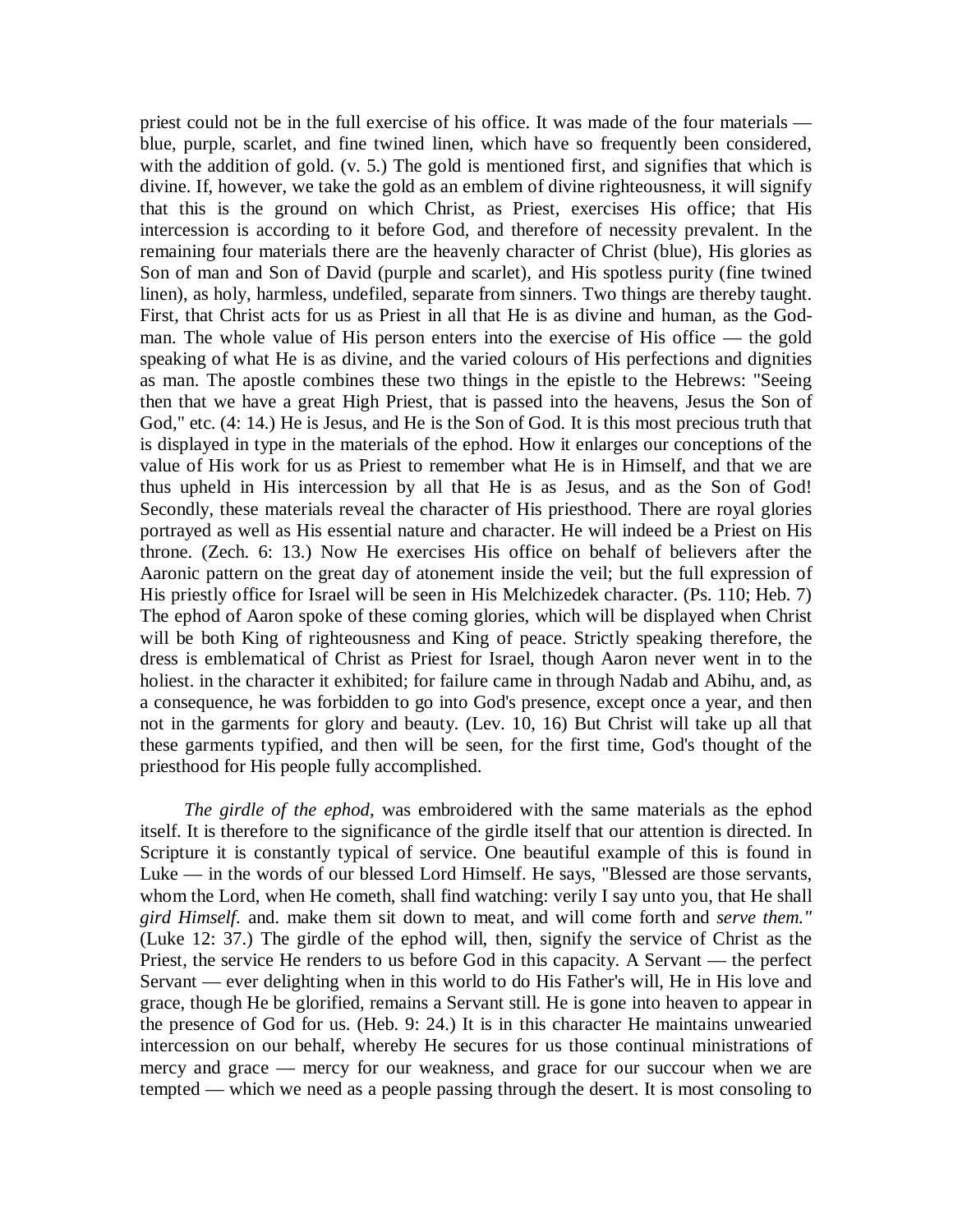raise our eyes, and behold Christ invested with His priestly girdle, for thereby we are assured that He will save us all the way through, bring us through the wilderness in safety, and introduce us into the rest of God, because He ever lives to make intercession for us. And how it reveals to us the depths of His own heart! Moses complained to the Lord that the burden of Israel — the burden of leading them in their wanderings — was too heavy for him. But the Lord Jesus, as our great High Priest, is never weary, notwithstanding the continual failures and unbelief, and the going back in heart to Egypt, of His people. He is ever unwearied and unresting in His service, because His love is inexhaustible. Blessed be His name!

We have next the onyx stones and breastplate.

"And thou shalt take two onyx stones, and grave on them the names of the children of Israel: six of their names on one stone, and the other six names of the rest on the other stone, according to their birth. With the work of an engraver in stone, like the engravings of a signet, shalt thou engrave the two stones with the names of the children of Israel: thou shalt make them to be set in ouches of gold. And thou shalt put the two stones upon the shoulders of the ephod for stones of memorial unto the children of Israel: and Aaron shall bear their names before the Lord upon his two shoulders for a memorial. And thou shalt make ouches of gold; and two chains of pure gold at the ends; of wreathen work shalt thou make them, and fasten the wreathen chains to the ouches. And thou shalt make the breastplate of judgment with cunning work; after the work of the ephod thou shalt make it; of gold, of blue, and of purple, and of scarlet, and of fine twined linen, shalt thou make it. Foursquare it shall be, being doubled; a span shall be the length thereof, and a span shall be the breadth thereof. And thou shalt set in it settings of stones, even four rows of stones: the first row shall be a sardius, a topaz, and a carbuncle: this shall be the first row. And the second row shall be an emerald, a sapphire, and a diamond. And the third row a ligure, an agate, and an amethyst. And the fourth row a beryl, and an onyx, and a jasper; they shall be set in gold in their inclosings. And the stones shall be with the names of the children of Israel, twelve, according to their names, like the engravings of a signet; every one with his name shall they be according to the twelve tribes. And thou shalt make upon the breastplate chains at the ends of wreathen work of pure gold. And thou shalt make upon the breastplate two rings of gold, and shalt put the two rings on the two ends of the breastplate. And thou shalt put the two wreathen chains of gold in the two rings which are on the ends of the breastplate. And the other two ends of the two wreathen chains thou shalt fasten in the two ouches, and put them on the shoulderpieces of the ephod before it. And thou shalt make two rings of gold, and thou shalt put them upon the two ends of the breastplate, in the border thereof, which is in the side of the ephod inward. And two other rings of gold thou shalt make, and shalt put them on the two sides of the ephod underneath, toward the forepart thereof, over against the other coupling thereof, above the curious girdle of the ephod. And they shall bind the breastplate by the rings thereof unto the rings of the ephod with a lace of blue, that it may be above the curious girdle of the ephod, and that the breastplate be not loosed from the ephod. And Aaron shall bear the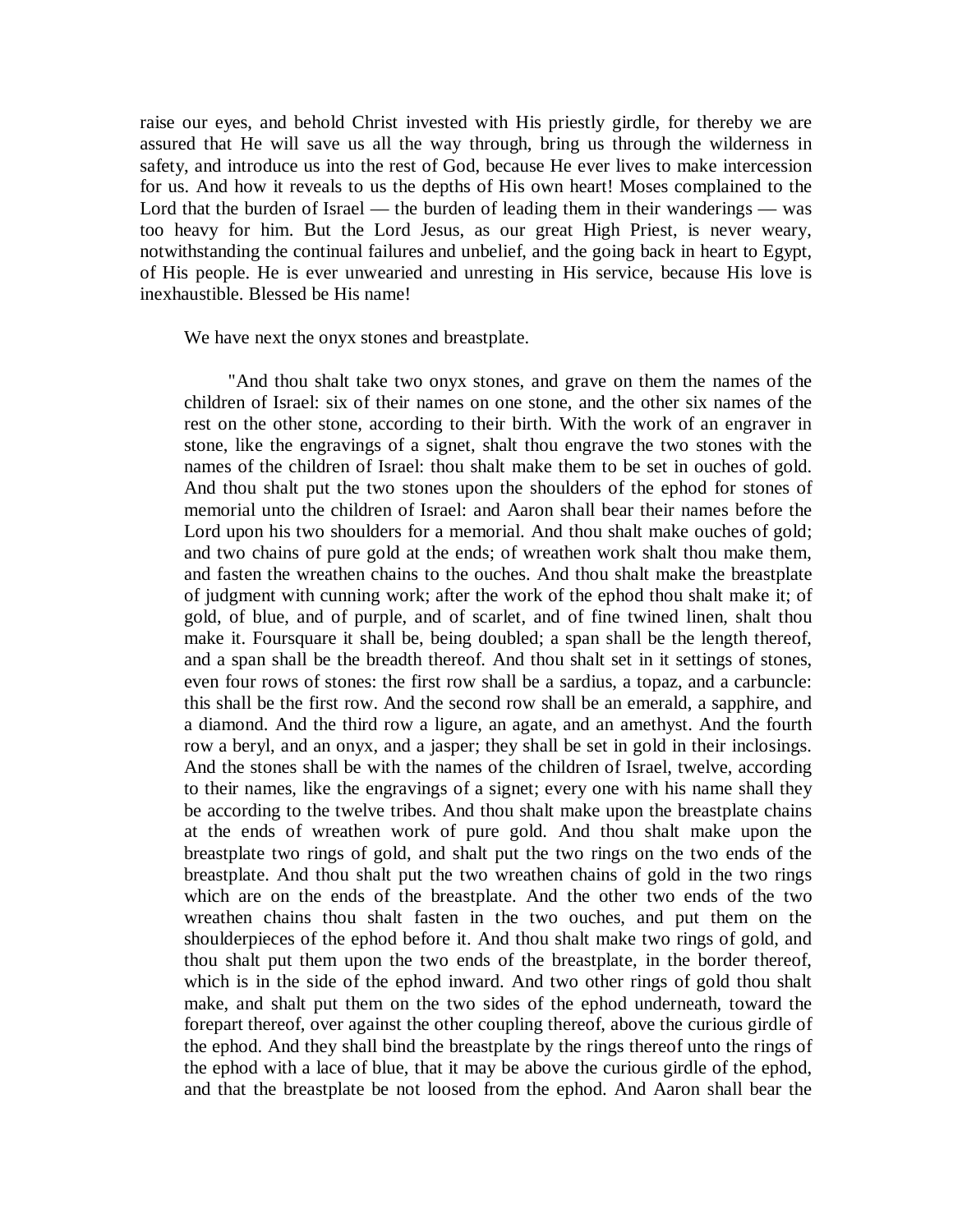names of the children of Israel in the breastplate of judgment upon his heart, when he goeth in unto the holy place, for a memorial before the Lord continually. And thou shalt put in the breastplate of judgment the Urim and the Thummim; and they shall be upon Aaron's heart, when he goeth in before the Lord: and Aaron shall bear the judgment of the children of Israel upon his heart before the Lord continually." (vv. 9-30.)

First, there are *the two onyx stones,* with the names of the children of Israel, six tribes on each, engraven thereon, set in ouches of gold, and put upon the shoulders of the ephod, *etc.* That this description relates in figure to the exercise of the priestly office is clear from the statement that "Aaron shall bear their names before the Lord upon his two shoulders for a memorial." The onyx stones were gems — precious stones, figurative of the excellencies of Christ, and combining this with the fact that they were set in gold will give us two things; first, that the names of His people appear upon the shoulders of the Priest in all His beauty and excellency, and, as symbolized by the gold, set in divine righteousness. The shoulder is the emblem of strength. (See Isa. 9: 6; Isa. 22: 22, etc.) Christ therefore, as here portrayed, upholds His people in the presence of God in all His omnipotent strength; and He has the title to do so, seeing that they are set upon His shoulders in divine righteousness and invested with all the radiancy of His own beauty. What a comfort to us in the consciousness of our utter feebleness! He who upholdeth all things by the word of His power maintains us before God; and, as He bears us up in His presence, God beholds us as having an undeniable claim to be upon the shoulders, and sees us encompassed by all the excellency, of the High Priest. Our memorial is thus before Him continually; for Christ cannot be in the presence of God without our names being seen upon His shoulders. Remark also that the ouches in which the onyx stones were set were fastened by two wreathen chains of gold, binding them on His shoulders in divine righteousness.

The breastplate follows. Its materials corresponded with those of the ephod. (v. 15.) It was four-square in shape, and there were set in it four rows of precious stones; and on these stones likewise were engraven the names of the children of Israel according to their twelve tribes, etc. The typical teaching will then be of the same character — noting, however, the differences between the shoulders and the breast. (1) Aaron then bore the names of the children of Israel on his heart, as well as on his shoulders. The breast is symbolic of the affections. It teaches therefore that if Christ upholds His people before God, on the one hand, by everlasting strength, He bears them also, on the other, on His heart in everlasting love. Everlasting strength and everlasting love unite in the presentation of believers before God by the Priest. On the heart of Christ! And who shall sound its depths? If we think of power, we remember His words, "No one can pluck them out of My hand." If our thought is of love, we are reminded of the apostle's challenge, "Who shall separate us from the love of Christ?" And these two — strength and love and these two as united in Christ — are engaged in presenting us before God. He has bound us upon His shoulders — bearing our weight — with His own almighty strength, and He has fastened us upon His heart with His own deathless and unfathomable love. This will help us to comprehend a little of the efficacy of His intercession, based as it is upon the efficacy of His sacrifice, on our behalf. (2) The names of the children of Israel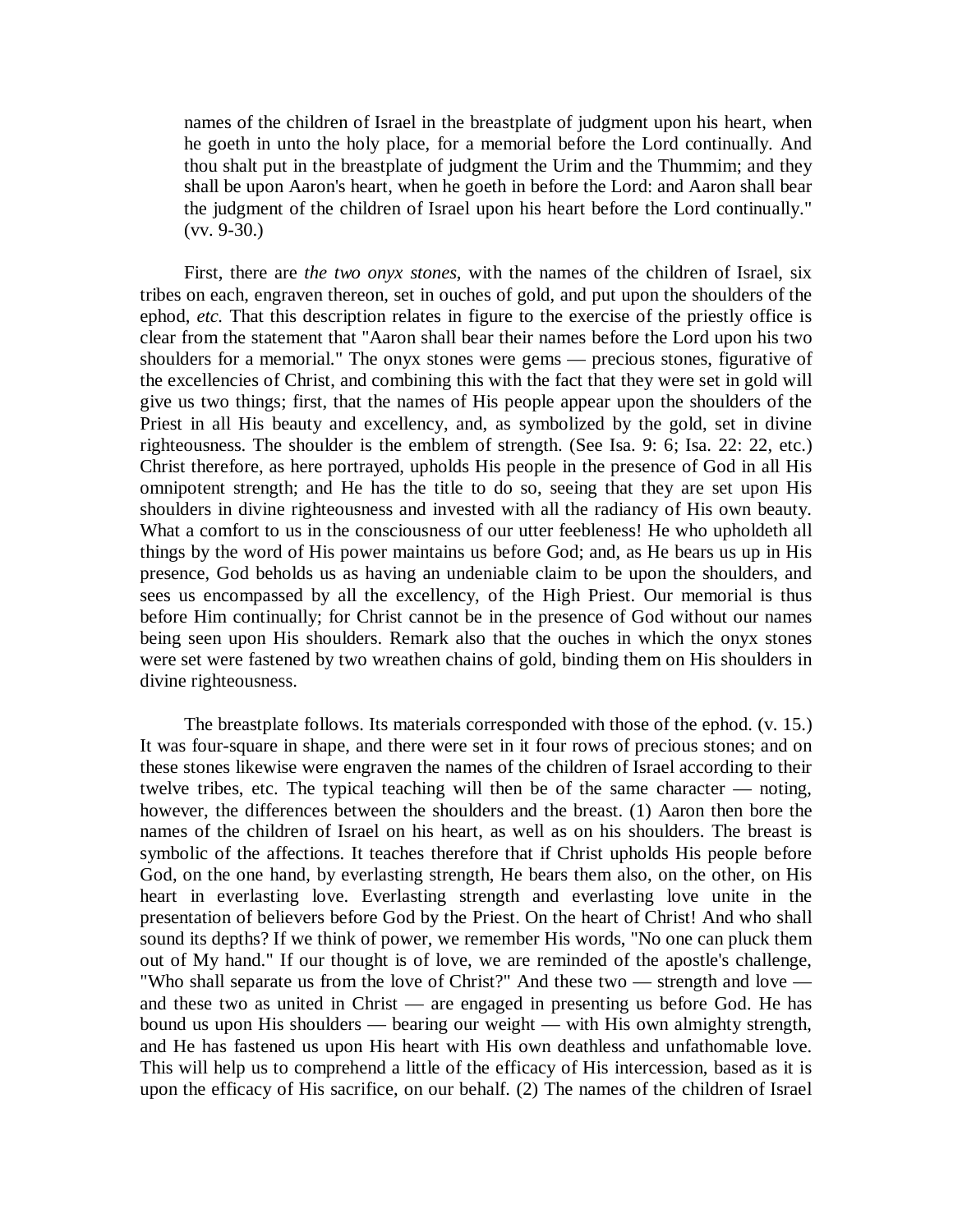were graven upon the precious stones. The scene of the exercise of the priesthood, according to the thought of God, and actually so in the case of Christ, if not in that of Aaron, was immediately in God's presence — before the full blaze of the holiness of His throne. Now the action of light upon precious stones has the effect of bringing out their varied and manifold beauties. Hence, as was remarked in connection with the onyx stones, the names of God's people, as borne upon the heart of the priest, shine out in all the sparkling lustre and beauty of the stones on which they are engraven. This symbolizes the fact that believers are before God in all the acceptance of Christ. When God looks upon the great High Priest, He beholds His people upon His heart, as well as upon His shoulders, adorned with all the beauty of the One on whom His eye ever rests with perfect delight. Or, looking at it from another aspect, it might be said that Christ presents His people to God, in the exercise of His priesthood, as Himself. He thus establishes in His intercession His own claims upon God on their behalf. And with what joy does He so present them before God! For they are those for whom He has died, and whom He has cleansed with His own most precious blood, those whom He has made the objects of His own love, and whom finally He will bring to be for ever with Him; and He pleads for them before God according to all the strength of these ties, according, as before observed, to all the claims which He Himself, on account of the work He accomplished on the cross, has upon the heart of God. (3) The breastplate was fastened by wreathen chains of gold, and "a lace of blue," and rings of gold to the ephod. We gather, then, that the breastplate cannot be detached from the ephod. It is bound up inseparably with the priestly office of Christ. It is fastened to the ephod — the priestly garment — by chains of gold, in divine righteousness, divine righteousness as suited to the nature of God, by all that Christ is therefore as divine. It is also an eternal connection as typified by the rings — the ring being without end, and hence, as seen when considering the framework of the tabernacle, an emblem of eternity. As Priest, Christ can never fail us. If He has once undertaken our cause, He will never lay it down. Surely this truth will strengthen our hearts in times of trial or weakness. We may be despondent, but if we look up we may rejoice in the thought that our place upon the heart and shoulders of Christ can never be lost. There are seasons when many believers feel as if they could not get into the presence, or obtain the ear, of God — doubtless through failure, or coldness of heart, or spiritual feebleness. These things are not to be excused; but surely it would prove an antidote to Satan's temptations at such periods to remember, that if we cannot pray ourselves, Christ never fails to bear us up in His prevailing intercession, and that we are bound inseparably upon His heart and upon His shoulders. Nay, it would soon dispel our gloom and coldness of heart, because it would lead us to look away from ourselves, and to expect all from Him, and from His continual ministry for us in the presence of God. As another has said, "He presents us, as that which He has on His heart, to God. *He cannot be before Him without doing* so; and whatever claim the desire and wish of Christ's heart has to draw out the favour of God, operates in drawing out that favour on us. The light and favour of the sanctuary — God as dwelling there — cannot shine out on Him without shining on us, and that as an object presented by Him for it." (4) Aaron bore the judgment of the people in connection with Urim and Thummim. These were put in the breastplate of judgment. (vv. 29, 30.) Urim and Thummim probably mean "lights" and "perfections." "These we need to get blessing, Stood we before God, such as we are, we must draw down judgment, or lose the effect of this light and perfection of God, remaining without.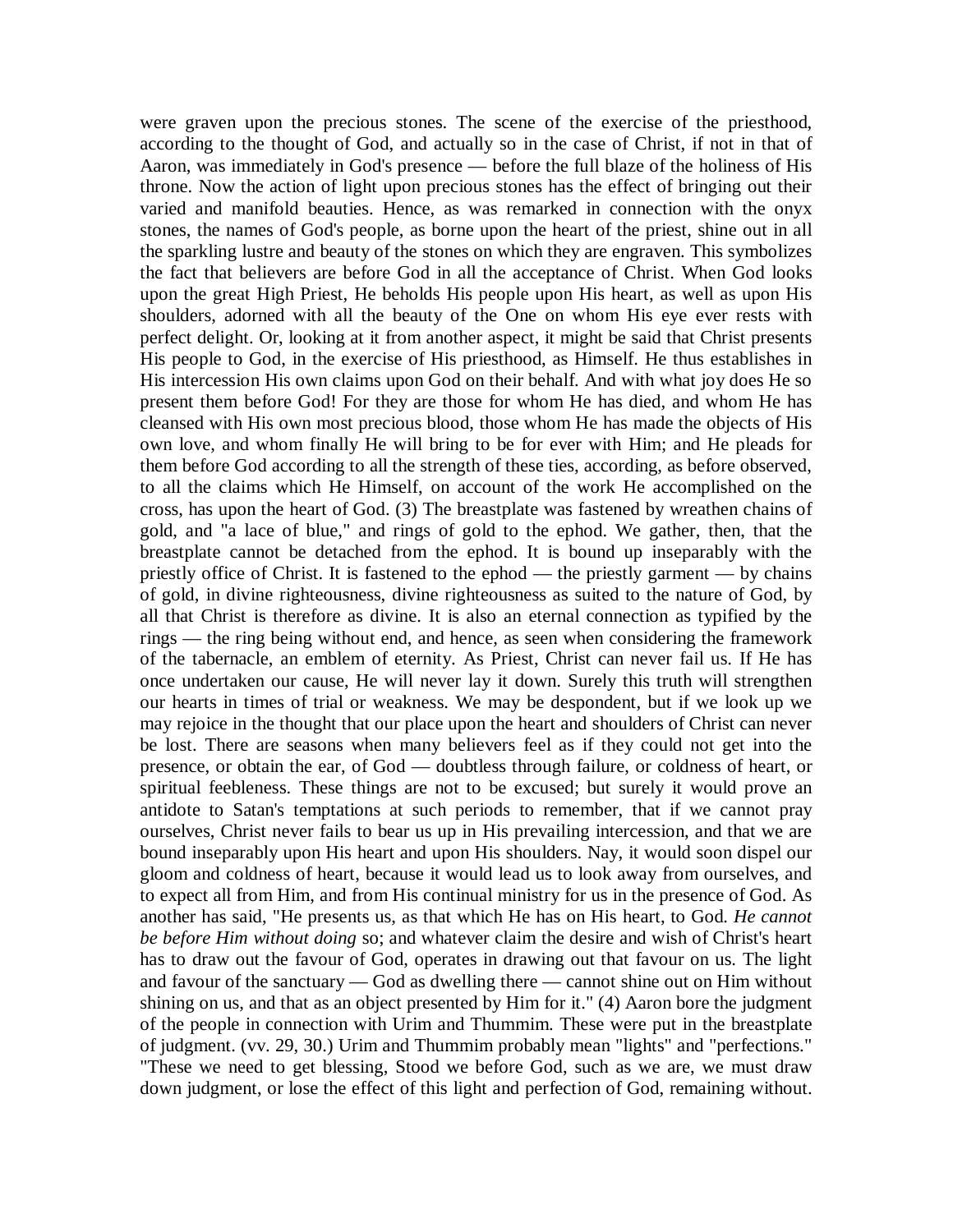But, Christ bearing our judgment according to these, our presentation to God is according to the perfection of God Himself — our judgment borne; but then our position, guidance, light, and spiritual intelligence are according to this same divine light and perfection. For the high priest inquired and had answers from God according to the Urim and Thummim. This is a blessed privilege." All these things indeed do but teach how perfectly Christ as the Priest acts and cares for His people.

*The robe of the ephod* is next described.

"And thou shalt make the robe of the ephod all of blue. And there shall be an hole in the top of it, in the midst thereof: it shall have a binding of woven work round about the hole of it, as it were the hole of an habergeon, that it be not rent. And beneath, upon the hem of it, thou shalt make pomegranates of blue, and of purple, and of scarlet, round about the hem thereof; and bells of gold between them round about: a golden bell and a pomegranate, a golden bell and a pomegranate, upon the hem of the robe round about. And it shall be upon Aaron to minister; and his sound shall be heard when he goeth in unto the holy place before the Lord, and when he cometh out, that he die not." (vv. 31-35.)

The robe of the ephod was all of blue  $-$  indicative of what is heavenly, adumbrating the heavenly character of the Priest, and it may be, at the same time, the scene of the exercise of His functions, or rather, that His character was suited to the place. He is thus spoken of in the Hebrews not only as holy, harmless, undefiled, and separate from sinners, but also as made higher than the heavens. (Heb. 7: 26.) Care was to be taken that "it be not rent" (v. 32), for what is heavenly in character must needs be indivisible in its perfection. At the bottom of the robe there were to be pomegranates of blue, of purple, and of scarlet, and bells of gold in alternation; and the object is stated that it shall be upon Aaron to minister: and his sound shall be heard when he goeth in unto the holy place before the Lord, and when he cometh out, that he die not. (v. 35.) The symbolic significance of these two things is plainly marked; it is the fruits and testimony of the Spirit. And hence "going in" and "coming out" mark two distinct periods. Speaking now of Christ, of whom Aaron was but the figure, He went in when He ascended up on high, and the sound was heard on the day of Pentecost in the testimony which the Spirit of God then raised by the mouth of the apostles. There were also fruits connected with that testimony — fruits of the Spirit in the walk and life of those who were converted through the instrumentality of the testimony. (See Acts 2) The same thing will take place when He comes out, and both alike flow from Christ in His heavenly character. Peter links together the two periods. He cried to the multitude, who had come together in amazement at the witness of the Spirit, "This is that which was spoken by the prophet Joel: And it shall come to pass in the last days, saith God, I will pour out of My Spirit upon all flesh: and your sons and your daughters shall prophesy, and your young men shall see visions, and your old men shall dream dreams," etc. (Acts 2: 16, 17.) What was passing before their astonished eyes was but a sample of that, though of different character, which should be witnessed when the Priest comes out with blessing for Israel. It is in this last connection that the meaning of the colours of the pomegranates may be apprehended. The fruits of the Spirit are heavenly in character, and consequently "blue" is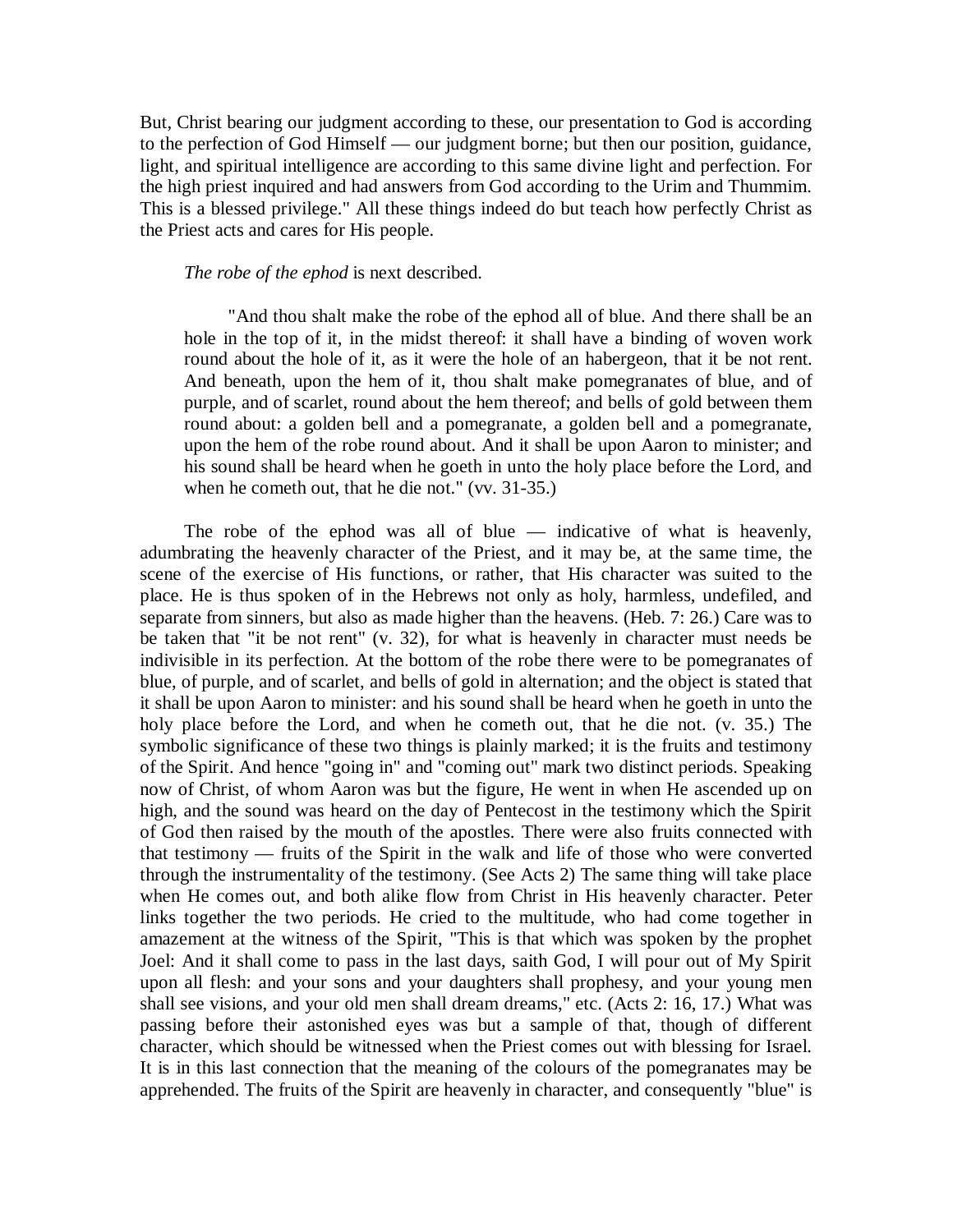the first colour. But they are also "purple" and "scarlet," because they will be then associated with the kingdom-glories of Christ; yea, with the glories which He will inherit both as Son of man and as Son of David. The two periods — going in, and coming out may thus answer to the early and the latter rain, at least in association with Israel. (See Hosea 6: 1-3.)

### Then there is *the plate of gold.*

"And thou shalt make a plate of pure gold, and grave upon it, like the engravings of a signet, HOLINESS TO THE LORD. And thou shalt put it on a blue lace, that it may be upon the mitre, upon the forefront of the mitre it shall be. And it shall be upon Aaron's forehead, that Aaron may bear the iniquity of the holy things which the children of Israel shall hallow in all their holy gifts and it shall be always upon his forehead, that they may be accepted before the Lord." (vv. 36-38.)

This is the gracious provision which God has made for the imperfections and defilements of our services and worship. He can only accept that which is suited to His own nature. Everything offered to Him, therefore, must be stamped with holiness. This being so, if left to ourselves, notwithstanding that we are cleansed and brought into relationship with Him, and having a title of approach, our offerings never could be accepted. But He has met our need. Christ, as the Priest, bears the iniquity of our holy things; and He is holiness to the Lord, so that our worship, as presented through Him, is acceptable to God. Blessed consolation, for without this provision we were shut out from God's presence! Hence the apostle speaks not only of the blood and the rent veil, but also of the High Priest over the house of God. (Heb. 10)

The direction as to *the coat of fine linen follows.*

"And thou shalt embroider the coat of fine linen, and thou shalt make the mitre of fine linen, and thou shalt make the girdle of needlework." (v. 39.)

The fine linen, as ever, is a type of personal, and, as applied to Christ, of absolute personal, purity; and its being embroidered tells that, as such, He was adorned with every grace. All the garments alike therefore speak of Christ; although, be it remembered, they were the shadow of good things to come, and not the very image of the things. This caution is ever needed when considering types and figures. It should be also again stated that these garments for glory and beauty were never worn inside the veil. This fact makes them the more applicable to our position; for had Aaron enjoyed access, as thus arrayed, into the holy of holies, it would have been the sign of the full acceptance of the people whom he represented. We are accepted in the Beloved; and Christ, as glorified, ministers in the true sanctuary as the High Priest of His people, and consequently He puts us into the enjoyment of all the blessings here prefigured. This may be gathered from the epistle to the Hebrews, and explains to us how it is that Christ is there presented in every way as a contrast with that which, in the old dispensation, had fore-shadowed Him, whether in His person, His office, or His work.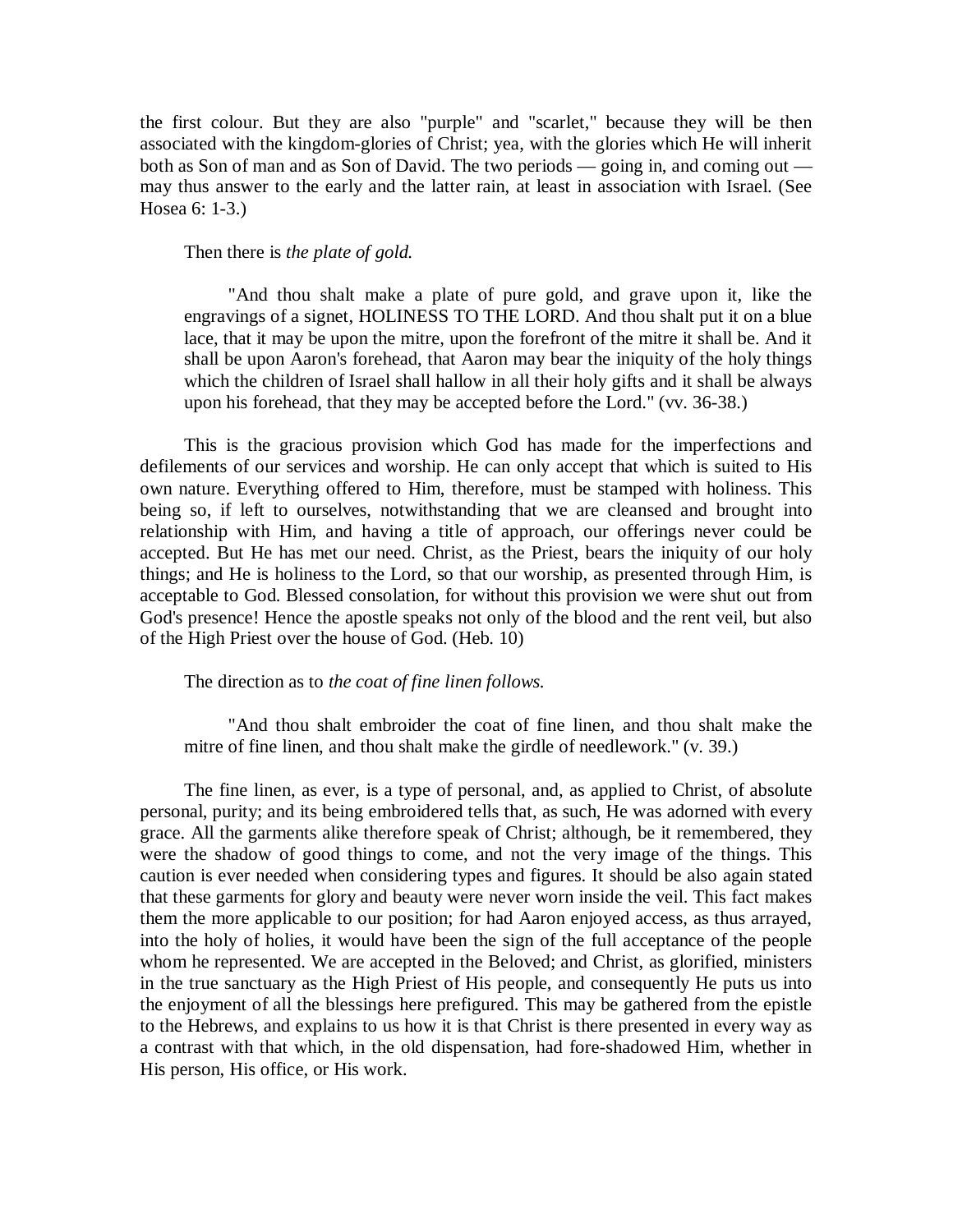The arraying of Aaron's sons together with himself (vv. 40-43) is more properly connected with the subject of the next chapter, the consecration of the priests.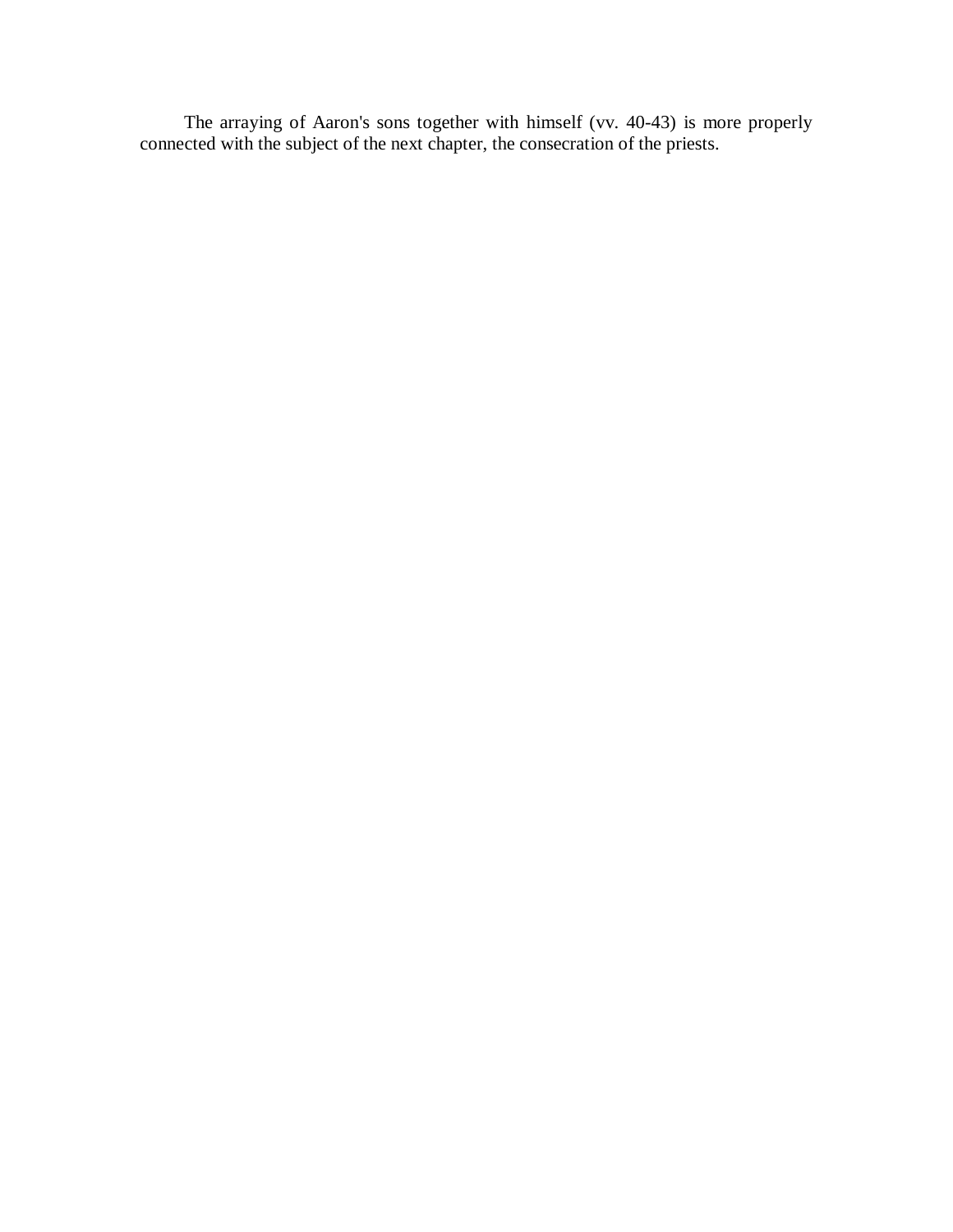## CHAPTER XXVII.

### THE CONSECRATION OF THE PRIESTS.

#### EXODUS xxix. 1-35.

HAVING given the details concerning the priestly robes, the Lord instructs Moses, in the next place, as to the ceremonies to be observed at the consecration of the priests. For the moment the first three verses may be passed over, as the particulars of the general directions upon the subject of the sacrifices to be offered are found further on in the chapter.

"And Aaron and his sons thou shalt bring unto the door of the tabernacle of the congregation, and shalt wash them with water. And thou shalt take the garments, and put upon Aaron the coat, and the robe of the ephod, and the ephod, and the breastplate, and gird him with the curious girdle of the ephod. And thou shalt put the mitre upon his head, and put the holy crown upon the mitre. Then shalt thou take the anointing oil, and pour it upon his head, and anoint him. And thou shalt bring his sons, and put coats upon them. And thou shalt gird them with girdles, Aaron and his sons, and put the bonnets on them: and the priest's office shall be theirs for a perpetual statute: and thou shalt consecrate Aaron and his sons." (vv. 4-9)

The first part of the process was *washing them with water,* at the door of the tabernacle of the congregation. (v. 4.) This action is most significant, as water is a symbol of the word of God, as for example in John 3: 5; Eph. 5: 26, etc. Emblematically therefore this was the new birth, or sanctification by the Word, being thereby set apart for the service of God. Our Lord thus prayed: "For their sakes I sanctify myself, that they also might be sanctified through the truth." (John 17: 19) Aaron was washed with water — if he be considered by himself — to make him in figure a type of the absolute purity of Christ. Christ was personally without spot; Aaron is rendered so typically by the application of the Word, through the sanctification of the Spirit, as it is termed by Peter. (1 Peter 1: 2.) If Aaron is taken in association with his sons, the washing proclaims in type the truth that only those who are born again, separated unto God by the application of the Word to their souls, can occupy the place of priests, and enjoy the privilege of "ministering" in the holiest. Priests cannot be made by man, and the pretence of doing so is utterly to ignore the plainest and most fundamental teaching of the Scriptures. Priests can only be made by God, and every one who is born again, cleansed by the precious blood of Christ, and indwelt by the Holy Ghost, is a priest. To arrogate the claim therefore of ordaining priests — and to do so apart even from the question of their condition before God — is to intrude into a region which borders upon profanity, as well as to deny the rights and privileges of all the people of God.

Aaron is now separated from his sons for the next action; *he is robed and anointed alone.* First, the priestly garments, described in the last chapter, are put upon him — the garments for glory and beauty. Thereon he is anointed with oil which is poured upon his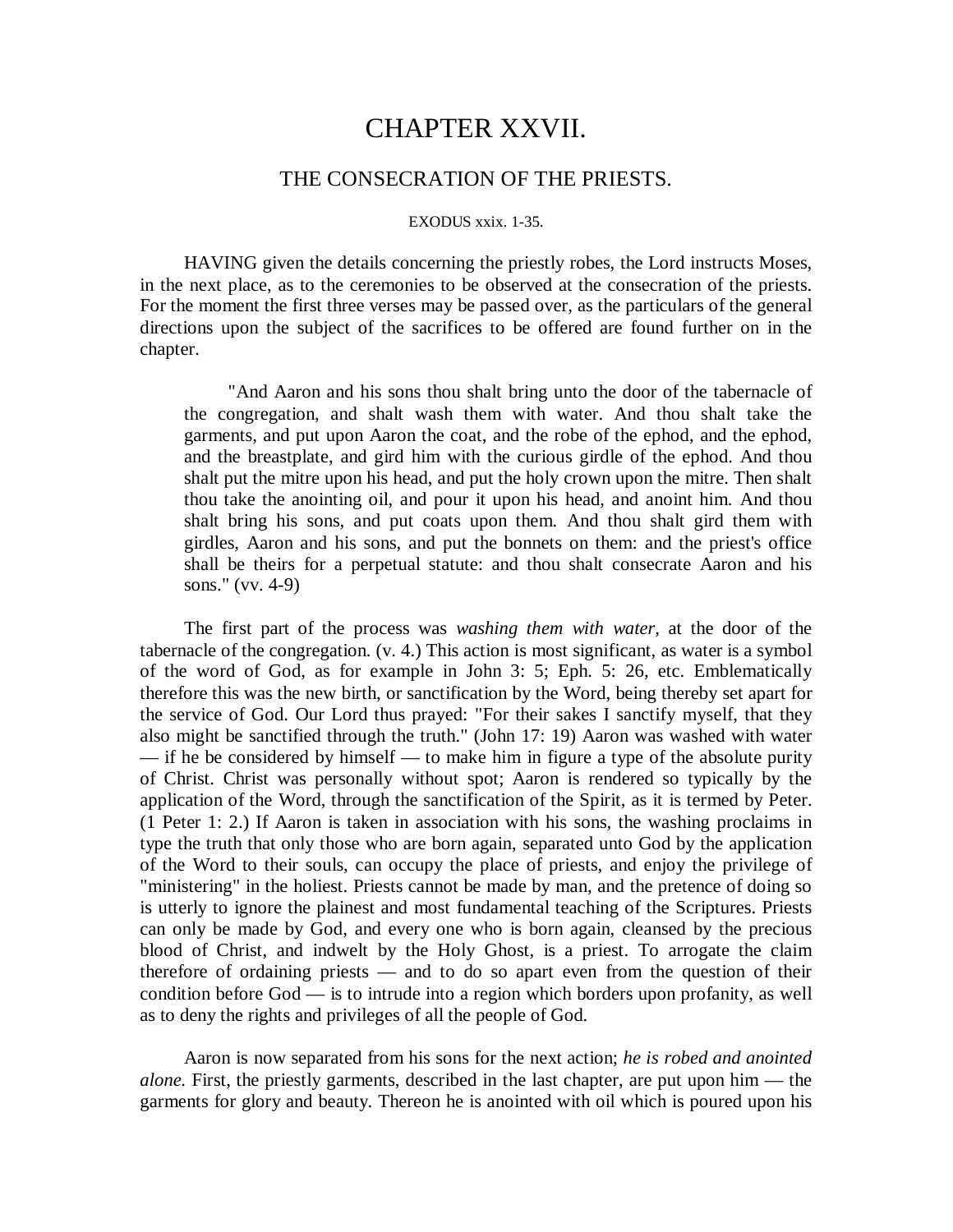head. It has already been explained, and must be here recalled to understand this action, that when Aaron is alone he stands before us as a type of Christ; but that when he is in company with his sons, the Church is shadowed forth as the priestly family. This gives the meaning of his being anointed with oil immediately after being arrayed in the sacerdotal robes. Afterwards it will be seen that be, together with his sons, is sprinkled with blood before the anointing oil. It is as a figure of Christ that he is anointed without blood. For Aaron's great Antitype being absolutely holy needed not the blood, and hence it is recorded that, on His entering upon His mission to Israel, He was anointed by the Holy Ghost at His baptism. (Matt. 3; Acts 10: 38.) He received the Holy Spirit, was anointed, on the ground of His absolute holiness, whereas His people (as will be seen) are sealed and anointed on the ground of their perfect cleansing by His precious blood. Aaron being anointed by himself without blood is a type of Christ — Christ in His full character as Priest, the Priest for ever after the order of Melchizedek.

*Aaron and This sons present the Church as the priestly family,* but as associated with Christ. First, as in the case of Aaron alone, they are all robed. These garments are not the same as those described in detail in the last chapter, but those briefly indicated at the close. They are said to be coats, girdles, and bonnets, and were of fine linen, and embroidered, and said also to be "for glory and for beauty." (Ex. 28: 39, 40; Ex. 29: 9.) The fine linen embroidered shows forth the purity of the nature of Christ adorned with every grace. The robin. of Aaron's sons is really the putting on of Christ; and this, in fact, brings them into association with Him; for the Church possesses nothing apart from Christ. If believers, for example, are brought into the position of priests, and the enjoyment of priestly privileges, it is in virtue of their connection with Him. He is the Priest, and He it is who makes them priests. (See Rev. 1: 5, 6.) Everything flows from Him. Thus, when Aaron is put into company with his sons, it is not so much that he becomes merged into the priestly family, but rather to teach that all the blessings and privileges of the priestly family are derived from Christ. But in order to this they must first be invested with robes for glory and for beauty — robes which adorn them with the glory and beauty of Christ.

The next step was *the sacrifice of the sin-offering.* Aaron and his sons were encompassed with infirmity, were sinful men, and needed to offer for themselves, as well as for the sins of the people. They must be brought, consequently, under the typical value of the blood before they could enter upon their sacred office and minister in the sanctuary. Hence the following direction:

"And thou shalt cause a bullock to be brought before the tabernacle of the congregation: and Aaron and his sons shall put their hands upon the head of the bullock. And thou shalt kill the bullock before the Lord, by the door of the tabernacle of the congregation. And thou shalt take of the blood of the bullock, and put it upon the horns of the altar with thy finger, and pour all the blood beside the bottom of the altar. And thou shalt take all the fat that covereth the inwards, and the caul that is above the liver, and the two kidneys, and the fat that is upon them, and burn them upon the altar. But the flesh of the bullock, and his skin, and his dung, shalt thou burn with fire without the camp: it is a sin-offering." (vv. 10-14.)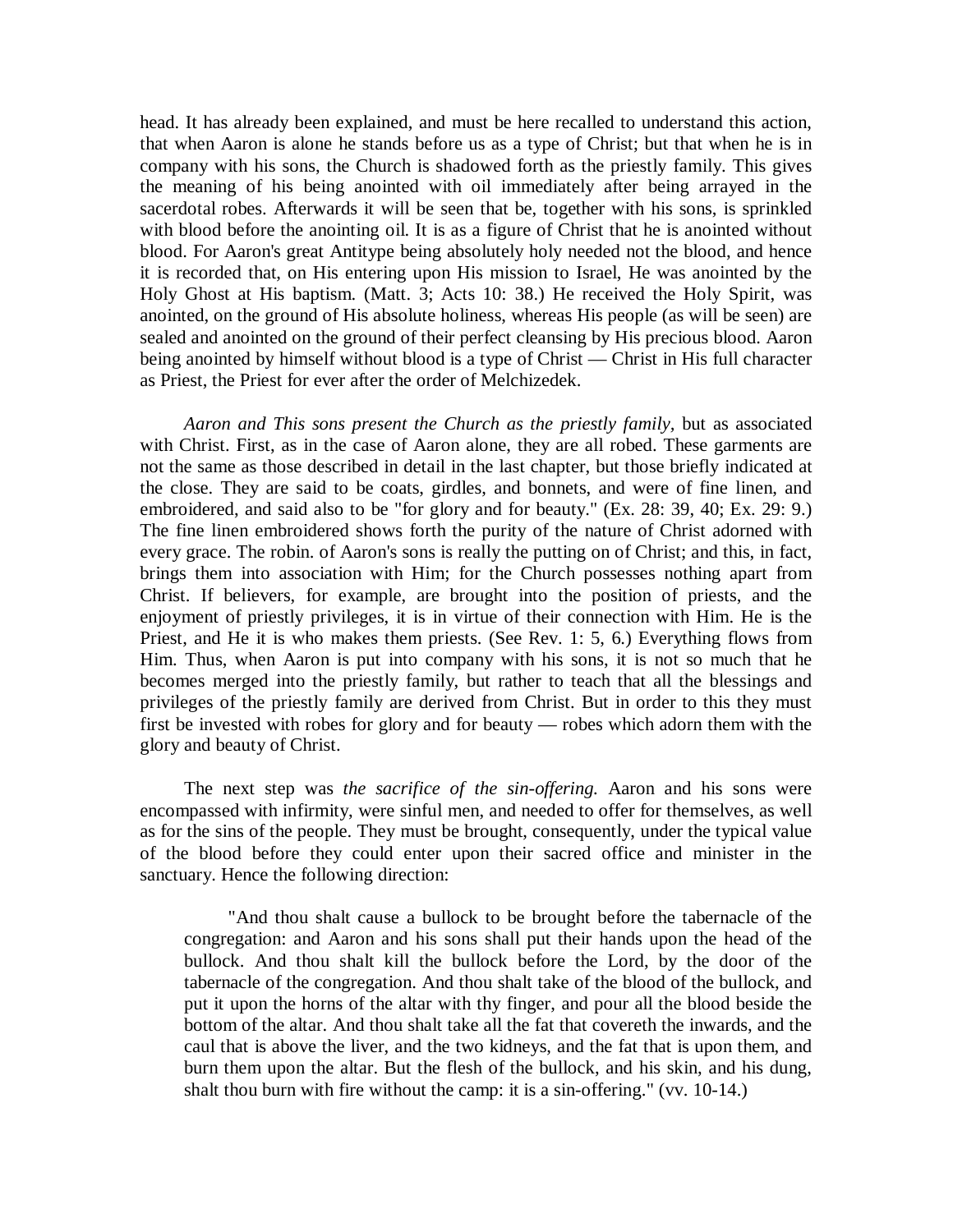The sin-offering is a type of Christ bearing the sins of His people. Remark then, first, that *Aaron and his sons put their hands upon the head of the bullock. This* action signified the identification of the offerers with the victim to be offered. (Compare Lev. 4: 4, etc.) After the laying on of their hands, therefore, the bullock which was about to be slain stood before God as the representative of Aaron and his sons in their sins. Their guilt was symbolically transferred, imputed to the victim, which is now looked upon as bearing their sins. Hence by the act they owned their guilt, their desert of death, and their need of a substitute. In the next place *the bullock was to be killed before the Lord.* As charged with the sins of Aaron and his sons, the stroke of justice fell upon the appointed victim, thereby proclaiming that death was the penalty of sin. If they at all entered into the meaning of what was being enacted, how solemn this transaction must have appeared in their eyes! They must have had a glimpse of the real character of sin before God when the bullock was brought, and when, after silently laying their hands upon its head, it could not be spared, but must die. It is a shadow, if only a shadow, of the cross — of the death of the Lord Jesus, whose soul was made an offering for sin. And it is as we stand there in spirit, and hear His cry, "My God, My God, why hast Thou forsaken Me?" that we are made to comprehend the awful nature of sin — its hatefulness to God, inasmuch as it necessitated the death of His only begotten Son. Believers, as they look back upon that solemn scene, can say, "His own self bare our sins in His own body on the tree;" and at the same time learn something of the doom from which, by the grace of God, they have been delivered. Surely it was grace, and grace alone, that provided the sacrifice; and it was love, deathless, unquenchable love, on the part of Him who suffered Himself to be led as a lamb to the slaughter that He might redeem us to God.

After the victim was slain *the blood was sprinkled.* It was put upon the horns of the altar, and the rest was poured out beside the bottom of the altar. (v. 12.) The blood was thus wholly for God. The life is in it (Lev. 17: 11), and this action consequently signified that the life of the victim was offered up to God instead of that of Aaron and his sons. This was done on the principle of substitution — God in grace accepting the death of the sin-offering in the place of that of those for whom it was offered. Further, *the fat that covered the inwards, and the caul, etc., were burnt upon the altar.* The fat was prohibited to the children of Israel equally with the blood. It is an emblem of inward energy, force of will, etc. It is burnt upon the altar because the sin-offering was a type of Christ, and thus teaches that, while He was charged with the sins of His people, God found in Him, even as in the case of the burnt-offering, that which completely answered to His own mind truth in the inward parts. His infinite acceptability to God was never more fully proved than when He bowed His head under the sins of His people. In grace He took our place; but in thus accepting the stroke of judgment that was our due, every thought of His heart, every movement of His will, every energy of His soul, were perfect before God. It was indeed in His death on the cross that He proved His obedience to the uttermost, that He showed that the glory of God was so completely the one motive of His giving Himself up to death, that not even the waves and billows of judgment could turn Him aside. Lastly, *the flesh of the bullock, and his skin, and his dung, were burnt without the camp.* It was a sin-offering, and as such must be cast out and consumed, inasmuch as it was looked upon as under the imputation of the guilt of Aaron and his sons. It was thus altogether a type of  $Christ - of Christ as suffering without the gate, rejected of men, forsaken by God,$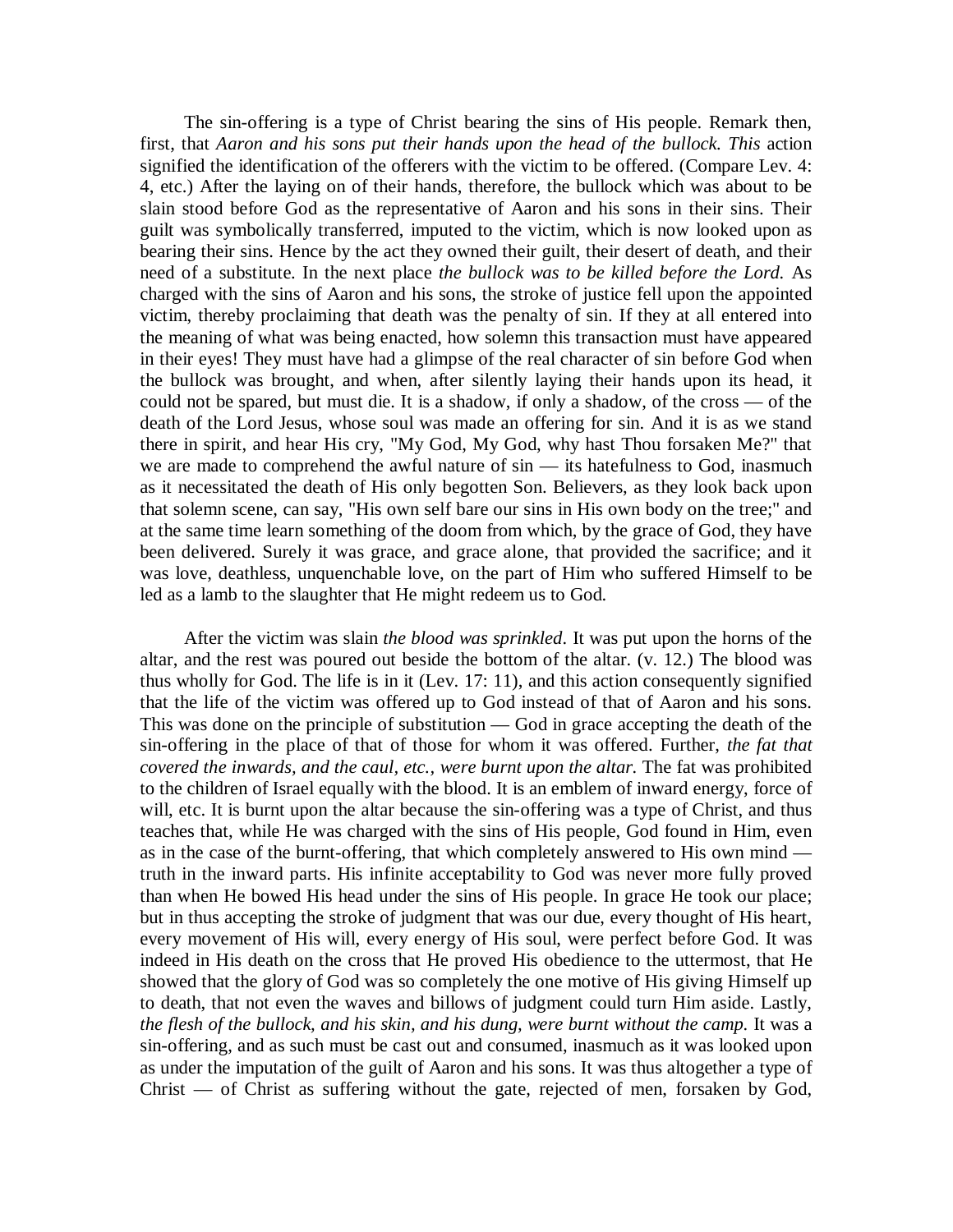because He, in His grace and love, suffered for sins, the Just for the unjust, that He might bring us to God. This process completed, *Aaron and his sons were now under all the efficacy and value of the sin-offering.*

The burnt-offering follows the sin-offering.

"Thou shalt also take one ram; and Aaron and his sons shall put their hands upon the head of the ram. And thou shalt slay the ram, and thou shalt take his blood, and sprinkle it round about upon the altar. And thou shalt cut the ram in pieces, and wash the inwards of him, and his legs, and put them unto his pieces, and unto his head. And thou shalt burn the whole ram upon the altar: it is a burntoffering unto the Lord: it is a sweet savour, an offering made by fire unto the Lord." (vv. 1518.)

As in the case of the sin-offering, Aaron and his sons put their hands upon the head of the burnt-offering; but instead of the transference or the imputation of their guilt, they themselves are transferred, so to speak, so as to become identified with the ram about to be slain. In other words, while the actions are similar the effects are contrasted. The victim in the sin-offering is looked upon, after the laying on of hands, as laden with the guilt of those for whom it was about to be offered as a sacrifice; whereas in the burntoffering Aaron and his sons are regarded by the same act as invested with all the acceptability of the sacrifice. Their sins were transferred in the first instance, and in the second their standing was changed on to the ground of the value of the offering. The ram was then slain, and the blood sprinkled round about upon the altar; the life was presented to God. This was not all; but the whole ram, having been cut in pieces, and its inwards having been washed, to make it a more fitting type of the spotlessness of Christ, was burnt upon the altar. "It is a burnt-offering unto the Lord: it is a sweet savour, an offering made by fire unto the Lord." In the sin-offering the flesh of the bullock, etc., were burnt with fire without the camp but the whole ram of the burnt-offering was consumed upon the altar because the whole was acceptable to God. The burnt-offering is a type of the perfect devotedness of Christ unto death; and in this aspect it is not looked upon as bearing sins, but as wholly consecrated to the will and glory of God. As such, therefore, Christ on the cross, under the action of the holy fire — tested, that is, by the searching judgment of God's holiness, was entirely a sweet savour to God. As bearing sins, God hid His face from Him; but as obedient unto the death of the cross, when through the Eternal Spirit He offered Himself without spot to God, He furnished a new motive for love to the Father's heart. "Therefore doth My Father love Me, because I lay down My life, that I might take it again." (John 10: 17.) In this aspect "He was in the place of sin, and God glorified as no creation, no sinlessness could. All was a sweet savour in that place, and according to what God was as to it in righteousness and love." The difference between the two offerings is shown by the words used. The word "burn" in the burnt-offering is not the same as that used in connection with the sin-offering, but the one employed for burning incense. This of itself denotes the infinite fragrance and acceptance of Christ as the burnt-offering. But the point in our scripture is, that it was offered for Aaron and his sons; and accordingly as soon as it was consumed upon the altar *they were brought also under all its efficacy.* Their sins were cleared away by the sin-offering, but now they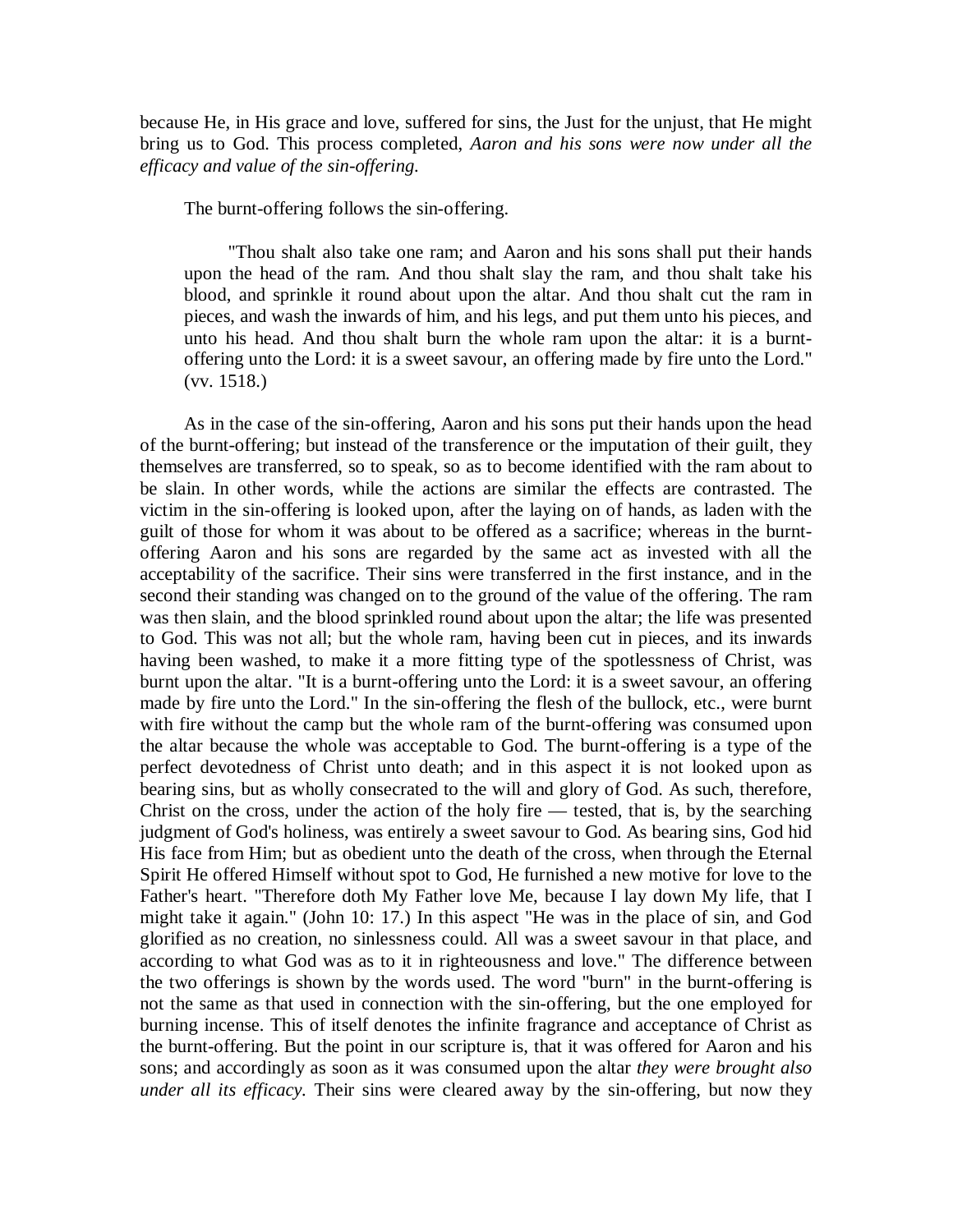stand before God in all the positive acceptance and savour of the burnt-offering — both of these results being gained for the believer by the death of Christ, for these offerings do but present the varying aspects of His one sacrifice.

These offerings were in a measure preparatory, relating rather to their personal fitness. *The ram of consecration* is now added. Speaking generally, this sacrifice has the character of a peace-offering (see Lev. 3), and represents another aspect of the death of Christ — its value for us, the obligations under which we are brought and the communion with God, with the Priest, and with the whole Church into which we are introduced. But here it has special relation to the office of Aaron and his sons, as will be seen from the scripture.

"And thou shalt take the other ram, and Aaron and his sons shall put their hands upon the head of the ram. Then shalt thou kill the ram, and take of his blood, and put it upon the tip of the right ear of Aaron, and upon the tip of the right ear of his sons, and upon the thumb of their right hand, and upon the great too of their right foot, and sprinkle the blood upon the altar round about. And thou shalt take of the blood that is upon the altar, and of the anointing oil, and sprinkle it upon Aaron, and upon his garments, and upon his sons, and upon the garments of his sons with him: and he shall be hallowed, and his garments, and his sons, and his sons' garments with him. Also thou shalt take of the ram the fat and the rump, and the fat that covereth the inwards, and the caul above the liver, and the two kidneys, and the fat that is upon them, and the right shoulder; for it is a ram of consecration. And one loaf of bread, and one cake of oiled bread, and one wafer out of the basket of the unleavened bread that is before the Lord: and thou shalt put all in the hands of Aaron, and in the hands of his sons; and shalt wave them for a wave-offering before the Lord. And thou shalt receive them of their hands, and burn them upon the altar for a burnt-offering, for a sweet savour before the Lord: it is an offering made by fire unto the Lord. And thou shalt take the breast of the ram of Aaron's consecration, and wave it for a wave-offering before the Lord: and it shall be thy part. And thou shalt sanctify the breast of the wave-offering, and the shoulder of the heave-offering, which is waved, and which is heaved up, of the ram of the consecration, even of that which is for Aaron, and of that which is for his sons: and it shall be Aaron's and his sons' by a statute for ever from the children of Israel; for it is an heave-offering: and it shall be an heave-offering from the children of Israel of. the sacrifice of their peace-offerings, even their heave-offering unto the Lord.

"And the holy garments of Aaron shall be his sons' after him, to be anointed therein, and to be consecrated in them. And that son that is priest in his stead shall put them on seven days, when he cometh into the tabernacle of the congregation, to minister in the holy place.

"And thou shalt take the ram of the consecration, and seethe his flesh in the holy place. And Aaron and his sons shall eat the flesh of the ram, and the bread that is in the basket, by the door of the tabernacle of the congregation. And they shall eat those things wherewith the atonement was made, to consecrate and to sanctify them: but a stranger shall not eat thereof, because they are holy. And if ought of the flesh of the consecrations, or of the bread, remain unto the morning, then thou shalt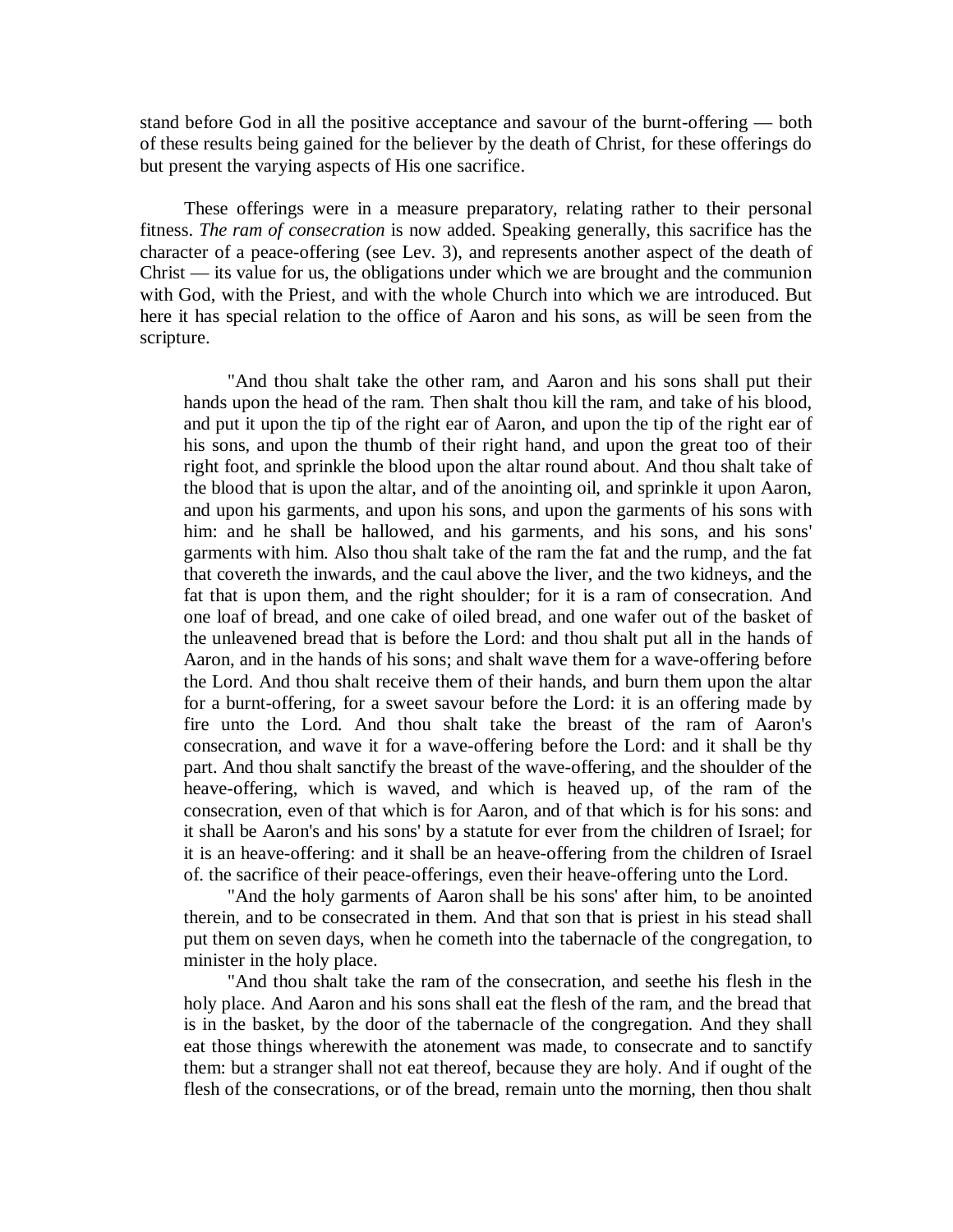burn the remainder with fire: it shall not be eaten, because it is holy. And thus shalt thou do unto Aaron, and to his sons, according to all things which I have commanded thee: seven days shalt thou consecrate them." (vv. 19-35.)

As in the two preceding offerings, so here, the hands of Aaron and his sons are laid upon the head of the ram of consecration, and thereby they are identified with its value before God. Thereon two distinct actions in respect of the blood are given. First, after the ram was killed, the blood was put upon the tip of the right ear of Aaron and of his sons, on the thumb of their right hand, and upon the great toe of their right foot; and it was sprinkled at the same time upon the altar round about. They were thus brought under the value of the atoning blood; for the blood that was offered to God on their behalf, brought them also under His claims, so that henceforward they were not their own, but bought with a price. These several parts of their bodies were therefore sprinkled to signify, that from this moment they were to hearken alone, act alone, and walk alone, for the Lord as those who were redeemed by the precious blood. It is so, too, with believers of this dispensation. Inasmuch as they are redeemed. the belong to the Redeemer, and, set at liberty from the bondage and power of Satan, they enjoy the precious privilege of living unto Him who has died for them, and risen again. Their ears, hands, and feet are all to be used for Him, in His service. After this, a second thing was directed. Both they and their garments were to be sprinkled with the blood upon the altar, and with the anointing oil. (v. 21.) They are thus set apart by the blood, and by the unction of the Holy Ghost. "And it is important to remark here that the seal of the Holy Ghost follows on the sprinkling with blood, not on the washing with the water. That was needed. We must be regenerate; but it is not that cleansing which puts us by itself in a state God can seal; the blood of Christ does. We are thereby perfectly cleansed as white as snow, and the Spirit comes as the witness of God's estimate of the value of that blood-shedding. Hence, too, all were sprinkled with Aaron. The blood of Christ, and the Holy Ghost, have set us in association with Christ, where He is according to the acceptableness of that perfect sacrifice (it was the ram of consecration), and the presence, liberty, and power of the Holy Ghost." The cross and Pentecost are in fact connected — the efficacy of the blood, and the gift of the Holy Spirit, and both are here enjoyed — at least in figure.<sup>16</sup> These three steps lead to the Christian position. Washing with water comes first, then cleansing with blood, and lastly the unction of the Holy Ghost. "Ye are not in the flesh, but in the Spirit, if so be that the Spirit of God dwell in you. Now if any man have not the Spirit of Christ, he is none of His." (Rom. 8: 9.)

In the next place, parts of the ram of consecration (v. 22), "and one loaf of bread, and one cake of oiled bread, and one wafer," etc., were put in the hands of Aaron and his sons to be waved for a wave-offering before the Lord. The loaf, the "oiled bread" (v. 2 compared with Leviticus 2) was a meat-offering, representing Christ in the perfection of His humanity, or rather the holiness of His life in devotedness to God, the entire consecration of every faculty of His soul to the will and glory of God. Taken then in connection with the parts of the ram, their hands were, in fact, filled with Christ, with Christ in all that He was in life, and all that He was in death to God. Now the meaning of

 $\overline{a}$ 

<sup>&</sup>lt;sup>16</sup> Compare the law for cleansing of the leper in Lev. 14, remembering that there it is a question of cleansing from sins, and not, as here, of consecration to the priesthood.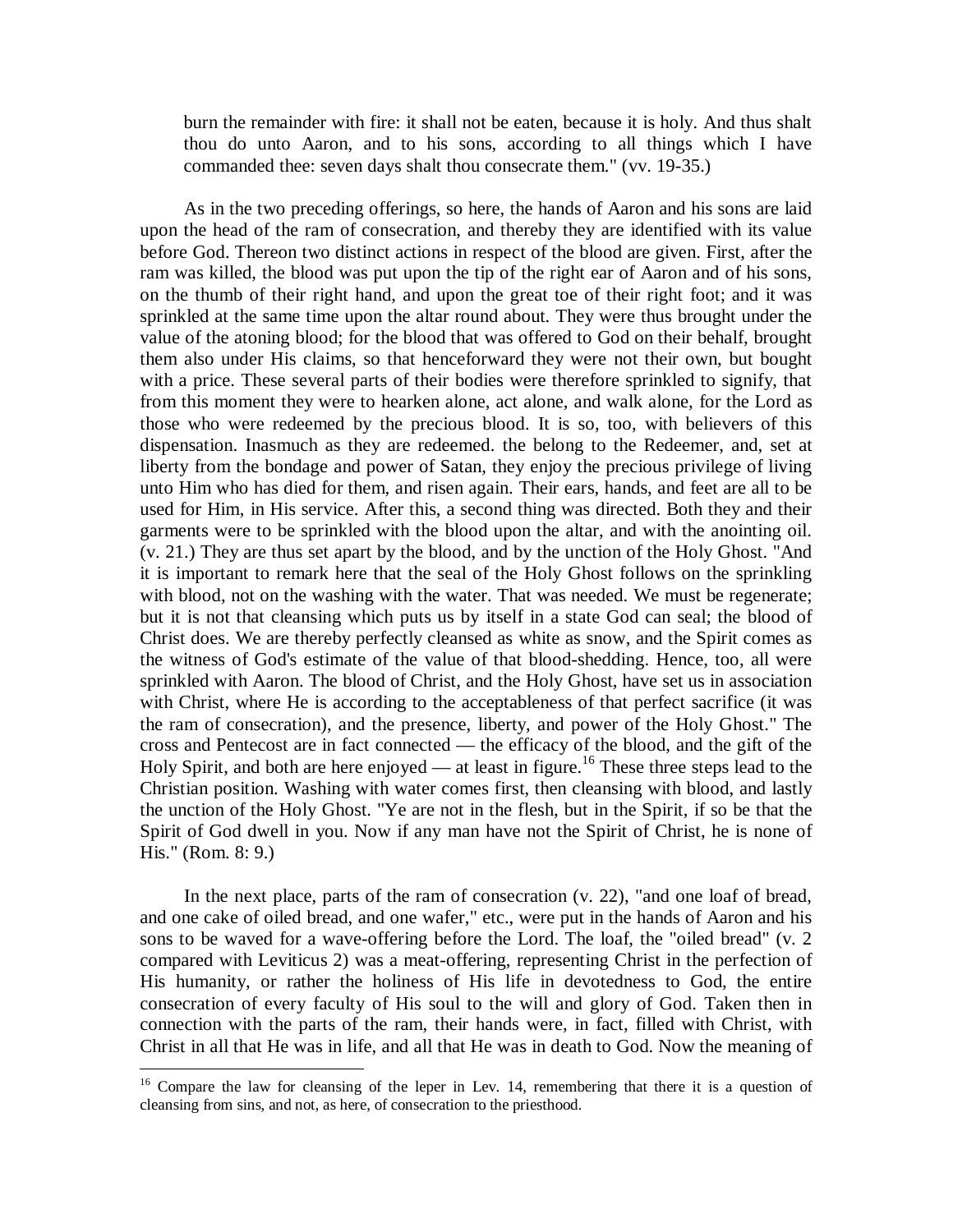the word, which is translated in this chapter "consecrate," as may be seen from the margin, is "to fill the hand." This gives us the scriptural signification of consecration. The general thought is, that it lies in our yielding something to God, and hence the soul is thrown back upon itself to seek for strength to devote itself and all its energies to God's service; and, indeed, with this view, it is often called upon to attain it by a solemn act of self-surrender. Scripture reveals a better way. It lies, as seen in this chapter, in being filled with Christ. It is Christ possessing, absorbing, and controlling our souls. It requires no effort therefore on our part, though indeed it requires the maintenance of constant selfjudgment, the abiding refusal of the flesh in every shape and form. For Christ is willing yea, desires, to possess us wholly, and if the Spirit be ungrieved, He will dwell in our hearts by faith; and as then He becomes the alone object of our lives, so He alone will be expressed in our walk and conversation. This is consecration according to God — as prefigured by filling the hands of Aaron and his sons.

Having waved the contents of their hands before the Lord, Moses received them, and burnt them upon the altar for a burnt-offering, for a sweet savour before the Lord: it is an offering made by fire unto the Lord. This teaches us both what is acceptable to God in worship, and consequently what is true priestly work. It is the presentation of Christ the Christ who has passed through the holy fire of judgment, as made sin for us on the cross — it is this which ascends up as a sweet savour to God. This, indeed, is having fellowship with God concerning, the death of His Son; our souls entering, by the Spirit, both into what He is, and into the character of His death, and presenting Him and His work, as thus apprehended, before the eye of God. We delight in presenting, and He delights in receiving. And, blessed be His name, He first fills our hands, and He alone can first fill our hands, with that which He delights to accept. This, then, is our work as priests, our privilege as worshippers, ever to present Christ before God. It will therefore be easily understood, that the flesh can have no part in such work, that, in fact, worship can only be by and in the power of, the Holy Spirit.

Finally, there are diverse instructions concerning eating different parts of the ram of consecration. Moses was to have his part — the breast — after it had been waved for a wave-offering before the Lord. (v. 26.) Aaron and his sons had their part. (vv. 27, 28, 31, 32.) Thus God, and Christ as Priest, and the whole Church, as symbolized by Aaron and his sons, feed alike upon the offered sacrifice. It was the fellowship of God, of Christ, and His people — all having their part — in accomplished atonement. We also learn that Christ alone is the food of His people. Brought under the full value of His sacrifice whereby they are consecrated and sanctified, He becomes their sustenance and strength. (v. 33.) Two prohibitions are added. First, no stranger should eat of this priestly food. It must be confined to those who are hallowed for the office of priests. Secondly, the flesh of the consecrations must be eaten the same day. (v. 34.) Priestly food must be eaten in connection with the altar. In like manner you cannot feed upon Christ if you dissociate Him from the cross. It is as offered to God, and glorified by Him because of the work He accomplished, that He is our food, and is fed upon in fellowship with God.

Seven days these ceremonies were to be repeated; and seven days the altar was to be sanctified. (vv. 36, 37.) The priests must have a perfect consecration, and the altar at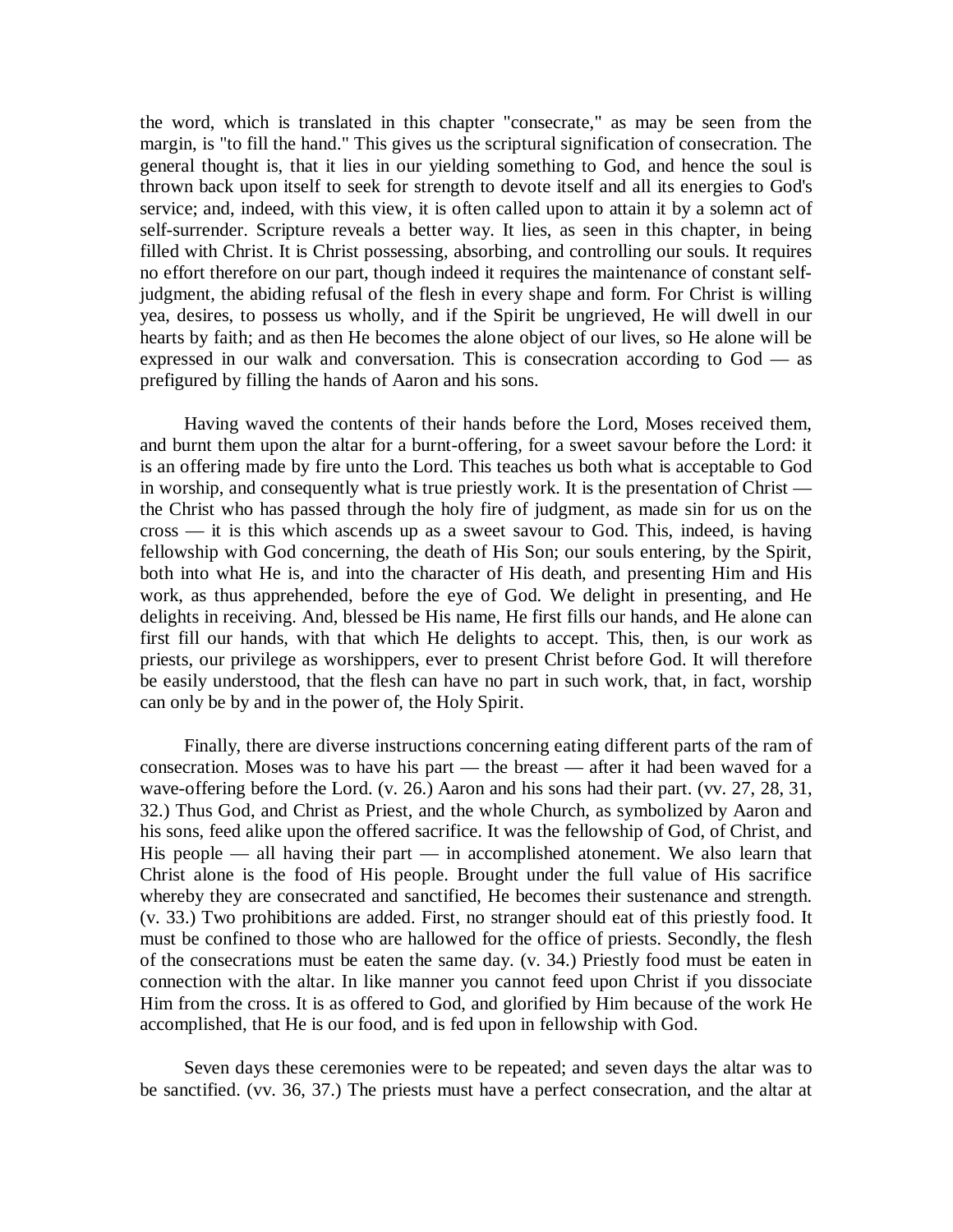which they were to serve must be perfectly sanctified. The consecration and the sanctification alike must be according to the perfection of the requirements of a holy God.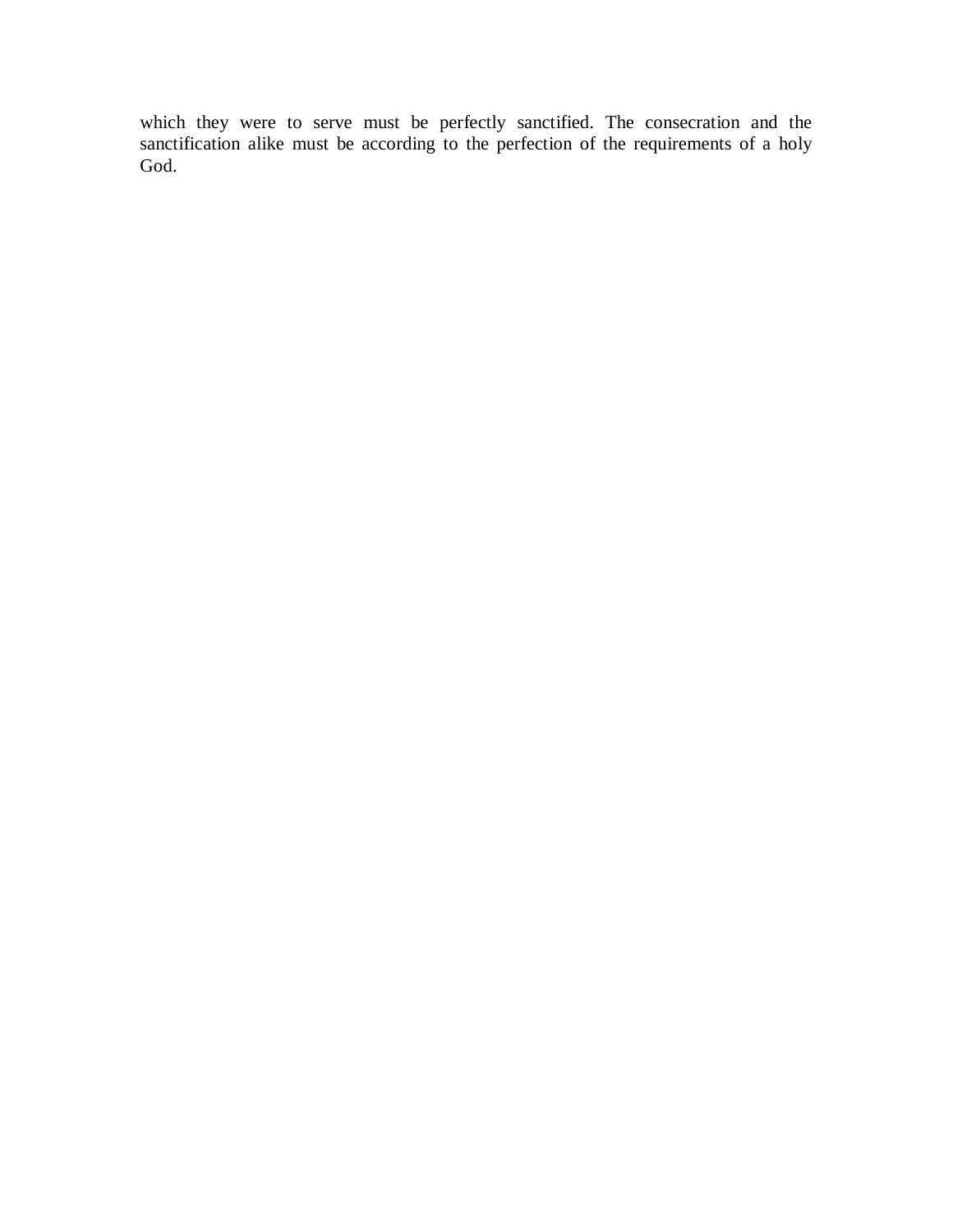## CHAPTER XXVIII.

### THE CONTINUAL BURNT-OFFERING.

#### EXODUS xxix. 38-46.

FOLLOWING upon the consecration of the priests, we have directions for the continual burnt-offering — continual because it was to be offered morning by morning, and evening by evening, throughout the generations of the children of Israel. It was, in fact, a perpetual daily sacrifice.

"Now this is that which thou shalt offer upon the altar; two lambs of the first year, day by day continually. The one lamb thou shalt offer in the morning, and the other lamb thou shalt offer at even: and with the one lamb a tenth deal of flour mingled with the fourth part of an hin of beaten oil; and the fourth part of an hin of wine for a drink-offering. And the other lamb thou shalt offer at even, and shalt do thereto according to the meat-offering of the morning, and according to the drinkoffering thereof, for a sweet savour, an offering made by fire unto the Lord. This shall be a continual burnt-offering throughout your generations, at the door of the tabernacle of the congregation, before the Lord; where I will meet you, to speak there unto thee. And there I will meet with the children of Israel, and the tabernacle shall be sanctified by my glory. And I will sanctify the tabernacle of the congregation, and the altar: I will sanctify also both Aaron and his sons, to minister to Me in the priest's office. And I will dwell among the children of Israel, and will be their God. And they shall know that I am the Lord their God, that brought them forth out of the land of Egypt, that I may dwell among them: I am the Lord their God." (vv. 38-46.)

There are, it will be observed, three things in this scripture; viz., the burnt-offering and its accompaniments; the meeting-place between God and His people; and Jehovah dwelling among them, and being their God.

The burnt-offering was composed of two lambs of the first year, one to be offered in the morning, and the other in the evening. It was never to cease being offered. (See Num. 28: 3, 6, 10, etc.; Ezra 3: 5.) Its meaning, as explained in the last chapter  $-$  i.e. as an emblem of the sacrifice of Christ in this character — is His devotedness unto death, wherein He, in the place of sin and for God's glory, proved His obedience to the uttermost, even to being made sin for His people. All therefore was consumed upon the altar, and went up as a sweet savour unto the Lord (see Lev. 1); and this sweet savour set forth the acceptability of His death to God, yea, the infinite delight which God found in the death of Christ in obedience to His will. Inasmuch, therefore, as the offering before us was perpetual, God laid a foundation thereby on which Israel could stand and be accepted in all its fragrance and savour. It thus becomes no mean type of the position of the believer, revealing the ground of his acceptance in the Beloved; for just as the sweet savour of the continual burnt-offering ever ascended to God on behalf of Israel, so Christ in all His acceptability is ever before His eyes on behalf of His own. We can therefore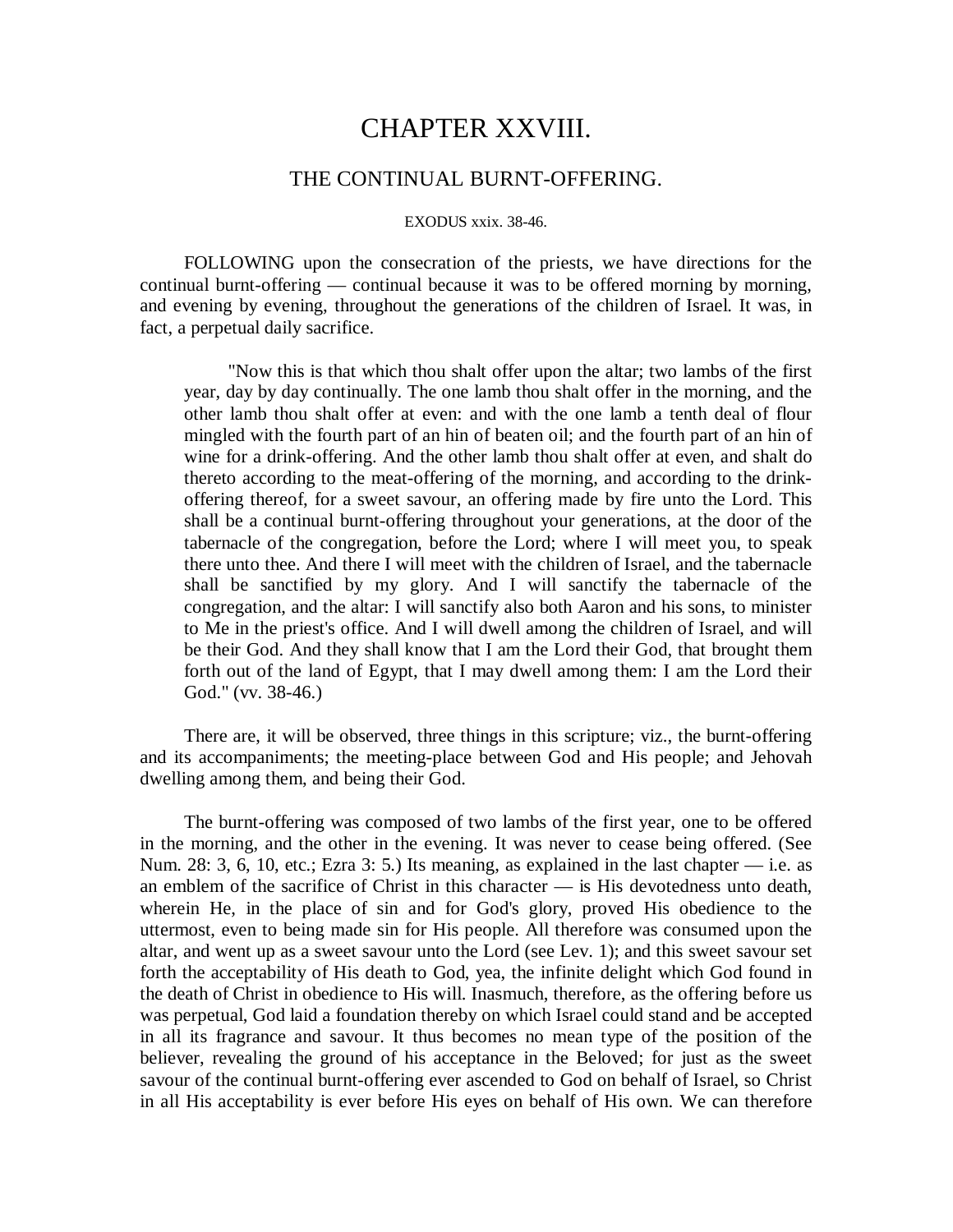say, "As He is, so are we in this world;" for we are in the divine presence in all the savour of His sacrifice, and in all the acceptance of His person.

The accompaniments of the burnt-offering were two; first, "a tenth deal of flour mingled with the fourth part of an hin of beaten oil;" and, secondly, "the fourth part of an hin of wine." The first was a meat, and the second a drink-offering. The meat-offering, as was pointed out in connection with the consecration of the priests, is an emblem of the devotedness of Christ in life, His entire consecration to the will and glory of God. The fine flour was mingled with oil (see also Lev. 2), to shadow forth the mysterious truth that Christ as to His humanity was begotten of the Holy Ghost. It represented consequently the perfection of His life below — His life of perfect obedience, every energy of His soul flowing out in this channel, finding it His meat to do His Father's will, and to finish His work. Israel was consequently before God in all the value and acceptance of His life and death — of all that He was to God, whether considered in the perfect consecration of His life, or in the highest expression of the perfection of His obedience as displayed when He was made sin on the cross. The drink-offering was composed of wine. Wine is a symbol of joy  $-$  "it cheereth God and man;" and since it is here offered to God, it speaks of His joy, His joy in the sacrifice presented. But it was offered by His people, by the priest on their behalf. It expressed on this account also their communion with the joy of God in the perfectness of the life, and the devotedness unto death, of His only begotten Son. Such is the heart of God. He would bring us into fellowship with Himself, have us feast on His own delights, that the joy of His own heart, flowing out, and filling also ours, might overflow in praise and adoration. Hence John says, "Truly our fellowship is with the Father, and with His Son Jesus Christ." (1 John 1: 3.)

The next point is the meeting-place of God with His people. Moses was permitted in grace to meet Jehovah at the mercy-seat (Ex. 25: 22; Num. 12: 8); but the people could not pass beyond the door of the tabernacle of the congregation. It was here that the burntoffering was presented on the brazen altar; and hence this was the meeting-place, on the ground of the sacrifice, between God and Israel. There could be no other possible place; just as now Christ forms the only meeting-place between God and the sinner. It is most important to see this truth — especially for those that are unsaved — that apart from Christ there can be no drawing nigh to God. "I am the Way, and the Truth, and the Life: no man cometh unto the Father, but by me." (John 14: 6.) Mark well, moreover, that God cannot be approached except on the ground of the sacrifice of Christ. This is the truth foreshadowed in connection with the burnt-offering. If the cross, Christ crucified, be ignored, no relationships can be had with God, excepting those that may exist between a guilty sinner and a holy Judge. But the moment the sinner is led to take his stand upon "the sweet savour" of the sacrifice to God, upon the efficacy of what Christ accomplished by His death, God can meet with him in grace and love.

There is a further thing — the consequence of coming to meet and dwell with His people. God will sanctify the tabernacle by His glory; He will sanctify the tabernacle of the congregation, and the altar; and He will sanctify also both Aaron and his sons to minister unto Him in the priest's office. (vv. 43, 44.) In virtue of the sacrifice He claimed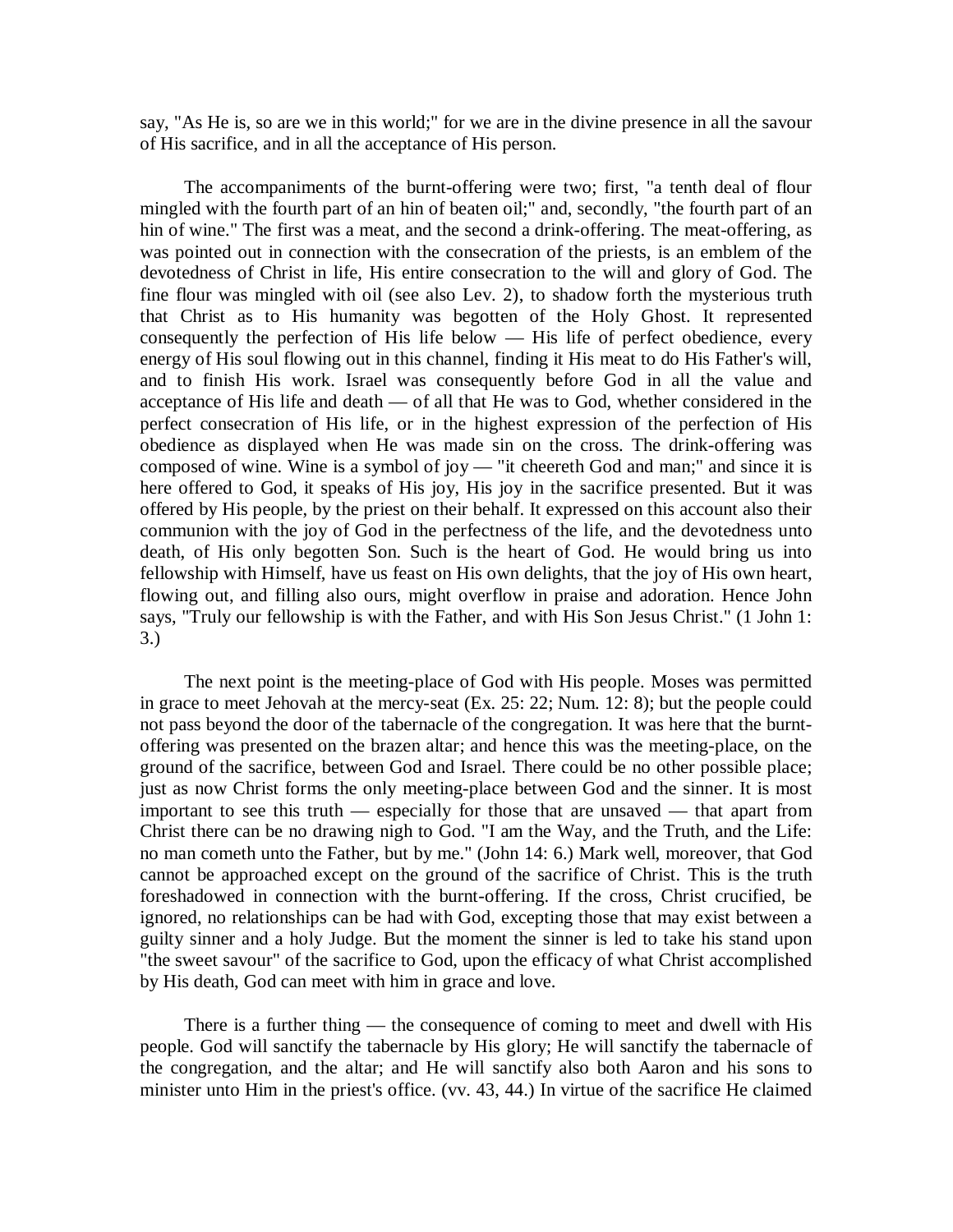everything, and set all apart to Himself. The tabernacle, the altar, and the priests are alike sanctified — claimed as belonging to and for the service of, Jehovah. The expression "by My glory," as applied to the tabernacle, is remarkable. There only in all the earth, in the holy of holies, was His glory manifested — in the bright cloud, the Shekinah, which was the symbol of His presence. Being thus displayed, it separated the tabernacle off from every other thing on the face of the earth, made it a holy place, sanctified it. But more. His glory being there became the standard of everything presented. The question looked at in its higher aspects, in the light of the truth now possessed — for all who approached, and for everything that was offered, was accordingly that of suitability to God's glory. Hence we read in the epistle to the Romans that "all have sinned and come short of His glory," showing that unless we answer to its claims, could even stand before the immediate display of His glory, we are guilty sinners. It goes still further. The Tabernacle itself was on earth, and in the midst of God's earthly people. As sanctified by His glory, therefore, it became also prophetic — prophetic of the day when the whole earth will be filled with His glory. It was thus a bright promise of millennial blessing.

This leads on to the third thing — God dwelling in the midst of His people. This was the declared object of the erection of a sanctuary (25: 8). and the end of His dwelling with them was that they might be brought into relationship with, and know Him as the God of redemption, as the One who had brought them out of the land of Egypt. The ground indeed of His dwelling in their midst was accomplished redemption. Thus, as has been already said, He never dwelt with Adam, Noah, Abraham, or the patriarchs, however intimate the intercourse with Him which they were permitted to enjoy. Nor did He, nor could He, dwell with Israel while in the land of Egypt; but after He had brought them out of the house of their bondage, and across the Red Sea, He then desired to have His sanctuary in their midst. The sweet savour of the sacrifice — emblem of the acceptability of the sacrifice of Christ to God — made it possible for Him thus to surround Himself with those whom He had redeemed. But there is more than even dwelling with them: there is also relationship. "I will be their God." It is not, be it remarked, what they shall be to Him, though they were His people by His grace, but what He will be to them. "Their God" — words fraught with unspeakable blessings; for when God undertakes to become the God of His people, deigns to enter into relationship with them, He assures them that everything they need, whether for guidance, sustenance, defence, succour — yea, everything, is secured for them by what He is to them as their God. It was in view of the blessing of such a wondrous relationship that the Psalmist exclaimed, "Happy is that people, whose God is the Lord." (Psalm 144: 15.) As, however, we have seen, if He dwelt among them it was that they might know Him — and know Him through redemption. This was the desire of His heart, and in pursuance of it He had visited them in Egypt, smitten Pharaoh and his land and people with judgments, brought them out with a high hand and an outstretched arm, brought them unto Himself, and now directed that His tabernacle should be erected. He would have His joy in the happiness and joy of His redeemed — in surrounding Himself with a happy, rejoicing people. Such was His thought, however little they entered into it; but a thought which, if postponed, will one day find its full and perfect embodiment. The Tabernacle in the wilderness, indeed, surrounded by the tribes of Israel, is a figure of the eternal state. The purpose which God expresses here was repeated (Lev. 26: 12) and reaffirmed as to the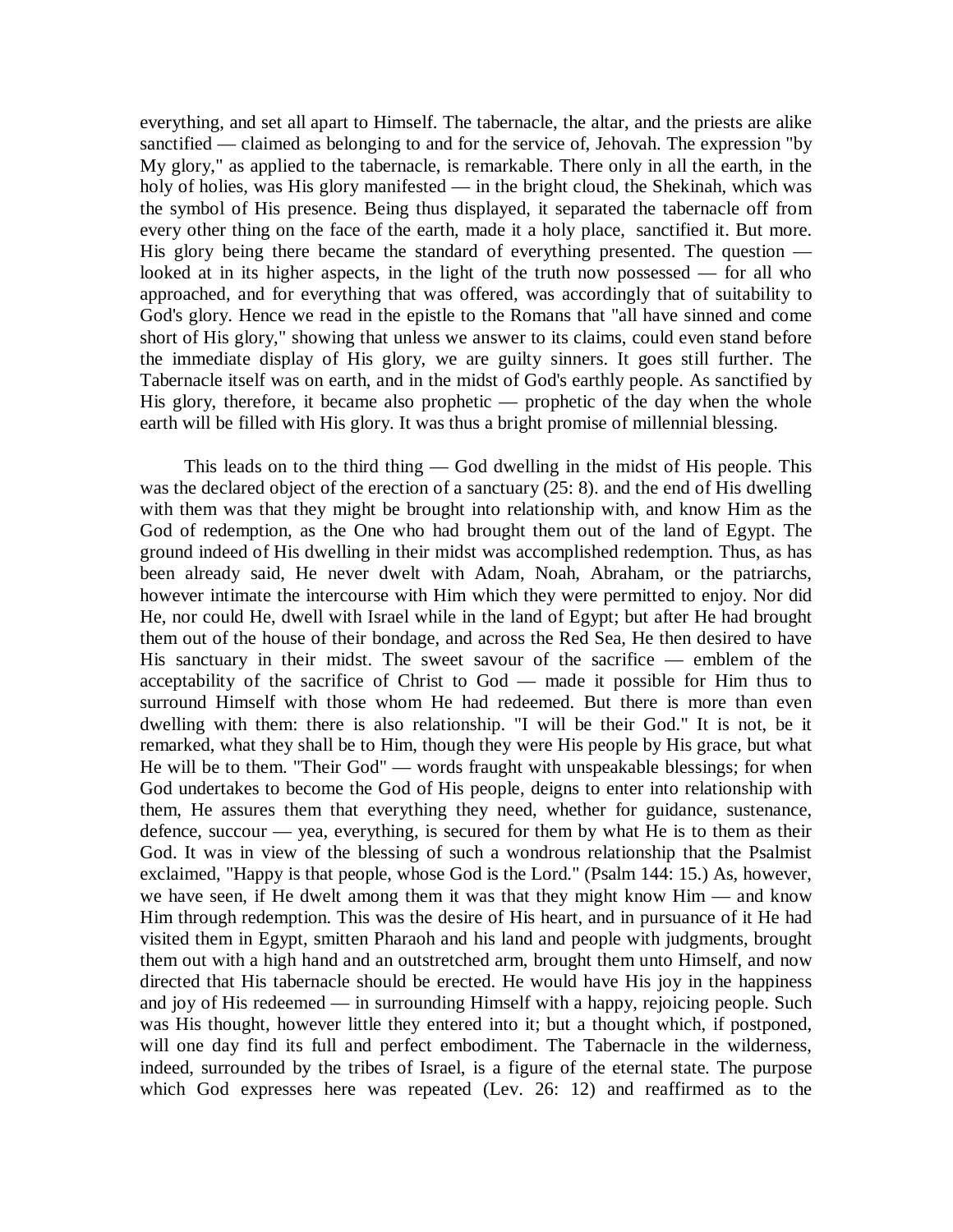millennium. (Ezek. 37: 27, 28.) But these were but shadows of the full blessing that God designed for His people, and could not be more because of what they were; and hence it is not until the eternal state is reached that it is realized in perfection. Even now God dwells upon the earth, for the church is His habitation through the Spirit; and every believer, who has received the Spirit of adoption, is a temple of the Holy Ghost. But when all God's purposes in Christ are accomplished, the redeemed of this dispensation will, as the new Jerusalem, form the eternal tabernacle and dwelling-place of God. (Rev. 21)

> "But who that glorious blaze Of living light shall tell! Where all His brightness God displays And the Lamb's glories dwell. God and the Lamb shall there The light and temple be, And radiant hosts for ever share, The unveiled mystery."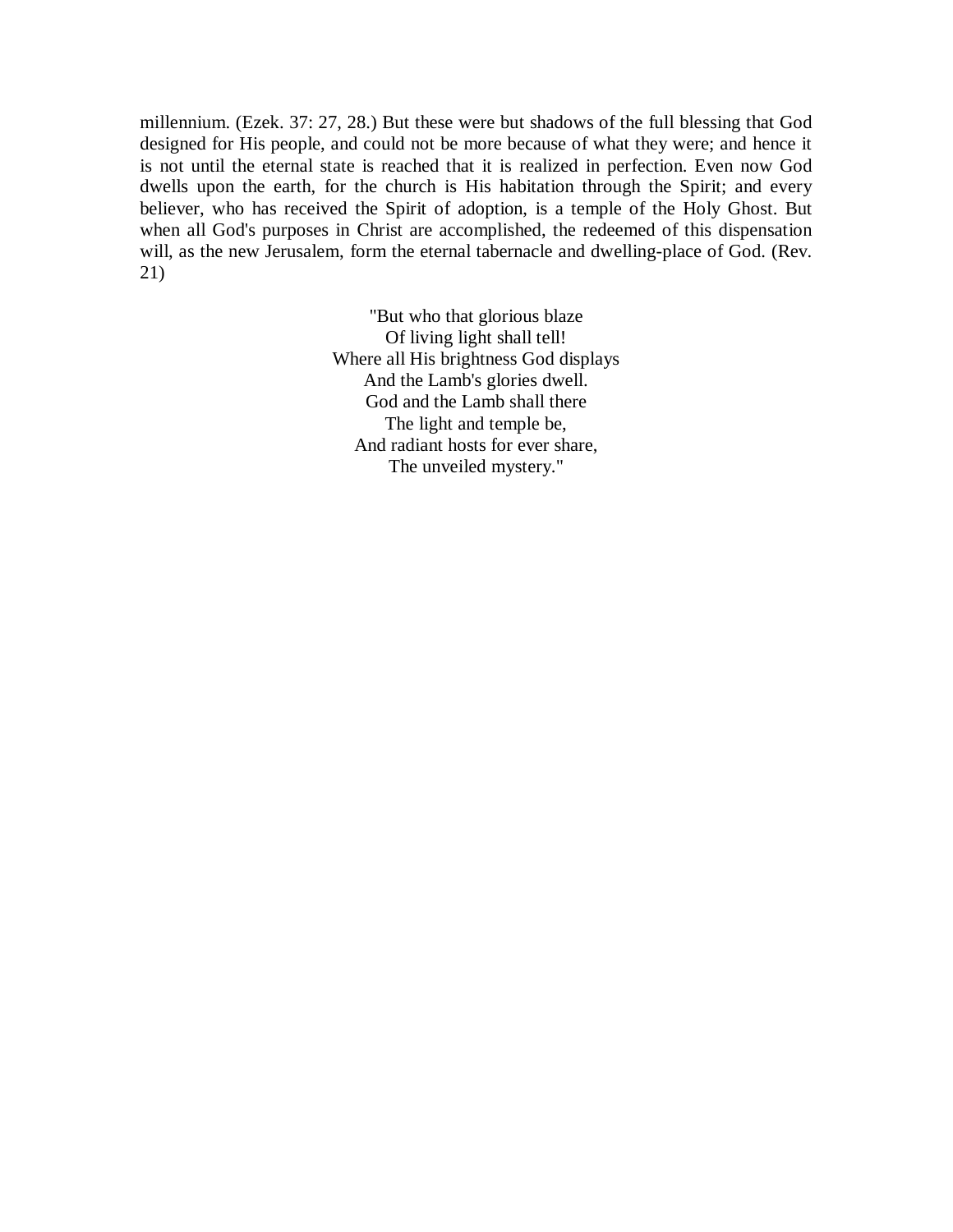## CHAPTER XXIX.

### THE ALTAR OF INCENSE.

#### EXODUS xxx. 1-10.

THE place which the altar of incense occupies in the directions which Moses received is most instructive. Up to the end of Exodus 27 everything is arranged in respect of the manifestation of God — the symbols of display, as they are sometimes termed. Thereon it becomes the question of approaching God; and hence the next thing is the appointment and the consecration of the priests — these only having the privilege of entering the sanctuary. But before proceeding further, the perpetual burnt-offering is given, as considered in the last chapter; for until the people are before God in all the acceptance of its sweet savour, and God Himself is dwelling in their midst, sanctifying the tabernacle by His glory, and setting all apart for Himself, there could be no drawing nigh — no access into His presence. In other words, there could be no worship apart from the savour of the sacrifice, and the presence of Jehovah. Everything thus being prepared, the symbols of approach follow — i.e. those sacred vessels that were used in connection with coming into God's presence; and the first of these is the golden altar — or the altar of incense.

"And thou shalt make an altar to burn incense upon; of shittim-wood shalt thou make it. A cubit shall be the length thereof, and a cubit the breadth thereof; foursquare shall it be: and two cubits shall be the height thereof: the horns thereof shall be of the same. And thou shalt overlay it with pure gold, the top thereof, and the sides thereof round about, and the horns thereof: and thou shalt make unto it a crown of gold round about. And two golden rings shalt thou make to it under the crown of it, by the two corners thereof. upon the two sides of it shalt thou make it.; and they shall be for places for the staves to bear it withal. And thou shalt make the staves of shittim-wood, and overlay them with gold. And thou shalt put it before the veil that is by the ark of the testimony, before. the mercy-seat that is over the testimony, where I will meet with thee. And Aaron shall burn thereon sweet incense every morning: when he dresseth the lamps, he shall burn incense upon it. And when Aaron lighteth the lamps at even, he shall burn incense upon it; a perpetual incense before the Lord throughout your generations. Ye shall offer no strange incense thereon, nor burnt sacrifice, nor meat-offering; neither shall ye pour drinkoffering thereon. And Aaron shall make an atonement upon the horns of it once in a year with the blood of the sinoffering of atonements: once in the year shall he make atonement upon it throughout your generations: it is most holy unto the Lord." (vv.  $1-10.$ )

It was made of the two materials which characterized the ark, the table of showbread, etc. — shittim-wood and gold. (vv. 1-5.) The altar itself therefore — apart from its use — was a figure of the person of Christ — Christ as both God and man, God manifest in flesh. Connected with the altar this is significant — teaching, as it does, that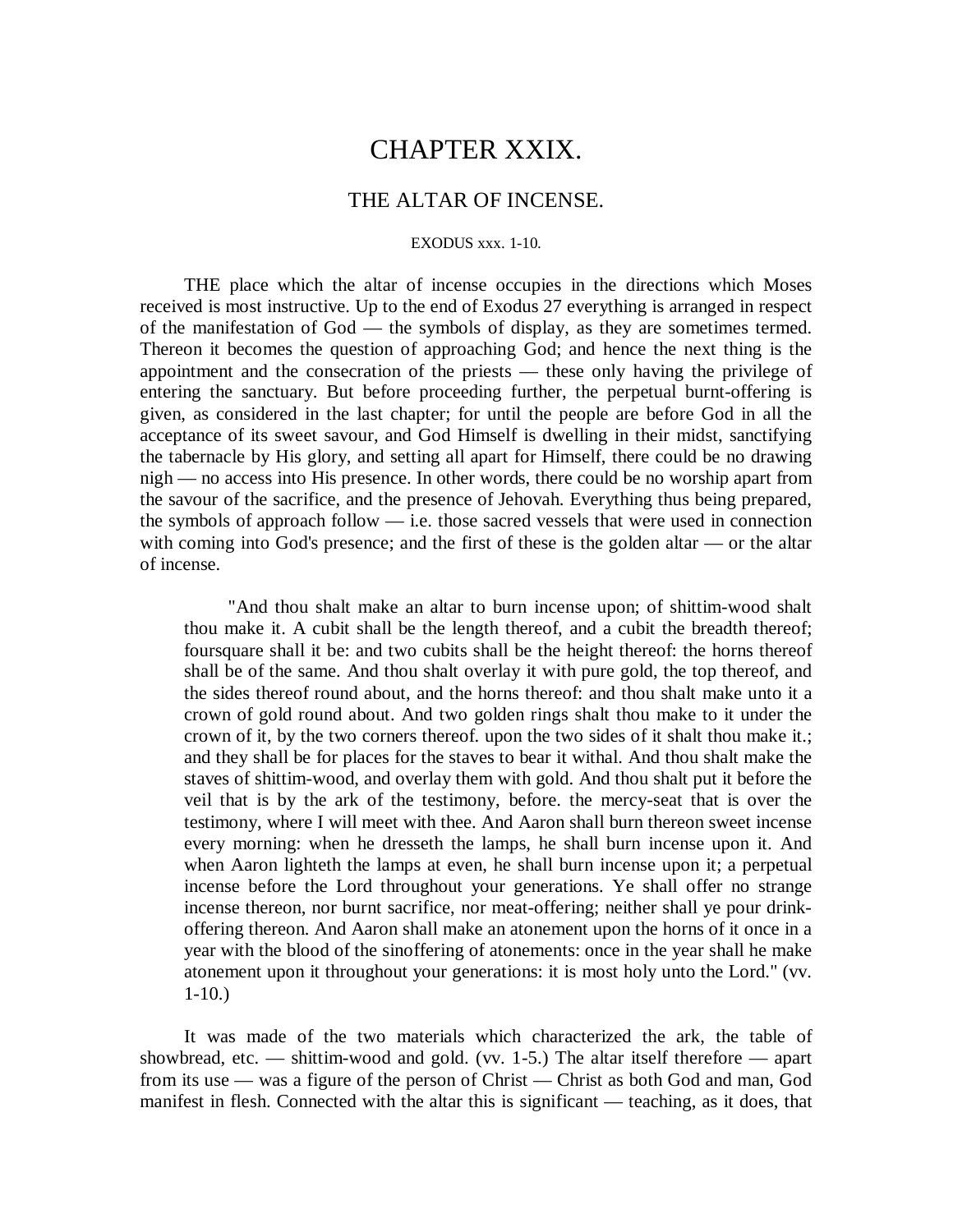there is no access to God but through Christ, that He indeed is the foundation both of our approach and worship. The priest (the worshipper) at the altar saw nothing but the gold, and God saw only the gold — that which was suited to Him, suited to His own nature. The remembrance of this gives boldness when bowing in His presence. It is indeed a wondrous mercy that Christ is before the eye of God, and before the eye of the worshipper — Himself the meeting place between God and His people, as well as the foundation of His people's acceptance.

The position of this altar is given in the sixth verse. It was to be put before the veil that is by the ark of the testimony. The brazen altar, as has been pointed out, was outside, in the court of the tabernacle — the first thing — that met the eye of one coming out of the camp to the entrance of the court. The lesson was, that the question of sin must be settled before admission could be obtained. The altar of incense was inside — in the holy place — and none but the priests have access to it. There was in fact the laver between; but this is not yet mentioned, because the value of the sacrifice on the brazen altar brings at once (in figure) to the golden altar. The brazen altar tested man in responsibility; and the claims of God's righteousness having been met by the sacrifice, He could introduce the believer into His own immediate presence — give him priestly privileges, and consequently access,. in the person of the priest, to the altar of incense. Once the claims of the brazen altar met, nothing could shut out the worshipper from the golden altar. His title was perfect. This is seen in the epistle to the Hebrews. The blood that was shed on the cross gives boldness of access into the holiest. (See Heb. 10) There is, therefore, the most intimate connection between the two altars.

The use of the altar may now be considered. Aaron was to burn sweet incense (incense of spices) thereon morning and evening when he dressed the lamps. (vv. 7, 8.) The materials of which the incense was composed are named in verse 34. It is there called a perfume. Remark that it was burnt on the altar. It was the action of fire that brought out its sweet fragrance; and the fire used for this purpose was taken from off the brazen altar. (See Lev. 16: 12, 13.) The same fire therefore that consumed the sacrifice brought out the fragrance of the incense. This explains its significance. The fire is a type of the searching judgment of God — of His holiness as applied in judgment, and it was through this that our blessed Lord passed when upon the cross. But the only effect of the action of the holy fire upon Him was to bring out a "cloud" of sweet perfume. The incense typifies this — the fragrance of Christ to God; and inasmuch as it was to be a perpetual incense (v. 8), it shows that this fragrance is ever ascending before the throne. If the efficacy of His work is presented in the savour of the sacrifice, the acceptability of His person is denoted by the incense. The two things are distinguished on the day of atonement. Aaron went in with incense into the holy of holies before he sprinkled the blood upon and before the mercy-seat. So Christ Himself entered with His own blood; but, if it may be so said, where all is inseparably connected, He Himself takes the precedence even of His blood. It is indeed what He is in Himself that gives the blood its unspeakable preciousness.

But what, it may be inquired, is the meaning of this action on the part of Aaron? First, Aaron is a type of Christ, and a type of Christ at the altar in the holy place. He is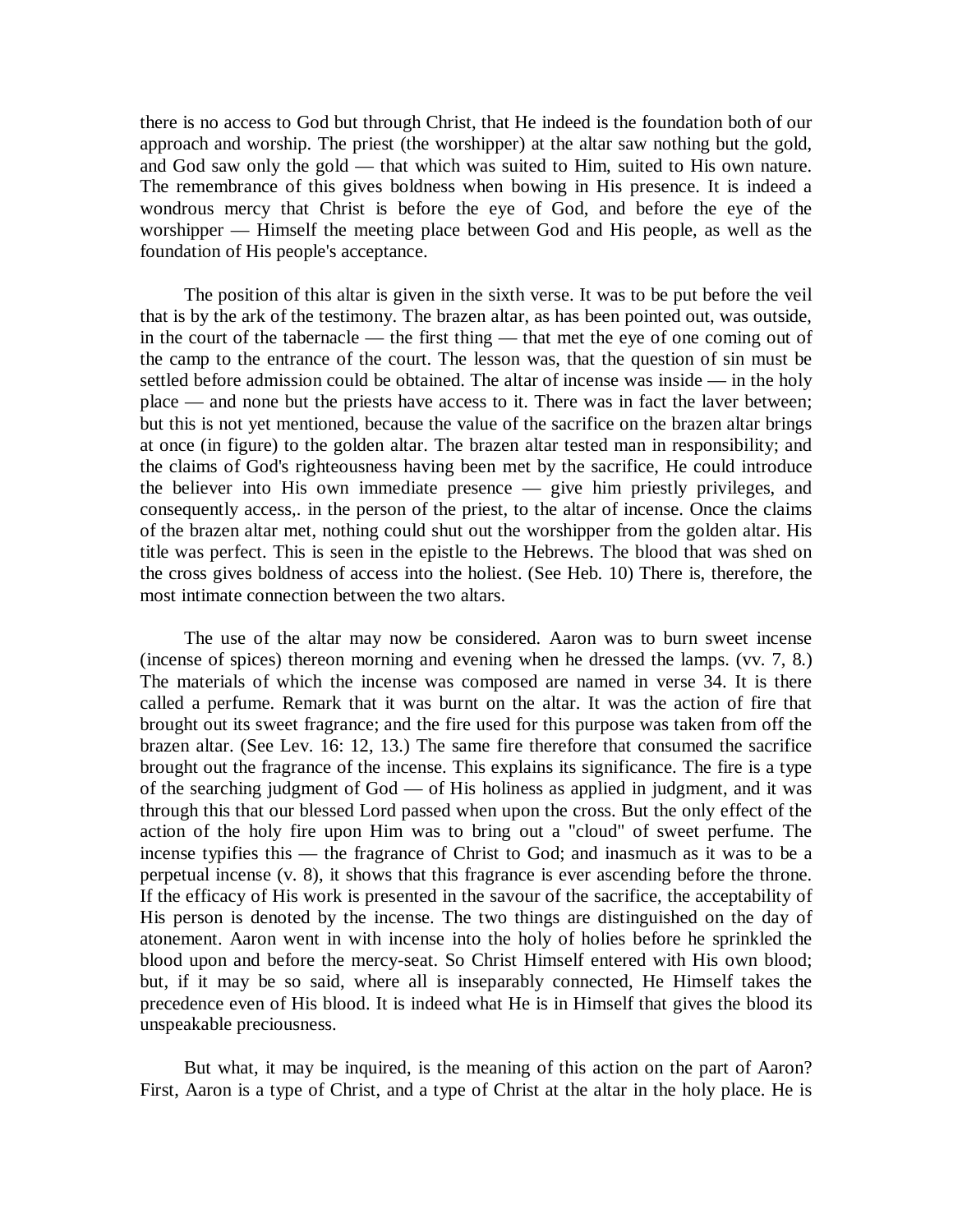thus, in burning the incense, a figure of the prevailing intercession of Christ. Aaron, be it remembered, goes into the holy place in all the virtue of the sacrifice which has been consumed upon the brazen altar. The incense moreover that he burns with the holy fire is always acceptable to God. Hence it teaches that the intercession of Christ ascends to God acceptably through the efficacy of what He is, and what He has done. It cannot therefore fail. And as this incense was perpetual, so He ever liveth to make intercession for us; and on this account He is able to save His people to the uttermost — all the way through even to the end of their wilderness journey. What comfort this assurance gives to His people encompassed by the infirmities, difficulties, and trials of their desert path! Secondly, Aaron at the altar of incense is a figure of the believer, inasmuch as all believers are priests. This aspect is exceedingly instructive; for thus regarding the burning of the incense it is a type of worship. First, then, it should be observed again, that Aaron (and the believer as presented by him) is before the golden altar in all the sweet savour of the burnt-offering. For it is through the virtue of this sacrifice that access into the holy place is enjoyed. This is of great importance. It teaches that there can be really no worship until we know what it is to be brought into God's presence in all the acceptance of Christ — not only knowing that our sins are cleared away, but also apprehending that we are before God in all the acceptability of Christ Himself — in all His inexpressible fragrance. Secondly, it is Christ, in all that He is to God, which is presented to God in worship — not our own feelings, not our own thoughts, but that which delights the heart of God, and that is Christ Himself, Christ as the One who has glorified Him on the earth, and finished the work which He gave Him to do. Thirdly, we gather that the essence of all worship lies in communion with God in all that Christ is, and in all that He has done. For when we worship by the Holy Spirit, we present to God that in which He delights, and we delight in that which we present, and thus our thoughts, feelings, and affections are in unison with those of God Himself. Then worship — adoration of the highest  $character$  — is the result. Such is our priestly work at the altar — the perpetual presentation of the merits of Christ; and if we intercede there, our intercession also is according to the value of Christ. Hence He could say, "Verily, verily, I say unto you, Whatsoever ye shall ask the Father in My name, He will give it you." (John 16: 23.)

There is a connection, it will be observed, between the incense and the lamps. Aaron is directed to burn the incense when he dresseth the lamps morning and evening. The lamps, as explained when speaking of the candlestick, are the manifestation of God in the power of the Spirit. This was seen in perfection in Him who was the light of the world, and should be displayed likewise both in the Church and in the believer. But the point here is, that the light was maintained by priestly care. Aaron dressed the lamps. It is so now. The manifestation of God in the power of the Spirit is ever dependent upon the priestly action of Christ;. and the burning of the incense — intercession or worship will always be in proportion to the display of the Spirit's power. These three things indeed, are inseparable — the priestly care of Christ, the manifestation of God in the power of the Spirit, and the worship of His people. In other words, if believers are not shining as lights in the world, they cannot burn incense at the golden altar, they are powerless for worship. Walk and worship are related; for if the believer is not in the presence of God in his ways throughout the week, he will not know what it is to be inside the rent veil when gathered around the Lord at His table to announce His death. Or, still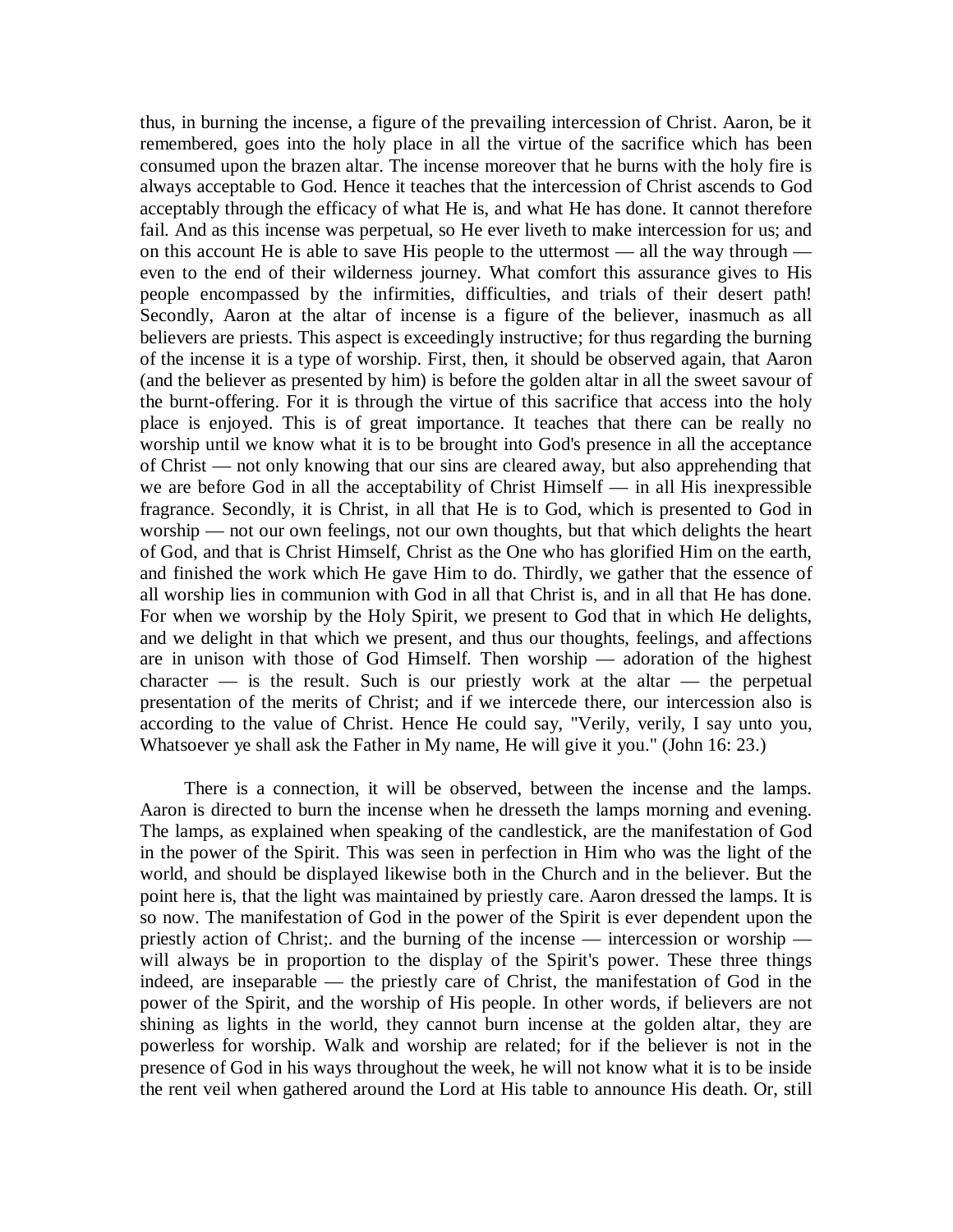to put another aspect, there will be no worship except as the result of the manifestation of God in the power of the Spirit. Hence the lamps must be dressed when the incense is burnt.

Warnings follow as to the use of the altar; and if Lev. 10: 1 be combined with this scripture, there are three things forbidden to be used upon this altar. First, there must be no strange incense. The incense offered must be divinely compounded, and no other could be accepted. If for a moment this be taken literally, what awful presumption is witnessed in many "churches" in Christendom in this day! Base imitations of this holy compound — the penalty of making which was death (see v.  $38$ ) — are used in public services by those who claim to be priests, and for the worship of God. Even a Jew would regard it as abomination, and yet professing Christians can endorse its use! Surely an evidence both of the corruption of Christianity, as well as the power of Satan. Looking at it as an emblem, we are taught that nothing but the fragrance of Christ is acceptable to God in worship. Everything offered apart from Christ is "strange," and cannot be accepted. Secondly, no burnt sacrifice, no meat-offering, and no drink-offering, must be offered upon this altar. This would be to confound the golden with the brazen altar, and consequently to forget our true priestly position. It would be the same mistake now, if, when gathered for worship, we took our place at the cross, instead of inside the rent veil. This is an error into which many souls unwittingly fall. The consequence is, they never know the joy of being brought to God in virtue of the work of Christ, and hence they cannot occupy their true priestly position. Lastly, the scripture from Leviticus forbids the use of strange fire. It must be God's fire — fire kindled from heaven, from before the Lord (Lev. 9: 24), and no other. Applying this to believers, the lesson is, that they can only worship by the Spirit of God. Natural fervour and natural emotions, however produced, would in this sense be "strange" fire. It was for this reason, doubtless, that the priests were forbidden to drink wine or strong drink when they entered into the tabernacle. The effects of wine simulate those produced by the Spirit of God. (See Acts 2: 13-15.) The fire, equally with the incense, must be divine to be acceptable upon the golden altar — a lesson which Christians of this day would surely do well to lay to heart when the attempt is made on every hand, by sights and sounds, to work on the natural man, and to aid him in the worship of God. May they learn that all such things are really abominations in the sight of God!

Once a year atonement was to be made upon the horns of the altar with the blood of the sin-offering of atonements. (v. 10.) The account of this is found in Lev. 16. The reason of it was the imperfection of the priesthood. The true place of the priest was before the golden altar; and being what he was, he defiled the very place of his approach to God (compare Lev. 4: 7); and hence the need of the continual application of the blood of atonement. This is instructive from its typical contrast. One sacrifice now avails for ever. Christ has perfected for ever by His one offering them that are sanctified; and consequently without interruption they enjoy perpetual access even into the holiest of all.

Finally, a remark may be made upon the provision for the carrying of the altar through the wilderness. The staves and the rings are given here, and need no observation, as they are of the same material as the altar. But in Num. 4: 11 we find that there were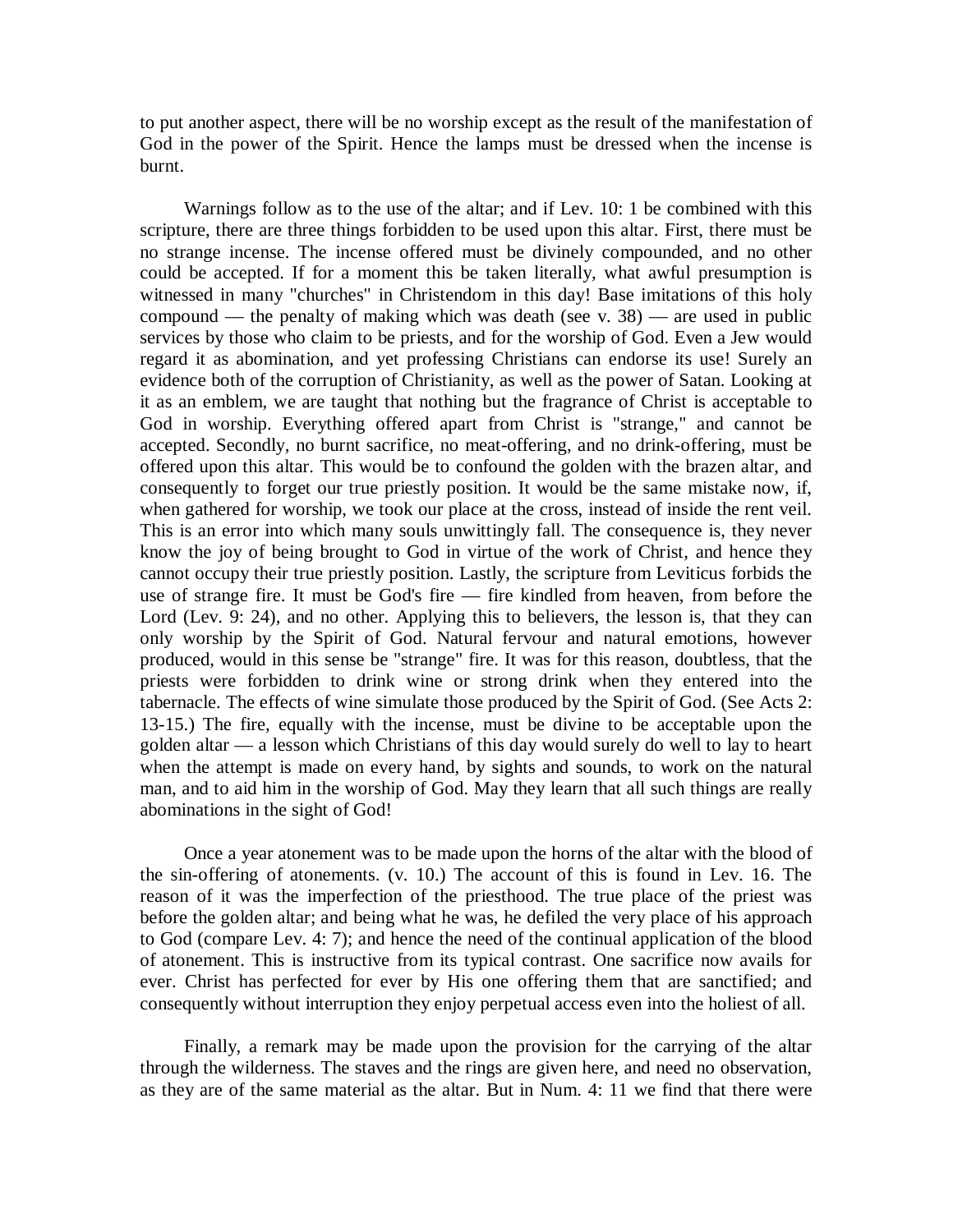two coverings: first, a cloth of blue, and secondly, outside, the badgers' skins. The blue — emblematic of what is heavenly — the heavenly character, as flowing from priestly intercession, and indeed as connected with the priestly position — was concealed. It was for the eye of God alone. Then came the badgers' skins — signifying that holy vigilance by which Christ guarded Himself from evil. This is outside, because it is a question of passing through the wilderness where evil abounds. It teaches therefore that if the heavenly character is to be maintained, there must be unwearied watchfulness, and incessant diligence to guard ourselves — through the use of the Word — from the contaminations and pollutions which beset us on every hand.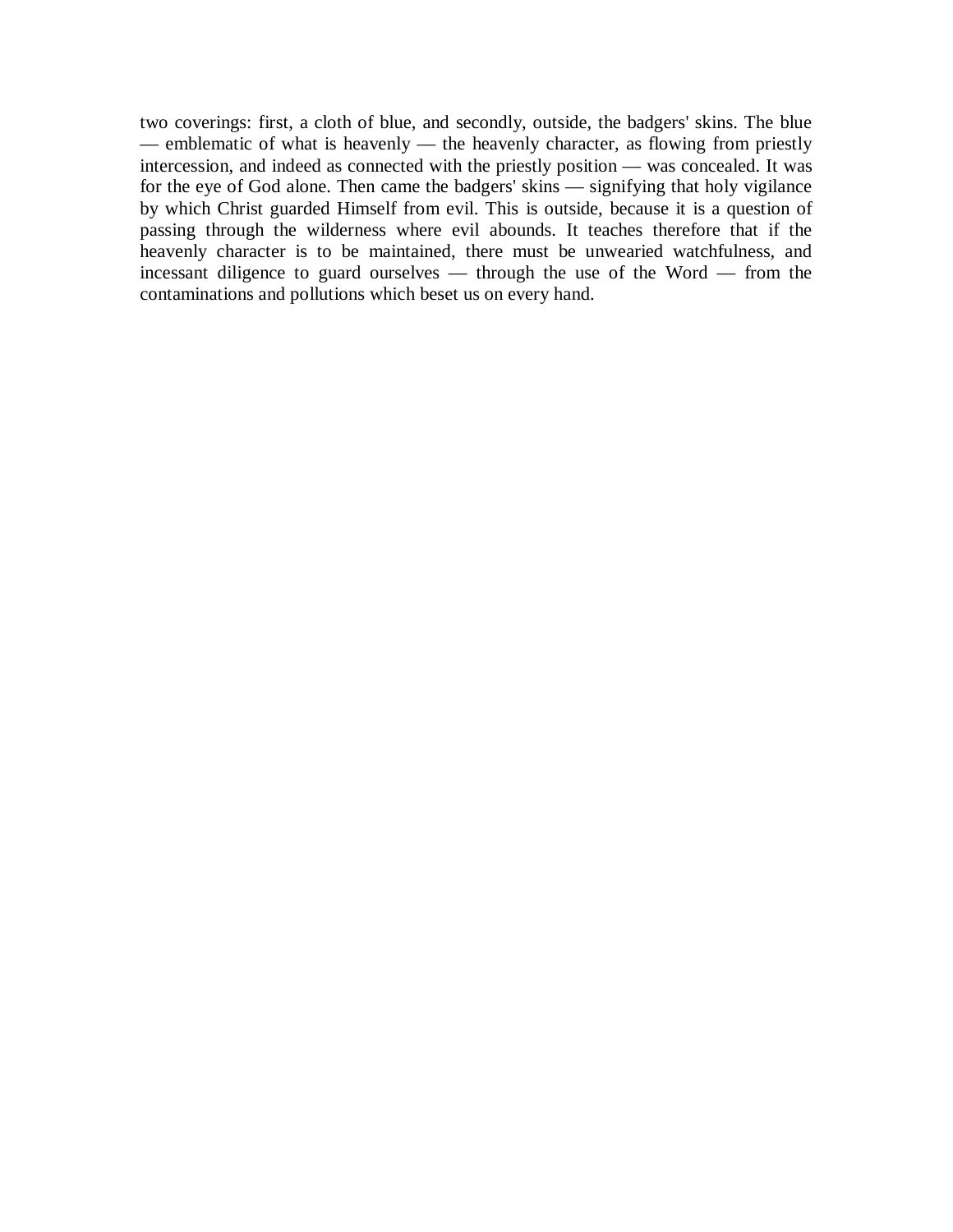# CHAPTER XXX.

### THE ATONEMENT MONEY.

#### EXODUS xxx. 11-16.

THE atonement money has been already referred to when treating of the sockets of silver under the boards of the Tabernacle. At first sight, the introduction of the subject in this place seems peculiar; but in truth it is another mark of the perfection of the design of the Spirit of God. The priests have been appointed and consecrated; the golden altar, with the manner of its service, has been described; but before Aaron can approach to burn incense, there must be a redeemed people on whose behalf he must act. For the very essence of the priesthood is that they were appointed on behalf of others. Hence, as soon as the golden altar has been given, the people are identified with the Tabernacle as represented by the atonement money. Every detail of the order of the subjects is therefore divinely arranged.

"And the Lord spake unto Moses, saying, When thou takest the sum of the children of Israel, after their number, then shall they give every man a ransom for his soul unto the Lord, when thou numberest them; that there be no plague among them when thou numberest them. This they shall give, every one that passeth among them that are numbered, half a shekel after the shekel of the sanctuary: (a shekel is twenty gerahs:) an half shekel shall be the offering of the Lord. Every one that passeth among them that are numbered, from twenty years old and above, shall give an offering unto the Lord. The rich shall not give more, and the poor shall not give less, than half a shekel, when they give an offering unto the Lord, to make an atonement for your souls. And thou shalt take the atonement money of the children of Israel, and shalt appoint it for the service of the tabernacle of the congregation; that it may be a memorial unto the children of Israel before the Lord, to make an atonement for your souls." (vv. 11-16.)

Two things appear in the first verse of this direction — the occasion, and the object of the atonement money. The occasion was — "when thou numberest the people." When they were numbered each man was brought, as it were individually before God; and this was the precise moment chosen to remind them of their condition, and of their consequent need of redemption. As long as sin is not dealt with, if God is brought into contact with men as such, He must from the very holiness of His nature take cognizance of their guilt. Hence this gracious provision. Its typical significance is simply the truth which is found in every page of Scripture; viz., that all men need a ransom for their souls. The object is "that there be no plague." For, as has been remarked, if God notices the sinner in his sins, it must be for judgment, unless he is under the protection of atonement. A striking illustration of this is found in the reign of David. The king was tempted, being proud of the strength of his armies, to have his people numbered. "Go," said he to Joab, "and number ye the people, that I may know the number of the people." But he neglected the ordinance as to every man giving a ransom for his soul, and "the Lord sent a pestilence upon Israel, from the morning even to the time appointed: and there died of the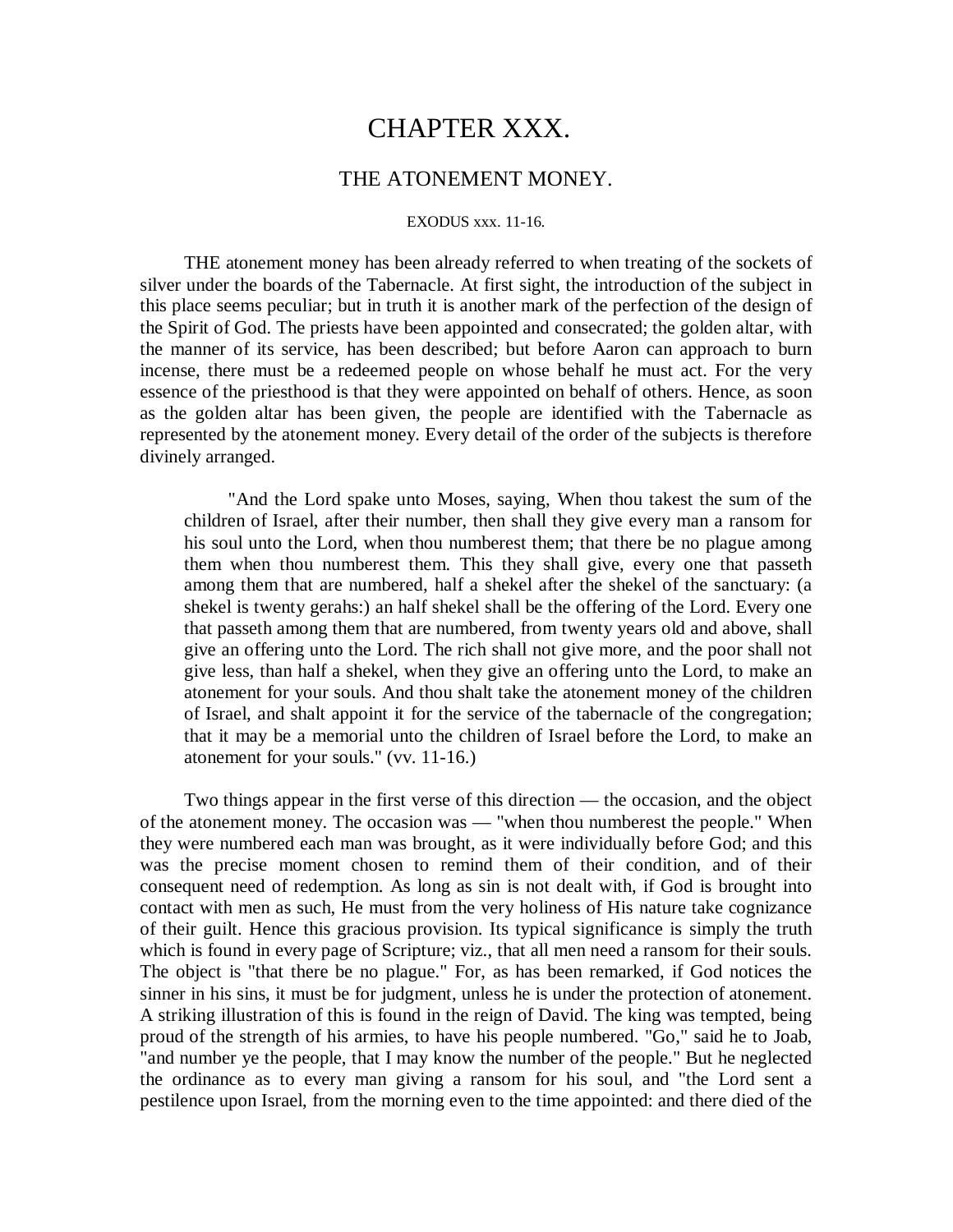people, from Dan even to Beersheba, seventy thousand men." (2 Sam. 24) This was the more remarkable from the fact that David confessed his sin immediately after the people were numbered; but though the Lord dealt with him in tender grace and compassion, and gave him the choice of the nature of the punishment, judgment could not in righteousness be avoided. The Lord's claims must be acknowledged. Every one of the people that was numbered was amenable to His righteous judgment, and this was to be acknowledged by the ransom money.

The sum to be given was half a shekel of silver (See Ex. 38: 25-28), after the shekel of the sanctuary — i.e., as explained, ten gerahs. Ten is the number of responsibility Godwards; and the lesson consequently is that man's responsibility to God as a sinner must be met. Now silver is a figure of the blood of Christ — i.e. the silver of the ransom money. Peter alludes to this when he says, "Ye were not redeemed with corruptible things, as silver and gold . . . but with the precious blood of Christ, as of a lamb without blemish and without spot." (1 Peter 1: 18, 19) It will be observed that he speaks of gold as well as silver. There is a special reason for this. On one occasion, after a striking deliverance or preservation of the people from the perils of war, so that when they were numbered it was found that there was not one lacking, gold instead of silver was offered for the ransom money. (Num. 31: 49-54.) The apostle, therefore, combines the two in contrast with, or as a type of, the blood of Christ. Our Lord Himself speaks of giving His life (and the life is in the blood) as a ransom for many. The half shekel of silver was thus a plain figure of the blood of Christ; and hence we learn that it is that precious blood alone that can meet our responsibility to God as sinners, and make atonement for our souls. It is in Christ that we have redemption — through His blood, and in no other way. This is a familiar truth, so familiar that it has become, as it were, a household word. But is there no danger of losing its significance through its very familiarity? Besides, it is against this most blessed and precious truth that all Satan's art and subtlety and malice are directed. Hence it has come to pass that many, even of the professed teachers of Christianity, have either rejected it, or are occupied in insinuating doubts concerning it. It needs to be proclaimed therefore, and repeatedly proclaimed, with increasing earnestness. But it will never be received, unless it is first understood that man both by his nature and his practice needs redemption, that he is a lost, guilty sinner, and that he cannot redeem himself, that, as the Psalmist says, "none of them can by any means redeem his brother, nor give to God a ransom for him." If this be first accepted, then it may be received that there is no atonement for the soul excepting by the precious blood of Christ; that without the shedding of blood there is no remission; and that it is only by the blood of Jesus Christ, God's Son, that all sin can be cleansed away.

Another thing demands special notice. Every man, whether rich or poor, was of precisely the same value before God. "The rich shall not give more, and the poor shall not give less." (v. 15.) When the question of sin is raised there is no difference between man and man in the sight of God. "All have sinned, and come short of the glory of God." Some may have gone further in outward iniquity, in open crimes; but as to state before God, all — the outwardly moral as well as the immoral, the rich as well as the poor are sinners under condemnation. Wealth, position, attainments, or even moral character, are of no avail before God. All alike have sinned, for there is none that doeth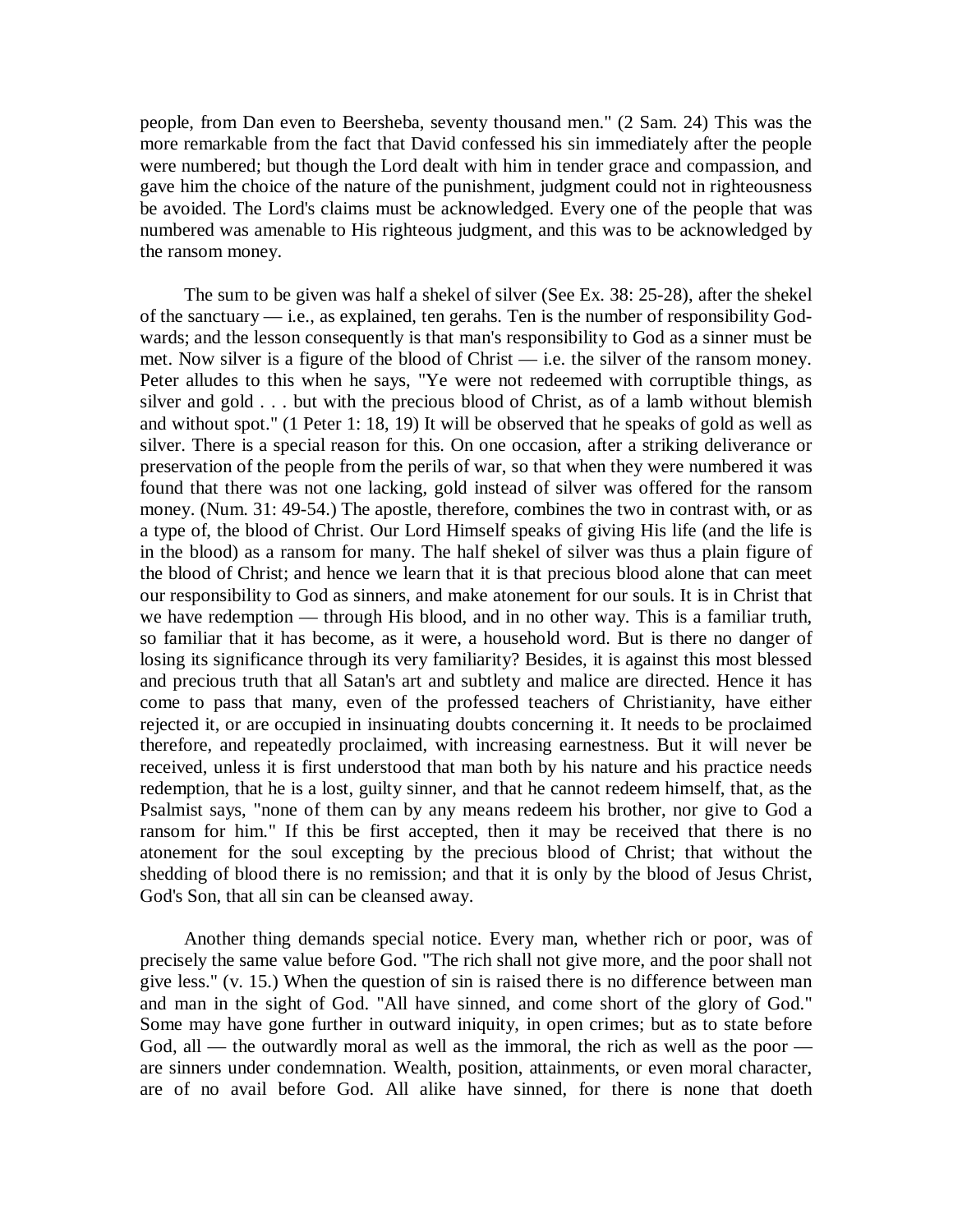righteousness, no, not one, and all alike need the redemption that is to be found through the blood of Christ alone. Man's heart rebels against this; but the question is, whether it is the truth of God. (See Rom. 1 - 3)

Arising out of this truth, every man had to give for himself. They shall give every man a ransom for their souls. In this matter the rich could not give for the poor, but every man for himself was to be brought into distinct and personal relationship with God as to his ransom or redemption. Unless the money of each one numbered was represented in the silver sockets, he could not be regarded as redeemed. It is so now. Every one must have a personal interest in the blood of Christ or he cannot be saved. The prayers of another will not of themselves save him, unless he is thereby, in the grace of God, led to know for himself Christ as the Redeemer. It is my own guilt, my own sins, that need to be cleansed away, and hence, unless I am under the value of the blood of Christ for myself, I am still exposed to the just judgment of a holy God. Let the reader weigh this matter, and weigh it solemnly in the presence of God, and let him not cease to weigh it until he has ascertained whether he has a claim, through faith, upon the efficacy of the precious blood of Christ. It must be a personal transaction, a personal dealing with God, and a personal interest in the blood. Then, and then only, can redemption, through the blood of Christ, be known and enjoyed.

The last thing noticed is the use made of the atonement money. (v. 16.) It was appointed for the service of the tabernacle. In fact, as already seen, it went to make the sockets of silver which formed the foundation of the sanctuary. The house of God was founded upon redemption, and the ransomed people were identified thus with it — every one of them being represented by the money which had been given, and represented therefore in all the value of that which the silver typified. The object indeed was, "that it may be a memorial unto the children of Israel before the Lord, to make an atonement for your souls." The silver therefore on which the tabernacle rested testified, on behalf of the children of Israel, that atonement had been made for their souls. They might but feebly enter into this blessed fact for themselves; but the memorial was ever before the Lord, and the question then, as now, is rather, Does He look upon us as redeemed? Has He accepted our redemption price? For if He is satisfied, we also may surely rest in peace.

Thus in grace God linked the people with the tabernacle in which He Himself would dwell, and into which the priests should enter on their behalf. They might not be permitted themselves to enter, but they were all represented in the atonement money, and had therefore their memorial ever before the Lord.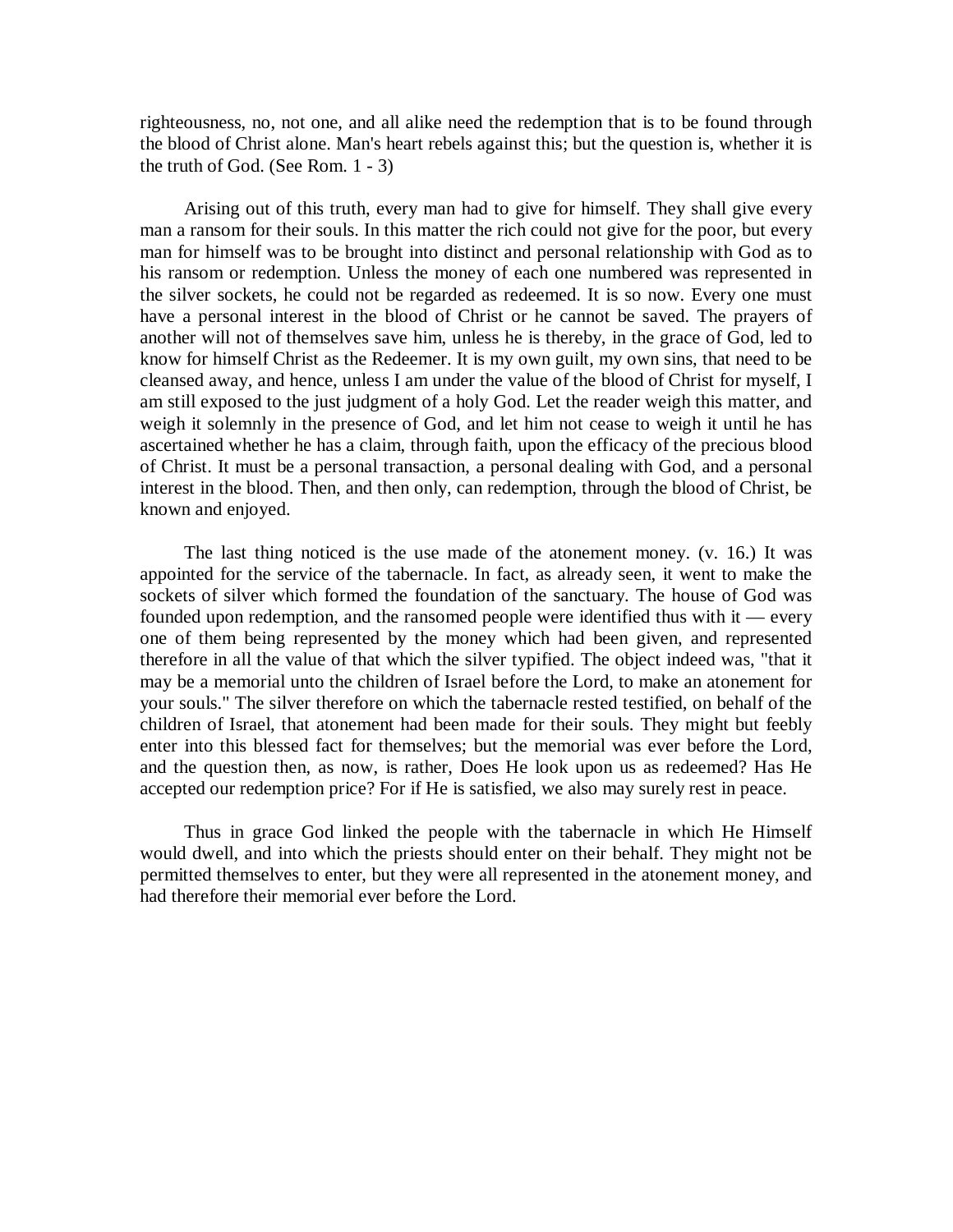# CHAPTER XXXI.

### THE LAVER.

#### EXODUS xxx. 17-21.

THE laver is the last of the sacred vessels enumerated. Together with this, the Tabernacle and its arrangements are completed. It was placed outside, in the court of the Tabernacle, between the tabernacle of the congregation and the altar; i.e. between the brazen altar which was inside the entrance into the court, and the entrance into the holy place. Thus, passing the altar of burnt-offering — on their way into the Tabernacle — the priests would encounter the laver on the road. The reason of this will be shown as we proceed.

"And the Lord spake unto Moses, saying, Thou shalt also make a laver of brass, and his foot also of brass, to wash withal: and thou shalt put it between the tabernacle of the congregation and the altar, and thou shalt put water therein. For Aaron and his sons shall wash their hands and their feet thereat. When they go into the tabernacle of the congregation, they shall wash with water, that they die not: or when they come near to the altar to minister, to burn offering made by fire unto the Lord: so they shall wash their hands and their feet, that they die not: and it shall be a statute for ever to them, even to him and to his seed throughout their generations." (vv. 17-21.)

It will be observed that nothing is said as to the shape of the laver. All the illustrations that are given of it in works on the Tabernacle are without authority — in fact, they are purely imaginary. There is, without doubt, a divine reason for the concealment both of the shape and size, as it is the thing typified, rather than the vessel itself, to which the Spirit of God would direct our minds. The silence of Scripture is as instructive as its speech, and it is the happy privilege of the believer to bow to the one equally with the other. "The secret things belong unto the Lord our God: but those things which are revealed belong unto us, and to our children for ever, that we may do all the words of this law." (Deut. 29: 29.)

It was made entirely of brass — both the laver and its foot. The significance of this material has been frequently explained, but may again be recalled. It is divine righteousness testing man in responsibility, and consequently testing man in the place where he is. Brass on this account is always found outside of the Tabernacle, while gold, which is divine righteousness as suited to the nature of God, is found within  $-$  in the holy place, as well as in the holy of holies. But testing man, it of necessity condemns him because he is a sinner; and hence it will be found to have associated with it a certain judicial aspect. There is another element to be specified. The laver was made out of a special character of brass, out of the brazen mirrors (see margin) used by the women who assembled at the door of the Tabernacle of the congregation (Ex. 38: 8) — out of the very articles that revealed, in figure, their natural condition, and thereby showed their need of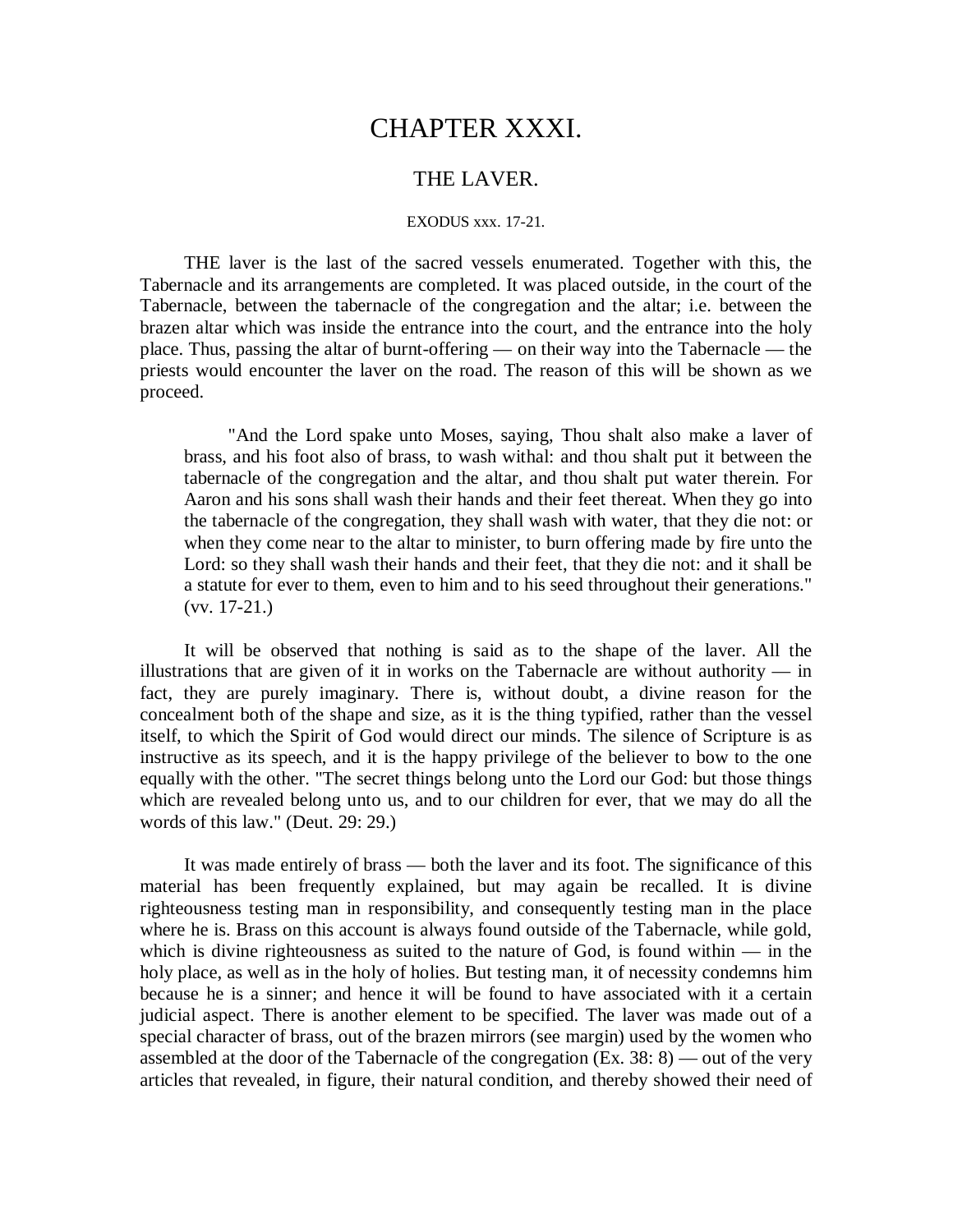cleansing.<sup>17</sup> If the brass therefore revealed and judged the condition of those it tested, the water was there to cleanse and purify. For the water is a symbol of the Word. It is so used in John 3: 5, compared with James 1: 18 and 1 Peter 1: 23-25. It is also found in Eph. 5: 26 — in the special sense of the water of the laver.

But this will be seen more fully as we consider the use of the laver. It was for Aaron and his sons to wash their hands and their feet thereat. "When they go into the Tabernacle of the congregation, they shall wash with water, that they die not," etc. It was an imperative, as well as a perpetual, obligation upon the priests to wash their hands and their feet on the occasions specified. Now, before explaining the character of this washing, it will clear the way, and aid the reader, to make a few preliminary remarks. Remark then, first, that the washing of the bodies of the priests, as at their consecration, is never repeated. It is the hands and feet only that are repeatedly to be washed in the laver. The reason of this is obvious. Washing the whole body is a figure of being born again, and this cannot be repeated. Our Lord taught this truth in John 13. In reply to Peter He said, "He that is washed" (literally, bathed; i.e. washed all over) "needeth not save to wash" (another word) "his feet, but is clean every whit." The feet, or, as in the case of the priests, the hands and the feet might be defiled and need to be cleansed again and again, but the body never, for that was cleansed once and for all in water at the new birth. Observe, secondly, that it is water and not blood in the laver. It has often been attempted to deduce from this ordinance for the priests, that the believer needs the repeated application of the blood of Christ. Such a thought is not only alien from the whole teaching of Scripture, but it also tends to undermine the efficacy of the one sacrifice of Christ. Yea, it impugns the completion of atonement, and consequently the title of Christ to an abiding seat at the right hand of God. The blood of Christ has to do with guilt, and the moment the sinner comes under its value before God he is cleansed for ever; for by one offering He hath perfected for ever them that are sanctified. The one object of the Spirit of God in Heb. 9 and 10 is to enforce this precious and momentous truth. That it has been lost sight of in the whole of Christendom is only too true; but the guide of the believer is not to be found in the current teachings of men, but in the immutable word of God. Whoever therefore will read the two chapters indicated — and read them with a sincere desire to understand their teaching — will at once perceive that there is never a question of the imputation of guilt to the believer, but that he is entitled to rejoice in having no more conscience of sins, if he has been once cleansed by the precious blood of Christ.

What then, it may be distinctly asked, was the nature of the cleansing at the laver? It was confined, as pointed out, to the hands and the feet. Comparing this with John 13, a difference will be observed. In the case of the disciples, the feet only were washed; in the case of Aaron and his sons, it was their hands and their feet. The difference springs from the character of the dispensations. The hands are indicated for the priests, as well as the feet, because with them work was in question: they were under law. But with the disciples the feet only are washed — because, though done before the Lord had left them, it was an action typical of the present position of believers — with whom it is no question of work, but one of walk. Let it then be repeated that the priests were never rewashed, or

 $\overline{a}$ 

 $17$  See, for an instructive illustration of this truth, James 1: 24, 25.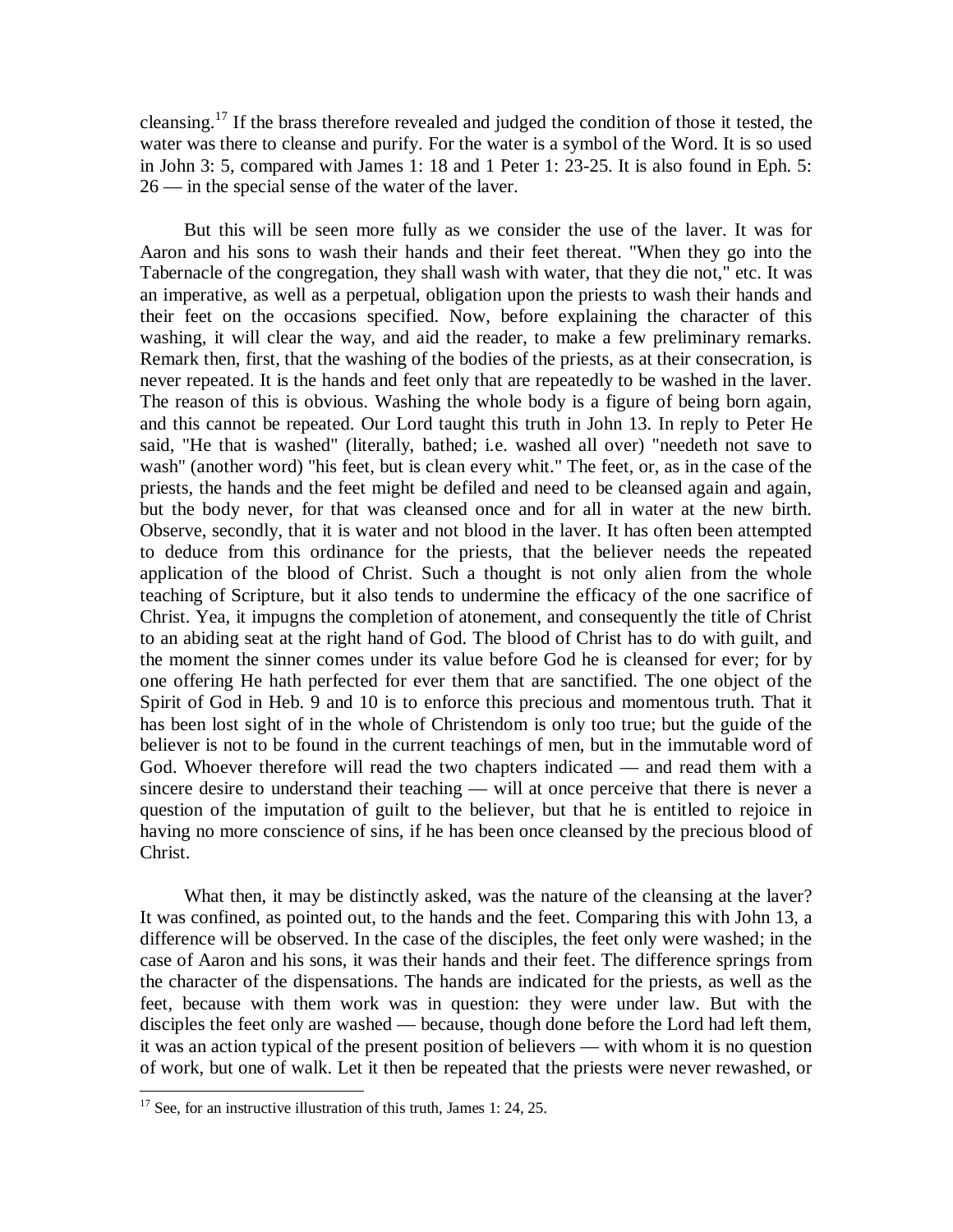re-sprinkled with blood. They are looked upon as born again in figure, and as abidingly under the value of the blood. But thereafter comes the question of defilements in their service and walk. Now if there had been no provision for these, they would have been debarred from their priestly functions in the sanctuary; for how could they have gone in before God with defiled hands and feet — into the presence of Him of whom it is said, "Holiness becometh Thine house"? Hence this gracious provision of the water — symbol of the Word — that, ere they entered into the holy place, they might cleanse their hands and feet from the defilements which they had contracted.

Bearing in mind, then, the difference of the dispensations (as shown by the inclusion of the hands), the teaching of the laver corresponds entirely with that of John 13. That is, it is a question of cleansing from defilements. We find thus our Lord seated with His disciples, and it is said, "having loved His own which were in the world, He loved them unto the end." (v. 1.) This statement is significant on two accounts; first, as showing that it was a dealing with those who belonged to Him; and secondly, as revealing the motive of the ministry which He was about to perform, that indeed it flowed from His unchanging heart of love. "During supper" (not "supper being ended the devil having now put into the heart of Judas Iscariot, Simon's son, to betray Him; Jesus knowing that the Father had given all things into His hands, and that He was come from God, and went to God; He riseth from supper, and laid aside His garments; and took a towel, and girded Himself." (vv. 2-4.) The meaning of this action was — that as He could not continue longer with them, for He was going to God, He would show them how they might have part with Him in the place to which He was going. They had been washed (v. 10); but in their passage through the world their feet would be defiled, and thereby, unless, as in the case of the priests, provision were made for their cleansing, they would be unable to have part with Him  $(v, 8)$  — they would be unable to enjoy communion either with the Father, or His Son Jesus Christ. Hence He reveals to them, by this symbolic act of washing their feet, how He by His ministry on their behalf would remove the defilements they might contract. There are three points in the act to be noticed. First, having laid aside His garments — emblematic of His departure from this world — He took a towel and girded Himself — an act expressive of His service on behalf of His own. Then, secondly, He poured water into a basin. Water is also here a symbol of the Word. Lastly, He began to wash His disciples' feet  $-$  i.e. to apply the Word so as to effect their cleansing. Bearing this in mind, we shall easily understand what answers to this in Christ's present ministry for His people — the truth really set forth by the laver. The apostle John says, "If any man sin, we have an Advocate with the Father, Jesus Christ the righteous," etc. (1 John 2: 1.) The context shows that this is stated of those who have eternal life and are brought into fellowship with the Father and His Son Jesus Christ. It is also clear that there is no necessity that such should sin. "These things write I unto you, that ye sin not;" and then he adds, "If any man sin." The advocacy of Christ with the Father is therefore for believers — and a provision for sin after conversion — God's means of removing the defilements thus incurred. If, then, a believer sins (there is never any question of the imputation of guilt, but) his communion is interrupted; and this can never more be enjoyed until the sin is removed — forgiven. As soon as he sins, Christ as the Advocate undertakes his cause, intercedes for him. An illustration of this is found in Luke. "And the Lord said, Simon, Simon, behold, Satan hath desired to have you, that he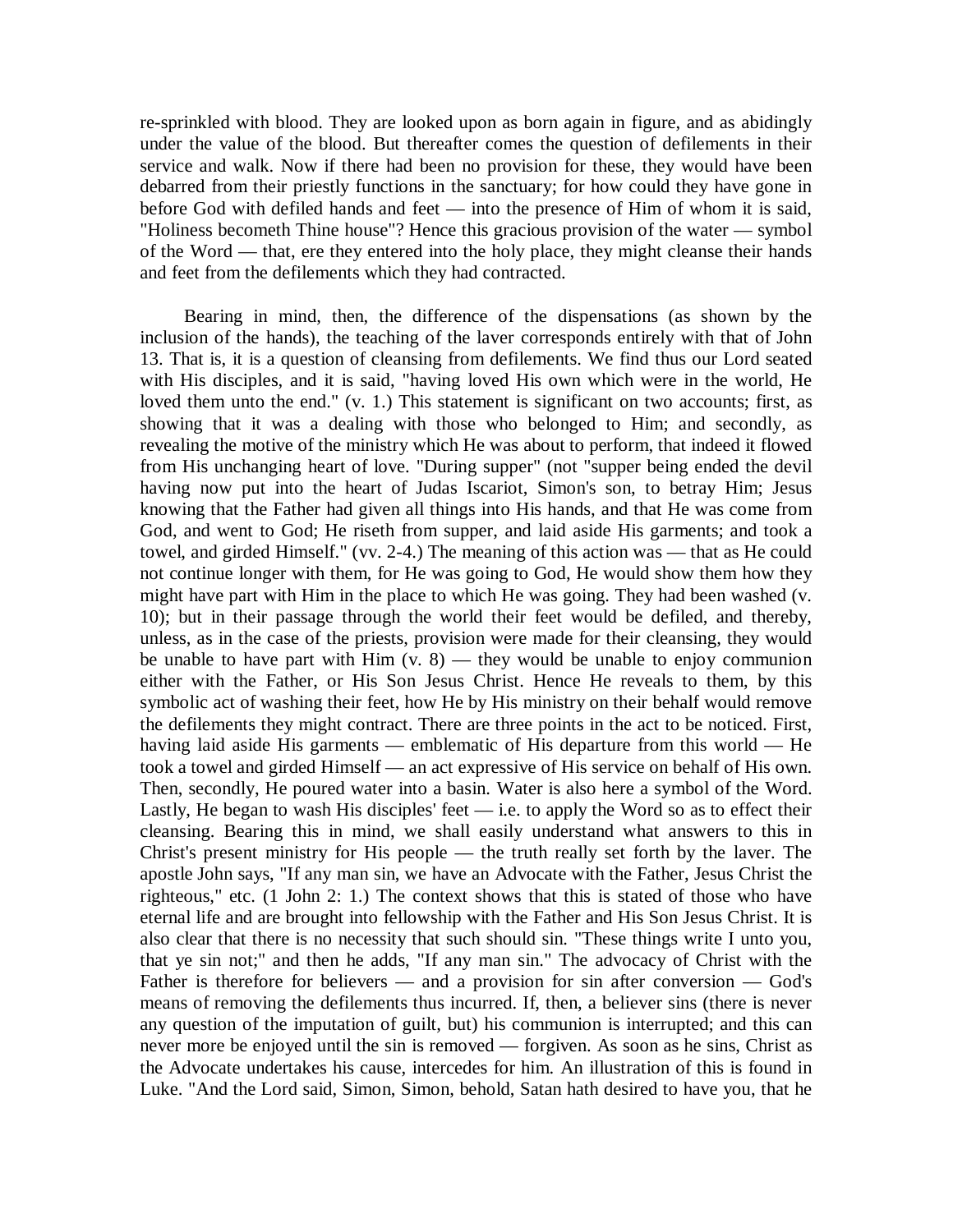may sift you as wheat: but *I have prayed for thee,* that thy faith fail not." (Luke 22: 31, 32.) It is so now — as soon as, not before, the sin is committed Christ intercedes; and the answer to His intercession is the application of the word through the Holy Ghost, sooner or later, to the conscience. An illustration of this point also is found in the same gospel. After Peter had denied His Lord as he had been forewarned, there was no sense of his sin, not even when he heard the cock crow, until the Lord looked upon him. (Luke 22: 61.) This reached his conscience, broke his heart, as we may say, so that he went out and wept bitterly. In like manner, when the believer falls into sin, he would never repent if it were not for the intercession of the Advocate; and, as a matter of fact, he does not repent until, in response to the prayer of the Advocate, the word, like the look upon Peter, used by the Holy Spirit, reaches the conscience and lays bare the character of his sin before God. Then he is at once bowed in the place of self-judgment, and confesses his sin. This leads to the next and final stage. Confessing his sin, he finds that God "is faithful and just to forgive us our sins, and to cleanse us from all unrighteousness" (1 John 1: 9); and, his soul restored, he is able once more to enter the tabernacle, or, in other words, to enjoy again fellowship with the Father and His Son Jesus Christ.

This truth — the truth really of the laver — is of all importance for the believer. It is essential, in the first place, to know that we are cleansed once and for ever as to guilt. But learning this, it is equally essential to understand that if sins after conversion are unconfessed and unjudged, we are shut out from communion with God, disqualified for priestly service and Worship; and not only so, but that if we remain in this state, sooner or later God will deal with us, in answer to the intercession of Christ, to bring our sins to remembrance. The advocacy of Christ therefore meets the need of the believer — being, as it is, God's gracious provision for our sins — for the removal of our defilements, so that we may be free to go in, without let or hindrance, into His immediate presence for worship and praise. One thing more may be added. Aaron and his sons were always to wash at the laver when they entered into the tabernacle. This may teach us our need of continual self-judgment. How often are we hindered in prayer, worship, and service from neglect of this. There has been some failure, and we have not recalled it, or carried it into God's presence for confession and humiliation; and hence, even if unwittingly, we have been entering the tabernacle with defiled feet. As a consequence we have been made to realize our coldness and constraint, our inability to occupy our priestly position. May we never therefore forget the use of the laver — our constant need of having our feet washed by the loving ministry of our Advocate with the Father!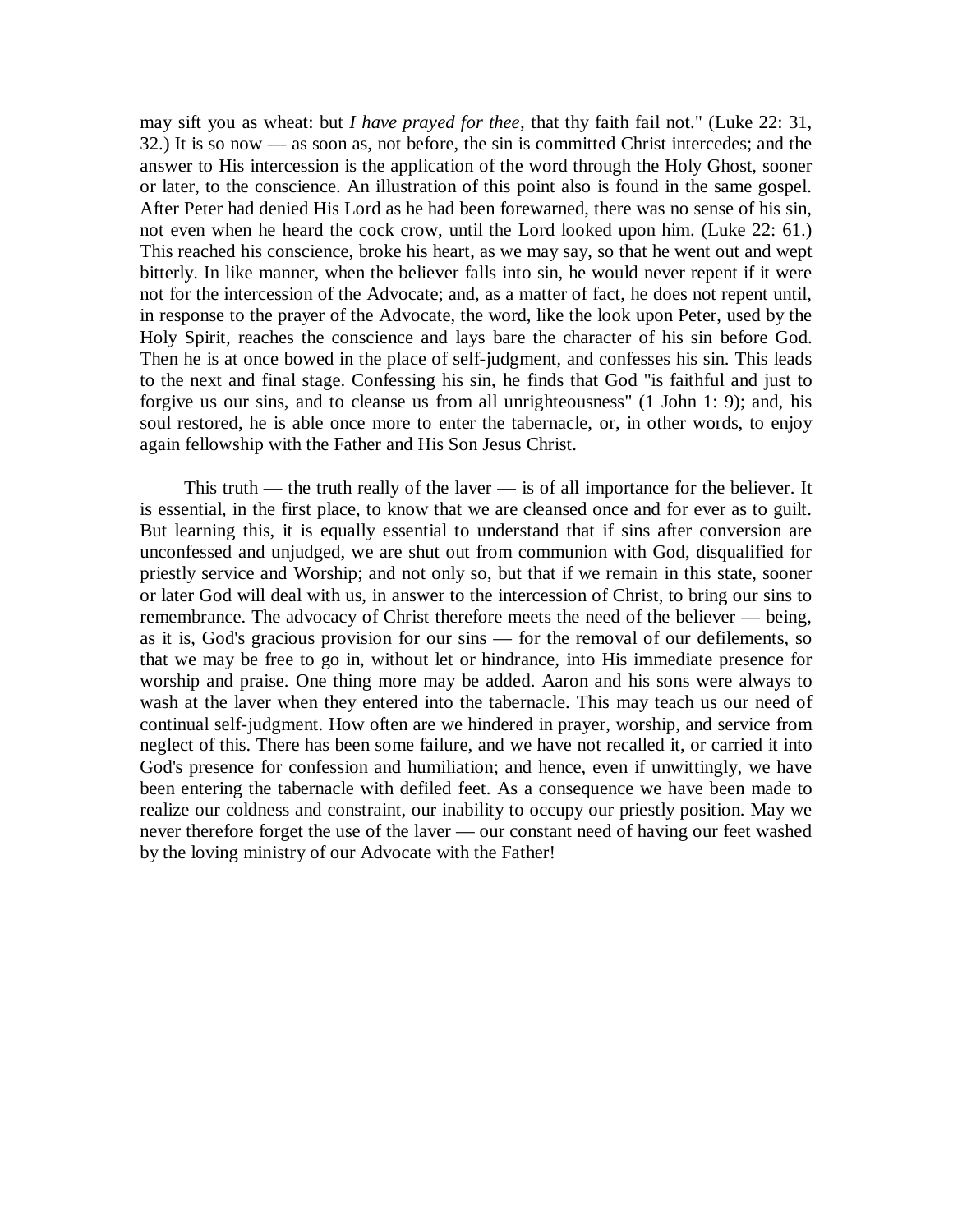## CHAPTER XXXII.

## THE HOLY ANOINTING OIL AND THE SWEET SPICES.

#### EXODUS xxx. 22-38.

THE Tabernacle, with its sacred symbols, has now been completely detailed. Two things only are wanting — the anointing oil and the sweet spices.

"Moreover, the Lord spake unto Moses, saying, Take thou also unto thee principal spices, of pure myrrh five hundred shekels, and of sweet cinnamon half so much, even two hundred and fifty shekels, and of sweet calamus two hundred and fifty shekels, and of cassia five hundred shekels, after the shekel of the sanctuary, and of oil olive an hin: and thou shalt make it an oil of holy ointment, an ointment compound after the art of the apothecary: it shall be an holy anointing oil. And thou shalt anoint the tabernacle of the congregation therewith, and the ark of the testimony, and the table and all his vessels, and the candlestick and his vessels, and the altar of incense, and the altar of burnt-offering with all his vessels, and the laver and his foot. And thou shalt sanctify them, that they may be most holy: whatsoever toucheth them shall be holy. And thou shalt anoint Aaron and his sons, and consecrate them, that they may minister unto Me in the priest's office. And thou shalt speak unto the children of Israel, saying, This shall be an holy anointing oil unto Me throughout your generations. Upon man's flesh shall it not be poured; neither shall ye make any other like it, after the composition of it: it is holy, and it shall be holy unto you. Whosoever compoundeth any like it, or whosoever putteth any of it upon a stranger, shall even be cut off from his people.

"And the Lord said unto Moses, Take unto thee sweet spices, stacte, and onycha, and galbanum; these sweet spices, with pure frankincense: of each shall there be a like weight: and thou shalt make it a perfume, a confection after the art of the apothecary, tempered together, pure and holy: and thou shalt beat some of it very small, and put of it before the testimony in the tabernacle of the congregation, where I will meet with thee: it shall be unto you most holy. And as for the perfume which thou shalt make, ye shall not make to yourselves according to the composition thereof: it shall be unto thee holy for the Lord. Whosoever shall make like unto that, to smell thereto, shall even be cut off from his people." (vv. 22-38.)

The oil of holy ointment is given first. It was compounded, according to divine direction, from myrrh, cinnamon, sweet calamus, and cassia in their several proportions, mixed with an hin of olive oil. (vv. 23, 24.) The Psalmist, speaking of the Messiah, says, "All Thy garments smell of myrrh, and aloes, and cassia;" and in the preceding verse he says, "God, Thy God, hath anointed Thee with the oil of gladness above Thy Fellows." (Ps. 40: 7,8.) This will help us to understand the typical meaning of the holy anointing oil. The spices, then, speak of the graces of Christ. His very garments smell of these sweet perfumes. But they were mingled with oil, and oil, as has been frequently stated, is a figure of the Holy Ghost. Combining, then, these two things together, we learn that the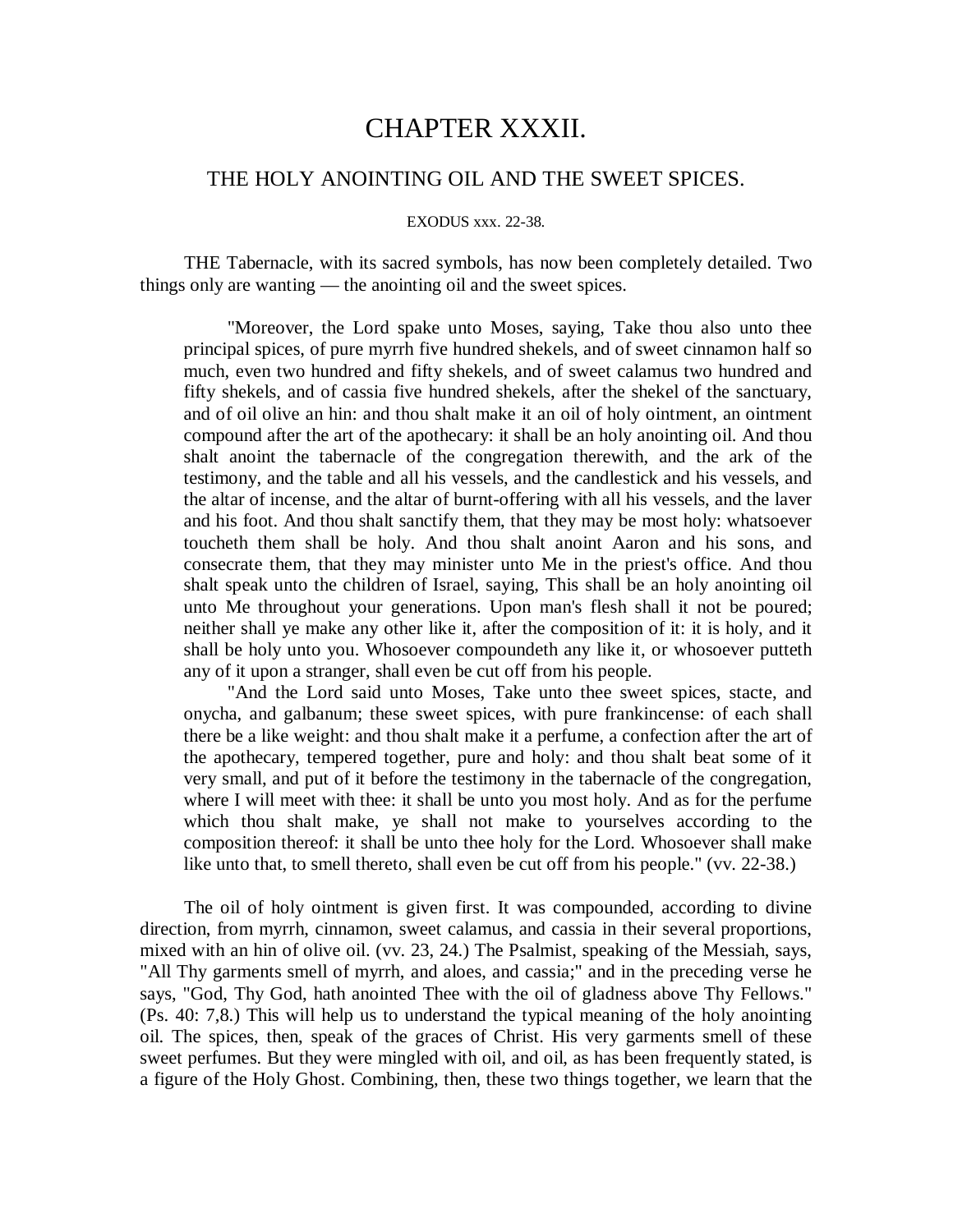graces of Christ — the moral fragrance of His excellencies — were expressed in the power of the Holy Ghost.

This holy anointing oil was used to anoint the tabernacle, the ark, and all the sacred vessels, the priests, etc. (vv. 26-30.) First, the tabernacle, etc., were anointed. This is of great significance. For looking at the tabernacle as the house of God, the scene of His manifestation, and the place of priestly service and worship, the fact that everything was anointed with the holy oil teaches that everything connected with the house of God, its regulation and service, all the priestly work carried on in it (see 1 Peter 2: 5), must be ordered in the power of the Holy Ghost, and that when so ordered it will be expressive of the sweet fragrance of Christ to God. For indeed it is in the power of the Spirit that God reveals Himself, and it is in the power of the Holy Ghost alone that worship and service can be rendered. If therefore everything connected with the house of God were arranged even according to His own word, and yet the holy anointing oil — the power of the Holy Spirit — were lacking, it could not be acceptable to Him. Notice also the effect everything is sanctified, becomes through the anointing "most holy," so that whatever touches anything on which the oil has been put should likewise be deemed holy. (v. 29.) This is the effect of the action of the Spirit of God. Whatever His power rests upon is set apart for God, and everything that comes under His action, even by contact, is also claimed as holy. The whole sphere of His action is sanctified. (See 1 Cor. 7: 14.)

Aaron and his sons were also anointed. The significance of this has been explained in the consecration of the priests. But there is a special reason for its being introduced here in connection with the tabernacle. It is to point out — to emphasize — that the essential qualification for priestly service is the anointing and power of the Holy Ghost. Every other qualification may be possessed — born again, robed, and under the value of the blood; but if there be not, in addition to these things, the anointing of the Holy Spirit, the priestly position cannot be truly occupied. Even our blessed Lord Himself is said to have been anointed with the Holy Ghost, and with power (Acts 10: 38), and all who are His must be so likewise if they would enjoy the privileges into which they have been introduced. The lesson is needful in a day of incessant activity, and of legal service on every hand. Let it then be ever remembered that, though children of God, we can neither worship nor serve apart from the present power and action of the Holy Spirit. (See John 4: 24; Phil. 3: 3.)

There are two warnings. First, "Upon man's flesh shall it not be poured." (v. 32.) This teaches that the Spirit of God cannot rest upon or dwell in the natural man. It is in direct violation of this truth that in ecclesiastical ordination unconverted men are professedly endowed with the gift of the Holy Ghost. The anointing is never received until after the new birth and known forgiveness of sins. When we are justified by faith, and have peace with God through our Lord Jesus Christ, we are both anointed and sealed. (See Rom. 5: 1-5; 2 Cor. 1: 21, 22.) Secondly, no imitation of this anointing oil was to be made under the penalty of death. (v. 33.) It is thus a heinous sin to imitate the action of the Spirit. Ananias and Sapphira did this when they professed to devote the whole proceeds of the property they had sold to the Lord's service. (Acts 5) The same penalty, observe, was attached to putting it upon a stranger, upon those who had no title to it. God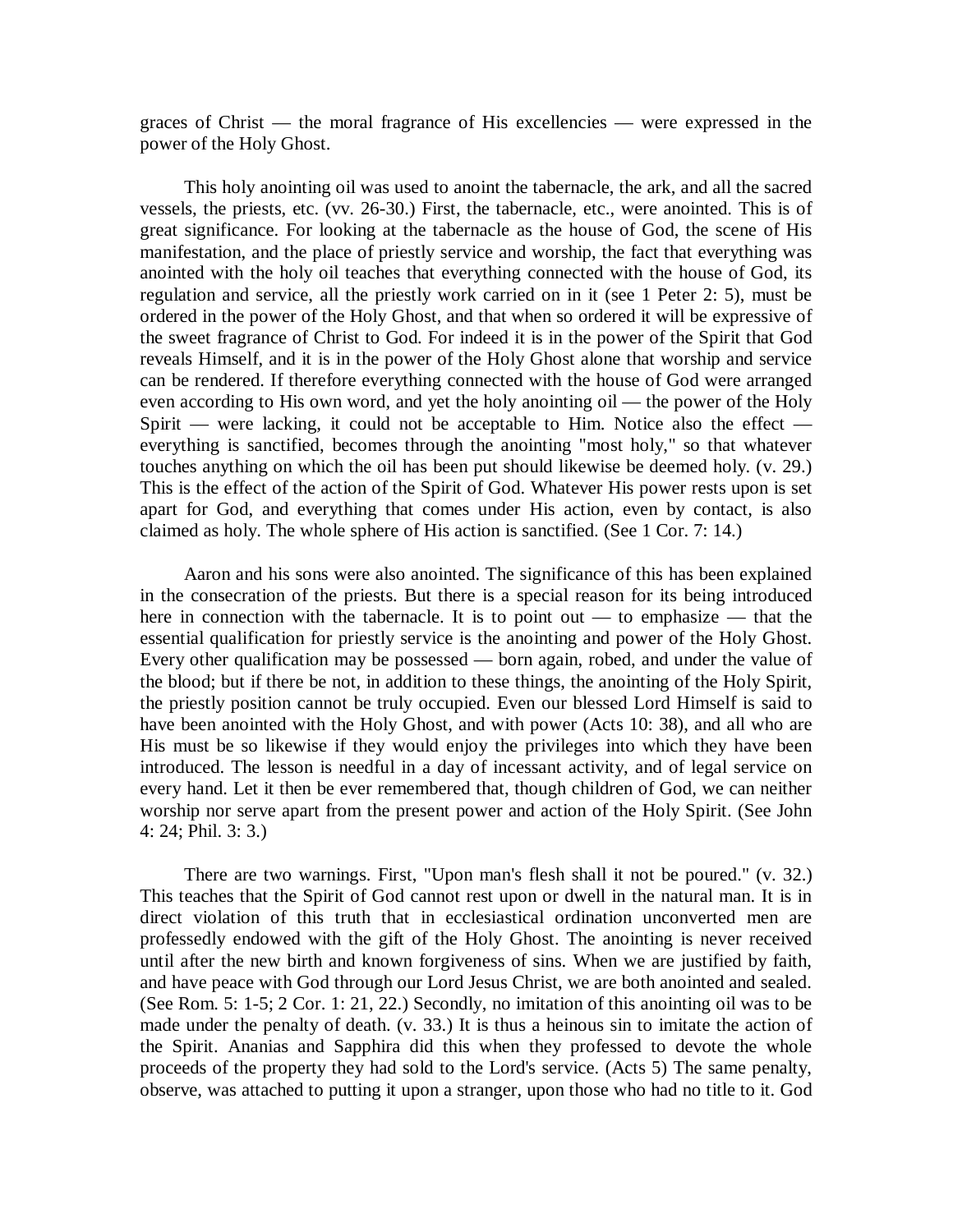is holy, and He jealously guards His sovereign rights, and cannot but visit any infringement of them with punishment. If He seems now to pass by such sins unnoticed, it is owing to the character of the present dispensation — being one of grace; but the sins themselves are no less in His sight.

The sweet spices were also made into a perfume by divine direction, and will mean, as in the former case, the graces, the moral fragrance of Christ to God. It appears from Ex. 25: 6 compared with Ex. 35: 8, that these spices formed the sweet incense which was burnt upon the golden altar, as also indeed from the direction that it should be put "before the testimony in the tabernacle of the congregation, where I will meet with thee." (v. 36.) This being the case, there is the additional thought that the graces of Christ were brought out through the action of the holy fire; that His exposure to the judgment of God's holiness (fire) upon the cross, as there made sin, did but bring out all that was most precious and fragrant to God. He was indeed never more precious in His eyes, His perfections were never more fully displayed, than when He proved His obedience to the uttermost in the very place of sin. Hence He could say, "Therefore doth My Father love me, because I lay down My life, that I might take it again." It was for God's glory that He passed through the fire of judgment, and in doing so all the "sweet spices" of His moral graces and the perfection of His entire devotedness were brought out, and ascended up as a sweet savour to God. On this account — because of the preciousness of its typical significance — it was to be beaten very small (for the more it was beaten the more was its fragrance emitted), and put before the testimony of the tabernacle of the congregation, where Jehovah met with Moses. Moses as the mediator would thus be before God in all the acceptability of this holy perfume; and hence God could meet him in grace, and communicate to him His mind and will for His people.

There is also in connection with this a warning with a penalty. None was to be made like it. This perfume was "most holy," "holy for the Lord." Whosoever therefore should make any like it, to smell thereto, should be cut off from his people. (v. 38.) Counterfeits of the graces of Christ, and finding satisfaction in these, are both an abomination before God. Just as we have seen that the lord guards against any imitation of the action or the power of the Holy Spirit, so here He also warns against any imitation of the fragrance and preciousness of Christ. Man can neither do the one or the other whatever his pretences. But such is the subtlety of our hearts that we often deceive ourselves, as well as others, into the acceptance of the sweetnesses of nature, its grace and amiability, as the work of the Holy Ghost, as resemblances to Christ. There can be no likeness to Christ except as the result of the work of the Holy Spirit; and the Holy Spirit, as we have seen, is the gift of God. It would be, therefore, hypocrisy of the worst stamp to present knowingly to others any natural qualities, any human graces, the effect of training or cultivation, as the product of the Holy Ghost. Nothing can please God, and nothing should please us, which has not been wrought out by His Spirit for the glory of Christ.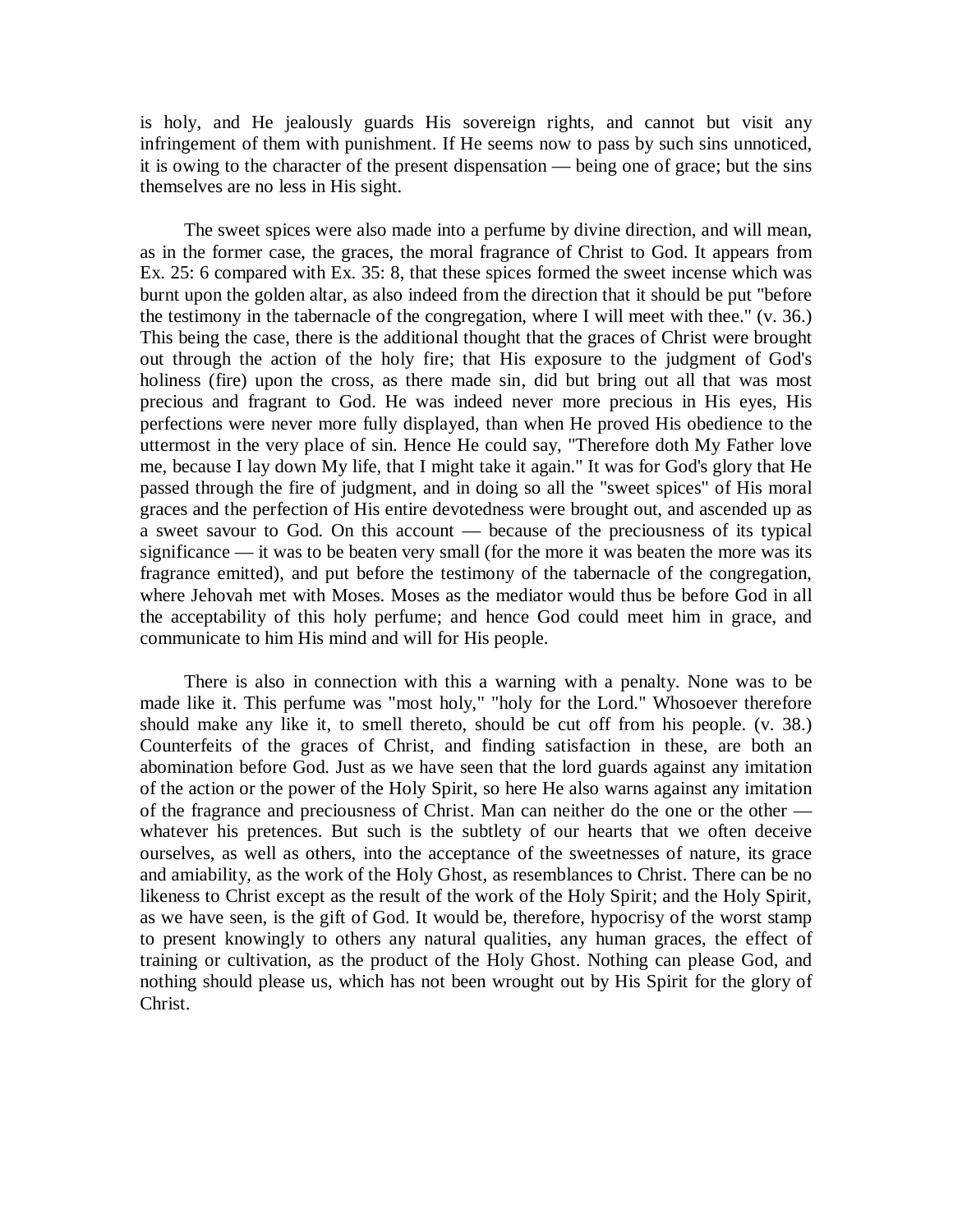# CHAPTER XXXIII.

## QUALIFICATIONS FOR SERVICE.

#### EXODUS xxxi.

ALL the details of the Tabernacle have now been given. One thing only remains the provision for the execution of the various commands which Moses had received. Both alike proceed from the Lord; for all must be of grace.

"And the Lord spake unto Moses, saying, See, I have called by name Bezaleel the son of Uri, the son of Hur, of the tribe of Judah: and I have filled him with the spirit of God, in wisdom, and in understanding, and in knowledge, and in all manner of workmanship, to devise cunning works, to work in gold, and in silver, and in brass, and in cutting of stones, to set them, and in carving of timber, to work in all manner of workmanship. And I, behold, I have given with him Aholiab the son of Ahisamach, of the tribe of Dan: and in the hearts of all that are wise-hearted I have put wisdom, that they may make all that I have commanded thee: the tabernacle of the congregation, and the ark of the testimony, and the mercy-seat that is thereupon, and all the furniture of the tabernacle, and the table and his furniture, and the pure candlestick with all his furniture, and the altar of incense, and the altar of burnt-offering with all his furniture, and the laver and his foot, and the cloths of service, and the holy garments for Aaron the priest, and the garments of his sons, to minister in the priest's office, and the anointing oil, and sweet incense for the holy place: according to all that I have commanded thee shall they do." (vv. 1-11)

We learn then from this scripture two things. First, that God alone can designate His servants for their work; and secondly, that He alone can qualify them for the service to which they are called. Both these points deserve special attention. It will be remarked that both Bezaleel and Aholiab are divinely named. They were distinguished by name, and called. This principle runs through all dispensations. The apostle adduces it when speaking of the priesthood of Christ. He says, "So also Christ glorified not Himself to be made an high priest; but He that said unto Him, Thou art My Son, today have I begotten Thee. As He saith also in another place, Thou art a priest for ever after the order of Melchisedec." (Heb. 5: 5, 6.) In like manner he speaks of himself as "an apostle by the will of God." (1 Cor. 1: 1; 2 Cor. 1: 1, etc.) This is a point of great moment; for it were worse than presumption to intrude into the things of God uncalled and unsent. It is true that God does not call His servants by name in this dispensation — at least since the days of the apostle Paul; but every servant should look to be divinely certified as to his work, to be undoubtingly assured that he is doing, whatever he may be engaged in, the divine will. Such a conviction is the source both of confidence and courage. The Lord thus speaks to Joshua, "Have not I commanded thee? Be strong and of a good courage; be not afraid, neither be thou dismayed: for the Lord thy God is with thee whithersoever thou goest." (Joshua 1: 9.) The essence of all service, indeed, lies in obedience; for if I am not doing God's will it is not service. The Lord Himself characterizes the whole of His life of service as obedience: "I came down from heaven," He says, "not to do Mine own will,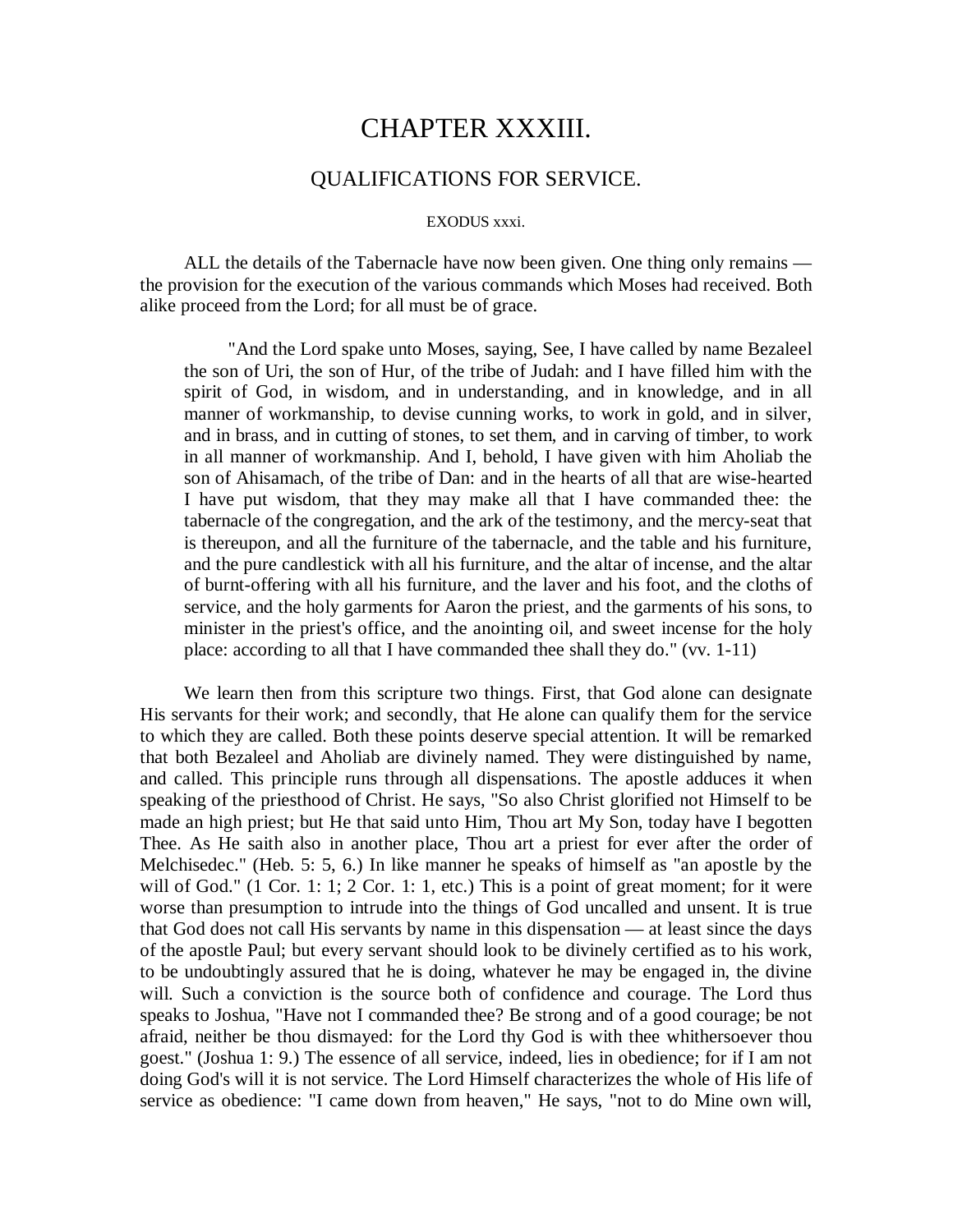but the will of Him that sent Me." (John 6: 38.) It should therefore be our first concern to ascertain whether we have been sent by the Lord, whether we have been called to our work and service, like Bezaleel and Aholiab; and if we are found sitting at the feet of the Lord, His mind in this respect will soon be revealed.

But the second thing is, that called by name they were filled with the Spirit of God, and made dependent on the Lord for wisdom and understanding, to execute the work entrusted to their care. Man's wisdom is of no avail in the service of God. "The foolishness of God is wiser than men; and the weakness of God is stronger than men." The apostle Paul says, If any man thinks himself to be wise in this world, let him become a fool that he may be wise. It is on this account that intellectual men — men who lean to their own understanding — exhibit oftentimes nothing but folly when dealing with divine things. But it is the servants of God who have the most need to remember this truth. How often are they tempted to bring their own reason, or understanding, to bear upon the Scriptures, or upon the difficulties in the church of God — to their own confusion. If, however, it were remembered that there can be no understanding or wisdom apart from God — none whatever, excepting as received of Him, they would be kept in constant dependence — the only condition of its reception. It would produce waiting on God rather than activity — activity surely when the word for action has been given — but waiting in order to obtain the needful wisdom for the service required. Another thing may be added. The proof of divine wisdom in service is that the thing done is according to the word of God. "According to all that I have commanded thee shall they do." The word therefore is both the guide of the servant and the test of his service — the proof of its being done with divine wisdom according to the divine mind. No discretion whatever was left to Bezaleel and Aholiab. There was no classification of the articles to be made, or of the materials to be wrought, into things essential and non-essential. There is not the slightest trace of a single thing being left to their own thoughts or imagination. On the other hand, nothing was left to their own wisdom. Everything was to be done according to the commands given to Moses. It was not open to Bezaleel to work after one, and Aholiab after another pattern. Both alike were bound in the most minute detail by specific directions from God. This fact needs to be emphasized in a day when even Christians are contending for liberty to do every man according to that which is right in his own eyes. The various sects of Christendom, with their manifold ecclesiastical polities, show that they have been formed by no Bezaleels and Aholiabs, but rather by those who have received no divine commission, and endowed with no spirit of wisdom and understanding. For they will not bear the test of the word of God, and on this account have to be rejected by all who have heard the word, "To obey is better than sacrifice, and to hearken than the fat of rams." (1 Sam. 15: 22.) It is then in this direction that any recovery must begin, where all is in ruin, and where everything is stamped with declension and departure from the word of God. We must begin by refusing everything that will not stand the divine test, and then we must seek, spite of our weakness and confusion, to order everything according to the mind and will of God.

Once more the sabbath is enjoined.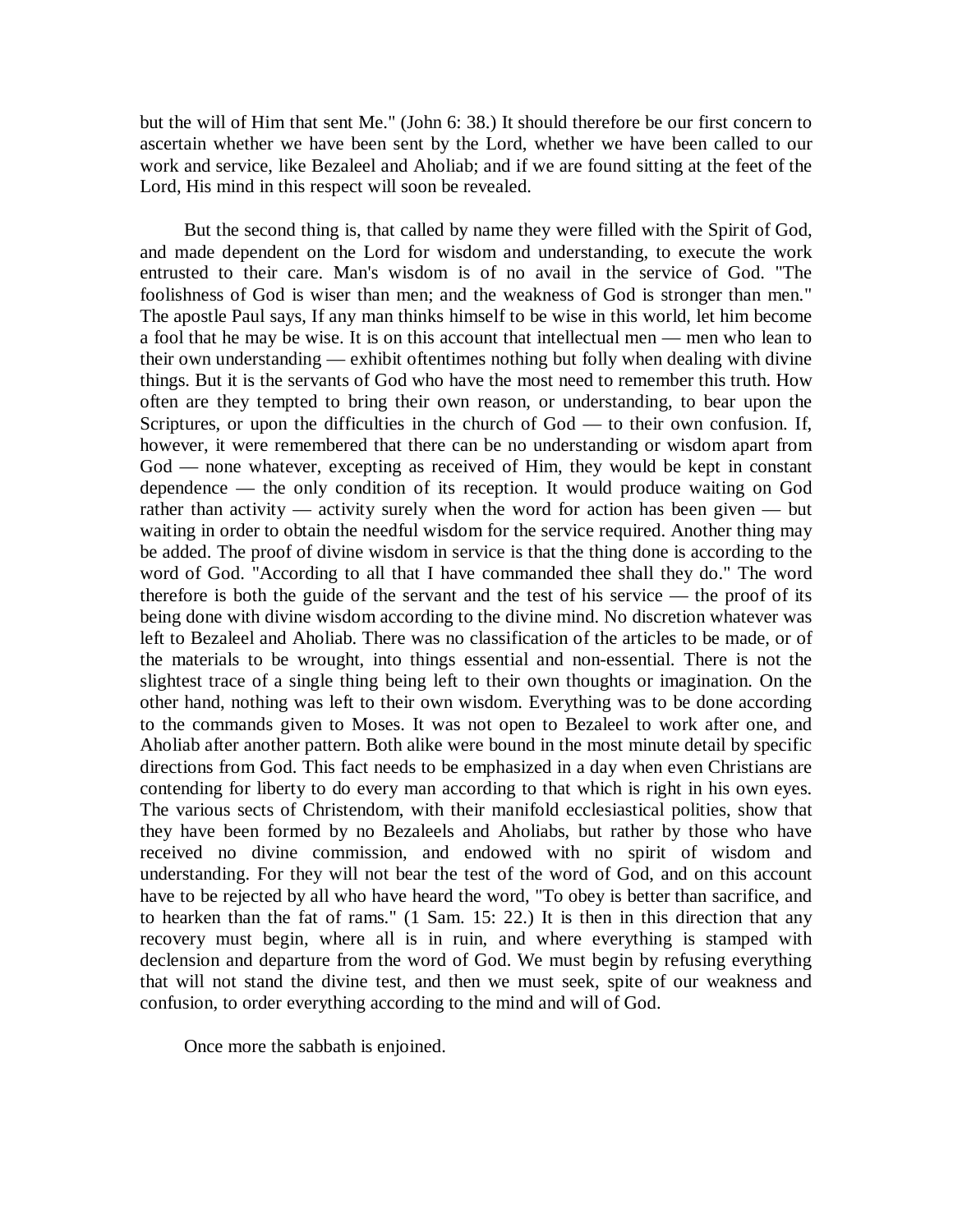"And the Lord spake unto Moses, saying, Speak thou also unto the children of Israel, saying, Verily my sabbaths ye shall keep: for it is a sign between Me and you throughout your generations; that ye may know that I am the Lord that doth sanctify you. Ye shall keep the sabbath therefore, for it is holy unto you: every one that defileth it shall surely be put to death: for whosoever doeth any work therein, that soul shall be cut off from among his people. Six days may work be done; but in the seventh is the sabbath of rest, holy to the Lord: whosoever doeth any work in the sabbath day, he shall surely be put to death. Wherefore the children of Israel shall keep the sabbath, to observe the sabbath throughout their generations, for a perpetual covenant. It is a sign between Me and the children of Israel for ever: for in six days the Lord made heaven and earth, and on the seventh day He rested, and was refreshed." (vv. 12-17.)

As one has said, "The sabbath is always found whenever there is any principle whatever of relationship established between the people and God: it is the result proposed in every relation between God and His people, that they enter into His rest." The meaning of the sabbath has been expounded before, but its continual injunction as revealing the heart of God cannot be overlooked. He knew what His people were, and how they would always fail under responsibility, so that, in this sense, He was never disappointed in the result. On the other hand, the annexation of the sabbath to every relationship between Himself and the people shows how earnestly (if such human language may be employed) He longed that His people should enter into the consummation of His purposes for them, and have the enjoyment of blessed fellowship with Himself in sharing His rest. The rest of God is what the sabbath signifies, and this was the goal God proposed to His people. That they never entered into it we know, and it is fully stated in Hebrews 4; but His purposes never fail, and hence what is lost under responsibility will be established according to His own counsels of grace. There remaineth therefore a rest (a sabbathkeeping) for the people of God; and all who believe will enter into that rest — the object and result of all the counsels and ways of God with respect to His people. We therefore of this dispensation are, even as the children of Israel, pilgrims in the wilderness, journeying on to the rest of which God has spoken; but under the leadership of the Captain of our salvation, we cannot fail of its possession.

The chapter, and this section of the book, concludes by the record of the giving the two tables of testimony. "And He gave unto Moses, when He had made an end of communing with him upon mount Sinai, two tables of testimony, tables of stone, written with the finger of God." (v. 18.) It is necessary to recall that all the instructions from chapter 24 to this point were given in the mount. Moses had been alone with the Lord. The Lord had been "communing with him" concerning the revelation of His mind for the people. Having ended, He gave him the two tables of stone, containing the terms of the covenant which He had made with His people. Moses has described this elsewhere. He says, "The Lord delivered unto me two tables of stone, written with the finger of God: and on them was written according to all the words which the Lord spake with you in the mount, out of the midst of the fire, in the day of the assembly. And it came to pass, at the end of forty days and forty nights, that the Lord gave me the two tables of stone, even the tables of the covenant." (Deut. 9: 10, 11) It appears therefore that the contents of the two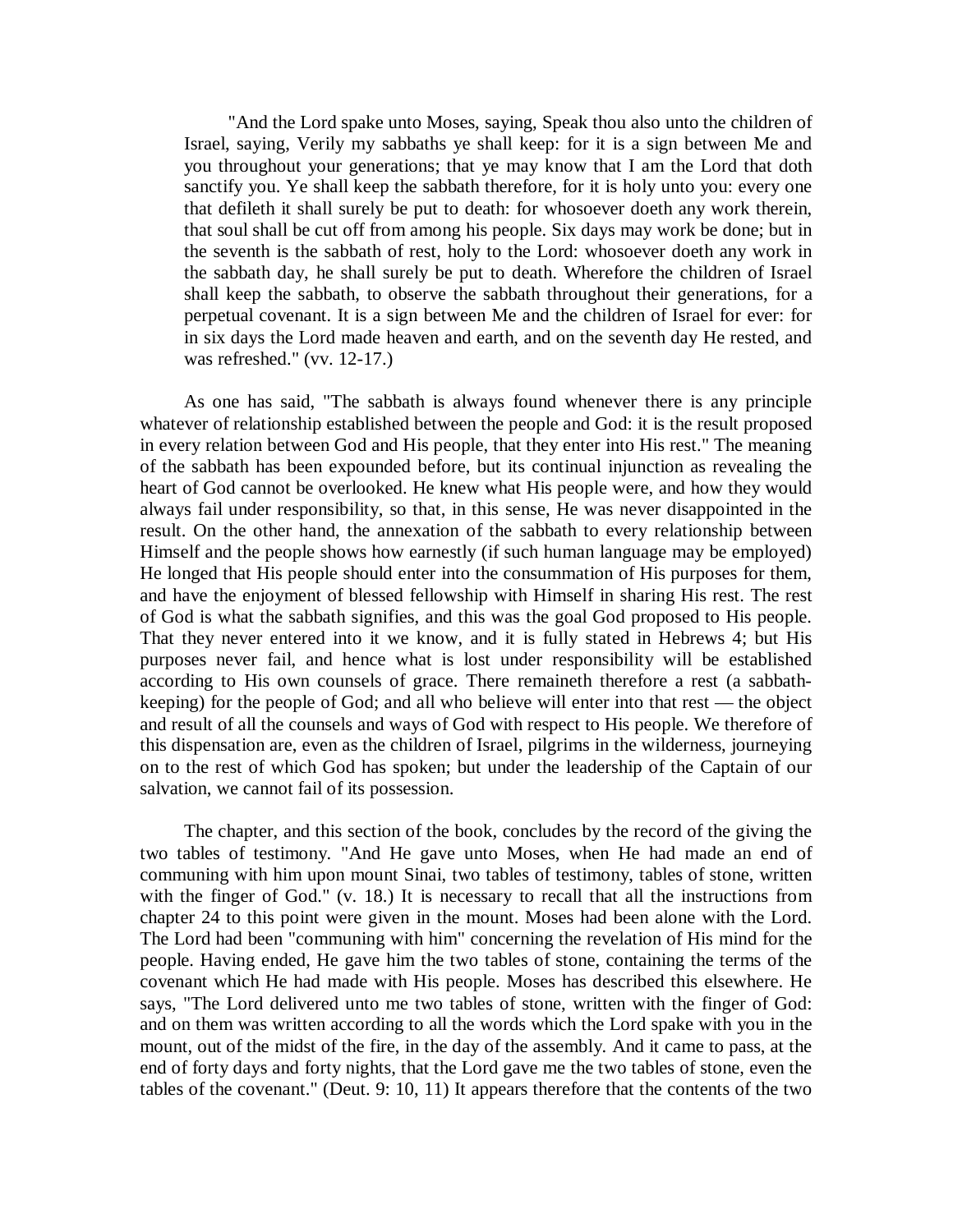tables were the ten "words," or commandments, spoken in Exodus 20, but now written by the finger of God — the commandments which Israel undertook to keep as the condition of blessing. They abandoned the ground of grace on which they had been put after they had crossed the Red Sea, and of themselves, and for themselves, on God's proposal, undertook the responsibility of obedience. Moses had been forty days and forty nights in the mount, during which he neither ate nor drank (see Deut. 9: 9), being as it were in a state above nature, in order to be able to become the channel of God's communications for His people. The flesh must not intrude, must indeed be set aside, and in some sort nature also, if we would hear the voice of God. The reader will not fail to remember the case of Elijah (1 Kings 19: 8), and also that of our blessed Lord — both of whom, like Moses, fasted forty days and forty nights. But as has been remarked by another, "The Lord Jesus must in all things have the pre-eminence. Moses, naturally far off, is separated from his natural state in order to draw near unto God. Christ was naturally near, and more than near; He separated Himself from nature to meet the adversary on behalf of man." This contrast is most significant, and shows plainly that the most devoted of the servants of God can be no more than a shadow of (typifying even by contrast) the excellency of Christ. (Compare also the case of the apostle John in Rev. 1: 10.)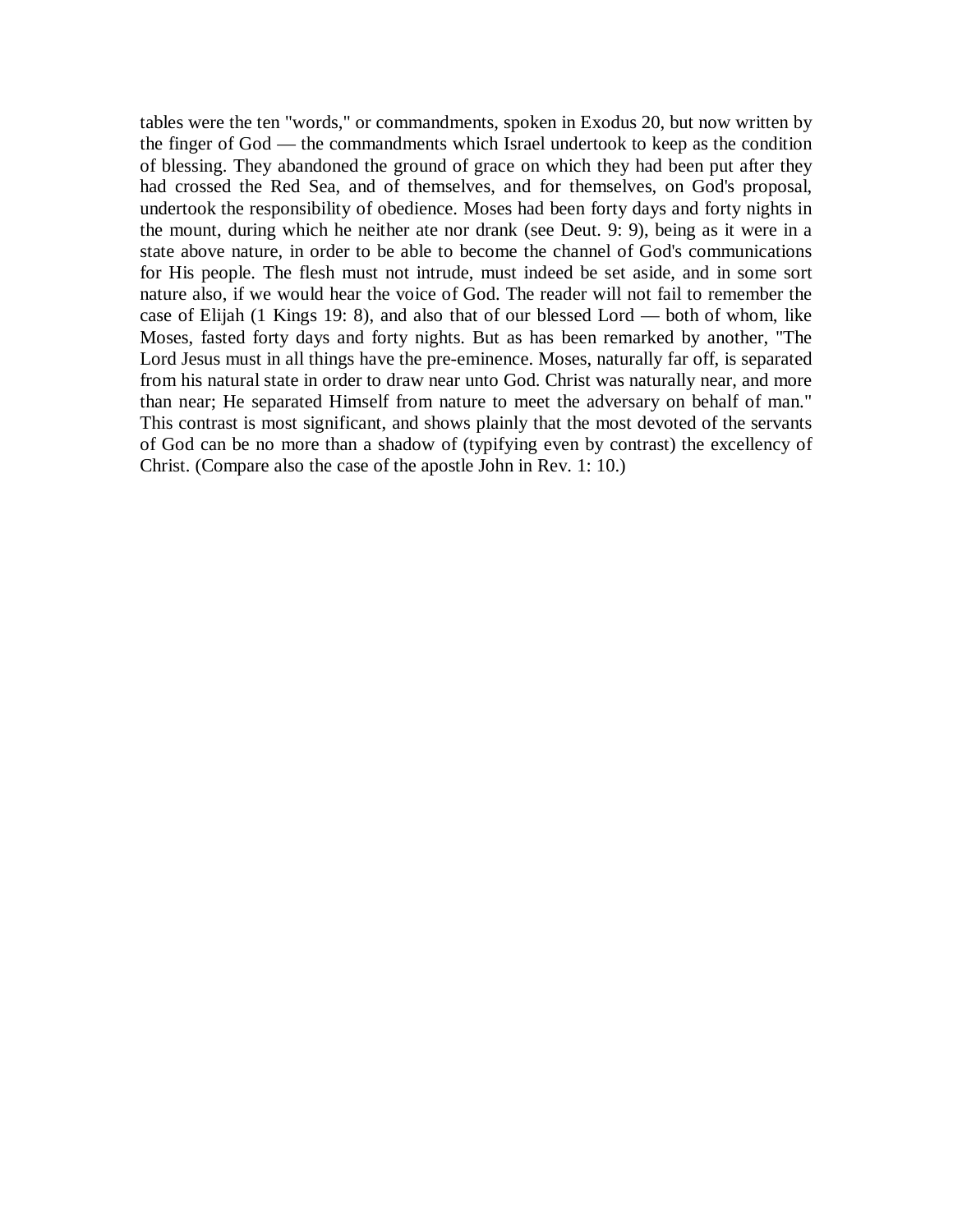# CHAPTER XXXIV.

## APOSTASY, MEDIATION, AND RESTORATION.

#### EXODUS xxxii - xxxiv.

THE Lord had been occupied with the blessing of His people, giving instructions for the erection of His sanctuary that He might dwell in their midst. Moses was on high to receive these communications of His grace. The Lord was "communing" with His servant concerning the establishment of the precious things connected with the relationship on which He had entered in grace with Israel. But even while He was thus engaged, sin and even apostasy are witnessed in the camp at the foot of Sinai. Above, all is light and blessing; below, all is darkness and evil.

"And when the people saw that Moses delayed to come down out of the mount, the people gathered themselves together unto Aaron, and said unto him, Up, make us gods, which shall go before us; for as for this Moses, the man that brought us up out of the land of Egypt, we wot not what is become of him. And Aaron said unto them, Break off the golden earrings, which are in the ears of your wives, of your sons, and of your daughters, and bring them unto me. And all the people brake off the golden earrings which were in their ears, and brought them unto Aaron. And he received them at their hand, and fashioned it with a graving tool, after he had made it a molten calf: and they said, These be thy gods, O Israel, which brought thee up out of the land of Egypt. And when Aaron saw it, he built an altar before it; and Aaron made proclamation, and said, Tomorrow is a feast to the Lord. And they rose up early on the morrow, and offered burnt-offerings, and brought peaceofferings; and the people sat down to eat and to drink, and rose up to play." (vv. 1- 6.)

There is a striking resemblance, in one aspect, between this scene and that witnessed at the foot of the mount of transfiguration. In both alike Satan holds full sway. In the one before us it is the nation who have fallen under his power, in the other it is the child whom he has possessed; but the child again is a type of the Jewish nation of a later day. The absence of Christ on high (shown in figure also by Moses on Sinai) is the opportunity seized by Satan — under God's permission — for the display of his wicked power, and man (Israel) in the evil of his heart becomes his wretched slave. But it should be observed that Satan, whatever his activity, can never forestall God. He may seek to thwart, and he may appear to succeed in postponing the accomplishment of, but he can never frustrate, the purposes of God. Thus, in the scene before us, the Lord had made an end of communing with Moses (Ex. 31: 18), and had arranged everything according to His will, before the people fell into sin. It is so throughout the whole of the Scriptures. Satan, having no foresight, is always a day behind; so that if he seem to gain a momentary success, it is only to expose himself in the end to a more crushing defeat. This fact should encourage the hearts of believers while waiting for the moment, which will come "shortly," when the God of peace shall bruise Satan under their feet.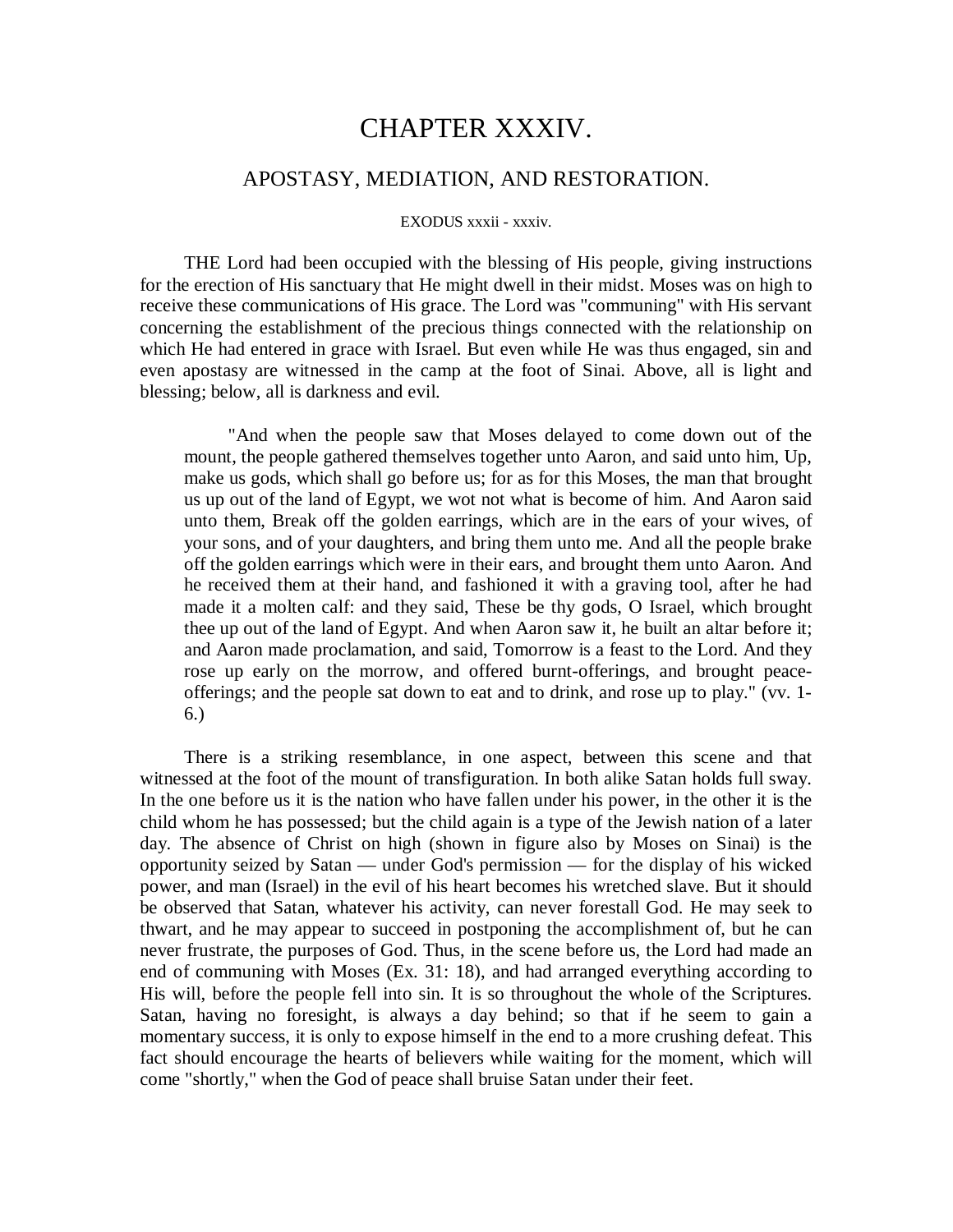The act of the people is no less than open apostasy. Its several features may be briefly indicated. First, they forgot and abandoned the Lord. Secondly, they attributed their deliverance from Egypt to Moses: they described him as "the man that brought us out of Egypt." Finally, they fell into idolatry. They wanted visible gods — testifying against themselves that they were "children in whom was no faith." Aaron fell with them — apparently without a struggle. The man who had been designated to the priestly office, the one who was to enjoy the privilege of entering into the holy of holies to minister before the Lord, became the instrument, if not the leader, of their wicked rebellion. Priest and people alike accept the evil inspiration of Satan, and worship the gods which their own hands had made; and they cried, as they worshipped, "These be thy gods, O Israel, which brought thee up out of the land of Egypt." Another thing should be remarked, Aaron seeks to conceal the shame of their idolatry by putting the Lord's name upon it. Having built an altar, he made proclamation, and said, "Tomorrow is a feast to JEHOVAH." This is just what an apostate Christendom has done. Having set up their idols, they call it the worship of the Lord; and thereby souls are deluded into acceptance of that which is really an abomination before God. What was this golden calf? It was, Aaron would have said, but a symbol of Jehovah. So Romanists and Ritualists argue, and they thus dignify their idolatry with the name of Christ and Christianity. This scene therefore — picture on the one hand, it may be, of the last state of the Jews, which will be worse than the first, is no less instructive, on the other, for the present day. In fact, Israel rejected Jehovah, and His servant Moses. They became apostate, and apostasy is the only word which expresses the true condition of modern Christendom, which, while owning the name, really rejects the authority of Christ at the right hand of God.

It was no wonder that the wrath of the Lord waxed hot against His people.

"And the Lord said unto Moses, Go, get thee down; for thy people, which thou broughtest out of the land of Egypt, have corrupted themselves: they have turned aside quickly out of the way which I commanded them: they have made them a molten calf, and have worshipped it, and have sacrificed thereunto, and said, These be thy gods, O Israel, which have brought thee up out of the land of Egypt. And the Lord said unto Moses, I have seen this people, and, behold, it is a stiffnecked people: now therefore let Me alone, that My wrath may wax hot against them and that I may consume them; and I will make of thee a great nation." (vv. 7- 10.)

Israel had indeed exposed themselves to the righteous judgment of God. They had voluntarily promised obedience to God's law as the condition of blessing; and the covenant had been sealed by the sprinkling of blood — emblem of death — as the penalty of its breach. This penalty they had now incurred. God no longer therefore treats them as His people. They had rejected Him, and had spoken of Moses as the man who had brought them up out of Egypt; and the Lord takes them on their own ground. Hence He says to Moses, "Thy people, which *thou* broughtest out of the land of Egypt, have corrupted themselves," etc. (v. 7.) Then, after describing their sin, He announced His solemn judgment: "I have seen this people, and, behold, it is a stiff-necked people: now therefore let Me alone, that My wrath may wax hot against them, and that I may consume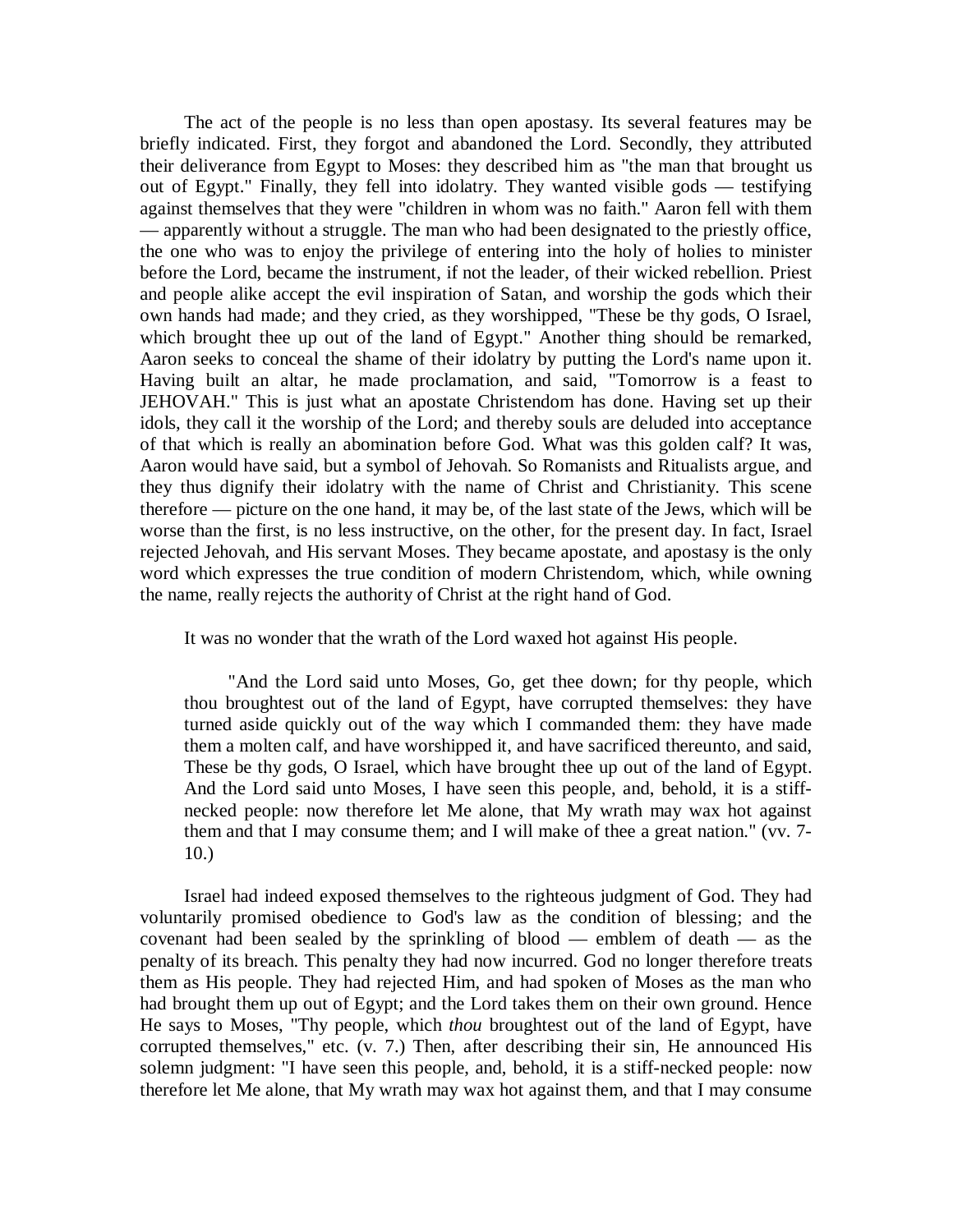them; and I will make of thee a great nation." (vv. 9, 10.) Thus Israel, if dealt with according to the righteous requirements of the law which they had accepted, and to which they had promised obedience as the condition of blessing, were lost beyond recovery, and would perish through their own wilful sin and apostasy.

The announcement which the Lord had made evoked from the heart of Moses an intercession of unparalleled beauty and force. The Lord had said, "I will make of thee a great nation." but in his magnificent love for his people, losing sight of himself, and utterly disregarding what might be termed his own interests, he thinks only of the Lord's glory, and the misery of Israel. Through grace he was enabled to take up the true place of a mediator; and he pours out his whole soul in his pleading intercession. The character of his appeal is most noteworthy. He does not for one moment extenuate the sin of the people — this he could not do: nor does he entreat for mercy, for there was no room for mercy in the covenant of Sinai. What he does therefore is to throw himself upon God and upon what His glory necessitated in connection with the people He had redeemed. First, he urges the dishonour that would be done to His name among the Egyptians, if Israel should be destroyed. He reminds Jehovah of the link established with His people through redemption. God had said to Moses, "thy" people; but Moses pleads that they are "His" people. He will not accept the breaking of the link, but cries, "Lord, why doth Thy wrath wax hot against Thy people, which Thou hast brought forth out of the land of Egypt with great power, and with a mighty hand? Wherefore should the Egyptians speak and say, For mischief did He bring them out?" etc. (vv. 11, 12.) Spite of their shameful apostasy, the plea of Moses was that they were still God's people, and that His glory was concerned in sparing them — lest the enemy should boast over their destruction, and thereby over the Lord Himself. In itself it was a plea of irresistible force. Joshua uses one of a like character when the Israelites were smitten before Ai. He says, "The Canaanites, and all the inhabitants of the land, shall hear of it, and shall environ us round, and cut off our name from the earth: *and what wilt Thou do unto Thy great name*?" (Joshua 7: 9.) In both cases it was faith taking hold of God, identifying itself with His own glory, and claiming on that ground the response to its desires — a plea that God can never refuse. But Moses has another. In the energy of his intercession — fruit surely of the action of the Spirit of God — he goes back to the absolute and unconditional promises made to Abraham, Isaac, and Jacob, reminding the Lord of the two immutable things in which it was impossible for Him to lie. (Heb. 6: 18.) A more beautiful example of prevailing intercession is not found in the Scriptures. Indeed, in the emergency which had arisen, everything depended on the mediator, and in His grace God had provided one who could stand in the breach, and plead his people's cause — not on the ground of what they were, for by their sin they were exposed to the righteous indignation of a holy God — but on the ground of what God was, and on that of His counsels revealed and confirmed to the patriarchs, both by oath and promise. The Lord heard and "repented of the evil which He thought to do unto His people." What encouragement to faith! If ever there was an occasion when it seemed impossible that prayer should be heard it was this; but the faith of Moses rose above all difficulties, and grasping the hand of Jehovah, claimed His help; and, inasmuch as He could not deny Himself, the prayer of Moses was granted. Surely the effectual fervent prayer of a righteous man availeth much.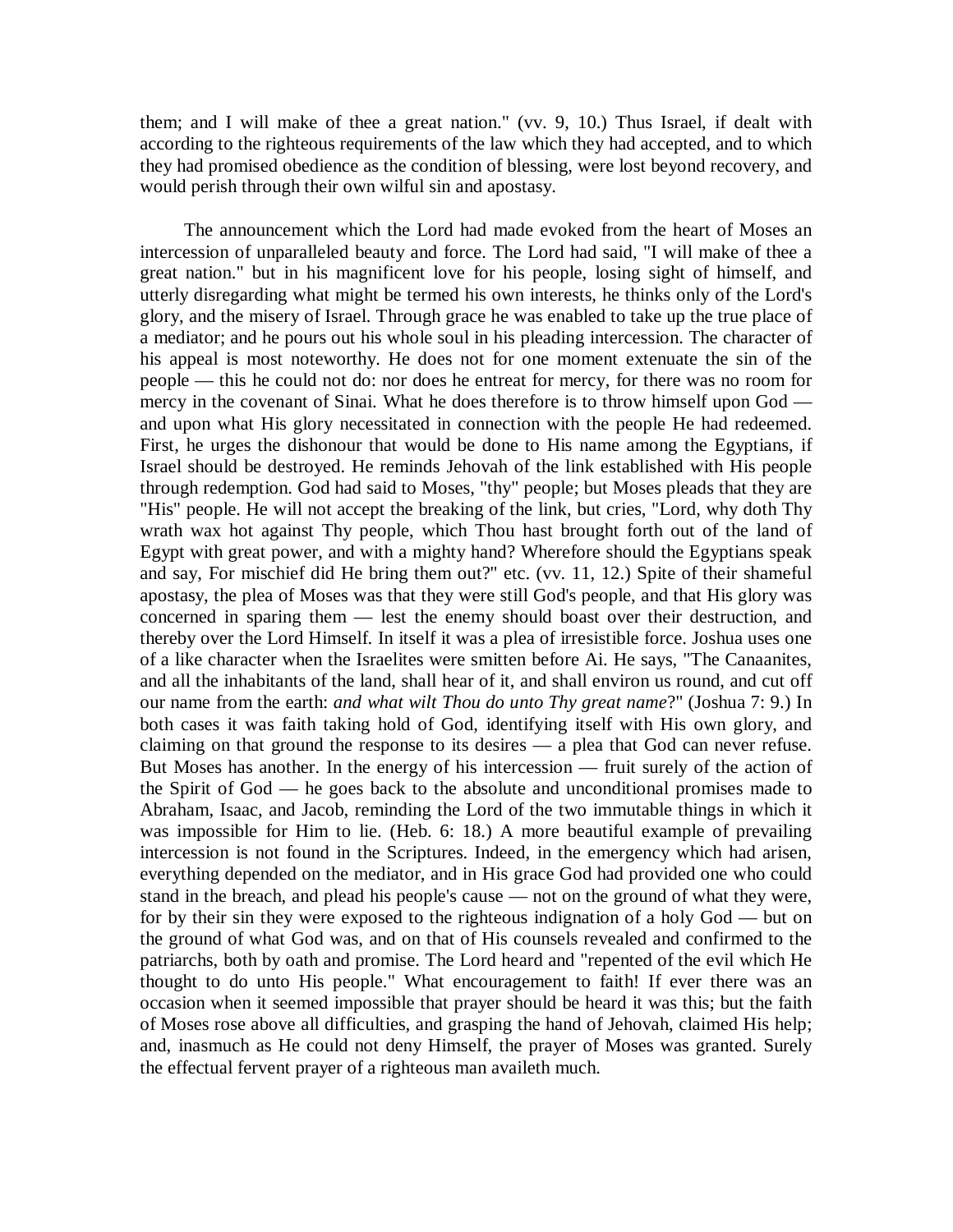"And Moses turned, and went down from the mount, and the two tables of the testimony were in his hand: the tables were written on both their sides: on the one side and on the other were they written. And the tables were the work of God, and the writing was the writing of God, graven upon the tables. And when Joshua heard the noise of the people as they shouted, he said unto Moses, There is a noise of war in the camp. And he said, It is not the voice of them that shout for mastery, neither is it the voice of them that cry for being overcome; but the noise of them that sing do I hear. And it came to pass, as soon as he came nigh unto the camp, that he saw the calf, and the dancing: and Moses' anger waxed hot, and he cast the tables out of his hands, and brake them beneath the mount. And he took the calf which they had made, and burnt it in the fire, and ground it to powder, and strawed it upon the water, and made the children of Israel drink of it. And Moses said unto Aaron, What did this people unto thee, that thou hast brought so great a sin upon them? And Aaron said, Let not the anger of my lord wax hot: thou knowest the people, that they are set on mischief. For they said unto me, Make us gods, which shall go before us: for as for this Moses, the man that brought us up out of the land of Egypt, we wot not what is become of him. And I said unto them, Whosoever hath any gold, let them break it of. So they gave it me: then I cast it into the fire, and there came out this calf." (vv. 15-24.)

The covenant of Sinai had been broken — broken irretrievably. Still Moses took the two tables of stone with him, as he turned from the presence of the Lord to go down to the camp; and the Spirit of God takes occasion from this circumstance to call attention to its divine and perfect character. "The tables were the work of God, and the writing was the writing of God, graven upon the tables." (v. 16.) All was divine — divine in its origin, and divine in its execution. But these divine tables of the law never reached the camp. It was impossible. The people had made a complete breach between themselves and God; and there could be therefore no further question of obedience on the ground of pure law. They might be objects of mercy in response to intercession, but as open transgressors they had broken the covenant which they had so readily accepted, and had now become idolators. Joshua thought it was a noise of war he had heard in the camp; but Moses, who had been so long in the presence of God, was more quick to discern the true character of the sounds that reached their ears. "And it came to pass, as soon as he came nigh unto the camp, that he saw the calf, and the dancing: and Moses' anger waxed hot, and he cast the tables out of his hands, and brake them beneath the mount." Remark, how completely Moses had fellowship with the Lord's own mind concerning His people. The Lord's anger had waxed hot against them, and though Moses as mediator had pleaded with Him on this account, yet his own anger waxed hot when he descended and saw the golden calf. If, therefore, he broke the tables of the law, it was only the expression of the necessity which had arisen on account of what the people had done with the covenant, and the act, at the same time, was in entire conformity with the mind of God. To quote the language of another, "His exercised ear, quick to discern how matters stood with the people, hears their light and profane joy. Soon after he sees the golden calf, which had even preceded the tabernacle of God in the camp, and he breaks the tables at the foot of the mount; and, zealous on high for the people towards God because of His glory, he is below on earth zealous for God because of that same glory. For faith does more than see that God is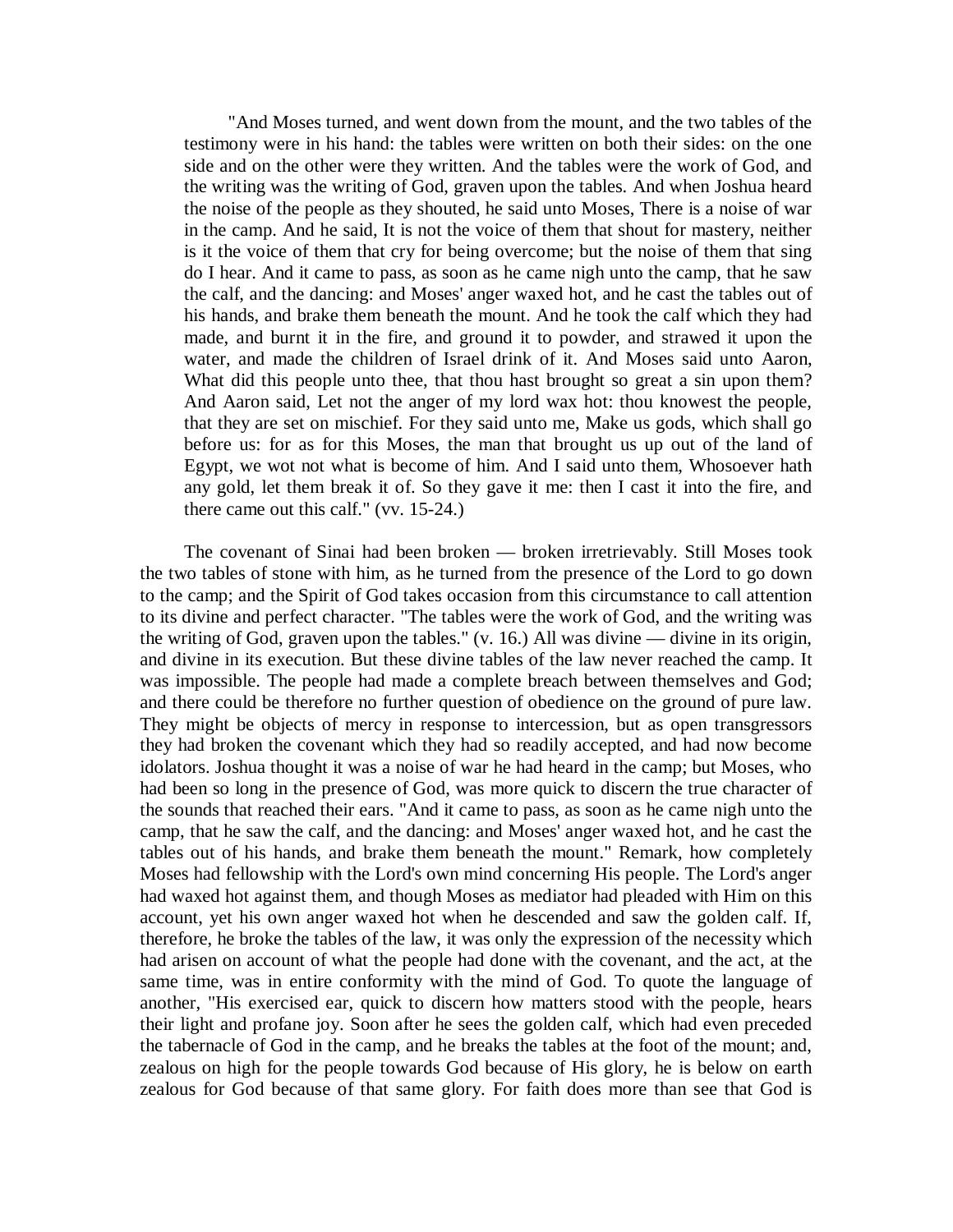glorious (every reasonable person would own that); it connects the glory of God and His people, and hence counts on God to bless them in every state of things, as in the interest of His glory, and insists on holiness in them at all cost, in conformity with that glory, that it may not be blasphemed in those who are identified with it." These are true and weighty words, and should sink deep into the hearts of the Lord's people in a day like this when the "camp" of professing Christianity presents an appearance not unlike that which Moses beheld when he came down from the mount; and they should be much pondered over by those of the Lord's servants who have it laid upon them to act for Him in any difficulties, and indeed by all who would be truly identified with the interests of Christ, in the church. For unless we are first zealous before God on behalf of His people, we cannot be zealous for His glory when dealing with His people below.

Moses in the next place deals with Aaron — charges him with bringing so great a sin upon the people. An additional circumstance, which may help us to understand this, is found in Deuteronomy. There Moses says, "And the Lord was very angry with Aaron, to have destroyed him: and I prayed for Aaron also the same time." (Deut. 9: 20.) He is undoubtedly looked upon as the responsible head of the people during the absence of Moses, hence the special guilt with which he is charged; and it is evident from the narrative that he was not slow to fall in with the people's desires. As with Israel so with Aaron — both are spared through the intercession of Moses from the governmental consequences of their sin, but the guilt of the sin as toward God remained. This distinction must be carefully borne in mind, or the judgment afterward executed might seem inconsistent with the statement that "the Lord repented of the evil which He thought to do unto His people." The nation would have been destroyed but for the intercession of Moses, as the result of God's government on the basis of the law of Sinai. Delivered from this consequence, God was still free to deal with them — as we find, at the close of the chapter, that "the Lord plagued the people, because they made the calf, which Aaron made." Aaron is distinguished in these words; for, occupying the position he did, he is regarded as specially criminal. His answer to Moses reveals the heart of a convicted sinner. As Adam threw the blame upon Eve, and Eve upon the serpent, so Aaron shelters himself behind the people. It was true that they were "set on mischief;" but his sin lay in helping them to their object. He should have died rather than have yielded to their desires. His weakness — often exhibited, spite of the favour and grace of the Lord — was his shame and guilt.

Moses, seeing that the people were naked (for Aaron had made them naked unto their shame among their enemies), turns from the excuses of his brother, and burning with a holy zeal for the Lord, stood in the gate of the camp, and cried, "Who is on the Lord's side? let him come unto me." It was no time for concealment of the evil or for compromise. When there is open apostasy there can be no neutrality. Neutrality when the question is between God and Satan is itself apostasy. He that is not with the Lord, at such a time, is against Him. And mark, moreover, that this cry is raised in the midst of those who were the Lord's professing people. They were all Israelites. But now there must be a separation, and the challenge of Moses, "Who is on the Lord's side?" makes all manifest. He became the Lord's centre; and hence to gather to Him was to be *for*, to refuse his call was to be *against*, the Lord. What was the effect of his summons? Why that of all the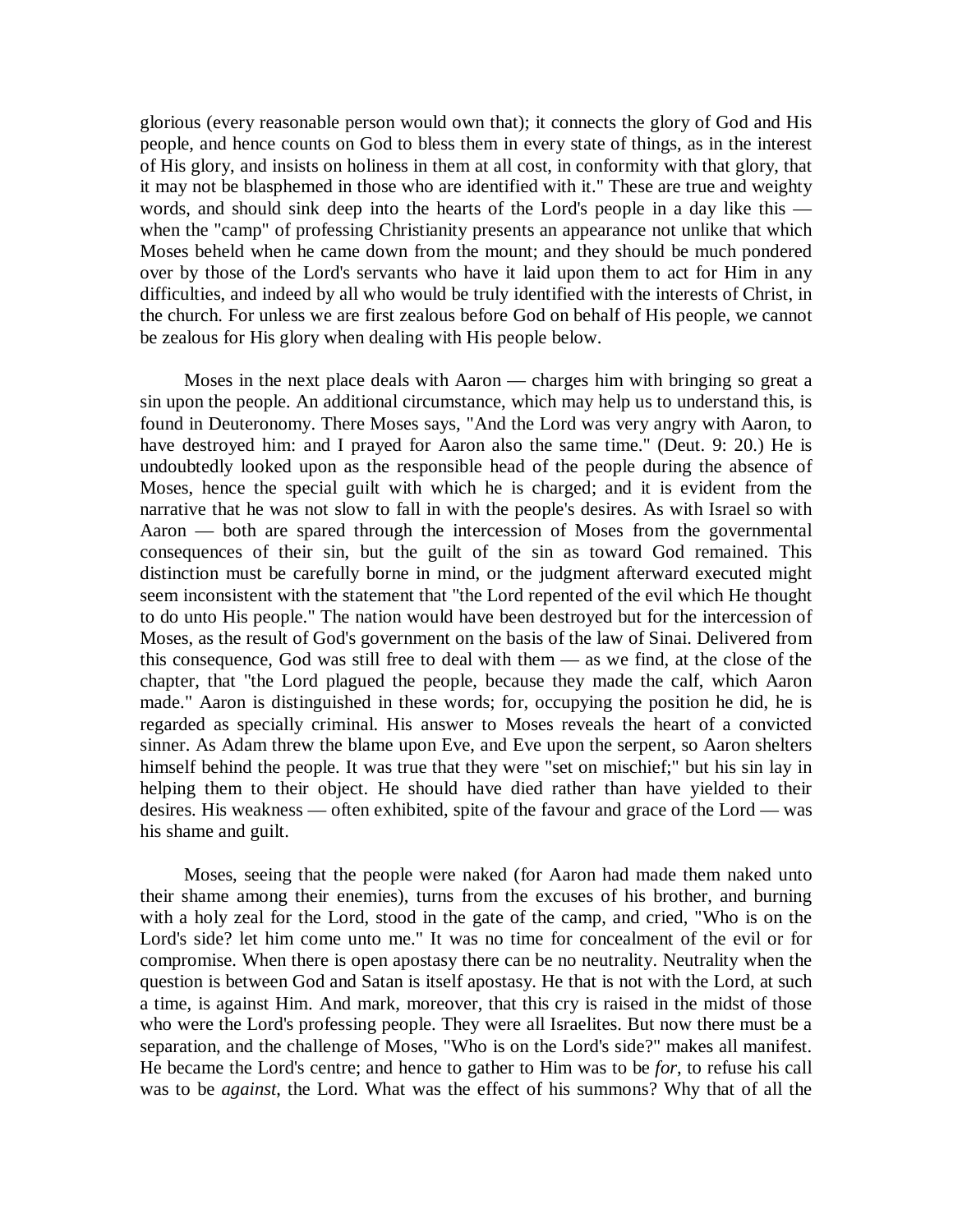tribes of Israel, Levi only was found faithful. "The sons of Levi gathered themselves together unto him." Theirs was the distinguished honour — through the grace of God of being on the Lord's side when the. whole camp was in utter rebellion. How precious the fidelity of Levi must have been in the eyes of the Lord. It would seem indeed from Deuteronomy that the Lord claimed them for the special service of the Tabernacle in connection with their conduct at this time. Moses says, "At that time the Lord separated the tribe of Levi, to bear the ark of the covenant of the Lord, to stand before the Lord, to minister unto Him, and to bless in His name, unto this day. Wherefore Levi hath no part nor inheritance with his brethren: the Lord is his inheritance, according as the Lord thy God promised him." (Deut. 10: 8, 9.) It was indeed no common fidelity; for no sooner had they responded to the call of Moses than they were commanded, "Thus saith the Lord God of Israel, Put every man his sword by his side, and go in and out from gate to gate throughout the camp, and slay every man his brother, and every man his companion, and every man his neighbour. And the children of Levi did according to the word of Moses: and there fell of the people that day about three thousand men. For Moses had said, Consecrate yourselves today to the Lord, even every man upon his son, and upon his brother; that He may bestow upon you a blessing this day." (vv. 27, 28.)

Thus Levi alone responded to the divine call, separating themselves from their idolatrous brethren, and unhesitatingly taking part with God against the iniquity of His people. It was a searching trial — a trial which demanded that Levi should put aside every claim of the flesh, yea, that he should, in the words of Moses, say to "his father and to his mother, I have not seen him; neither did he acknowledge his brethren, nor knew his own children: for they have observed Thy word, and kept Thy covenant." (Deut. 33: 9.) It was obedience at all costs to the divine call, and hence complete separation from the evil into which Israel had fallen. God often tests His people in the same way; and whenever confusion and declension have begun, the only path for the godly is that which is marked out by the course of Levi — that of full-hearted, unquestioning obedience. Such a path must be painful — involving for those who take it the surrender of some of the most intimate associations of their lives, and breaking many a tie of nature — of kindred and relationship; but it is the only path of blessing. Well may all challenge their hearts, and inquire, if in this evil day they are found apart from all that dishonours the Lord's name in subjection to His word.

Moses on the next day returned to the Lord in the mount.

"And it came to pass on the morrow, that Moses said unto the people, Ye have sinned a great sin: and now I will go up unto the Lord; peradventure I shall make an atonement for your sin. And Moses returned unto the Lord, and said, oh, this people have sinned a great sin, and have made them gods of gold; yet now, if Thou wilt forgive their sin -; and if not, blot me, I pray Thee, out of Thy book which Thou hast written. And the lord said unto Moses, Whosoever hath sinned against Me, him will I blot out of My book. Therefore now go, lead the people unto the place of which I have spoken unto thee: behold, Mine angel shall go before thee: nevertheless in the day when I visit I will visit their sin upon them." (vv. 30- 34.)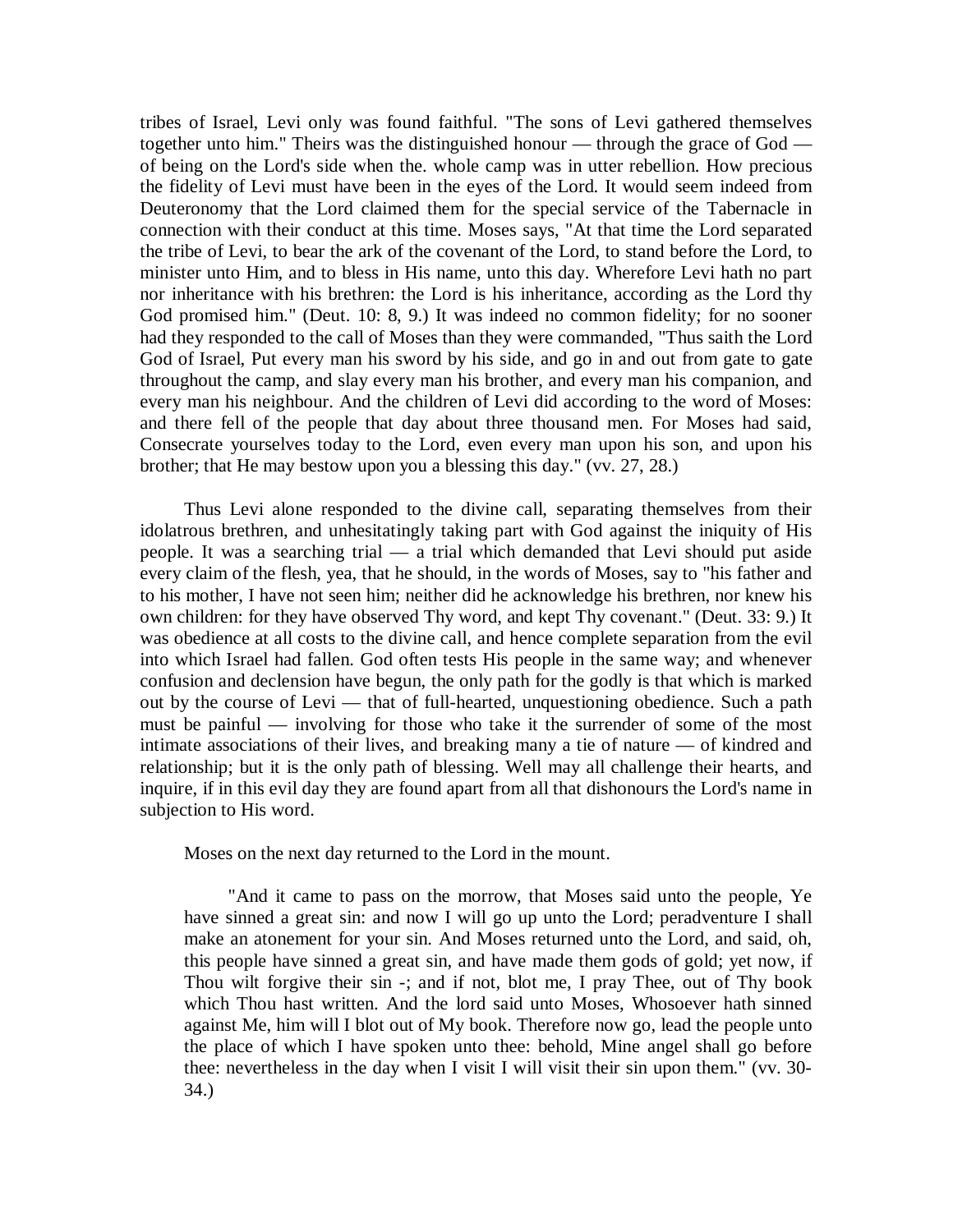First, he charges the people with their sin, and then, in his love for the people, proposes to go on their behalf into the Lord's presence, saying, *"Peradventure* I shall make an atonement for your sin." The contrast between Moses and the Lord Jesus in this respect has been beautifully drawn by another. He says, "What a contrast do we here remark, in passing, with the work of our precious Saviour! He, coming down from above — from His dwelling-place in the glory of the Father — to do His will; and, while keeping the law (instead of destroying the tables, the signs of this covenant, the requirements of which man was unable to meet), He Himself bears the penalty of its infringement; and having accomplished the atonement before returning above, instead of going up with a cheerless 'peradventure' in His mouth, which the holiness of God instantly nullified, He ascends with the sign of the accomplishment of the atonement, and of the confirmation of the new covenant with His precious blood, the value of which was anything but doubtful to that God before whom He presented it." True, Moses was a mediator, but as such it is in the contrast rather that he typifies Christ in this character.

But he returned, confessed his people's sin, and pleaded in the intensity of his affection for their forgiveness. Even more — he could not go farther — he added, "If not, blot me, I pray Thee, out of Thy book which Thou hast written." So fully had he identified himself with the people — source of all strength in intercession when produced by the Spirit of God — that if they were unforgiven he desired to perish with them. It was the overflowing of his intense love for guilty Israel, as in the not dissimilar case of the apostle Paul, who said, "I could wish that myself were accursed from Christ for my brethren, my kinsmen according to the flesh." (Rom. 9: 3.) God did not accede to the request of His servant, for he had no accomplished atonement on which to take his stand, nor had he wherewith to make atonement — the only basis on which a holy God could righteously forgive His people. But his intercession prevailed so far as to secure the people from the governmental consequences of their sin — their destruction as the penalty of their transgression. While however they were spared in the long-suffering of the Lord, He put them back individually under responsibility with the words, "Whosoever hath sinned against Me, him will I blot out of My book." (v. 33.) Thereon He commanded Moses to go, and to lead the people to the place He had promised, saying, "Mine angel shall go before thee: nevertheless in the day when I visit I will visit their sin upon them. And the Lord plagued the people, because they made the calf, which Aaron made." It is not now Jehovah dwelling in their midst, but an angel to go before them, and the people still under just judgment because of their sin. This change, producing a new action and intercession on the part of Moses, is developed as to its consequences in the next chapter.

"And the Lord said unto Moses, Depart, and go up hence, thou and the people which thou hast brought up out of the land of Egypt, unto the land which I sware unto Abraham, to Isaac, and to Jacob, saying, Unto thy seed will I give it., and I will send an angel before thee; and I will drive out the Canaanite, the Amorite, and the Hittite, and the Perizzite, the Hivite, and the Jebusite: unto a land flowing with milk and honey: for I will not go up in the midst of thee; for thou art a stiffnecked people; lest I consume thee in the way. And when the people heard these evil tidings, they mourned; and no man did put on him his ornaments. For the Lord had said unto Moses, Say unto the children of Israel, Ye are a stiff-necked people: I will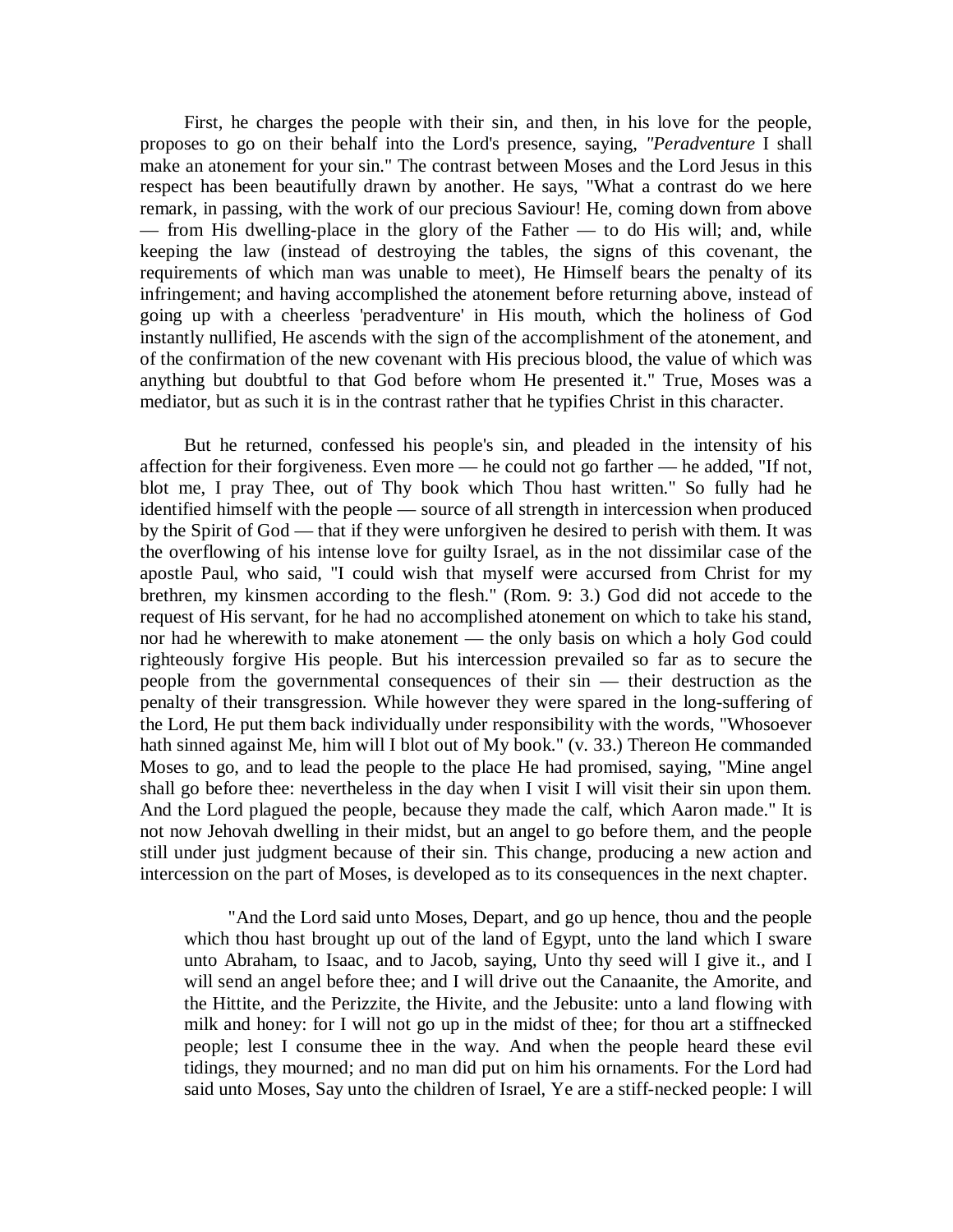come up into the midst of thee in a moment, and consume thee: therefore now put off thy ornaments from thee, that I may know what to do unto thee. And the children of Israel stripped themselves of their ornaments by the mount Horeb." (vv. 1-6.)

Several points in this statement should be noticed, as indicative of the position which the people now occupied. In the first place, the Lord did not yet take back the people into that relationship with Himself which they had forfeited through their transgression. They had rejected Him, and He keeps them as it were on that footing. He thus still says to Moses, "Thou and the people which thou hast brought up out of the land of Egypt." Secondly, He promises them the land notwithstanding; this had been secured by the first intercession of Moses, when he appealed to the absolute and unconditional promises made to the patriarchs. (32: 13.) But, thirdly, He announces that He will not go up in their midst: "For," said He, "thou art a stiff-necked people; lest I consume thee in the way." A holy God, to speak after the manner of men, knew not how He could now dwell in the midst of a nation of transgressors. Lastly, He threatens judgment, and commands the people to strip off their ornaments that He might know what to do with them. God weighs, as it were, the condition of His poor people, and pauses before He smites, seeing that they mourned — humbled by their sin — at the tidings they had received. It is a striking if solemn, scene — the people stripped of their adornments, awaiting the judgment pronounced in bitterness and sorrow of heart; and the Lord pausing before the blow is struck.

But He who pronounced judgment upon the people for their sins, provided a way for their escape through a new action on the part of Moses. First of all, he pitched the tabernacle outside the camp.

"And Moses took the tabernacle, and pitched it without the camp, afar off from the camp, and called it the tabernacle of the congregation. And it came to pass, that every one which sought the Lord went out unto the tabernacle of the congregation, which was without the camp. And it came to pass, when Moses went out unto the tabernacle, that all the people rose up, and stood every man at his tent door, and looked after Moses, until he was gone into the tabernacle. And it came to pass, as Moses entered into the tabernacle, the cloudy pillar descended, and stood at the door of the tabernacle, and [the Lord] talked with Moses. And all the people saw the cloudy pillar stand at the tabernacle door: and all the people rose up and worshipped, every man in his tent door. And the Lord spake unto Moses face to face, as a man speaketh unto his friend. And he turned again into the camp: but his servant Joshua, the son of Nun, a young man, departed not out of the tabernacle."  $(vv. 7-11.)$ 

It does not appear that Moses, in pitching the tabernacle  $18$  outside the camp, was acting under any direct commandment from the Lord. It was rather spiritual discernment,

 $\overline{a}$ 

<sup>&</sup>lt;sup>18</sup> The reader will understand that this was not *the* Tabernacle, the pattern and details of which had been prescribed to Moses in the mount, but a tent which was now to be a tabernacle — a meeting-place between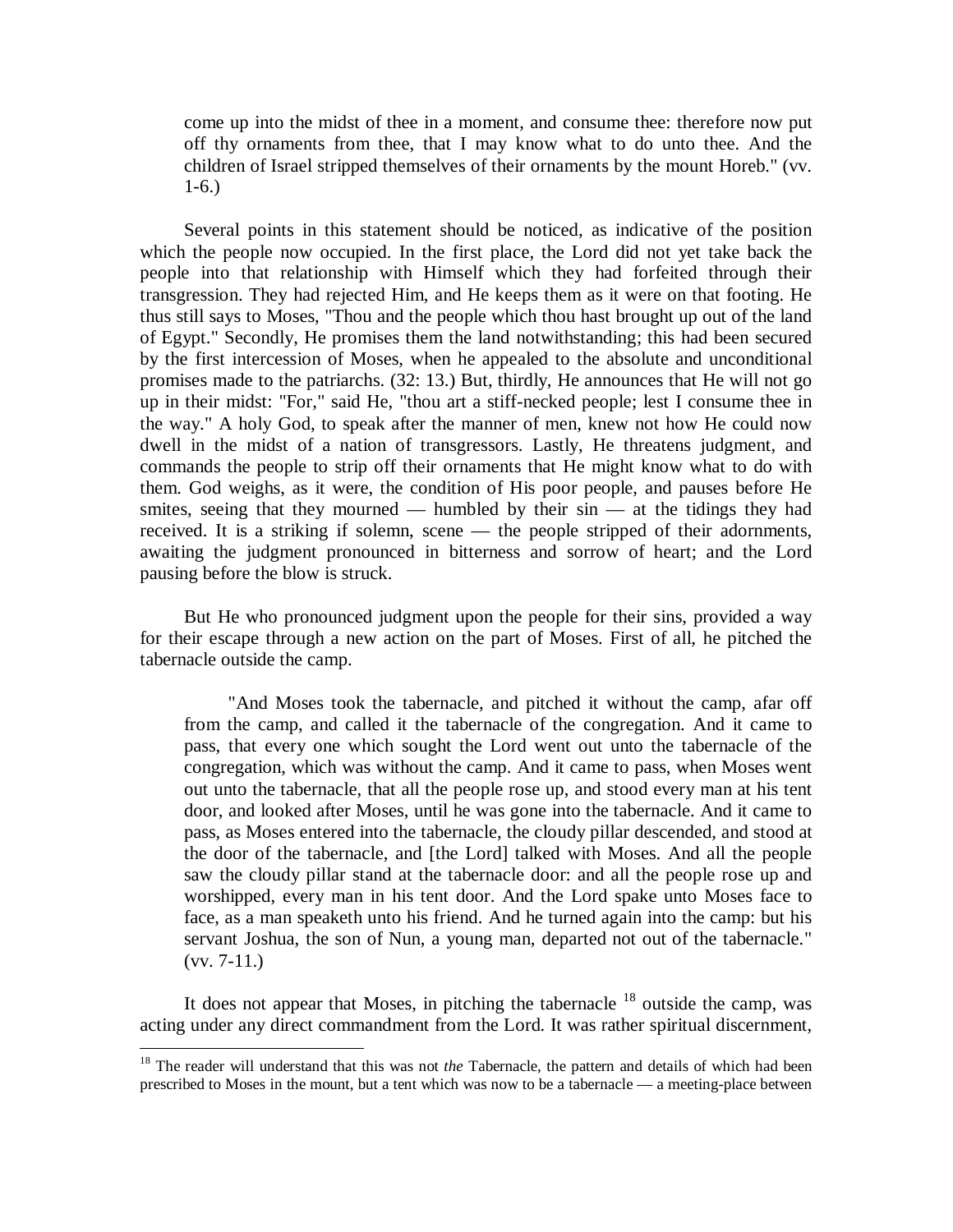entering into both the character of God and the state of the people. Taught of God, he feels that Jehovah could no longer dwell in the midst of a camp which had been defiled by the presence of the golden calf. He therefore made a place outside, afar off from the camp, and called it the tabernacle of the congregation. This was a totally different thing from what the Lord had said unto Moses: "Let them make Me a sanctuary, that I may dwell among them." They were no longer to be the Lord's people — grouped round about Himself as their centre; but He being outside, "every one who sought the Lord *went out*  unto the tabernacle of the congregation, which was without the camp." It thus became an individual thing; and the true worshippers were in the place of separation — they took the ground of separation from the camp which had acknowledged a false god. This gives a principle of the utmost value and importance. For it must be remembered that Israel professedly were the Lord's people; but their condition had become such that the Lord could no longer be in their midst. So it was in a later day, as we gather from the epistle to the Hebrews; and hence the exhortation which is there given, "Let us go forth therefore unto Him without the camp, bearing His reproach." (Heb. 13: 13.) Whenever the Lord's name is dishonoured, and His authority is rejected, and another authority is substituted, there is no resource for the godly but to go outside of all that answers to the camp, if they would worship God in spirit and in truth. And it should be carefully remarked that, as in the case of Moses, the need for such separation is a matter of spiritual discernment. There are times and seasons — and those who have a single eye will not fail to apprehend them — when it becomes a high and holy privilege, as in the case of Levi at the end of the previous chapter, to take part with the Lord against His people, at least in testimony against their ways; and, as in the case of Moses, to take a place outside of all the declension, rejection of the Lord's authority, and idolatrous practices of His people. In taking such a step there must undoubtedly be the authority of the word of God — the only light to our feet in the darkness around, as it is our only resource in the evil day. But the application of the word to any given state of things must be a matter of spiritual wisdom and discernment through the Spirit of God.

The tabernacle having been pitched, Moses, in the sight of all the people, went out and entered into it; and, as he entered, the Lord immediately endorsed his act of faith, for the cloudy pillar descended, and stood at the door of the tabernacle, and He talked with Moses. (v. 9.) Being in separation from the camp, the Lord revealed Himself as He had not done before, and so strikingly that the people "rose up and worshipped, every man in his tent door. And the Lord spake unto Moses face to face, as a man speaketh unto his friend." This was a totally new thing, altogether different from the sublime communications of Sinai. It was an intimacy of approach and communion which Moses had never before enjoyed. The Lord Himself alludes to this as the distinguishing privilege of His servant, when vindicating him from the aspersions of Aaron and Miriam. (Num. 12: 5-8.) This fact is full of consolation — teaching as it does that, though ruin, and even apostasy, may characterize the professing people of God, a way into His presence may still be found by those who can enter into His mind, and are enabled by His grace to take a place outside of the corruptions by which they are surrounded; and that the Lord will reveal Himself to such, in response to their faith and faithfulness, in a most special and

 $\overline{a}$ 

God and those who sought Him, pitched to meet the present need outside the camp in consequence of the people's sin.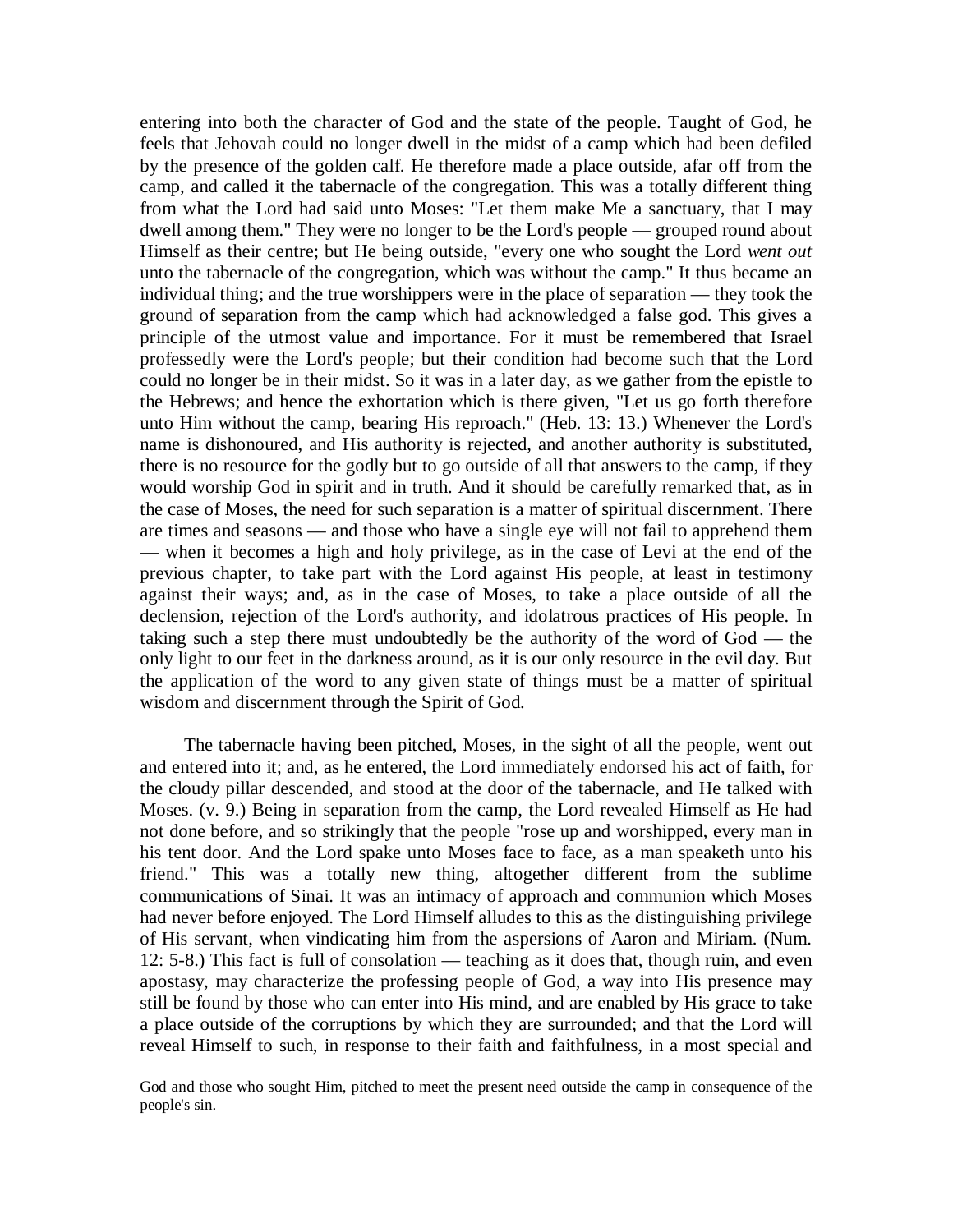gracious way. The fact is, identified with the corruptions of an apostate people, we of necessity share their condition and even judgment; but apart according to the mind of the Lord, the barrier to the manifestation of Himself is removed. We are on a different footing — on the footing of individual faith and individual condition of soul. But then it must be remembered, that all who so act will find themselves together gathered individually around a new centre. The act of Moses indeed is, in some sort, the anticipation of that word, "Where two or three are gathered together in My name, there am I in the midst of them." (Matt. 18: 20.) And this assurance is the resource of the godly in this day of confusion and corruption, as the tabernacle of the congregation without the camp was that of those who sought the Lord in the midst of Israel's idolatry; and those who, in simplicity and faith, have recourse to it will receive, as Moses did, special manifestations of the Lord's favour and presence.

The act of Moses having been accepted, he returned to the camp — now the recognised mediator; but Joshua, type of Christ in spirit, as the leader of His people, remains in the tabernacle. Thereon Moses as mediator commences his intercession. He accepts the place into which the Lord had put him — as the one appointed to conduct the people to the promised inheritance. (v. 1.) He takes this ground as the basis of his plea.

"And Moses said unto the Lord, See, Thou sayest unto me, Bring up this people: and Thou hast not let me know whom Thou wilt send with me. Yet Thou hast said, I know thee by name, and thou hast also found grace in My sight. Now therefore, I pray Thee, if I have found grace in Thy sight, show me now Thy way, that I may know Thee, that I may find grace in Thy sight; and consider that this nation is Thy people." (vv. 12, 13.)

He makes supplication in the first place for himself. He desires first to know whom the Lord would send with him. God had said that He would send an angel (v. 2); but Moses would know more; and he pleads for this knowledge on the ground that the Lord had said to him, "I know thee by name, and thou hast also found grace in My sight." Furthermore, he would know *God's* way, that he might know Him, that he might find grace in His sight. And then he brings the people before God. As everything now depended on Moses, as mediator, he presents his own cause first; and then he introduces the people. "Consider," he touchingly prays, "that this nation is Thy people." All this is exceedingly beautiful, as it is also full of interest and instruction. It was not enough for Moses that he had been divinely appointed to lead Israel, and that an angel should go before him in the path, but he desired to know, not his but *God's* way through the wilderness, that he might also know *Him*. He could not be satisfied short of knowing God and God's way — if he were to lead up the people. This is what every believer needs, and there is nothing beyond while in the wilderness.

The Lord graciously accepted the prayer of His servant. He said, "My presence shall go with thee, and I will give thee rest." This was a full response to the cry of the mediator, and all that he needed to carry him and the people through their desert path. This comforted and emboldened his heart — and he replied, "If Thy presence go not, carry us not up hence." (v. 15.) Now he identifies himself with the people. This is no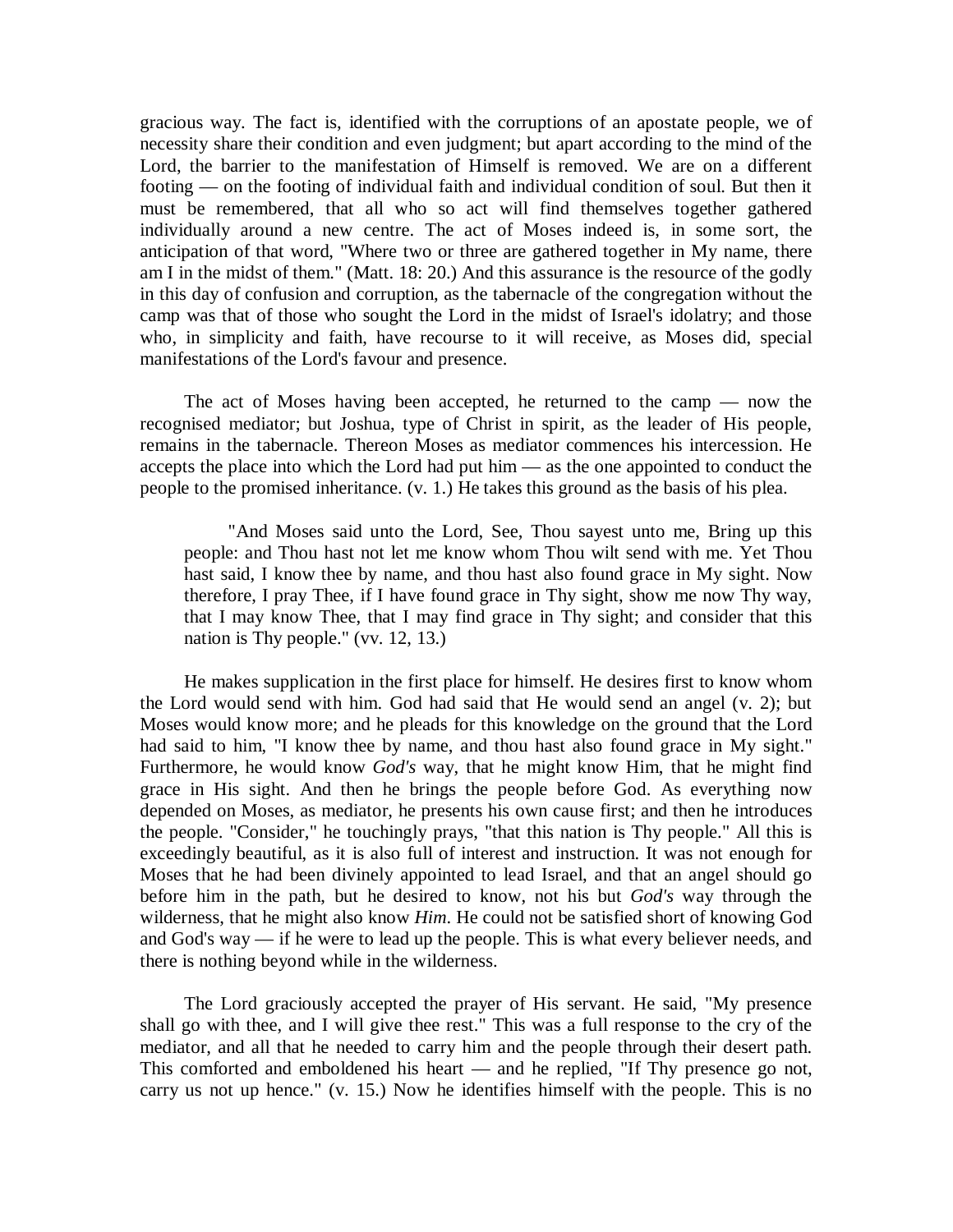mean adumbration of the heart of Christ — this intense love of Moses for Israel, linking them with himself in his place of favour before God. And not only so, but, rising higher, he now links them again with God. We have remarked that God took Israel on their own ground, and since they had rejected Him, He had said to Moses, "thy" people. But now now that Moses, acting as mediator, has gained the ear of God, he says again "*Thy*" people. "For wherein," he proceeds, "shall it be known here that I and Thy people have found grace in Thy sight? is it not in that Thou goest with us? so shall we be separated, I and Thy people, from all the people that are upon the face of the earth." (v. 16.) He thus claims, as it were, as proof of divine favour — restoration of favour — God's own presence with His people. It could not be otherwise known; and the fact of His presence would separate them off from all other people. It is the same in principle during this dispensation. The presence of the Holy Ghost on earth, building His people into an habitation for God, separates from all else, and so completely, that there are but the two spheres — sphere of the presence and action of the Holy Ghost, and sphere of the action and power of Satan.

"And the Lord said unto Moses, I will do this thing also that thou hast spoken: for thou hast found grace in My sight, and I know thee by name." (v. 17.)

The success of the mediation of Moses was thus complete, complete for the restoration of the people. They are once again the Lord's people — to be put under a new covenant, as will be seen in the next chapter, a covenant of law indeed, but law mingled with grace, according to the character of God as now revealed. The effect on Moses of the divine favour is remarkable. Every successive display of grace does but elicit larger desires; and Moses therefore now longs for himself that he may see God's glory.

"And he said, I beseech Thee, show me Thy glory." (v. 18.)

Such is ever the action of grace upon the soul. The more we know of God, the more we desire to know. But this very petition of Moses affords a contrast with the place of the believer. Now we behold with unveiled face the glory of the Lord; here Moses prays that he may see it. The holy longing, however, which he thus expresses, shows the effect of intimacy with God, and the consequent energetic action on the soul of the Holy Ghost.

"And He said, I will make all My goodness pass before thee, and I will proclaim the name of the Lord before thee; and will be gracious to whom I will be gracious, and will show mercy on whom I will show mercy. And He said, Thou canst not see My face; for there shall no man see Me, and live. And the Lord said, Behold, there is a place by Me, and thou shalt stand upon a rock: and it shall come to pass, while My glory passeth by, that I will put thee in a clift of the rock, and will cover thee with My hand while I pass by: and I will take away Mine hand, and thou shalt see My back parts; but My face shall not be seen." (vv. 19-23.)

The Lord hears, and grants as far as was possible for Moses to receive, the request he had made. He would make all His goodness pass before him, and proclaim the name of Jehovah. Then He lays down the principle of His sovereignty, on which He must act in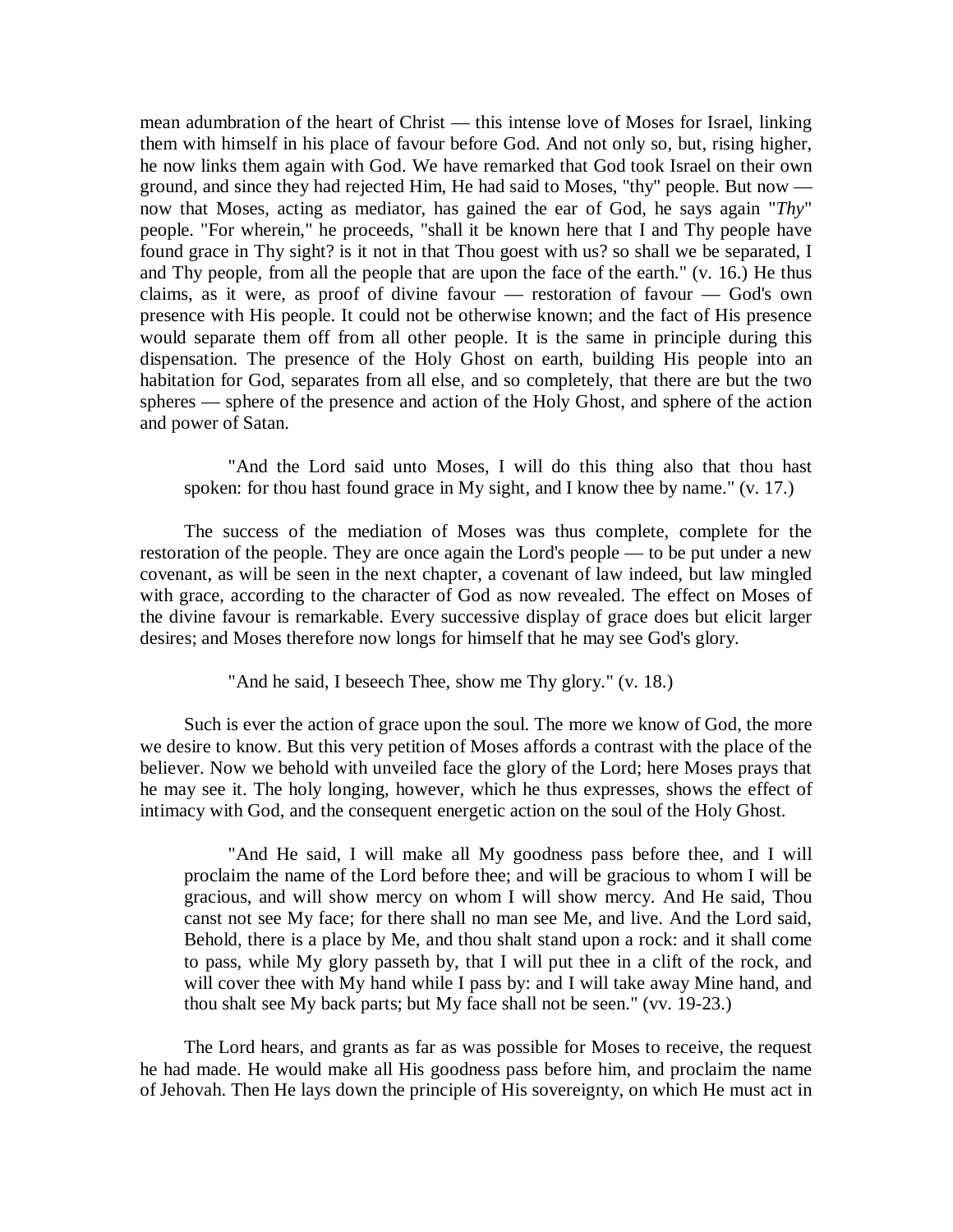order to spare Israel; for had He dealt with them on the basis of righteous law, the whole nation must have perished. It is this very scripture that the apostle Paul cites to enforce the same truth — that Israel was spared on the one hand, and Pharaoh destroyed on the other, in the exercise of God's sovereign rights. His object is to reconcile the bestowal of grace on the Gentiles with the special promises made to Israel, and he thus leads them back to their sin in connection with the golden calf, to remind them that they were at that time equally indebted to the sovereign grace of God as were now the Gentiles — that, both the one, therefore, and the other, were alike the objects of sovereign mercy and grace. This word of the Lord to Moses is the fountain-head — so to speak — of this truth, though God had acted on the principle all down the line of Israel's history. (See Rom. 9: 7-13.) It is affirmed now as the foundation on which, in answer to the intercession of Moses, He could spare the people. But notwithstanding this favour accorded to Moses this privilege of beholding the goodness of the Lord and bearing His name, he could not behold His face and live. The Lord would put him "in a clift of the rock" while He passed by. "And I will take away Mine hand, and thou shalt see My back parts; but My face shall not be seen." No, God was not yet fully revealed; the work was not accomplished through the efficacy of which God could bring the sinner into His immediate presence, and without a cloud between. Distinguished therefore as was the place which Moses occupied, the humblest believer of this dispensation is brought nearer to God. The Christian may behold all the glory of God in the face of Jesus Christ; but Moses must be hidden in a "clift of the rock" — type, it may be, of the believer in Christ — while that glory passed by. As another has said, "He will hide him while He passes by, and Moses shall see His back parts. We cannot meet God on His way as independent of Him. After He has passed by, one sees all the beauty of His ways." This is exemplified in the next chapter — on the re-establishment of the covenant with Israel.

"And the Lord said unto Moses, Hew thee two tables of stone like unto the first; and I will write upon these tables the words that were in the first tables, which thou brakest. And be ready in the morning, and come up in the morning unto mount Sinai, and present thyself there to Me in the top of the mount. And no man shall come up with thee, neither let any man be seen throughout all the mount; neither let the flocks nor herds feed before that mount. And he hewed two tables of stone like unto the first: and Moses rose up early in the morning, and went up unto mount Sinai, as the Lord had commanded him, and took in his hand the two tables of stone. And the Lord descended in the cloud, and stood with him there, and proclaimed the name of the Lord. And the Lord passed by before him, and proclaimed, The Lord, The Lord God, merciful and gracious, long-suffering, and abundant in goodness and truth, keeping mercy for thousands, forgiving iniquity and transgression and sin and that will by no means clear the guilty; visiting the iniquity of the fathers upon the children, and upon the children's children, unto the third and to the fourth generation." (Ex. 34: 1-7.)

Moses presented himself in obedience to the divine command, with the two tables of stone, to receive again the law under which Israel was to be placed. Sinai is therefore once more the scene of his interview with the Lord. The Lord, faithful to His promise, descended in the cloud and stood with him there, and proclaimed the name of the Lord.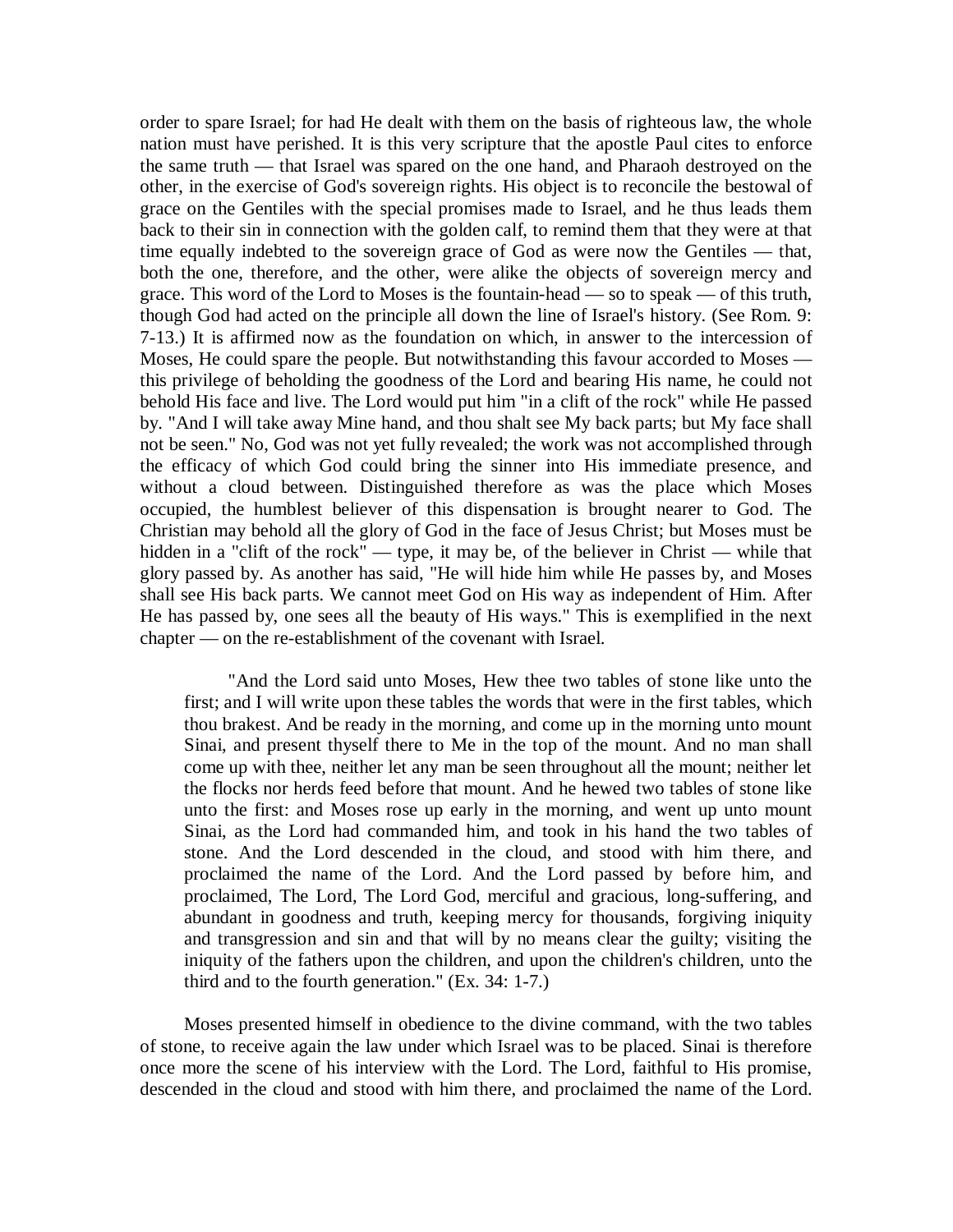Name in Scripture, in connection at least with God, is expressive of nature; and hence here it is significant of what God was as JEHOVAH. It is essential to remember that it is not the Father, but Jehovah in His relationship with Israel, who is thus revealed. It is therefore not a complete revelation of God. This could not be until after the cross; but it is the name of Jehovah — expression of what God was in this character — that is proclaimed. "It is not at all the name of His relationship with the sinner for his justification, but with Israel for His government. Mercy, holiness, and patience mark His ways with them, but He does not clear the guilty." The reader must study for himself this unfolding of what God was to Israel — each word employed being in this aspect the declaration of His immutable character. Mercy and truth are seen in combination, though it was not until the cross that they met together, and were harmonized in their activities, when also righteousness and peace kissed each other. Goodness and grace are also here, as well as long-suffering; but there is also holiness, and hence, while keeping mercy for thousands, forgiving iniquity, transgression, and sin, Jehovah would by no means clear the guilty. There was indeed a heart of love for His people, but this heart of love was pent up, if it may be so expressed, until atonement should have been completed, when God could righteously justify the ungodly. But whoever traces down the line of God's dealings with Israel, from this moment until their expulsion from the land, and indeed until the cross, will find every one of these attributes in constant exercise. All that God is, as here declared, is revealed in His ways with His ancient people. The proclamation of His name is, in fact, the summary of His government from Sinai until the death of Christ. But while admitting to the full the wondrous character of the revelation thus made to. Moses, let it be again observed that it is not that which Christians now enjoy. If it is compared with the words of our blessed Lord, "I have declared unto them Thy name, and will declare it: that the love wherewith Thou hast loved Me may be in them, and I in them" (John 17: 26), the immensity of the difference cannot fail to be apprehended. The difference is between what God was as Jehovah to Israel, and what God is as the Father to His children.

One other remark should be made. Satan had come in, and for the moment seemed as if he had succeeded in frustrating the purposes of God with respect to His people. But Satan is never so completely defeated as in his apparent victories. This is nowhere so fully illustrated as in the cross; but the same thing is perceived in connection with the golden calf. This was Satan's work; but the failure of Israel becomes the occasion, through the mediation of Moses, which God in His grace had provided, of the fuller revelation of God, and of His mingling grace with law. The activity of Satan does but work out the purposes of God, and his wrath is made to praise Him against whom all his malice and enmity are directed.

We may now consider the effect on Moses of the proclamation of the name of Jehovah.

"And Moses made haste, and bowed his head toward the earth, and worshipped. And he said, If now I have found grace in Thy sight, O Lord, let my Lord, I pray Thee, go among us; for it is a stiff-necked people; and pardon our iniquity and our sin, and take us for Thine inheritance." (vv. 8, 9.)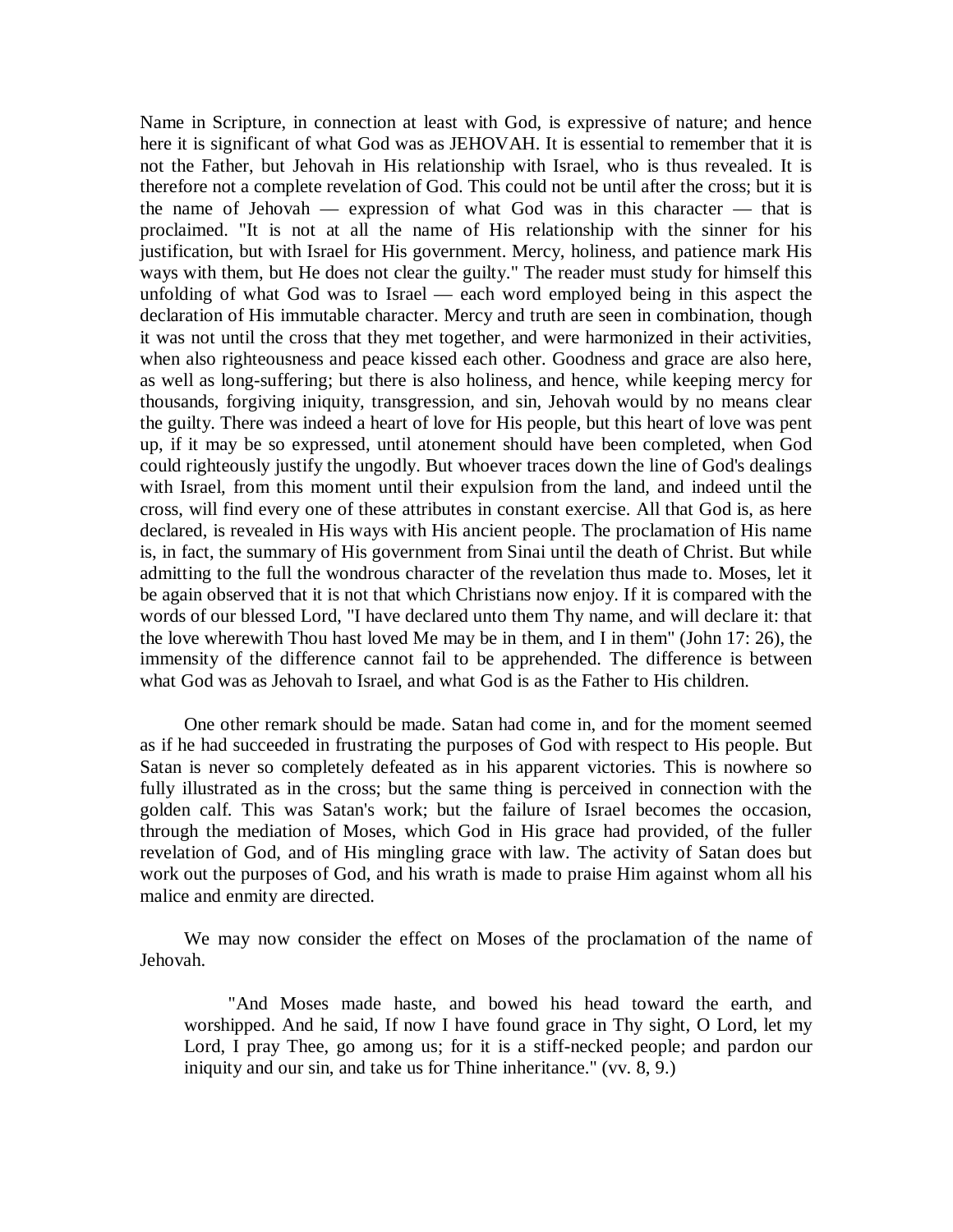The first effect is personal. It bows Moses to the ground in worship before the Lord. Every revelation of God to the heart of His people produces this result. This is remarkably illustrated in the experience of the patriarchs. Such records as this are common: "And the Lord appeared unto Abram . . . . and there builded he an altar unto the Lord, who appeared unto him." (Genesis 12: 7.) So with Moses. Overwhelmed by the revelation made in grace to his soul, he is constrained to worship. But he immediately takes up his position of mediator. Made to feel his own acceptance by the favour into which he had been brought, and his acceptance, too, as mediator for Israel, he commences his intercession; and he prays that the Lord would go among them, and for the very reason that had led the Lord to say He would not dwell in their midst. (Cp. v. 3.) Moreover, he besought the forgiveness of their sin; and that He would take them for His inheritance. It is exceedingly beautiful to note, now that Moses has obtained the full place of an accepted mediator, how entirely he identifies himself with those whose cause he pleads. He says, "among us;" "our iniquity and our sin, and take us for Thine inheritance." This is a principle of the highest importance. It was exemplified perfectly in Him of whom Moses was but a type. And it will apply to every kind of intercession for the people of God. Indeed, whenever any of the Lord's servants have occupied the place of intercessors, this feature has been distinctly marked. (See Daniel 9; Nehemiah 1, etc.) So now. We can never have power with God on behalf of others, unless by grace we are enabled to enter into the condition of, and identify ourselves with, those whom we would bear on our hearts before the Lord. Moses was enabled to do this, and his prayer was accepted, and, in response, the Lord established a new covenant with the people.

"And He said, Behold, I make a covenant: before all thy people I will do marvels, such as have not been done in all the earth, nor in any nation: and all the people among which thou art shall see the work of the Lord; for it is a terrible thing that I will do with thee. Observe thou that which I command thee this day: behold, I drive out before thee the Amorite, and the Canaanite, and the Hittite, and the Perizzite, and the Hivite, and the Jebusite. Take heed to thyself, lest thou make a covenant with the inhabitants of the land whither thou goest, lest it be for a snare in the midst of thee: but ye shall destroy their altars, break their images, and cut down their groves: for thou shalt worship no other god: for the Lord, whose name is Jealous, is a jealous God: lest thou make a covenant with the inhabitants of the land, and they go a whoring after their gods, and do sacrifice unto their gods, and one call thee, and thou eat of his sacrifice: and thou take of their daughters unto thy sons, and their daughters go a whoring after their gods, and make thy sons go a whoring after their gods. Thou shalt make thee no molten gods.

"The feast of unleavened bread shalt thou keep. Seven days thou shalt eat unleavened bread, as I commanded thee, in the time of the month Abib: for in the month Abib thou camest out from Egypt. All that openeth the matrix is Mine; and every firstling among thy cattle, whether ox or sheep, that is male. But the firstling of an ass thou shalt redeem with a lamb: and if thou redeem him not, then shalt thou break his neck. All the firstborn of thy sons thou shalt redeem. And none shall appear before Me empty. Six days thou shalt work, but on the seventh day thou shalt rest: in earing time and in harvest thou shalt rest. And thou shalt observe the feast of weeks, of the firstfruits of wheat harvest, and the feast of ingathering at the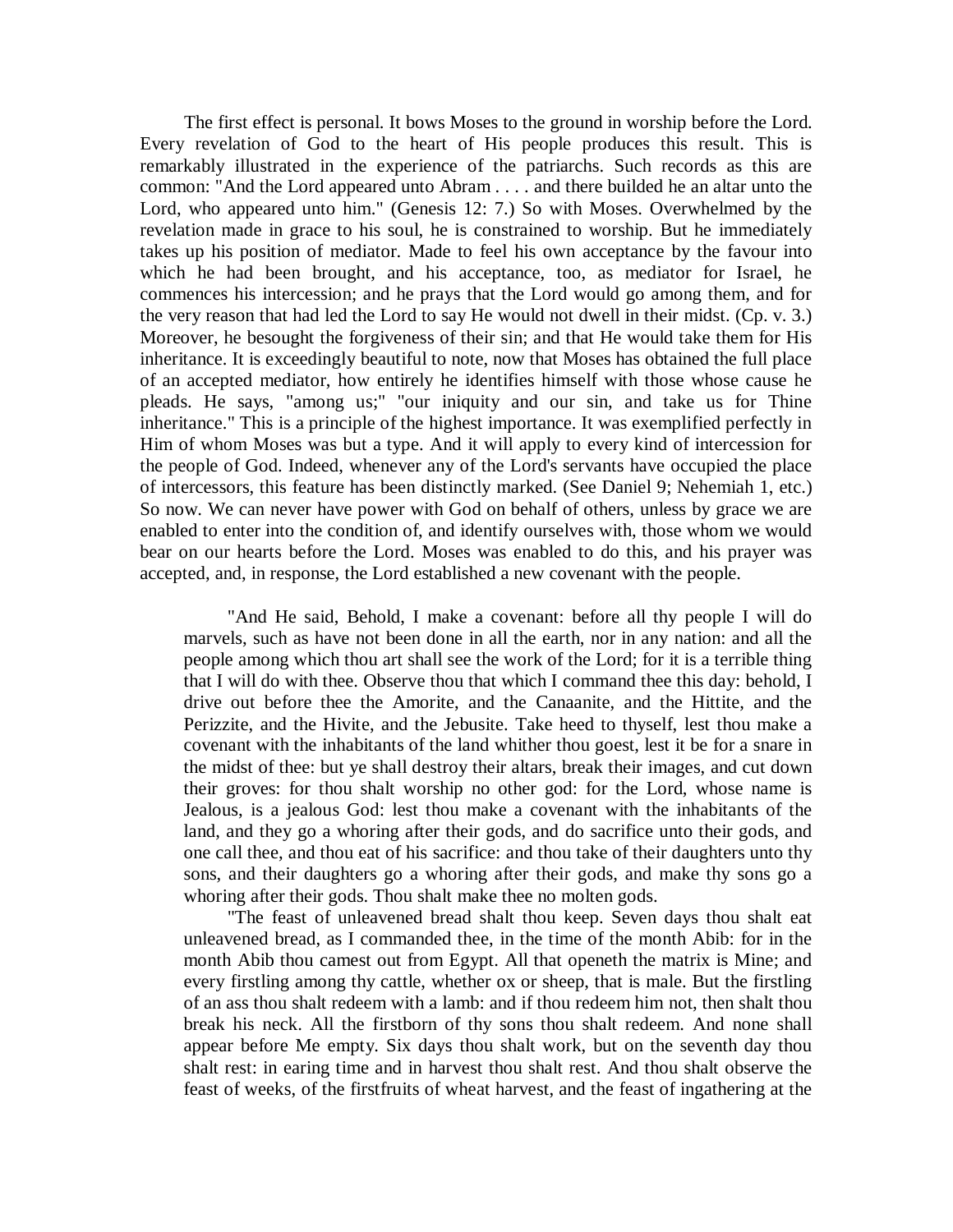year's end. Thrice in the year shall all your men-children appear before the Lord God, the God of Israel. For I will cast out the nations before thee, and enlarge thy borders: neither shall any man desire thy land, when thou shalt go up to appear before the Lord thy God thrice in the year. Thou shalt not offer the blood of My sacrifice with leaven; neither shall the sacrifice of the feast of the passover be left unto the morning. The first of the firstfruits of thy land thou shalt bring unto the house of the Lord thy God. Thou shalt not seethe a kid in his mother's milk. And the Lord said unto Moses, Write thou these words: for after the tenor of these words I have made a covenant with thee and with Israel. And he was there with the Lord forty days and forty nights; he did neither eat bread, nor drink water. And he wrote upon the tables the words of the covenant, the ten commandments." vv. 10-28.)

The terms of this covenant are not new, though they are newly enjoined. Almost every one of them has been already under consideration. (See Ex. 13 and Ex. 23) A brief notice of their character will therefore suffice. The foundation of all is laid in what God would do for His people. (v. 10. ) Thereon He commands complete separation from the nations around, after they should have been put into possession of the land — separation from the people themselves, from their ways, and from their worship. They must worship the Lord alone; for the Lord, whose name is Jealous, is a jealous God. (vv. 11 - 16.) But if, on the one hand, there must be separation from evil, there must be, on the other, separation to God. Hence the least of unleavened bread should be kept.<sup>19</sup> Seven days — a complete period, typical of their whole lives, they were to eat unleavened bread — the unleavened bread of sincerity and truth. (1 Cor. 5: 8.) They should, moreover, recognize God's claims both upon themselves and upon their cattle. "All that openeth the matrix is mine." (v. 19.) Thereon follows a remarkable provision — that both the firstling of an ass, and the firstborn of their sons, should be redeemed. Man in nature is thus associated with the unclean (see Exodus 13: 13) — teaching both his lost condition as born into this world, and his need of redemption, as well as his doom if unredeemed. The sabbath, the feasts of Pentecost and of Tabernacles, are again commanded — with the provision that three times in the year "all your men-children appear before the Lord God, the God of Israel." $^{20}$ 

"After the tenor of these words," the Lord made a covenant with Moses and with Israel. (v. 27.) The words "with thee" are significant. It shows how that the place of Israel had been made dependent upon the mediator, and indicates consequently the position into which Moses had been brought. For the second time he had been forty days and forty nights — in a state above nature — in the presence of God. He did neither eat bread, nor drink water. God thus sustained His servant in His own presence, and enabled him to listen to His voice and receive His words. In fine, he received once again two tables of testimony on which God had written the ten commandments, and descending from the mount, returned to the people.

Such was the covenant into which God in grace entered with His people after their failure and apostasy. "It is important to remark that Israel never entered the land under

 $\overline{a}$ 

 $19$  See Ex. 13 for the exposition of this feast.

<sup>&</sup>lt;sup>20</sup> These statutes have been considered in Ex. 23: 14-19.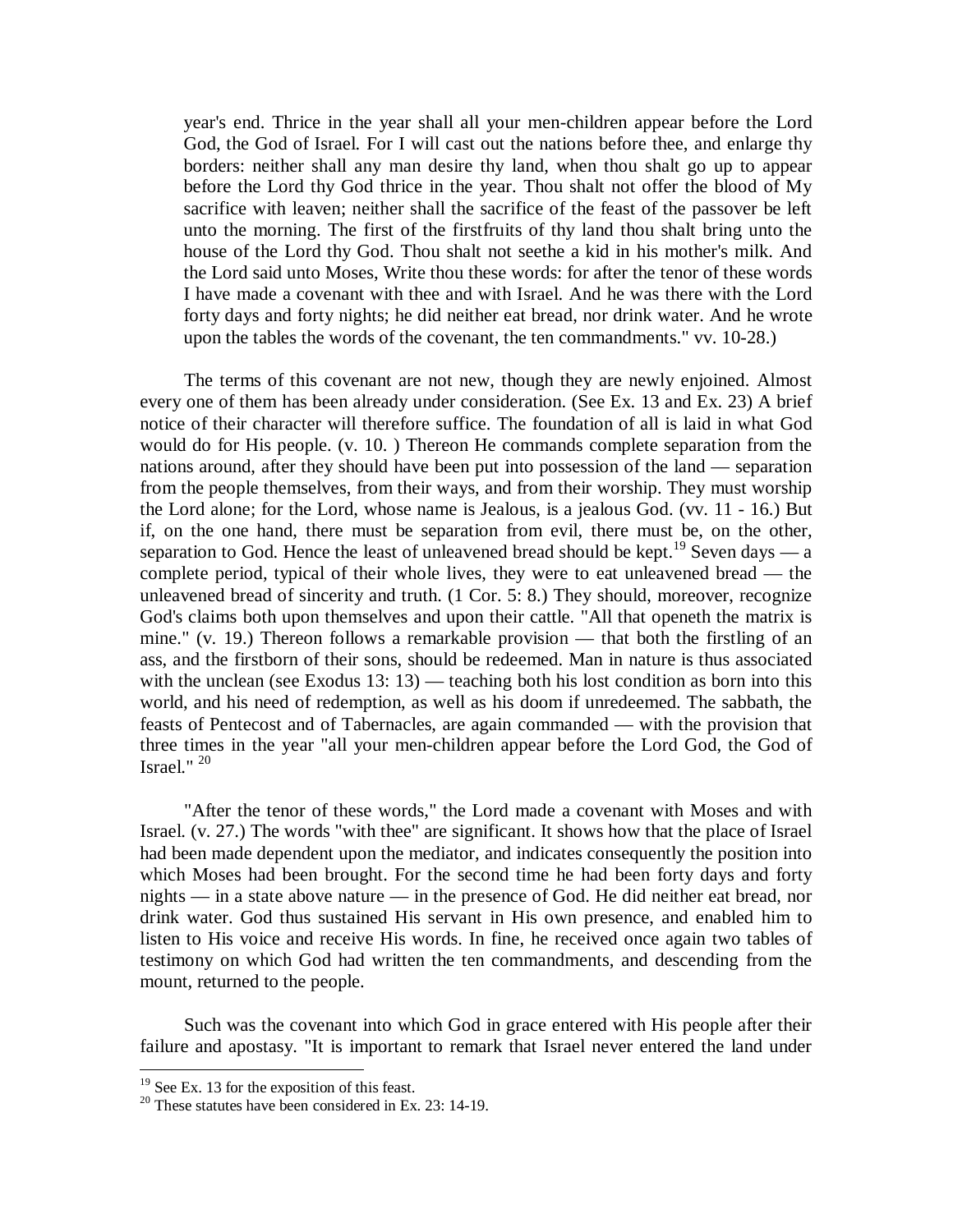the Sinai covenant, that is, under simple law (for all this passed under mount Sinai); it had been immediately broken. It is under the mediation of Moses that they were able to find the way of entering into it. However, they are placed again under the law, but the government of patience and grace is added to it." Israel had indeed forfeited everything, and become amenable to destruction, through the sin of the golden calf. They had lost thereby all title to blessing or the inheritance. The mediation of Moses availed, for governmental forgiveness, to restore them to their position as the people of God, and to secure for them the possession of the land. Moreover, God proclaimed the name of Jehovah — the revelation of His character in relation with Israel — and thereafter put them back under law. Israel therefore was never actually under the covenant of Sinai. It was broken before its terms — written on the tables of stone — reached the camp. The terms of the second covenant are indeed the same, but these were mingled with the grace and goodness and long-suffering which had been proclaimed in the name of Jehovah. In fact Israel, after their sin, were saved by grace through the intercession. of Moses; and then they are put back under the law, with the additional elements named. Their position thenceforward was not unlike that of those believers who, not knowing the new place into which they are brought through the death and resurrection of Christ, put themselves under the law as the rule of their conduct and life. What wonder, then, if the path of both alike is marked by continual failure and transgression?

This section closes with a striking account of the effect on Moses of being in the presence of God on the mount.

"And it came to pass, when Moses came down from mount Sinai with the two tables of testimony in Moses' hand, when he came down from the mount, that Moses wist not that the skin of his face shone while he talked with Him. And when Aaron and all the children of Israel saw Moses, behold, the skin of his face shone: and they were afraid to come nigh him. And Moses called unto them; and Aaron and all the rulers of the congregation returned unto him: and Moses talked with them. And afterward all the children of Israel came nigh: and he gave them in commandment all that the Lord had spoken with him in mount Sinai. And till Moses had done speaking with them, he put a veil on his face. But when Moses went in before the Lord, to speak with Him, he took the veil off, until he came out. And he came out, and spake unto the children of Israel that which he was commanded. And the children of Israel saw the face of Moses, that the skin of Moses' face shone: and Moses put the veil upon his face again, until he went in to speak with Him." (vv. 29-35.)

There are three things in this description to be considered. First, the fact that the skin of the face of Moses shone as the consequence of being in the mount with God. brought, into the immediate presence of the glory of Jehovah, his face caught, and retained, some of the beams of that glory — though he "wist not that the skin of his face shone while he talked with Him." The contrast with our Lord on the mount of transfiguration cannot fail to be noted. He "was transfigured before them; and His face did shine as the sun, and His raiment was white as the light." (Matt. 17: 2.) But this was the outshining of His own glory  $\frac{1}{2}$  a glory which transfused and irradiated His whole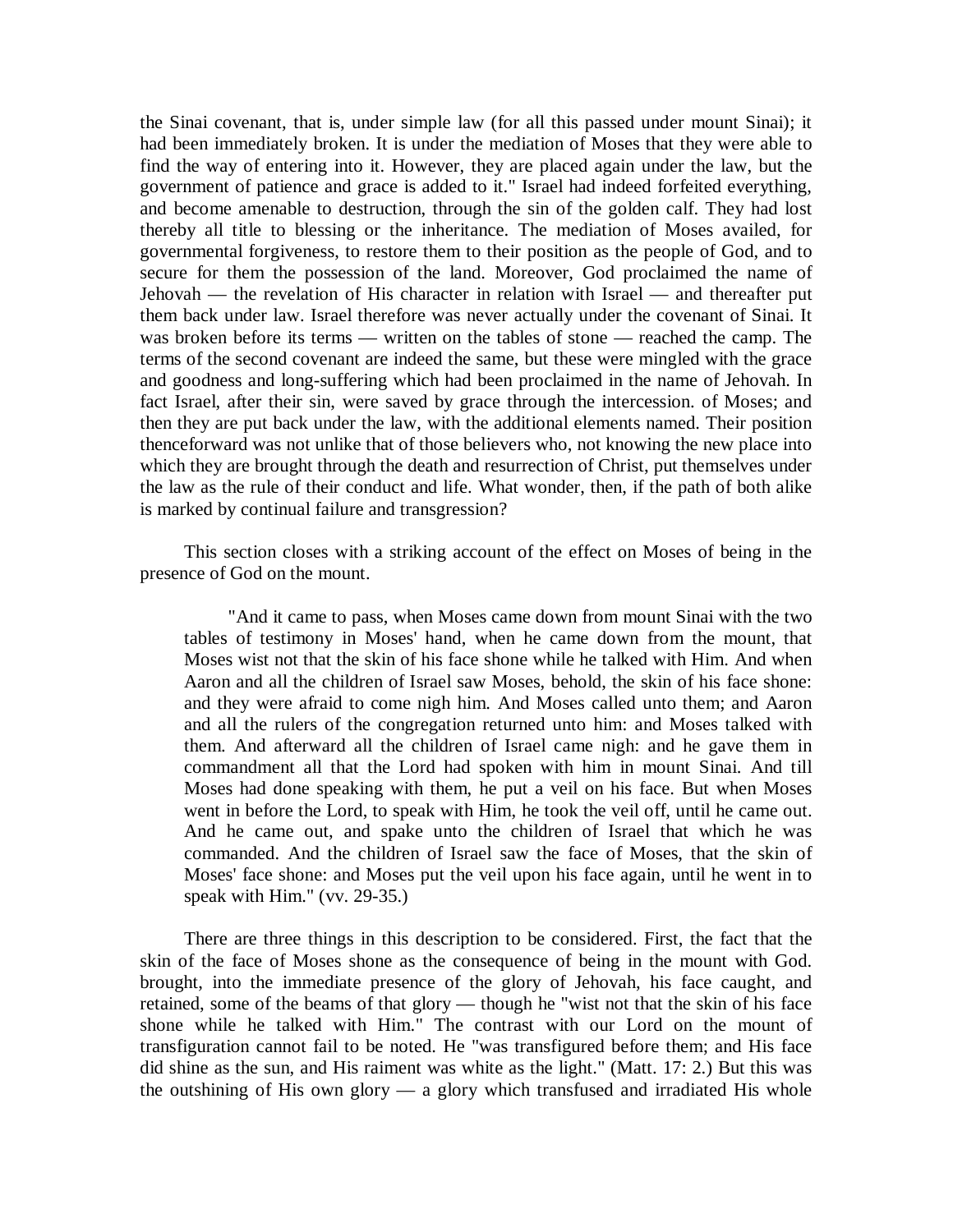body before the eyes of the disciples, so that He appeared to them as a Being of light. The glory that shone from the face of Moses was but external, the reflection of that of Jehovah, the effect of his communion with God. Moses, absorbed in the communications he was receiving, and in contemplation of the One whose words he heard, knew not that his face had become irradiated with light. No; the believer never knows the outward effect of his being alone with God. Others may see — they cannot fail to see;. but he himself will be unconscious that he is reflecting the light of Him in whose presence he has been. For indeed it is ever true -

> "The more Thy glory strikes mine eye, The humbler I shall lie."

But Aaron and all the children of Israel beheld the glory shining from the face of Moses; and this brings us to the second point; viz., the effect it produced on them. They were afraid to come nigh him; and hence, while Moses was talking with them, giving them in commandment all that the Lord had spoken with him in mount Sinai, he put a veil upon his face. It is this incident which the apostle Paul adduces to show the contrast between "the ministration of death," and "the ministration of the Spirit;" or "the ministration of condemnation," and "the ministration of righteousness;" i.e. between the dispensation of law, and the dispensation of grace. The face of Moses, it should be remarked, did not shine when he came down from Sinai the first time; not until his return from his successful mediation on behalf of the people on account of their sin. Why, then, were they afraid to come near him? Because the very glory that shone on his face searched their hearts and consciences — being what they were, sinners, and unable of themselves to meet even the smallest requirement of the covenant which had now been inaugurated. It was of necessity a "ministration" of condemnation and death, for it required a righteousness from them which they could not render, and, inasmuch as they must fail in rendering it, would pronounce their condemnation, and bring them under the penalty of transgression, which was death. The glory which they thus beheld upon the face of Moses was the expression to them of the holiness of God — that holiness which sought from them conformity to its own standards — and which would vindicate the breaches of that covenant which had now been established. They were therefore afraid, because they knew in their inmost souls that they could not stand before Him from whose presence Moses had come. But in the "ministration" of righteousness and of the Spirit all is changed. This requires no righteousness from man, but reveals God's righteousness as a divine gift in Christ to every believer, and seals its bestowal by the gift of the Holy Spirit. Instead therefore of fearing, we rejoice as we behold the glory in the face of Jesus Christ at the right hand of God; for every ray of that glory speaks of accomplished atonement, and of the complete putting away of our sins if we are believers. For He who was delivered for our offences has been raised again for our justification; He who Himself bare our sins in His own body on the tree, has been raised by God Himself, and exalted at His own right hand. God has glorified Him in Himself. That is, He has come in, and raised up the One that bore our sins, went down into death under them, and in token of His satisfaction with His work, He has put Him in the glory, so that the glory of God now shines forth in the face of Jesus Christ. It is this fact that gives confidence to our souls, enables us to draw near in peace, because the very glory that we behold is the evidence to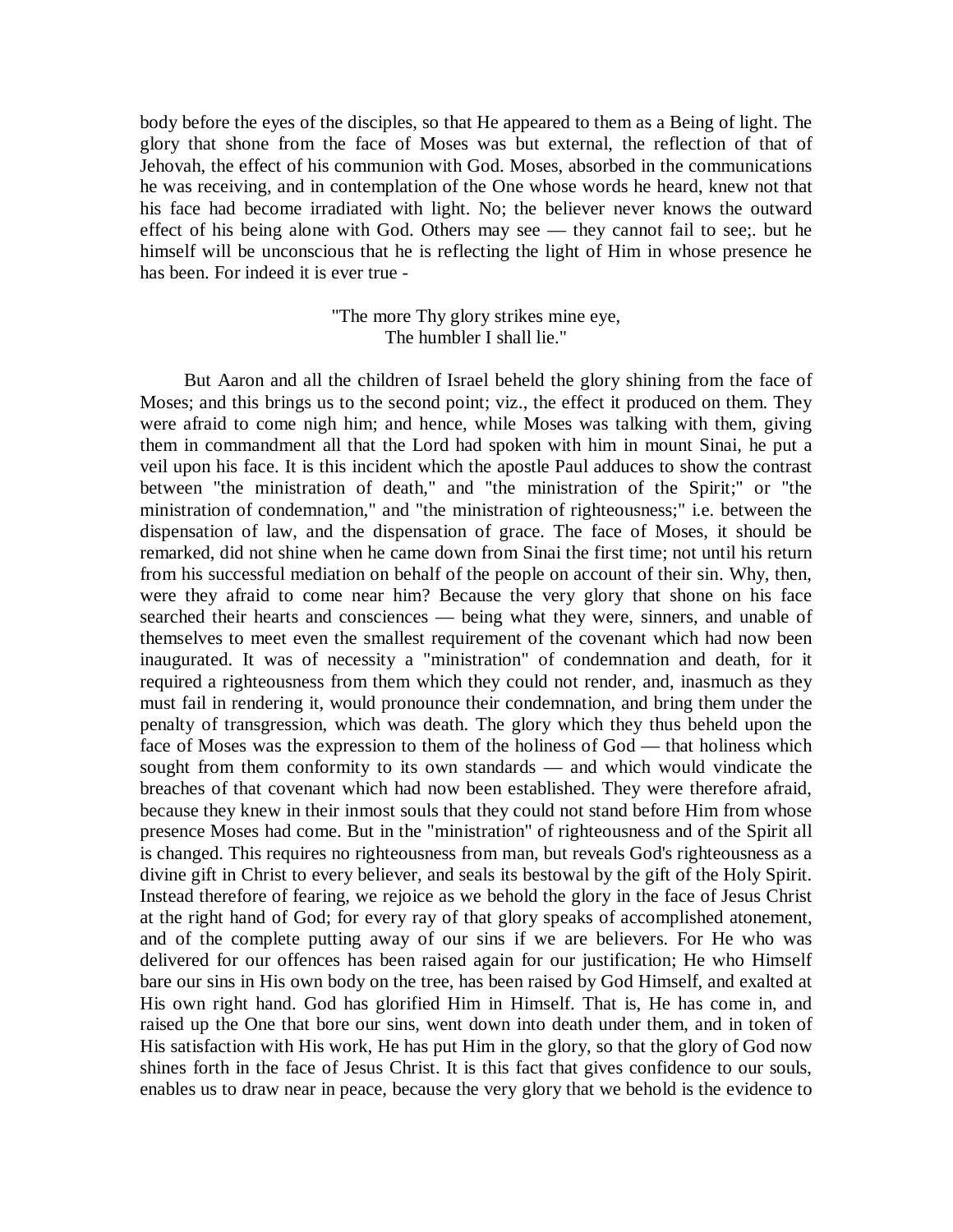us that all that was against us is cleared away. Hence, instead of putting a veil on His face, as Moses did, because the children of Israel were afraid to draw nigh, He is at God's right hand with unveiled face, and we delightedly contemplate the glory that is there displayed, and as we gaze we are changed into the same image from glory to glory, as by the Spirit of the Lord. (2 Cor. 3, 4) The effect therefore on the children of Israel of the glory in the face of Moses forms a perfect contrast to that produced upon the believer as he beholds the glory of the Lord. It is quite true that Israel was no longer under pure law, that goodness and grace had now been mingled with it; but this very fact would make their sin the more heinous if they broke the covenant a second time. In that case, it would not only be sin against righteousness, but also against the goodness and grace which had spared them, and restored them to relationship with God. This enhances, instead of diminishing the contrast, and should lead out our hearts in adoring gratitude in that we are brought into such a place — a place where we behold, with unveiled face, the glory of the Lord — knowing by the very fact of the glory we behold that our sins are gone from the sight of God for ever.

The last action must also be noted. When Moses went in before the Lord to speak with Him he took the veil off, until he came out. (v. 34.) He unveils his face to speak to the Lord, while he covers his face to speak to the people. In this respect he becomes rather a type of the present position of the believer, to which reference has already been made. Moses was brought into the very presence of God without a veil, even as the believer is set down in the light as He is in the light. There is still the difference already noted. However intimate the access Moses enjoyed, it was as Jehovah that God spake with him; but the believer is before God according to all that God is, according to that full and perfect revelation of Himself which He has made in Christ as our God and Father. While, moreover, Moses was permitted thus to come before Jehovah to commune with Him, the believer is brought into God's presence as his abiding position. He is ever before God in Christ.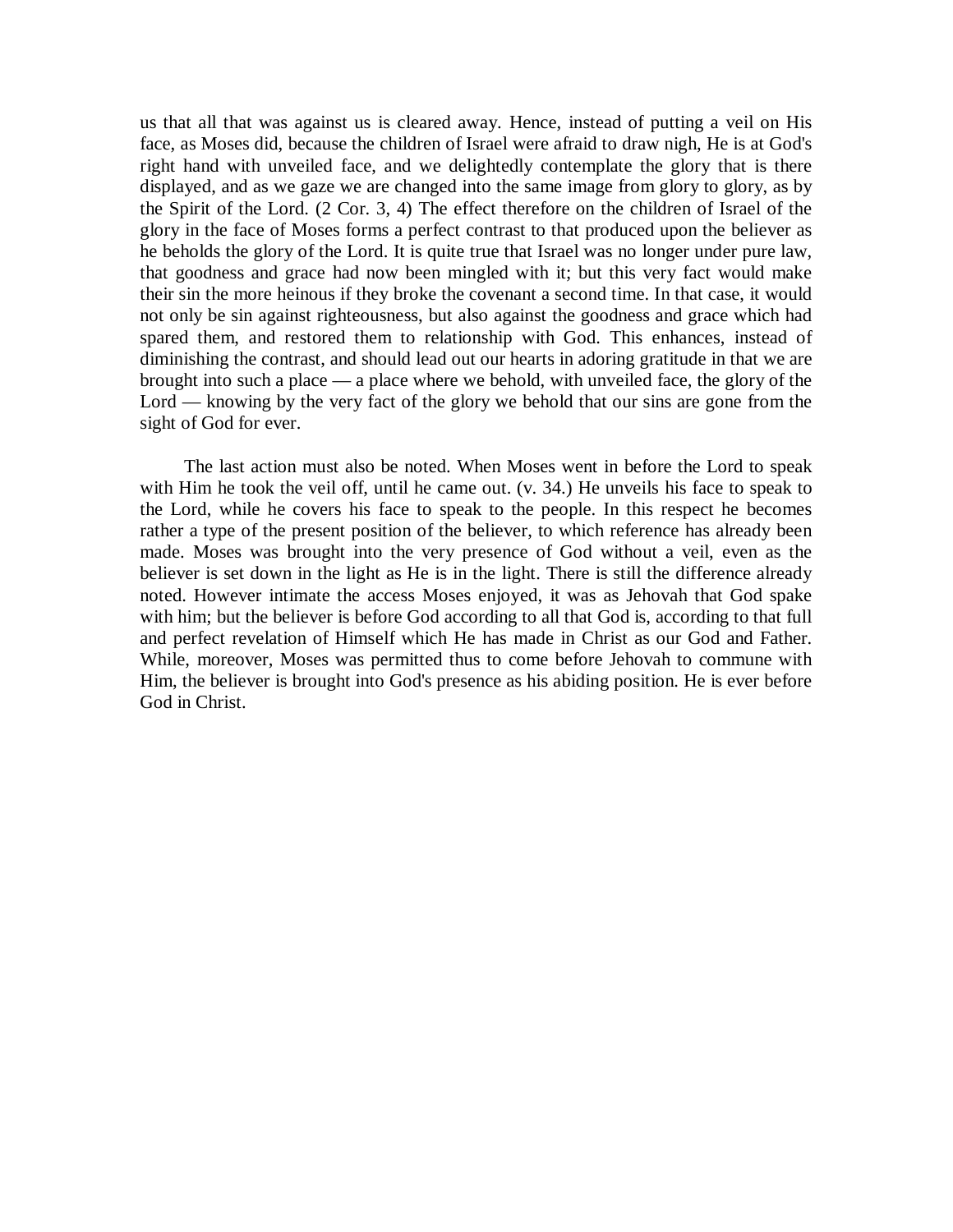# CHAPTER XXXV.

### DEVOTEDNESS AND OBEDIENCE.

#### EXODUS xxxv - xl.

WE have now reached the concluding section of the book. Ex. 32 - 34 are parenthetical. The beginning of chapter 35 is consequently a continuation of Ex. 31; but if a continuation, it is only of God's grace. Had He dealt with Israel for their sin, according to the terms of the covenant into which they had voluntarily entered, their history as a nation, and the narrative of God's dealings with them, would have terminated after chapter 31. But we have seen how, notwithstanding their grievous fall, they were spared through the Lord's tender mercy at the mediation and intercession of Moses, and were brought back again into relationship with Himself as His people. Having therefore propounded the terms of His second covenant, He is free in grace to continue His presence with them, and hence we find, in these closing chapters, the actual execution of the commands Moses had received in the mount concerning the erection of the Tabernacle. But, as preparatory to this, the Sabbath is again enjoined.

"And Moses gathered all the congregation of the children of Israel together, and said unto them, These are the words which the Lord hath commanded, that ye should do them. Six days shall work be done, but on the seventh day there shall be to you an holy day, a Sabbath of rest to the Lord: whosoever doeth work therein shall be put to death. Ye shall kindle no fire throughout your habitations upon the Sabbath day." (Ex. 35: 1-3.)

The Lord, as has been stated before, always reminds the people of the end and object of all His ways with them; viz., entering into His rest. This was the end proposed, however impossible it became for them to attain it because of their unbelief. Hence the Sabbath is found again in this place, as it always is whenever any new relationship is formed between God and the people. It becomes thus a kind of preface to the account of the construction of the sanctuary.

Moses thereon makes proclamation of the Lord's desire to receive an offering from His people — an offering of the several materials needed for the making of the Tabernacle. (vv. 5-19) God would have His people to enter into His own thoughts and desires for their blessing, and He permits them in His grace and mercy to bring these materials as an offering. He directs what they should bring, although everything they possessed was His own gift (see 1 Chr. 29: 14), and then He would reckon it as their offering. It is ever so. Believers cannot do a single good thing of themselves. Every good work is the product of the Spirit of God, and prepared before of God Eph. 2: 10), and yet when done, God in His grace calls it theirs, and clothes them with the fine linen which is the righteousnesses of saints.

The willingness of God to receive from His people is thus proclaimed. The grace of God in this particular touched and opened their hearts; "and they came, every one whose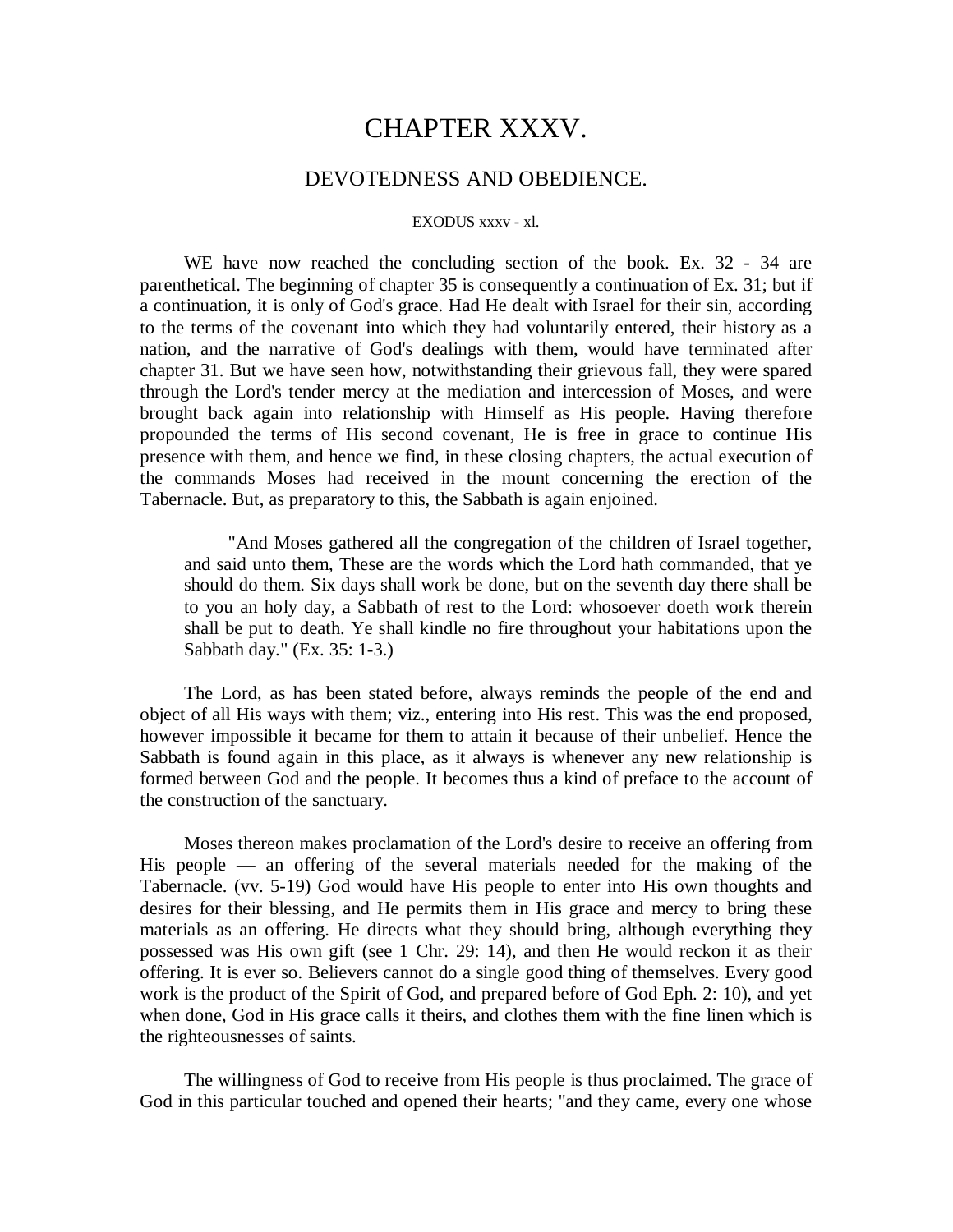heart stirred him up, and every one whom his spirit made willing, and they brought the Lord's offering to the work of the tabernacle of the congregation, and for all his service, and for the holy garments." (v. 21.) And again we read, "The children of Israel brought a willing offering unto the Lord, every man and woman; whose heart made them willing to bring, for all manner of work which the Lord had commanded to be made by the hand of Moses." (v. 29.) There are principles involved in these statements which are applicable to all dispensations. The apostle Paul enforces the same when he says, "Every man according as he purposeth in his heart, so let him give; not grudgingly, or of necessity: for God loveth a cheerful giver." (2 Cor. 9: 7; read the whole chapter.) It is therefore of the first importance to remember that everything offered to God must proceed from hearts made willing by His Spirit, that it must be spontaneous, not the result of persuasion or of external pressure, but from the heart. The church of God would have been in a very different state today if this had been remembered. What has wrought more ruin than the many worldly schemes for raising money? and what more humbling than the fact that solicitations of all kinds are used to induce the Lord's people to offer their gifts? Moses was content with announcing that the Lord was willing to receive, and he left this gracious communication to produce its suited effect upon the hearts of the children of Israel. He needed not to do more; and if saints now were in the current of God's thoughts they would imitate the example of Moses, and would shun the very thought of obtaining even the smallest gift, except it were presented willingly, and from the heart, as the effect of the working of the Spirit of God. And let it be remarked, that there was no lack; for in the next chapter we find that the wise men who wrought came to Moses and said, "The people bring much more than enough for the service of the work, which the Lord commanded to make. And Moses gave commandment, and they caused it to be proclaimed throughout the camp, saying, Let neither man nor woman make any more work for the offering of the sanctuary. So the people were restrained from bringing. For the stuff they had was sufficient for all the work to make it, and too much." (Ex. 36: 5-7.) If the first Pentecostal days be excepted, there has probably never been seen anything answering, to this even in the history of the church. The chronic complaint now is concerning the insufficiency of means to carry on the Lord's work. But it cannot be too often recalled — first, that the church of God is never held responsible to obtain means; secondly, that if the Lord gives work to do, He Himself will lay it upon the hearts of His people to contribute what is necessary; thirdly, that we are travelling off the ground of dependence, and acting according, to our own thoughts, if we undertake anything for which the needful provision has not already been made; and lastly, that gifts procured by human means can seldom be used for blessing.

Moreover if liberality was the fruit of the action of the Spirit of God, so also was wisdom. Liberality provided the necessary materials, and wisdom used them according to the divine mind. The Lord filled Bezaleel with the Spirit of God, in wisdom, in understanding, and in knowledge, and in all manner of workmanship; and He also put in his heart that he may teach, both he and Aholiab, the son of Ahisamach, of the tribe of Dan. (Ex. 35: 31-35.) The workmen were the gift of God, and the wisdom and understanding needed for their work proceeded also from Him through the action of His Spirit; and He also endowed them with the capacity to teach others; and there were thus associated with them "every wise-hearted man in whom the Lord put wisdom and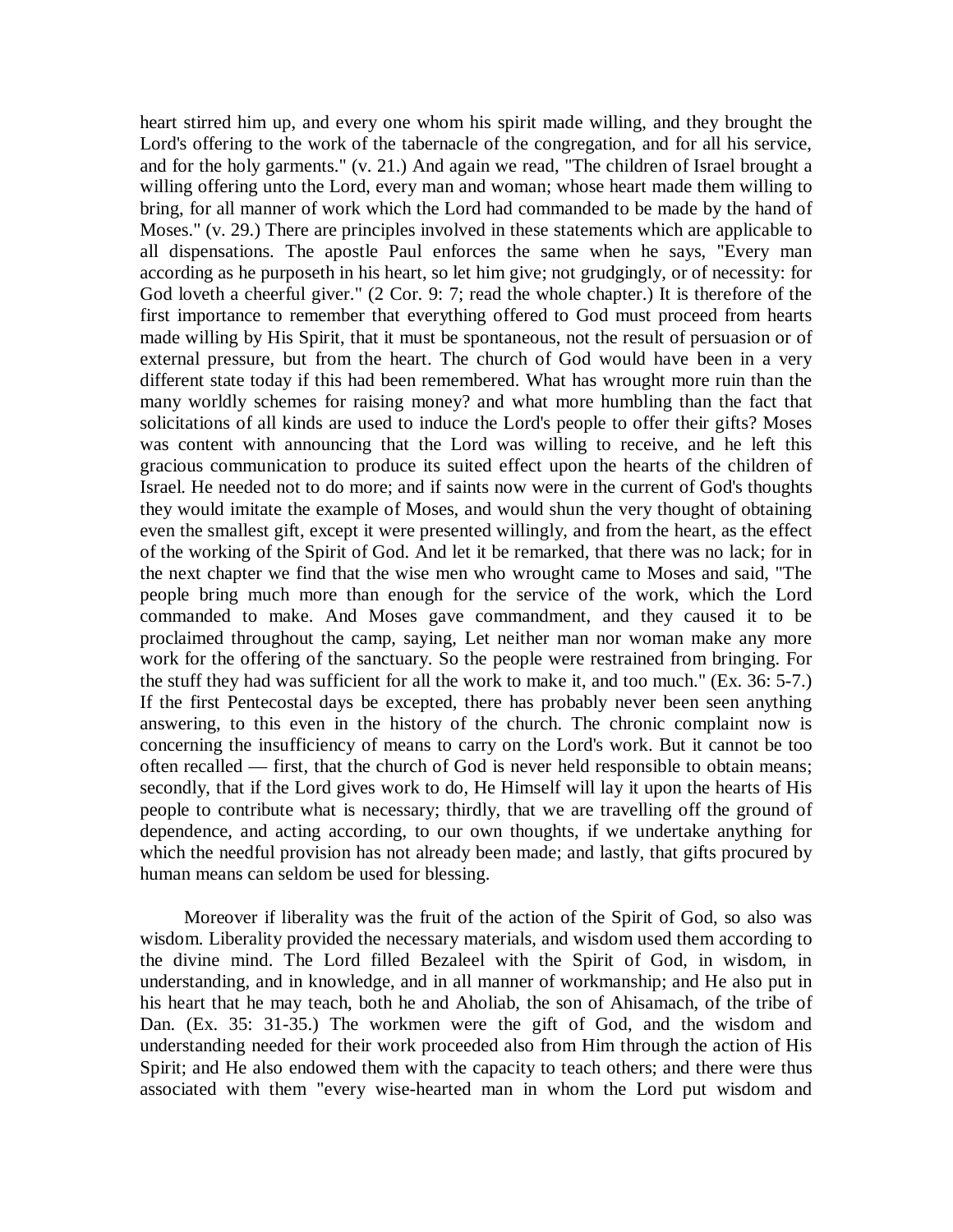understanding, to know how to work all manner of work for the service of the sanctuary, according to all that the Lord had commanded." (Ex. 36: 1.) We may surely behold in these workers the pattern of all true servants in every dispensation. They themselves called of God, as was pointed out in Exodus 31, all their activity was the fruit of the Spirit of God. They were not sufficient of themselves to think anything as of themselves, but their sufficiency was of God. (2 Cor. 3: 5.) Human skill, human wisdom or inventions, would but have marred the perfection of the divine design; and hence the workmen were to be but vessels — vessels for the display of divine wisdom and understanding and teaching. Well is it for the workman when he remembers that, like Bezaleel and Aholiab, he is but a vessel; for then it is that the Lord can use him to His own glory in the execution of His own mind and will.

Passing on to Exodus 39, we learn that all the work was done as the Lord had commanded Moses. The essence of all service is obedience, and the test of everything done is its conformity or otherwise with the revealed mind of God. The Lord had given certain directions to Moses, and had instructed His servants for the work; and, as a consequence, the only question concerning their work, when completed, was, Did it correspond in every particular with the pattern given? The Spirit of God has answered this question, affirming in this chapter no less than ten times, that the work was executed as the Lord commanded Moses. (vv. 1, 5, 7, 21, 26, 29, 31, 32, 42, 43.) They therefore met their responsibility towards God, and accordingly received His approval and commendation in this repeated and significant statement: that all their work was characterized by obedience. This affords the important principle that everything which claims to be of God must submit to be tested by God's word. The same principle is affirmed by our blessed Lord in His message to the seven churches. "He that hath an ear, let him hear what the Spirit saith to the churches." (Rev. 2: 11, etc.) And there was never more need than in this day for its application. It cannot be conceived that Moses would have accepted, much less the Lord, any single thing, however innocent, or even beautiful, in itself, that did not correspond with the pattern showed him in the mount. Why then should it be expected now, that believers should accept and endorse anything in connection with the church of God which does not answer to the Scriptures? No; everything must be unsparingly rejected, however enshrined in the affections, or commended by its hoar antiquity, which does not bear the stamp and the sanction of the word of God. For is it for one moment to be supposed that the Lord is less jealous concerning His church — the church which He loved, and for which He gave Himself than concerning the Tabernacle? Or that He permits man's wisdom, and man's order, to be introduced in the one when He so entirely excluded it from the other? The supposition is monstrous. Let it never be forgotten therefore that the Lord measures everything, and hence that it is also our responsibility to measure everything, by His own word.

In the last chapter we have the actual erection of the Tabernacle, and the Lord taking possession of it as His dwelling-place in the midst of Israel. There are several points to be indicated. It will be observed, in the first place, that the Tabernacle was to be set up on the anniversary of their departure from Egypt (Ex.  $12: 2$ ) — on the first day of the first month. (Ex. 40: 2.) As their deliverance from the house of their bondage constituted the commencement of their spiritual history, so the dwelling of Jehovah in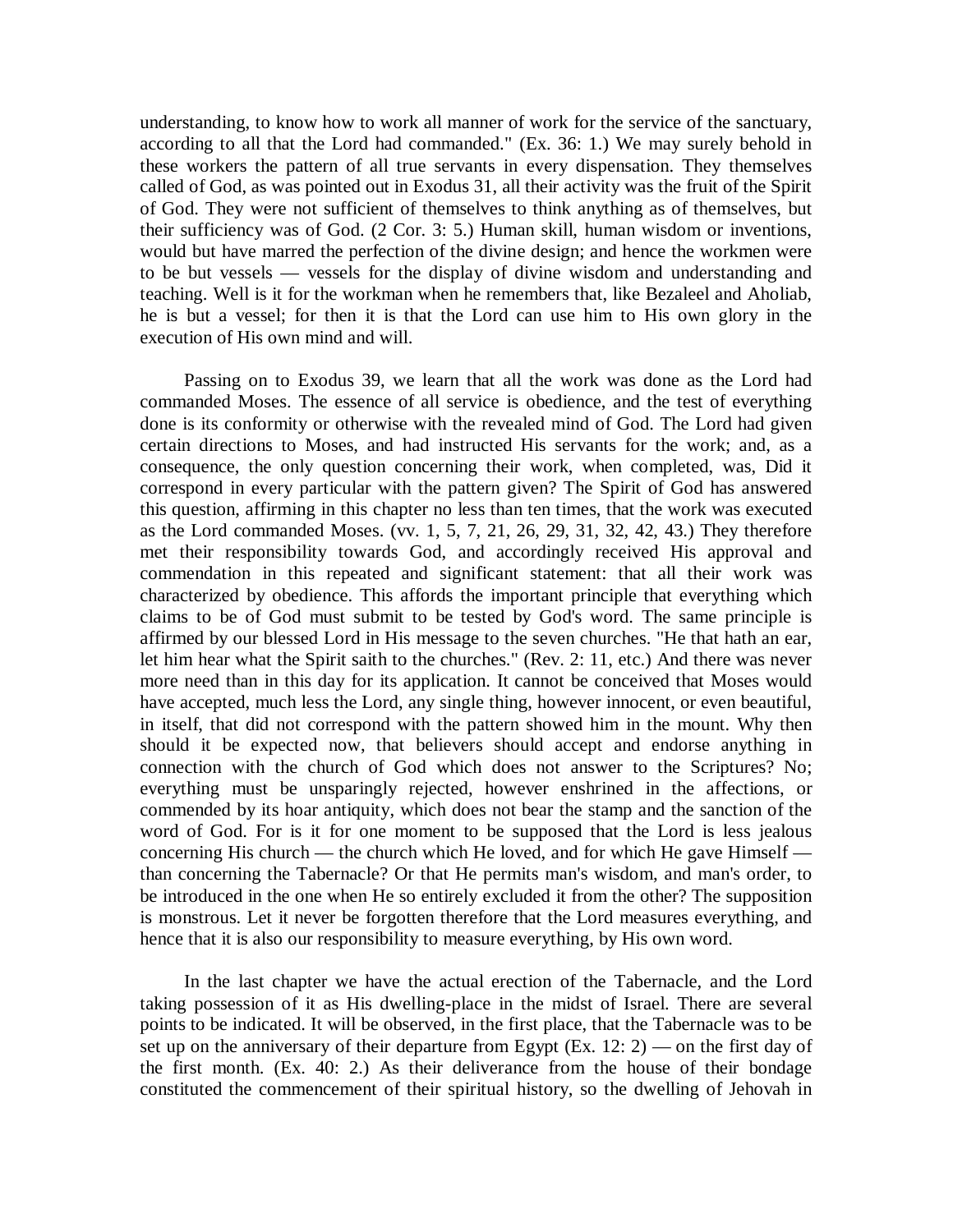their midst formed morally a new period of time. The two things are brought together in Christianity. When the soul is brought out from under condemnation, and apprehends peace with God, the forgiveness of sins through the blood of Christ, God seals it by the gift of His indwelling Spirit. The commencement of spiritual life — spiritual life known and enjoyed — and becoming a temple of the Holy Ghost coincide.

The order enjoined in the arrangement of the sacred vessels differs both from that found in the directions given in the mount, and from that of their construction. The ark of the testimony, after the setting up of the Tabernacle, is first put into its place — that which specially distinguished the Tabernacle as God's sanctuary, seeing that the ark was His throne on the earth. Then the ark was covered with the veil; i.e. shut off from view. This formed the holy of holies. The table of showbread, was next brought into the holy place — the next compartment to the most holy — and the bread was set in order upon it; afterwards, the candlestick of pure gold was put into its place, and the lamps lighted before the Lord; then, the altar of gold, the altar of incense, was put "before the veil," before the ark of the testimony, and incense was burnt thereon; and finally, the hanging was set up at the door of the Tabernacle. This completed the arrangement of the holy place. The altar of burnt-offering came next before the door of the Tabernacle of the tent of the congregation — and the burnt-offering and the meat-offering were offered upon it; then the laver was brought and set between the tent of the congregation and the altar, and water put therein, and Moses and Aaron and his sons washed their hands and their feet thereat, etc. (vv. 30, 31.) Thereupon the court round about the Tabernacle and the altar were reared up, and the hanging of the court-gate put in its place — and this completed the Tabernacle with all its arrangements. Moreover the Tabernacle was to be anointed with the anointing oil, and all that was therein, and hallowed with all the vessels thereof. It was to be holy. So also with the altar of burnt-offering — with all its vessels — that the altar might be sanctified. It was to be an altar most holy. The laver and its foot were also to be anointed to be sanctified. Lastly, Aaron and his sons were to be consecrated and robed, that they might minister unto the Lord in the priest's office; "for their anointing shall surely be an everlasting priesthood throughout their generations." (vv. 9-15.)

As in the case of Bezaleel and Aholiab, together with their co-workers, so with Moses, the Spirit of God set His seal of commendation upon the manner in which he performed the work entrusted to him. And what is the meed of praise which He bestows? It is that everything was done in obedience — "as the Lord commanded Moses." Eight times it is repeated that everything was done according to the instructions he had received. (vv. 16, 19, 21, 23, 25, 27, 29, 32.) Again, therefore, we learn the value of obedience in the eyes of the Lord. As Samuel said to Saul, "To obey is better than sacrifice, and to hearken than the fat of rams." As indeed our blessed Lord Himself said, "If ye love Me, keep My commandments." (John 14) If obedience be wanting, whatever there may be of real devotedness and zeal, no service offered can be acceptable to God. And it is precisely here that so many Christians fail. There never was a time of greater energy and activity, nor when larger crowds gather together professedly for worship; but when these things are measured by the test which is supplied in the words, "as the Lord commanded Moses," then it is discovered that man's will, and not the Lord's, is often the paramount spring of all. Observe, again, what has been enforced more than once, that this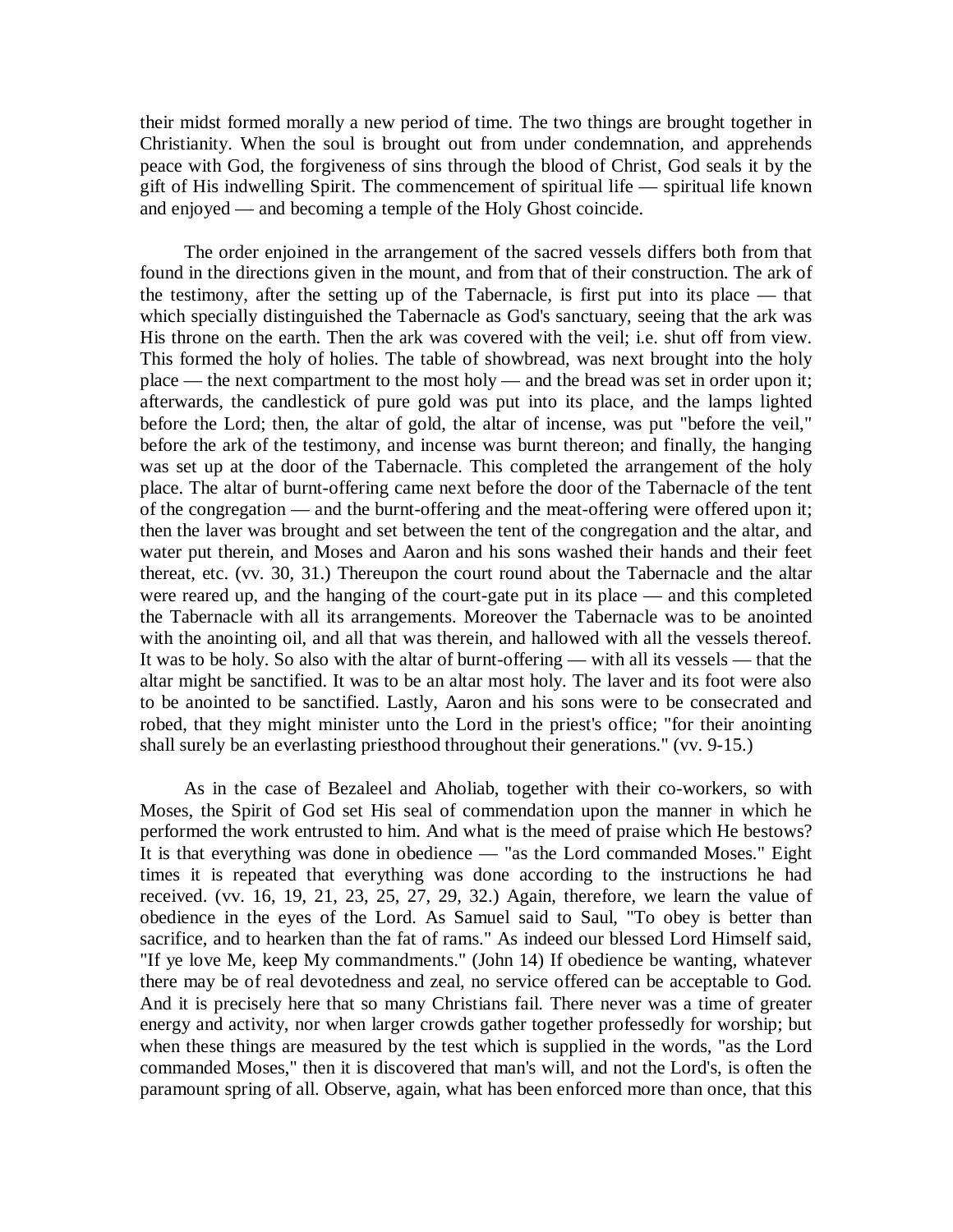commendation is given to Moses by the Spirit concerning his action in respect of God's house. The church is now the house of God — the habitation of God through the Spirit. Eph. 2: 22.) If therefore it was above all necessary that Moses should strictly and carefully carry out the instructions he had received concerning the Tabernacle, it is equally important that the word of God should be our only guide in all matters affecting the church. We find accordingly that, in the message which the risen Lord sent to the church at Philadelphia, the fact that they had kept His word was a special ground of His approval. (Rev. 3: 8.) No higher praise could be bestowed. "So Moses finished the work" — finished all in obedience to the word of the Lord.

Finally, the Lord takes possession of the sanctuary which had been made that He might dwell among them. The connection is most significant. "So Moses finished the work. *Then* a cloud covered the tent of the congregation, and the glory of the Lord filled the tabernacle. And Moses was not able to enter into the tent of the congregation, because the cloud abode thereon, and the glory of the Lord filled the tabernacle." (vv. 34, 35.) It was not only Jehovah's public endorsement of the work which had been executed, but it was also His taking possession of His house in the sight of all Israel; for the cloud, the symbol of His presence, covered the tent of the congregation without, and His glory filled the Tabernacle within. It was so  $-$  in a still more striking way  $-$  when the temple was built. "It came even to pass, as the trumpeters and singers were as one, to make one sound to be heard in praising and thanking the Lord; and when they lifted up their voice with the trumpets and cymbals and instruments of music, and praised the Lord, saying, For He is good; for His mercy endureth for ever: that then the house was filled with a cloud, even the house of the Lord; so that the priests could not stand to minister by reason of the cloud: for the glory of the Lord had filled the house of God." (2 Chr. 5: 13, 14.) Both alike are surely typical of that Pentecostal scene recorded in the Acts: "And when the day of Pentecost was fully come, they were all with one accord in one place. And suddenly there came a sound from heaven, as of a rushing mighty wind, and it filled all the house where they were sitting. And there appeared unto them cloven tongues, like as of fire, and it sat upon each of them: and they were all filled with the Holy Ghost, and began to speak with other tongues, as the Spirit gave them utterance." (Acts 2: 1-4.) Here the two things are combined. The house of God was formed and filled by the descent of the Holy Ghost. In both cases, however, it was God taking possession of the house already made for Him; for from this time all the believers, who together composed the habitation of God through the Spirit, became also severally His temple, because indwelt by the Holy Ghost. We have already spoken on the significance of God's dwelling-place on earth (chapter 25: 8); and we then pointed out that His house in every dispensation points onward to the eternal state when the tabernacle of God will be with men, and His glory will fill the whole scene. (Rev. 21)

Moreover, the cloud of Jehovah's presence became also the guide of His people through the wilderness. "The cloud of the Lord was upon the tabernacle by day, and fire was on it by night, in the sight of all the house of Israel, throughout all their journeys." (v. 38; see also Num. 9) They needed only therefore to keep their eyes upon the cloud; for "when the cloud was taken up from over the tabernacle, the children of Israel went onward in all their journeys: but if the cloud were not taken up, then they journeyed not